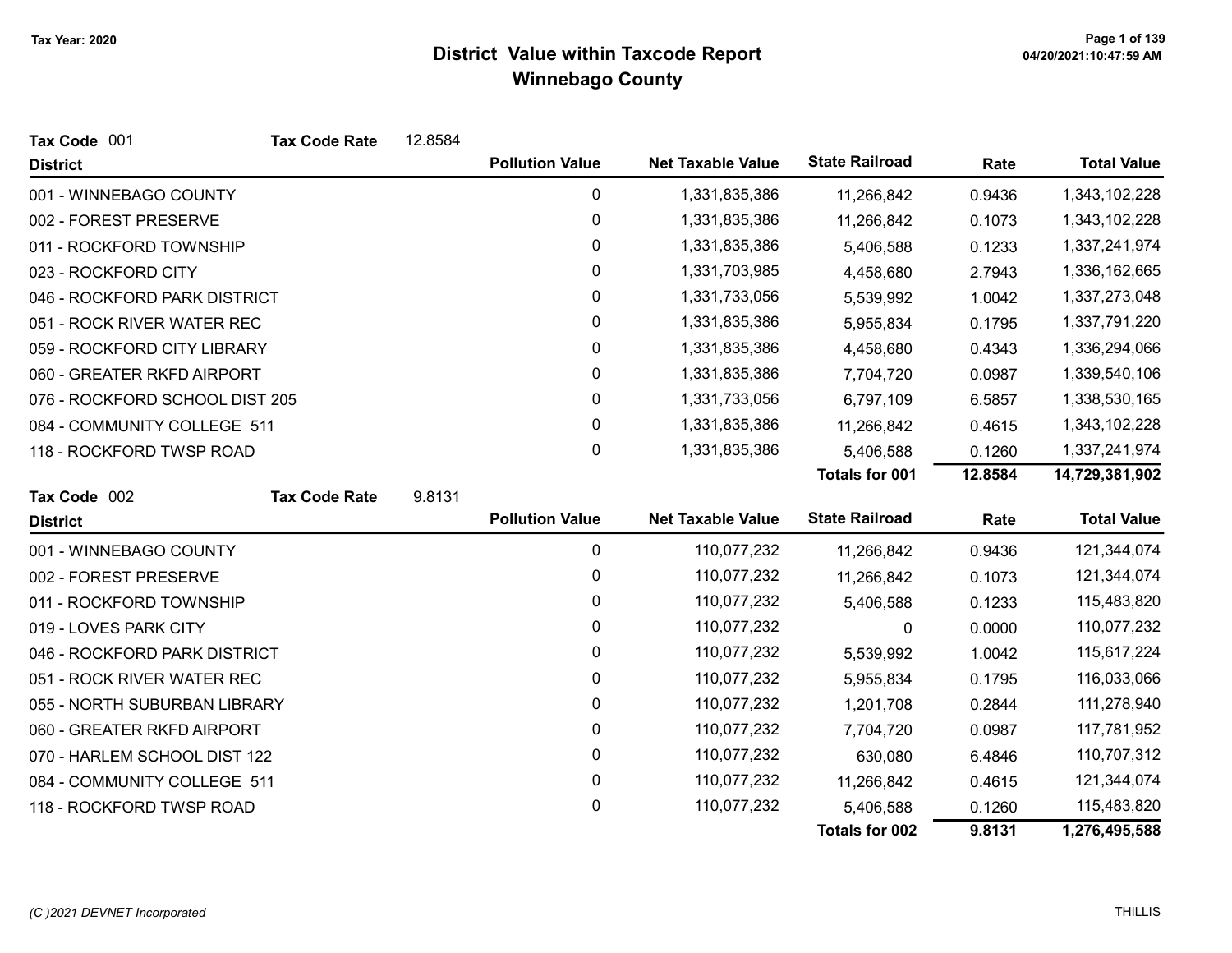| Tax Code 003                   | <b>Tax Code Rate</b> | 10.8384 |                        |                          |                       |         |                    |
|--------------------------------|----------------------|---------|------------------------|--------------------------|-----------------------|---------|--------------------|
| <b>District</b>                |                      |         | <b>Pollution Value</b> | <b>Net Taxable Value</b> | <b>State Railroad</b> | Rate    | <b>Total Value</b> |
| 001 - WINNEBAGO COUNTY         |                      |         | 0                      | 28,831,500               | 11,266,842            | 0.9436  | 40,098,342         |
| 002 - FOREST PRESERVE          |                      |         | $\pmb{0}$              | 28,831,500               | 11,266,842            | 0.1073  | 40,098,342         |
| 011 - ROCKFORD TOWNSHIP        |                      |         | 0                      | 28,831,500               | 5,406,588             | 0.1233  | 34,238,088         |
| 031 - CHERRY VALLEY FIRE       |                      |         | 0                      | 28,831,500               | 820,317               | 1.0265  | 29,651,817         |
| 046 - ROCKFORD PARK DISTRICT   |                      |         | 0                      | 28,831,500               | 5,539,992             | 1.0042  | 34,371,492         |
| 054 - CHERRY VALLEY LIBRARY    |                      |         | 0                      | 28,831,500               | 1,041,372             | 0.3616  | 29,872,872         |
| 060 - GREATER RKFD AIRPORT     |                      |         | 0                      | 28,831,500               | 7,704,720             | 0.0987  | 36,536,220         |
| 076 - ROCKFORD SCHOOL DIST 205 |                      |         | 0                      | 28,831,500               | 6,797,109             | 6.5857  | 35,628,609         |
| 084 - COMMUNITY COLLEGE 511    |                      |         | 0                      | 28,831,500               | 11,266,842            | 0.4615  | 40,098,342         |
| 118 - ROCKFORD TWSP ROAD       |                      |         | 0                      | 28,831,500               | 5,406,588             | 0.1260  | 34,238,088         |
|                                |                      |         |                        |                          | Totals for 003        | 10.8384 | 354,832,212        |
| Tax Code 005                   | <b>Tax Code Rate</b> | 10.4768 |                        |                          |                       |         |                    |
| <b>District</b>                |                      |         | <b>Pollution Value</b> | <b>Net Taxable Value</b> | <b>State Railroad</b> | Rate    | <b>Total Value</b> |
| 001 - WINNEBAGO COUNTY         |                      |         | $\pmb{0}$              | 11,340,410               | 11,266,842            | 0.9436  | 22,607,252         |
| 002 - FOREST PRESERVE          |                      |         | 0                      | 11,340,410               | 11,266,842            | 0.1073  | 22,607,252         |
| 011 - ROCKFORD TOWNSHIP        |                      |         | 0                      | 11,340,410               | 5,406,588             | 0.1233  | 16,746,998         |
| 031 - CHERRY VALLEY FIRE       |                      |         | 0                      | 11,340,410               | 820,317               | 1.0265  | 12,160,727         |
| 046 - ROCKFORD PARK DISTRICT   |                      |         | 0                      | 11,340,410               | 5,539,992             | 1.0042  | 16,880,402         |
| 060 - GREATER RKFD AIRPORT     |                      |         | 0                      | 11,340,410               | 7,704,720             | 0.0987  | 19,045,130         |
| 076 - ROCKFORD SCHOOL DIST 205 |                      |         | 0                      | 11,340,410               | 6,797,109             | 6.5857  | 18,137,519         |
| 084 - COMMUNITY COLLEGE 511    |                      |         | 0                      | 11,340,410               | 11,266,842            | 0.4615  | 22,607,252         |
| 118 - ROCKFORD TWSP ROAD       |                      |         | 0                      | 11,340,410               | 5,406,588             | 0.1260  | 16,746,998         |
|                                |                      |         |                        |                          | Totals for 005        | 10.4768 | 167,539,530        |
| Tax Code 006                   | <b>Tax Code Rate</b> | 9.7145  |                        |                          |                       |         |                    |
| <b>District</b>                |                      |         | <b>Pollution Value</b> | <b>Net Taxable Value</b> | <b>State Railroad</b> | Rate    | <b>Total Value</b> |
| 001 - WINNEBAGO COUNTY         |                      |         | 0                      | 141,758,741              | 11,266,842            | 0.9436  | 153,025,583        |
| 002 - FOREST PRESERVE          |                      |         | 0                      | 141,758,741              | 11,266,842            | 0.1073  | 153,025,583        |
| 006 - HARLEM TOWNSHIP          |                      |         | 0                      | 141,758,741              | 0                     | 0.1055  | 141,758,741        |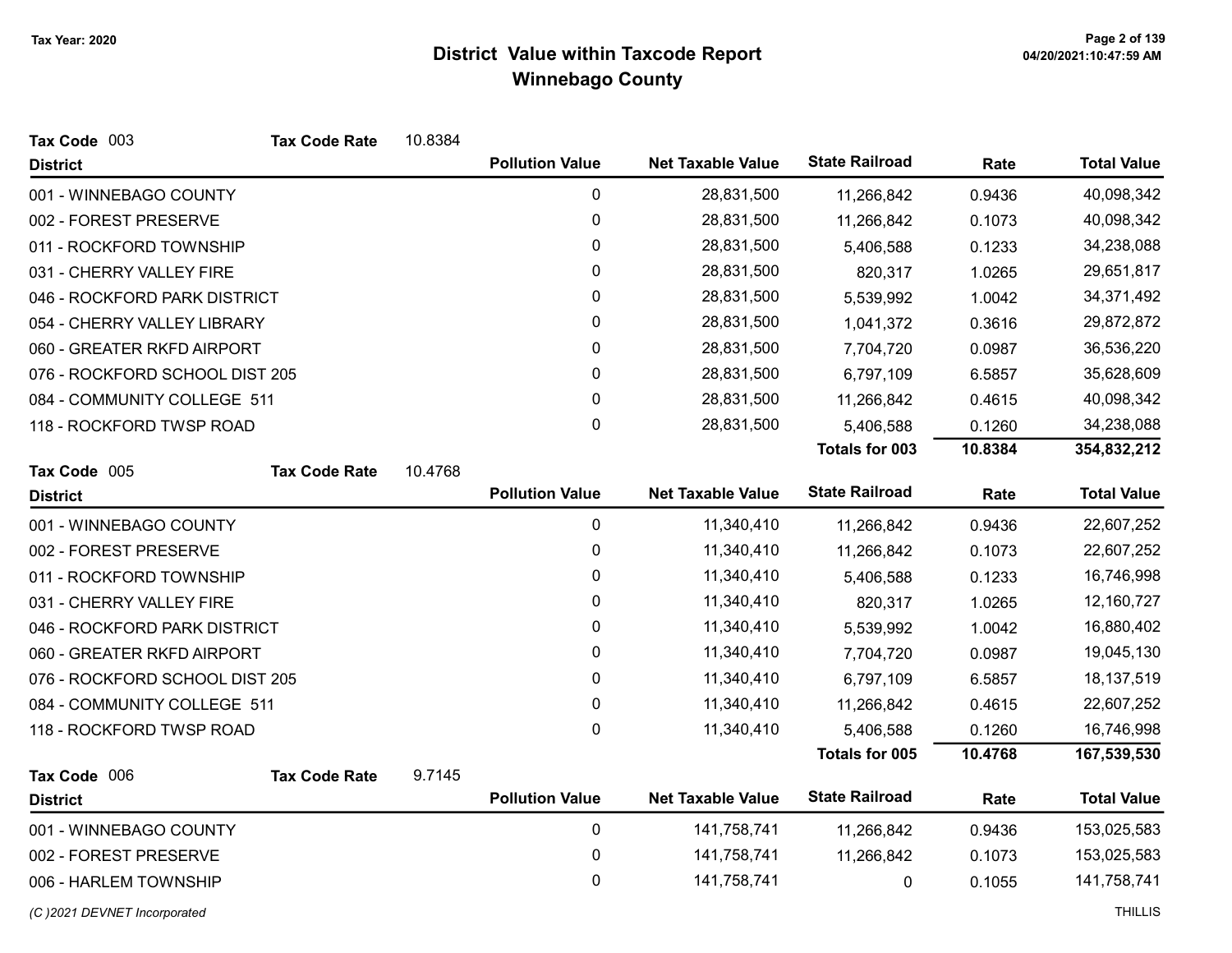| Tax Code 006                 | <b>Tax Code Rate</b> | 9.7145 |                        |                          |                       |        |                    |
|------------------------------|----------------------|--------|------------------------|--------------------------|-----------------------|--------|--------------------|
| <b>District</b>              |                      |        | <b>Pollution Value</b> | <b>Net Taxable Value</b> | <b>State Railroad</b> | Rate   | <b>Total Value</b> |
| 019 - LOVES PARK CITY        |                      |        | $\pmb{0}$              | 141,758,741              | $\mathbf 0$           | 0.0000 | 141,758,741        |
| 046 - ROCKFORD PARK DISTRICT |                      |        | $\mathbf 0$            | 141,758,741              | 5,539,992             | 1.0042 | 147,298,733        |
| 051 - ROCK RIVER WATER REC   |                      |        | $\pmb{0}$              | 141,758,741              | 5,955,834             | 0.1795 | 147,714,575        |
| 055 - NORTH SUBURBAN LIBRARY |                      |        | 0                      | 141,758,741              | 1,201,708             | 0.2844 | 142,960,449        |
| 060 - GREATER RKFD AIRPORT   |                      |        | 0                      | 141,758,741              | 7,704,720             | 0.0987 | 149,463,461        |
| 070 - HARLEM SCHOOL DIST 122 |                      |        | 0                      | 141,758,741              | 630,080               | 6.4846 | 142,388,821        |
| 084 - COMMUNITY COLLEGE 511  |                      |        | 0                      | 141,758,741              | 11,266,842            | 0.4615 | 153,025,583        |
| 113 - HARLEM TWSP ROAD       |                      |        | 0                      | 141,758,741              | $\mathbf{0}$          | 0.0452 | 141,758,741        |
|                              |                      |        |                        |                          | <b>Totals for 006</b> | 9.7145 | 1,614,179,011      |
| Tax Code 007                 | <b>Tax Code Rate</b> | 9.5350 |                        |                          |                       |        |                    |
| <b>District</b>              |                      |        | <b>Pollution Value</b> | <b>Net Taxable Value</b> | <b>State Railroad</b> | Rate   | <b>Total Value</b> |
| 001 - WINNEBAGO COUNTY       |                      |        | 0                      | 5,196,704                | 11,266,842            | 0.9436 | 16,463,546         |
| 002 - FOREST PRESERVE        |                      |        | $\mathbf 0$            | 5,196,704                | 11,266,842            | 0.1073 | 16,463,546         |
| 006 - HARLEM TOWNSHIP        |                      |        | 0                      | 5,196,704                | 0                     | 0.1055 | 5,196,704          |
| 019 - LOVES PARK CITY        |                      |        | 0                      | 5,196,704                | 0                     | 0.0000 | 5,196,704          |
| 046 - ROCKFORD PARK DISTRICT |                      |        | 0                      | 5,196,704                | 5,539,992             | 1.0042 | 10,736,696         |
| 055 - NORTH SUBURBAN LIBRARY |                      |        | $\pmb{0}$              | 5,196,704                | 1,201,708             | 0.2844 | 6,398,412          |
| 060 - GREATER RKFD AIRPORT   |                      |        | $\pmb{0}$              | 5,196,704                | 7,704,720             | 0.0987 | 12,901,424         |
| 070 - HARLEM SCHOOL DIST 122 |                      |        | $\mathbf{0}$           | 5,196,704                | 630,080               | 6.4846 | 5,826,784          |
| 084 - COMMUNITY COLLEGE 511  |                      |        | $\mathbf 0$            | 5,196,704                | 11,266,842            | 0.4615 | 16,463,546         |
| 113 - HARLEM TWSP ROAD       |                      |        | $\mathbf{0}$           | 5,196,704                | $\Omega$              | 0.0452 | 5,196,704          |
|                              |                      |        |                        |                          | <b>Totals for 007</b> | 9.5350 | 100,844,066        |
| Tax Code 008                 | <b>Tax Code Rate</b> | 9.9142 |                        |                          |                       |        |                    |
| <b>District</b>              |                      |        | <b>Pollution Value</b> | <b>Net Taxable Value</b> | <b>State Railroad</b> | Rate   | <b>Total Value</b> |
| 001 - WINNEBAGO COUNTY       |                      |        | $\mathbf 0$            | 58,179,914               | 11,266,842            | 0.9436 | 69,446,756         |
| 002 - FOREST PRESERVE        |                      |        | 0                      | 58,179,914               | 11,266,842            | 0.1073 | 69,446,756         |
| 011 - ROCKFORD TOWNSHIP      |                      |        | $\pmb{0}$              | 58,179,914               | 5,406,588             | 0.1233 | 63,586,502         |
| 019 - LOVES PARK CITY        |                      |        | 0                      | 58,179,914               | $\mathbf{0}$          | 0.0000 | 58,179,914         |
| (C) 2021 DEVNET Incorporated |                      |        |                        |                          |                       |        | <b>THILLIS</b>     |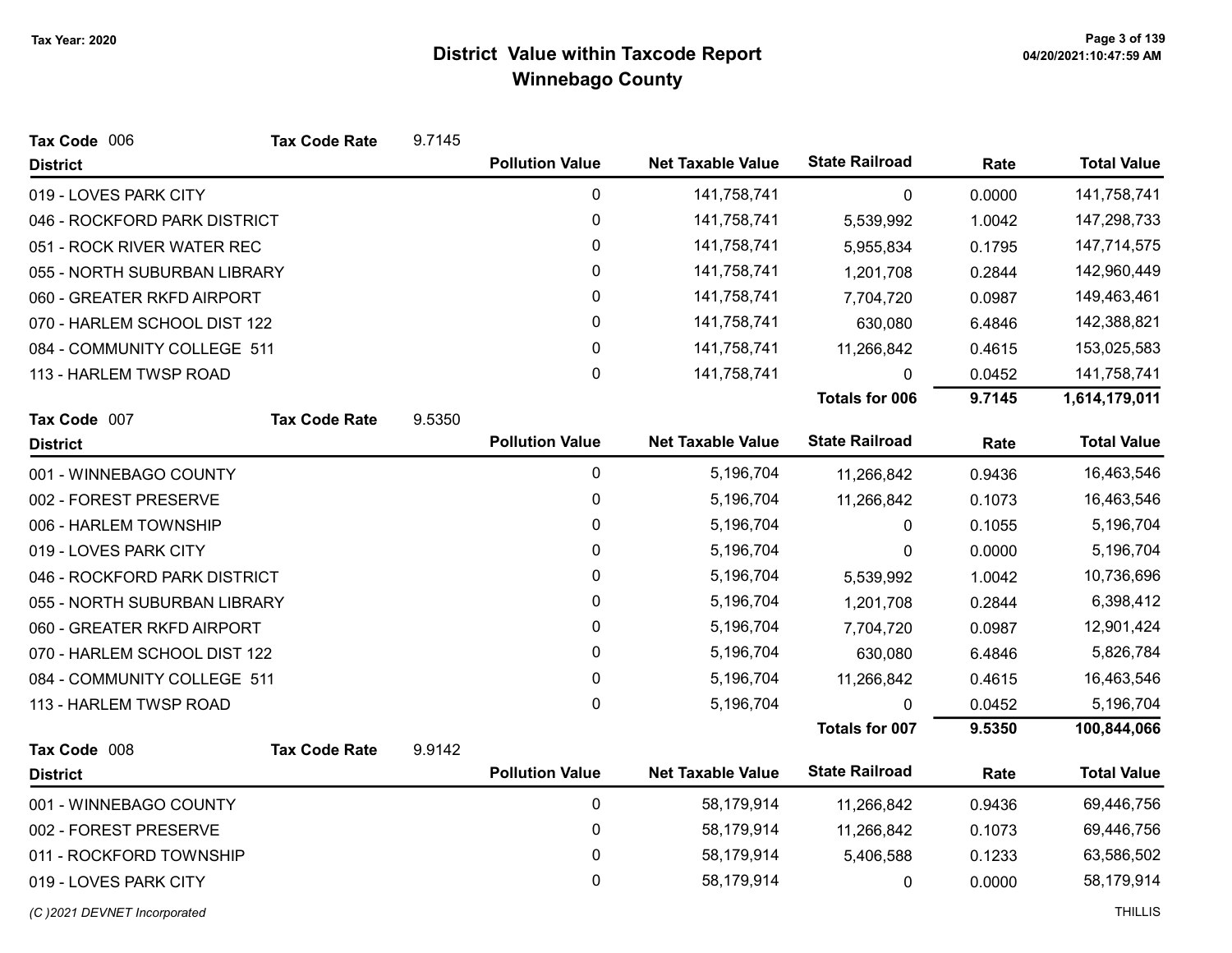| Tax Code 008                   | <b>Tax Code Rate</b> | 9.9142  |                        |                          |                       |         |                    |
|--------------------------------|----------------------|---------|------------------------|--------------------------|-----------------------|---------|--------------------|
| <b>District</b>                |                      |         | <b>Pollution Value</b> | <b>Net Taxable Value</b> | <b>State Railroad</b> | Rate    | <b>Total Value</b> |
| 046 - ROCKFORD PARK DISTRICT   |                      |         | 0                      | 58,179,914               | 5,539,992             | 1.0042  | 63,719,906         |
| 051 - ROCK RIVER WATER REC     |                      |         | $\pmb{0}$              | 58,179,914               | 5,955,834             | 0.1795  | 64, 135, 748       |
| 055 - NORTH SUBURBAN LIBRARY   |                      |         | $\pmb{0}$              | 58,179,914               | 1,201,708             | 0.2844  | 59,381,622         |
| 060 - GREATER RKFD AIRPORT     |                      |         | 0                      | 58,179,914               | 7,704,720             | 0.0987  | 65,884,634         |
| 076 - ROCKFORD SCHOOL DIST 205 |                      |         | 0                      | 58,179,914               | 6,797,109             | 6.5857  | 64,977,023         |
| 084 - COMMUNITY COLLEGE 511    |                      |         | 0                      | 58,179,914               | 11,266,842            | 0.4615  | 69,446,756         |
| 118 - ROCKFORD TWSP ROAD       |                      |         | $\mathbf 0$            | 58,179,914               | 5,406,588             | 0.1260  | 63,586,502         |
|                                |                      |         |                        |                          | <b>Totals for 008</b> | 9.9142  | 711,792,119        |
| Tax Code 010                   | <b>Tax Code Rate</b> | 10.2464 |                        |                          |                       |         |                    |
| <b>District</b>                |                      |         | <b>Pollution Value</b> | <b>Net Taxable Value</b> | <b>State Railroad</b> | Rate    | <b>Total Value</b> |
| 001 - WINNEBAGO COUNTY         |                      |         | $\mathbf 0$            | 3,236,803                | 11,266,842            | 0.9436  | 14,503,645         |
| 002 - FOREST PRESERVE          |                      |         | 0                      | 3,236,803                | 11,266,842            | 0.1073  | 14,503,645         |
| 011 - ROCKFORD TOWNSHIP        |                      |         | $\pmb{0}$              | 3,236,803                | 5,406,588             | 0.1233  | 8,643,391          |
| 037 - NORTH PARK FIRE          |                      |         | 0                      | 3,236,803                | 538,616               | 0.4333  | 3,775,419          |
| 046 - ROCKFORD PARK DISTRICT   |                      |         | 0                      | 3,236,803                | 5,539,992             | 1.0042  | 8,776,795          |
| 051 - ROCK RIVER WATER REC     |                      |         | 0                      | 3,236,803                | 5,955,834             | 0.1795  | 9,192,637          |
| 055 - NORTH SUBURBAN LIBRARY   |                      |         | 0                      | 3,236,803                | 1,201,708             | 0.2844  | 4,438,511          |
| 060 - GREATER RKFD AIRPORT     |                      |         | 0                      | 3,236,803                | 7,704,720             | 0.0987  | 10,941,523         |
| 070 - HARLEM SCHOOL DIST 122   |                      |         | 0                      | 3,236,803                | 630,080               | 6.4846  | 3,866,883          |
| 084 - COMMUNITY COLLEGE 511    |                      |         | $\pmb{0}$              | 3,236,803                | 11,266,842            | 0.4615  | 14,503,645         |
| 118 - ROCKFORD TWSP ROAD       |                      |         | 0                      | 3,236,803                | 5,406,588             | 0.1260  | 8,643,391          |
|                                |                      |         |                        |                          | Totals for 010        | 10.2464 | 101,789,485        |
| Tax Code 012                   | <b>Tax Code Rate</b> | 8.6319  |                        |                          |                       |         |                    |
| <b>District</b>                |                      |         | <b>Pollution Value</b> | <b>Net Taxable Value</b> | <b>State Railroad</b> | Rate    | <b>Total Value</b> |
| 001 - WINNEBAGO COUNTY         |                      |         | $\mathbf 0$            | 188,642                  | 11,266,842            | 0.9436  | 11,455,484         |
| 002 - FOREST PRESERVE          |                      |         | 0                      | 188,642                  | 11,266,842            | 0.1073  | 11,455,484         |
| 006 - HARLEM TOWNSHIP          |                      |         | 0                      | 188,642                  | 0                     | 0.1055  | 188,642            |
| 019 - LOVES PARK CITY          |                      |         | 0                      | 188,642                  | 0                     | 0.0000  | 188,642            |
| (C) 2021 DEVNET Incorporated   |                      |         |                        |                          |                       |         | <b>THILLIS</b>     |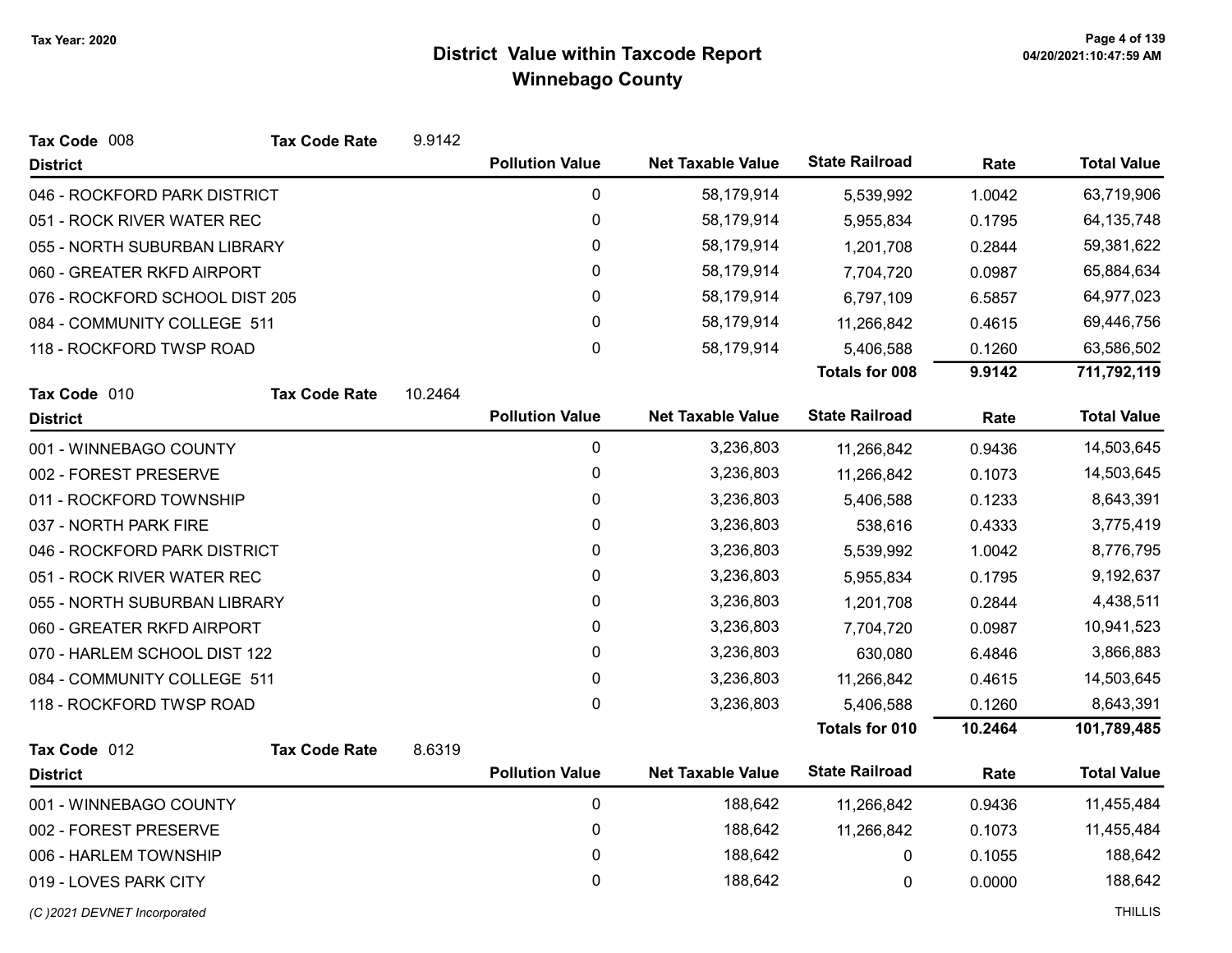| Tax Code 012                   | <b>Tax Code Rate</b> | 8.6319  |                        |                          |                       |         |                    |
|--------------------------------|----------------------|---------|------------------------|--------------------------|-----------------------|---------|--------------------|
| <b>District</b>                |                      |         | <b>Pollution Value</b> | <b>Net Taxable Value</b> | <b>State Railroad</b> | Rate    | <b>Total Value</b> |
| 055 - NORTH SUBURBAN LIBRARY   |                      |         | 0                      | 188,642                  | 1,201,708             | 0.2844  | 1,390,350          |
| 060 - GREATER RKFD AIRPORT     |                      |         | 0                      | 188,642                  | 7,704,720             | 0.0987  | 7,893,362          |
| 076 - ROCKFORD SCHOOL DIST 205 |                      |         | 0                      | 188,642                  | 6,797,109             | 6.5857  | 6,985,751          |
| 084 - COMMUNITY COLLEGE 511    |                      |         | 0                      | 188,642                  | 11,266,842            | 0.4615  | 11,455,484         |
| 113 - HARLEM TWSP ROAD         |                      |         | 0                      | 188,642                  | 0                     | 0.0452  | 188,642            |
|                                |                      |         |                        |                          | <b>Totals for 012</b> | 8.6319  | 51,201,841         |
| Tax Code 013                   | <b>Tax Code Rate</b> | 10.0631 |                        |                          |                       |         |                    |
| <b>District</b>                |                      |         | <b>Pollution Value</b> | <b>Net Taxable Value</b> | <b>State Railroad</b> | Rate    | <b>Total Value</b> |
| 001 - WINNEBAGO COUNTY         |                      |         | $\mathbf 0$            | 23,473,269               | 11,266,842            | 0.9436  | 34,740,111         |
| 002 - FOREST PRESERVE          |                      |         | 0                      | 23,473,269               | 11,266,842            | 0.1073  | 34,740,111         |
| 011 - ROCKFORD TOWNSHIP        |                      |         | 0                      | 23,473,269               | 5,406,588             | 0.1233  | 28,879,857         |
| 037 - NORTH PARK FIRE          |                      |         | 0                      | 23,473,269               | 538,616               | 0.4333  | 24,011,885         |
| 046 - ROCKFORD PARK DISTRICT   |                      |         | 0                      | 23,473,269               | 5,539,992             | 1.0042  | 29,013,261         |
| 051 - ROCK RIVER WATER REC     |                      |         | 0                      | 23,473,269               | 5,955,834             | 0.1795  | 29,429,103         |
| 060 - GREATER RKFD AIRPORT     |                      |         | 0                      | 23,473,269               | 7,704,720             | 0.0987  | 31,177,989         |
| 076 - ROCKFORD SCHOOL DIST 205 |                      |         | 0                      | 23,473,269               | 6,797,109             | 6.5857  | 30,270,378         |
| 084 - COMMUNITY COLLEGE 511    |                      |         | 0                      | 23,473,269               | 11,266,842            | 0.4615  | 34,740,111         |
| 118 - ROCKFORD TWSP ROAD       |                      |         | 0                      | 23,473,269               | 5,406,588             | 0.1260  | 28,879,857         |
|                                |                      |         |                        |                          | <b>Totals for 013</b> | 10.0631 | 305,882,663        |
| Tax Code 014                   | <b>Tax Code Rate</b> | 12.8584 |                        |                          |                       |         |                    |
| <b>District</b>                |                      |         | <b>Pollution Value</b> | <b>Net Taxable Value</b> | <b>State Railroad</b> | Rate    | <b>Total Value</b> |
| 001 - WINNEBAGO COUNTY         |                      |         | $\mathbf 0$            | 1,574,752                | 11,266,842            | 0.9436  | 12,841,594         |
| 002 - FOREST PRESERVE          |                      |         | 0                      | 1,574,752                | 11,266,842            | 0.1073  | 12,841,594         |
| 011 - ROCKFORD TOWNSHIP        |                      |         | 0                      | 1,574,752                | 5,406,588             | 0.1233  | 6,981,340          |
| 023 - ROCKFORD CITY            |                      |         | 0                      | 1,574,752                | 4,458,680             | 2.7943  | 6,033,432          |
| 046 - ROCKFORD PARK DISTRICT   |                      |         | $\mathbf 0$            | 1,574,752                | 5,539,992             | 1.0042  | 7,114,744          |
| 051 - ROCK RIVER WATER REC     |                      |         | 0                      | 1,574,752                | 5,955,834             | 0.1795  | 7,530,586          |
| 059 - ROCKFORD CITY LIBRARY    |                      |         | 0                      | 1,574,752                | 4,458,680             | 0.4343  | 6,033,432          |
|                                |                      |         |                        |                          |                       |         |                    |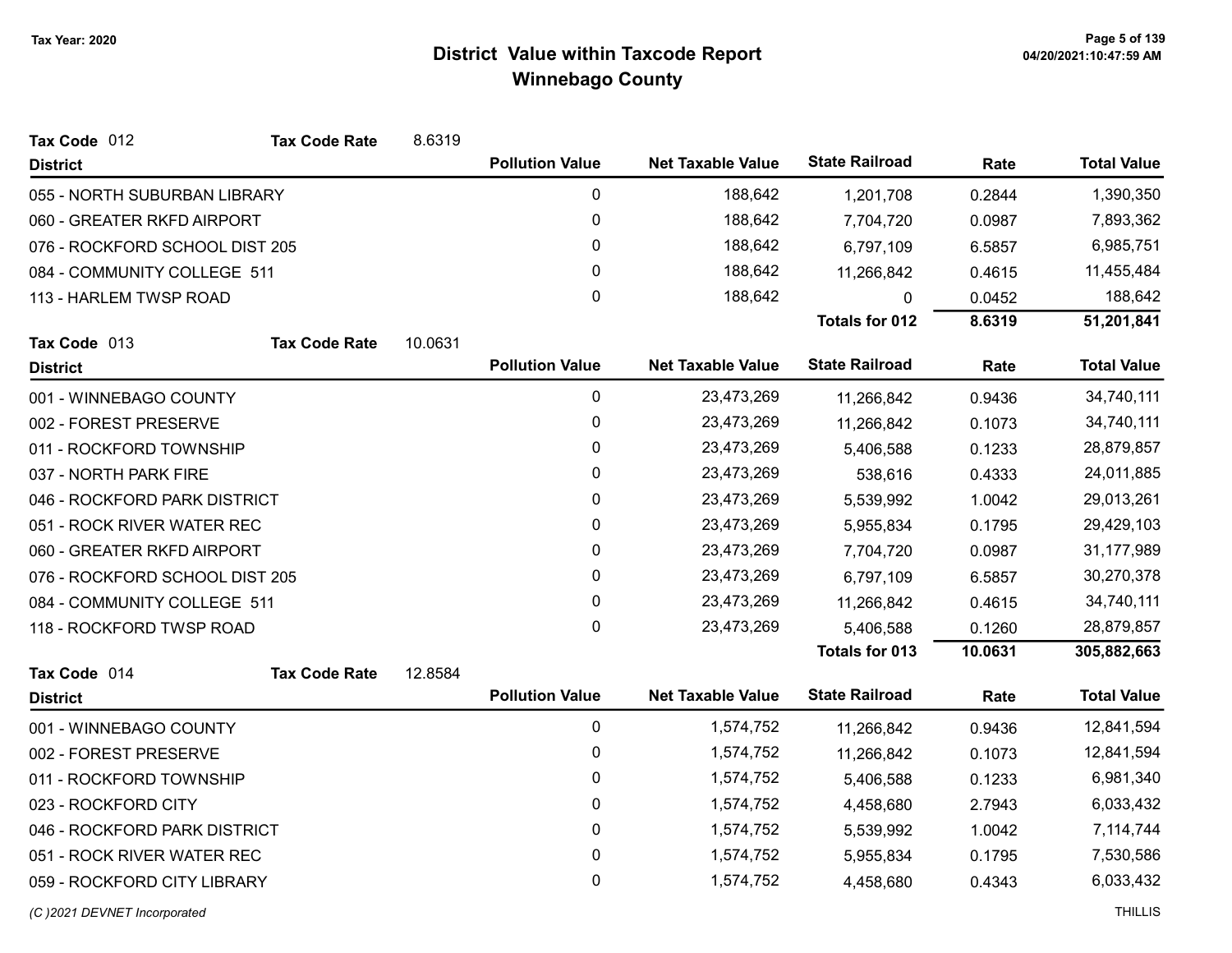| Tax Code 014                   | <b>Tax Code Rate</b>       | 12.8584 |                        |                          |                       |         |                    |
|--------------------------------|----------------------------|---------|------------------------|--------------------------|-----------------------|---------|--------------------|
| <b>District</b>                |                            |         | <b>Pollution Value</b> | <b>Net Taxable Value</b> | <b>State Railroad</b> | Rate    | <b>Total Value</b> |
| 060 - GREATER RKFD AIRPORT     |                            |         | $\pmb{0}$              | 1,574,752                | 7,704,720             | 0.0987  | 9,279,472          |
| 076 - ROCKFORD SCHOOL DIST 205 |                            |         | $\pmb{0}$              | 1,574,752                | 6,797,109             | 6.5857  | 8,371,861          |
| 084 - COMMUNITY COLLEGE 511    |                            |         | 0                      | 1,574,752                | 11,266,842            | 0.4615  | 12,841,594         |
| 104 - SOUTH ROCKFORD TIF       |                            |         | 0                      | 1,064,488                | 0                     | 0.0000  | 1,064,488          |
| 118 - ROCKFORD TWSP ROAD       |                            |         | 0                      | 1,574,752                | 5,406,588             | 0.1260  | 6,981,340          |
|                                |                            |         |                        |                          | <b>Totals for 014</b> | 12.8584 | 97,915,477         |
| Tax Code 016                   | <b>Tax Code Rate</b>       | 9.6298  |                        |                          |                       |         |                    |
| <b>District</b>                |                            |         | <b>Pollution Value</b> | <b>Net Taxable Value</b> | <b>State Railroad</b> | Rate    | <b>Total Value</b> |
| 001 - WINNEBAGO COUNTY         |                            |         | $\mathbf 0$            | 4,940                    | 11,266,842            | 0.9436  | 11,271,782         |
| 002 - FOREST PRESERVE          |                            |         | 0                      | 4,940                    | 11,266,842            | 0.1073  | 11,271,782         |
| 011 - ROCKFORD TOWNSHIP        |                            |         | 0                      | 4,940                    | 5,406,588             | 0.1233  | 5,411,528          |
| 046 - ROCKFORD PARK DISTRICT   |                            |         | 0                      | 4,940                    | 5,539,992             | 1.0042  | 5,544,932          |
|                                | 051 - ROCK RIVER WATER REC |         | 0                      | 4,940                    | 5,955,834             | 0.1795  | 5,960,774          |
|                                | 060 - GREATER RKFD AIRPORT |         | 0                      | 4,940                    | 7,704,720             | 0.0987  | 7,709,660          |
| 076 - ROCKFORD SCHOOL DIST 205 |                            |         | 0                      | 4,940                    | 6,797,109             | 6.5857  | 6,802,049          |
| 084 - COMMUNITY COLLEGE 511    |                            |         | 0                      | 4,940                    | 11,266,842            | 0.4615  | 11,271,782         |
| 118 - ROCKFORD TWSP ROAD       |                            |         | 0                      | 4,940                    | 5,406,588             | 0.1260  | 5,411,528          |
|                                |                            |         |                        |                          | <b>Totals for 016</b> | 9.6298  | 70,655,817         |
| Tax Code 017                   | <b>Tax Code Rate</b>       | 11.0179 |                        |                          |                       |         |                    |
| <b>District</b>                |                            |         | <b>Pollution Value</b> | <b>Net Taxable Value</b> | <b>State Railroad</b> | Rate    | <b>Total Value</b> |
| 001 - WINNEBAGO COUNTY         |                            |         | $\pmb{0}$              | 24,887,409               | 11,266,842            | 0.9436  | 36, 154, 251       |
| 002 - FOREST PRESERVE          |                            |         | 0                      | 24,887,409               | 11,266,842            | 0.1073  | 36, 154, 251       |
| 011 - ROCKFORD TOWNSHIP        |                            |         | 0                      | 24,887,409               | 5,406,588             | 0.1233  | 30,293,997         |
| 031 - CHERRY VALLEY FIRE       |                            |         | 0                      | 24,887,409               | 820,317               | 1.0265  | 25,707,726         |
| 046 - ROCKFORD PARK DISTRICT   |                            |         | 0                      | 24,887,409               | 5,539,992             | 1.0042  | 30,427,401         |
| 051 - ROCK RIVER WATER REC     |                            |         | 0                      | 24,887,409               | 5,955,834             | 0.1795  | 30,843,243         |
| 054 - CHERRY VALLEY LIBRARY    |                            |         | $\pmb{0}$              | 24,887,409               | 1,041,372             | 0.3616  | 25,928,781         |
| 060 - GREATER RKFD AIRPORT     |                            |         | 0                      | 24,887,409               | 7,704,720             | 0.0987  | 32,592,129         |
|                                |                            |         |                        |                          |                       |         |                    |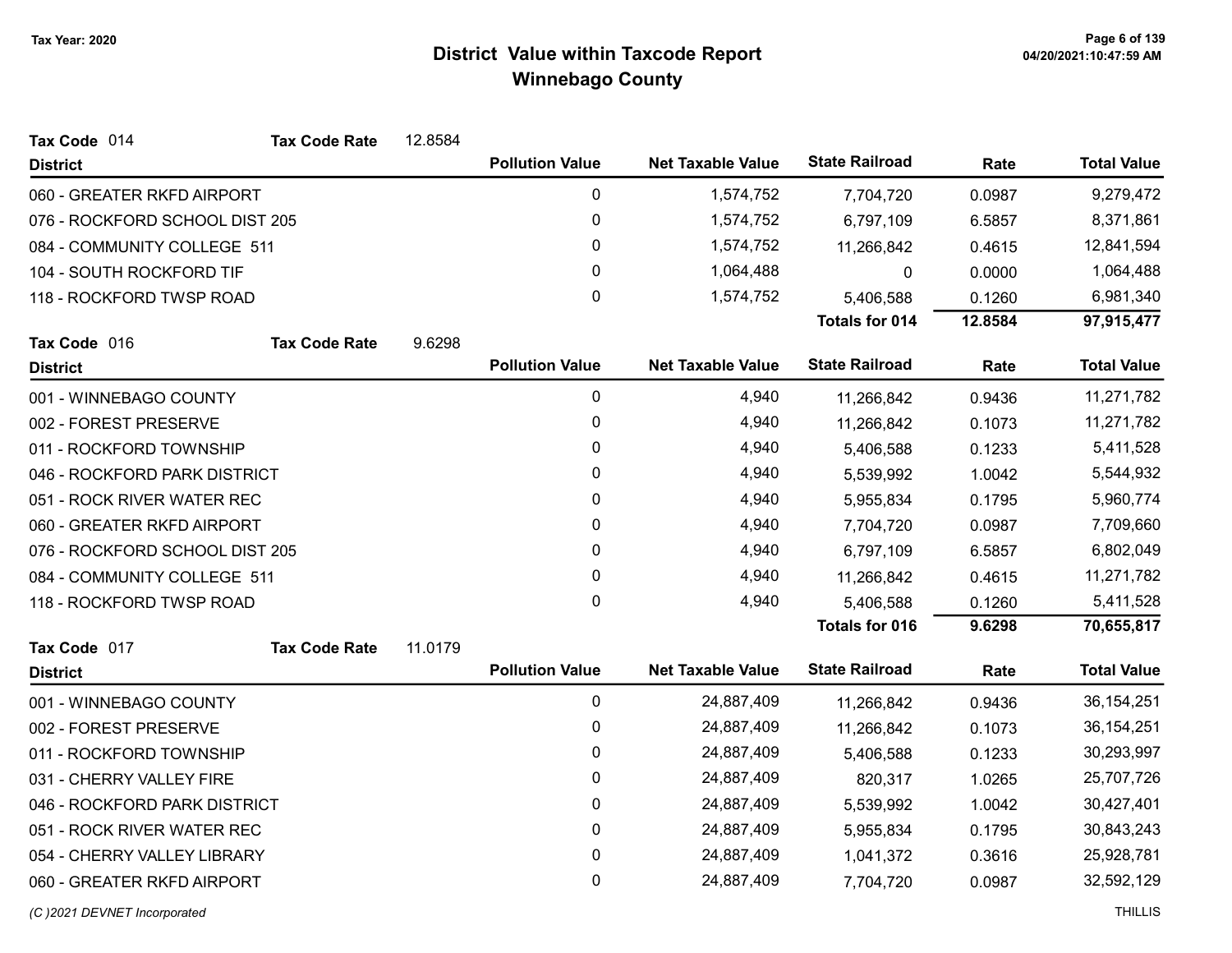| Tax Code 017                   | <b>Tax Code Rate</b>       | 11.0179 |                        |                          |                       |         |                    |
|--------------------------------|----------------------------|---------|------------------------|--------------------------|-----------------------|---------|--------------------|
| <b>District</b>                |                            |         | <b>Pollution Value</b> | <b>Net Taxable Value</b> | <b>State Railroad</b> | Rate    | <b>Total Value</b> |
| 076 - ROCKFORD SCHOOL DIST 205 |                            |         | 0                      | 24,887,409               | 6,797,109             | 6.5857  | 31,684,518         |
| 084 - COMMUNITY COLLEGE 511    |                            |         | 0                      | 24,887,409               | 11,266,842            | 0.4615  | 36, 154, 251       |
| 118 - ROCKFORD TWSP ROAD       |                            |         | 0                      | 24,887,409               | 5,406,588             | 0.1260  | 30,293,997         |
|                                |                            |         |                        |                          | <b>Totals for 017</b> | 11.0179 | 346,234,545        |
| Tax Code 018                   | <b>Tax Code Rate</b>       | 10.6563 |                        |                          |                       |         |                    |
| <b>District</b>                |                            |         | <b>Pollution Value</b> | <b>Net Taxable Value</b> | <b>State Railroad</b> | Rate    | <b>Total Value</b> |
| 001 - WINNEBAGO COUNTY         |                            |         | 0                      | 54,336,417               | 11,266,842            | 0.9436  | 65,603,259         |
| 002 - FOREST PRESERVE          |                            |         | 0                      | 54,336,417               | 11,266,842            | 0.1073  | 65,603,259         |
| 011 - ROCKFORD TOWNSHIP        |                            |         | 0                      | 54,336,417               | 5,406,588             | 0.1233  | 59,743,005         |
| 031 - CHERRY VALLEY FIRE       |                            |         | 0                      | 54,336,417               | 820,317               | 1.0265  | 55, 156, 734       |
| 046 - ROCKFORD PARK DISTRICT   |                            |         | 0                      | 54,336,417               | 5,539,992             | 1.0042  | 59,876,409         |
|                                | 051 - ROCK RIVER WATER REC |         | 0                      | 54,336,417               | 5,955,834             | 0.1795  | 60,292,251         |
|                                | 060 - GREATER RKFD AIRPORT |         | 0                      | 54,336,417               | 7,704,720             | 0.0987  | 62,041,137         |
| 076 - ROCKFORD SCHOOL DIST 205 |                            |         | 0                      | 54,336,417               | 6,797,109             | 6.5857  | 61,133,526         |
| 084 - COMMUNITY COLLEGE 511    |                            |         | 0                      | 54,336,417               | 11,266,842            | 0.4615  | 65,603,259         |
| 118 - ROCKFORD TWSP ROAD       |                            |         | 0                      | 54,336,417               | 5,406,588             | 0.1260  | 59,743,005         |
|                                |                            |         |                        |                          | <b>Totals for 018</b> | 10.6563 | 614,795,844        |
| Tax Code 019                   | <b>Tax Code Rate</b>       | 9.2506  |                        |                          |                       |         |                    |
| <b>District</b>                |                            |         | <b>Pollution Value</b> | <b>Net Taxable Value</b> | <b>State Railroad</b> | Rate    | <b>Total Value</b> |
| 001 - WINNEBAGO COUNTY         |                            |         | 0                      | 0                        | 11,266,842            | 0.9436  | 11,266,842         |
| 002 - FOREST PRESERVE          |                            |         | 0                      | 0                        | 11,266,842            | 0.1073  | 11,266,842         |
| 006 - HARLEM TOWNSHIP          |                            |         | $\mathbf{0}$           | 0                        | 0                     | 0.1055  | $\Omega$           |
| 019 - LOVES PARK CITY          |                            |         | 0                      | 0                        | 0                     | 0.0000  | $\Omega$           |
| 046 - ROCKFORD PARK DISTRICT   |                            |         | 0                      | 0                        | 5,539,992             | 1.0042  | 5,539,992          |
| 060 - GREATER RKFD AIRPORT     |                            |         | 0                      | 0                        | 7,704,720             | 0.0987  | 7,704,720          |
| 070 - HARLEM SCHOOL DIST 122   |                            |         | 0                      | 0                        | 630,080               | 6.4846  | 630,080            |
| 084 - COMMUNITY COLLEGE 511    |                            |         | 0                      | 0                        | 11,266,842            | 0.4615  | 11,266,842         |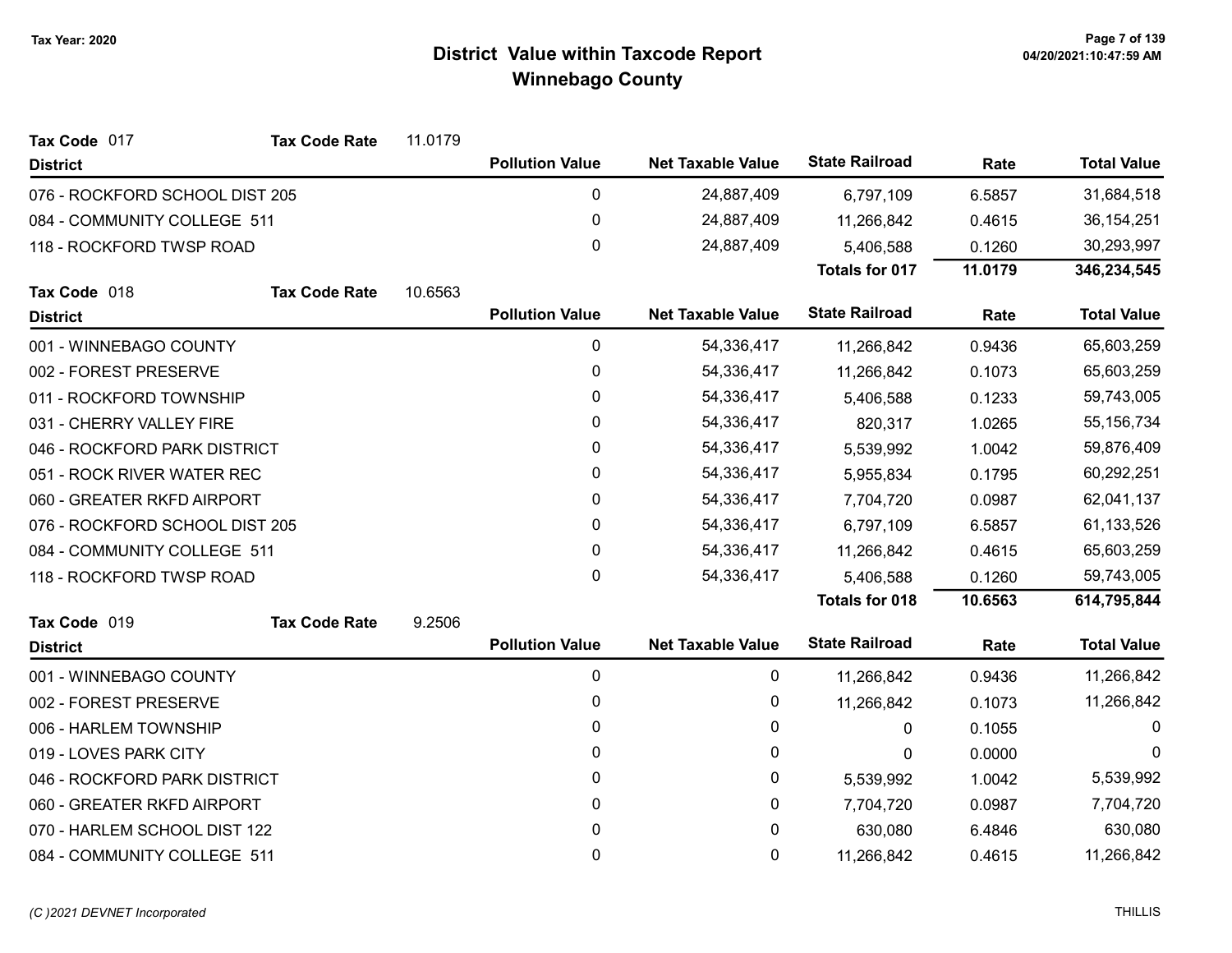| Tax Code 019                   | <b>Tax Code Rate</b> | 9.2506  |                        |                          |                       |        |                    |
|--------------------------------|----------------------|---------|------------------------|--------------------------|-----------------------|--------|--------------------|
| <b>District</b>                |                      |         | <b>Pollution Value</b> | <b>Net Taxable Value</b> | <b>State Railroad</b> | Rate   | <b>Total Value</b> |
| 113 - HARLEM TWSP ROAD         |                      |         | 0                      | 0                        | 0                     | 0.0452 | 0                  |
|                                |                      |         |                        |                          | <b>Totals for 019</b> | 9.2506 | 47,675,318         |
| Tax Code 020                   | <b>Tax Code Rate</b> | 9.6361  |                        |                          |                       |        |                    |
| <b>District</b>                |                      |         | <b>Pollution Value</b> | <b>Net Taxable Value</b> | <b>State Railroad</b> | Rate   | <b>Total Value</b> |
| 001 - WINNEBAGO COUNTY         |                      |         | 0                      | 24,300                   | 11,266,842            | 0.9436 | 11,291,142         |
| 002 - FOREST PRESERVE          |                      |         | 0                      | 24,300                   | 11,266,842            | 0.1073 | 11,291,142         |
| 006 - HARLEM TOWNSHIP          |                      |         | 0                      | 24,300                   | $\Omega$              | 0.1055 | 24,300             |
| 019 - LOVES PARK CITY          |                      |         | 0                      | 24,300                   | $\mathbf{0}$          | 0.0000 | 24,300             |
| 046 - ROCKFORD PARK DISTRICT   |                      |         | 0                      | 24,300                   | 5,539,992             | 1.0042 | 5,564,292          |
| 055 - NORTH SUBURBAN LIBRARY   |                      |         | 0                      | 24,300                   | 1,201,708             | 0.2844 | 1,226,008          |
| 060 - GREATER RKFD AIRPORT     |                      |         | 0                      | 24,300                   | 7,704,720             | 0.0987 | 7,729,020          |
| 076 - ROCKFORD SCHOOL DIST 205 |                      |         | 0                      | 24,300                   | 6,797,109             | 6.5857 | 6,821,409          |
| 084 - COMMUNITY COLLEGE 511    |                      |         | 0                      | 24,300                   | 11,266,842            | 0.4615 | 11,291,142         |
| 113 - HARLEM TWSP ROAD         |                      |         | 0                      | 24,300                   | 0                     | 0.0452 | 24,300             |
|                                |                      |         |                        |                          | <b>Totals for 020</b> | 9.6361 | 55,287,055         |
| Tax Code 021                   | <b>Tax Code Rate</b> | 12.7573 |                        |                          |                       |        |                    |
| <b>District</b>                |                      |         | <b>Pollution Value</b> | <b>Net Taxable Value</b> | <b>State Railroad</b> | Rate   | <b>Total Value</b> |
| 001 - WINNEBAGO COUNTY         |                      |         | 0                      | 18,273,575               | 11,266,842            | 0.9436 | 29,540,417         |
| 002 - FOREST PRESERVE          |                      |         | 0                      | 18,273,575               | 11,266,842            | 0.1073 | 29,540,417         |
| 011 - ROCKFORD TOWNSHIP        |                      |         | 0                      | 18,273,575               | 5,406,588             | 0.1233 | 23,680,163         |
| 023 - ROCKFORD CITY            |                      |         | 0                      | 18,273,575               | 4,458,680             | 2.7943 | 22,732,255         |
| 046 - ROCKFORD PARK DISTRICT   |                      |         | 0                      | 18,273,575               | 5,539,992             | 1.0042 | 23,813,567         |
| 051 - ROCK RIVER WATER REC     |                      |         | 0                      | 18,273,575               | 5,955,834             | 0.1795 | 24,229,409         |
| 059 - ROCKFORD CITY LIBRARY    |                      |         | 0                      | 18,273,575               | 4,458,680             | 0.4343 | 22,732,255         |
| 060 - GREATER RKFD AIRPORT     |                      |         | 0                      | 18,273,575               | 7,704,720             | 0.0987 | 25,978,295         |
| 070 - HARLEM SCHOOL DIST 122   |                      |         | 0                      | 18,273,575               | 630,080               | 6.4846 | 18,903,655         |
| 084 - COMMUNITY COLLEGE 511    |                      |         | 0                      | 18,273,575               | 11,266,842            | 0.4615 | 29,540,417         |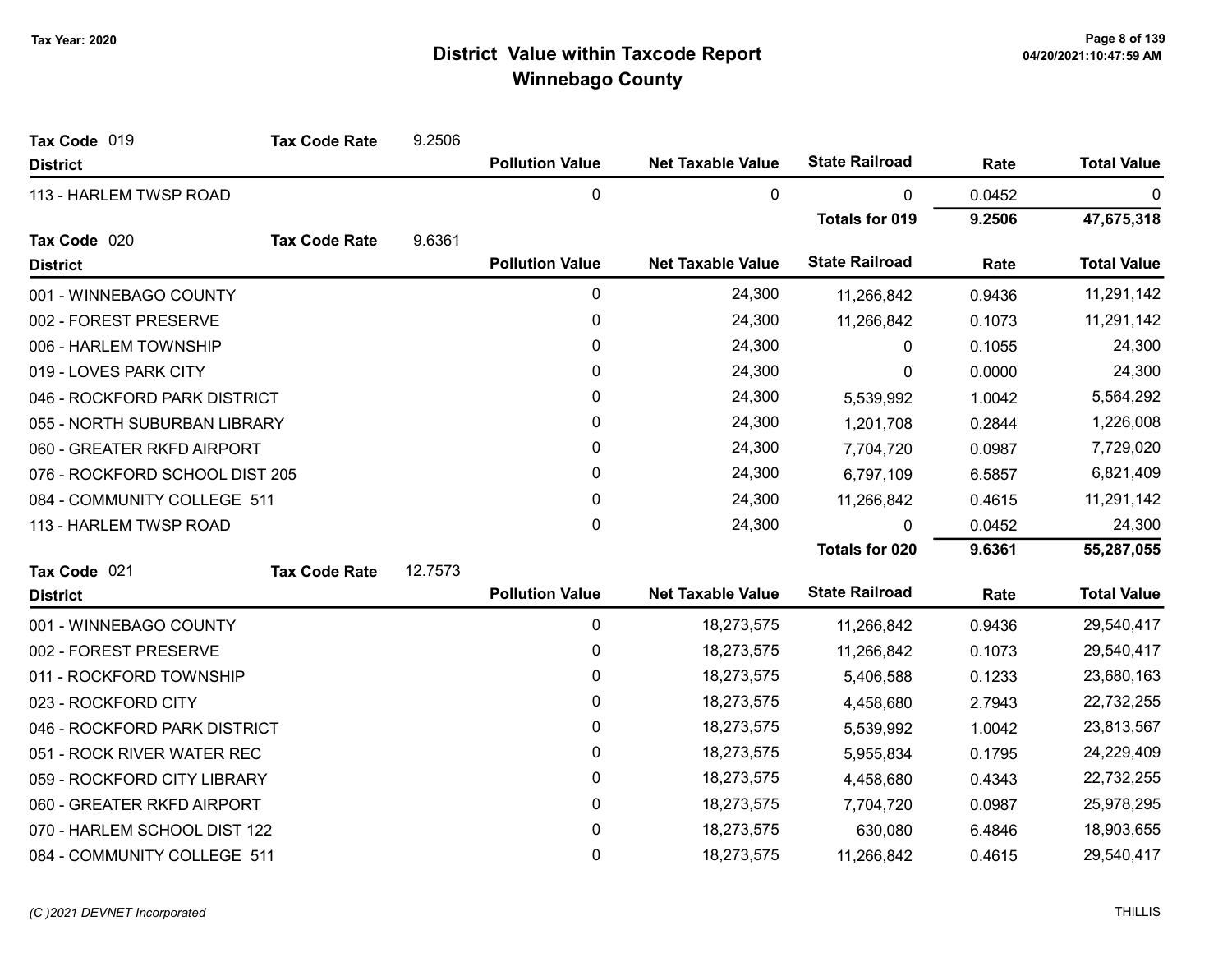| Tax Code 021                   | <b>Tax Code Rate</b> | 12.7573 |                        |                          |                       |         |                    |
|--------------------------------|----------------------|---------|------------------------|--------------------------|-----------------------|---------|--------------------|
| <b>District</b>                |                      |         | <b>Pollution Value</b> | <b>Net Taxable Value</b> | <b>State Railroad</b> | Rate    | <b>Total Value</b> |
| 118 - ROCKFORD TWSP ROAD       |                      |         | $\pmb{0}$              | 18,273,575               | 5,406,588             | 0.1260  | 23,680,163         |
|                                |                      |         |                        |                          | Totals for 021        | 12.7573 | 274,371,013        |
| Tax Code 026                   | <b>Tax Code Rate</b> | 9.8156  |                        |                          |                       |         |                    |
| <b>District</b>                |                      |         | <b>Pollution Value</b> | <b>Net Taxable Value</b> | <b>State Railroad</b> | Rate    | <b>Total Value</b> |
| 001 - WINNEBAGO COUNTY         |                      |         | 0                      | 33,836,747               | 11,266,842            | 0.9436  | 45,103,589         |
| 002 - FOREST PRESERVE          |                      |         | 0                      | 33,836,747               | 11,266,842            | 0.1073  | 45,103,589         |
| 006 - HARLEM TOWNSHIP          |                      |         | 0                      | 33,836,747               | 0                     | 0.1055  | 33,836,747         |
| 019 - LOVES PARK CITY          |                      |         | 0                      | 33,836,747               | 0                     | 0.0000  | 33,836,747         |
| 046 - ROCKFORD PARK DISTRICT   |                      |         | $\pmb{0}$              | 33,836,747               | 5,539,992             | 1.0042  | 39,376,739         |
| 051 - ROCK RIVER WATER REC     |                      |         | $\pmb{0}$              | 33,836,747               | 5,955,834             | 0.1795  | 39,792,581         |
| 055 - NORTH SUBURBAN LIBRARY   |                      |         | 0                      | 33,836,747               | 1,201,708             | 0.2844  | 35,038,455         |
| 060 - GREATER RKFD AIRPORT     |                      |         | 0                      | 33,836,747               | 7,704,720             | 0.0987  | 41,541,467         |
| 076 - ROCKFORD SCHOOL DIST 205 |                      |         | 0                      | 33,836,747               | 6,797,109             | 6.5857  | 40,633,856         |
| 084 - COMMUNITY COLLEGE 511    |                      |         | 0                      | 33,836,747               | 11,266,842            | 0.4615  | 45,103,589         |
| 113 - HARLEM TWSP ROAD         |                      |         | 0                      | 33,836,747               | $\mathbf{0}$          | 0.0452  | 33,836,747         |
|                                |                      |         |                        |                          | <b>Totals for 026</b> | 9.8156  | 433,204,106        |
| Tax Code 030                   | <b>Tax Code Rate</b> | 9.6298  |                        |                          |                       |         |                    |
| <b>District</b>                |                      |         | <b>Pollution Value</b> | <b>Net Taxable Value</b> | <b>State Railroad</b> | Rate    | <b>Total Value</b> |
| 001 - WINNEBAGO COUNTY         |                      |         | $\pmb{0}$              | 398,295                  | 11,266,842            | 0.9436  | 11,665,137         |
| 002 - FOREST PRESERVE          |                      |         | 0                      | 398,295                  | 11,266,842            | 0.1073  | 11,665,137         |
| 011 - ROCKFORD TOWNSHIP        |                      |         | 0                      | 398,295                  | 5,406,588             | 0.1233  | 5,804,883          |
| 019 - LOVES PARK CITY          |                      |         | 0                      | 398,295                  | $\mathbf{0}$          | 0.0000  | 398,295            |
| 046 - ROCKFORD PARK DISTRICT   |                      |         | 0                      | 398,295                  | 5,539,992             | 1.0042  | 5,938,287          |
| 051 - ROCK RIVER WATER REC     |                      |         | $\pmb{0}$              | 398,295                  | 5,955,834             | 0.1795  | 6,354,129          |
| 060 - GREATER RKFD AIRPORT     |                      |         | 0                      | 398,295                  | 7,704,720             | 0.0987  | 8,103,015          |
| 076 - ROCKFORD SCHOOL DIST 205 |                      |         | 0                      | 398,295                  | 6,797,109             | 6.5857  | 7,195,404          |
| 084 - COMMUNITY COLLEGE 511    |                      |         | $\mathbf 0$            | 398,295                  | 11,266,842            | 0.4615  | 11,665,137         |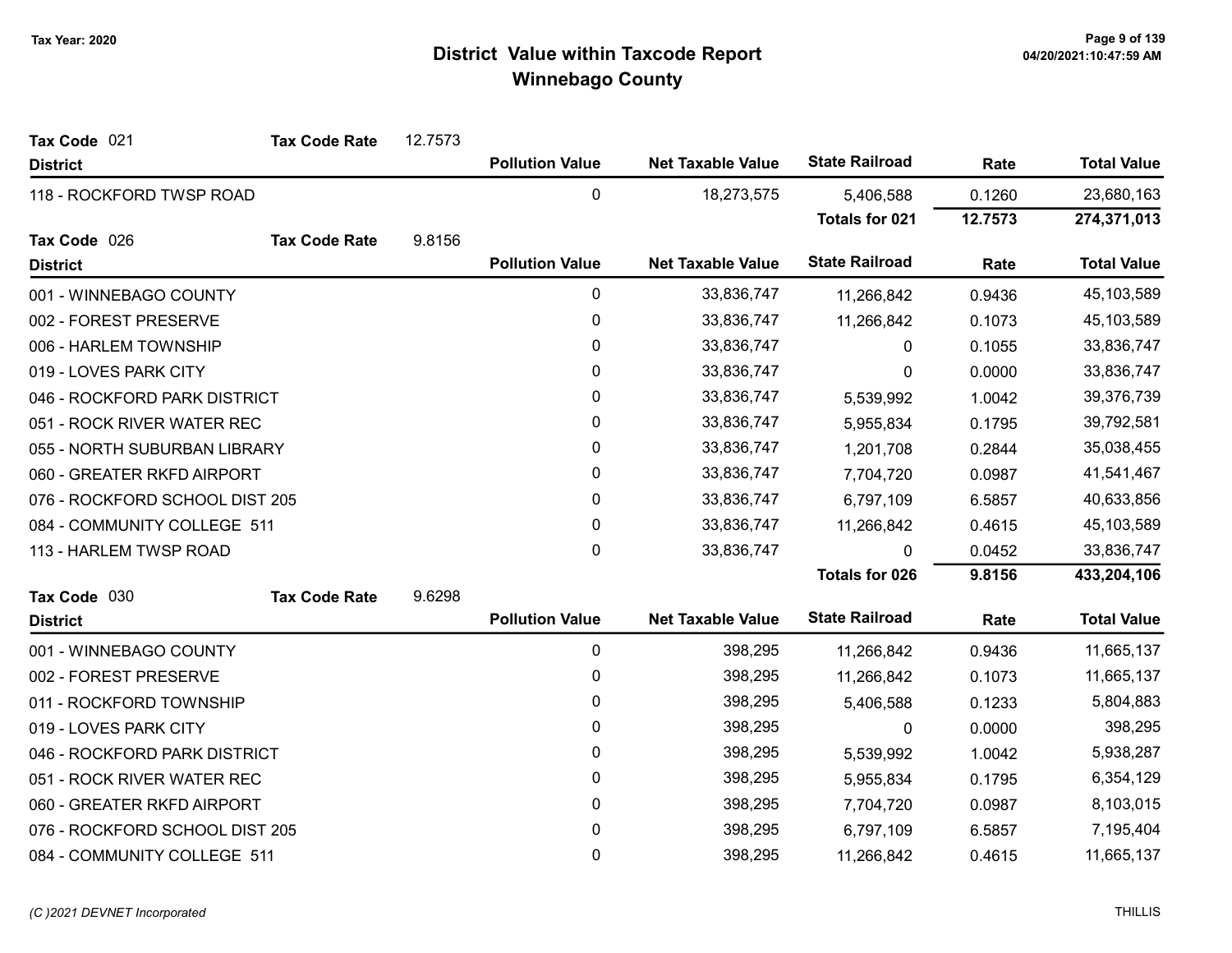| Tax Code 030                   | <b>Tax Code Rate</b> | 9.6298 |                        |                          |                       |        |                    |
|--------------------------------|----------------------|--------|------------------------|--------------------------|-----------------------|--------|--------------------|
| <b>District</b>                |                      |        | <b>Pollution Value</b> | <b>Net Taxable Value</b> | <b>State Railroad</b> | Rate   | <b>Total Value</b> |
| 118 - ROCKFORD TWSP ROAD       |                      |        | 0                      | 398,295                  | 5,406,588             | 0.1260 | 5,804,883          |
|                                |                      |        |                        |                          | Totals for 030        | 9.6298 | 74,594,307         |
| Tax Code 031                   | <b>Tax Code Rate</b> | 9.8836 |                        |                          |                       |        |                    |
| <b>District</b>                |                      |        | <b>Pollution Value</b> | <b>Net Taxable Value</b> | <b>State Railroad</b> | Rate   | <b>Total Value</b> |
| 001 - WINNEBAGO COUNTY         |                      |        | $\pmb{0}$              | 4,947,008                | 11,266,842            | 0.9436 | 16,213,850         |
| 002 - FOREST PRESERVE          |                      |        | $\pmb{0}$              | 4,947,008                | 11,266,842            | 0.1073 | 16,213,850         |
| 011 - ROCKFORD TOWNSHIP        |                      |        | 0                      | 4,947,008                | 5,406,588             | 0.1233 | 10,353,596         |
| 037 - NORTH PARK FIRE          |                      |        | $\mathbf{0}$           | 4,947,008                | 538,616               | 0.4333 | 5,485,624          |
| 046 - ROCKFORD PARK DISTRICT   |                      |        | $\pmb{0}$              | 4,947,008                | 5,539,992             | 1.0042 | 10,487,000         |
| 060 - GREATER RKFD AIRPORT     |                      |        | 0                      | 4,947,008                | 7,704,720             | 0.0987 | 12,651,728         |
| 076 - ROCKFORD SCHOOL DIST 205 |                      |        | 0                      | 4,947,008                | 6,797,109             | 6.5857 | 11,744,117         |
| 084 - COMMUNITY COLLEGE 511    |                      |        | $\pmb{0}$              | 4,947,008                | 11,266,842            | 0.4615 | 16,213,850         |
| 118 - ROCKFORD TWSP ROAD       |                      |        | $\mathbf{0}$           | 4,947,008                | 5,406,588             | 0.1260 | 10,353,596         |
|                                |                      |        |                        |                          | <b>Totals for 031</b> | 9.8836 | 109,717,211        |
| Tax Code 035                   | <b>Tax Code Rate</b> | 9.6336 |                        |                          |                       |        |                    |
| <b>District</b>                |                      |        | <b>Pollution Value</b> | <b>Net Taxable Value</b> | <b>State Railroad</b> | Rate   | <b>Total Value</b> |
| 001 - WINNEBAGO COUNTY         |                      |        | $\pmb{0}$              | 862,145                  | 11,266,842            | 0.9436 | 12,128,987         |
| 002 - FOREST PRESERVE          |                      |        | 0                      | 862,145                  | 11,266,842            | 0.1073 | 12,128,987         |
| 011 - ROCKFORD TOWNSHIP        |                      |        | 0                      | 862,145                  | 5,406,588             | 0.1233 | 6,268,733          |
| 019 - LOVES PARK CITY          |                      |        | 0                      | 862,145                  | 0                     | 0.0000 | 862,145            |
| 046 - ROCKFORD PARK DISTRICT   |                      |        | 0                      | 862,145                  | 5,539,992             | 1.0042 | 6,402,137          |
| 055 - NORTH SUBURBAN LIBRARY   |                      |        | 0                      | 862,145                  | 1,201,708             | 0.2844 | 2,063,853          |
| 060 - GREATER RKFD AIRPORT     |                      |        | 0                      | 862,145                  | 7,704,720             | 0.0987 | 8,566,865          |
| 070 - HARLEM SCHOOL DIST 122   |                      |        | 0                      | 862,145                  | 630,080               | 6.4846 | 1,492,225          |
| 084 - COMMUNITY COLLEGE 511    |                      |        | 0                      | 862,145                  | 11,266,842            | 0.4615 | 12,128,987         |
| 118 - ROCKFORD TWSP ROAD       |                      |        | 0                      | 862,145                  | 5,406,588             | 0.1260 | 6,268,733          |
|                                |                      |        |                        |                          | <b>Totals for 035</b> | 9.6336 | 68,311,652         |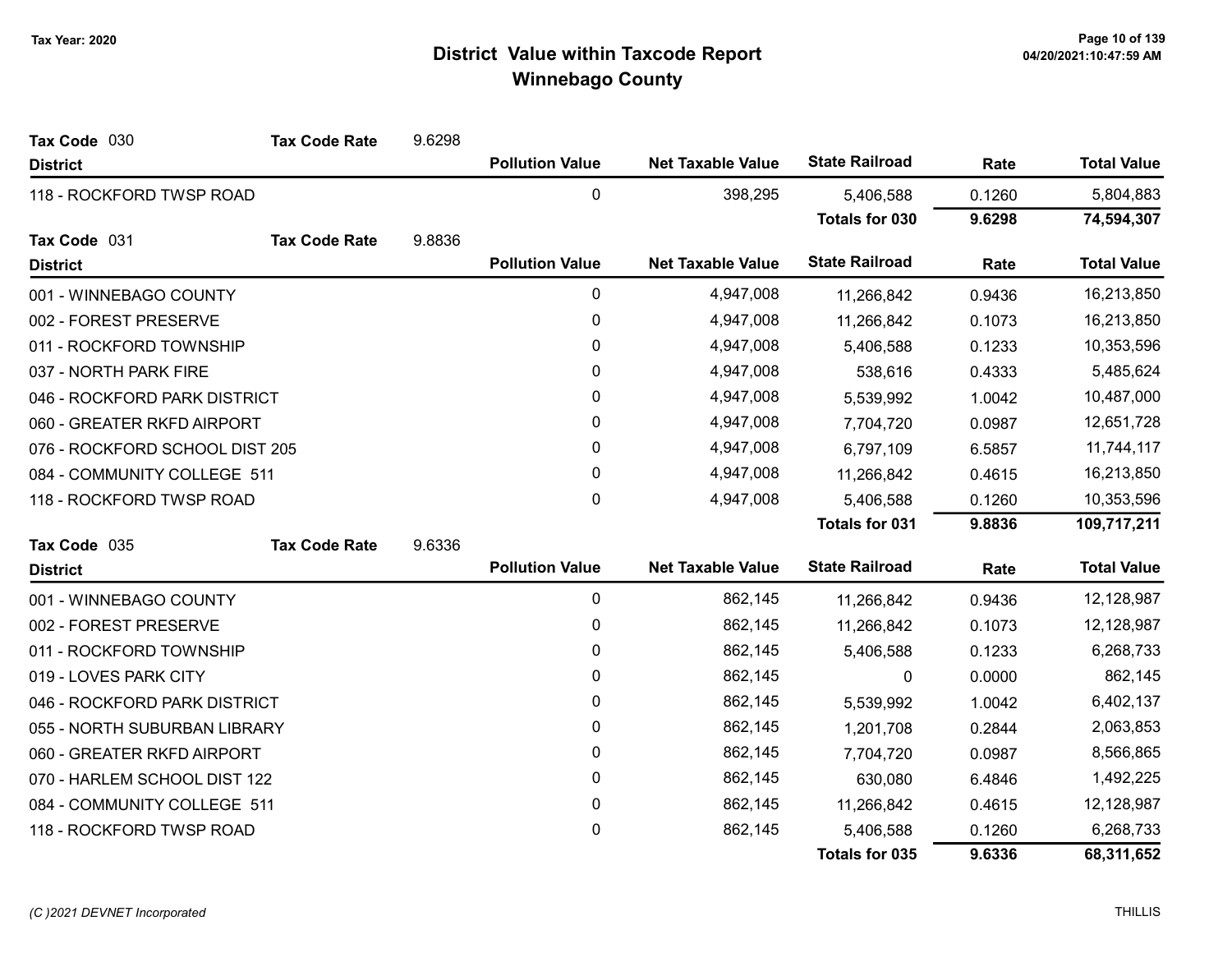| Tax Code 036                   | <b>Tax Code Rate</b> | 12.6789 |                        |                          |                       |         |                    |
|--------------------------------|----------------------|---------|------------------------|--------------------------|-----------------------|---------|--------------------|
| <b>District</b>                |                      |         | <b>Pollution Value</b> | <b>Net Taxable Value</b> | <b>State Railroad</b> | Rate    | <b>Total Value</b> |
| 001 - WINNEBAGO COUNTY         |                      |         | 0                      | 13,794,247               | 11,266,842            | 0.9436  | 25,061,089         |
| 002 - FOREST PRESERVE          |                      |         | 0                      | 13,794,247               | 11,266,842            | 0.1073  | 25,061,089         |
| 011 - ROCKFORD TOWNSHIP        |                      |         | 0                      | 13,794,247               | 5,406,588             | 0.1233  | 19,200,835         |
| 023 - ROCKFORD CITY            |                      |         | 0                      | 13,794,247               | 4,458,680             | 2.7943  | 18,252,927         |
| 046 - ROCKFORD PARK DISTRICT   |                      |         | 0                      | 13,794,247               | 5,539,992             | 1.0042  | 19,334,239         |
| 059 - ROCKFORD CITY LIBRARY    |                      |         | 0                      | 13,794,247               | 4,458,680             | 0.4343  | 18,252,927         |
| 060 - GREATER RKFD AIRPORT     |                      |         | 0                      | 13,794,247               | 7,704,720             | 0.0987  | 21,498,967         |
| 076 - ROCKFORD SCHOOL DIST 205 |                      |         | 0                      | 13,794,247               | 6,797,109             | 6.5857  | 20,591,356         |
| 084 - COMMUNITY COLLEGE 511    |                      |         | 0                      | 13,794,247               | 11,266,842            | 0.4615  | 25,061,089         |
| 118 - ROCKFORD TWSP ROAD       |                      |         | 0                      | 13,794,247               | 5,406,588             | 0.1260  | 19,200,835         |
|                                |                      |         |                        |                          | <b>Totals for 036</b> | 12.6789 | 211,515,353        |
| Tax Code 038                   | <b>Tax Code Rate</b> | 12.8584 |                        |                          |                       |         |                    |
| <b>District</b>                |                      |         | <b>Pollution Value</b> | <b>Net Taxable Value</b> | <b>State Railroad</b> | Rate    | <b>Total Value</b> |
| 001 - WINNEBAGO COUNTY         |                      |         | $\mathbf 0$            | 0                        | 11,266,842            | 0.9436  | 11,266,842         |
| 002 - FOREST PRESERVE          |                      |         | 0                      | 0                        | 11,266,842            | 0.1073  | 11,266,842         |
| 011 - ROCKFORD TOWNSHIP        |                      |         | 0                      | 0                        | 5,406,588             | 0.1233  | 5,406,588          |
| 023 - ROCKFORD CITY            |                      |         | 0                      | 0                        | 4,458,680             | 2.7943  | 4,458,680          |
| 046 - ROCKFORD PARK DISTRICT   |                      |         | 0                      | $\pmb{0}$                | 5,539,992             | 1.0042  | 5,539,992          |
| 051 - ROCK RIVER WATER REC     |                      |         | 0                      | 0                        | 5,955,834             | 0.1795  | 5,955,834          |
| 059 - ROCKFORD CITY LIBRARY    |                      |         | 0                      | 0                        | 4,458,680             | 0.4343  | 4,458,680          |
| 060 - GREATER RKFD AIRPORT     |                      |         | 0                      | 0                        | 7,704,720             | 0.0987  | 7,704,720          |
| 076 - ROCKFORD SCHOOL DIST 205 |                      |         | 0                      | $\pmb{0}$                | 6,797,109             | 6.5857  | 6,797,109          |
| 084 - COMMUNITY COLLEGE 511    |                      |         | 0                      | 0                        | 11,266,842            | 0.4615  | 11,266,842         |
| 118 - ROCKFORD TWSP ROAD       |                      |         | $\mathbf 0$            | $\mathbf 0$              | 5,406,588             | 0.1260  | 5,406,588          |
|                                |                      |         |                        |                          | <b>Totals for 038</b> | 12.8584 | 79,528,717         |
| Tax Code 040                   | <b>Tax Code Rate</b> | 10.1680 |                        |                          |                       |         |                    |
| <b>District</b>                |                      |         | <b>Pollution Value</b> | <b>Net Taxable Value</b> | <b>State Railroad</b> | Rate    | <b>Total Value</b> |
| 001 - WINNEBAGO COUNTY         |                      |         | 0                      | 61,430                   | 11,266,842            | 0.9436  | 11,328,272         |

(C)2021 DEVNET Incorporated THILLIS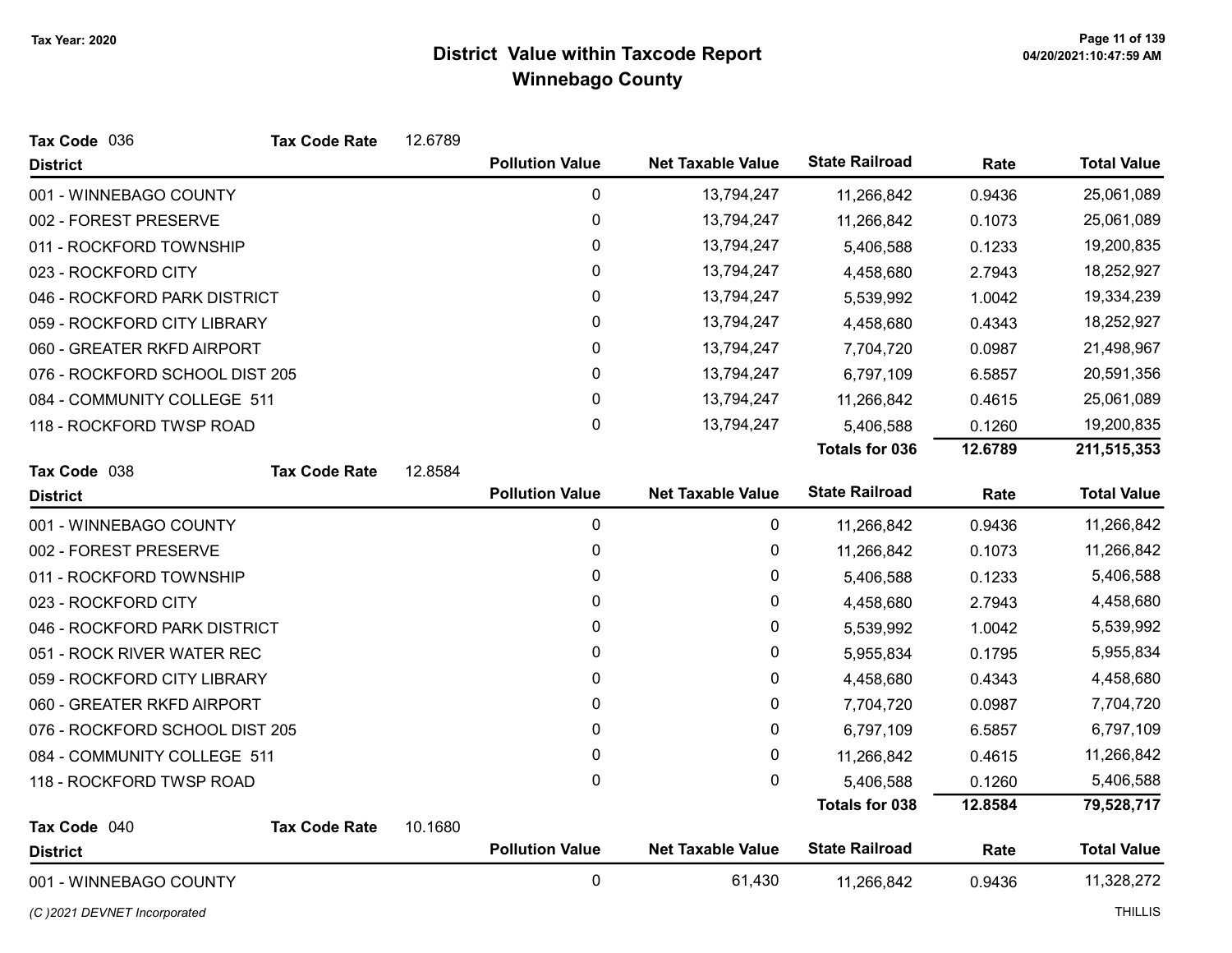| Tax Code 040                   | <b>Tax Code Rate</b> | 10.1680 |                        |                          |                       |         |                    |
|--------------------------------|----------------------|---------|------------------------|--------------------------|-----------------------|---------|--------------------|
| <b>District</b>                |                      |         | <b>Pollution Value</b> | <b>Net Taxable Value</b> | <b>State Railroad</b> | Rate    | <b>Total Value</b> |
| 002 - FOREST PRESERVE          |                      |         | 0                      | 61,430                   | 11,266,842            | 0.1073  | 11,328,272         |
| 011 - ROCKFORD TOWNSHIP        |                      |         | $\pmb{0}$              | 61,430                   | 5,406,588             | 0.1233  | 5,468,018          |
| 037 - NORTH PARK FIRE          |                      |         | 0                      | 61,430                   | 538,616               | 0.4333  | 600,046            |
| 046 - ROCKFORD PARK DISTRICT   |                      |         | 0                      | 61,430                   | 5,539,992             | 1.0042  | 5,601,422          |
| 055 - NORTH SUBURBAN LIBRARY   |                      |         | 0                      | 61,430                   | 1,201,708             | 0.2844  | 1,263,138          |
| 060 - GREATER RKFD AIRPORT     |                      |         | $\mathbf{0}$           | 61,430                   | 7,704,720             | 0.0987  | 7,766,150          |
| 076 - ROCKFORD SCHOOL DIST 205 |                      |         | 0                      | 61,430                   | 6,797,109             | 6.5857  | 6,858,539          |
| 084 - COMMUNITY COLLEGE 511    |                      |         | 0                      | 61,430                   | 11,266,842            | 0.4615  | 11,328,272         |
| 118 - ROCKFORD TWSP ROAD       |                      |         | $\mathbf 0$            | 61,430                   | 5,406,588             | 0.1260  | 5,468,018          |
|                                |                      |         |                        |                          | <b>Totals for 040</b> | 10.1680 | 67,010,147         |
| Tax Code 042                   | <b>Tax Code Rate</b> | 10.2489 |                        |                          |                       |         |                    |
| <b>District</b>                |                      |         | <b>Pollution Value</b> | <b>Net Taxable Value</b> | <b>State Railroad</b> | Rate    | <b>Total Value</b> |
| 001 - WINNEBAGO COUNTY         |                      |         | $\pmb{0}$              | 3,549,284                | 11,266,842            | 0.9436  | 14,816,126         |
| 002 - FOREST PRESERVE          |                      |         | $\pmb{0}$              | 3,549,284                | 11,266,842            | 0.1073  | 14,816,126         |
| 006 - HARLEM TOWNSHIP          |                      |         | 0                      | 3,549,284                | $\mathbf{0}$          | 0.1055  | 3,549,284          |
| 037 - NORTH PARK FIRE          |                      |         | 0                      | 3,549,284                | 538,616               | 0.4333  | 4,087,900          |
| 046 - ROCKFORD PARK DISTRICT   |                      |         | $\pmb{0}$              | 3,549,284                | 5,539,992             | 1.0042  | 9,089,276          |
| 051 - ROCK RIVER WATER REC     |                      |         | $\pmb{0}$              | 3,549,284                | 5,955,834             | 0.1795  | 9,505,118          |
| 055 - NORTH SUBURBAN LIBRARY   |                      |         | 0                      | 3,549,284                | 1,201,708             | 0.2844  | 4,750,992          |
| 060 - GREATER RKFD AIRPORT     |                      |         | 0                      | 3,549,284                | 7,704,720             | 0.0987  | 11,254,004         |
| 076 - ROCKFORD SCHOOL DIST 205 |                      |         | 0                      | 3,549,284                | 6,797,109             | 6.5857  | 10,346,393         |
| 084 - COMMUNITY COLLEGE 511    |                      |         | $\pmb{0}$              | 3,549,284                | 11,266,842            | 0.4615  | 14,816,126         |
| 113 - HARLEM TWSP ROAD         |                      |         | $\mathbf{0}$           | 3,549,284                | $\Omega$              | 0.0452  | 3,549,284          |
|                                |                      |         |                        |                          | <b>Totals for 042</b> | 10.2489 | 100,580,629        |
| Tax Code 044                   | <b>Tax Code Rate</b> | 9.7347  |                        |                          |                       |         |                    |
| <b>District</b>                |                      |         | <b>Pollution Value</b> | <b>Net Taxable Value</b> | <b>State Railroad</b> | Rate    | <b>Total Value</b> |
| 001 - WINNEBAGO COUNTY         |                      |         | 0                      | 16,462                   | 11,266,842            | 0.9436  | 11,283,304         |
| 002 - FOREST PRESERVE          |                      |         | $\pmb{0}$              | 16,462                   | 11,266,842            | 0.1073  | 11,283,304         |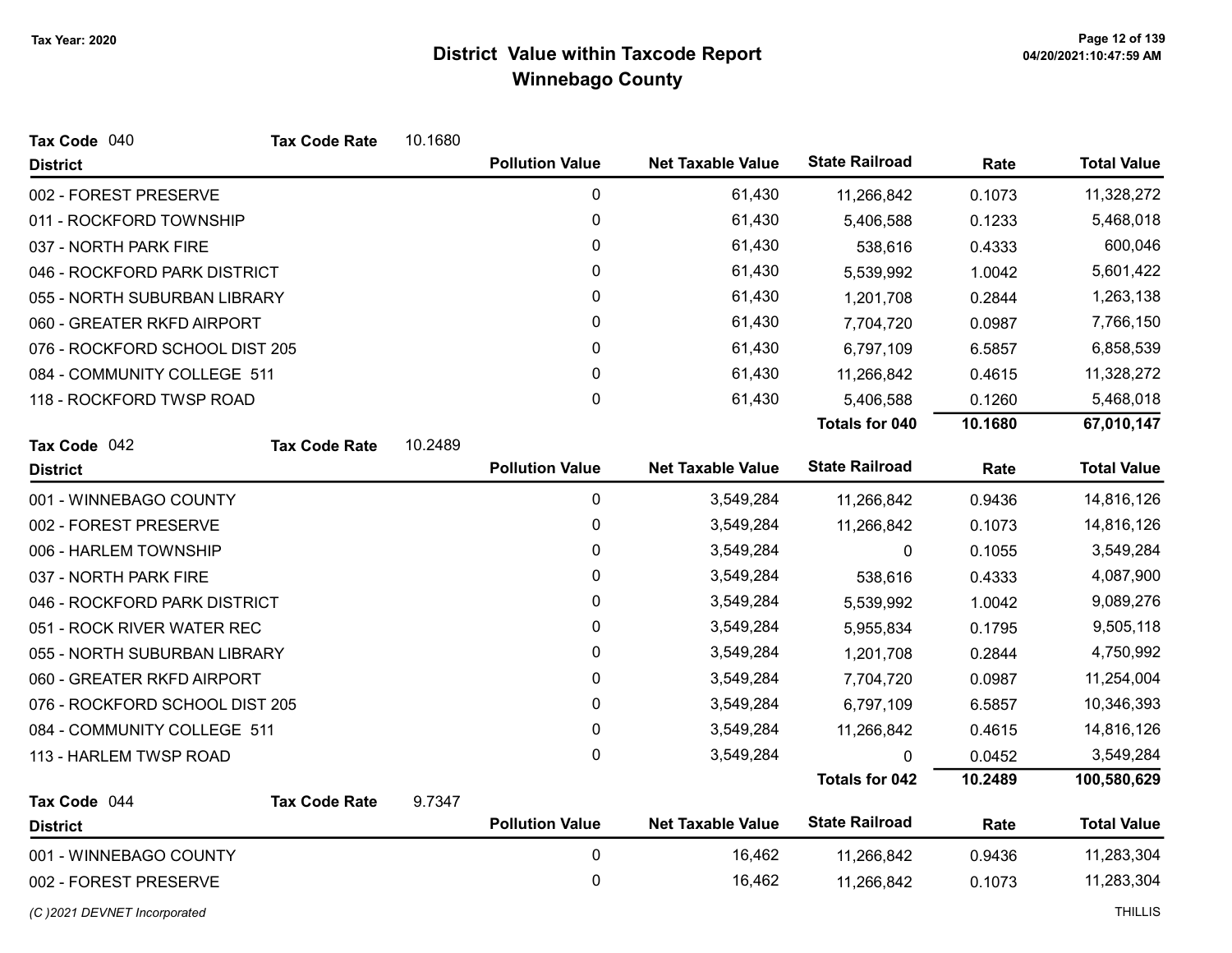| Tax Code 044                   | <b>Tax Code Rate</b> | 9.7347  |                        |                          |                       |        |                    |
|--------------------------------|----------------------|---------|------------------------|--------------------------|-----------------------|--------|--------------------|
| <b>District</b>                |                      |         | <b>Pollution Value</b> | <b>Net Taxable Value</b> | <b>State Railroad</b> | Rate   | <b>Total Value</b> |
| 011 - ROCKFORD TOWNSHIP        |                      |         | 0                      | 16,462                   | 5,406,588             | 0.1233 | 5,423,050          |
| 019 - LOVES PARK CITY          |                      |         | 0                      | 16,462                   | 0                     | 0.0000 | 16,462             |
| 046 - ROCKFORD PARK DISTRICT   |                      |         | 0                      | 16,462                   | 5,539,992             | 1.0042 | 5,556,454          |
| 055 - NORTH SUBURBAN LIBRARY   |                      |         | 0                      | 16,462                   | 1,201,708             | 0.2844 | 1,218,170          |
| 060 - GREATER RKFD AIRPORT     |                      |         | 0                      | 16,462                   | 7,704,720             | 0.0987 | 7,721,182          |
| 076 - ROCKFORD SCHOOL DIST 205 |                      |         | 0                      | 16,462                   | 6,797,109             | 6.5857 | 6,813,571          |
| 084 - COMMUNITY COLLEGE 511    |                      |         | 0                      | 16,462                   | 11,266,842            | 0.4615 | 11,283,304         |
| 118 - ROCKFORD TWSP ROAD       |                      |         | 0                      | 16,462                   | 5,406,588             | 0.1260 | 5,423,050          |
|                                |                      |         |                        |                          | <b>Totals for 044</b> | 9.7347 | 66,021,851         |
| Tax Code 045                   | <b>Tax Code Rate</b> | 8.8114  |                        |                          |                       |        |                    |
| <b>District</b>                |                      |         | <b>Pollution Value</b> | <b>Net Taxable Value</b> | <b>State Railroad</b> | Rate   | <b>Total Value</b> |
| 001 - WINNEBAGO COUNTY         |                      |         | $\pmb{0}$              | 300,304                  | 11,266,842            | 0.9436 | 11,567,146         |
| 002 - FOREST PRESERVE          |                      |         | 0                      | 300,304                  | 11,266,842            | 0.1073 | 11,567,146         |
| 006 - HARLEM TOWNSHIP          |                      |         | 0                      | 300,304                  | 0                     | 0.1055 | 300,304            |
| 019 - LOVES PARK CITY          |                      |         | 0                      | 300,304                  | 0                     | 0.0000 | 300,304            |
| 051 - ROCK RIVER WATER REC     |                      |         | 0                      | 300,304                  | 5,955,834             | 0.1795 | 6,256,138          |
| 055 - NORTH SUBURBAN LIBRARY   |                      |         | 0                      | 300,304                  | 1,201,708             | 0.2844 | 1,502,012          |
| 060 - GREATER RKFD AIRPORT     |                      |         | 0                      | 300,304                  | 7,704,720             | 0.0987 | 8,005,024          |
| 076 - ROCKFORD SCHOOL DIST 205 |                      |         | 0                      | 300,304                  | 6,797,109             | 6.5857 | 7,097,413          |
| 084 - COMMUNITY COLLEGE 511    |                      |         | 0                      | 300,304                  | 11,266,842            | 0.4615 | 11,567,146         |
| 113 - HARLEM TWSP ROAD         |                      |         | 0                      | 300,304                  | 0                     | 0.0452 | 300,304            |
|                                |                      |         |                        |                          | <b>Totals for 045</b> | 8.8114 | 58,462,937         |
| Tax Code 046                   | <b>Tax Code Rate</b> | 12.6623 |                        |                          |                       |        |                    |
| <b>District</b>                |                      |         | <b>Pollution Value</b> | <b>Net Taxable Value</b> | <b>State Railroad</b> | Rate   | <b>Total Value</b> |
| 001 - WINNEBAGO COUNTY         |                      |         | $\pmb{0}$              | 34,353                   | 11,266,842            | 0.9436 | 11,301,195         |
| 002 - FOREST PRESERVE          |                      |         | 0                      | 34,353                   | 11,266,842            | 0.1073 | 11,301,195         |
| 009 - OWEN TOWNSHIP            |                      |         | 0                      | 34,353                   | 647,872               | 0.1377 | 682,225            |
| 023 - ROCKFORD CITY            |                      |         | 0                      | 34,353                   | 4,458,680             | 2.7943 | 4,493,033          |
| (C) 2021 DEVNET Incorporated   |                      |         |                        |                          |                       |        | <b>THILLIS</b>     |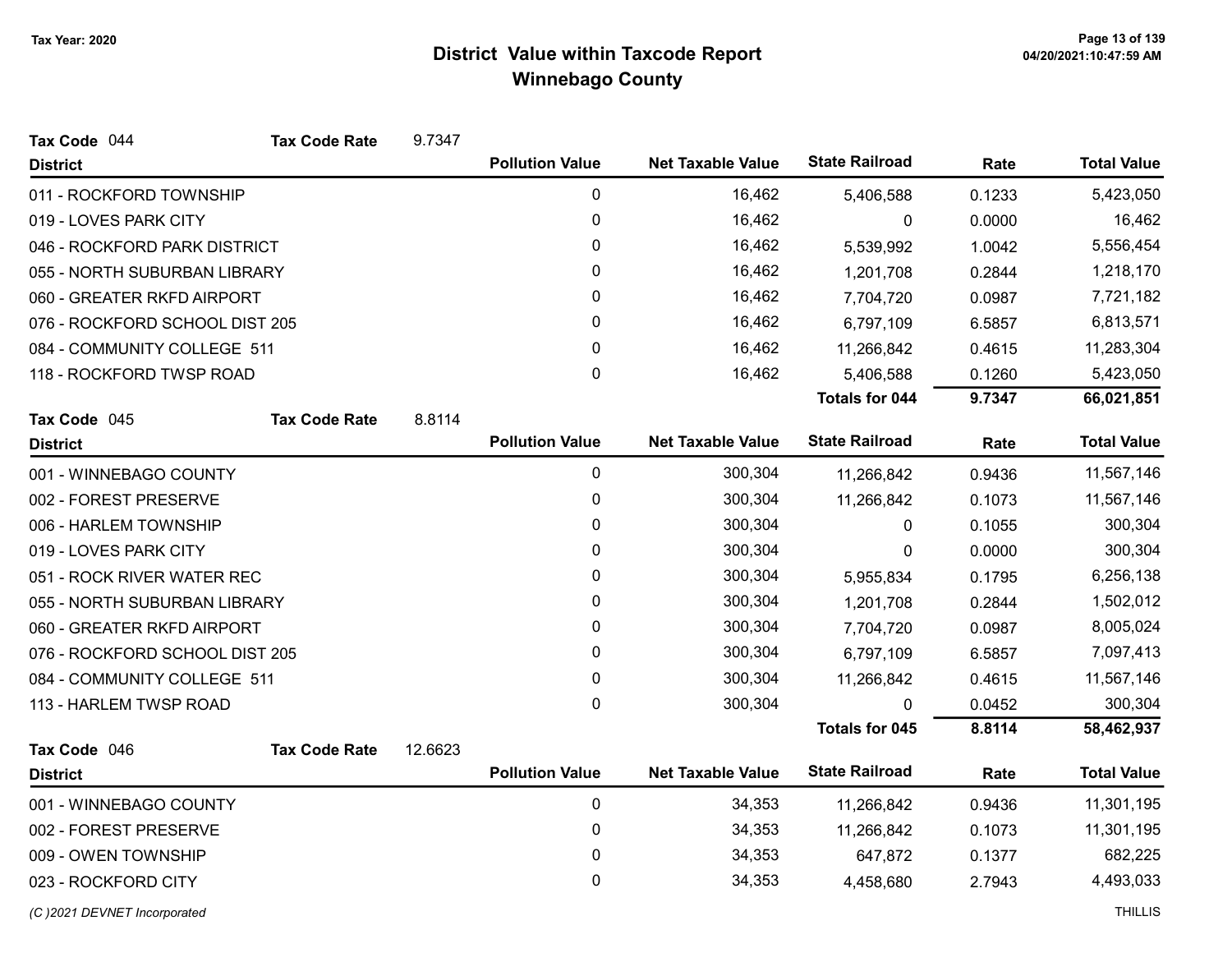| Tax Code 046                   | <b>Tax Code Rate</b> | 12.6623 |                        |                          |                       |         |                    |
|--------------------------------|----------------------|---------|------------------------|--------------------------|-----------------------|---------|--------------------|
| <b>District</b>                |                      |         | <b>Pollution Value</b> | <b>Net Taxable Value</b> | <b>State Railroad</b> | Rate    | <b>Total Value</b> |
| 046 - ROCKFORD PARK DISTRICT   |                      |         | $\pmb{0}$              | 34,353                   | 5,539,992             | 1.0042  | 5,574,345          |
| 059 - ROCKFORD CITY LIBRARY    |                      |         | $\mathbf 0$            | 34,353                   | 4,458,680             | 0.4343  | 4,493,033          |
| 076 - ROCKFORD SCHOOL DIST 205 |                      |         | 0                      | 34,353                   | 6,797,109             | 6.5857  | 6,831,462          |
| 084 - COMMUNITY COLLEGE 511    |                      |         | 0                      | 34,353                   | 11,266,842            | 0.4615  | 11,301,195         |
| 116 - OWEN TWSP ROAD           |                      |         | 0                      | 34,353                   | 647,872               | 0.1937  | 682,225            |
|                                |                      |         |                        |                          | <b>Totals for 046</b> | 12.6623 | 56,659,908         |
| Tax Code 047                   | <b>Tax Code Rate</b> | 12.8584 |                        |                          |                       |         |                    |
| <b>District</b>                |                      |         | <b>Pollution Value</b> | <b>Net Taxable Value</b> | <b>State Railroad</b> | Rate    | <b>Total Value</b> |
| 001 - WINNEBAGO COUNTY         |                      |         | $\pmb{0}$              | 3,861                    | 11,266,842            | 0.9436  | 11,270,703         |
| 002 - FOREST PRESERVE          |                      |         | $\pmb{0}$              | 3,861                    | 11,266,842            | 0.1073  | 11,270,703         |
| 011 - ROCKFORD TOWNSHIP        |                      |         | 0                      | 3,861                    | 5,406,588             | 0.1233  | 5,410,449          |
| 023 - ROCKFORD CITY            |                      |         | 0                      | 3,861                    | 4,458,680             | 2.7943  | 4,462,541          |
| 046 - ROCKFORD PARK DISTRICT   |                      |         | 0                      | 3,861                    | 5,539,992             | 1.0042  | 5,543,853          |
| 051 - ROCK RIVER WATER REC     |                      |         | 0                      | 3,861                    | 5,955,834             | 0.1795  | 5,959,695          |
| 059 - ROCKFORD CITY LIBRARY    |                      |         | 0                      | 3,861                    | 4,458,680             | 0.4343  | 4,462,541          |
| 060 - GREATER RKFD AIRPORT     |                      |         | 0                      | 3,861                    | 7,704,720             | 0.0987  | 7,708,581          |
| 076 - ROCKFORD SCHOOL DIST 205 |                      |         | 0                      | 3,861                    | 6,797,109             | 6.5857  | 6,800,970          |
| 084 - COMMUNITY COLLEGE 511    |                      |         | 0                      | 3,861                    | 11,266,842            | 0.4615  | 11,270,703         |
| 105 - LINCOLNWOOD TIF          |                      |         | 0                      | 449,345                  | 0                     | 0.0000  | 449,345            |
| 118 - ROCKFORD TWSP ROAD       |                      |         | 0                      | 3,861                    | 5,406,588             | 0.1260  | 5,410,449          |
|                                |                      |         |                        |                          | <b>Totals for 047</b> | 12.8584 | 80,020,533         |
| Tax Code 048                   | <b>Tax Code Rate</b> | 12.8584 |                        |                          |                       |         |                    |
| <b>District</b>                |                      |         | <b>Pollution Value</b> | <b>Net Taxable Value</b> | <b>State Railroad</b> | Rate    | <b>Total Value</b> |
| 001 - WINNEBAGO COUNTY         |                      |         | 0                      | 66,397                   | 11,266,842            | 0.9436  | 11,333,239         |
| 002 - FOREST PRESERVE          |                      |         | 0                      | 66,397                   | 11,266,842            | 0.1073  | 11,333,239         |
| 011 - ROCKFORD TOWNSHIP        |                      |         | $\pmb{0}$              | 66,397                   | 5,406,588             | 0.1233  | 5,472,985          |
| 023 - ROCKFORD CITY            |                      |         | 0                      | 66,397                   | 4,458,680             | 2.7943  | 4,525,077          |
| 046 - ROCKFORD PARK DISTRICT   |                      |         | 0                      | 66,397                   | 5,539,992             | 1.0042  | 5,606,389          |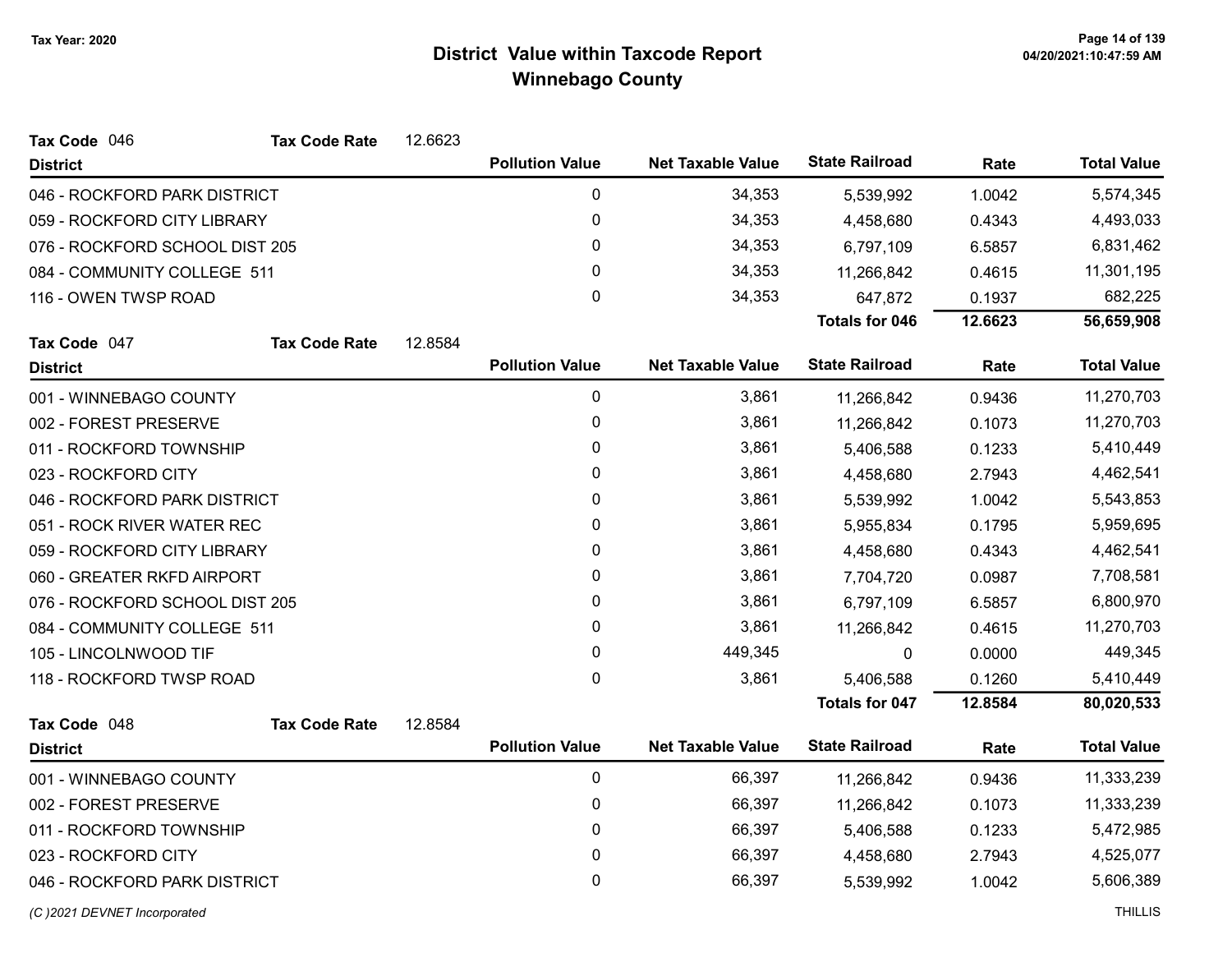| Tax Code 048                   | <b>Tax Code Rate</b> | 12.8584 |                        |                          |                       |         |                    |
|--------------------------------|----------------------|---------|------------------------|--------------------------|-----------------------|---------|--------------------|
| <b>District</b>                |                      |         | <b>Pollution Value</b> | <b>Net Taxable Value</b> | <b>State Railroad</b> | Rate    | <b>Total Value</b> |
| 051 - ROCK RIVER WATER REC     |                      |         | $\pmb{0}$              | 66,397                   | 5,955,834             | 0.1795  | 6,022,231          |
| 059 - ROCKFORD CITY LIBRARY    |                      |         | $\pmb{0}$              | 66,397                   | 4,458,680             | 0.4343  | 4,525,077          |
| 060 - GREATER RKFD AIRPORT     |                      |         | 0                      | 66,397                   | 7,704,720             | 0.0987  | 7,771,117          |
| 076 - ROCKFORD SCHOOL DIST 205 |                      |         | 0                      | 66,397                   | 6,797,109             | 6.5857  | 6,863,506          |
| 084 - COMMUNITY COLLEGE 511    |                      |         | 0                      | 66,397                   | 11,266,842            | 0.4615  | 11,333,239         |
| 107 - SPRINGFIELD CORNERS TIF  |                      |         | $\pmb{0}$              | 1,750,646                | 0                     | 0.0000  | 1,750,646          |
| 118 - ROCKFORD TWSP ROAD       |                      |         | $\mathbf 0$            | 66,397                   | 5,406,588             | 0.1260  | 5,472,985          |
|                                |                      |         |                        |                          | <b>Totals for 048</b> | 12.8584 | 82,009,730         |
| Tax Code 049                   | <b>Tax Code Rate</b> | 10.0648 |                        |                          |                       |         |                    |
| <b>District</b>                |                      |         | <b>Pollution Value</b> | <b>Net Taxable Value</b> | <b>State Railroad</b> | Rate    | <b>Total Value</b> |
| 001 - WINNEBAGO COUNTY         |                      |         | $\pmb{0}$              | 23,561,266               | 11,266,842            | 0.9436  | 34,828,108         |
| 002 - FOREST PRESERVE          |                      |         | 0                      | 23,561,266               | 11,266,842            | 0.1073  | 34,828,108         |
| 006 - HARLEM TOWNSHIP          |                      |         | $\pmb{0}$              | 23,561,266               | 0                     | 0.1055  | 23,561,266         |
| 025 - ROSCOE VILLAGE           |                      |         | 0                      | 23,561,266               | 0                     | 0.6304  | 23,561,266         |
| 035 - HARLEM-ROSCOE FIRE       |                      |         | $\pmb{0}$              | 23,561,266               | 481,666               | 0.7241  | 24,042,932         |
| 051 - ROCK RIVER WATER REC     |                      |         | $\pmb{0}$              | 23,561,266               | 5,955,834             | 0.1795  | 29,517,100         |
| 055 - NORTH SUBURBAN LIBRARY   |                      |         | 0                      | 23,561,266               | 1,201,708             | 0.2844  | 24,762,974         |
| 060 - GREATER RKFD AIRPORT     |                      |         | 0                      | 23,561,266               | 7,704,720             | 0.0987  | 31,265,986         |
| 070 - HARLEM SCHOOL DIST 122   |                      |         | 0                      | 23,561,266               | 630,080               | 6.4846  | 24,191,346         |
| 084 - COMMUNITY COLLEGE 511    |                      |         | 0                      | 23,561,266               | 11,266,842            | 0.4615  | 34,828,108         |
| 113 - HARLEM TWSP ROAD         |                      |         | $\mathbf 0$            | 23,561,266               | 0                     | 0.0452  | 23,561,266         |
|                                |                      |         |                        |                          | Totals for 049        | 10.0648 | 308,948,460        |
| Tax Code 050                   | <b>Tax Code Rate</b> | 10.1597 |                        |                          |                       |         |                    |
| <b>District</b>                |                      |         | <b>Pollution Value</b> | <b>Net Taxable Value</b> | <b>State Railroad</b> | Rate    | <b>Total Value</b> |
| 001 - WINNEBAGO COUNTY         |                      |         | $\pmb{0}$              | 6,523,597                | 11,266,842            | 0.9436  | 17,790,439         |
| 002 - FOREST PRESERVE          |                      |         | $\pmb{0}$              | 6,523,597                | 11,266,842            | 0.1073  | 17,790,439         |
| 011 - ROCKFORD TOWNSHIP        |                      |         | 0                      | 6,523,597                | 5,406,588             | 0.1233  | 11,930,185         |
| 038 - NORTHWEST FIRE           |                      |         | 0                      | 6,523,597                | 503,170               | 0.5299  | 7,026,767          |
| (C) 2021 DEVNET Incorporated   |                      |         |                        |                          |                       |         | <b>THILLIS</b>     |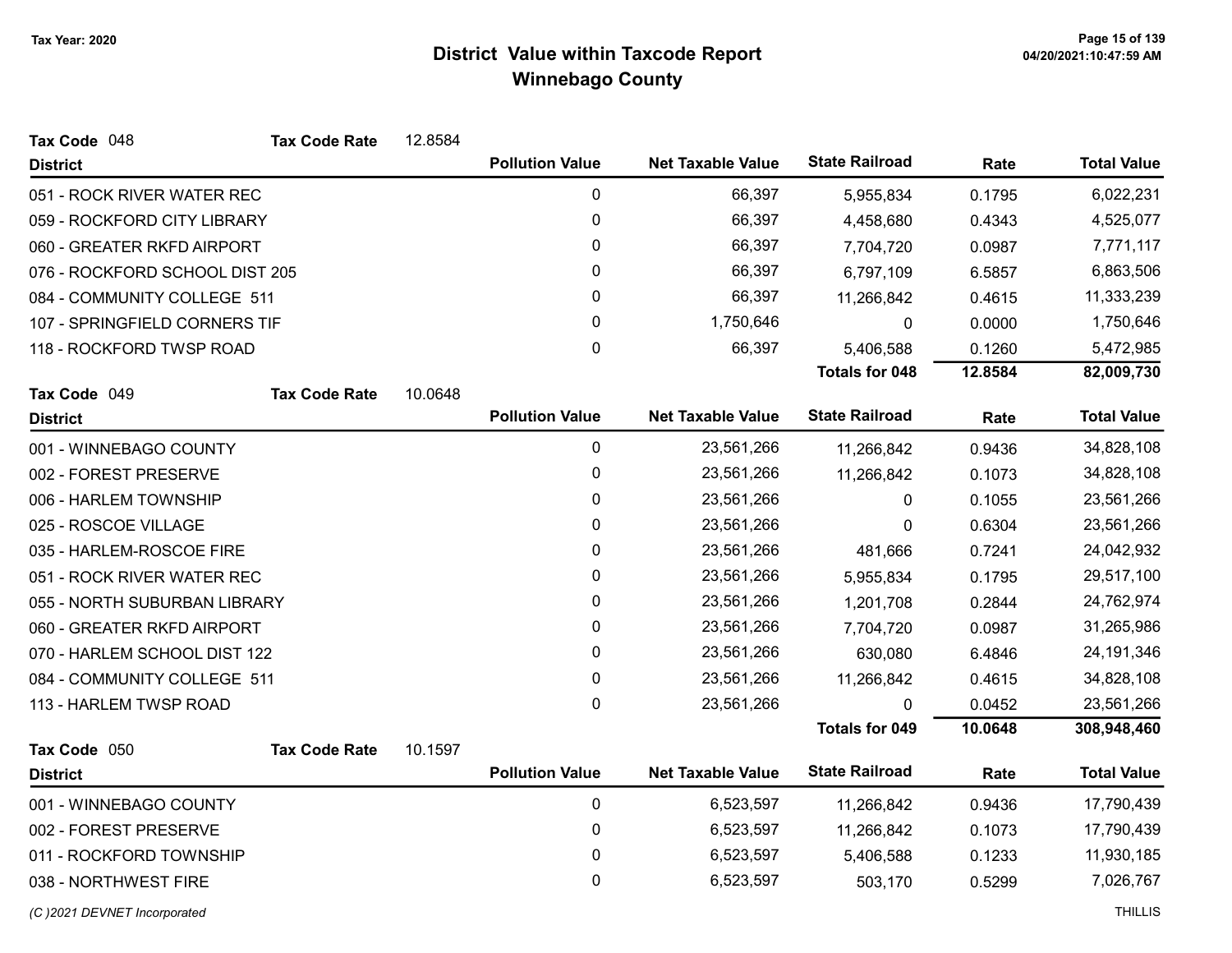| Tax Code 050                   | <b>Tax Code Rate</b> | 10.1597 |                        |                          |                       |         |                    |
|--------------------------------|----------------------|---------|------------------------|--------------------------|-----------------------|---------|--------------------|
| <b>District</b>                |                      |         | <b>Pollution Value</b> | <b>Net Taxable Value</b> | <b>State Railroad</b> | Rate    | <b>Total Value</b> |
| 046 - ROCKFORD PARK DISTRICT   |                      |         | 0                      | 6,523,597                | 5,539,992             | 1.0042  | 12,063,589         |
| 051 - ROCK RIVER WATER REC     |                      |         | 0                      | 6,523,597                | 5,955,834             | 0.1795  | 12,479,431         |
| 060 - GREATER RKFD AIRPORT     |                      |         | 0                      | 6,523,597                | 7,704,720             | 0.0987  | 14,228,317         |
| 076 - ROCKFORD SCHOOL DIST 205 |                      |         | 0                      | 6,523,597                | 6,797,109             | 6.5857  | 13,320,706         |
| 084 - COMMUNITY COLLEGE 511    |                      |         | 0                      | 6,523,597                | 11,266,842            | 0.4615  | 17,790,439         |
| 118 - ROCKFORD TWSP ROAD       |                      |         | $\mathbf 0$            | 6,523,597                | 5,406,588             | 0.1260  | 11,930,185         |
|                                |                      |         |                        |                          | Totals for 050        | 10.1597 | 136,350,497        |
| Tax Code 051                   | <b>Tax Code Rate</b> | 9.9802  |                        |                          |                       |         |                    |
| <b>District</b>                |                      |         | <b>Pollution Value</b> | <b>Net Taxable Value</b> | <b>State Railroad</b> | Rate    | <b>Total Value</b> |
| 001 - WINNEBAGO COUNTY         |                      |         | 0                      | 9,755,116                | 11,266,842            | 0.9436  | 21,021,958         |
| 002 - FOREST PRESERVE          |                      |         | $\mathbf 0$            | 9,755,116                | 11,266,842            | 0.1073  | 21,021,958         |
| 011 - ROCKFORD TOWNSHIP        |                      |         | 0                      | 9,755,116                | 5,406,588             | 0.1233  | 15,161,704         |
| 038 - NORTHWEST FIRE           |                      |         | 0                      | 9,755,116                | 503,170               | 0.5299  | 10,258,286         |
| 046 - ROCKFORD PARK DISTRICT   |                      |         | 0                      | 9,755,116                | 5,539,992             | 1.0042  | 15,295,108         |
| 060 - GREATER RKFD AIRPORT     |                      |         | 0                      | 9,755,116                | 7,704,720             | 0.0987  | 17,459,836         |
| 076 - ROCKFORD SCHOOL DIST 205 |                      |         | 0                      | 9,755,116                | 6,797,109             | 6.5857  | 16,552,225         |
| 084 - COMMUNITY COLLEGE 511    |                      |         | 0                      | 9,755,116                | 11,266,842            | 0.4615  | 21,021,958         |
| 118 - ROCKFORD TWSP ROAD       |                      |         | $\mathbf 0$            | 9,755,116                | 5,406,588             | 0.1260  | 15, 161, 704       |
|                                |                      |         |                        |                          | <b>Totals for 051</b> | 9.9802  | 152,954,737        |
| Tax Code 052                   | <b>Tax Code Rate</b> | 10.2006 |                        |                          |                       |         |                    |
| <b>District</b>                |                      |         | <b>Pollution Value</b> | <b>Net Taxable Value</b> | <b>State Railroad</b> | Rate    | <b>Total Value</b> |
| 001 - WINNEBAGO COUNTY         |                      |         | $\boldsymbol{0}$       | 422,942                  | 11,266,842            | 0.9436  | 11,689,784         |
| 002 - FOREST PRESERVE          |                      |         | 0                      | 422,942                  | 11,266,842            | 0.1073  | 11,689,784         |
| 011 - ROCKFORD TOWNSHIP        |                      |         | 0                      | 422,942                  | 5,406,588             | 0.1233  | 5,829,530          |
| 038 - NORTHWEST FIRE           |                      |         | $\mathbf{0}$           | 422,942                  | 503,170               | 0.5299  | 926,112            |
| 046 - ROCKFORD PARK DISTRICT   |                      |         | $\mathbf 0$            | 422,942                  | 5,539,992             | 1.0042  | 5,962,934          |
| 058 - WINNEBAGO LIBRARY        |                      |         | 0                      | 422,942                  | 0                     | 0.2018  | 422,942            |
| 060 - GREATER RKFD AIRPORT     |                      |         | 0                      | 422,942                  | 7,704,720             | 0.0987  | 8,127,662          |
|                                |                      |         |                        |                          |                       |         |                    |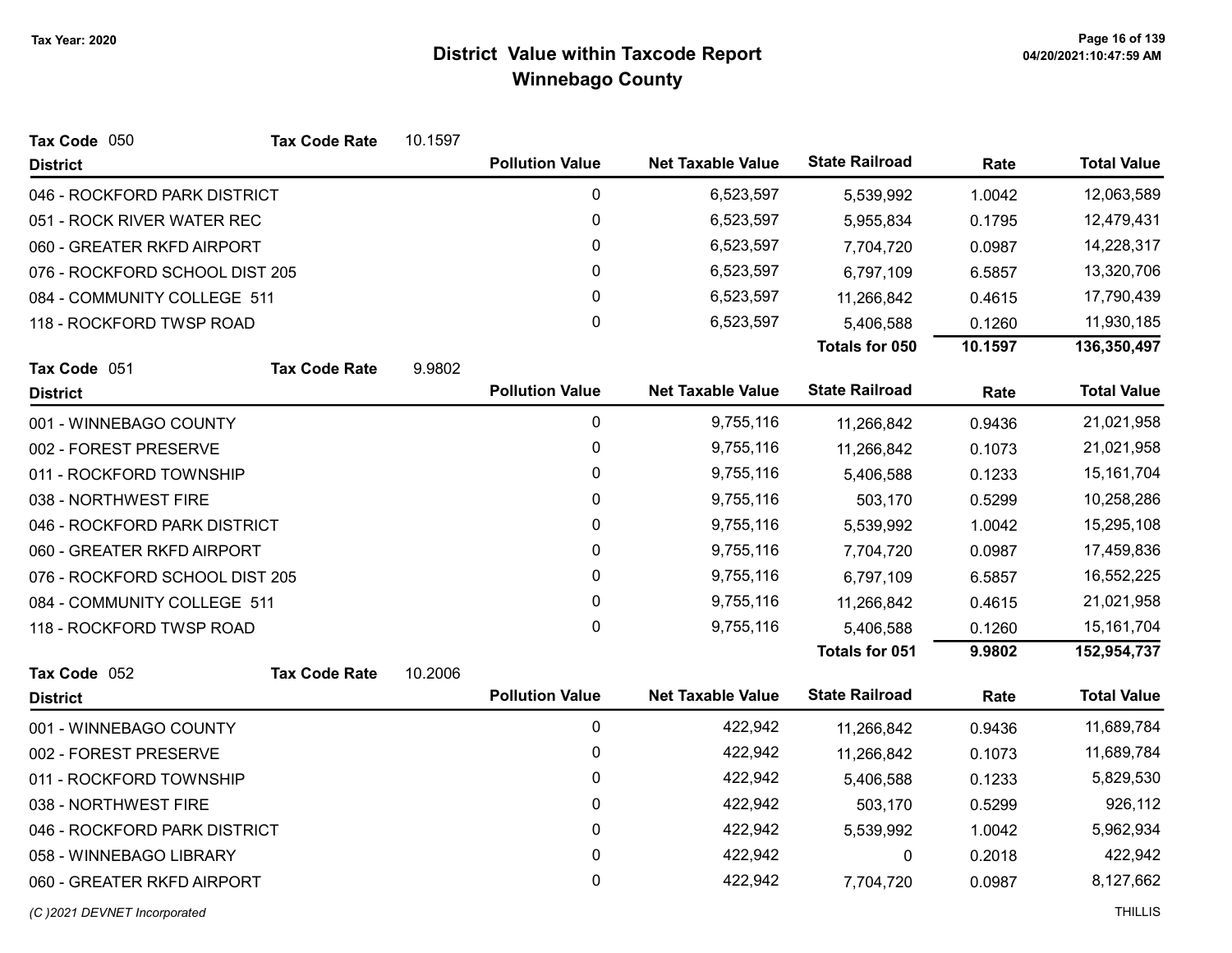| Tax Code 052                   | <b>Tax Code Rate</b> | 10.2006 |                        |                          |                       |         |                    |
|--------------------------------|----------------------|---------|------------------------|--------------------------|-----------------------|---------|--------------------|
| <b>District</b>                |                      |         | <b>Pollution Value</b> | <b>Net Taxable Value</b> | <b>State Railroad</b> | Rate    | <b>Total Value</b> |
| 082 - WINNEBAGO UNIT SD #323   |                      |         | $\mathbf 0$            | 422,942                  | 1,436,812             | 6.6043  | 1,859,754          |
| 084 - COMMUNITY COLLEGE 511    |                      |         | 0                      | 422,942                  | 11,266,842            | 0.4615  | 11,689,784         |
| 118 - ROCKFORD TWSP ROAD       |                      |         | $\pmb{0}$              | 422,942                  | 5,406,588             | 0.1260  | 5,829,530          |
|                                |                      |         |                        |                          | Totals for 052        | 10.2006 | 64,027,816         |
| Tax Code 053                   | <b>Tax Code Rate</b> | 10.4498 |                        |                          |                       |         |                    |
| <b>District</b>                |                      |         | <b>Pollution Value</b> | <b>Net Taxable Value</b> | <b>State Railroad</b> | Rate    | <b>Total Value</b> |
| 001 - WINNEBAGO COUNTY         |                      |         | $\mathbf 0$            | 1,955,066                | 11,266,842            | 0.9436  | 13,221,908         |
| 002 - FOREST PRESERVE          |                      |         | $\pmb{0}$              | 1,955,066                | 11,266,842            | 0.1073  | 13,221,908         |
| 011 - ROCKFORD TOWNSHIP        |                      |         | $\pmb{0}$              | 1,955,066                | 5,406,588             | 0.1233  | 7,361,654          |
| 036 - NEW MILFORD FIRE         |                      |         | $\pmb{0}$              | 1,955,066                | 190,324               | 0.8200  | 2,145,390          |
| 046 - ROCKFORD PARK DISTRICT   |                      |         | 0                      | 1,955,066                | 5,539,992             | 1.0042  | 7,495,058          |
| 051 - ROCK RIVER WATER REC     |                      |         | 0                      | 1,955,066                | 5,955,834             | 0.1795  | 7,910,900          |
| 060 - GREATER RKFD AIRPORT     |                      |         | 0                      | 1,955,066                | 7,704,720             | 0.0987  | 9,659,786          |
| 076 - ROCKFORD SCHOOL DIST 205 |                      |         | 0                      | 1,955,066                | 6,797,109             | 6.5857  | 8,752,175          |
| 084 - COMMUNITY COLLEGE 511    |                      |         | $\mathbf 0$            | 1,955,066                | 11,266,842            | 0.4615  | 13,221,908         |
| 118 - ROCKFORD TWSP ROAD       |                      |         | 0                      | 1,955,066                | 5,406,588             | 0.1260  | 7,361,654          |
|                                |                      |         |                        |                          | <b>Totals for 053</b> | 10.4498 | 90,352,341         |
| Tax Code 056                   | <b>Tax Code Rate</b> | 12.8584 |                        |                          |                       |         |                    |
| <b>District</b>                |                      |         | <b>Pollution Value</b> | <b>Net Taxable Value</b> | <b>State Railroad</b> | Rate    | <b>Total Value</b> |
| 001 - WINNEBAGO COUNTY         |                      |         | $\mathbf 0$            | 334,799                  | 11,266,842            | 0.9436  | 11,601,641         |
| 002 - FOREST PRESERVE          |                      |         | 0                      | 334,799                  | 11,266,842            | 0.1073  | 11,601,641         |
| 011 - ROCKFORD TOWNSHIP        |                      |         | $\mathbf 0$            | 334,799                  | 5,406,588             | 0.1233  | 5,741,387          |
| 023 - ROCKFORD CITY            |                      |         | 0                      | 334,799                  | 4,458,680             | 2.7943  | 4,793,479          |
| 046 - ROCKFORD PARK DISTRICT   |                      |         | 0                      | 334,799                  | 5,539,992             | 1.0042  | 5,874,791          |
| 051 - ROCK RIVER WATER REC     |                      |         | 0                      | 334,799                  | 5,955,834             | 0.1795  | 6,290,633          |
| 059 - ROCKFORD CITY LIBRARY    |                      |         | $\mathbf 0$            | 334,799                  | 4,458,680             | 0.4343  | 4,793,479          |
| 060 - GREATER RKFD AIRPORT     |                      |         | 0                      | 334,799                  | 7,704,720             | 0.0987  | 8,039,519          |
| 076 - ROCKFORD SCHOOL DIST 205 |                      |         | 0                      | 334,799                  | 6,797,109             | 6.5857  | 7,131,908          |
|                                |                      |         |                        |                          |                       |         |                    |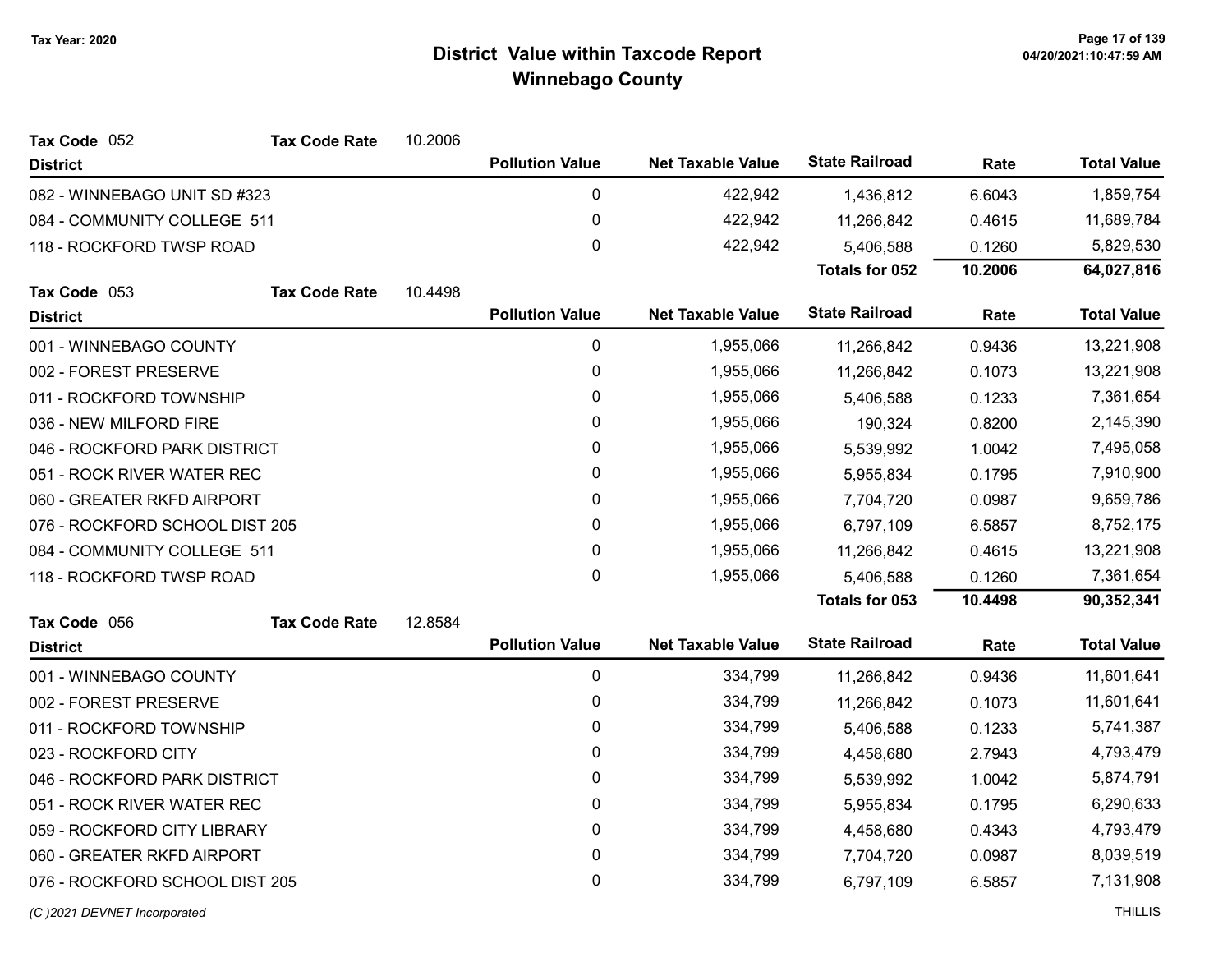| Tax Code 056                   | <b>Tax Code Rate</b> | 12.8584 |                        |                          |                       |         |                    |
|--------------------------------|----------------------|---------|------------------------|--------------------------|-----------------------|---------|--------------------|
| <b>District</b>                |                      |         | <b>Pollution Value</b> | <b>Net Taxable Value</b> | <b>State Railroad</b> | Rate    | <b>Total Value</b> |
| 084 - COMMUNITY COLLEGE 511    |                      |         | 0                      | 334,799                  | 11,266,842            | 0.4615  | 11,601,641         |
| 109 - COUNTRY OAKS SSA         |                      |         | 0                      | 334,799                  | 0                     | 0.0000  | 334,799            |
| 118 - ROCKFORD TWSP ROAD       |                      |         | 0                      | 334,799                  | 5,406,588             | 0.1260  | 5,741,387          |
|                                |                      |         |                        |                          | <b>Totals for 056</b> | 12.8584 | 83,546,305         |
| Tax Code 057                   | <b>Tax Code Rate</b> | 10.1548 |                        |                          |                       |         |                    |
| <b>District</b>                |                      |         | <b>Pollution Value</b> | <b>Net Taxable Value</b> | <b>State Railroad</b> | Rate    | <b>Total Value</b> |
| 001 - WINNEBAGO COUNTY         |                      |         | 0                      | 10,051,157               | 11,266,842            | 0.9436  | 21,317,999         |
| 002 - FOREST PRESERVE          |                      |         | 0                      | 10,051,157               | 11,266,842            | 0.1073  | 21,317,999         |
| 011 - ROCKFORD TOWNSHIP        |                      |         | 0                      | 10,051,157               | 5,406,588             | 0.1233  | 15,457,745         |
| 043 - WEST SUBURBAN FIRE       |                      |         | 0                      | 10,051,157               | 29,695                | 0.5250  | 10,080,852         |
| 046 - ROCKFORD PARK DISTRICT   |                      |         | 0                      | 10,051,157               | 5,539,992             | 1.0042  | 15,591,149         |
| 051 - ROCK RIVER WATER REC     |                      |         | 0                      | 10,051,157               | 5,955,834             | 0.1795  | 16,006,991         |
| 060 - GREATER RKFD AIRPORT     |                      |         | 0                      | 10,051,157               | 7,704,720             | 0.0987  | 17,755,877         |
| 076 - ROCKFORD SCHOOL DIST 205 |                      |         | 0                      | 10,051,157               | 6,797,109             | 6.5857  | 16,848,266         |
| 084 - COMMUNITY COLLEGE 511    |                      |         | 0                      | 10,051,157               | 11,266,842            | 0.4615  | 21,317,999         |
| 118 - ROCKFORD TWSP ROAD       |                      |         | 0                      | 10,051,157               | 5,406,588             | 0.1260  | 15,457,745         |
|                                |                      |         |                        |                          | Totals for 057        | 10.1548 | 171,152,622        |
| Tax Code 058                   | <b>Tax Code Rate</b> | 9.9753  |                        |                          |                       |         |                    |
| <b>District</b>                |                      |         | <b>Pollution Value</b> | <b>Net Taxable Value</b> | <b>State Railroad</b> | Rate    | <b>Total Value</b> |
| 001 - WINNEBAGO COUNTY         |                      |         | 0                      | 1,707,468                | 11,266,842            | 0.9436  | 12,974,310         |
| 002 - FOREST PRESERVE          |                      |         | 0                      | 1,707,468                | 11,266,842            | 0.1073  | 12,974,310         |
| 011 - ROCKFORD TOWNSHIP        |                      |         | 0                      | 1,707,468                | 5,406,588             | 0.1233  | 7,114,056          |
| 043 - WEST SUBURBAN FIRE       |                      |         | 0                      | 1,707,468                | 29,695                | 0.5250  | 1,737,163          |
| 046 - ROCKFORD PARK DISTRICT   |                      |         | 0                      | 1,707,468                | 5,539,992             | 1.0042  | 7,247,460          |
| 060 - GREATER RKFD AIRPORT     |                      |         | 0                      | 1,707,468                | 7,704,720             | 0.0987  | 9,412,188          |
| 076 - ROCKFORD SCHOOL DIST 205 |                      |         | 0                      | 1,707,468                | 6,797,109             | 6.5857  | 8,504,577          |
| 084 - COMMUNITY COLLEGE 511    |                      |         | 0                      | 1,707,468                | 11,266,842            | 0.4615  | 12,974,310         |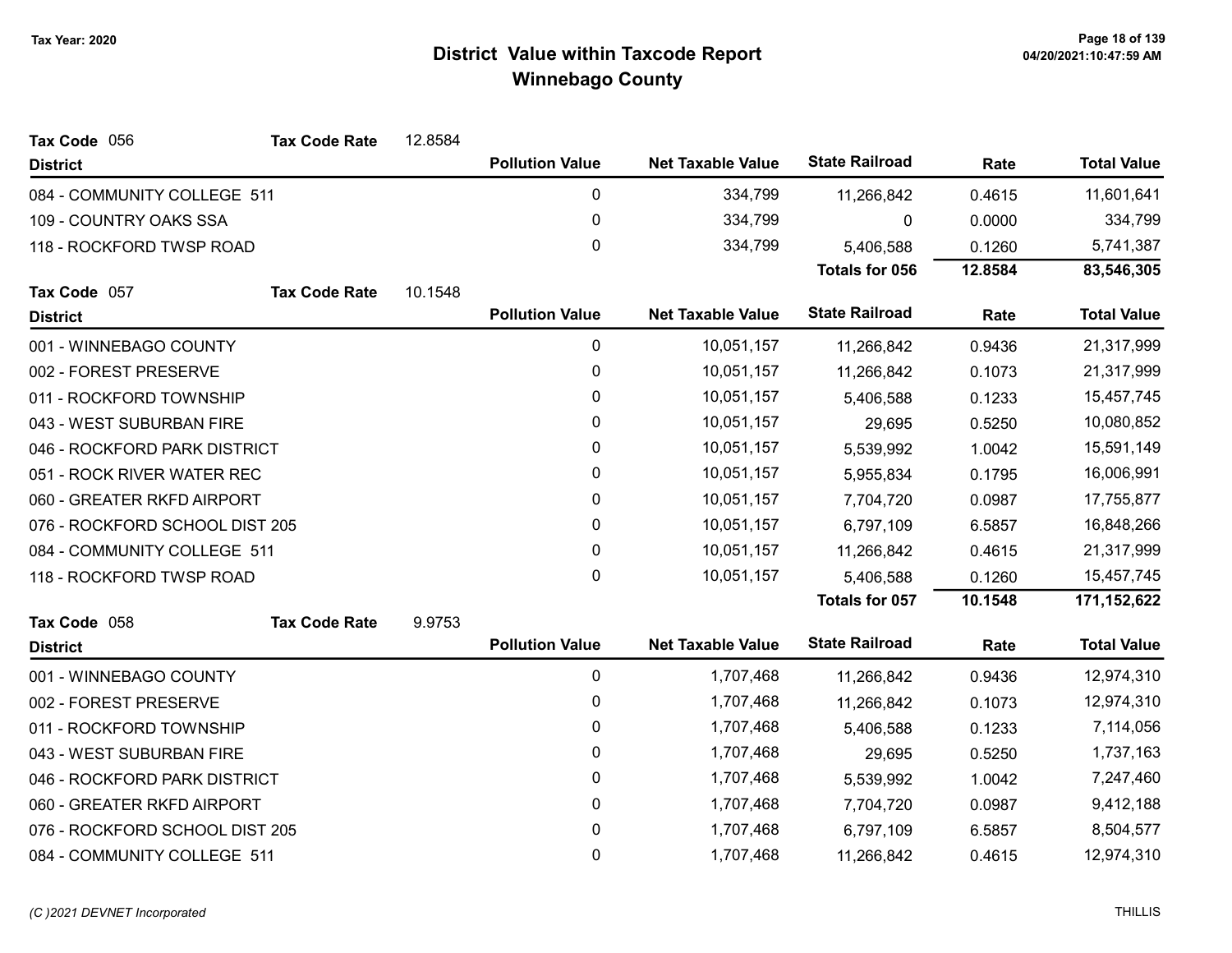| Tax Code 058                       | <b>Tax Code Rate</b> | 9.9753  |                        |                          |                       |           |                    |
|------------------------------------|----------------------|---------|------------------------|--------------------------|-----------------------|-----------|--------------------|
| <b>District</b>                    |                      |         | <b>Pollution Value</b> | <b>Net Taxable Value</b> | <b>State Railroad</b> | Rate      | <b>Total Value</b> |
| 118 - ROCKFORD TWSP ROAD           |                      |         | 0                      | 1,707,468                | 5,406,588             | 0.1260    | 7,114,056          |
|                                    |                      |         |                        |                          | <b>Totals for 058</b> | 9.9753    | 80,052,430         |
| Tax Code 059                       | <b>Tax Code Rate</b> | 10.9581 |                        |                          |                       |           |                    |
| <b>District</b>                    |                      |         | <b>Pollution Value</b> | <b>Net Taxable Value</b> | <b>State Railroad</b> | Rate      | <b>Total Value</b> |
| 001 - WINNEBAGO COUNTY             |                      |         | 0                      | 1,536,398                | 11,266,842            | 0.9436    | 12,803,240         |
| 002 - FOREST PRESERVE              |                      |         | 0                      | 1,536,398                | 11,266,842            | 0.1073    | 12,803,240         |
| 011 - ROCKFORD TOWNSHIP            |                      |         | 0                      | 1,536,398                | 5,406,588             | 0.1233    | 6,942,986          |
| 043 - WEST SUBURBAN FIRE           |                      |         | 0                      | 1,536,398                | 29,695                | 0.5250    | 1,566,093          |
| 046 - ROCKFORD PARK DISTRICT       |                      |         | 0                      | 1,536,398                | 5,539,992             | 1.0042    | 7,076,390          |
| 051 - ROCK RIVER WATER REC         |                      |         | 0                      | 1,536,398                | 5,955,834             | 0.1795    | 7,492,232          |
| 060 - GREATER RKFD AIRPORT         |                      | 0       | 1,536,398              | 7,704,720                | 0.0987                | 9,241,118 |                    |
| 065 - WASHINGTON PARK STREET LIGHT |                      |         | 0                      | 1,536,398                | 0                     | 0.8033    | 1,536,398          |
| 076 - ROCKFORD SCHOOL DIST 205     |                      |         | $\mathbf 0$            | 1,536,398                | 6,797,109             | 6.5857    | 8,333,507          |
| 084 - COMMUNITY COLLEGE 511        |                      |         | 0                      | 1,536,398                | 11,266,842            | 0.4615    | 12,803,240         |
| 118 - ROCKFORD TWSP ROAD           |                      |         | $\mathbf{0}$           | 1,536,398                | 5,406,588             | 0.1260    | 6,942,986          |
|                                    |                      |         |                        |                          | Totals for 059        | 10.9581   | 87,541,430         |
| Tax Code 060                       | <b>Tax Code Rate</b> | 10.0145 |                        |                          |                       |           |                    |
| <b>District</b>                    |                      |         | <b>Pollution Value</b> | <b>Net Taxable Value</b> | <b>State Railroad</b> | Rate      | <b>Total Value</b> |
| 001 - WINNEBAGO COUNTY             |                      |         | $\mathbf 0$            | 1,699,266                | 11,266,842            | 0.9436    | 12,966,108         |
| 002 - FOREST PRESERVE              |                      |         | 0                      | 1,699,266                | 11,266,842            | 0.1073    | 12,966,108         |
| 011 - ROCKFORD TOWNSHIP            |                      |         | 0                      | 1,699,266                | 5,406,588             | 0.1233    | 7,105,854          |
| 043 - WEST SUBURBAN FIRE           |                      |         | 0                      | 1,699,266                | 29,695                | 0.5250    | 1,728,961          |
| 046 - ROCKFORD PARK DISTRICT       |                      |         | 0                      | 1,699,266                | 5,539,992             | 1.0042    | 7,239,258          |
| 060 - GREATER RKFD AIRPORT         |                      |         | 0                      | 1,699,266                | 7,704,720             | 0.0987    | 9,403,986          |
| 062 - RKFD - WINN DRAINAGE         |                      |         | 0                      | 1,699,266                | $\mathbf{0}$          | 0.0392    | 1,699,266          |
| 076 - ROCKFORD SCHOOL DIST 205     |                      |         | 0                      | 1,699,266                | 6,797,109             | 6.5857    | 8,496,375          |
| 084 - COMMUNITY COLLEGE 511        |                      |         | 0                      | 1,699,266                | 11,266,842            | 0.4615    | 12,966,108         |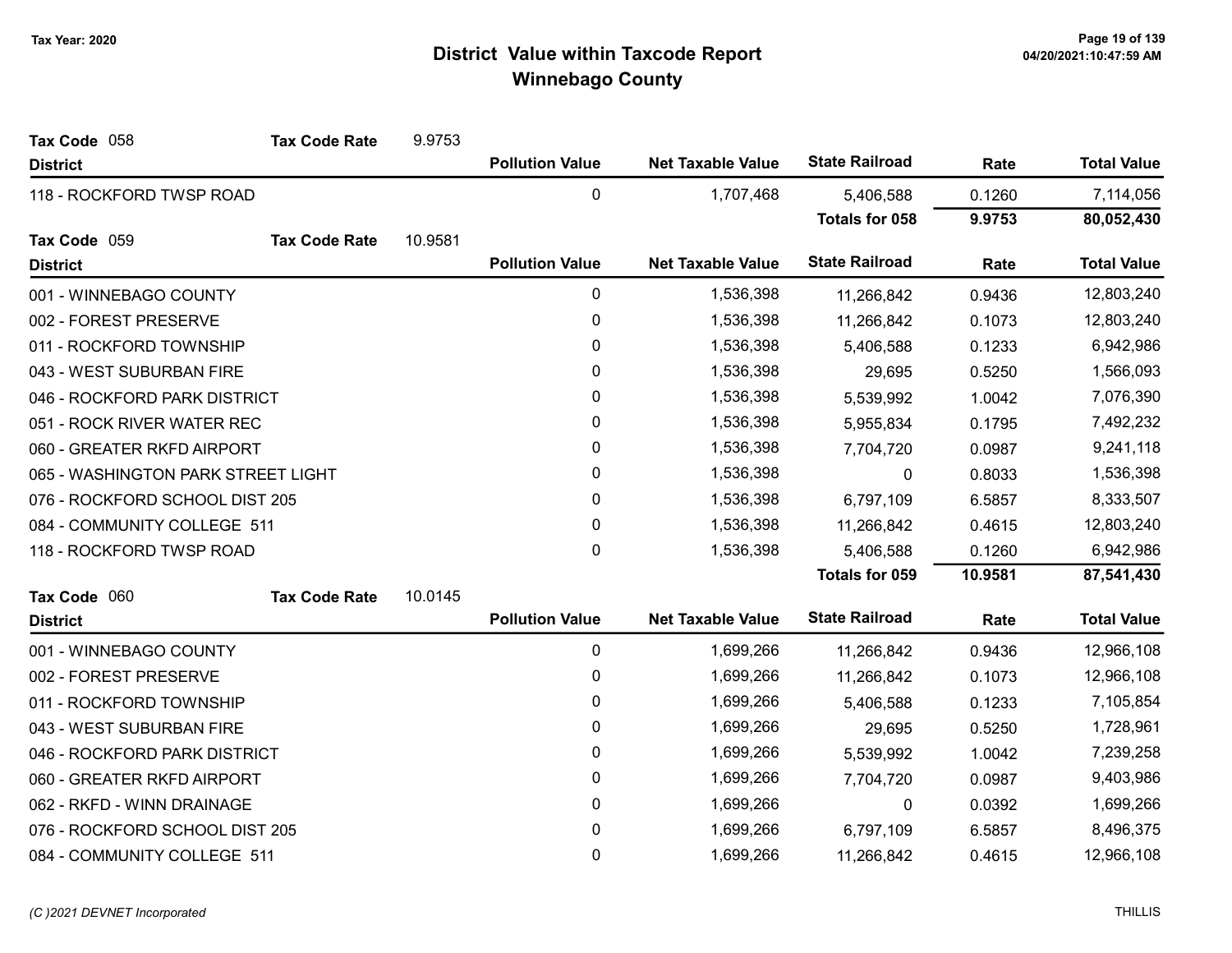| Tax Code 060                   | <b>Tax Code Rate</b> | 10.0145 |                        |                          |                       |            |                    |
|--------------------------------|----------------------|---------|------------------------|--------------------------|-----------------------|------------|--------------------|
| <b>District</b>                |                      |         | <b>Pollution Value</b> | <b>Net Taxable Value</b> | <b>State Railroad</b> | Rate       | <b>Total Value</b> |
| 118 - ROCKFORD TWSP ROAD       |                      |         | $\mathbf 0$            | 1,699,266                | 5,406,588             | 0.1260     | 7,105,854          |
|                                |                      |         |                        |                          | Totals for 060        | 10.0145    | 81,677,878         |
| Tax Code 061                   | <b>Tax Code Rate</b> | 10.3475 |                        |                          |                       |            |                    |
| <b>District</b>                |                      |         | <b>Pollution Value</b> | <b>Net Taxable Value</b> | <b>State Railroad</b> | Rate       | <b>Total Value</b> |
| 001 - WINNEBAGO COUNTY         |                      |         | $\pmb{0}$              | 3,036,994                | 11,266,842            | 0.9436     | 14,303,836         |
| 002 - FOREST PRESERVE          |                      |         | $\mathbf 0$            | 3,036,994                | 11,266,842            | 0.1073     | 14,303,836         |
| 011 - ROCKFORD TOWNSHIP        |                      |         | 0                      | 3,036,994                | 5,406,588             | 0.1233     | 8,443,582          |
| 037 - NORTH PARK FIRE          |                      |         | 0                      | 3,036,994                | 538,616               | 0.4333     | 3,575,610          |
| 046 - ROCKFORD PARK DISTRICT   |                      |         | 0                      | 3,036,994                | 5,539,992             | 1.0042     | 8,576,986          |
| 051 - ROCK RIVER WATER REC     |                      |         | 0                      | 3,036,994                | 5,955,834             | 0.1795     | 8,992,828          |
| 055 - NORTH SUBURBAN LIBRARY   |                      |         | 0                      | 3,036,994                | 1,201,708             | 0.2844     | 4,238,702          |
| 060 - GREATER RKFD AIRPORT     |                      | 0       | 3,036,994              | 7,704,720                | 0.0987                | 10,741,714 |                    |
| 076 - ROCKFORD SCHOOL DIST 205 |                      | 0       | 3,036,994              | 6,797,109                | 6.5857                | 9,834,103  |                    |
| 084 - COMMUNITY COLLEGE 511    |                      |         | 0                      | 3,036,994                | 11,266,842            | 0.4615     | 14,303,836         |
| 118 - ROCKFORD TWSP ROAD       |                      |         | $\mathbf 0$            | 3,036,994                | 5,406,588             | 0.1260     | 8,443,582          |
|                                |                      |         |                        |                          | Totals for 061        | 10.3475    | 105,758,615        |
| Tax Code 062                   | <b>Tax Code Rate</b> | 10.1940 |                        |                          |                       |            |                    |
| <b>District</b>                |                      |         | <b>Pollution Value</b> | <b>Net Taxable Value</b> | <b>State Railroad</b> | Rate       | <b>Total Value</b> |
| 001 - WINNEBAGO COUNTY         |                      |         | $\mathbf 0$            | 7,328,654                | 11,266,842            | 0.9436     | 18,595,496         |
| 002 - FOREST PRESERVE          |                      |         | 0                      | 7,328,654                | 11,266,842            | 0.1073     | 18,595,496         |
| 011 - ROCKFORD TOWNSHIP        |                      |         | 0                      | 7,328,654                | 5,406,588             | 0.1233     | 12,735,242         |
| 043 - WEST SUBURBAN FIRE       |                      |         | 0                      | 7,328,654                | 29,695                | 0.5250     | 7,358,349          |
| 046 - ROCKFORD PARK DISTRICT   |                      |         | 0                      | 7,328,654                | 5,539,992             | 1.0042     | 12,868,646         |
| 051 - ROCK RIVER WATER REC     |                      |         | 0                      | 7,328,654                | 5,955,834             | 0.1795     | 13,284,488         |
| 060 - GREATER RKFD AIRPORT     |                      |         | 0                      | 7,328,654                | 7,704,720             | 0.0987     | 15,033,374         |
| 062 - RKFD - WINN DRAINAGE     |                      |         | 0                      | 7,328,654                | 0                     | 0.0392     | 7,328,654          |
| 076 - ROCKFORD SCHOOL DIST 205 |                      |         | 0                      | 7,328,654                | 6,797,109             | 6.5857     | 14,125,763         |
| 084 - COMMUNITY COLLEGE 511    |                      |         | 0                      | 7,328,654                | 11,266,842            | 0.4615     | 18,595,496         |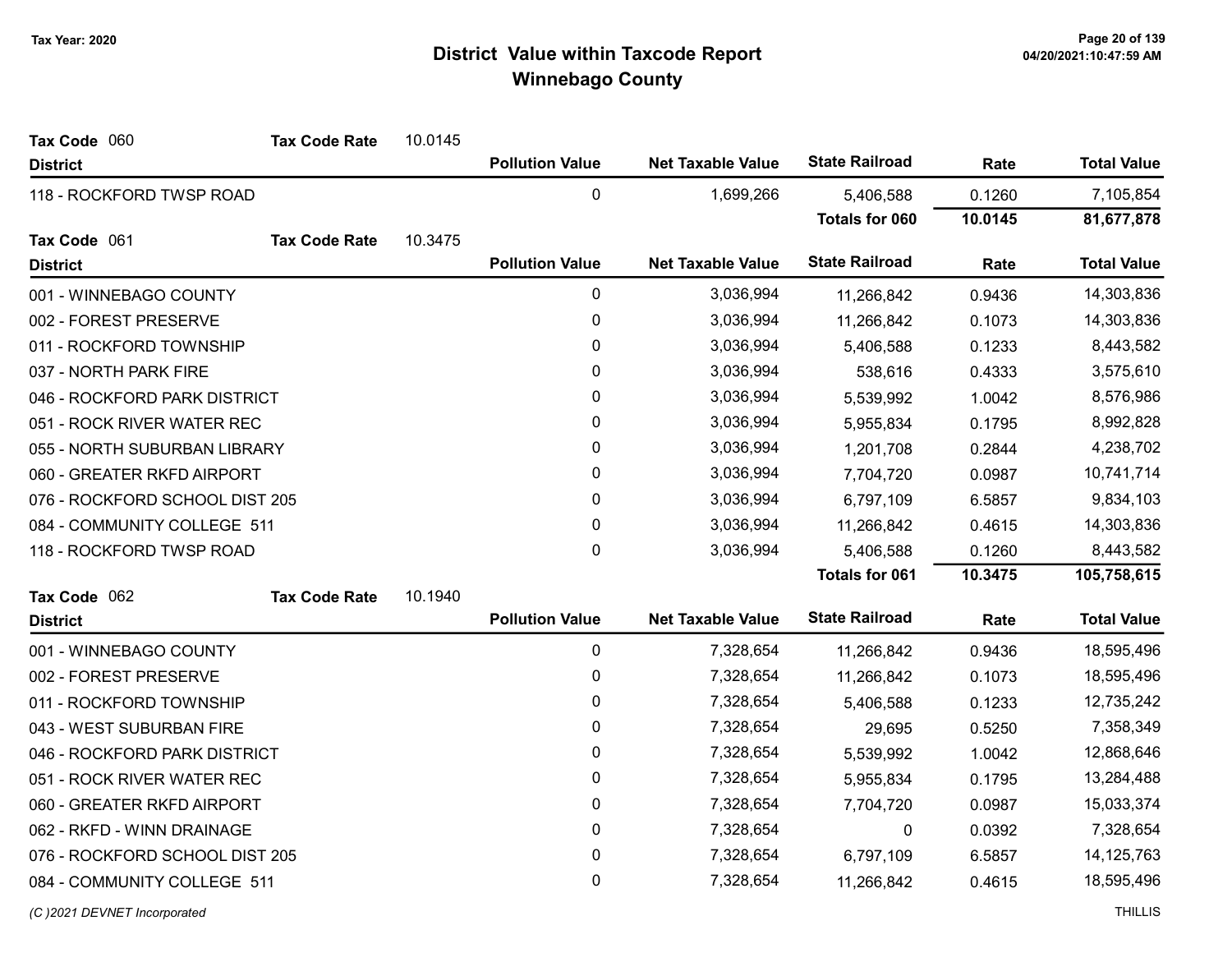| Tax Code 062                   | <b>Tax Code Rate</b> | 10.1940   |                        |                          |                       |           |                    |
|--------------------------------|----------------------|-----------|------------------------|--------------------------|-----------------------|-----------|--------------------|
| <b>District</b>                |                      |           | <b>Pollution Value</b> | <b>Net Taxable Value</b> | <b>State Railroad</b> | Rate      | <b>Total Value</b> |
| 118 - ROCKFORD TWSP ROAD       |                      |           | 0                      | 7,328,654                | 5,406,588             | 0.1260    | 12,735,242         |
|                                |                      |           |                        |                          | <b>Totals for 062</b> | 10.1940   | 151,256,246        |
| Tax Code 063                   | <b>Tax Code Rate</b> | 10.1957   |                        |                          |                       |           |                    |
| <b>District</b>                |                      |           | <b>Pollution Value</b> | <b>Net Taxable Value</b> | <b>State Railroad</b> | Rate      | <b>Total Value</b> |
| 001 - WINNEBAGO COUNTY         |                      |           | $\pmb{0}$              | 2,287,203                | 11,266,842            | 0.9436    | 13,554,045         |
| 002 - FOREST PRESERVE          |                      |           | $\pmb{0}$              | 2,287,203                | 11,266,842            | 0.1073    | 13,554,045         |
| 011 - ROCKFORD TOWNSHIP        |                      |           | $\pmb{0}$              | 2,287,203                | 5,406,588             | 0.1233    | 7,693,791          |
| 043 - WEST SUBURBAN FIRE       |                      |           | 0                      | 2,287,203                | 29,695                | 0.5250    | 2,316,898          |
| 046 - ROCKFORD PARK DISTRICT   |                      |           | $\pmb{0}$              | 2,287,203                | 5,539,992             | 1.0042    | 7,827,195          |
| 058 - WINNEBAGO LIBRARY        |                      |           | $\pmb{0}$              | 2,287,203                | 0                     | 0.2018    | 2,287,203          |
| 060 - GREATER RKFD AIRPORT     |                      |           | 0                      | 2,287,203                | 7,704,720             | 0.0987    | 9,991,923          |
| 082 - WINNEBAGO UNIT SD #323   |                      | $\pmb{0}$ | 2,287,203              | 1,436,812                | 6.6043                | 3,724,015 |                    |
| 084 - COMMUNITY COLLEGE 511    |                      |           | $\mathbf{0}$           | 2,287,203                | 11,266,842            | 0.4615    | 13,554,045         |
| 118 - ROCKFORD TWSP ROAD       |                      |           | $\mathbf 0$            | 2,287,203                | 5,406,588             | 0.1260    | 7,693,791          |
|                                |                      |           |                        |                          | <b>Totals for 063</b> | 10.1957   | 82,196,951         |
| Tax Code 064                   | <b>Tax Code Rate</b> | 9.9161    |                        |                          |                       |           |                    |
| <b>District</b>                |                      |           | <b>Pollution Value</b> | <b>Net Taxable Value</b> | <b>State Railroad</b> | Rate      | <b>Total Value</b> |
| 001 - WINNEBAGO COUNTY         |                      |           | 0                      | 14,678,862               | 11,266,842            | 0.9436    | 25,945,704         |
| 002 - FOREST PRESERVE          |                      |           | 0                      | 14,678,862               | 11,266,842            | 0.1073    | 25,945,704         |
| 011 - ROCKFORD TOWNSHIP        |                      |           | 0                      | 14,678,862               | 5,406,588             | 0.1233    | 20,085,450         |
| 030 - BLACKHAWK FIRE           |                      |           | 0                      | 14,678,862               | 232,918               | 0.4658    | 14,911,780         |
| 046 - ROCKFORD PARK DISTRICT   |                      |           | $\pmb{0}$              | 14,678,862               | 5,539,992             | 1.0042    | 20,218,854         |
| 060 - GREATER RKFD AIRPORT     |                      |           | 0                      | 14,678,862               | 7,704,720             | 0.0987    | 22,383,582         |
| 076 - ROCKFORD SCHOOL DIST 205 |                      |           | $\pmb{0}$              | 14,678,862               | 6,797,109             | 6.5857    | 21,475,971         |
| 084 - COMMUNITY COLLEGE 511    |                      |           | $\pmb{0}$              | 14,678,862               | 11,266,842            | 0.4615    | 25,945,704         |
| 118 - ROCKFORD TWSP ROAD       |                      |           | 0                      | 14,678,862               | 5,406,588             | 0.1260    | 20,085,450         |
|                                |                      |           |                        |                          | Totals for 064        | 9.9161    | 196,998,199        |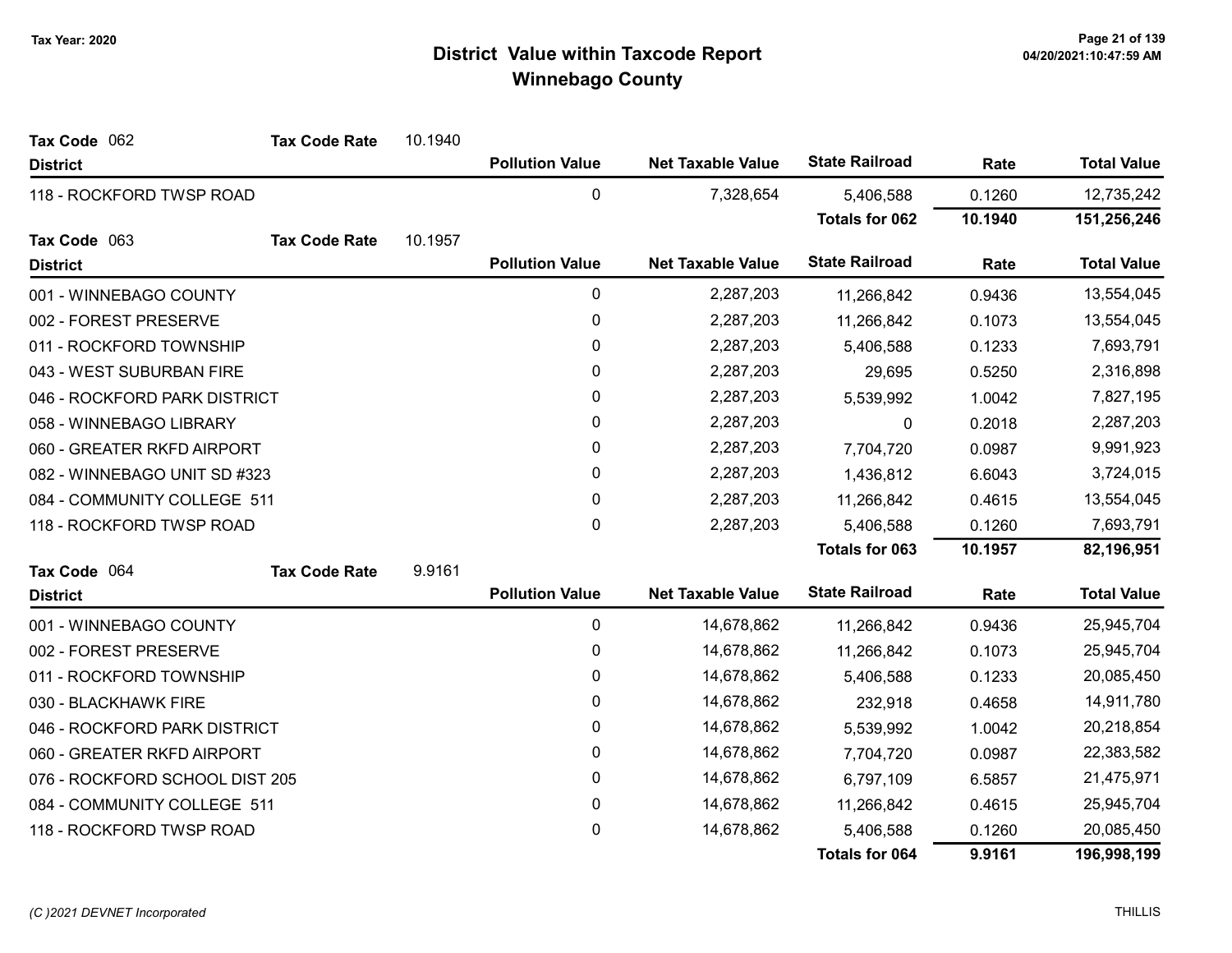| Tax Code 066                       | <b>Tax Code Rate</b> | 10.0956 |                        |                          |                       |         |                                  |
|------------------------------------|----------------------|---------|------------------------|--------------------------|-----------------------|---------|----------------------------------|
| <b>District</b>                    |                      |         | <b>Pollution Value</b> | <b>Net Taxable Value</b> | <b>State Railroad</b> | Rate    | <b>Total Value</b>               |
| 001 - WINNEBAGO COUNTY             |                      |         | 0                      | 12,991,210               | 11,266,842            | 0.9436  | 24,258,052                       |
| 002 - FOREST PRESERVE              |                      |         | 0                      | 12,991,210               | 11,266,842            | 0.1073  | 24,258,052                       |
| 011 - ROCKFORD TOWNSHIP            |                      |         | 0                      | 12,991,210               | 5,406,588             | 0.1233  | 18,397,798                       |
| 030 - BLACKHAWK FIRE               |                      |         | 0                      | 12,991,210               | 232,918               | 0.4658  | 13,224,128                       |
| 046 - ROCKFORD PARK DISTRICT       |                      |         | 0                      | 12,991,210               | 5,539,992             | 1.0042  | 18,531,202                       |
| 051 - ROCK RIVER WATER REC         |                      |         | 0                      | 12,991,210               | 5,955,834             | 0.1795  | 18,947,044                       |
| 060 - GREATER RKFD AIRPORT         |                      |         | 0                      | 12,991,210               | 7,704,720             | 0.0987  | 20,695,930                       |
| 076 - ROCKFORD SCHOOL DIST 205     |                      |         | 0                      | 12,991,210               | 6,797,109             | 6.5857  | 19,788,319                       |
| 084 - COMMUNITY COLLEGE 511        |                      |         | 0                      | 12,991,210               | 11,266,842            | 0.4615  | 24,258,052                       |
| 118 - ROCKFORD TWSP ROAD           |                      |         | 0                      | 12,991,210               | 5,406,588             | 0.1260  | 18,397,798                       |
|                                    |                      |         |                        |                          | <b>Totals for 066</b> | 10.0956 | 200,756,375                      |
| Tax Code 068                       | <b>Tax Code Rate</b> | 10.2212 |                        |                          |                       |         |                                  |
| <b>District</b>                    |                      |         | <b>Pollution Value</b> | <b>Net Taxable Value</b> | <b>State Railroad</b> | Rate    | <b>Total Value</b>               |
| 001 - WINNEBAGO COUNTY             |                      |         | $\mathbf 0$            | 3,232,526                | 11,266,842            | 0.9436  | 14,499,368                       |
| 002 - FOREST PRESERVE              |                      |         | 0                      | 3,232,526                | 11,266,842            | 0.1073  | 14,499,368                       |
| 013 - ROSCOE TOWNSHIP              |                      |         | 0                      | 3,232,526                | 862,983               | 0.1394  | 4,095,509                        |
| 025 - ROSCOE VILLAGE               |                      |         | 0                      | 3,232,526                | $\mathbf 0$           | 0.6304  | 3,232,526                        |
| 035 - HARLEM-ROSCOE FIRE           |                      |         | 0                      | 3,232,526                | 481,666               | 0.7241  | 3,714,192                        |
| 051 - ROCK RIVER WATER REC         |                      |         | 0                      | 3,232,526                | 5,955,834             | 0.1795  | 9,188,360                        |
| 055 - NORTH SUBURBAN LIBRARY       |                      |         | 0                      | 3,232,526                | 1,201,708             | 0.2844  | 4,434,234                        |
| 072 - PRAIRIE HILL SCHOOL DIST 133 |                      |         | 0                      | 3,232,526                | 0                     | 3.9970  | 3,232,526                        |
|                                    |                      |         | $\pmb{0}$              | 3,232,526                | 826,144               | 2.5921  | 4,058,670                        |
| 077 - HONONEGAH HIGH SD #207       |                      |         |                        |                          |                       |         |                                  |
| 084 - COMMUNITY COLLEGE 511        |                      |         | $\pmb{0}$              | 3,232,526                | 11,266,842            | 0.4615  | 14,499,368                       |
| 120 - ROSCOE TWSP ROAD             |                      |         | 0                      | 3,232,526                | 862,983               | 0.1619  | 4,095,509                        |
|                                    |                      |         |                        |                          | <b>Totals for 068</b> | 10.2212 | 79,549,630                       |
| Tax Code 069                       | <b>Tax Code Rate</b> | 10.3160 |                        |                          |                       |         |                                  |
| <b>District</b>                    |                      |         | <b>Pollution Value</b> | <b>Net Taxable Value</b> | <b>State Railroad</b> | Rate    | <b>Total Value</b><br>18,308,116 |

(C)2021 DEVNET Incorporated THILLIS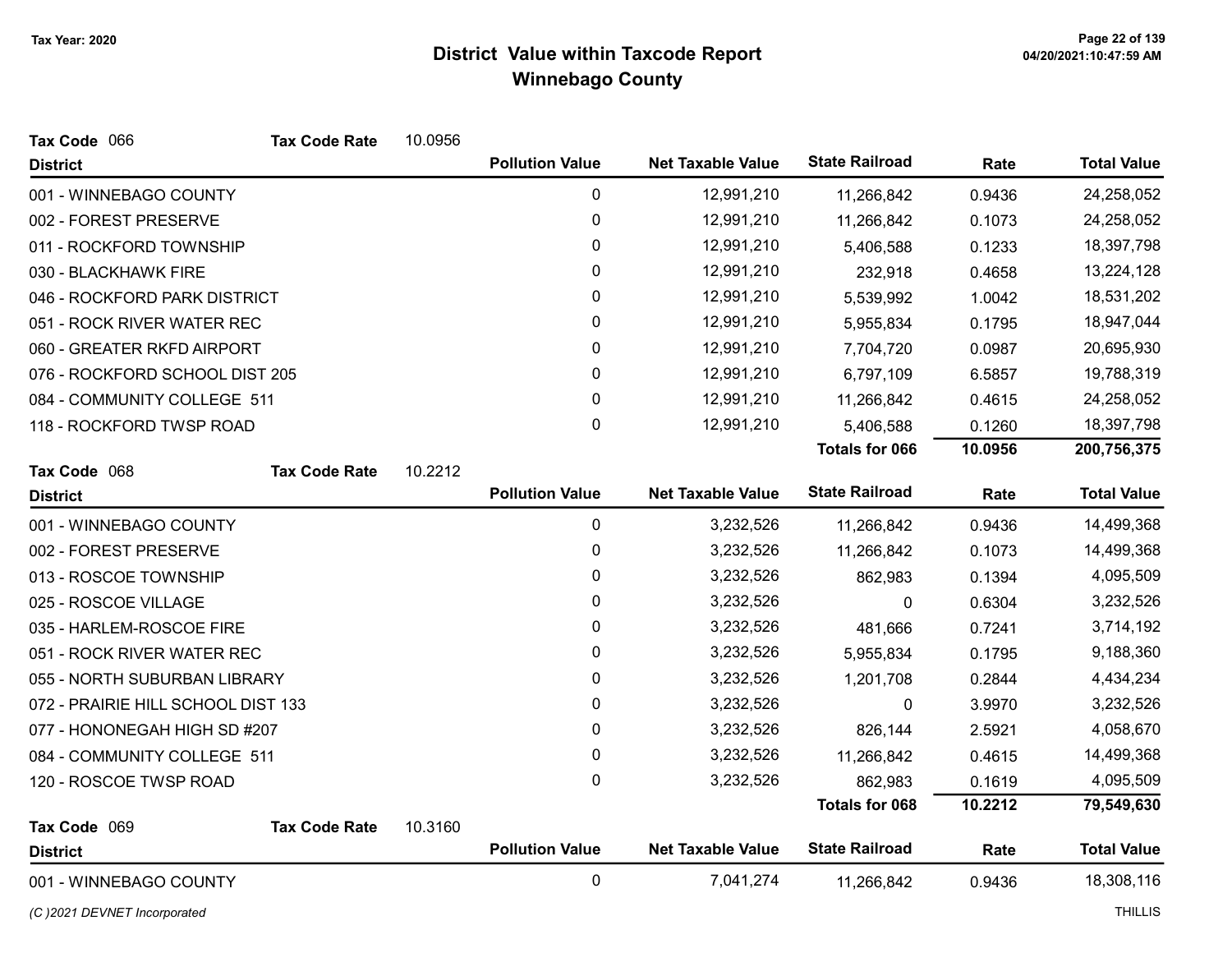| Tax Code 069                   | <b>Tax Code Rate</b> | 10.3160 |                        |                          |                       |         |                    |
|--------------------------------|----------------------|---------|------------------------|--------------------------|-----------------------|---------|--------------------|
| <b>District</b>                |                      |         | <b>Pollution Value</b> | <b>Net Taxable Value</b> | <b>State Railroad</b> | Rate    | <b>Total Value</b> |
| 002 - FOREST PRESERVE          |                      |         | 0                      | 7,041,274                | 11,266,842            | 0.1073  | 18,308,116         |
| 011 - ROCKFORD TOWNSHIP        |                      |         | 0                      | 7,041,274                | 5,406,588             | 0.1233  | 12,447,862         |
| 030 - BLACKHAWK FIRE           |                      |         | $\pmb{0}$              | 7,041,274                | 232,918               | 0.4658  | 7,274,192          |
| 046 - ROCKFORD PARK DISTRICT   |                      |         | 0                      | 7,041,274                | 5,539,992             | 1.0042  | 12,581,266         |
| 051 - ROCK RIVER WATER REC     |                      |         | 0                      | 7,041,274                | 5,955,834             | 0.1795  | 12,997,108         |
| 058 - WINNEBAGO LIBRARY        |                      |         | $\pmb{0}$              | 7,041,274                | 0                     | 0.2018  | 7,041,274          |
| 060 - GREATER RKFD AIRPORT     |                      |         | 0                      | 7,041,274                | 7,704,720             | 0.0987  | 14,745,994         |
| 082 - WINNEBAGO UNIT SD #323   |                      |         | 0                      | 7,041,274                | 1,436,812             | 6.6043  | 8,478,086          |
| 084 - COMMUNITY COLLEGE 511    |                      |         | 0                      | 7,041,274                | 11,266,842            | 0.4615  | 18,308,116         |
| 118 - ROCKFORD TWSP ROAD       |                      |         | 0                      | 7,041,274                | 5,406,588             | 0.1260  | 12,447,862         |
|                                |                      |         |                        |                          | <b>Totals for 069</b> | 10.3160 | 142,937,992        |
| Tax Code 070                   | <b>Tax Code Rate</b> | 9.9142  |                        |                          |                       |         |                    |
| <b>District</b>                |                      |         | <b>Pollution Value</b> | <b>Net Taxable Value</b> | <b>State Railroad</b> | Rate    | <b>Total Value</b> |
| 001 - WINNEBAGO COUNTY         |                      |         | $\pmb{0}$              | 2,204,956                | 11,266,842            | 0.9436  | 13,471,798         |
| 002 - FOREST PRESERVE          |                      |         | 0                      | 2,204,956                | 11,266,842            | 0.1073  | 13,471,798         |
| 011 - ROCKFORD TOWNSHIP        |                      |         | 0                      | 2,204,956                | 5,406,588             | 0.1233  | 7,611,544          |
| 019 - LOVES PARK CITY          |                      |         | $\pmb{0}$              | 2,204,956                | 0                     | 0.0000  | 2,204,956          |
| 046 - ROCKFORD PARK DISTRICT   |                      |         | 0                      | 2,204,956                | 5,539,992             | 1.0042  | 7,744,948          |
| 051 - ROCK RIVER WATER REC     |                      |         | 0                      | 2,204,956                | 5,955,834             | 0.1795  | 8,160,790          |
| 055 - NORTH SUBURBAN LIBRARY   |                      |         | $\pmb{0}$              | 2,204,956                | 1,201,708             | 0.2844  | 3,406,664          |
| 060 - GREATER RKFD AIRPORT     |                      |         | 0                      | 2,204,956                | 7,704,720             | 0.0987  | 9,909,676          |
| 076 - ROCKFORD SCHOOL DIST 205 |                      |         | 0                      | 2,204,956                | 6,797,109             | 6.5857  | 9,002,065          |
| 084 - COMMUNITY COLLEGE 511    |                      |         | 0                      | 2,204,956                | 11,266,842            | 0.4615  | 13,471,798         |
| 118 - ROCKFORD TWSP ROAD       |                      |         | 0                      | 2,204,956                | 5,406,588             | 0.1260  | 7,611,544          |
| 136 - HARVEST HILLS SSA        |                      |         | 0                      | 2,204,956                |                       | 0.0000  | 2,204,956          |
|                                |                      |         |                        |                          | Totals for 070        | 9.9142  | 98,272,537         |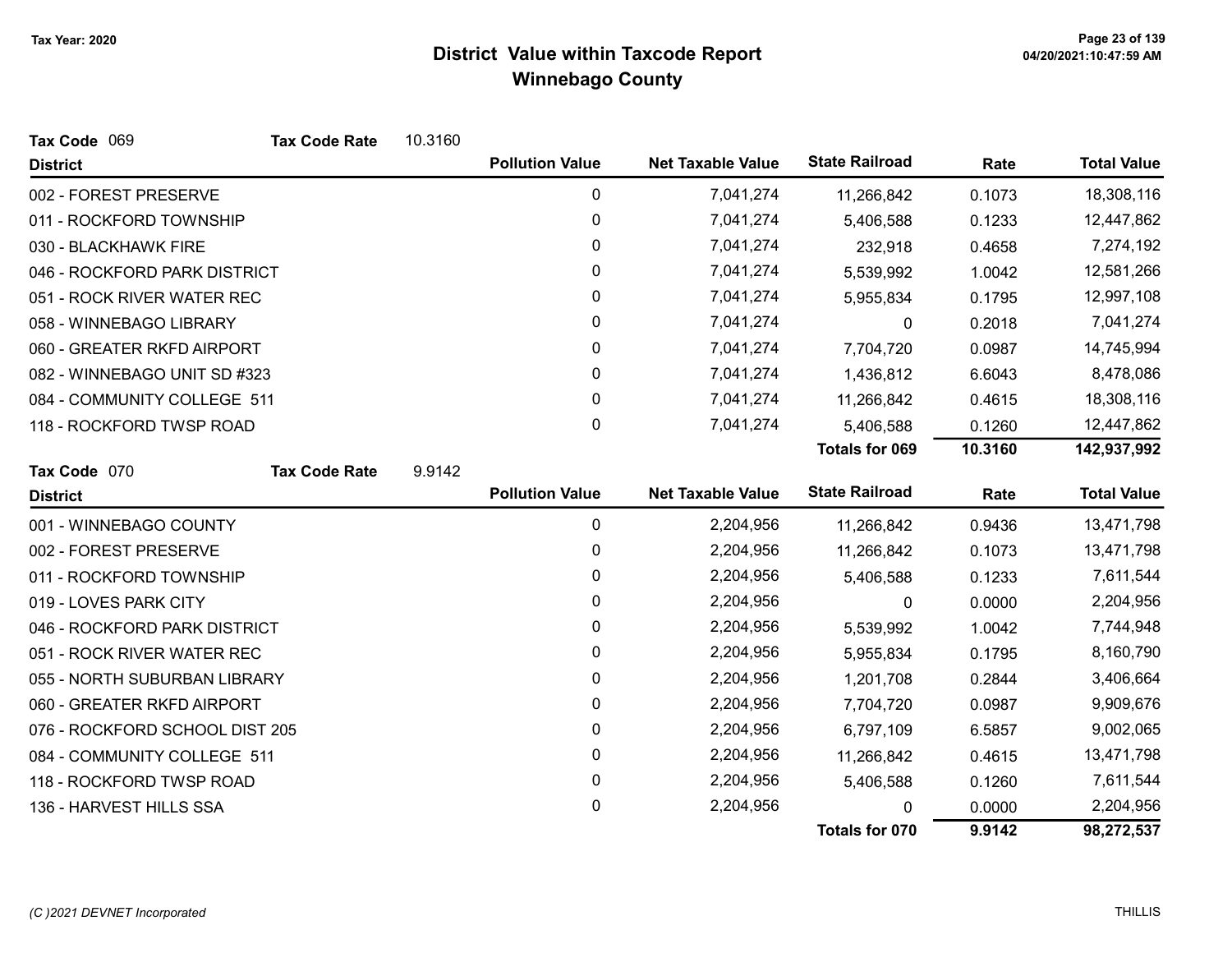| Tax Code 071                   | <b>Tax Code Rate</b> | 10.1365 |                        |                          |                       |         |                    |
|--------------------------------|----------------------|---------|------------------------|--------------------------|-----------------------|---------|--------------------|
| <b>District</b>                |                      |         | <b>Pollution Value</b> | <b>Net Taxable Value</b> | <b>State Railroad</b> | Rate    | <b>Total Value</b> |
| 001 - WINNEBAGO COUNTY         |                      |         | $\mathbf 0$            | 11,275,754               | 11,266,842            | 0.9436  | 22,542,596         |
| 002 - FOREST PRESERVE          |                      |         | 0                      | 11,275,754               | 11,266,842            | 0.1073  | 22,542,596         |
| 011 - ROCKFORD TOWNSHIP        |                      |         | 0                      | 11,275,754               | 5,406,588             | 0.1233  | 16,682,342         |
| 030 - BLACKHAWK FIRE           |                      |         | 0                      | 11,275,754               | 232,918               | 0.4658  | 11,508,672         |
| 046 - ROCKFORD PARK DISTRICT   |                      |         | $\pmb{0}$              | 11,275,754               | 5,539,992             | 1.0042  | 16,815,746         |
| 058 - WINNEBAGO LIBRARY        |                      |         | 0                      | 11,275,754               | 0                     | 0.2018  | 11,275,754         |
| 060 - GREATER RKFD AIRPORT     |                      |         | 0                      | 11,275,754               | 7,704,720             | 0.0987  | 18,980,474         |
| 082 - WINNEBAGO UNIT SD #323   |                      |         | 0                      | 11,275,754               | 1,436,812             | 6.6043  | 12,712,566         |
| 084 - COMMUNITY COLLEGE 511    |                      |         | $\mathbf 0$            | 11,275,754               | 11,266,842            | 0.4615  | 22,542,596         |
| 118 - ROCKFORD TWSP ROAD       |                      |         | $\pmb{0}$              | 11,275,754               | 5,406,588             | 0.1260  | 16,682,342         |
|                                |                      |         |                        |                          | Totals for 071        | 10.1365 | 172,285,684        |
| Tax Code 072                   | <b>Tax Code Rate</b> | 9.8342  |                        |                          |                       |         |                    |
| <b>District</b>                |                      |         | <b>Pollution Value</b> | <b>Net Taxable Value</b> | <b>State Railroad</b> | Rate    | <b>Total Value</b> |
| 001 - WINNEBAGO COUNTY         |                      |         | 0                      | 48,522                   | 11,266,842            | 0.9436  | 11,315,364         |
| 002 - FOREST PRESERVE          |                      |         | $\pmb{0}$              | 48,522                   | 11,266,842            | 0.1073  | 11,315,364         |
| 011 - ROCKFORD TOWNSHIP        |                      |         | 0                      | 48,522                   | 5,406,588             | 0.1233  | 5,455,110          |
| 017 - CHERRY VALLEY VILLAGE    |                      |         | 0                      | 48,522                   | 204,152               | 0.0000  | 252,674            |
| 031 - CHERRY VALLEY FIRE       |                      |         | 0                      | 48,522                   | 820,317               | 1.0265  | 868,839            |
| 054 - CHERRY VALLEY LIBRARY    |                      |         | 0                      | 48,522                   | 1,041,372             | 0.3616  | 1,089,894          |
| 060 - GREATER RKFD AIRPORT     |                      |         | 0                      | 48,522                   | 7,704,720             | 0.0987  | 7,753,242          |
| 076 - ROCKFORD SCHOOL DIST 205 |                      |         | 0                      | 48,522                   | 6,797,109             | 6.5857  | 6,845,631          |
| 084 - COMMUNITY COLLEGE 511    |                      |         | 0                      | 48,522                   | 11,266,842            | 0.4615  | 11,315,364         |
| 118 - ROCKFORD TWSP ROAD       |                      |         | 0                      | 48,522                   | 5,406,588             | 0.1260  | 5,455,110          |
|                                |                      |         |                        |                          | Totals for 072        | 9.8342  | 61,666,592         |
| Tax Code 073                   | <b>Tax Code Rate</b> | 10.2349 |                        |                          |                       |         |                    |
| <b>District</b>                |                      |         | <b>Pollution Value</b> | <b>Net Taxable Value</b> | <b>State Railroad</b> | Rate    | <b>Total Value</b> |
| 001 - WINNEBAGO COUNTY         |                      |         | 0                      | 43,906                   | 11,266,842            | 0.9436  | 11,310,748         |
| 002 - FOREST PRESERVE          |                      |         | 0                      | 43,906                   | 11,266,842            | 0.1073  | 11,310,748         |
| (C) 2021 DEVNET Incorporated   |                      |         |                        |                          |                       |         | <b>THILLIS</b>     |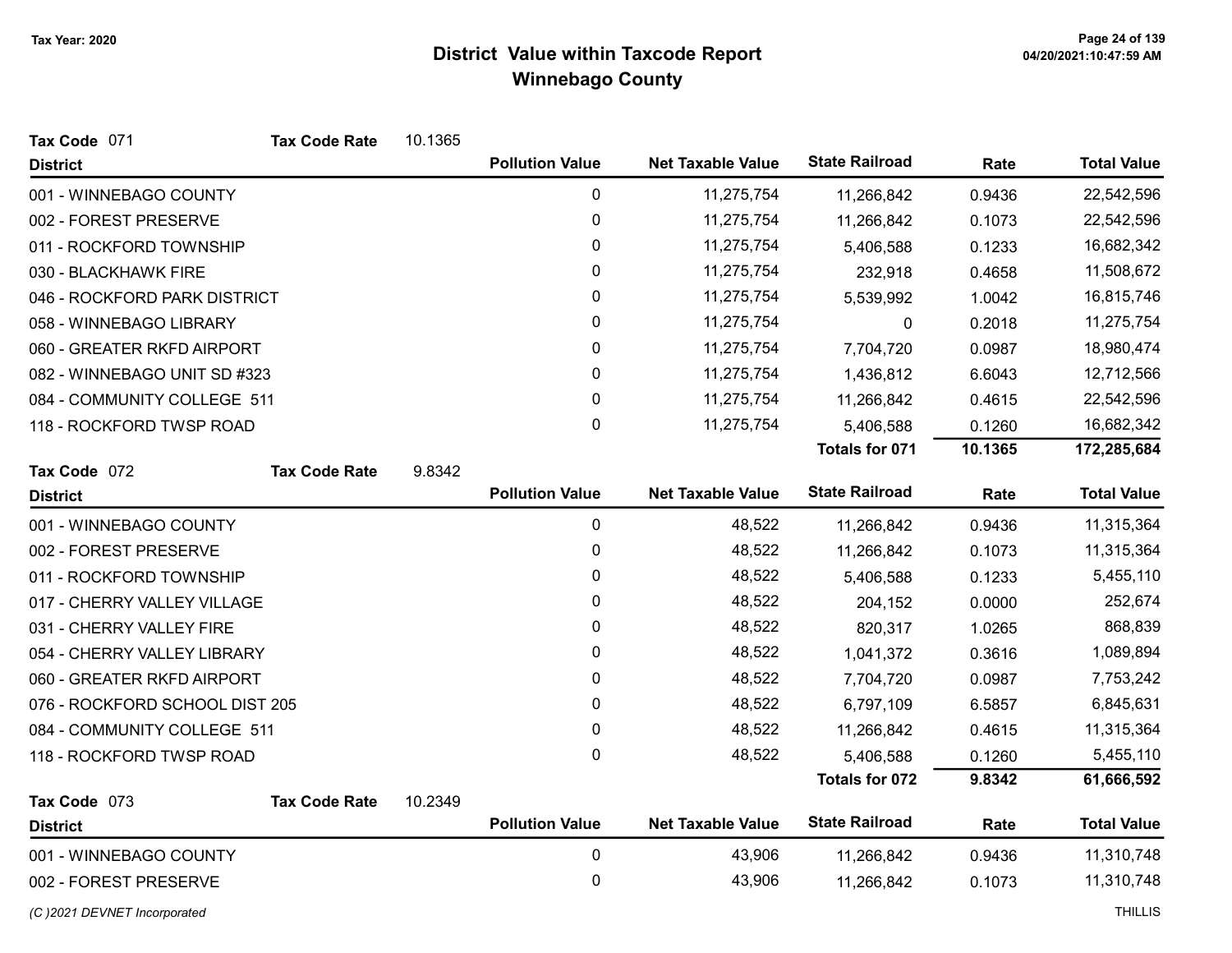| Tax Code 073                   | <b>Tax Code Rate</b> | 10.2349 |                        |                          |                       |         |                    |
|--------------------------------|----------------------|---------|------------------------|--------------------------|-----------------------|---------|--------------------|
| <b>District</b>                |                      |         | <b>Pollution Value</b> | <b>Net Taxable Value</b> | <b>State Railroad</b> | Rate    | <b>Total Value</b> |
| 011 - ROCKFORD TOWNSHIP        |                      |         | 0                      | 43,906                   | 5,406,588             | 0.1233  | 5,450,494          |
| 043 - WEST SUBURBAN FIRE       |                      |         | 0                      | 43,906                   | 29,695                | 0.5250  | 73,601             |
| 046 - ROCKFORD PARK DISTRICT   |                      |         | 0                      | 43,906                   | 5,539,992             | 1.0042  | 5,583,898          |
| 058 - WINNEBAGO LIBRARY        |                      |         | 0                      | 43,906                   | 0                     | 0.2018  | 43,906             |
| 060 - GREATER RKFD AIRPORT     |                      |         | 0                      | 43,906                   | 7,704,720             | 0.0987  | 7,748,626          |
| 062 - RKFD - WINN DRAINAGE     |                      |         | 0                      | 43,906                   | $\mathbf 0$           | 0.0392  | 43,906             |
| 082 - WINNEBAGO UNIT SD #323   |                      |         | 0                      | 43,906                   | 1,436,812             | 6.6043  | 1,480,718          |
| 084 - COMMUNITY COLLEGE 511    |                      |         | $\mathbf{0}$           | 43,906                   | 11,266,842            | 0.4615  | 11,310,748         |
| 118 - ROCKFORD TWSP ROAD       |                      |         | 0                      | 43,906                   | 5,406,588             | 0.1260  | 5,450,494          |
|                                |                      |         |                        |                          | Totals for 073        | 10.2349 | 59,807,887         |
| Tax Code 076                   | <b>Tax Code Rate</b> | 9.7347  |                        |                          |                       |         |                    |
| <b>District</b>                |                      |         | <b>Pollution Value</b> | <b>Net Taxable Value</b> | <b>State Railroad</b> | Rate    | <b>Total Value</b> |
| 001 - WINNEBAGO COUNTY         |                      |         | 0                      | 1,174,819                | 11,266,842            | 0.9436  | 12,441,661         |
| 002 - FOREST PRESERVE          |                      |         | 0                      | 1,174,819                | 11,266,842            | 0.1073  | 12,441,661         |
| 011 - ROCKFORD TOWNSHIP        |                      |         | 0                      | 1,174,819                | 5,406,588             | 0.1233  | 6,581,407          |
| 019 - LOVES PARK CITY          |                      |         | 0                      | 1,174,819                | $\mathbf{0}$          | 0.0000  | 1,174,819          |
| 046 - ROCKFORD PARK DISTRICT   |                      |         | 0                      | 1,174,819                | 5,539,992             | 1.0042  | 6,714,811          |
| 055 - NORTH SUBURBAN LIBRARY   |                      |         | 0                      | 1,174,819                | 1,201,708             | 0.2844  | 2,376,527          |
| 060 - GREATER RKFD AIRPORT     |                      |         | 0                      | 1,174,819                | 7,704,720             | 0.0987  | 8,879,539          |
| 076 - ROCKFORD SCHOOL DIST 205 |                      |         | 0                      | 1,174,819                | 6,797,109             | 6.5857  | 7,971,928          |
| 084 - COMMUNITY COLLEGE 511    |                      |         | 0                      | 1,174,819                | 11,266,842            | 0.4615  | 12,441,661         |
| 118 - ROCKFORD TWSP ROAD       |                      |         | 0                      | 1,174,819                | 5,406,588             | 0.1260  | 6,581,407          |
| 136 - HARVEST HILLS SSA        |                      |         | $\mathbf{0}$           | 1,174,819                | $\Omega$              | 0.0000  | 1,174,819          |
|                                |                      |         |                        |                          | <b>Totals for 076</b> | 9.7347  | 78,780,240         |
| Tax Code 077                   | <b>Tax Code Rate</b> | 9.6298  |                        |                          |                       |         |                    |
| <b>District</b>                |                      |         | <b>Pollution Value</b> | <b>Net Taxable Value</b> | <b>State Railroad</b> | Rate    | <b>Total Value</b> |
| 001 - WINNEBAGO COUNTY         |                      |         | 0                      | 158,630                  | 11,266,842            | 0.9436  | 11,425,472         |
| 002 - FOREST PRESERVE          |                      |         | 0                      | 158,630                  | 11,266,842            | 0.1073  | 11,425,472         |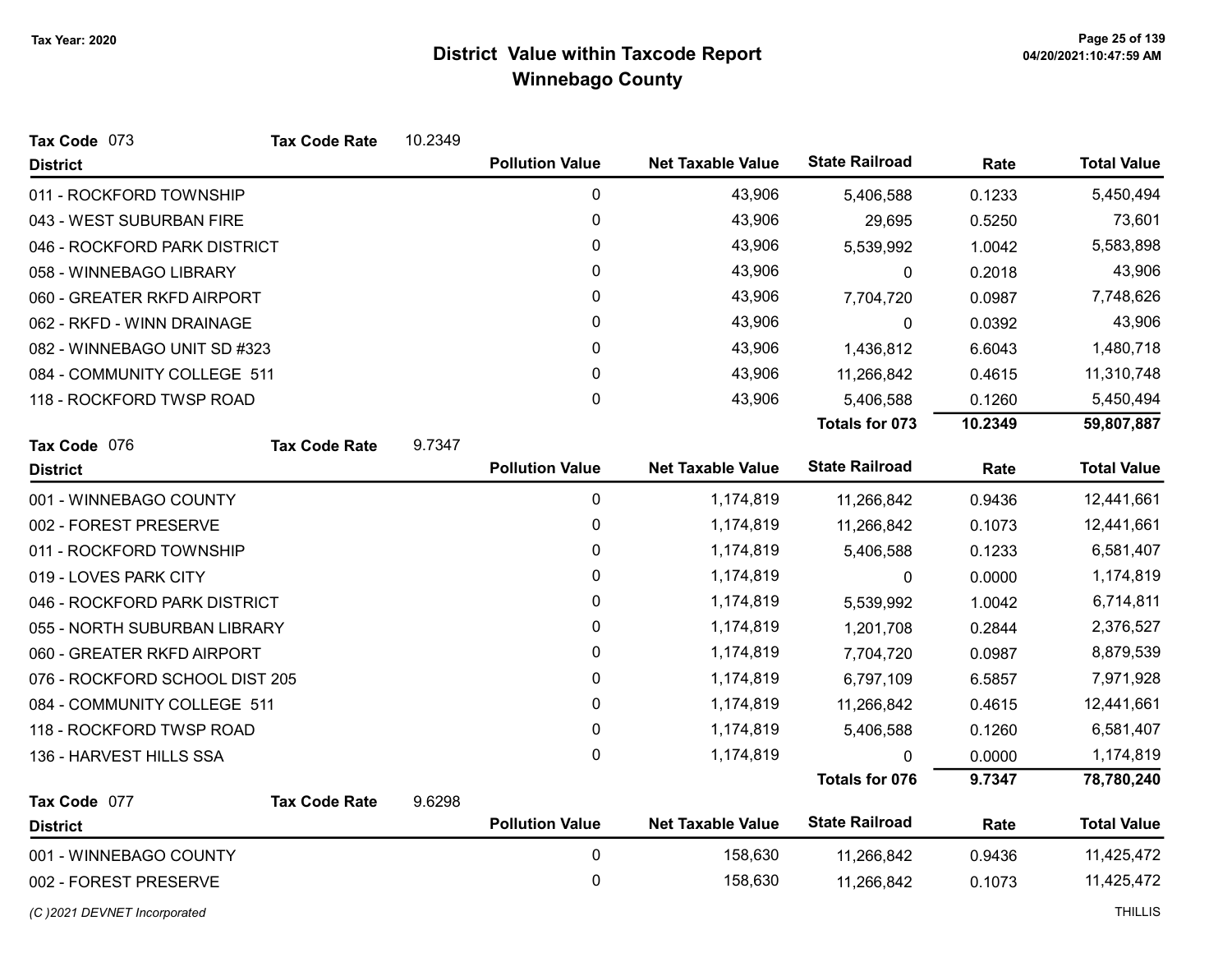| Tax Code 077                   | <b>Tax Code Rate</b> | 9.6298  |                        |                          |                       |        |                    |
|--------------------------------|----------------------|---------|------------------------|--------------------------|-----------------------|--------|--------------------|
| <b>District</b>                |                      |         | <b>Pollution Value</b> | <b>Net Taxable Value</b> | <b>State Railroad</b> | Rate   | <b>Total Value</b> |
| 011 - ROCKFORD TOWNSHIP        |                      |         | 0                      | 158,630                  | 5,406,588             | 0.1233 | 5,565,218          |
| 019 - LOVES PARK CITY          |                      |         | 0                      | 158,630                  | 0                     | 0.0000 | 158,630            |
| 046 - ROCKFORD PARK DISTRICT   |                      |         | 0                      | 158,630                  | 5,539,992             | 1.0042 | 5,698,622          |
| 051 - ROCK RIVER WATER REC     |                      |         | 0                      | 158,630                  | 5,955,834             | 0.1795 | 6,114,464          |
| 060 - GREATER RKFD AIRPORT     |                      |         | 0                      | 158,630                  | 7,704,720             | 0.0987 | 7,863,350          |
| 076 - ROCKFORD SCHOOL DIST 205 |                      |         | 0                      | 158,630                  | 6,797,109             | 6.5857 | 6,955,739          |
| 084 - COMMUNITY COLLEGE 511    |                      |         | 0                      | 158,630                  | 11,266,842            | 0.4615 | 11,425,472         |
| 118 - ROCKFORD TWSP ROAD       |                      |         | $\mathbf{0}$           | 158,630                  | 5,406,588             | 0.1260 | 5,565,218          |
| 136 - HARVEST HILLS SSA        |                      |         | 0                      | 158,630                  | $\mathbf{0}$          | 0.0000 | 158,630            |
|                                |                      |         |                        |                          | <b>Totals for 077</b> | 9.6298 | 72,356,287         |
| Tax Code 078                   | <b>Tax Code Rate</b> | 9.5312  |                        |                          |                       |        |                    |
| <b>District</b>                |                      |         | <b>Pollution Value</b> | <b>Net Taxable Value</b> | <b>State Railroad</b> | Rate   | <b>Total Value</b> |
| 001 - WINNEBAGO COUNTY         |                      |         | $\pmb{0}$              | 310,652                  | 11,266,842            | 0.9436 | 11,577,494         |
| 002 - FOREST PRESERVE          |                      |         | 0                      | 310,652                  | 11,266,842            | 0.1073 | 11,577,494         |
| 006 - HARLEM TOWNSHIP          |                      |         | $\mathbf{0}$           | 310,652                  | 0                     | 0.1055 | 310,652            |
| 019 - LOVES PARK CITY          |                      |         | $\mathbf{0}$           | 310,652                  | 0                     | 0.0000 | 310,652            |
| 046 - ROCKFORD PARK DISTRICT   |                      |         | $\mathbf 0$            | 310,652                  | 5,539,992             | 1.0042 | 5,850,644          |
| 051 - ROCK RIVER WATER REC     |                      |         | $\mathbf{0}$           | 310,652                  | 5,955,834             | 0.1795 | 6,266,486          |
| 060 - GREATER RKFD AIRPORT     |                      |         | $\mathbf 0$            | 310,652                  | 7,704,720             | 0.0987 | 8,015,372          |
| 076 - ROCKFORD SCHOOL DIST 205 |                      |         | $\mathbf{0}$           | 310,652                  | 6,797,109             | 6.5857 | 7,107,761          |
| 084 - COMMUNITY COLLEGE 511    |                      |         | $\mathbf 0$            | 310,652                  | 11,266,842            | 0.4615 | 11,577,494         |
| 113 - HARLEM TWSP ROAD         |                      |         | $\mathbf{0}$           | 310,652                  | $\Omega$              | 0.0452 | 310,652            |
|                                |                      |         |                        |                          | <b>Totals for 078</b> | 9.5312 | 62,904,701         |
| Tax Code 082                   | <b>Tax Code Rate</b> | 12.8584 |                        |                          |                       |        |                    |
| <b>District</b>                |                      |         | <b>Pollution Value</b> | <b>Net Taxable Value</b> | <b>State Railroad</b> | Rate   | <b>Total Value</b> |
| 001 - WINNEBAGO COUNTY         |                      |         | $\pmb{0}$              | 98,080                   | 11,266,842            | 0.9436 | 11,364,922         |
| 002 - FOREST PRESERVE          |                      |         | 0                      | 98,080                   | 11,266,842            | 0.1073 | 11,364,922         |
| 011 - ROCKFORD TOWNSHIP        |                      |         | 0                      | 98,080                   | 5,406,588             | 0.1233 | 5,504,668          |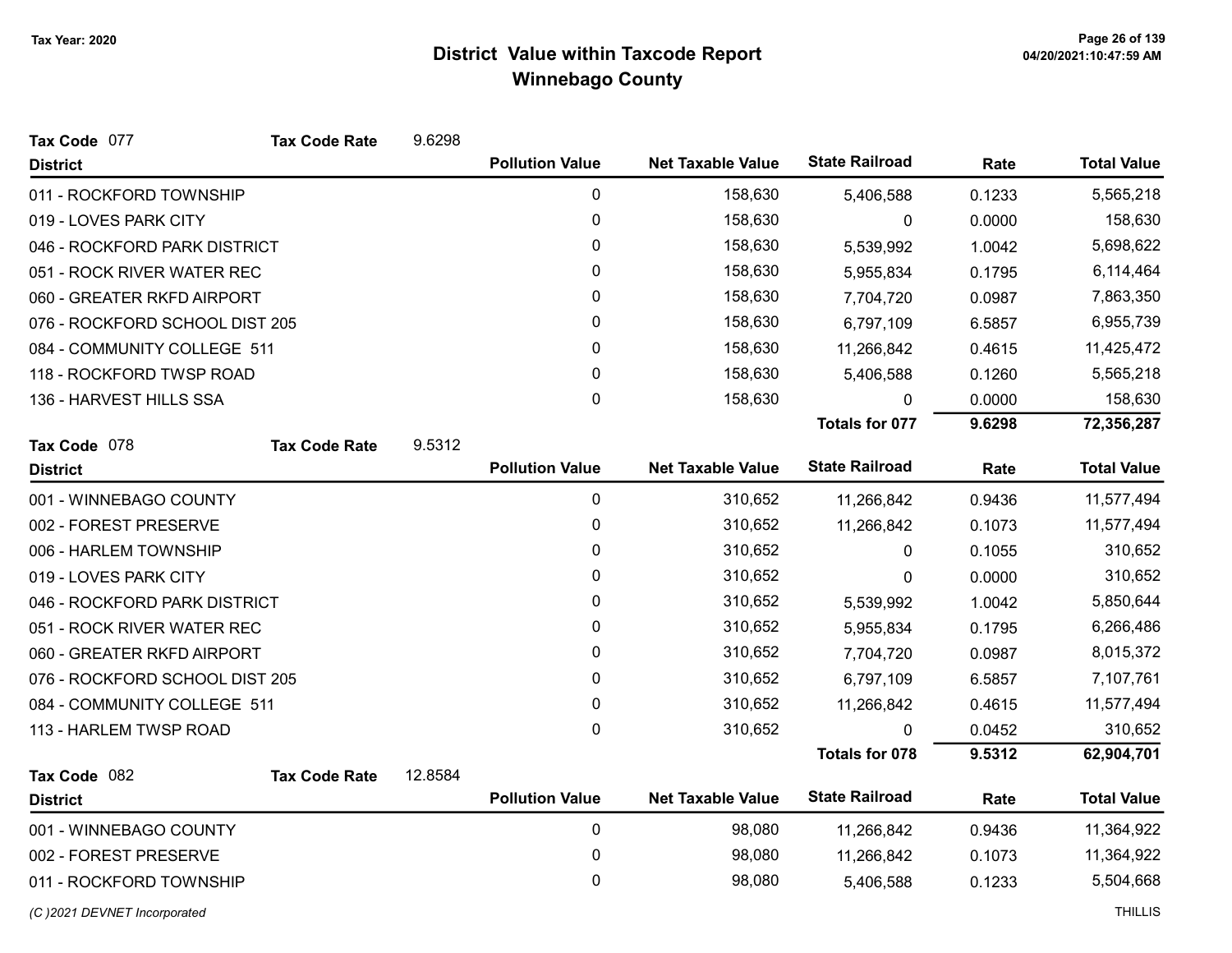| Tax Code 082                     | <b>Tax Code Rate</b> | 12.8584 |                        |                          |                       |         |                    |
|----------------------------------|----------------------|---------|------------------------|--------------------------|-----------------------|---------|--------------------|
| <b>District</b>                  |                      |         | <b>Pollution Value</b> | <b>Net Taxable Value</b> | <b>State Railroad</b> | Rate    | <b>Total Value</b> |
| 023 - ROCKFORD CITY              |                      |         | 0                      | 98,080                   | 4,458,680             | 2.7943  | 4,556,760          |
| 046 - ROCKFORD PARK DISTRICT     |                      |         | 0                      | 98,080                   | 5,539,992             | 1.0042  | 5,638,072          |
| 051 - ROCK RIVER WATER REC       |                      |         | 0                      | 98,080                   | 5,955,834             | 0.1795  | 6,053,914          |
| 059 - ROCKFORD CITY LIBRARY      |                      |         | 0                      | 98,080                   | 4,458,680             | 0.4343  | 4,556,760          |
| 060 - GREATER RKFD AIRPORT       |                      |         | 0                      | 98,080                   | 7,704,720             | 0.0987  | 7,802,800          |
| 063 - WESTSIDE TIF #2            |                      |         | 0                      | 3,890                    | 0                     | 0.0000  | 3,890              |
| 076 - ROCKFORD SCHOOL DIST 205   |                      |         | 0                      | 98,080                   | 6,797,109             | 6.5857  | 6,895,189          |
| 084 - COMMUNITY COLLEGE 511      |                      |         | $\mathbf{0}$           | 98,080                   | 11,266,842            | 0.4615  | 11,364,922         |
| 118 - ROCKFORD TWSP ROAD         |                      |         | $\mathbf 0$            | 98,080                   | 5,406,588             | 0.1260  | 5,504,668          |
|                                  |                      |         |                        |                          | <b>Totals for 082</b> | 12.8584 | 80,611,487         |
| Tax Code 083                     | <b>Tax Code Rate</b> | 10.1548 |                        |                          |                       |         |                    |
| <b>District</b>                  |                      |         | <b>Pollution Value</b> | <b>Net Taxable Value</b> | <b>State Railroad</b> | Rate    | <b>Total Value</b> |
| 001 - WINNEBAGO COUNTY           |                      |         | 0                      | 639,997                  | 11,266,842            | 0.9436  | 11,906,839         |
| 002 - FOREST PRESERVE            |                      |         | $\pmb{0}$              | 639,997                  | 11,266,842            | 0.1073  | 11,906,839         |
| 011 - ROCKFORD TOWNSHIP          |                      |         | $\mathbf{0}$           | 639,997                  | 5,406,588             | 0.1233  | 6,046,585          |
| 043 - WEST SUBURBAN FIRE         |                      |         | $\pmb{0}$              | 639,997                  | 29,695                | 0.5250  | 669,692            |
| 046 - ROCKFORD PARK DISTRICT     |                      |         | 0                      | 639,997                  | 5,539,992             | 1.0042  | 6,179,989          |
| 051 - ROCK RIVER WATER REC       |                      |         | $\pmb{0}$              | 639,997                  | 5,955,834             | 0.1795  | 6,595,831          |
| 060 - GREATER RKFD AIRPORT       |                      |         | $\mathbf{0}$           | 639,997                  | 7,704,720             | 0.0987  | 8,344,717          |
| 064 - LINCOLN-ACRES STREET LIGHT |                      |         | 0                      | 639,997                  | 0                     | 0.0000  | 639,997            |
| 076 - ROCKFORD SCHOOL DIST 205   |                      |         | $\mathbf{0}$           | 639,997                  | 6,797,109             | 6.5857  | 7,437,106          |
| 084 - COMMUNITY COLLEGE 511      |                      |         | $\mathbf 0$            | 639,997                  | 11,266,842            | 0.4615  | 11,906,839         |
| 118 - ROCKFORD TWSP ROAD         |                      |         | $\mathbf 0$            | 639,997                  | 5,406,588             | 0.1260  | 6,046,585          |
|                                  |                      |         |                        |                          | <b>Totals for 083</b> | 10.1548 | 77,681,019         |
| Tax Code 084                     | <b>Tax Code Rate</b> | 9.5180  |                        |                          |                       |         |                    |
| <b>District</b>                  |                      |         | <b>Pollution Value</b> | <b>Net Taxable Value</b> | <b>State Railroad</b> | Rate    | <b>Total Value</b> |
| 001 - WINNEBAGO COUNTY           |                      |         | 0                      | 566,502                  | 11,266,842            | 0.9436  | 11,833,344         |
| 002 - FOREST PRESERVE            |                      |         | 0                      | 566,502                  | 11,266,842            | 0.1073  | 11,833,344         |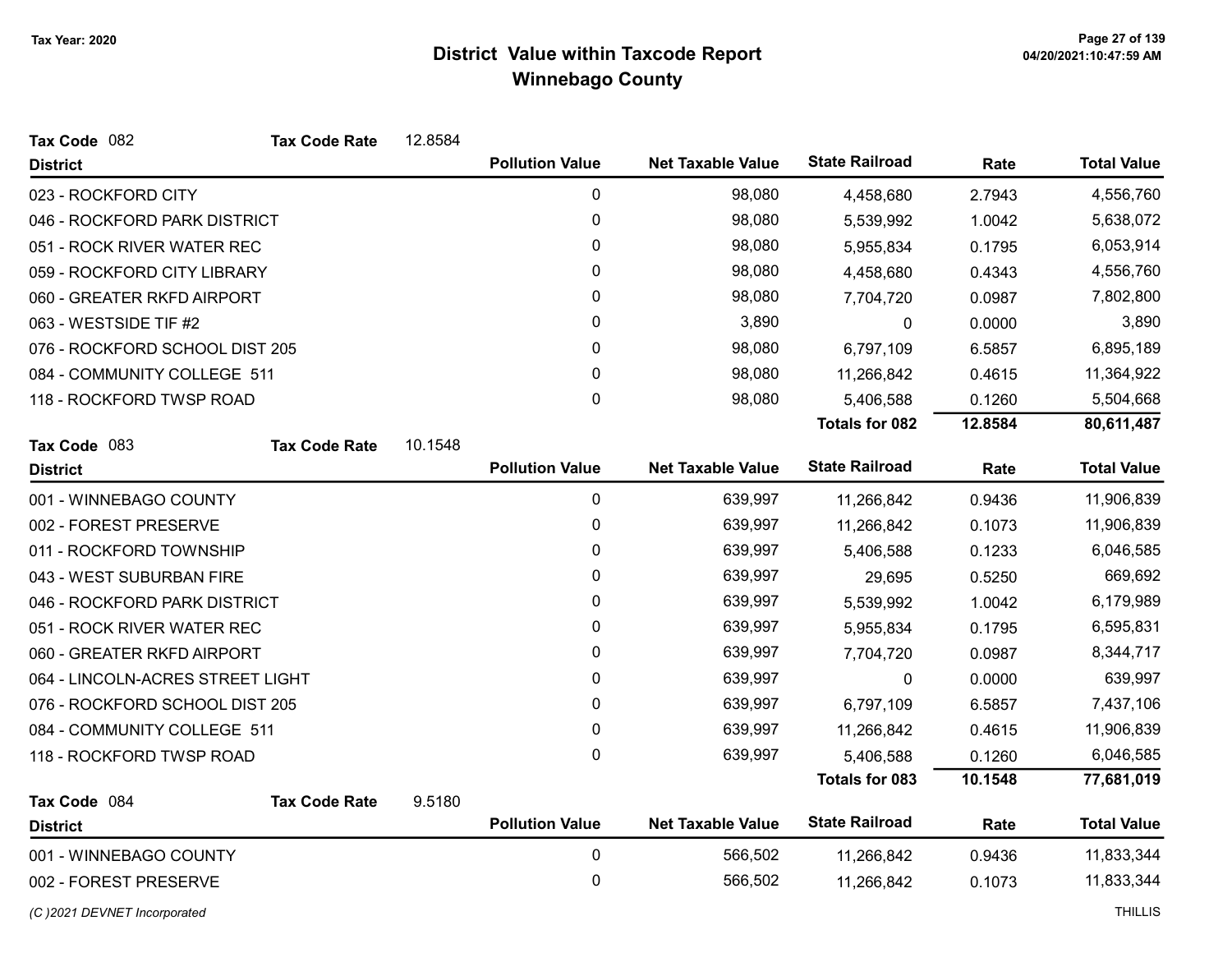| <b>District</b>                |                      |         | <b>Pollution Value</b> | <b>Net Taxable Value</b> | <b>State Railroad</b> | Rate    | <b>Total Value</b> |
|--------------------------------|----------------------|---------|------------------------|--------------------------|-----------------------|---------|--------------------|
| 011 - ROCKFORD TOWNSHIP        |                      |         | $\pmb{0}$              | 566,502                  | 5,406,588             | 0.1233  | 5,973,090          |
| 040 - ROCK RIVER FIRE          |                      |         | 0                      | 566,502                  | 912,680               | 0.0677  | 1,479,182          |
| 046 - ROCKFORD PARK DISTRICT   |                      |         | 0                      | 566,502                  | 5,539,992             | 1.0042  | 6,106,494          |
| 060 - GREATER RKFD AIRPORT     |                      |         | 0                      | 566,502                  | 7,704,720             | 0.0987  | 8,271,222          |
| 076 - ROCKFORD SCHOOL DIST 205 |                      |         | $\pmb{0}$              | 566,502                  | 6,797,109             | 6.5857  | 7,363,611          |
| 084 - COMMUNITY COLLEGE 511    |                      |         | 0                      | 566,502                  | 11,266,842            | 0.4615  | 11,833,344         |
| 118 - ROCKFORD TWSP ROAD       |                      |         | 0                      | 566,502                  | 5,406,588             | 0.1260  | 5,973,090          |
|                                |                      |         |                        |                          | <b>Totals for 084</b> | 9.5180  | 70,666,721         |
| Tax Code 085                   | <b>Tax Code Rate</b> | 12.8584 |                        |                          |                       |         |                    |
| <b>District</b>                |                      |         | <b>Pollution Value</b> | <b>Net Taxable Value</b> | <b>State Railroad</b> | Rate    | <b>Total Value</b> |
| 001 - WINNEBAGO COUNTY         |                      |         | 0                      | 9,192,488                | 11,266,842            | 0.9436  | 20,459,330         |
| 002 - FOREST PRESERVE          |                      |         | 0                      | 9,192,488                | 11,266,842            | 0.1073  | 20,459,330         |
| 011 - ROCKFORD TOWNSHIP        |                      |         | $\pmb{0}$              | 9,192,488                | 5,406,588             | 0.1233  | 14,599,076         |
| 023 - ROCKFORD CITY            |                      |         | 0                      | 9,192,488                | 4,458,680             | 2.7943  | 13,651,168         |
| 046 - ROCKFORD PARK DISTRICT   |                      |         | $\pmb{0}$              | 9,192,488                | 5,539,992             | 1.0042  | 14,732,480         |
| 051 - ROCK RIVER WATER REC     |                      |         | 0                      | 9,192,488                | 5,955,834             | 0.1795  | 15,148,322         |
| 059 - ROCKFORD CITY LIBRARY    |                      |         | $\mathbf 0$            | 9,192,488                | 4,458,680             | 0.4343  | 13,651,168         |
| 060 - GREATER RKFD AIRPORT     |                      |         | 0                      | 9,192,488                | 7,704,720             | 0.0987  | 16,897,208         |
| 067 - WEST STATE & CENTRAL TIF |                      |         | 0                      | 781,086                  | 0                     | 0.0000  | 781,086            |
| 076 - ROCKFORD SCHOOL DIST 205 |                      |         | 0                      | 9,192,488                | 6,797,109             | 6.5857  | 15,989,597         |
| 084 - COMMUNITY COLLEGE 511    |                      |         | 0                      | 9,192,488                | 11,266,842            | 0.4615  | 20,459,330         |
| 118 - ROCKFORD TWSP ROAD       |                      |         | $\mathbf 0$            | 9,192,488                | 5,406,588             | 0.1260  | 14,599,076         |
|                                |                      |         |                        |                          | <b>Totals for 085</b> | 12.8584 | 181,427,171        |
| Tax Code 086                   | <b>Tax Code Rate</b> | 12.7597 |                        |                          |                       |         |                    |
| <b>District</b>                |                      |         | <b>Pollution Value</b> | <b>Net Taxable Value</b> | <b>State Railroad</b> | Rate    | <b>Total Value</b> |
| 001 - WINNEBAGO COUNTY         |                      |         | $\pmb{0}$              | 1,231,180                | 11,266,842            | 0.9436  | 12,498,022         |
| 002 - FOREST PRESERVE          |                      |         | $\pmb{0}$              | 1,231,180                | 11,266,842            | 0.1073  | 12,498,022         |
| 011 - ROCKFORD TOWNSHIP        |                      |         | 0                      | 1,231,180                | 5,406,588             | 0.1233  | 6,637,768          |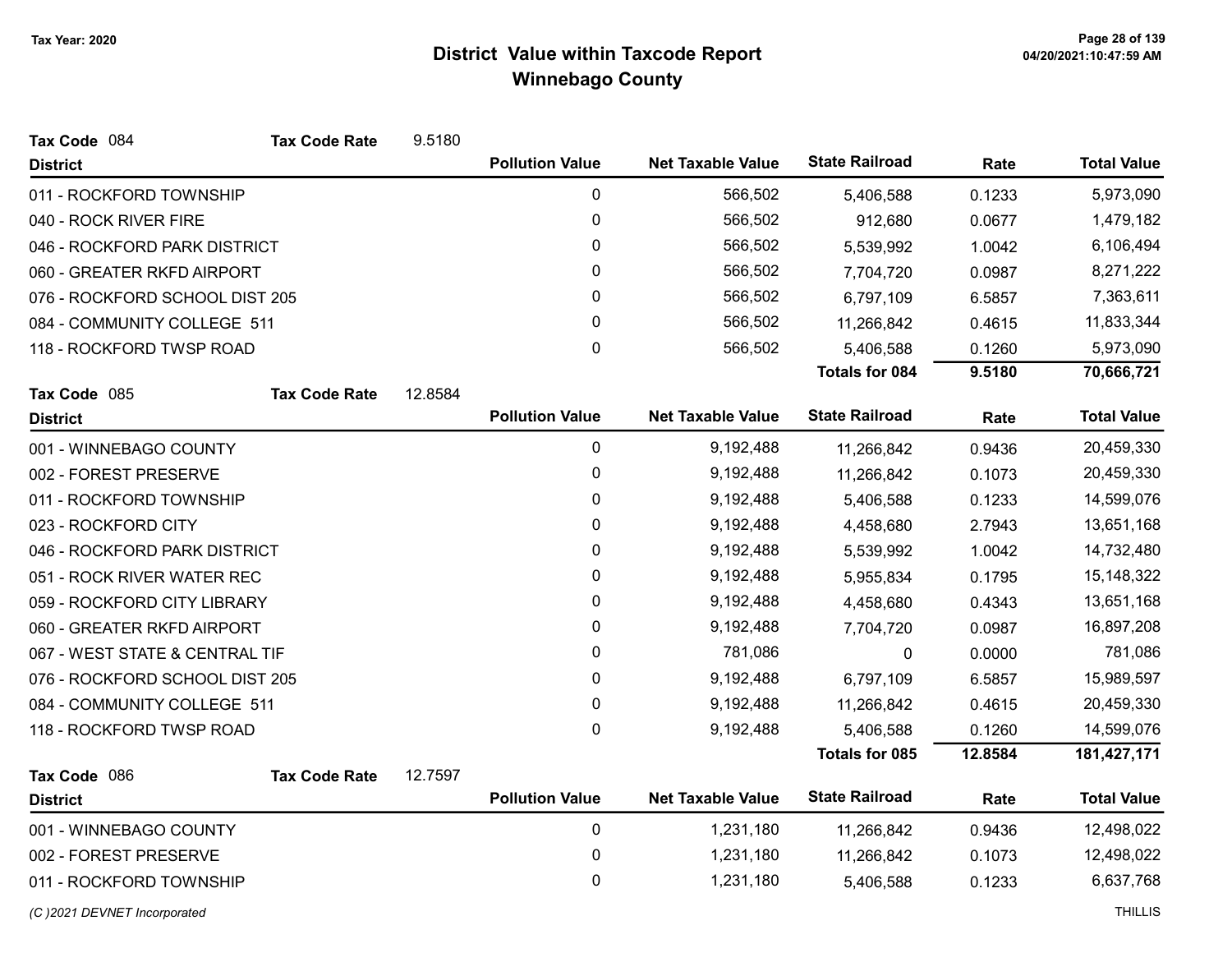| Tax Code 086                   | <b>Tax Code Rate</b> | 12.7597 |                        |                          |                       |         |                    |
|--------------------------------|----------------------|---------|------------------------|--------------------------|-----------------------|---------|--------------------|
| <b>District</b>                |                      |         | <b>Pollution Value</b> | <b>Net Taxable Value</b> | <b>State Railroad</b> | Rate    | <b>Total Value</b> |
| 023 - ROCKFORD CITY            |                      |         | 0                      | 1,231,180                | 4,458,680             | 2.7943  | 5,689,860          |
| 046 - ROCKFORD PARK DISTRICT   |                      |         | 0                      | 1,231,180                | 5,539,992             | 1.0042  | 6,771,172          |
| 051 - ROCK RIVER WATER REC     |                      |         | 0                      | 1,231,180                | 5,955,834             | 0.1795  | 7,187,014          |
| 059 - ROCKFORD CITY LIBRARY    |                      |         | 0                      | 1,231,180                | 4,458,680             | 0.4343  | 5,689,860          |
| 076 - ROCKFORD SCHOOL DIST 205 |                      |         | $\mathbf{0}$           | 1,231,180                | 6,797,109             | 6.5857  | 8,028,289          |
| 084 - COMMUNITY COLLEGE 511    |                      |         | 0                      | 1,231,180                | 11,266,842            | 0.4615  | 12,498,022         |
| 088 - NORTH MAIN & AUBURN TIF  |                      |         | 0                      | 236,565                  | 0                     | 0.0000  | 236,565            |
| 118 - ROCKFORD TWSP ROAD       |                      |         | $\mathbf 0$            | 1,231,180                | 5,406,588             | 0.1260  | 6,637,768          |
|                                |                      |         |                        |                          | <b>Totals for 086</b> | 12.7597 | 84,372,362         |
| Tax Code 090                   | <b>Tax Code Rate</b> | 9.1459  |                        |                          |                       |         |                    |
| <b>District</b>                |                      |         | <b>Pollution Value</b> | <b>Net Taxable Value</b> | <b>State Railroad</b> | Rate    | <b>Total Value</b> |
| 001 - WINNEBAGO COUNTY         |                      |         | 0                      | 6,701                    | 11,266,842            | 0.9436  | 11,273,543         |
| 002 - FOREST PRESERVE          |                      |         | 0                      | 6,701                    | 11,266,842            | 0.1073  | 11,273,543         |
| 011 - ROCKFORD TOWNSHIP        |                      |         | 0                      | 6,701                    | 5,406,588             | 0.1233  | 5,413,289          |
| 042 - STILLMAN FIRE            |                      |         | $\mathbf{0}$           | 6,701                    | 0                     | 0.6998  | 6,701              |
| 060 - GREATER RKFD AIRPORT     |                      |         | 0                      | 6,701                    | 7,704,720             | 0.0987  | 7,711,421          |
| 076 - ROCKFORD SCHOOL DIST 205 |                      |         | $\mathbf{0}$           | 6,701                    | 6,797,109             | 6.5857  | 6,803,810          |
| 084 - COMMUNITY COLLEGE 511    |                      |         | 0                      | 6,701                    | 11,266,842            | 0.4615  | 11,273,543         |
| 118 - ROCKFORD TWSP ROAD       |                      |         | $\mathbf 0$            | 6,701                    | 5,406,588             | 0.1260  | 5,413,289          |
|                                |                      |         |                        |                          | <b>Totals for 090</b> | 9.1459  | 59,169,139         |
| Tax Code 091                   | <b>Tax Code Rate</b> | 8.2734  |                        |                          |                       |         |                    |
| <b>District</b>                |                      |         | <b>Pollution Value</b> | <b>Net Taxable Value</b> | <b>State Railroad</b> | Rate    | <b>Total Value</b> |
| 001 - WINNEBAGO COUNTY         |                      |         | 0                      | 9,913,834                | 11,266,842            | 0.9436  | 21,180,676         |
| 002 - FOREST PRESERVE          |                      |         | 0                      | 9,913,834                | 11,266,842            | 0.1073  | 21,180,676         |
| 011 - ROCKFORD TOWNSHIP        |                      |         | 0                      | 9,913,834                | 5,406,588             | 0.1233  | 15,320,422         |
| 042 - STILLMAN FIRE            |                      |         | 0                      | 9,913,834                | 0                     | 0.6998  | 9,913,834          |
| 060 - GREATER RKFD AIRPORT     |                      |         | 0                      | 9,913,834                | 7,704,720             | 0.0987  | 17,618,554         |
| 078 - MERIDIAN SCHOOL DIST 223 |                      |         | 0                      | 9,913,834                | 51,476                | 5.7132  | 9,965,310          |
| (C) 2021 DEVNET Incorporated   |                      |         |                        |                          |                       |         | <b>THILLIS</b>     |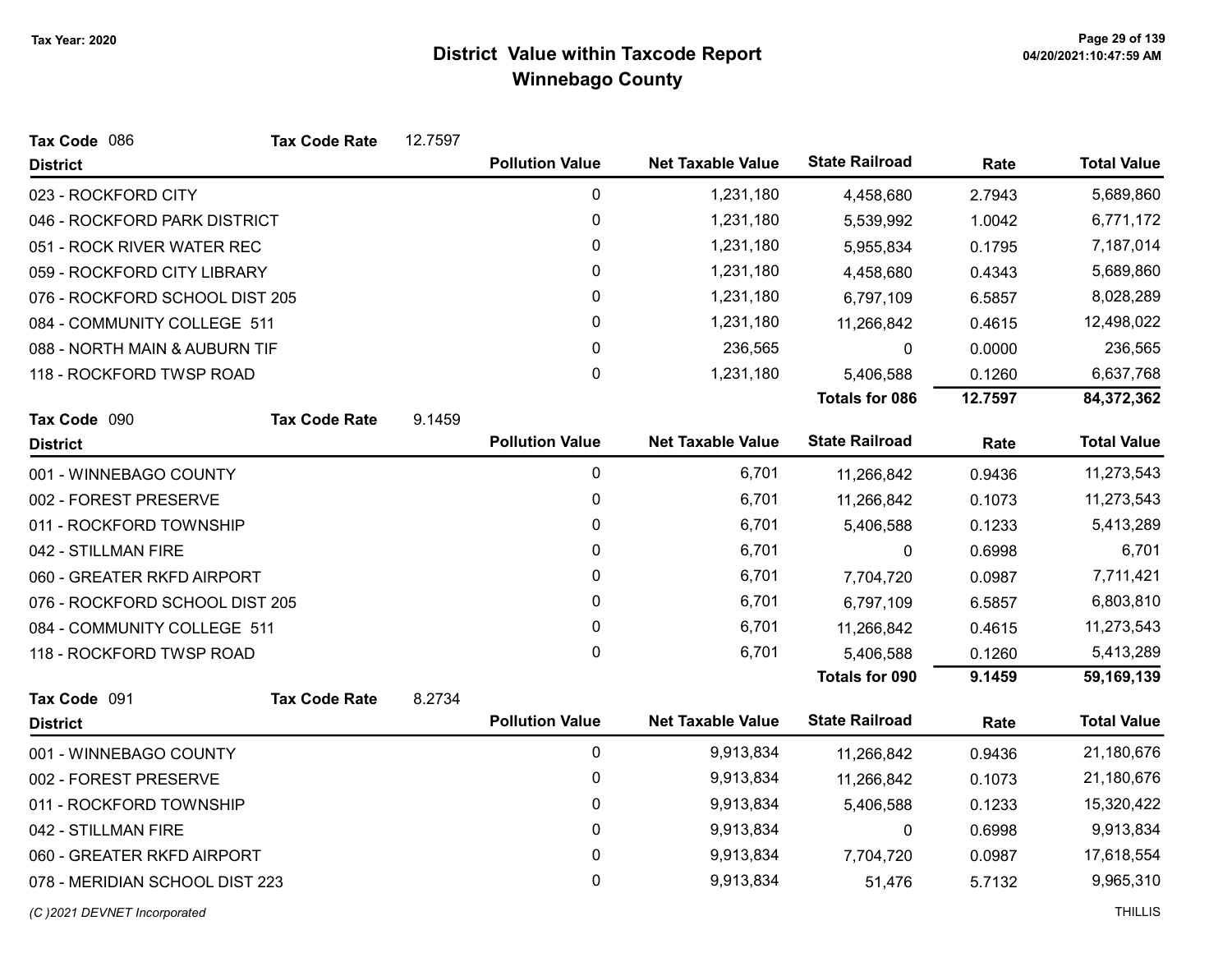| Tax Code 091                   | <b>Tax Code Rate</b> | 8.2734 |                        |                          |                       |        |                    |
|--------------------------------|----------------------|--------|------------------------|--------------------------|-----------------------|--------|--------------------|
| <b>District</b>                |                      |        | <b>Pollution Value</b> | <b>Net Taxable Value</b> | <b>State Railroad</b> | Rate   | <b>Total Value</b> |
| 084 - COMMUNITY COLLEGE 511    |                      |        | $\mathbf 0$            | 9,913,834                | 11,266,842            | 0.4615 | 21,180,676         |
| 118 - ROCKFORD TWSP ROAD       |                      |        | 0                      | 9,913,834                | 5,406,588             | 0.1260 | 15,320,422         |
|                                |                      |        |                        |                          | <b>Totals for 091</b> | 8.2734 | 131,680,570        |
| Tax Code 092                   | <b>Tax Code Rate</b> | 9.2661 |                        |                          |                       |        |                    |
| <b>District</b>                |                      |        | <b>Pollution Value</b> | <b>Net Taxable Value</b> | <b>State Railroad</b> | Rate   | <b>Total Value</b> |
| 001 - WINNEBAGO COUNTY         |                      |        | $\mathbf 0$            | 4,752,053                | 11,266,842            | 0.9436 | 16,018,895         |
| 002 - FOREST PRESERVE          |                      |        | 0                      | 4,752,053                | 11,266,842            | 0.1073 | 16,018,895         |
| 011 - ROCKFORD TOWNSHIP        |                      |        | 0                      | 4,752,053                | 5,406,588             | 0.1233 | 10,158,641         |
| 036 - NEW MILFORD FIRE         |                      |        | 0                      | 4,752,053                | 190,324               | 0.8200 | 4,942,377          |
| 060 - GREATER RKFD AIRPORT     |                      |        | 0                      | 4,752,053                | 7,704,720             | 0.0987 | 12,456,773         |
| 076 - ROCKFORD SCHOOL DIST 205 |                      |        | 0                      | 4,752,053                | 6,797,109             | 6.5857 | 11,549,162         |
| 084 - COMMUNITY COLLEGE 511    |                      |        | 0                      | 4,752,053                | 11,266,842            | 0.4615 | 16,018,895         |
| 118 - ROCKFORD TWSP ROAD       |                      |        | 0                      | 4,752,053                | 5,406,588             | 0.1260 | 10,158,641         |
|                                |                      |        |                        |                          | <b>Totals for 092</b> | 9.2661 | 97,322,279         |
| Tax Code 093                   | <b>Tax Code Rate</b> | 8.3936 |                        |                          |                       |        |                    |
| <b>District</b>                |                      |        | <b>Pollution Value</b> | <b>Net Taxable Value</b> | <b>State Railroad</b> | Rate   | <b>Total Value</b> |
| 001 - WINNEBAGO COUNTY         |                      |        | $\pmb{0}$              | 1,376,647                | 11,266,842            | 0.9436 | 12,643,489         |
| 002 - FOREST PRESERVE          |                      |        | 0                      | 1,376,647                | 11,266,842            | 0.1073 | 12,643,489         |
| 011 - ROCKFORD TOWNSHIP        |                      |        | 0                      | 1,376,647                | 5,406,588             | 0.1233 | 6,783,235          |
| 036 - NEW MILFORD FIRE         |                      |        | 0                      | 1,376,647                | 190,324               | 0.8200 | 1,566,971          |
| 060 - GREATER RKFD AIRPORT     |                      |        | 0                      | 1,376,647                | 7,704,720             | 0.0987 | 9,081,367          |
| 078 - MERIDIAN SCHOOL DIST 223 |                      |        | 0                      | 1,376,647                | 51,476                | 5.7132 | 1,428,123          |
| 084 - COMMUNITY COLLEGE 511    |                      |        | 0                      | 1,376,647                | 11,266,842            | 0.4615 | 12,643,489         |
| 118 - ROCKFORD TWSP ROAD       |                      |        | 0                      | 1,376,647                | 5,406,588             | 0.1260 | 6,783,235          |
|                                |                      |        |                        |                          | <b>Totals for 093</b> | 8.3936 | 63,573,398         |
| Tax Code 095                   | <b>Tax Code Rate</b> | 9.6277 |                        |                          |                       |        |                    |
| <b>District</b>                |                      |        | <b>Pollution Value</b> | <b>Net Taxable Value</b> | <b>State Railroad</b> | Rate   | <b>Total Value</b> |
| 001 - WINNEBAGO COUNTY         |                      |        | $\mathbf 0$            | 4,748,233                | 11,266,842            | 0.9436 | 16,015,075         |

(C)2021 DEVNET Incorporated THILLIS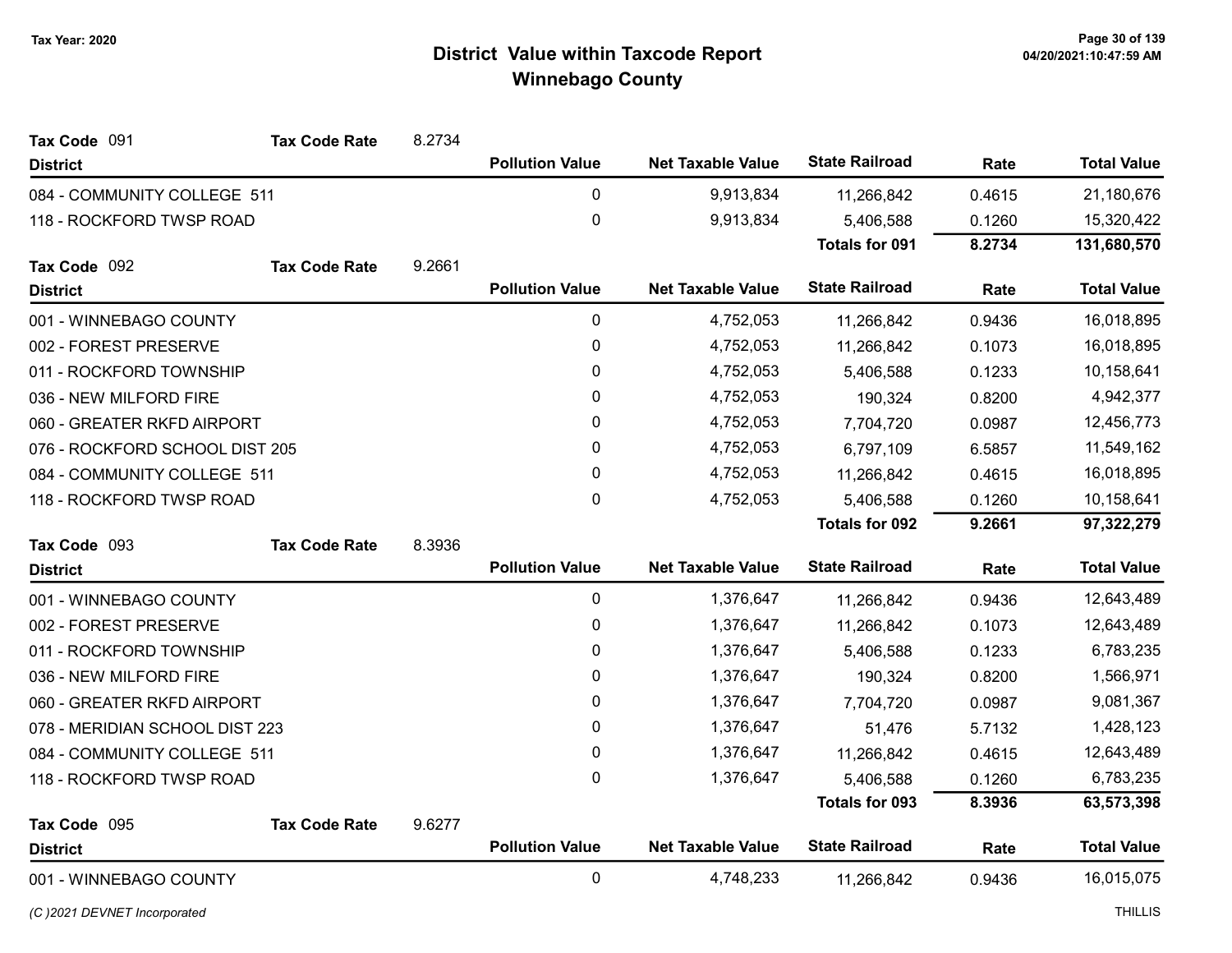| Tax Code 095                   | <b>Tax Code Rate</b> | 9.6277  |                        |                          |                       |         |                    |
|--------------------------------|----------------------|---------|------------------------|--------------------------|-----------------------|---------|--------------------|
| <b>District</b>                |                      |         | <b>Pollution Value</b> | <b>Net Taxable Value</b> | <b>State Railroad</b> | Rate    | <b>Total Value</b> |
| 002 - FOREST PRESERVE          |                      |         | 0                      | 4,748,233                | 11,266,842            | 0.1073  | 16,015,075         |
| 011 - ROCKFORD TOWNSHIP        |                      |         | 0                      | 4,748,233                | 5,406,588             | 0.1233  | 10,154,821         |
| 036 - NEW MILFORD FIRE         |                      |         | 0                      | 4,748,233                | 190,324               | 0.8200  | 4,938,557          |
| 054 - CHERRY VALLEY LIBRARY    |                      |         | $\mathbf{0}$           | 4,748,233                | 1,041,372             | 0.3616  | 5,789,605          |
| 060 - GREATER RKFD AIRPORT     |                      |         | $\pmb{0}$              | 4,748,233                | 7,704,720             | 0.0987  | 12,452,953         |
| 076 - ROCKFORD SCHOOL DIST 205 |                      |         | $\pmb{0}$              | 4,748,233                | 6,797,109             | 6.5857  | 11,545,342         |
| 084 - COMMUNITY COLLEGE 511    |                      |         | $\pmb{0}$              | 4,748,233                | 11,266,842            | 0.4615  | 16,015,075         |
| 118 - ROCKFORD TWSP ROAD       |                      |         | $\pmb{0}$              | 4,748,233                | 5,406,588             | 0.1260  | 10,154,821         |
|                                |                      |         |                        |                          | <b>Totals for 095</b> | 9.6277  | 103,081,324        |
| Tax Code 096                   | <b>Tax Code Rate</b> | 10.6319 |                        |                          |                       |         |                    |
| <b>District</b>                |                      |         | <b>Pollution Value</b> | <b>Net Taxable Value</b> | <b>State Railroad</b> | Rate    | <b>Total Value</b> |
| 001 - WINNEBAGO COUNTY         |                      |         | 0                      | 8,270,378                | 11,266,842            | 0.9436  | 19,537,220         |
| 002 - FOREST PRESERVE          |                      |         | $\pmb{0}$              | 8,270,378                | 11,266,842            | 0.1073  | 19,537,220         |
| 011 - ROCKFORD TOWNSHIP        |                      |         | 0                      | 8,270,378                | 5,406,588             | 0.1233  | 13,676,966         |
| 036 - NEW MILFORD FIRE         |                      |         | 0                      | 8,270,378                | 190,324               | 0.8200  | 8,460,702          |
| 046 - ROCKFORD PARK DISTRICT   |                      |         | 0                      | 8,270,378                | 5,539,992             | 1.0042  | 13,810,370         |
| 054 - CHERRY VALLEY LIBRARY    |                      |         | 0                      | 8,270,378                | 1,041,372             | 0.3616  | 9,311,750          |
| 060 - GREATER RKFD AIRPORT     |                      |         | 0                      | 8,270,378                | 7,704,720             | 0.0987  | 15,975,098         |
| 076 - ROCKFORD SCHOOL DIST 205 |                      |         | 0                      | 8,270,378                | 6,797,109             | 6.5857  | 15,067,487         |
| 084 - COMMUNITY COLLEGE 511    |                      |         | $\mathbf 0$            | 8,270,378                | 11,266,842            | 0.4615  | 19,537,220         |
| 118 - ROCKFORD TWSP ROAD       |                      |         | $\mathbf{0}$           | 8,270,378                | 5,406,588             | 0.1260  | 13,676,966         |
|                                |                      |         |                        |                          | <b>Totals for 096</b> | 10.6319 | 148,590,999        |
| Tax Code 099                   | <b>Tax Code Rate</b> | 10.2703 |                        |                          |                       |         |                    |
| <b>District</b>                |                      |         | <b>Pollution Value</b> | <b>Net Taxable Value</b> | <b>State Railroad</b> | Rate    | <b>Total Value</b> |
| 001 - WINNEBAGO COUNTY         |                      |         | $\pmb{0}$              | 5,475,152                | 11,266,842            | 0.9436  | 16,741,994         |
| 002 - FOREST PRESERVE          |                      |         | 0                      | 5,475,152                | 11,266,842            | 0.1073  | 16,741,994         |
| 011 - ROCKFORD TOWNSHIP        |                      |         | $\boldsymbol{0}$       | 5,475,152                | 5,406,588             | 0.1233  | 10,881,740         |
| 036 - NEW MILFORD FIRE         |                      |         | 0                      | 5,475,152                | 190,324               | 0.8200  | 5,665,476          |
| (C) 2021 DEVNET Incorporated   |                      |         |                        |                          |                       |         | <b>THILLIS</b>     |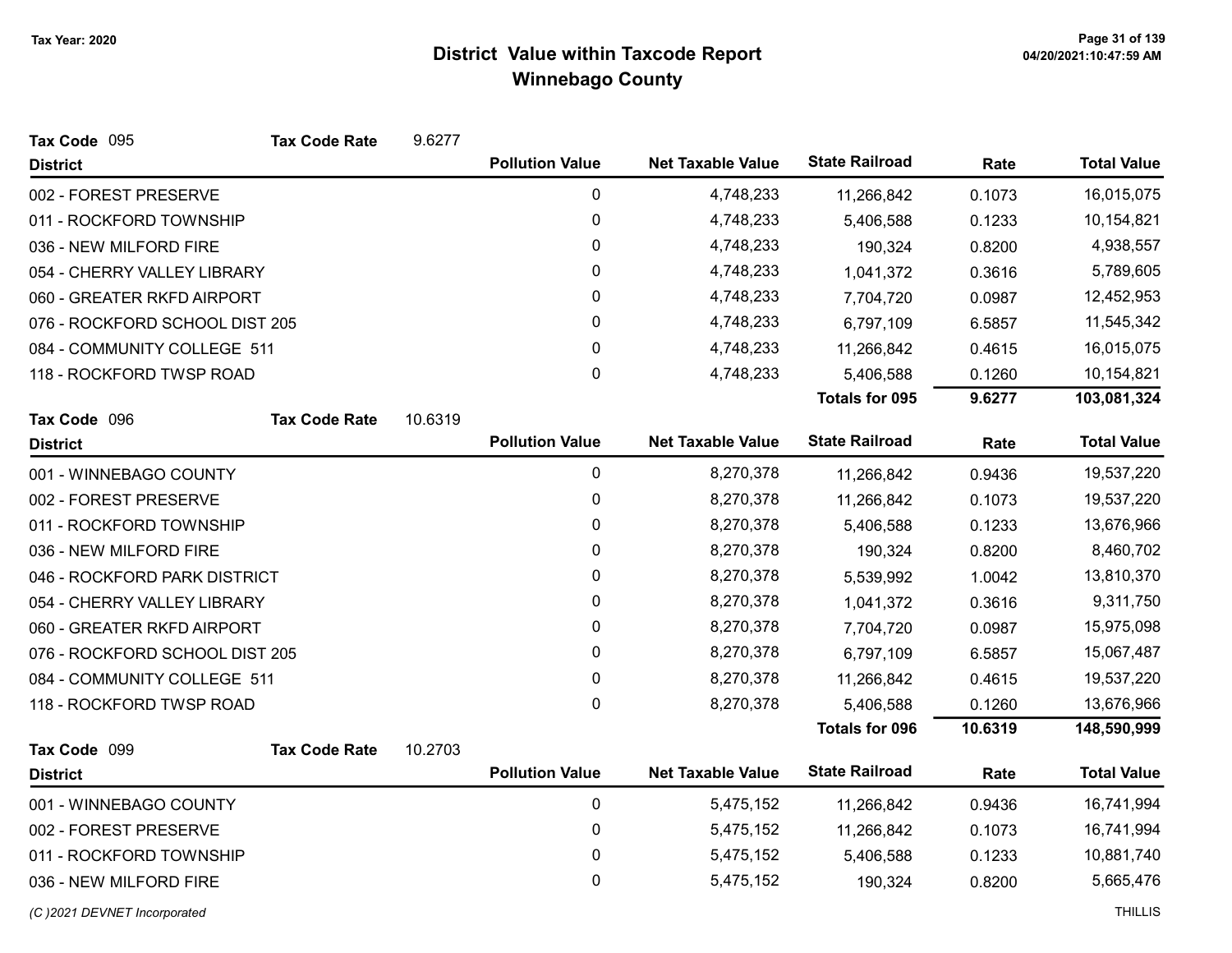| Tax Code 099                   | <b>Tax Code Rate</b> | 10.2703 |                        |                          |                       |         |                    |
|--------------------------------|----------------------|---------|------------------------|--------------------------|-----------------------|---------|--------------------|
| <b>District</b>                |                      |         | <b>Pollution Value</b> | <b>Net Taxable Value</b> | <b>State Railroad</b> | Rate    | <b>Total Value</b> |
| 046 - ROCKFORD PARK DISTRICT   |                      |         | 0                      | 5,475,152                | 5,539,992             | 1.0042  | 11,015,144         |
| 060 - GREATER RKFD AIRPORT     |                      |         | $\mathbf 0$            | 5,475,152                | 7,704,720             | 0.0987  | 13,179,872         |
| 076 - ROCKFORD SCHOOL DIST 205 |                      |         | 0                      | 5,475,152                | 6,797,109             | 6.5857  | 12,272,261         |
| 084 - COMMUNITY COLLEGE 511    |                      |         | $\mathbf 0$            | 5,475,152                | 11,266,842            | 0.4615  | 16,741,994         |
| 118 - ROCKFORD TWSP ROAD       |                      |         | $\pmb{0}$              | 5,475,152                | 5,406,588             | 0.1260  | 10,881,740         |
|                                |                      |         |                        |                          | Totals for 099        | 10.2703 | 114, 122, 215      |
| Tax Code 104                   | <b>Tax Code Rate</b> | 9.6975  |                        |                          |                       |         |                    |
| <b>District</b>                |                      |         | <b>Pollution Value</b> | <b>Net Taxable Value</b> | <b>State Railroad</b> | Rate    | <b>Total Value</b> |
| 001 - WINNEBAGO COUNTY         |                      |         | $\pmb{0}$              | 2,217,113                | 11,266,842            | 0.9436  | 13,483,955         |
| 002 - FOREST PRESERVE          |                      |         | $\mathbf 0$            | 2,217,113                | 11,266,842            | 0.1073  | 13,483,955         |
| 011 - ROCKFORD TOWNSHIP        |                      |         | 0                      | 2,217,113                | 5,406,588             | 0.1233  | 7,623,701          |
| 040 - ROCK RIVER FIRE          |                      |         | 0                      | 2,217,113                | 912,680               | 0.0677  | 3,129,793          |
| 046 - ROCKFORD PARK DISTRICT   |                      |         | $\pmb{0}$              | 2,217,113                | 5,539,992             | 1.0042  | 7,757,105          |
| 051 - ROCK RIVER WATER REC     |                      |         | 0                      | 2,217,113                | 5,955,834             | 0.1795  | 8,172,947          |
| 060 - GREATER RKFD AIRPORT     |                      |         | 0                      | 2,217,113                | 7,704,720             | 0.0987  | 9,921,833          |
| 076 - ROCKFORD SCHOOL DIST 205 |                      |         | 0                      | 2,217,113                | 6,797,109             | 6.5857  | 9,014,222          |
| 084 - COMMUNITY COLLEGE 511    |                      |         | 0                      | 2,217,113                | 11,266,842            | 0.4615  | 13,483,955         |
| 118 - ROCKFORD TWSP ROAD       |                      |         | $\mathbf 0$            | 2,217,113                | 5,406,588             | 0.1260  | 7,623,701          |
|                                |                      |         |                        |                          | Totals for 104        | 9.6975  | 93,695,167         |
| Tax Code 108                   | <b>Tax Code Rate</b> | 9.3560  |                        |                          |                       |         |                    |
| <b>District</b>                |                      |         | <b>Pollution Value</b> | <b>Net Taxable Value</b> | <b>State Railroad</b> | Rate    | <b>Total Value</b> |
| 001 - WINNEBAGO COUNTY         |                      |         | $\pmb{0}$              | 46,893                   | 11,266,842            | 0.9436  | 11,313,735         |
| 002 - FOREST PRESERVE          |                      |         | 0                      | 46,893                   | 11,266,842            | 0.1073  | 11,313,735         |
| 006 - HARLEM TOWNSHIP          |                      |         | $\mathbf 0$            | 46,893                   | 0                     | 0.1055  | 46,893             |
| 020 - MACHESNEY PARK VILLAGE   |                      |         | $\mathbf 0$            | 46,893                   | 0                     | 0.0000  | 46,893             |
| 035 - HARLEM-ROSCOE FIRE       |                      |         | 0                      | 46,893                   | 481,666               | 0.7241  | 528,559            |
| 055 - NORTH SUBURBAN LIBRARY   |                      |         | 0                      | 46,893                   | 1,201,708             | 0.2844  | 1,248,601          |
| 060 - GREATER RKFD AIRPORT     |                      |         | $\mathbf 0$            | 46,893                   | 7,704,720             | 0.0987  | 7,751,613          |
|                                |                      |         |                        |                          |                       |         |                    |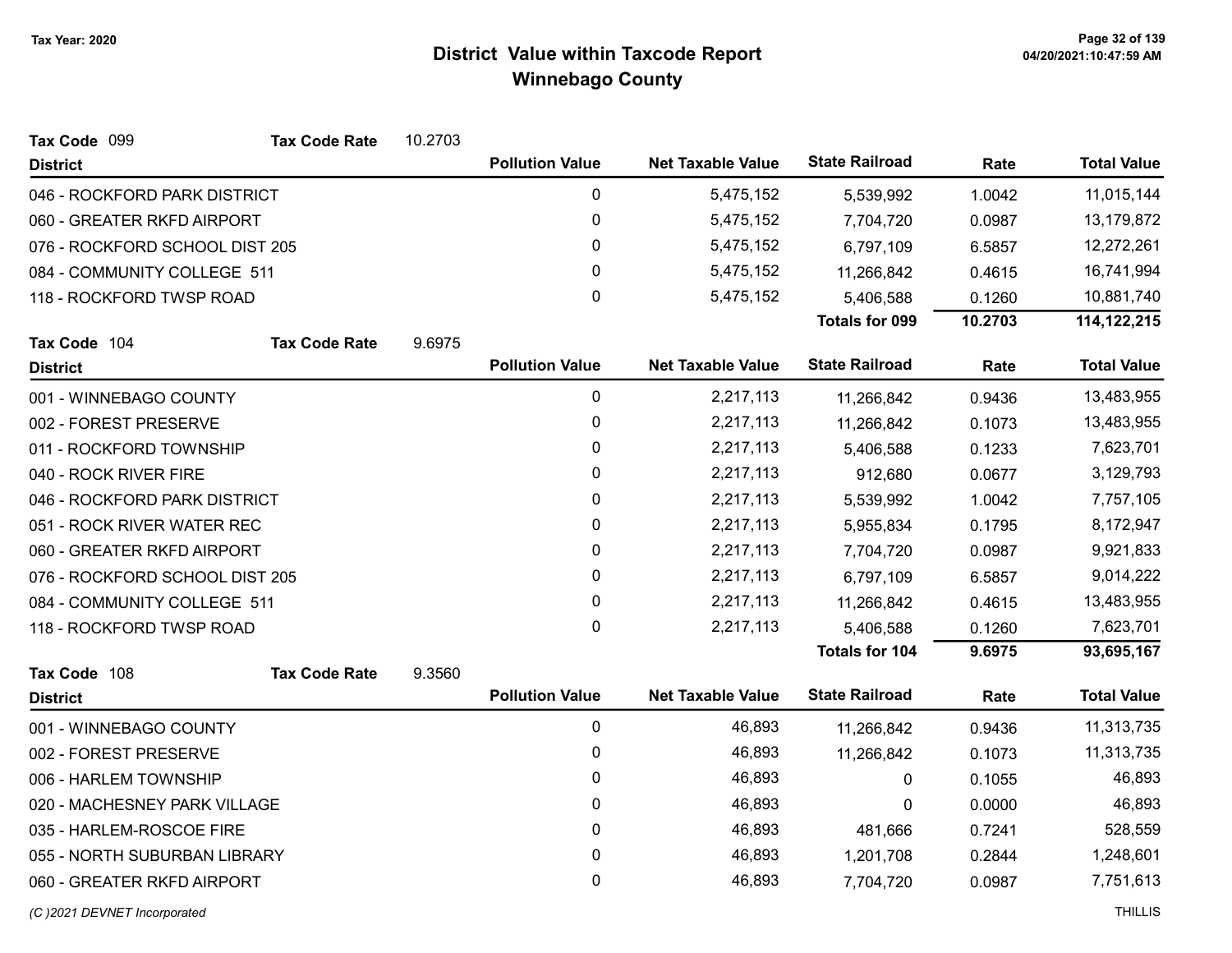| Tax Code 108                   | <b>Tax Code Rate</b> | 9.3560  |                        |                          |                       |        |                    |
|--------------------------------|----------------------|---------|------------------------|--------------------------|-----------------------|--------|--------------------|
| <b>District</b>                |                      |         | <b>Pollution Value</b> | <b>Net Taxable Value</b> | <b>State Railroad</b> | Rate   | <b>Total Value</b> |
| 076 - ROCKFORD SCHOOL DIST 205 |                      |         | $\pmb{0}$              | 46,893                   | 6,797,109             | 6.5857 | 6,844,002          |
| 084 - COMMUNITY COLLEGE 511    |                      |         | $\pmb{0}$              | 46,893                   | 11,266,842            | 0.4615 | 11,313,735         |
| 113 - HARLEM TWSP ROAD         |                      |         | $\mathbf 0$            | 46,893                   | 0                     | 0.0452 | 46,893             |
|                                |                      |         |                        |                          | <b>Totals for 108</b> | 9.3560 | 50,454,659         |
| Tax Code 109                   | <b>Tax Code Rate</b> | 9.5355  |                        |                          |                       |        |                    |
| <b>District</b>                |                      |         | <b>Pollution Value</b> | <b>Net Taxable Value</b> | <b>State Railroad</b> | Rate   | <b>Total Value</b> |
| 001 - WINNEBAGO COUNTY         |                      |         | 0                      | 33,723,313               | 11,266,842            | 0.9436 | 44,990,155         |
| 002 - FOREST PRESERVE          |                      |         | $\pmb{0}$              | 33,723,313               | 11,266,842            | 0.1073 | 44,990,155         |
| 006 - HARLEM TOWNSHIP          |                      |         | 0                      | 33,723,313               | 0                     | 0.1055 | 33,723,313         |
| 020 - MACHESNEY PARK VILLAGE   |                      |         | 0                      | 33,723,313               | $\Omega$              | 0.0000 | 33,723,313         |
| 035 - HARLEM-ROSCOE FIRE       |                      |         | $\pmb{0}$              | 33,723,313               | 481,666               | 0.7241 | 34,204,979         |
| 051 - ROCK RIVER WATER REC     |                      |         | 0                      | 33,723,313               | 5,955,834             | 0.1795 | 39,679,147         |
| 055 - NORTH SUBURBAN LIBRARY   |                      |         | 0                      | 33,723,313               | 1,201,708             | 0.2844 | 34,925,021         |
| 060 - GREATER RKFD AIRPORT     |                      |         | 0                      | 33,723,313               | 7,704,720             | 0.0987 | 41,428,033         |
| 076 - ROCKFORD SCHOOL DIST 205 |                      |         | 0                      | 33,723,313               | 6,797,109             | 6.5857 | 40,520,422         |
| 084 - COMMUNITY COLLEGE 511    |                      |         | $\pmb{0}$              | 33,723,313               | 11,266,842            | 0.4615 | 44,990,155         |
| 113 - HARLEM TWSP ROAD         |                      |         | $\mathbf 0$            | 33,723,313               | $\mathbf{0}$          | 0.0452 | 33,723,313         |
|                                |                      |         |                        |                          | <b>Totals for 109</b> | 9.5355 | 426,898,006        |
| Tax Code 110                   | <b>Tax Code Rate</b> | 10.1491 |                        |                          |                       |        |                    |
| <b>District</b>                |                      |         | <b>Pollution Value</b> | <b>Net Taxable Value</b> | <b>State Railroad</b> | Rate   | <b>Total Value</b> |
| 001 - WINNEBAGO COUNTY         |                      |         | $\pmb{0}$              | 25,636,531               | 11,266,842            | 0.9436 | 36,903,373         |
| 002 - FOREST PRESERVE          |                      |         | $\pmb{0}$              | 25,636,531               | 11,266,842            | 0.1073 | 36,903,373         |
| 004 - CHERRY VALLEY TOWNSHIP   |                      |         | $\pmb{0}$              | 25,636,531               | 1,650,260             | 0.1302 | 27,286,791         |
| 031 - CHERRY VALLEY FIRE       |                      |         | $\mathbf{0}$           | 25,636,531               | 820,317               | 1.0265 | 26,456,848         |
| 051 - ROCK RIVER WATER REC     |                      |         | $\mathbf 0$            | 25,636,531               | 5,955,834             | 0.1795 | 31,592,365         |
| 054 - CHERRY VALLEY LIBRARY    |                      |         | 0                      | 25,636,531               | 1,041,372             | 0.3616 | 26,677,903         |
| 060 - GREATER RKFD AIRPORT     |                      |         | $\pmb{0}$              | 25,636,531               | 7,704,720             | 0.0987 | 33, 341, 251       |
| 076 - ROCKFORD SCHOOL DIST 205 |                      |         | 0                      | 25,636,531               | 6,797,109             | 6.5857 | 32,433,640         |
| (C)2021 DEVNET Incorporated    |                      |         |                        |                          |                       |        | <b>THILLIS</b>     |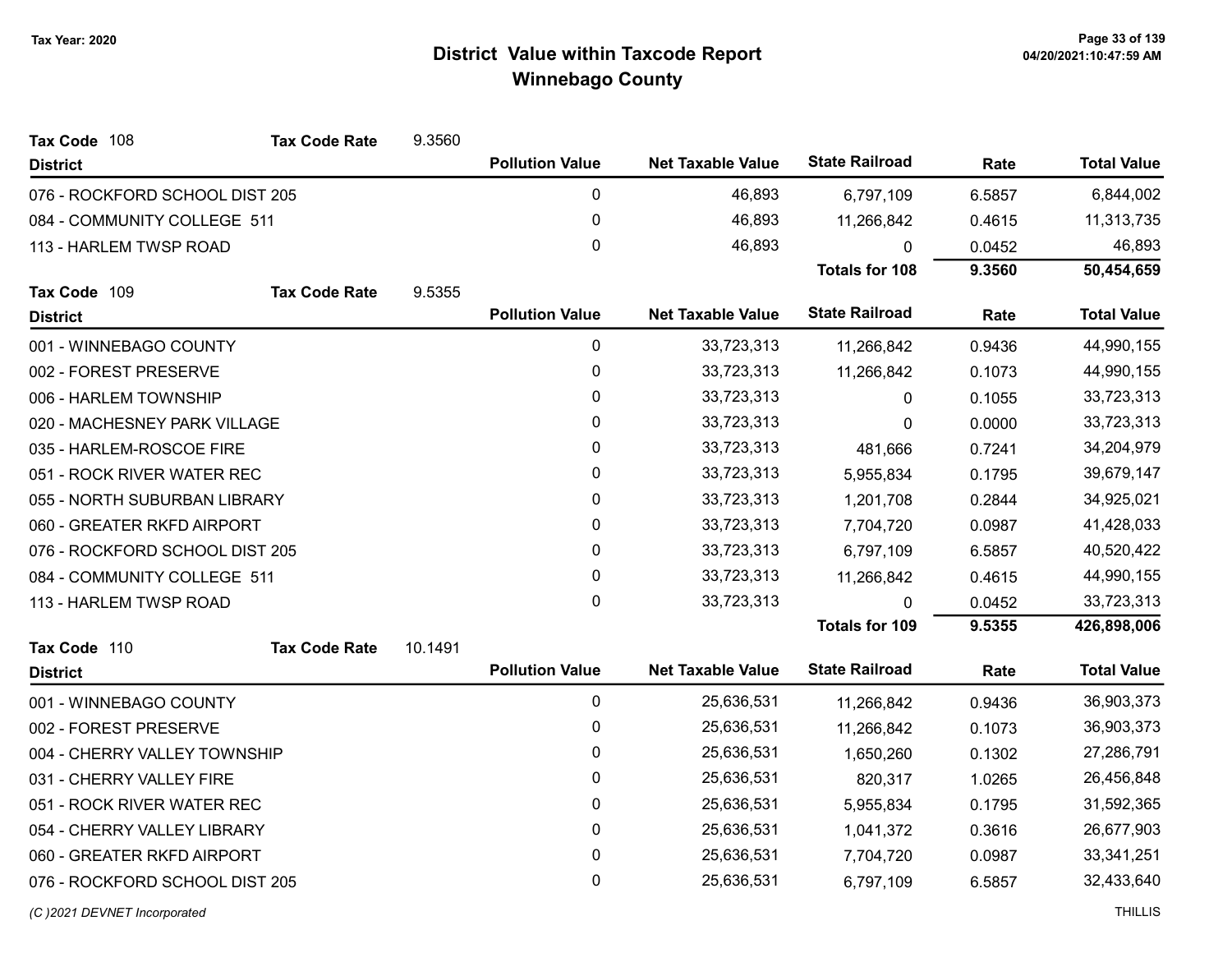| Tax Code 110                   | <b>Tax Code Rate</b> | 10.1491 |                        |                          |                       |            |                    |
|--------------------------------|----------------------|---------|------------------------|--------------------------|-----------------------|------------|--------------------|
| <b>District</b>                |                      |         | <b>Pollution Value</b> | <b>Net Taxable Value</b> | <b>State Railroad</b> | Rate       | <b>Total Value</b> |
| 084 - COMMUNITY COLLEGE 511    |                      |         | 0                      | 25,636,531               | 11,266,842            | 0.4615     | 36,903,373         |
| 111 - CHERRY VALLEY TWSP ROAD  |                      |         | $\boldsymbol{0}$       | 25,636,531               | 1,650,260             | 0.2545     | 27,286,791         |
|                                |                      |         |                        |                          | <b>Totals for 110</b> | 10.1491    | 315,785,708        |
| Tax Code 111                   | <b>Tax Code Rate</b> | 9.7875  |                        |                          |                       |            |                    |
| <b>District</b>                |                      |         | <b>Pollution Value</b> | <b>Net Taxable Value</b> | <b>State Railroad</b> | Rate       | <b>Total Value</b> |
| 001 - WINNEBAGO COUNTY         |                      |         | 0                      | 6,186,528                | 11,266,842            | 0.9436     | 17,453,370         |
| 002 - FOREST PRESERVE          |                      |         | 0                      | 6,186,528                | 11,266,842            | 0.1073     | 17,453,370         |
| 004 - CHERRY VALLEY TOWNSHIP   |                      |         | 0                      | 6,186,528                | 1,650,260             | 0.1302     | 7,836,788          |
| 031 - CHERRY VALLEY FIRE       |                      |         | 0                      | 6,186,528                | 820,317               | 1.0265     | 7,006,845          |
| 051 - ROCK RIVER WATER REC     |                      |         | $\mathbf{0}$           | 6,186,528                | 5,955,834             | 0.1795     | 12,142,362         |
| 060 - GREATER RKFD AIRPORT     |                      |         | 0                      | 6,186,528                | 7,704,720             | 0.0987     | 13,891,248         |
| 076 - ROCKFORD SCHOOL DIST 205 |                      | 0       | 6,186,528              | 6,797,109                | 6.5857                | 12,983,637 |                    |
| 084 - COMMUNITY COLLEGE 511    |                      |         | $\mathbf{0}$           | 6,186,528                | 11,266,842            | 0.4615     | 17,453,370         |
| 111 - CHERRY VALLEY TWSP ROAD  |                      |         | $\mathbf 0$            | 6,186,528                | 1,650,260             | 0.2545     | 7,836,788          |
|                                |                      |         |                        |                          | <b>Totals for 111</b> | 9.7875     | 114,057,778        |
| Tax Code 112                   | <b>Tax Code Rate</b> | 11.9896 |                        |                          |                       |            |                    |
| <b>District</b>                |                      |         | <b>Pollution Value</b> | <b>Net Taxable Value</b> | <b>State Railroad</b> | Rate       | <b>Total Value</b> |
| 001 - WINNEBAGO COUNTY         |                      |         | $\pmb{0}$              | 2,489,584                | 11,266,842            | 0.9436     | 13,756,426         |
| 002 - FOREST PRESERVE          |                      |         | 0                      | 2,489,584                | 11,266,842            | 0.1073     | 13,756,426         |
| 004 - CHERRY VALLEY TOWNSHIP   |                      |         | $\pmb{0}$              | 2,489,584                | 1,650,260             | 0.1302     | 4,139,844          |
| 023 - ROCKFORD CITY            |                      |         | 0                      | 2,489,584                | 4,458,680             | 2.7943     | 6,948,264          |
| 051 - ROCK RIVER WATER REC     |                      |         | $\pmb{0}$              | 2,489,584                | 5,955,834             | 0.1795     | 8,445,418          |
| 059 - ROCKFORD CITY LIBRARY    |                      |         | 0                      | 2,489,584                | 4,458,680             | 0.4343     | 6,948,264          |
| 060 - GREATER RKFD AIRPORT     |                      |         | $\pmb{0}$              | 2,489,584                | 7,704,720             | 0.0987     | 10,194,304         |
| 076 - ROCKFORD SCHOOL DIST 205 |                      |         | 0                      | 2,489,584                | 6,797,109             | 6.5857     | 9,286,693          |
| 084 - COMMUNITY COLLEGE 511    |                      |         | $\pmb{0}$              | 2,489,584                | 11,266,842            | 0.4615     | 13,756,426         |
| 111 - CHERRY VALLEY TWSP ROAD  |                      |         | 0                      | 2,489,584                | 1,650,260             | 0.2545     | 4,139,844          |
|                                |                      |         |                        |                          | <b>Totals for 112</b> | 11.9896    | 91,371,909         |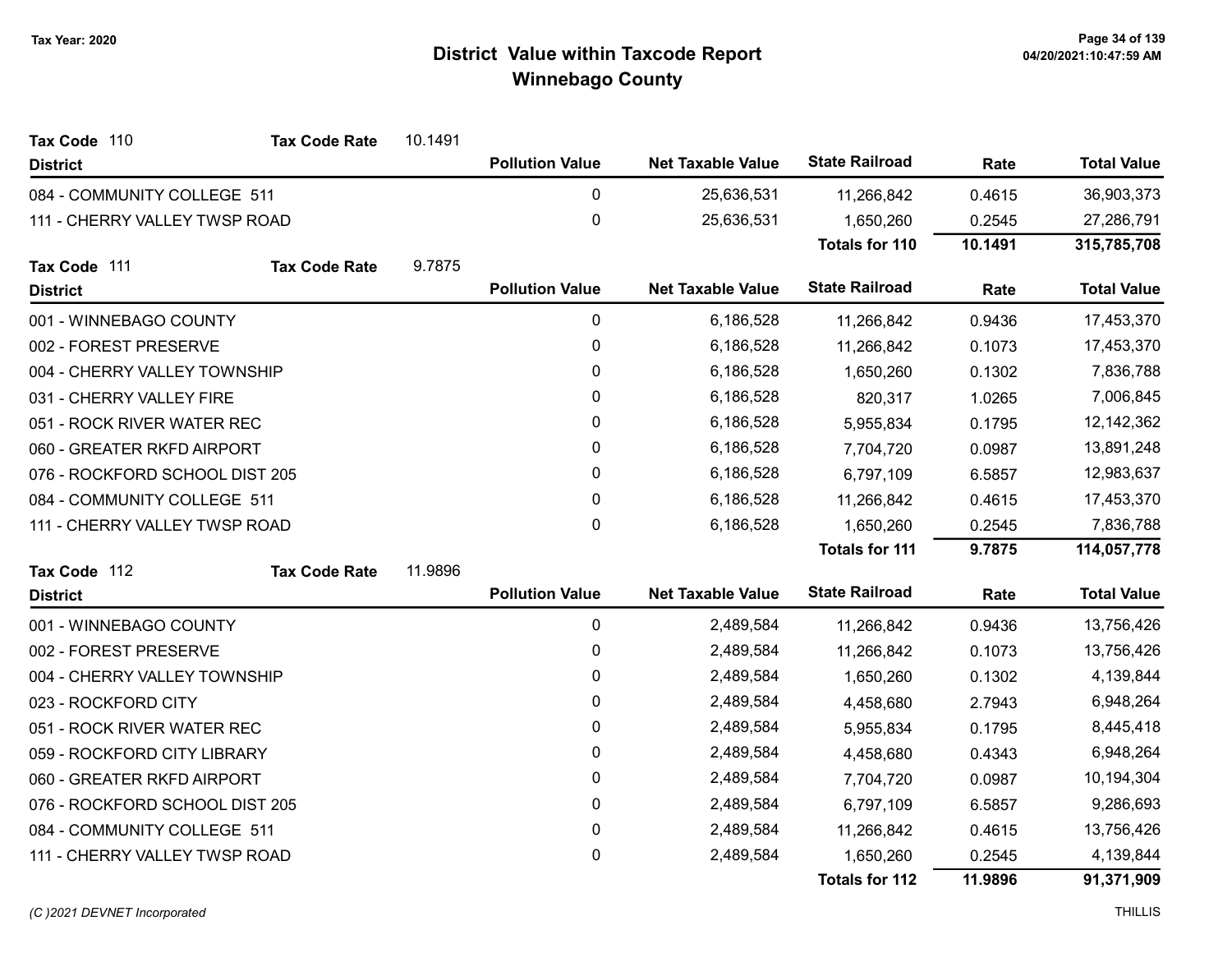| Tax Code 113                   | <b>Tax Code Rate</b> | 11.1533 |                        |                          |                       |         |                    |
|--------------------------------|----------------------|---------|------------------------|--------------------------|-----------------------|---------|--------------------|
| <b>District</b>                |                      |         | <b>Pollution Value</b> | <b>Net Taxable Value</b> | <b>State Railroad</b> | Rate    | <b>Total Value</b> |
| 001 - WINNEBAGO COUNTY         |                      |         | $\pmb{0}$              | 10,242,725               | 11,266,842            | 0.9436  | 21,509,567         |
| 002 - FOREST PRESERVE          |                      |         | 0                      | 10,242,725               | 11,266,842            | 0.1073  | 21,509,567         |
| 004 - CHERRY VALLEY TOWNSHIP   |                      |         | 0                      | 10,242,725               | 1,650,260             | 0.1302  | 11,892,985         |
| 031 - CHERRY VALLEY FIRE       |                      |         | 0                      | 10,242,725               | 820,317               | 1.0265  | 11,063,042         |
| 046 - ROCKFORD PARK DISTRICT   |                      |         | 0                      | 10,242,725               | 5,539,992             | 1.0042  | 15,782,717         |
| 051 - ROCK RIVER WATER REC     |                      |         | 0                      | 10,242,725               | 5,955,834             | 0.1795  | 16,198,559         |
| 054 - CHERRY VALLEY LIBRARY    |                      |         | 0                      | 10,242,725               | 1,041,372             | 0.3616  | 11,284,097         |
| 060 - GREATER RKFD AIRPORT     |                      |         | 0                      | 10,242,725               | 7,704,720             | 0.0987  | 17,947,445         |
| 076 - ROCKFORD SCHOOL DIST 205 |                      |         | 0                      | 10,242,725               | 6,797,109             | 6.5857  | 17,039,834         |
| 084 - COMMUNITY COLLEGE 511    |                      |         | 0                      | 10,242,725               | 11,266,842            | 0.4615  | 21,509,567         |
| 111 - CHERRY VALLEY TWSP ROAD  |                      |         | 0                      | 10,242,725               | 1,650,260             | 0.2545  | 11,892,985         |
|                                |                      |         |                        |                          | Totals for 113        | 11.1533 | 177,630,365        |
| Tax Code 114                   | <b>Tax Code Rate</b> | 9.9696  |                        |                          |                       |         |                    |
| <b>District</b>                |                      |         | <b>Pollution Value</b> | <b>Net Taxable Value</b> | <b>State Railroad</b> | Rate    | <b>Total Value</b> |
| 001 - WINNEBAGO COUNTY         |                      |         | $\pmb{0}$              | 77, 142, 385             | 11,266,842            | 0.9436  | 88,409,227         |
| 002 - FOREST PRESERVE          |                      |         | 0                      | 77, 142, 385             | 11,266,842            | 0.1073  | 88,409,227         |
| 004 - CHERRY VALLEY TOWNSHIP   |                      |         | 0                      | 77, 142, 385             | 1,650,260             | 0.1302  | 78,792,645         |
| 031 - CHERRY VALLEY FIRE       |                      |         | 0                      | 77, 142, 385             | 820,317               | 1.0265  | 77,962,702         |
| 054 - CHERRY VALLEY LIBRARY    |                      |         | 0                      | 77, 142, 385             | 1,041,372             | 0.3616  | 78, 183, 757       |
| 060 - GREATER RKFD AIRPORT     |                      |         | $\pmb{0}$              | 77, 142, 385             | 7,704,720             | 0.0987  | 84,847,105         |
| 076 - ROCKFORD SCHOOL DIST 205 |                      |         | 0                      | 77, 142, 385             | 6,797,109             | 6.5857  | 83,939,494         |
| 084 - COMMUNITY COLLEGE 511    |                      |         | $\mathbf 0$            | 77, 142, 385             | 11,266,842            | 0.4615  | 88,409,227         |
| 111 - CHERRY VALLEY TWSP ROAD  |                      |         | 0                      | 77, 142, 385             | 1,650,260             | 0.2545  | 78,792,645         |
|                                |                      |         |                        |                          | <b>Totals for 114</b> | 9.9696  | 747,746,029        |
| Tax Code 115                   | <b>Tax Code Rate</b> | 9.6080  |                        |                          |                       |         |                    |
| <b>District</b>                |                      |         | <b>Pollution Value</b> | <b>Net Taxable Value</b> | <b>State Railroad</b> | Rate    | <b>Total Value</b> |
| 001 - WINNEBAGO COUNTY         |                      |         | $\pmb{0}$              | 5,832,486                | 11,266,842            | 0.9436  | 17,099,328         |
| 002 - FOREST PRESERVE          |                      |         | 0                      | 5,832,486                | 11,266,842            | 0.1073  | 17,099,328         |
| (C) 2021 DEVNET Incorporated   |                      |         |                        |                          |                       |         | <b>THILLIS</b>     |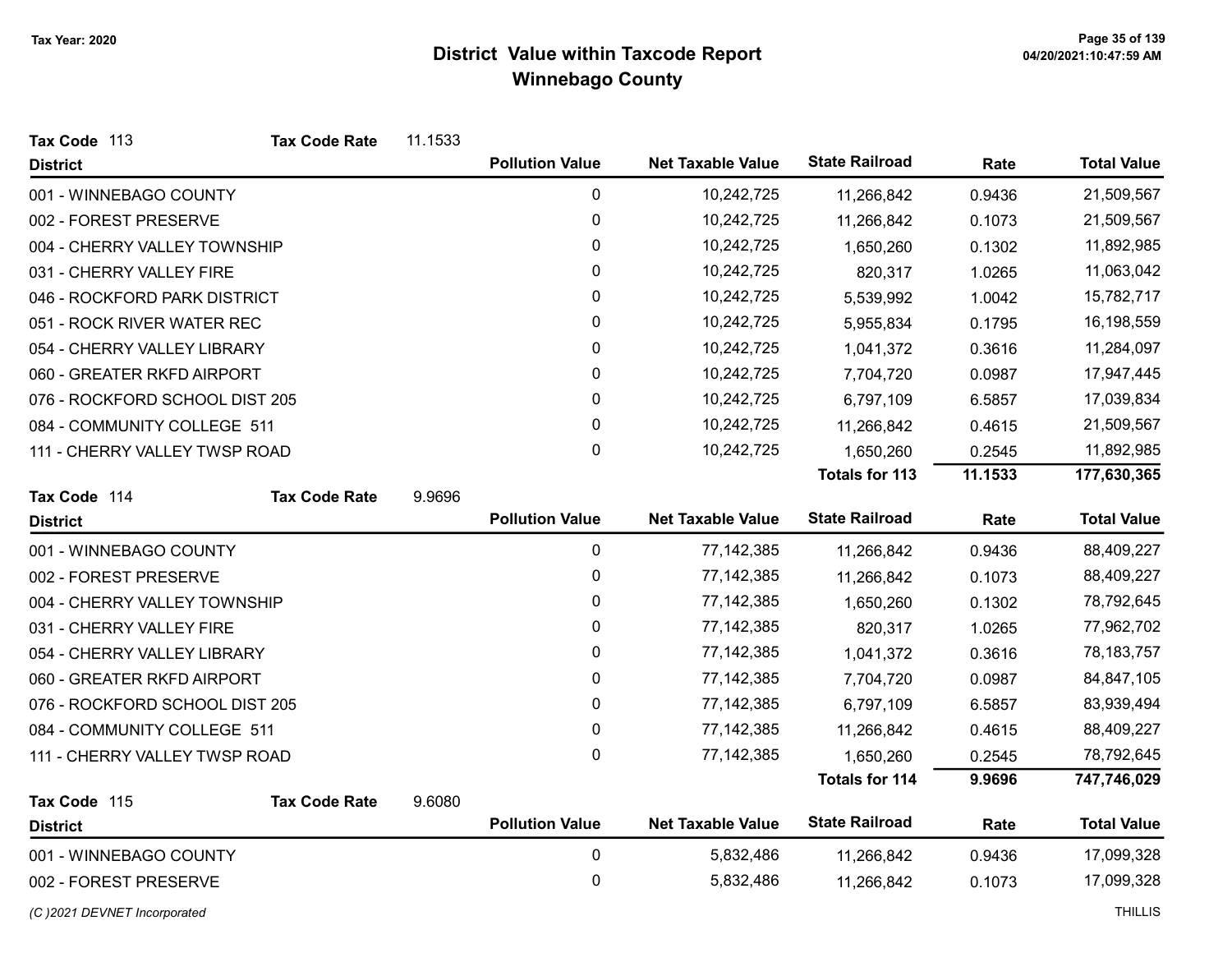| Tax Code 115                   | <b>Tax Code Rate</b> | 9.6080  |                        |                          |                       |         |                    |
|--------------------------------|----------------------|---------|------------------------|--------------------------|-----------------------|---------|--------------------|
| <b>District</b>                |                      |         | <b>Pollution Value</b> | <b>Net Taxable Value</b> | <b>State Railroad</b> | Rate    | <b>Total Value</b> |
| 004 - CHERRY VALLEY TOWNSHIP   |                      |         | 0                      | 5,832,486                | 1,650,260             | 0.1302  | 7,482,746          |
| 031 - CHERRY VALLEY FIRE       |                      |         | 0                      | 5,832,486                | 820,317               | 1.0265  | 6,652,803          |
| 060 - GREATER RKFD AIRPORT     |                      |         | 0                      | 5,832,486                | 7,704,720             | 0.0987  | 13,537,206         |
| 076 - ROCKFORD SCHOOL DIST 205 |                      |         | $\mathbf 0$            | 5,832,486                | 6,797,109             | 6.5857  | 12,629,595         |
| 084 - COMMUNITY COLLEGE 511    |                      |         | 0                      | 5,832,486                | 11,266,842            | 0.4615  | 17,099,328         |
| 111 - CHERRY VALLEY TWSP ROAD  |                      |         | 0                      | 5,832,486                | 1,650,260             | 0.2545  | 7,482,746          |
|                                |                      |         |                        |                          | <b>Totals for 115</b> | 9.6080  | 99,083,080         |
| Tax Code 116                   | <b>Tax Code Rate</b> | 11.8101 |                        |                          |                       |         |                    |
| <b>District</b>                |                      |         | <b>Pollution Value</b> | <b>Net Taxable Value</b> | <b>State Railroad</b> | Rate    | <b>Total Value</b> |
| 001 - WINNEBAGO COUNTY         |                      |         | 0                      | 25,746                   | 11,266,842            | 0.9436  | 11,292,588         |
| 002 - FOREST PRESERVE          |                      |         | 0                      | 25,746                   | 11,266,842            | 0.1073  | 11,292,588         |
| 004 - CHERRY VALLEY TOWNSHIP   |                      |         | 0                      | 25,746                   | 1,650,260             | 0.1302  | 1,676,006          |
| 023 - ROCKFORD CITY            |                      |         | 0                      | 25,746                   | 4,458,680             | 2.7943  | 4,484,426          |
| 059 - ROCKFORD CITY LIBRARY    |                      |         | 0                      | 25,746                   | 4,458,680             | 0.4343  | 4,484,426          |
| 060 - GREATER RKFD AIRPORT     |                      |         | $\mathbf 0$            | 25,746                   | 7,704,720             | 0.0987  | 7,730,466          |
| 076 - ROCKFORD SCHOOL DIST 205 |                      |         | 0                      | 25,746                   | 6,797,109             | 6.5857  | 6,822,855          |
| 084 - COMMUNITY COLLEGE 511    |                      |         | 0                      | 25,746                   | 11,266,842            | 0.4615  | 11,292,588         |
| 111 - CHERRY VALLEY TWSP ROAD  |                      |         | $\mathbf 0$            | 25,746                   | 1,650,260             | 0.2545  | 1,676,006          |
|                                |                      |         |                        |                          | <b>Totals for 116</b> | 11.8101 | 60,751,949         |
| Tax Code 117                   | <b>Tax Code Rate</b> | 12.8584 |                        |                          |                       |         |                    |
| <b>District</b>                |                      |         | <b>Pollution Value</b> | <b>Net Taxable Value</b> | <b>State Railroad</b> | Rate    | <b>Total Value</b> |
| 001 - WINNEBAGO COUNTY         |                      |         | 0                      | 11,362,015               | 11,266,842            | 0.9436  | 22,628,857         |
| 002 - FOREST PRESERVE          |                      |         | $\mathbf 0$            | 11,362,015               | 11,266,842            | 0.1073  | 22,628,857         |
| 011 - ROCKFORD TOWNSHIP        |                      |         | 0                      | 11,362,015               | 5,406,588             | 0.1233  | 16,768,603         |
| 023 - ROCKFORD CITY            |                      |         | 0                      | 11,362,015               | 4,458,680             | 2.7943  | 15,820,695         |
| 046 - ROCKFORD PARK DISTRICT   |                      |         | $\mathbf 0$            | 11,362,015               | 5,539,992             | 1.0042  | 16,902,007         |
| 051 - ROCK RIVER WATER REC     |                      |         | 0                      | 11,362,015               | 5,955,834             | 0.1795  | 17,317,849         |
| 059 - ROCKFORD CITY LIBRARY    |                      |         | 0                      | 11,362,015               | 4,458,680             | 0.4343  | 15,820,695         |
|                                |                      |         |                        |                          |                       |         |                    |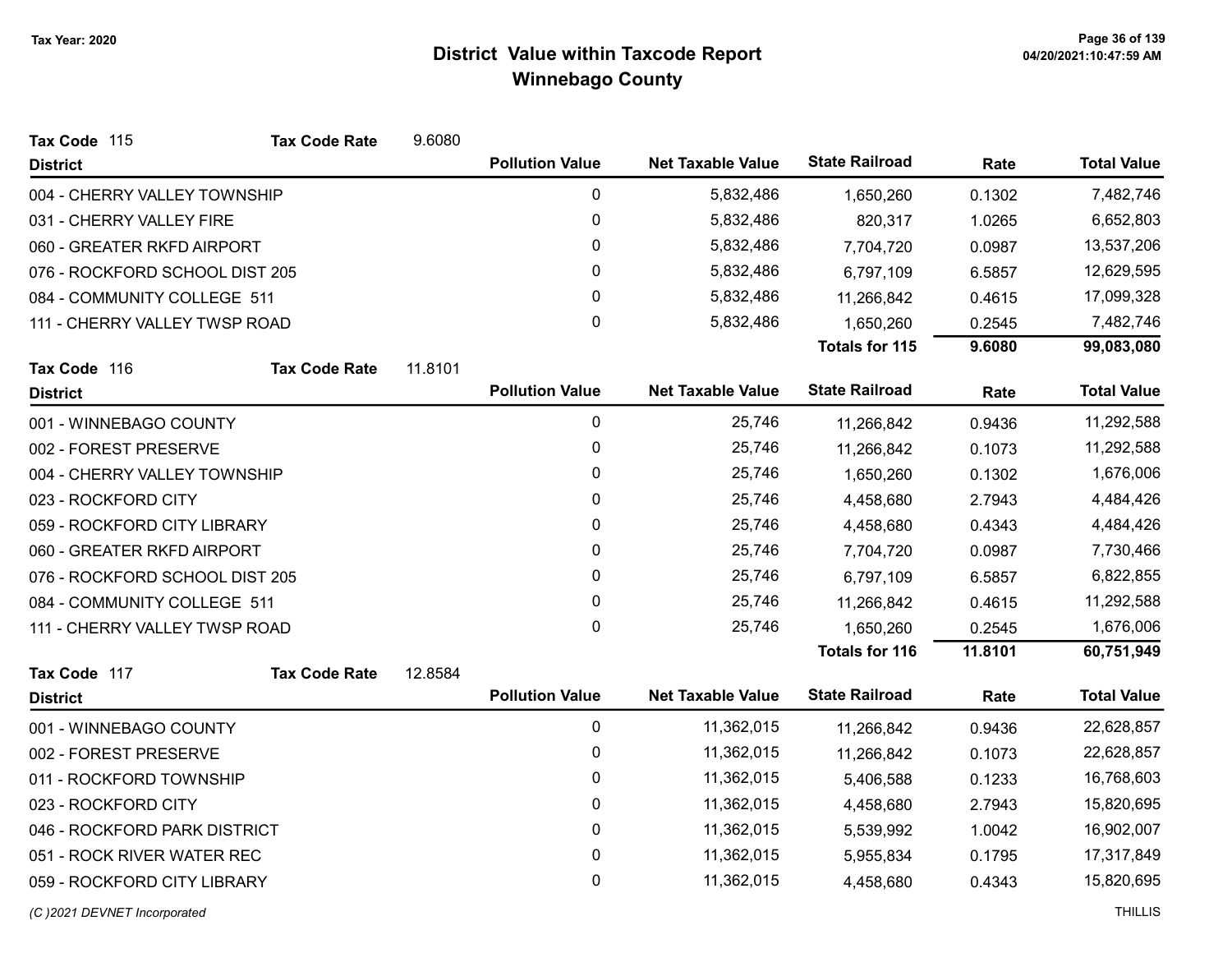| Tax Code 117                   | <b>Tax Code Rate</b> | 12.8584 |                        |                          |                       |         |                    |
|--------------------------------|----------------------|---------|------------------------|--------------------------|-----------------------|---------|--------------------|
| <b>District</b>                |                      |         | <b>Pollution Value</b> | <b>Net Taxable Value</b> | <b>State Railroad</b> | Rate    | <b>Total Value</b> |
| 060 - GREATER RKFD AIRPORT     |                      |         | 0                      | 11,362,015               | 7,704,720             | 0.0987  | 19,066,735         |
| 066 - EAST STATE & ALPINE TIF  |                      |         | $\mathbf 0$            | 1,006,164                | 0                     | 0.0000  | 1,006,164          |
| 076 - ROCKFORD SCHOOL DIST 205 |                      |         | 0                      | 11,362,015               | 6,797,109             | 6.5857  | 18, 159, 124       |
| 084 - COMMUNITY COLLEGE 511    |                      |         | 0                      | 11,362,015               | 11,266,842            | 0.4615  | 22,628,857         |
| 118 - ROCKFORD TWSP ROAD       |                      |         | $\mathbf 0$            | 11,362,015               | 5,406,588             | 0.1260  | 16,768,603         |
|                                |                      |         |                        |                          | <b>Totals for 117</b> | 12.8584 | 205,517,046        |
| Tax Code 118                   | <b>Tax Code Rate</b> | 9.4344  |                        |                          |                       |         |                    |
| <b>District</b>                |                      |         | <b>Pollution Value</b> | <b>Net Taxable Value</b> | <b>State Railroad</b> | Rate    | <b>Total Value</b> |
| 001 - WINNEBAGO COUNTY         |                      |         | $\mathbf 0$            | 366,998                  | 11,266,842            | 0.9436  | 11,633,840         |
| 002 - FOREST PRESERVE          |                      |         | 0                      | 366,998                  | 11,266,842            | 0.1073  | 11,633,840         |
| 006 - HARLEM TOWNSHIP          |                      |         | 0                      | 366,998                  | 0                     | 0.1055  | 366,998            |
| 020 - MACHESNEY PARK VILLAGE   |                      |         | 0                      | 366,998                  | 0                     | 0.0000  | 366,998            |
| 035 - HARLEM-ROSCOE FIRE       |                      |         | 0                      | 366,998                  | 481,666               | 0.7241  | 848,664            |
| 051 - ROCK RIVER WATER REC     |                      |         | 0                      | 366,998                  | 5,955,834             | 0.1795  | 6,322,832          |
| 055 - NORTH SUBURBAN LIBRARY   |                      |         | 0                      | 366,998                  | 1,201,708             | 0.2844  | 1,568,706          |
| 060 - GREATER RKFD AIRPORT     |                      |         | 0                      | 366,998                  | 7,704,720             | 0.0987  | 8,071,718          |
| 070 - HARLEM SCHOOL DIST 122   |                      |         | 0                      | 366,998                  | 630,080               | 6.4846  | 997,078            |
| 084 - COMMUNITY COLLEGE 511    |                      |         | 0                      | 366,998                  | 11,266,842            | 0.4615  | 11,633,840         |
| 098 - MACHESNEY PARK TIF       |                      |         | 0                      | 8,897,721                | 0                     | 0.0000  | 8,897,721          |
| 113 - HARLEM TWSP ROAD         |                      |         | 0                      | 366,998                  |                       | 0.0452  | 366,998            |
|                                |                      |         |                        |                          | <b>Totals for 118</b> | 9.4344  | 62,709,233         |
| Tax Code 119                   | <b>Tax Code Rate</b> | 10.1491 |                        |                          |                       |         |                    |
| <b>District</b>                |                      |         | <b>Pollution Value</b> | <b>Net Taxable Value</b> | <b>State Railroad</b> | Rate    | <b>Total Value</b> |
| 001 - WINNEBAGO COUNTY         |                      |         | $\mathbf 0$            | 13,881,466               | 11,266,842            | 0.9436  | 25,148,308         |
| 002 - FOREST PRESERVE          |                      |         | 0                      | 13,881,466               | 11,266,842            | 0.1073  | 25,148,308         |
| 004 - CHERRY VALLEY TOWNSHIP   |                      |         | $\mathbf 0$            | 13,881,466               | 1,650,260             | 0.1302  | 15,531,726         |
| 017 - CHERRY VALLEY VILLAGE    |                      |         | 0                      | 13,881,466               | 204,152               | 0.0000  | 14,085,618         |
| 031 - CHERRY VALLEY FIRE       |                      |         | 0                      | 13,881,466               | 820,317               | 1.0265  | 14,701,783         |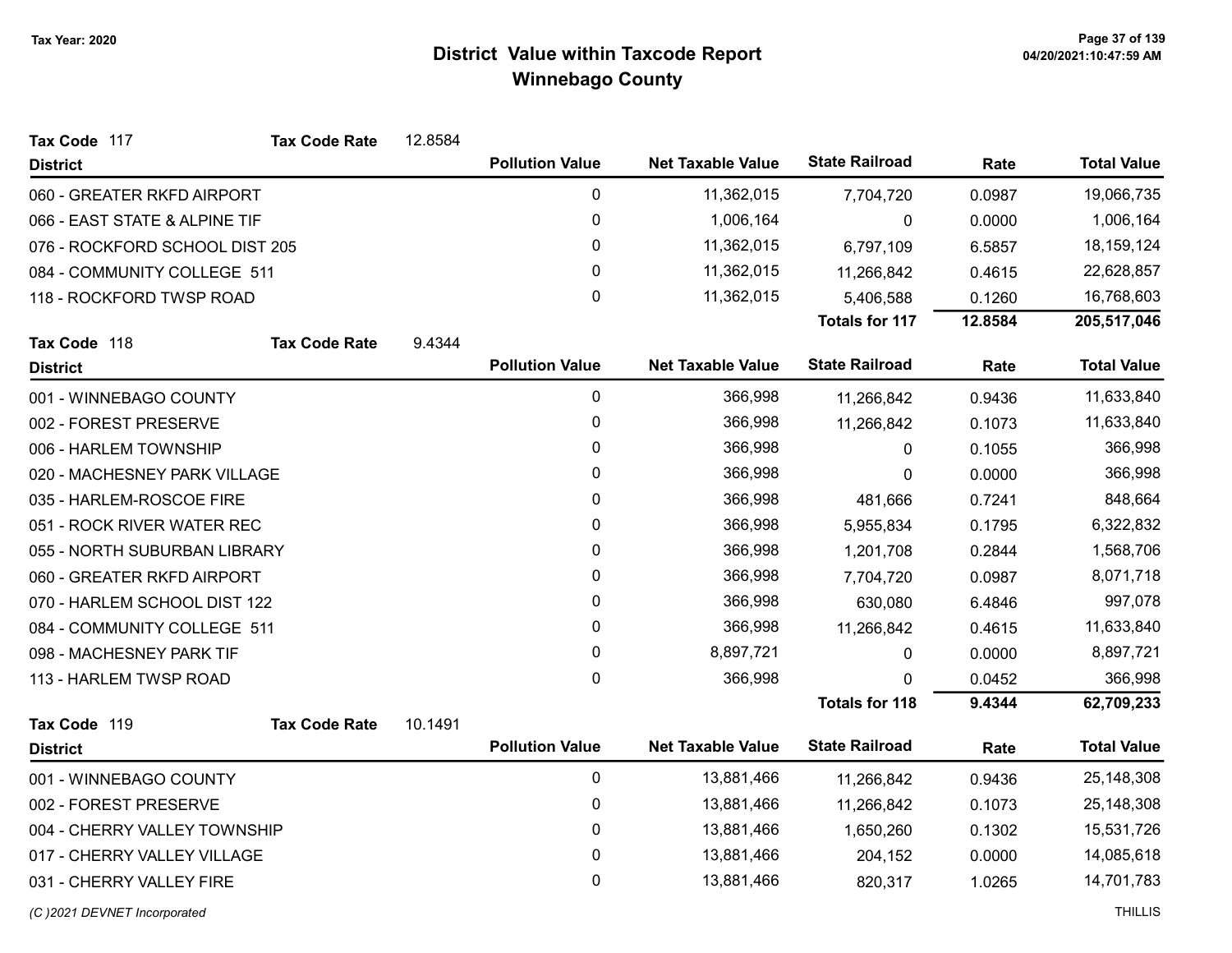| Tax Code 119                   | <b>Tax Code Rate</b> | 10.1491 |                        |                          |                       |         |                    |
|--------------------------------|----------------------|---------|------------------------|--------------------------|-----------------------|---------|--------------------|
| <b>District</b>                |                      |         | <b>Pollution Value</b> | <b>Net Taxable Value</b> | <b>State Railroad</b> | Rate    | <b>Total Value</b> |
| 051 - ROCK RIVER WATER REC     |                      |         | $\mathbf 0$            | 13,881,466               | 5,955,834             | 0.1795  | 19,837,300         |
| 054 - CHERRY VALLEY LIBRARY    |                      |         | 0                      | 13,881,466               | 1,041,372             | 0.3616  | 14,922,838         |
| 060 - GREATER RKFD AIRPORT     |                      |         | 0                      | 13,881,466               | 7,704,720             | 0.0987  | 21,586,186         |
| 076 - ROCKFORD SCHOOL DIST 205 |                      |         | 0                      | 13,881,466               | 6,797,109             | 6.5857  | 20,678,575         |
| 084 - COMMUNITY COLLEGE 511    |                      |         | $\mathbf 0$            | 13,881,466               | 11,266,842            | 0.4615  | 25,148,308         |
| 111 - CHERRY VALLEY TWSP ROAD  |                      |         | 0                      | 13,881,466               | 1,650,260             | 0.2545  | 15,531,726         |
|                                |                      |         |                        |                          | <b>Totals for 119</b> | 10.1491 | 212,320,676        |
| Tax Code 120                   | <b>Tax Code Rate</b> | 9.9696  |                        |                          |                       |         |                    |
| <b>District</b>                |                      |         | <b>Pollution Value</b> | <b>Net Taxable Value</b> | <b>State Railroad</b> | Rate    | <b>Total Value</b> |
| 001 - WINNEBAGO COUNTY         |                      |         | $\mathbf 0$            | 3,830,108                | 11,266,842            | 0.9436  | 15,096,950         |
| 002 - FOREST PRESERVE          |                      |         | 0                      | 3,830,108                | 11,266,842            | 0.1073  | 15,096,950         |
| 004 - CHERRY VALLEY TOWNSHIP   |                      |         | 0                      | 3,830,108                | 1,650,260             | 0.1302  | 5,480,368          |
| 017 - CHERRY VALLEY VILLAGE    |                      |         | 0                      | 3,830,108                | 204,152               | 0.0000  | 4,034,260          |
| 031 - CHERRY VALLEY FIRE       |                      |         | 0                      | 3,830,108                | 820,317               | 1.0265  | 4,650,425          |
| 054 - CHERRY VALLEY LIBRARY    |                      |         | 0                      | 3,830,108                | 1,041,372             | 0.3616  | 4,871,480          |
| 060 - GREATER RKFD AIRPORT     |                      |         | 0                      | 3,830,108                | 7,704,720             | 0.0987  | 11,534,828         |
| 076 - ROCKFORD SCHOOL DIST 205 |                      |         | 0                      | 3,830,108                | 6,797,109             | 6.5857  | 10,627,217         |
| 084 - COMMUNITY COLLEGE 511    |                      |         | $\mathbf 0$            | 3,830,108                | 11,266,842            | 0.4615  | 15,096,950         |
| 111 - CHERRY VALLEY TWSP ROAD  |                      |         | $\mathbf{0}$           | 3,830,108                | 1,650,260             | 0.2545  | 5,480,368          |
|                                |                      |         |                        |                          | <b>Totals for 120</b> | 9.9696  | 91,969,796         |
| Tax Code 122                   | <b>Tax Code Rate</b> | 9.7230  |                        |                          |                       |         |                    |
| <b>District</b>                |                      |         | <b>Pollution Value</b> | <b>Net Taxable Value</b> | <b>State Railroad</b> | Rate    | <b>Total Value</b> |
| 001 - WINNEBAGO COUNTY         |                      |         | $\mathbf 0$            | 558,022                  | 11,266,842            | 0.9436  | 11,824,864         |
| 002 - FOREST PRESERVE          |                      |         | 0                      | 558,022                  | 11,266,842            | 0.1073  | 11,824,864         |
| 004 - CHERRY VALLEY TOWNSHIP   |                      |         | 0                      | 558,022                  | 1,650,260             | 0.1302  | 2,208,282          |
| 031 - CHERRY VALLEY FIRE       |                      |         | 0                      | 558,022                  | 820,317               | 1.0265  | 1,378,339          |
| 054 - CHERRY VALLEY LIBRARY    |                      |         | 0                      | 558,022                  | 1,041,372             | 0.3616  | 1,599,394          |
| 060 - GREATER RKFD AIRPORT     |                      |         | 0                      | 558,022                  | 7,704,720             | 0.0987  | 8,262,742          |
|                                |                      |         |                        |                          |                       |         |                    |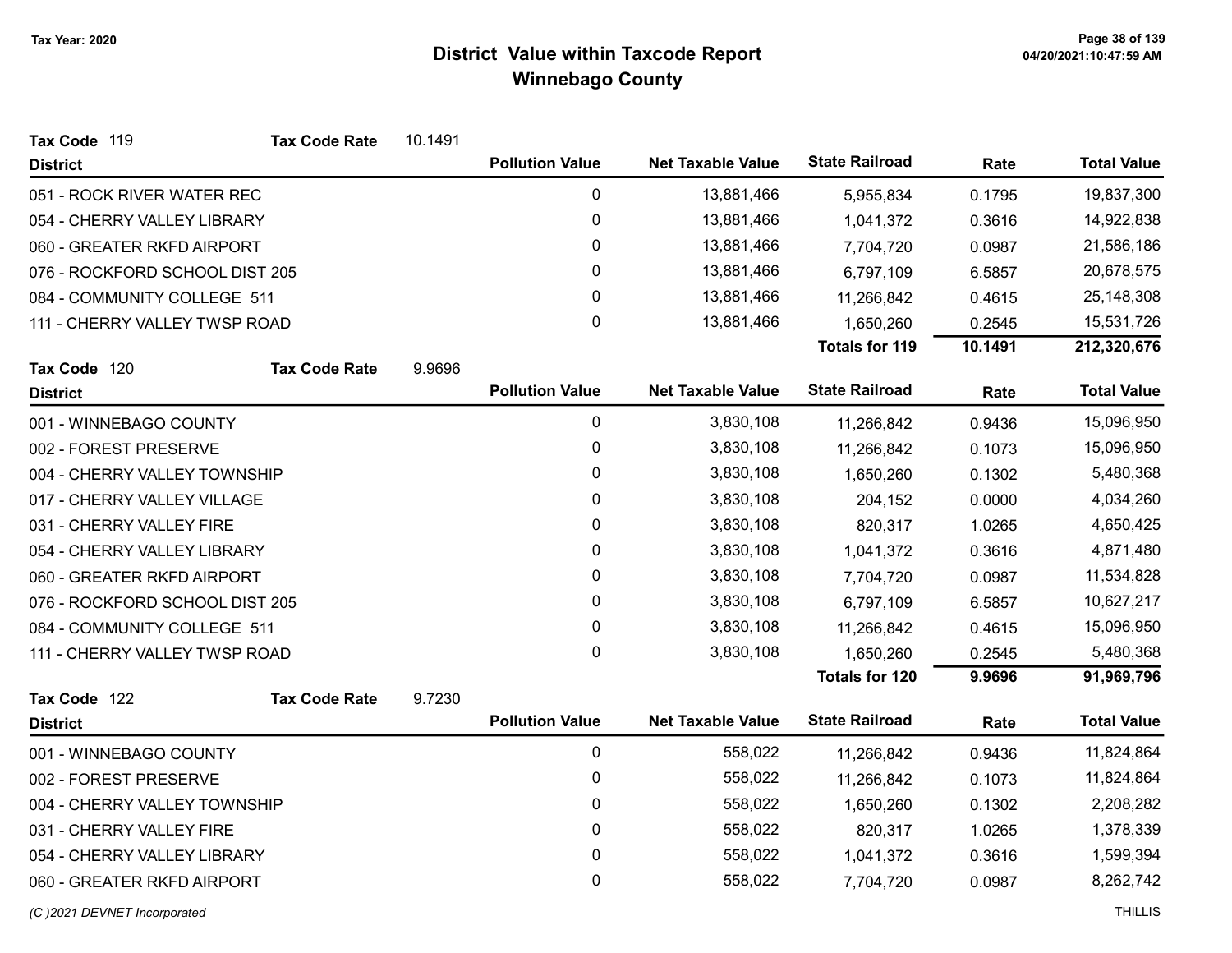| Tax Code 122                   | <b>Tax Code Rate</b> | 9.7230  |                        |                          |                       |         |                    |
|--------------------------------|----------------------|---------|------------------------|--------------------------|-----------------------|---------|--------------------|
| <b>District</b>                |                      |         | <b>Pollution Value</b> | <b>Net Taxable Value</b> | <b>State Railroad</b> | Rate    | <b>Total Value</b> |
| 083 - HIAWATHA SCHOOL DIST 426 |                      |         | $\pmb{0}$              | 558,022                  | 0                     | 6.1508  | 558,022            |
| 085 - COMMUNITY COLLEGE 523    |                      |         | $\pmb{0}$              | 558,022                  | 0                     | 0.6498  | 558,022            |
| 111 - CHERRY VALLEY TWSP ROAD  |                      |         | 0                      | 558,022                  | 1,650,260             | 0.2545  | 2,208,282          |
|                                |                      |         |                        |                          | <b>Totals for 122</b> | 9.7230  | 40,422,811         |
| Tax Code 123                   | <b>Tax Code Rate</b> | 11.8542 |                        |                          |                       |         |                    |
| <b>District</b>                |                      |         | <b>Pollution Value</b> | <b>Net Taxable Value</b> | <b>State Railroad</b> | Rate    | <b>Total Value</b> |
| 001 - WINNEBAGO COUNTY         |                      |         | $\pmb{0}$              | 706,527                  | 11,266,842            | 0.9436  | 11,973,369         |
| 002 - FOREST PRESERVE          |                      |         | $\pmb{0}$              | 706,527                  | 11,266,842            | 0.1073  | 11,973,369         |
| 011 - ROCKFORD TOWNSHIP        |                      |         | $\pmb{0}$              | 706,527                  | 5,406,588             | 0.1233  | 6,113,115          |
| 023 - ROCKFORD CITY            |                      |         | 0                      | 706,527                  | 4,458,680             | 2.7943  | 5,165,207          |
| 051 - ROCK RIVER WATER REC     |                      |         | 0                      | 706,527                  | 5,955,834             | 0.1795  | 6,662,361          |
| 059 - ROCKFORD CITY LIBRARY    |                      |         | 0                      | 706,527                  | 4,458,680             | 0.4343  | 5,165,207          |
| 060 - GREATER RKFD AIRPORT     |                      |         | $\mathbf 0$            | 706,527                  | 7,704,720             | 0.0987  | 8,411,247          |
| 076 - ROCKFORD SCHOOL DIST 205 |                      |         | $\mathbf 0$            | 706,527                  | 6,797,109             | 6.5857  | 7,503,636          |
| 084 - COMMUNITY COLLEGE 511    |                      |         | 0                      | 706,527                  | 11,266,842            | 0.4615  | 11,973,369         |
| 118 - ROCKFORD TWSP ROAD       |                      |         | 0                      | 706,527                  | 5,406,588             | 0.1260  | 6,113,115          |
|                                |                      |         |                        |                          | <b>Totals for 123</b> | 11.8542 | 81,053,995         |
| Tax Code 124                   | <b>Tax Code Rate</b> | 11.1533 |                        |                          |                       |         |                    |
| <b>District</b>                |                      |         | <b>Pollution Value</b> | <b>Net Taxable Value</b> | <b>State Railroad</b> | Rate    | <b>Total Value</b> |
| 001 - WINNEBAGO COUNTY         |                      |         | $\mathbf 0$            | 7,358,371                | 11,266,842            | 0.9436  | 18,625,213         |
| 002 - FOREST PRESERVE          |                      |         | $\pmb{0}$              | 7,358,371                | 11,266,842            | 0.1073  | 18,625,213         |
| 004 - CHERRY VALLEY TOWNSHIP   |                      |         | $\pmb{0}$              | 7,358,371                | 1,650,260             | 0.1302  | 9,008,631          |
| 017 - CHERRY VALLEY VILLAGE    |                      |         | $\pmb{0}$              | 7,358,371                | 204,152               | 0.0000  | 7,562,523          |
| 031 - CHERRY VALLEY FIRE       |                      |         | $\pmb{0}$              | 7,358,371                | 820,317               | 1.0265  | 8,178,688          |
| 046 - ROCKFORD PARK DISTRICT   |                      |         | 0                      | 7,358,371                | 5,539,992             | 1.0042  | 12,898,363         |
| 051 - ROCK RIVER WATER REC     |                      |         | $\pmb{0}$              | 7,358,371                | 5,955,834             | 0.1795  | 13,314,205         |
| 054 - CHERRY VALLEY LIBRARY    |                      |         | $\pmb{0}$              | 7,358,371                | 1,041,372             | 0.3616  | 8,399,743          |
| 060 - GREATER RKFD AIRPORT     |                      |         | 0                      | 7,358,371                | 7,704,720             | 0.0987  | 15,063,091         |
|                                |                      |         |                        |                          |                       |         |                    |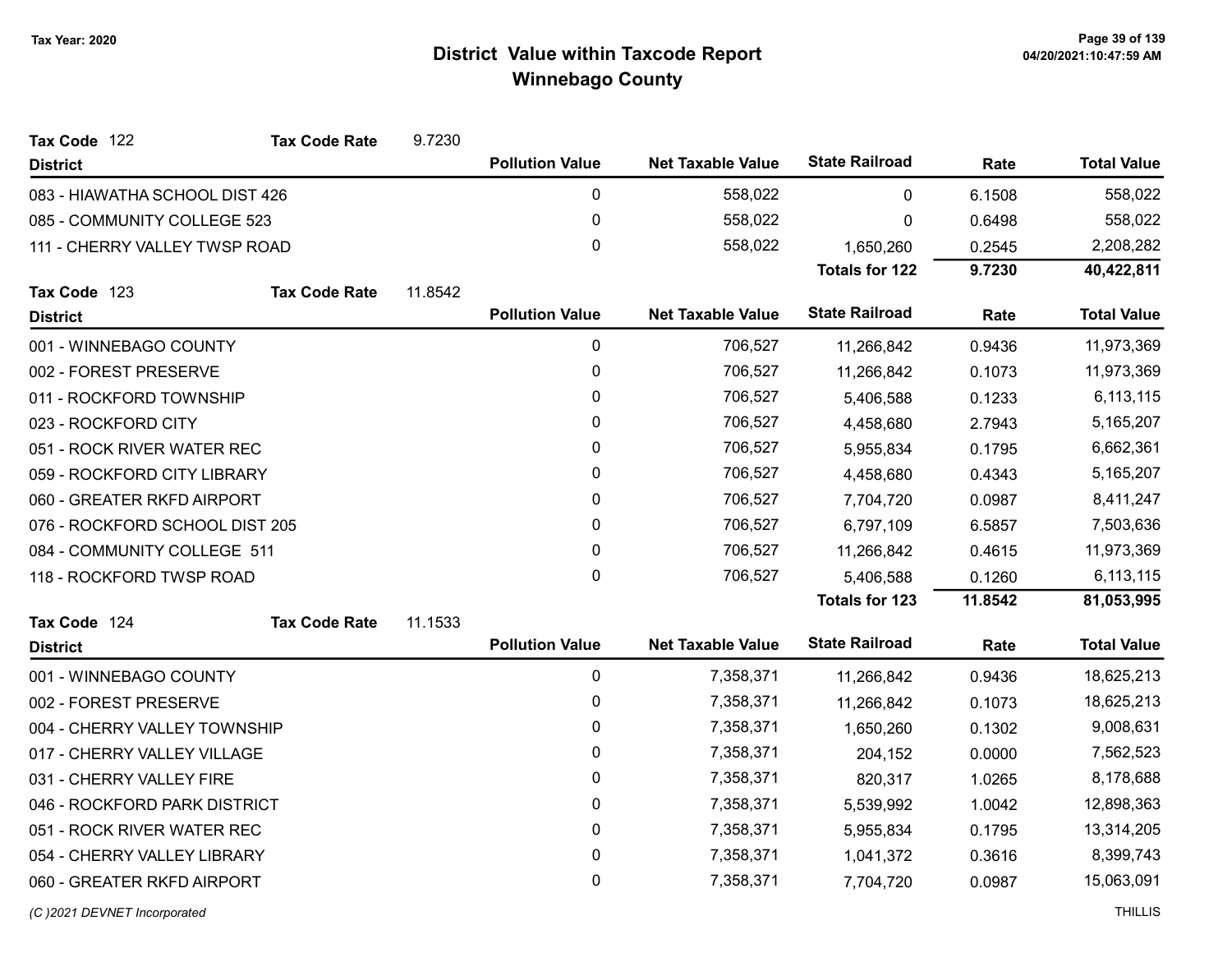| Tax Code 124                   | <b>Tax Code Rate</b> | 11.1533 |                        |                          |                       |         |                    |
|--------------------------------|----------------------|---------|------------------------|--------------------------|-----------------------|---------|--------------------|
| <b>District</b>                |                      |         | <b>Pollution Value</b> | <b>Net Taxable Value</b> | <b>State Railroad</b> | Rate    | <b>Total Value</b> |
| 076 - ROCKFORD SCHOOL DIST 205 |                      |         | $\pmb{0}$              | 7,358,371                | 6,797,109             | 6.5857  | 14,155,480         |
| 084 - COMMUNITY COLLEGE 511    |                      |         | 0                      | 7,358,371                | 11,266,842            | 0.4615  | 18,625,213         |
| 111 - CHERRY VALLEY TWSP ROAD  |                      |         | $\mathbf 0$            | 7,358,371                | 1,650,260             | 0.2545  | 9,008,631          |
|                                |                      |         |                        |                          | Totals for 124        | 11.1533 | 153,464,994        |
| Tax Code 125                   | <b>Tax Code Rate</b> | 10.9738 |                        |                          |                       |         |                    |
| <b>District</b>                |                      |         | <b>Pollution Value</b> | <b>Net Taxable Value</b> | <b>State Railroad</b> | Rate    | <b>Total Value</b> |
| 001 - WINNEBAGO COUNTY         |                      |         | 0                      | 129,815                  | 11,266,842            | 0.9436  | 11,396,657         |
| 002 - FOREST PRESERVE          |                      |         | $\pmb{0}$              | 129,815                  | 11,266,842            | 0.1073  | 11,396,657         |
| 004 - CHERRY VALLEY TOWNSHIP   |                      |         | 0                      | 129,815                  | 1,650,260             | 0.1302  | 1,780,075          |
| 017 - CHERRY VALLEY VILLAGE    |                      |         | 0                      | 129,815                  | 204,152               | 0.0000  | 333,967            |
| 031 - CHERRY VALLEY FIRE       |                      |         | $\pmb{0}$              | 129,815                  | 820,317               | 1.0265  | 950,132            |
| 046 - ROCKFORD PARK DISTRICT   |                      |         | 0                      | 129,815                  | 5,539,992             | 1.0042  | 5,669,807          |
| 054 - CHERRY VALLEY LIBRARY    |                      |         | $\pmb{0}$              | 129,815                  | 1,041,372             | 0.3616  | 1,171,187          |
| 060 - GREATER RKFD AIRPORT     |                      |         | $\mathbf{0}$           | 129,815                  | 7,704,720             | 0.0987  | 7,834,535          |
| 076 - ROCKFORD SCHOOL DIST 205 |                      |         | 0                      | 129,815                  | 6,797,109             | 6.5857  | 6,926,924          |
| 084 - COMMUNITY COLLEGE 511    |                      |         | 0                      | 129,815                  | 11,266,842            | 0.4615  | 11,396,657         |
| 111 - CHERRY VALLEY TWSP ROAD  |                      |         | $\mathbf{0}$           | 129,815                  | 1,650,260             | 0.2545  | 1,780,075          |
|                                |                      |         |                        |                          | <b>Totals for 125</b> | 10.9738 | 60,636,673         |
| Tax Code 126                   | <b>Tax Code Rate</b> | 12.8584 |                        |                          |                       |         |                    |
| <b>District</b>                |                      |         | <b>Pollution Value</b> | <b>Net Taxable Value</b> | <b>State Railroad</b> | Rate    | <b>Total Value</b> |
| 001 - WINNEBAGO COUNTY         |                      |         | $\pmb{0}$              | 1,863,550                | 11,266,842            | 0.9436  | 13,130,392         |
| 002 - FOREST PRESERVE          |                      |         | $\pmb{0}$              | 1,863,550                | 11,266,842            | 0.1073  | 13,130,392         |
| 011 - ROCKFORD TOWNSHIP        |                      |         | $\mathbf 0$            | 1,863,550                | 5,406,588             | 0.1233  | 7,270,138          |
| 023 - ROCKFORD CITY            |                      |         | 0                      | 1,863,550                | 4,458,680             | 2.7943  | 6,322,230          |
| 046 - ROCKFORD PARK DISTRICT   |                      |         | $\mathbf 0$            | 1,863,550                | 5,539,992             | 1.0042  | 7,403,542          |
| 051 - ROCK RIVER WATER REC     |                      |         | 0                      | 1,863,550                | 5,955,834             | 0.1795  | 7,819,384          |
| 052 - PRESTON & CENTRAL TIF    |                      |         | $\pmb{0}$              | 681,784                  | 0                     | 0.0000  | 681,784            |
| 059 - ROCKFORD CITY LIBRARY    |                      |         | 0                      | 1,863,550                | 4,458,680             | 0.4343  | 6,322,230          |
| (C)2021 DEVNET Incorporated    |                      |         |                        |                          |                       |         | <b>THILLIS</b>     |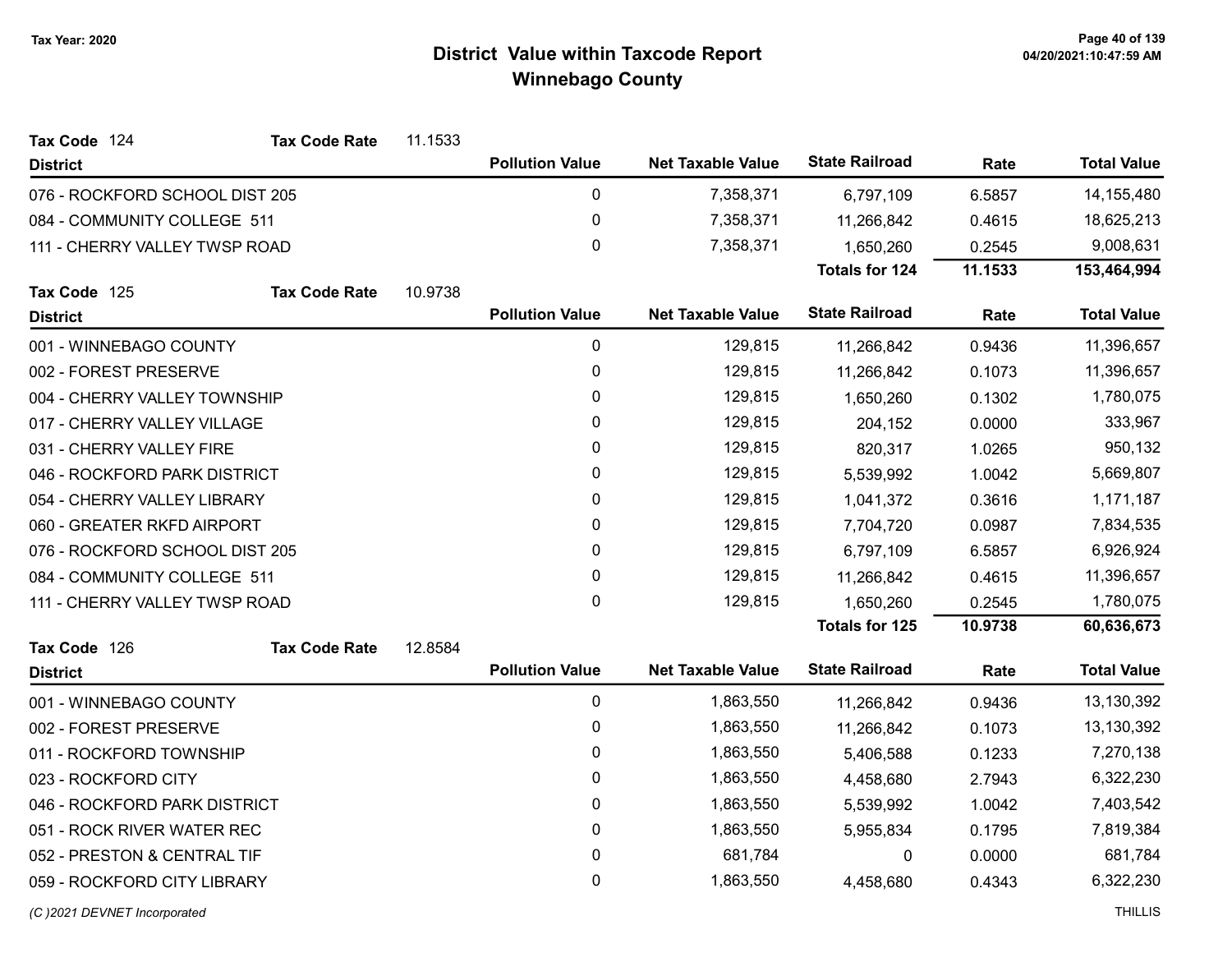| Tax Code 126                   | <b>Tax Code Rate</b> | 12.8584 |                        |                          |                       |         |                    |
|--------------------------------|----------------------|---------|------------------------|--------------------------|-----------------------|---------|--------------------|
| <b>District</b>                |                      |         | <b>Pollution Value</b> | <b>Net Taxable Value</b> | <b>State Railroad</b> | Rate    | <b>Total Value</b> |
| 060 - GREATER RKFD AIRPORT     |                      |         | 0                      | 1,863,550                | 7,704,720             | 0.0987  | 9,568,270          |
| 076 - ROCKFORD SCHOOL DIST 205 |                      |         | 0                      | 1,863,550                | 6,797,109             | 6.5857  | 8,660,659          |
| 084 - COMMUNITY COLLEGE 511    |                      |         | 0                      | 1,863,550                | 11,266,842            | 0.4615  | 13,130,392         |
| 118 - ROCKFORD TWSP ROAD       |                      |         | $\Omega$               | 1,863,550                | 5,406,588             | 0.1260  | 7,270,138          |
|                                |                      |         |                        |                          | <b>Totals for 126</b> | 12.8584 | 100,709,551        |
| Tax Code 127                   | <b>Tax Code Rate</b> | 12.9938 |                        |                          |                       |         |                    |
| <b>District</b>                |                      |         | <b>Pollution Value</b> | <b>Net Taxable Value</b> | <b>State Railroad</b> | Rate    | <b>Total Value</b> |
| 001 - WINNEBAGO COUNTY         |                      |         | 0                      | 128,738,162              | 11,266,842            | 0.9436  | 140,005,004        |
| 002 - FOREST PRESERVE          |                      |         | 0                      | 128,738,162              | 11,266,842            | 0.1073  | 140,005,004        |
| 004 - CHERRY VALLEY TOWNSHIP   |                      |         | 0                      | 128,738,162              | 1,650,260             | 0.1302  | 130,388,422        |
| 023 - ROCKFORD CITY            |                      |         | 0                      | 128,326,876              | 4,458,680             | 2.7943  | 132,785,556        |
| 046 - ROCKFORD PARK DISTRICT   |                      |         | 0                      | 128,738,162              | 5,539,992             | 1.0042  | 134,278,154        |
| 051 - ROCK RIVER WATER REC     |                      |         | 0                      | 128,738,162              | 5,955,834             | 0.1795  | 134,693,996        |
| 059 - ROCKFORD CITY LIBRARY    |                      |         | 0                      | 128,738,162              | 4,458,680             | 0.4343  | 133,196,842        |
| 060 - GREATER RKFD AIRPORT     |                      |         | 0                      | 128,738,162              | 7,704,720             | 0.0987  | 136,442,882        |
| 076 - ROCKFORD SCHOOL DIST 205 |                      |         | 0                      | 128,738,162              | 6,797,109             | 6.5857  | 135,535,271        |
| 084 - COMMUNITY COLLEGE 511    |                      |         | 0                      | 128,738,162              | 11,266,842            | 0.4615  | 140,005,004        |
| 111 - CHERRY VALLEY TWSP ROAD  |                      |         | 0                      | 128,738,162              | 1,650,260             | 0.2545  | 130,388,422        |
|                                |                      |         |                        |                          | <b>Totals for 127</b> | 12.9938 | 1,487,724,557      |
| Tax Code 128                   | <b>Tax Code Rate</b> | 10.6122 |                        |                          |                       |         |                    |
| <b>District</b>                |                      |         | <b>Pollution Value</b> | <b>Net Taxable Value</b> | <b>State Railroad</b> | Rate    | <b>Total Value</b> |
| 001 - WINNEBAGO COUNTY         |                      |         | 0                      | 1,834,815                | 11,266,842            | 0.9436  | 13,101,657         |
| 002 - FOREST PRESERVE          |                      |         | 0                      | 1,834,815                | 11,266,842            | 0.1073  | 13,101,657         |
| 004 - CHERRY VALLEY TOWNSHIP   |                      |         | 0                      | 1,834,815                | 1,650,260             | 0.1302  | 3,485,075          |
| 031 - CHERRY VALLEY FIRE       |                      |         | 0                      | 1,834,815                | 820,317               | 1.0265  | 2,655,132          |
| 046 - ROCKFORD PARK DISTRICT   |                      |         | 0                      | 1,834,815                | 5,539,992             | 1.0042  | 7,374,807          |
| 060 - GREATER RKFD AIRPORT     |                      |         | 0                      | 1,834,815                | 7,704,720             | 0.0987  | 9,539,535          |
| 076 - ROCKFORD SCHOOL DIST 205 |                      |         | 0                      | 1,834,815                | 6,797,109             | 6.5857  | 8,631,924          |
| (C) 2021 DEVNET Incorporated   |                      |         |                        |                          |                       |         | <b>THILLIS</b>     |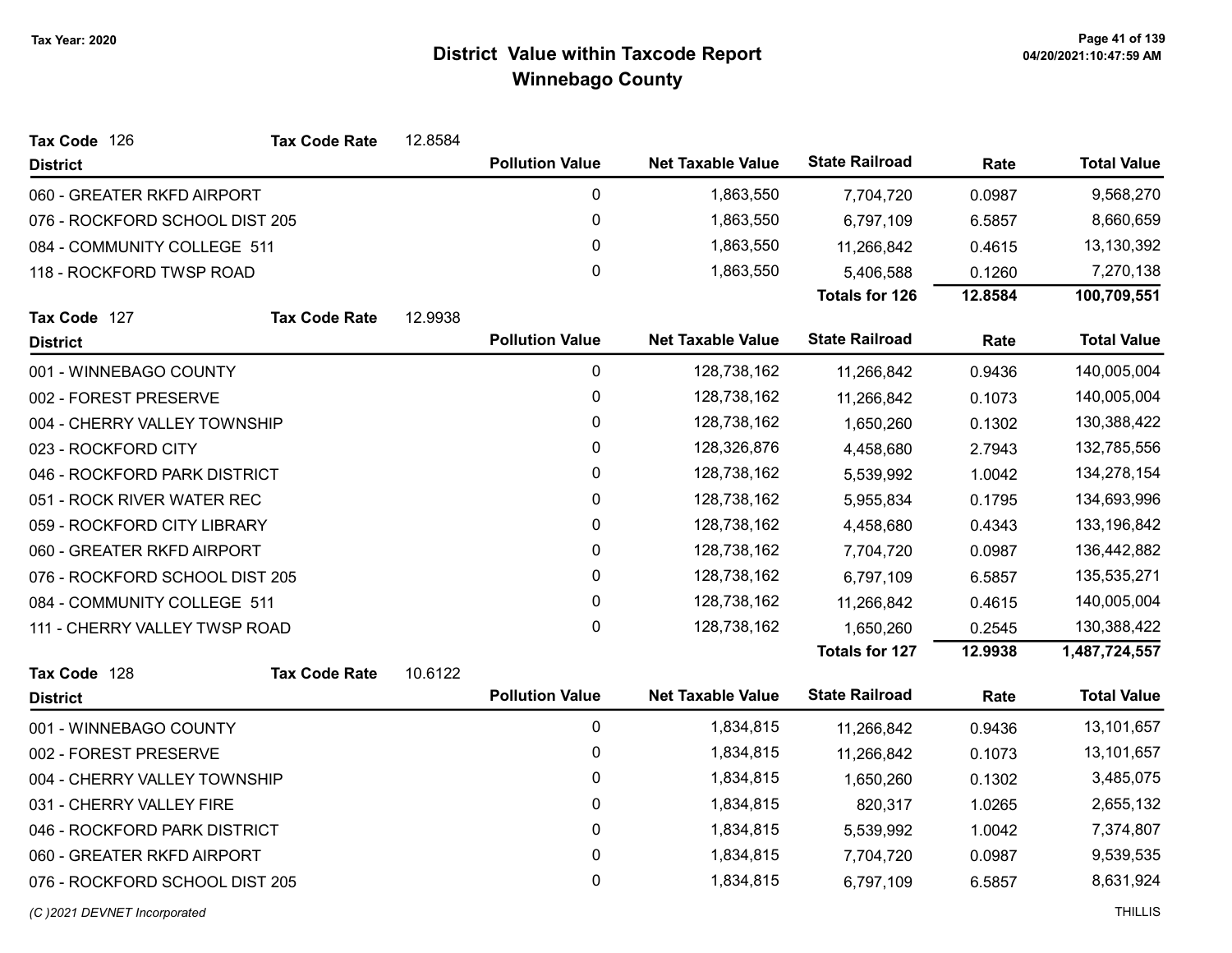| Tax Code 128                   | <b>Tax Code Rate</b> | 10.6122 |                        |                          |                       |         |                    |
|--------------------------------|----------------------|---------|------------------------|--------------------------|-----------------------|---------|--------------------|
| <b>District</b>                |                      |         | <b>Pollution Value</b> | <b>Net Taxable Value</b> | <b>State Railroad</b> | Rate    | <b>Total Value</b> |
| 084 - COMMUNITY COLLEGE 511    |                      |         | 0                      | 1,834,815                | 11,266,842            | 0.4615  | 13,101,657         |
| 111 - CHERRY VALLEY TWSP ROAD  |                      |         | 0                      | 1,834,815                | 1,650,260             | 0.2545  | 3,485,075          |
|                                |                      |         |                        |                          | <b>Totals for 128</b> | 10.6122 | 74,476,519         |
| Tax Code 129                   | <b>Tax Code Rate</b> | 10.9738 |                        |                          |                       |         |                    |
| <b>District</b>                |                      |         | <b>Pollution Value</b> | <b>Net Taxable Value</b> | <b>State Railroad</b> | Rate    | <b>Total Value</b> |
| 001 - WINNEBAGO COUNTY         |                      |         | 0                      | 14,082,084               | 11,266,842            | 0.9436  | 25,348,926         |
| 002 - FOREST PRESERVE          |                      |         | $\mathbf 0$            | 14,082,084               | 11,266,842            | 0.1073  | 25,348,926         |
| 004 - CHERRY VALLEY TOWNSHIP   |                      |         | 0                      | 14,082,084               | 1,650,260             | 0.1302  | 15,732,344         |
| 031 - CHERRY VALLEY FIRE       |                      |         | 0                      | 14,082,084               | 820,317               | 1.0265  | 14,902,401         |
| 046 - ROCKFORD PARK DISTRICT   |                      |         | 0                      | 14,082,084               | 5,539,992             | 1.0042  | 19,622,076         |
| 054 - CHERRY VALLEY LIBRARY    |                      |         | 0                      | 14,082,084               | 1,041,372             | 0.3616  | 15,123,456         |
| 060 - GREATER RKFD AIRPORT     |                      |         | 0                      | 14,082,084               | 7,704,720             | 0.0987  | 21,786,804         |
| 076 - ROCKFORD SCHOOL DIST 205 |                      |         | 0                      | 14,082,084               | 6,797,109             | 6.5857  | 20,879,193         |
| 084 - COMMUNITY COLLEGE 511    |                      |         | 0                      | 14,082,084               | 11,266,842            | 0.4615  | 25,348,926         |
| 111 - CHERRY VALLEY TWSP ROAD  |                      |         | 0                      | 14,082,084               | 1,650,260             | 0.2545  | 15,732,344         |
|                                |                      |         |                        |                          | <b>Totals for 129</b> | 10.9738 | 199,825,396        |
| Tax Code 130                   | <b>Tax Code Rate</b> | 9.9864  |                        |                          |                       |         |                    |
| <b>District</b>                |                      |         | <b>Pollution Value</b> | <b>Net Taxable Value</b> | <b>State Railroad</b> | Rate    | <b>Total Value</b> |
| 001 - WINNEBAGO COUNTY         |                      |         | $\mathbf 0$            | 4,328,565                | 11,266,842            | 0.9436  | 15,595,407         |
| 002 - FOREST PRESERVE          |                      |         | 0                      | 4,328,565                | 11,266,842            | 0.1073  | 15,595,407         |
| 006 - HARLEM TOWNSHIP          |                      |         | 0                      | 4,328,565                | 0                     | 0.1055  | 4,328,565          |
| 025 - ROSCOE VILLAGE           |                      |         | 0                      | 4,328,565                | 0                     | 0.6304  | 4,328,565          |
| 035 - HARLEM-ROSCOE FIRE       |                      |         | 0                      | 4,328,565                | 481,666               | 0.7241  | 4,810,231          |
| 055 - NORTH SUBURBAN LIBRARY   |                      |         | $\pmb{0}$              | 4,328,565                | 1,201,708             | 0.2844  | 5,530,273          |
| 060 - GREATER RKFD AIRPORT     |                      |         | 0                      | 4,328,565                | 7,704,720             | 0.0987  | 12,033,285         |
| 076 - ROCKFORD SCHOOL DIST 205 |                      |         | 0                      | 4,328,565                | 6,797,109             | 6.5857  | 11,125,674         |
| 084 - COMMUNITY COLLEGE 511    |                      |         | 0                      | 4,328,565                | 11,266,842            | 0.4615  | 15,595,407         |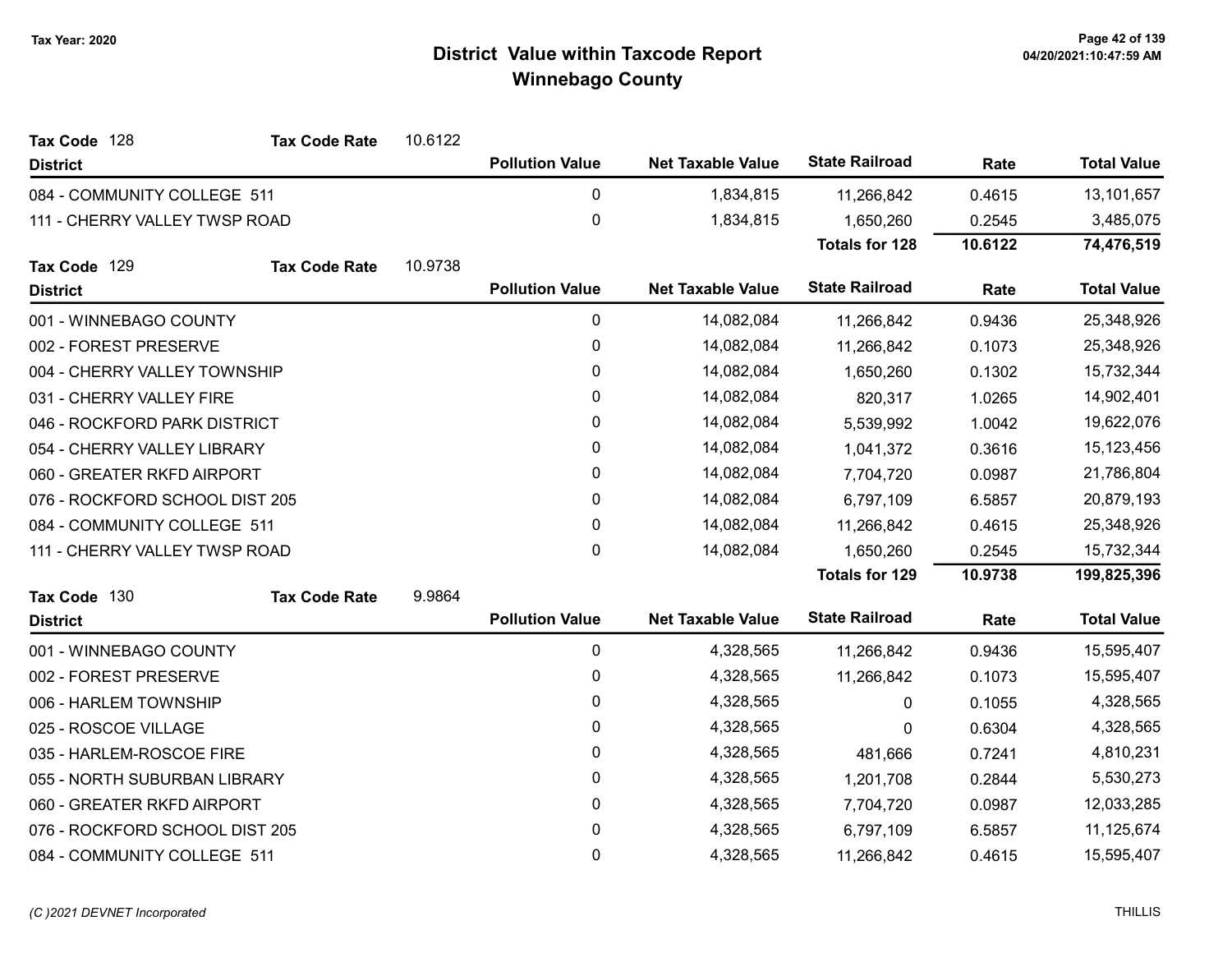| Tax Code 130                   | <b>Tax Code Rate</b> | 9.9864  |                        |                          |                       |         |                    |
|--------------------------------|----------------------|---------|------------------------|--------------------------|-----------------------|---------|--------------------|
| <b>District</b>                |                      |         | <b>Pollution Value</b> | <b>Net Taxable Value</b> | <b>State Railroad</b> | Rate    | <b>Total Value</b> |
| 113 - HARLEM TWSP ROAD         |                      |         | $\mathbf 0$            | 4,328,565                | 0                     | 0.0452  | 4,328,565          |
|                                |                      |         |                        |                          | <b>Totals for 130</b> | 9.9864  | 93,271,379         |
| Tax Code 131                   | <b>Tax Code Rate</b> | 11.6747 |                        |                          |                       |         |                    |
| <b>District</b>                |                      |         | <b>Pollution Value</b> | <b>Net Taxable Value</b> | <b>State Railroad</b> | Rate    | <b>Total Value</b> |
| 001 - WINNEBAGO COUNTY         |                      |         | $\pmb{0}$              | 4,028                    | 11,266,842            | 0.9436  | 11,270,870         |
| 002 - FOREST PRESERVE          |                      |         | 0                      | 4,028                    | 11,266,842            | 0.1073  | 11,270,870         |
| 011 - ROCKFORD TOWNSHIP        |                      |         | 0                      | 4,028                    | 5,406,588             | 0.1233  | 5,410,616          |
| 023 - ROCKFORD CITY            |                      |         | 0                      | 4,028                    | 4,458,680             | 2.7943  | 4,462,708          |
| 059 - ROCKFORD CITY LIBRARY    |                      |         | 0                      | 4,028                    | 4,458,680             | 0.4343  | 4,462,708          |
| 060 - GREATER RKFD AIRPORT     |                      |         | 0                      | 4,028                    | 7,704,720             | 0.0987  | 7,708,748          |
| 076 - ROCKFORD SCHOOL DIST 205 |                      |         | 0                      | 4,028                    | 6,797,109             | 6.5857  | 6,801,137          |
| 084 - COMMUNITY COLLEGE 511    |                      |         | 0                      | 4,028                    | 11,266,842            | 0.4615  | 11,270,870         |
| 118 - ROCKFORD TWSP ROAD       |                      |         | 0                      | 4,028                    | 5,406,588             | 0.1260  | 5,410,616          |
|                                |                      |         |                        |                          | <b>Totals for 131</b> | 11.6747 | 68,069,143         |
| Tax Code 133                   | <b>Tax Code Rate</b> | 9.4344  |                        |                          |                       |         |                    |
| <b>District</b>                |                      |         | <b>Pollution Value</b> | <b>Net Taxable Value</b> | <b>State Railroad</b> | Rate    | <b>Total Value</b> |
| 001 - WINNEBAGO COUNTY         |                      |         | 0                      | 113,173,016              | 11,266,842            | 0.9436  | 124,439,858        |
| 002 - FOREST PRESERVE          |                      |         | $\pmb{0}$              | 113, 173, 016            | 11,266,842            | 0.1073  | 124,439,858        |
| 006 - HARLEM TOWNSHIP          |                      |         | 0                      | 113, 173, 016            | 0                     | 0.1055  | 113,173,016        |
| 020 - MACHESNEY PARK VILLAGE   |                      |         | $\pmb{0}$              | 113,173,016              | 0                     | 0.0000  | 113,173,016        |
| 035 - HARLEM-ROSCOE FIRE       |                      |         | 0                      | 113, 173, 016            | 481,666               | 0.7241  | 113,654,682        |
| 051 - ROCK RIVER WATER REC     |                      |         | 0                      | 113,173,016              | 5,955,834             | 0.1795  | 119,128,850        |
| 055 - NORTH SUBURBAN LIBRARY   |                      |         | 0                      | 113, 173, 016            | 1,201,708             | 0.2844  | 114,374,724        |
| 060 - GREATER RKFD AIRPORT     |                      |         | $\pmb{0}$              | 113, 173, 016            | 7,704,720             | 0.0987  | 120,877,736        |
| 070 - HARLEM SCHOOL DIST 122   |                      |         | 0                      | 113, 173, 016            | 630,080               | 6.4846  | 113,803,096        |
| 084 - COMMUNITY COLLEGE 511    |                      |         | 0                      | 113,173,016              | 11,266,842            | 0.4615  | 124,439,858        |
| 113 - HARLEM TWSP ROAD         |                      |         | 0                      | 113,173,016              | 0                     | 0.0452  | 113,173,016        |
|                                |                      |         |                        |                          | <b>Totals for 133</b> | 9.4344  | 1,294,677,710      |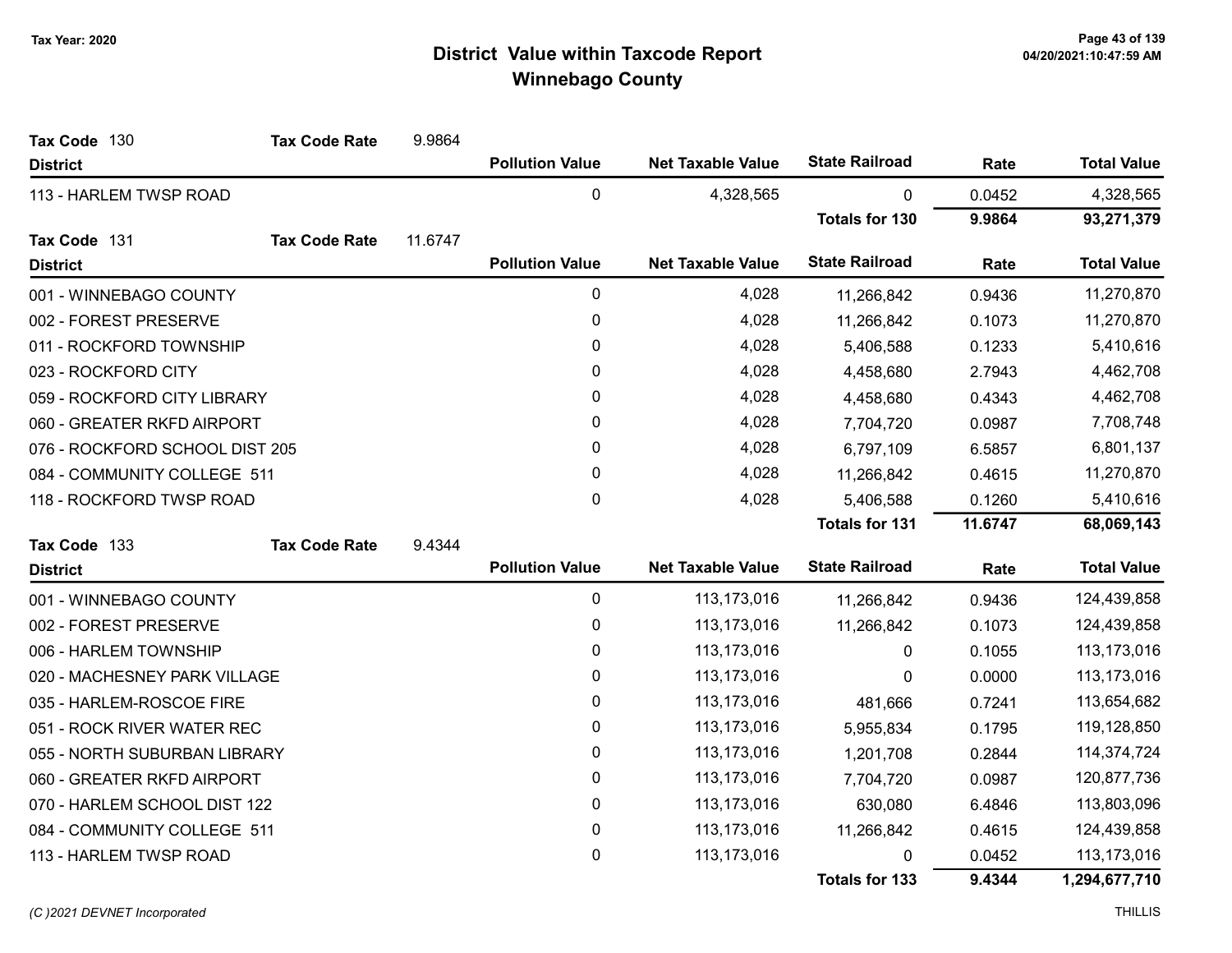| Tax Code 134                   | <b>Tax Code Rate</b> | 8.5308 |                        |                          |                       |        |                    |
|--------------------------------|----------------------|--------|------------------------|--------------------------|-----------------------|--------|--------------------|
| <b>District</b>                |                      |        | <b>Pollution Value</b> | <b>Net Taxable Value</b> | <b>State Railroad</b> | Rate   | <b>Total Value</b> |
| 001 - WINNEBAGO COUNTY         |                      |        | 0                      | 12,458                   | 11,266,842            | 0.9436 | 11,279,300         |
| 002 - FOREST PRESERVE          |                      |        | $\pmb{0}$              | 12,458                   | 11,266,842            | 0.1073 | 11,279,300         |
| 006 - HARLEM TOWNSHIP          |                      |        | 0                      | 12,458                   | 0                     | 0.1055 | 12,458             |
| 019 - LOVES PARK CITY          |                      |        | 0                      | 12,458                   | 0                     | 0.0000 | 12,458             |
| 055 - NORTH SUBURBAN LIBRARY   |                      |        | 0                      | 12,458                   | 1,201,708             | 0.2844 | 1,214,166          |
| 060 - GREATER RKFD AIRPORT     |                      |        | 0                      | 12,458                   | 7,704,720             | 0.0987 | 7,717,178          |
| 070 - HARLEM SCHOOL DIST 122   |                      |        | 0                      | 12,458                   | 630,080               | 6.4846 | 642,538            |
| 084 - COMMUNITY COLLEGE 511    |                      |        | 0                      | 12,458                   | 11,266,842            | 0.4615 | 11,279,300         |
| 113 - HARLEM TWSP ROAD         |                      |        | 0                      | 12,458                   | 0                     | 0.0452 | 12,458             |
|                                |                      |        |                        |                          | <b>Totals for 134</b> | 8.5308 | 43,449,156         |
| Tax Code 135                   | <b>Tax Code Rate</b> | 9.3560 |                        |                          |                       |        |                    |
| <b>District</b>                |                      |        | <b>Pollution Value</b> | <b>Net Taxable Value</b> | <b>State Railroad</b> | Rate   | <b>Total Value</b> |
| 001 - WINNEBAGO COUNTY         |                      |        | 0                      | 7,720,539                | 11,266,842            | 0.9436 | 18,987,381         |
| 002 - FOREST PRESERVE          |                      |        | 0                      | 7,720,539                | 11,266,842            | 0.1073 | 18,987,381         |
| 006 - HARLEM TOWNSHIP          |                      |        | 0                      | 7,720,539                | 0                     | 0.1055 | 7,720,539          |
| 035 - HARLEM-ROSCOE FIRE       |                      |        | 0                      | 7,720,539                | 481,666               | 0.7241 | 8,202,205          |
| 055 - NORTH SUBURBAN LIBRARY   |                      |        | 0                      | 7,720,539                | 1,201,708             | 0.2844 | 8,922,247          |
| 060 - GREATER RKFD AIRPORT     |                      |        | 0                      | 7,720,539                | 7,704,720             | 0.0987 | 15,425,259         |
| 076 - ROCKFORD SCHOOL DIST 205 |                      |        | 0                      | 7,720,539                | 6,797,109             | 6.5857 | 14,517,648         |
| 084 - COMMUNITY COLLEGE 511    |                      |        | 0                      | 7,720,539                | 11,266,842            | 0.4615 | 18,987,381         |
| 113 - HARLEM TWSP ROAD         |                      |        | 0                      | 7,720,539                | $\Omega$              | 0.0452 | 7,720,539          |
|                                |                      |        |                        |                          | <b>Totals for 135</b> | 9.3560 | 119,470,580        |
| Tax Code 136                   | <b>Tax Code Rate</b> | 9.3605 |                        |                          |                       |        |                    |
| <b>District</b>                |                      |        | <b>Pollution Value</b> | <b>Net Taxable Value</b> | <b>State Railroad</b> | Rate   | <b>Total Value</b> |
| 001 - WINNEBAGO COUNTY         |                      |        | $\pmb{0}$              | 28,781,631               | 11,266,842            | 0.9436 | 40,048,473         |
| 002 - FOREST PRESERVE          |                      |        | 0                      | 28,781,631               | 11,266,842            | 0.1073 | 40,048,473         |
| 006 - HARLEM TOWNSHIP          |                      |        | $\pmb{0}$              | 28,781,631               | 0                     | 0.1055 | 28,781,631         |
| 035 - HARLEM-ROSCOE FIRE       |                      |        | 0                      | 28,781,631               | 481,666               | 0.7241 | 29,263,297         |
| (C) 2021 DEVNET Incorporated   |                      |        |                        |                          |                       |        | <b>THILLIS</b>     |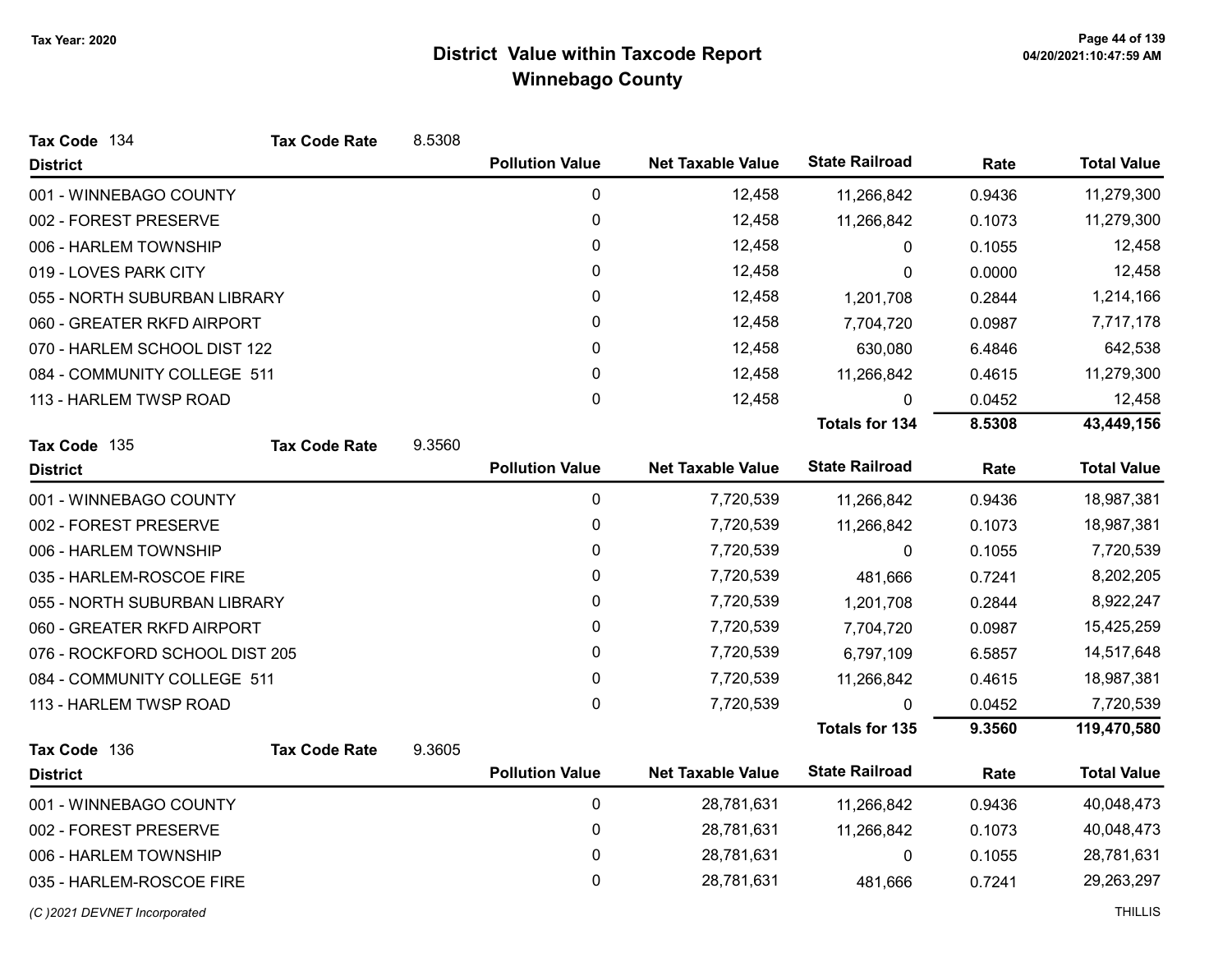| Tax Code 136                 | <b>Tax Code Rate</b> | 9.3605 |                        |                          |                       |        |                    |
|------------------------------|----------------------|--------|------------------------|--------------------------|-----------------------|--------|--------------------|
| <b>District</b>              |                      |        | <b>Pollution Value</b> | <b>Net Taxable Value</b> | <b>State Railroad</b> | Rate   | <b>Total Value</b> |
| 055 - NORTH SUBURBAN LIBRARY |                      |        | $\pmb{0}$              | 28,781,631               | 1,201,708             | 0.2844 | 29,983,339         |
| 060 - GREATER RKFD AIRPORT   |                      |        | 0                      | 28,781,631               | 7,704,720             | 0.0987 | 36,486,351         |
| 071 - KINNIKINNICK SD #131   |                      |        | $\pmb{0}$              | 28,781,631               | 126,749               | 3.9981 | 28,908,380         |
| 077 - HONONEGAH HIGH SD #207 |                      |        | 0                      | 28,781,631               | 826,144               | 2.5921 | 29,607,775         |
| 084 - COMMUNITY COLLEGE 511  |                      |        | 0                      | 28,781,631               | 11,266,842            | 0.4615 | 40,048,473         |
| 113 - HARLEM TWSP ROAD       |                      |        | 0                      | 28,781,631               | 0                     | 0.0452 | 28,781,631         |
|                              |                      |        |                        |                          | <b>Totals for 136</b> | 9.3605 | 331,957,823        |
| Tax Code 137                 | <b>Tax Code Rate</b> | 9.2549 |                        |                          |                       |        |                    |
| <b>District</b>              |                      |        | <b>Pollution Value</b> | <b>Net Taxable Value</b> | <b>State Railroad</b> | Rate   | <b>Total Value</b> |
| 001 - WINNEBAGO COUNTY       |                      |        | $\pmb{0}$              | 52,988,802               | 11,266,842            | 0.9436 | 64,255,644         |
| 002 - FOREST PRESERVE        |                      |        | $\pmb{0}$              | 52,988,802               | 11,266,842            | 0.1073 | 64,255,644         |
| 006 - HARLEM TOWNSHIP        |                      |        | 0                      | 52,988,802               | 0                     | 0.1055 | 52,988,802         |
| 020 - MACHESNEY PARK VILLAGE |                      |        | 0                      | 52,988,802               | 0                     | 0.0000 | 52,988,802         |
| 035 - HARLEM-ROSCOE FIRE     |                      |        | $\pmb{0}$              | 52,988,802               | 481,666               | 0.7241 | 53,470,468         |
| 055 - NORTH SUBURBAN LIBRARY |                      |        | 0                      | 52,988,802               | 1,201,708             | 0.2844 | 54,190,510         |
| 060 - GREATER RKFD AIRPORT   |                      |        | 0                      | 52,988,802               | 7,704,720             | 0.0987 | 60,693,522         |
| 070 - HARLEM SCHOOL DIST 122 |                      |        | 0                      | 52,988,802               | 630,080               | 6.4846 | 53,618,882         |
| 084 - COMMUNITY COLLEGE 511  |                      |        | 0                      | 52,988,802               | 11,266,842            | 0.4615 | 64,255,644         |
| 113 - HARLEM TWSP ROAD       |                      |        | 0                      | 52,988,802               | $\Omega$              | 0.0452 | 52,988,802         |
|                              |                      |        |                        |                          | <b>Totals for 137</b> | 9.2549 | 573,706,720        |
| Tax Code 138                 | <b>Tax Code Rate</b> | 9.9909 |                        |                          |                       |        |                    |
| <b>District</b>              |                      |        | <b>Pollution Value</b> | <b>Net Taxable Value</b> | <b>State Railroad</b> | Rate   | <b>Total Value</b> |
| 001 - WINNEBAGO COUNTY       |                      |        | $\mathbf 0$            | 40,259                   | 11,266,842            | 0.9436 | 11,307,101         |
| 002 - FOREST PRESERVE        |                      |        | 0                      | 40,259                   | 11,266,842            | 0.1073 | 11,307,101         |
| 006 - HARLEM TOWNSHIP        |                      |        | 0                      | 40,259                   | 0                     | 0.1055 | 40,259             |
| 025 - ROSCOE VILLAGE         |                      |        | 0                      | 40,259                   | 0                     | 0.6304 | 40,259             |
| 035 - HARLEM-ROSCOE FIRE     |                      |        | $\mathbf 0$            | 40,259                   | 481,666               | 0.7241 | 521,925            |
| 055 - NORTH SUBURBAN LIBRARY |                      |        | 0                      | 40,259                   | 1,201,708             | 0.2844 | 1,241,967          |
| (C)2021 DEVNET Incorporated  |                      |        |                        |                          |                       |        | <b>THILLIS</b>     |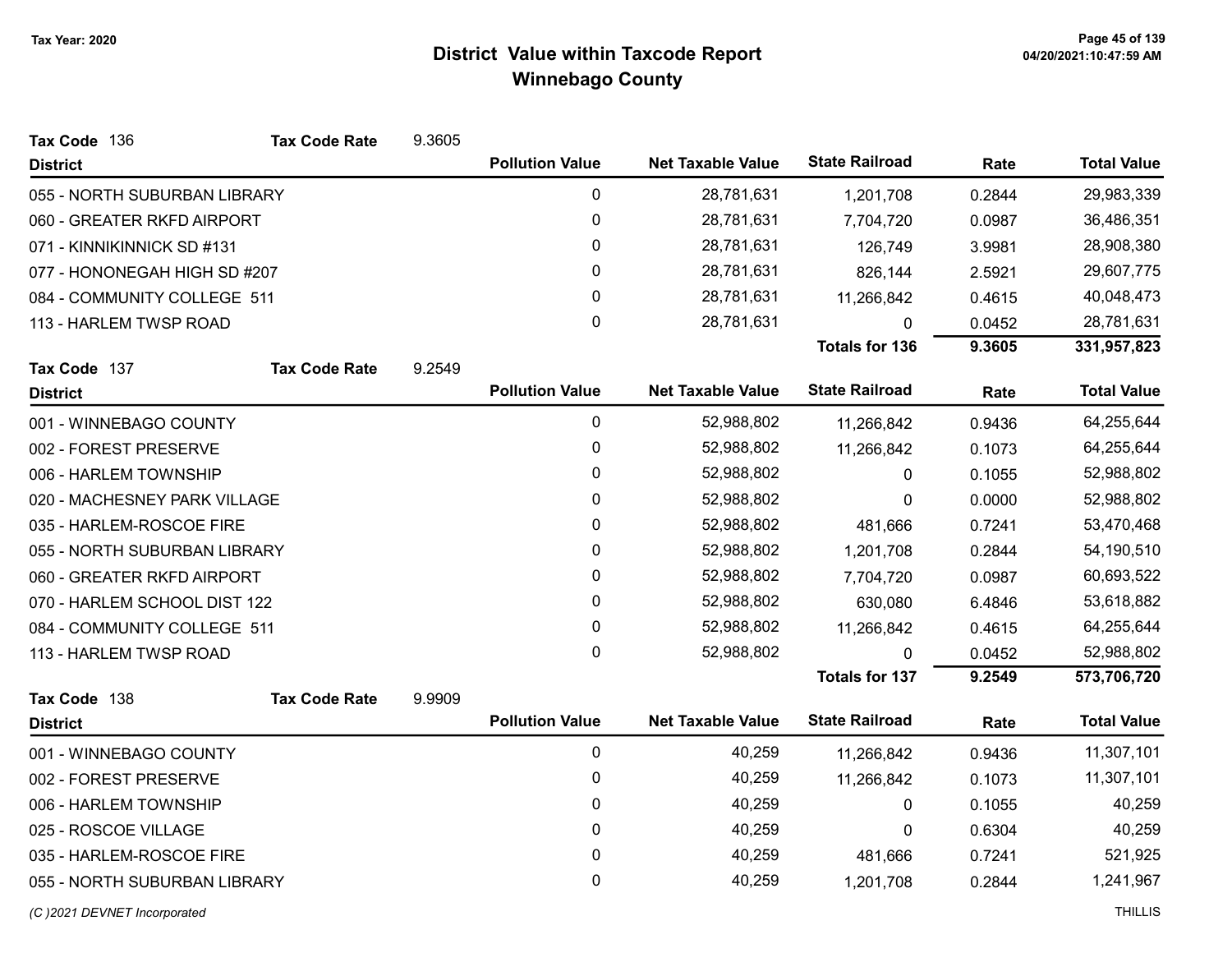| Tax Code 138                   | <b>Tax Code Rate</b> | 9.9909 |                        |                          |                       |        |                    |
|--------------------------------|----------------------|--------|------------------------|--------------------------|-----------------------|--------|--------------------|
| <b>District</b>                |                      |        | <b>Pollution Value</b> | <b>Net Taxable Value</b> | <b>State Railroad</b> | Rate   | <b>Total Value</b> |
| 060 - GREATER RKFD AIRPORT     |                      |        | 0                      | 40,259                   | 7,704,720             | 0.0987 | 7,744,979          |
| 071 - KINNIKINNICK SD #131     |                      |        | 0                      | 40,259                   | 126,749               | 3.9981 | 167,008            |
| 077 - HONONEGAH HIGH SD #207   |                      |        | 0                      | 40,259                   | 826,144               | 2.5921 | 866,403            |
| 084 - COMMUNITY COLLEGE 511    |                      |        | 0                      | 40,259                   | 11,266,842            | 0.4615 | 11,307,101         |
| 113 - HARLEM TWSP ROAD         |                      |        | 0                      | 40,259                   | 0                     | 0.0452 | 40,259             |
|                                |                      |        |                        |                          | <b>Totals for 138</b> | 9.9909 | 44,584,362         |
| Tax Code 139                   | <b>Tax Code Rate</b> | 8.9641 |                        |                          |                       |        |                    |
| <b>District</b>                |                      |        | <b>Pollution Value</b> | <b>Net Taxable Value</b> | <b>State Railroad</b> | Rate   | <b>Total Value</b> |
| 001 - WINNEBAGO COUNTY         |                      |        | 0                      | 8,156,252                | 11,266,842            | 0.9436 | 19,423,094         |
| 002 - FOREST PRESERVE          |                      |        | 0                      | 8,156,252                | 11,266,842            | 0.1073 | 19,423,094         |
| 006 - HARLEM TOWNSHIP          |                      |        | 0                      | 8,156,252                | 0                     | 0.1055 | 8,156,252          |
| 020 - MACHESNEY PARK VILLAGE   |                      |        | 0                      | 8,156,252                | 0                     | 0.0000 | 8,156,252          |
| 037 - NORTH PARK FIRE          |                      |        | 0                      | 8,156,252                | 538,616               | 0.4333 | 8,694,868          |
| 055 - NORTH SUBURBAN LIBRARY   |                      |        | 0                      | 8,156,252                | 1,201,708             | 0.2844 | 9,357,960          |
| 060 - GREATER RKFD AIRPORT     |                      |        | 0                      | 8,156,252                | 7,704,720             | 0.0987 | 15,860,972         |
| 070 - HARLEM SCHOOL DIST 122   |                      |        | 0                      | 8,156,252                | 630,080               | 6.4846 | 8,786,332          |
| 084 - COMMUNITY COLLEGE 511    |                      |        | 0                      | 8,156,252                | 11,266,842            | 0.4615 | 19,423,094         |
| 113 - HARLEM TWSP ROAD         |                      |        | 0                      | 8,156,252                | 0                     | 0.0452 | 8,156,252          |
|                                |                      |        |                        |                          | <b>Totals for 139</b> | 8.9641 | 125,438,170        |
| Tax Code 140                   | <b>Tax Code Rate</b> | 8.7808 |                        |                          |                       |        |                    |
| <b>District</b>                |                      |        | <b>Pollution Value</b> | <b>Net Taxable Value</b> | <b>State Railroad</b> | Rate   | <b>Total Value</b> |
| 001 - WINNEBAGO COUNTY         |                      |        | $\mathbf 0$            | 55,950                   | 11,266,842            | 0.9436 | 11,322,792         |
| 002 - FOREST PRESERVE          |                      |        | 0                      | 55,950                   | 11,266,842            | 0.1073 | 11,322,792         |
| 006 - HARLEM TOWNSHIP          |                      |        | 0                      | 55,950                   | 0                     | 0.1055 | 55,950             |
| 037 - NORTH PARK FIRE          |                      |        | 0                      | 55,950                   | 538,616               | 0.4333 | 594,566            |
| 060 - GREATER RKFD AIRPORT     |                      |        | 0                      | 55,950                   | 7,704,720             | 0.0987 | 7,760,670          |
| 076 - ROCKFORD SCHOOL DIST 205 |                      |        | 0                      | 55,950                   | 6,797,109             | 6.5857 | 6,853,059          |
| 084 - COMMUNITY COLLEGE 511    |                      |        | 0                      | 55,950                   | 11,266,842            | 0.4615 | 11,322,792         |
|                                |                      |        |                        |                          |                       |        |                    |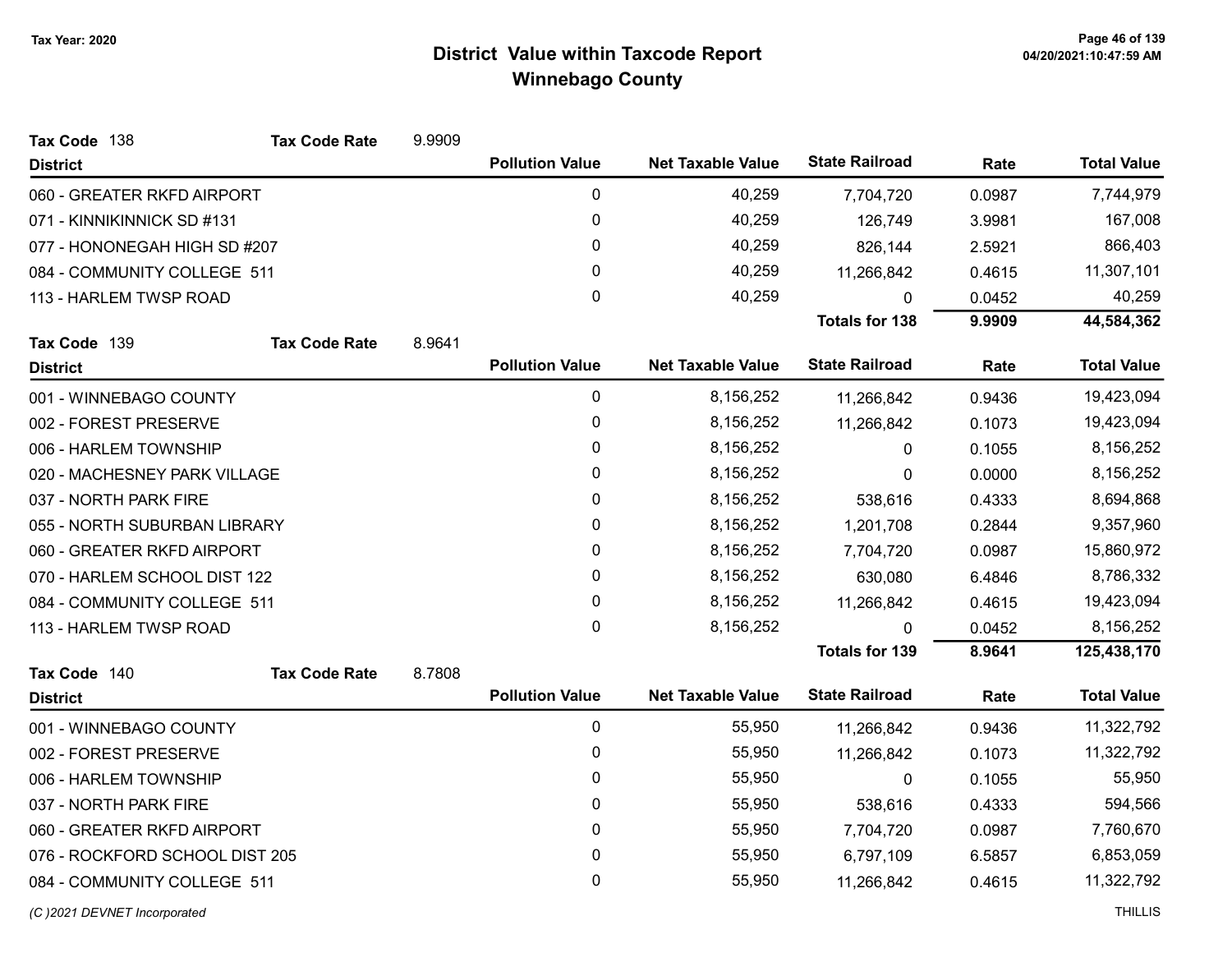| Tax Code 140                 | <b>Tax Code Rate</b> | 8.7808 |                        |                          |                       |        |                    |
|------------------------------|----------------------|--------|------------------------|--------------------------|-----------------------|--------|--------------------|
| <b>District</b>              |                      |        | <b>Pollution Value</b> | <b>Net Taxable Value</b> | <b>State Railroad</b> | Rate   | <b>Total Value</b> |
| 113 - HARLEM TWSP ROAD       |                      |        | $\mathbf 0$            | 55,950                   | $\mathbf{0}$          | 0.0452 | 55,950             |
|                              |                      |        |                        |                          | <b>Totals for 140</b> | 8.7808 | 49,288,571         |
| Tax Code 141                 | <b>Tax Code Rate</b> | 9.2549 |                        |                          |                       |        |                    |
| <b>District</b>              |                      |        | <b>Pollution Value</b> | <b>Net Taxable Value</b> | <b>State Railroad</b> | Rate   | <b>Total Value</b> |
| 001 - WINNEBAGO COUNTY       |                      |        | 0                      | 222,408                  | 11,266,842            | 0.9436 | 11,489,250         |
| 002 - FOREST PRESERVE        |                      |        | 0                      | 222,408                  | 11,266,842            | 0.1073 | 11,489,250         |
| 006 - HARLEM TOWNSHIP        |                      |        | 0                      | 222,408                  | 0                     | 0.1055 | 222,408            |
| 020 - MACHESNEY PARK VILLAGE |                      |        | 0                      | 222,408                  | $\Omega$              | 0.0000 | 222,408            |
| 035 - HARLEM-ROSCOE FIRE     |                      |        | 0                      | 222,408                  | 481,666               | 0.7241 | 704,074            |
| 055 - NORTH SUBURBAN LIBRARY |                      |        | 0                      | 222,408                  | 1,201,708             | 0.2844 | 1,424,116          |
| 060 - GREATER RKFD AIRPORT   |                      |        | 0                      | 222,408                  | 7,704,720             | 0.0987 | 7,927,128          |
| 070 - HARLEM SCHOOL DIST 122 |                      |        | 0                      | 222,408                  | 630,080               | 6.4846 | 852,488            |
| 084 - COMMUNITY COLLEGE 511  |                      |        | 0                      | 222,408                  | 11,266,842            | 0.4615 | 11,489,250         |
| 098 - MACHESNEY PARK TIF     |                      |        | 0                      | 615,122                  | 0                     | 0.0000 | 615,122            |
| 113 - HARLEM TWSP ROAD       |                      |        | 0                      | 222,408                  | 0                     | 0.0452 | 222,408            |
|                              |                      |        |                        |                          | <b>Totals for 141</b> | 9.2549 | 46,657,902         |
| Tax Code 142                 | <b>Tax Code Rate</b> | 9.9683 |                        |                          |                       |        |                    |
| <b>District</b>              |                      |        | <b>Pollution Value</b> | <b>Net Taxable Value</b> | <b>State Railroad</b> | Rate   | <b>Total Value</b> |
| 001 - WINNEBAGO COUNTY       |                      |        | 0                      | 4,290                    | 11,266,842            | 0.9436 | 11,271,132         |
| 002 - FOREST PRESERVE        |                      |        | 0                      | 4,290                    | 11,266,842            | 0.1073 | 11,271,132         |
| 006 - HARLEM TOWNSHIP        |                      |        | 0                      | 4,290                    | $\mathbf{0}$          | 0.1055 | 4,290              |
| 037 - NORTH PARK FIRE        |                      |        | 0                      | 4,290                    | 538,616               | 0.4333 | 542,906            |
| 046 - ROCKFORD PARK DISTRICT |                      |        | 0                      | 4,290                    | 5,539,992             | 1.0042 | 5,544,282          |
| 055 - NORTH SUBURBAN LIBRARY |                      |        | 0                      | 4,290                    | 1,201,708             | 0.2844 | 1,205,998          |
| 060 - GREATER RKFD AIRPORT   |                      |        | 0                      | 4,290                    | 7,704,720             | 0.0987 | 7,709,010          |
| 070 - HARLEM SCHOOL DIST 122 |                      |        | 0                      | 4,290                    | 630,080               | 6.4846 | 634,370            |
| 084 - COMMUNITY COLLEGE 511  |                      |        | 0                      | 4,290                    | 11,266,842            | 0.4615 | 11,271,132         |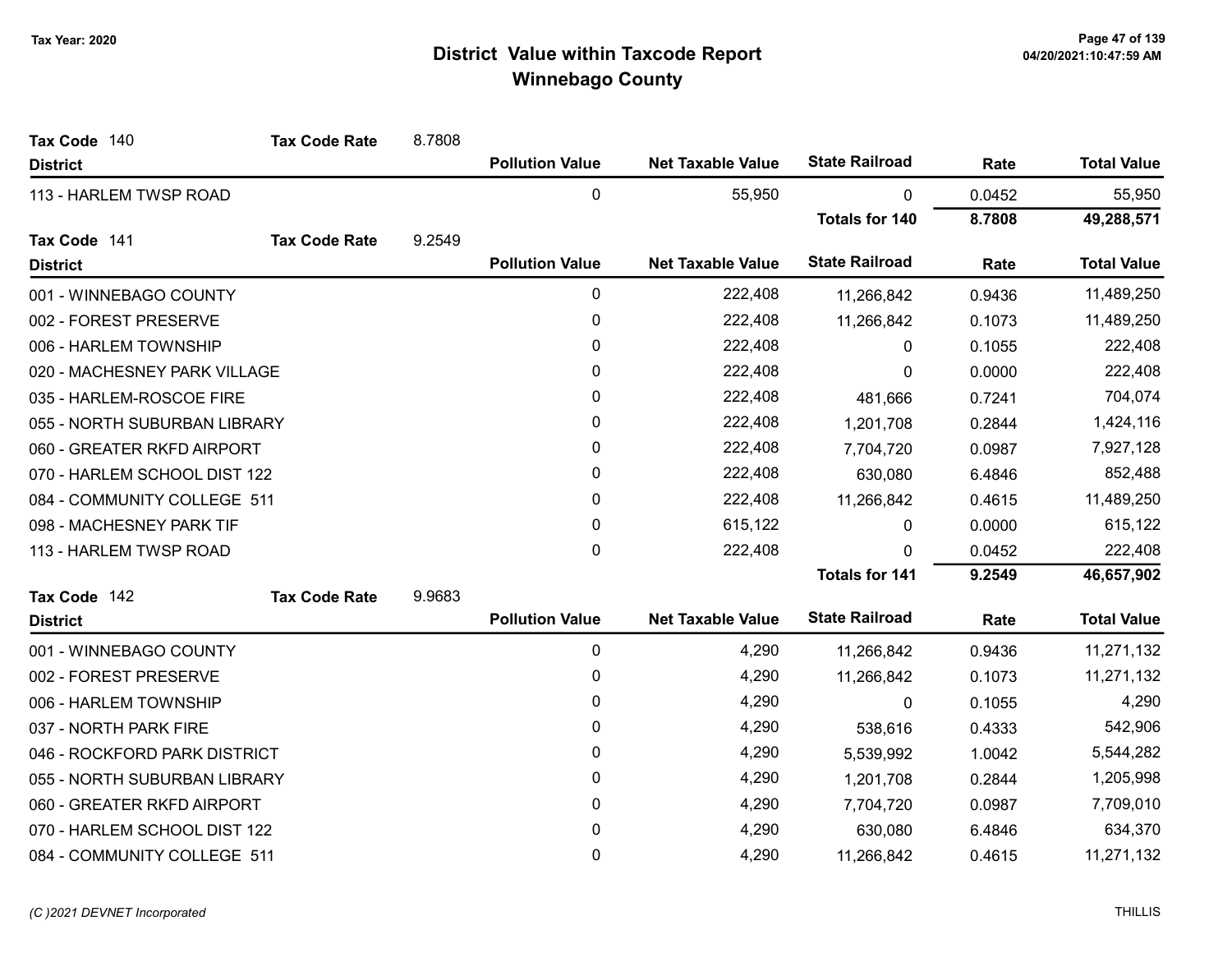| Tax Code 142                 | <b>Tax Code Rate</b> | 9.9683 |                        |                          |                       |        |                    |
|------------------------------|----------------------|--------|------------------------|--------------------------|-----------------------|--------|--------------------|
| <b>District</b>              |                      |        | <b>Pollution Value</b> | <b>Net Taxable Value</b> | <b>State Railroad</b> | Rate   | <b>Total Value</b> |
| 113 - HARLEM TWSP ROAD       |                      |        | 0                      | 4,290                    | $\mathbf{0}$          | 0.0452 | 4,290              |
|                              |                      |        |                        |                          | <b>Totals for 142</b> | 9.9683 | 49,458,542         |
| Tax Code 143                 | <b>Tax Code Rate</b> | 8.7103 |                        |                          |                       |        |                    |
| <b>District</b>              |                      |        | <b>Pollution Value</b> | <b>Net Taxable Value</b> | <b>State Railroad</b> | Rate   | <b>Total Value</b> |
| 001 - WINNEBAGO COUNTY       |                      |        | 0                      | 3,036,082                | 11,266,842            | 0.9436 | 14,302,924         |
| 002 - FOREST PRESERVE        |                      |        | 0                      | 3,036,082                | 11,266,842            | 0.1073 | 14,302,924         |
| 006 - HARLEM TOWNSHIP        |                      |        | 0                      | 3,036,082                | 0                     | 0.1055 | 3,036,082          |
| 019 - LOVES PARK CITY        |                      |        | 0                      | 3,036,082                | 0                     | 0.0000 | 3,036,082          |
| 051 - ROCK RIVER WATER REC   |                      |        | 0                      | 3,036,082                | 5,955,834             | 0.1795 | 8,991,916          |
| 055 - NORTH SUBURBAN LIBRARY |                      |        | 0                      | 3,036,082                | 1,201,708             | 0.2844 | 4,237,790          |
| 060 - GREATER RKFD AIRPORT   |                      |        | 0                      | 3,036,082                | 7,704,720             | 0.0987 | 10,740,802         |
| 070 - HARLEM SCHOOL DIST 122 |                      |        | 0                      | 3,036,082                | 630,080               | 6.4846 | 3,666,162          |
| 084 - COMMUNITY COLLEGE 511  |                      |        | 0                      | 3,036,082                | 11,266,842            | 0.4615 | 14,302,924         |
| 113 - HARLEM TWSP ROAD       |                      |        | $\mathbf 0$            | 3,036,082                | 0                     | 0.0452 | 3,036,082          |
|                              |                      |        |                        |                          | <b>Totals for 143</b> | 8.7103 | 79,653,688         |
| Tax Code 144                 | <b>Tax Code Rate</b> | 9.1436 |                        |                          |                       |        |                    |
| <b>District</b>              |                      |        | <b>Pollution Value</b> | <b>Net Taxable Value</b> | <b>State Railroad</b> | Rate   | <b>Total Value</b> |
| 001 - WINNEBAGO COUNTY       |                      |        | 0                      | 115,485,142              | 11,266,842            | 0.9436 | 126,751,984        |
| 002 - FOREST PRESERVE        |                      |        | 0                      | 115,485,142              | 11,266,842            | 0.1073 | 126,751,984        |
| 006 - HARLEM TOWNSHIP        |                      |        | 0                      | 115,485,142              | 0                     | 0.1055 | 115,485,142        |
| 020 - MACHESNEY PARK VILLAGE |                      |        | 0                      | 115,485,142              | 0                     | 0.0000 | 115,485,142        |
| 037 - NORTH PARK FIRE        |                      |        | 0                      | 115,485,142              | 538,616               | 0.4333 | 116,023,758        |
| 051 - ROCK RIVER WATER REC   |                      |        | 0                      | 115,485,142              | 5,955,834             | 0.1795 | 121,440,976        |
| 055 - NORTH SUBURBAN LIBRARY |                      |        | 0                      | 115,485,142              | 1,201,708             | 0.2844 | 116,686,850        |
| 060 - GREATER RKFD AIRPORT   |                      |        | 0                      | 115,485,142              | 7,704,720             | 0.0987 | 123,189,862        |
| 070 - HARLEM SCHOOL DIST 122 |                      |        | 0                      | 115,485,142              | 630,080               | 6.4846 | 116, 115, 222      |
| 084 - COMMUNITY COLLEGE 511  |                      |        | $\mathbf 0$            | 115,485,142              | 11,266,842            | 0.4615 | 126,751,984        |

#### (C)2021 DEVNET Incorporated THILLIS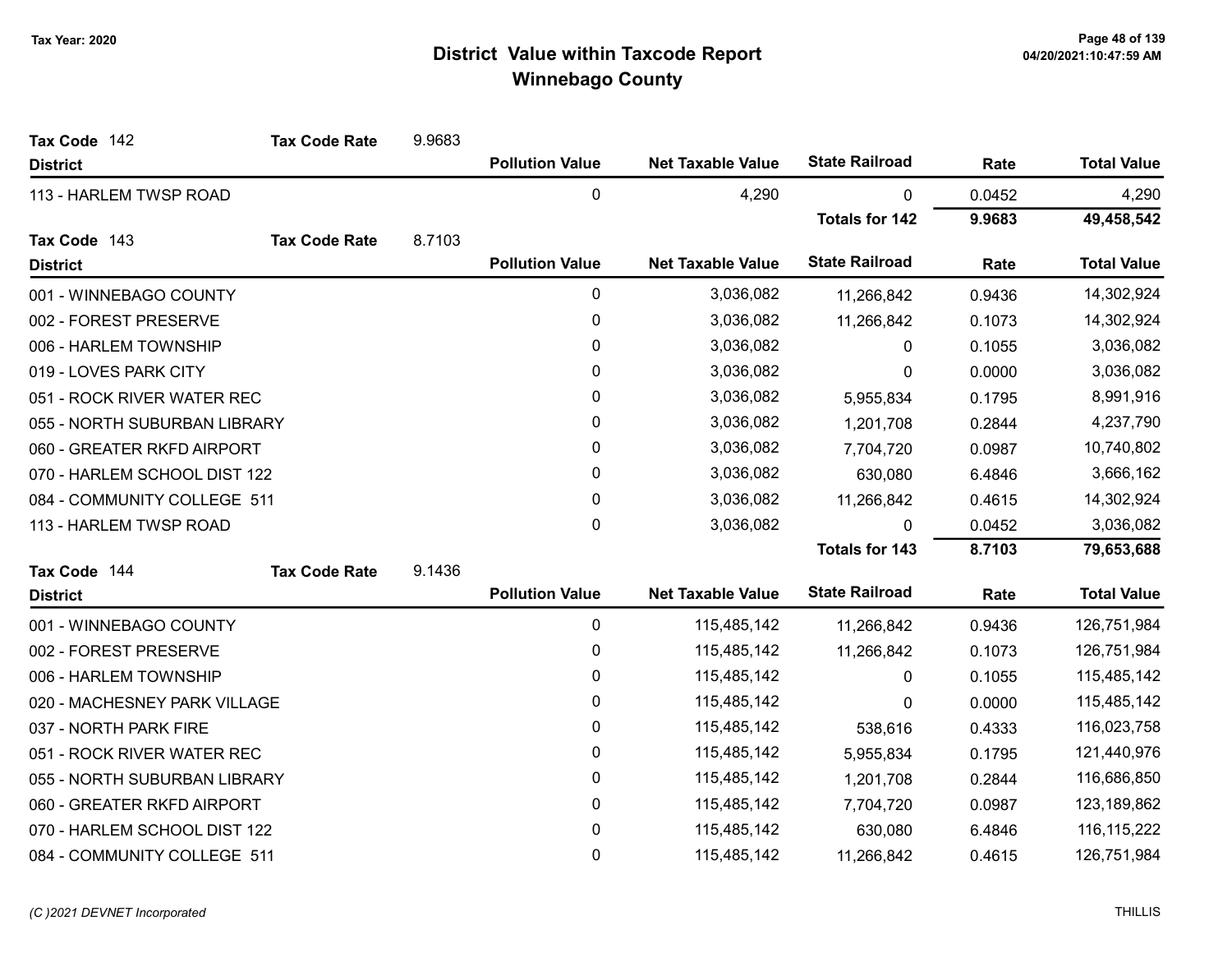| Tax Code 144                   | <b>Tax Code Rate</b> | 9.1436  |                        |                          |                       |         |                    |
|--------------------------------|----------------------|---------|------------------------|--------------------------|-----------------------|---------|--------------------|
| <b>District</b>                |                      |         | <b>Pollution Value</b> | <b>Net Taxable Value</b> | <b>State Railroad</b> | Rate    | <b>Total Value</b> |
| 113 - HARLEM TWSP ROAD         |                      |         | $\mathbf 0$            | 115,485,142              | $\mathbf{0}$          | 0.0452  | 115,485,142        |
|                                |                      |         |                        |                          | <b>Totals for 144</b> | 9.1436  | 1,320,168,046      |
| Tax Code 145                   | <b>Tax Code Rate</b> | 9.0652  |                        |                          |                       |         |                    |
| <b>District</b>                |                      |         | <b>Pollution Value</b> | <b>Net Taxable Value</b> | <b>State Railroad</b> | Rate    | <b>Total Value</b> |
| 001 - WINNEBAGO COUNTY         |                      |         | 0                      | 4,803,240                | 11,266,842            | 0.9436  | 16,070,082         |
| 002 - FOREST PRESERVE          |                      |         | 0                      | 4,803,240                | 11,266,842            | 0.1073  | 16,070,082         |
| 006 - HARLEM TOWNSHIP          |                      |         | 0                      | 4,803,240                | 0                     | 0.1055  | 4,803,240          |
| 037 - NORTH PARK FIRE          |                      |         | 0                      | 4,803,240                | 538,616               | 0.4333  | 5,341,856          |
| 055 - NORTH SUBURBAN LIBRARY   |                      |         | 0                      | 4,803,240                | 1,201,708             | 0.2844  | 6,004,948          |
| 060 - GREATER RKFD AIRPORT     |                      |         | 0                      | 4,803,240                | 7,704,720             | 0.0987  | 12,507,960         |
| 076 - ROCKFORD SCHOOL DIST 205 |                      |         | 0                      | 4,803,240                | 6,797,109             | 6.5857  | 11,600,349         |
| 084 - COMMUNITY COLLEGE 511    |                      |         | 0                      | 4,803,240                | 11,266,842            | 0.4615  | 16,070,082         |
| 113 - HARLEM TWSP ROAD         |                      |         | 0                      | 4,803,240                | 0                     | 0.0452  | 4,803,240          |
|                                |                      |         |                        |                          | <b>Totals for 145</b> | 9.0652  | 93,271,839         |
| Tax Code 146                   | <b>Tax Code Rate</b> | 12.9405 |                        |                          |                       |         |                    |
| <b>District</b>                |                      |         | <b>Pollution Value</b> | <b>Net Taxable Value</b> | <b>State Railroad</b> | Rate    | <b>Total Value</b> |
| 001 - WINNEBAGO COUNTY         |                      |         | 0                      | 18,759,846               | 11,266,842            | 0.9436  | 30,026,688         |
| 002 - FOREST PRESERVE          |                      |         | $\mathbf 0$            | 18,759,846               | 11,266,842            | 0.1073  | 30,026,688         |
| 009 - OWEN TOWNSHIP            |                      |         | 0                      | 18,759,846               | 647,872               | 0.1377  | 19,407,718         |
| 023 - ROCKFORD CITY            |                      |         | $\pmb{0}$              | 18,759,846               | 4,458,680             | 2.7943  | 23,218,526         |
| 046 - ROCKFORD PARK DISTRICT   |                      |         | 0                      | 18,759,846               | 5,539,992             | 1.0042  | 24,299,838         |
| 051 - ROCK RIVER WATER REC     |                      |         | 0                      | 18,759,846               | 5,955,834             | 0.1795  | 24,715,680         |
| 059 - ROCKFORD CITY LIBRARY    |                      |         | 0                      | 18,759,846               | 4,458,680             | 0.4343  | 23,218,526         |
| 060 - GREATER RKFD AIRPORT     |                      |         | $\pmb{0}$              | 18,759,846               | 7,704,720             | 0.0987  | 26,464,566         |
| 076 - ROCKFORD SCHOOL DIST 205 |                      |         | 0                      | 18,759,846               | 6,797,109             | 6.5857  | 25,556,955         |
| 084 - COMMUNITY COLLEGE 511    |                      |         | 0                      | 18,759,846               | 11,266,842            | 0.4615  | 30,026,688         |
| 116 - OWEN TWSP ROAD           |                      |         | 0                      | 18,759,846               | 647,872               | 0.1937  | 19,407,718         |
|                                |                      |         |                        |                          | Totals for 146        | 12.9405 | 276,369,591        |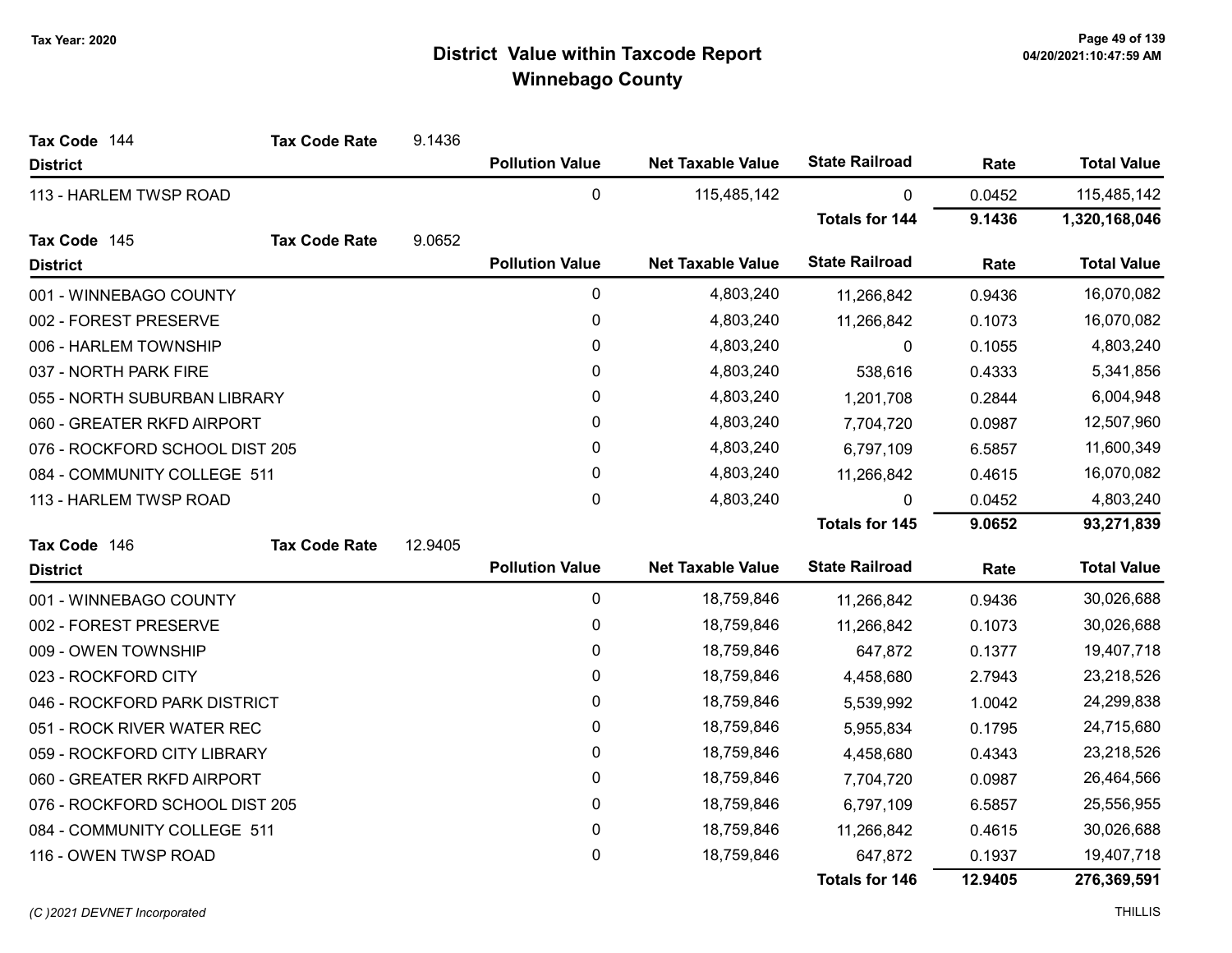| Tax Code 147                   | <b>Tax Code Rate</b> | 10.1478 |                        |                          |                       |         |                    |
|--------------------------------|----------------------|---------|------------------------|--------------------------|-----------------------|---------|--------------------|
| <b>District</b>                |                      |         | <b>Pollution Value</b> | <b>Net Taxable Value</b> | <b>State Railroad</b> | Rate    | <b>Total Value</b> |
| 001 - WINNEBAGO COUNTY         |                      |         | 0                      | 71,844                   | 11,266,842            | 0.9436  | 11,338,686         |
| 002 - FOREST PRESERVE          |                      |         | 0                      | 71,844                   | 11,266,842            | 0.1073  | 11,338,686         |
| 006 - HARLEM TOWNSHIP          |                      |         | 0                      | 71,844                   | 0                     | 0.1055  | 71,844             |
| 037 - NORTH PARK FIRE          |                      |         | 0                      | 71,844                   | 538,616               | 0.4333  | 610,460            |
| 046 - ROCKFORD PARK DISTRICT   |                      |         | 0                      | 71,844                   | 5,539,992             | 1.0042  | 5,611,836          |
| 051 - ROCK RIVER WATER REC     |                      |         | 0                      | 71,844                   | 5,955,834             | 0.1795  | 6,027,678          |
| 055 - NORTH SUBURBAN LIBRARY   |                      |         | 0                      | 71,844                   | 1,201,708             | 0.2844  | 1,273,552          |
| 060 - GREATER RKFD AIRPORT     |                      |         | 0                      | 71,844                   | 7,704,720             | 0.0987  | 7,776,564          |
| 070 - HARLEM SCHOOL DIST 122   |                      |         | $\mathbf{0}$           | 71,844                   | 630,080               | 6.4846  | 701,924            |
| 084 - COMMUNITY COLLEGE 511    |                      |         | 0                      | 71,844                   | 11,266,842            | 0.4615  | 11,338,686         |
| 113 - HARLEM TWSP ROAD         |                      |         | 0                      | 71,844                   | 0                     | 0.0452  | 71,844             |
|                                |                      |         |                        |                          | <b>Totals for 147</b> | 10.1478 | 56,161,760         |
| Tax Code 148                   | <b>Tax Code Rate</b> | 9.1389  |                        |                          |                       |         |                    |
| <b>District</b>                |                      |         | <b>Pollution Value</b> | <b>Net Taxable Value</b> | <b>State Railroad</b> | Rate    | <b>Total Value</b> |
| 001 - WINNEBAGO COUNTY         |                      |         | $\mathbf 0$            | 980                      | 11,266,842            | 0.9436  | 11,267,822         |
| 002 - FOREST PRESERVE          |                      |         | 0                      | 980                      | 11,266,842            | 0.1073  | 11,267,822         |
| 009 - OWEN TOWNSHIP            |                      |         | 0                      | 980                      | 647,872               | 0.1377  | 648,852            |
| 038 - NORTHWEST FIRE           |                      |         | 0                      | 980                      | 503,170               | 0.5299  | 504,150            |
| 051 - ROCK RIVER WATER REC     |                      |         | 0                      | 980                      | 5,955,834             | 0.1795  | 5,956,814          |
| 076 - ROCKFORD SCHOOL DIST 205 |                      |         | 0                      | 980                      | 6,797,109             | 6.5857  | 6,798,089          |
| 084 - COMMUNITY COLLEGE 511    |                      |         | 0                      | 980                      | 11,266,842            | 0.4615  | 11,267,822         |
| 116 - OWEN TWSP ROAD           |                      |         | 0                      | 980                      | 647,872               | 0.1937  | 648,852            |
|                                |                      |         |                        |                          | <b>Totals for 148</b> | 9.1389  | 48,360,223         |
| Tax Code 149                   | <b>Tax Code Rate</b> | 9.8853  |                        |                          |                       |         |                    |
| <b>District</b>                |                      |         | <b>Pollution Value</b> | <b>Net Taxable Value</b> | <b>State Railroad</b> | Rate    | <b>Total Value</b> |
| 001 - WINNEBAGO COUNTY         |                      |         | 0                      | 32,903,638               | 11,266,842            | 0.9436  | 44,170,480         |
| 002 - FOREST PRESERVE          |                      |         | 0                      | 32,903,638               | 11,266,842            | 0.1073  | 44,170,480         |
| 006 - HARLEM TOWNSHIP          |                      |         | 0                      | 32,903,638               | 0                     | 0.1055  | 32,903,638         |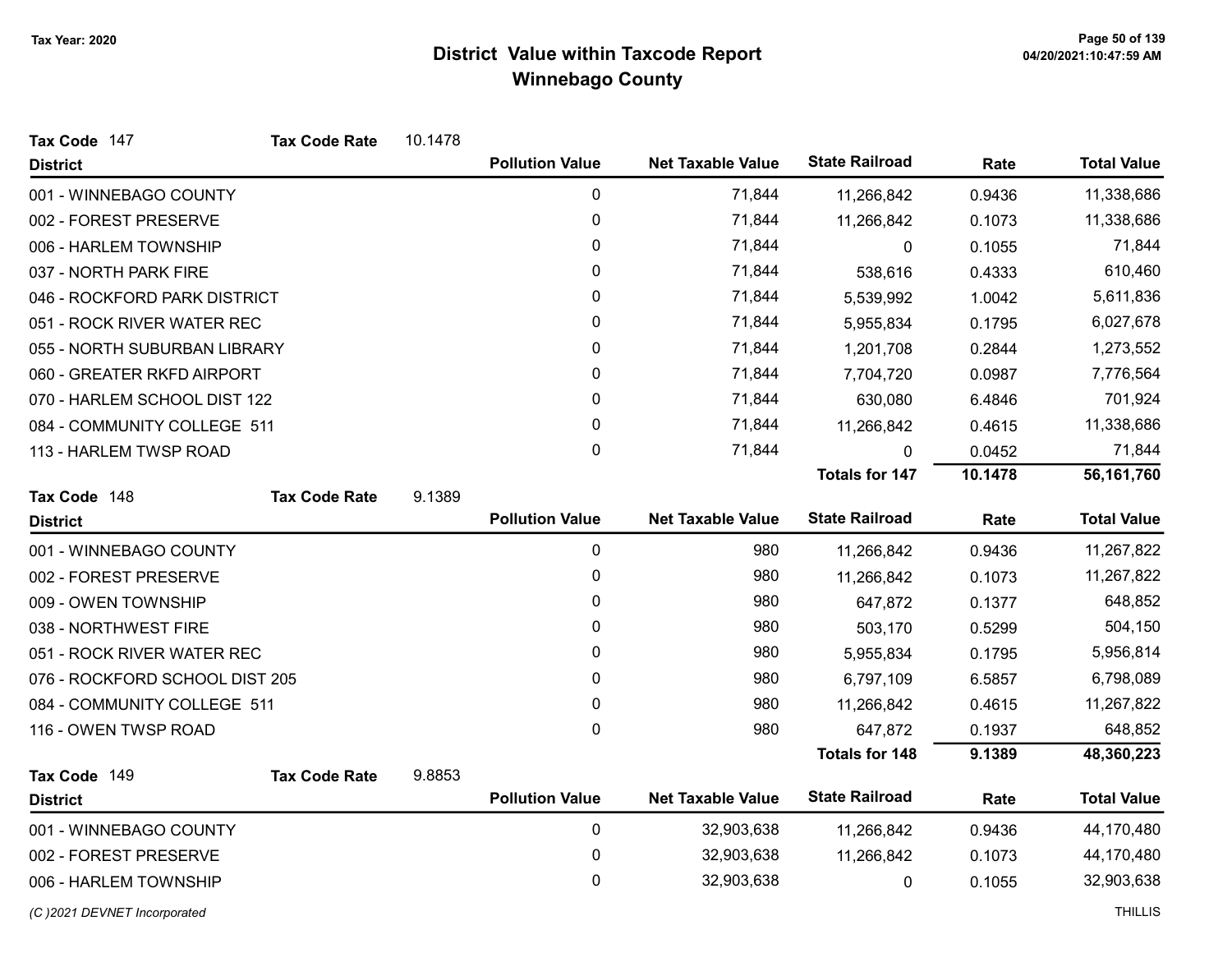| Tax Code 149                   | <b>Tax Code Rate</b> | 9.8853  |                        |                          |                       |         |                    |
|--------------------------------|----------------------|---------|------------------------|--------------------------|-----------------------|---------|--------------------|
| <b>District</b>                |                      |         | <b>Pollution Value</b> | <b>Net Taxable Value</b> | <b>State Railroad</b> | Rate    | <b>Total Value</b> |
| 025 - ROSCOE VILLAGE           |                      |         | 0                      | 32,903,638               | $\mathbf 0$           | 0.6304  | 32,903,638         |
| 035 - HARLEM-ROSCOE FIRE       |                      |         | $\pmb{0}$              | 32,903,638               | 481,666               | 0.7241  | 33,385,304         |
| 055 - NORTH SUBURBAN LIBRARY   |                      |         | $\pmb{0}$              | 32,903,638               | 1,201,708             | 0.2844  | 34,105,346         |
| 060 - GREATER RKFD AIRPORT     |                      |         | 0                      | 32,903,638               | 7,704,720             | 0.0987  | 40,608,358         |
| 070 - HARLEM SCHOOL DIST 122   |                      |         | 0                      | 32,903,638               | 630,080               | 6.4846  | 33,533,718         |
| 084 - COMMUNITY COLLEGE 511    |                      |         | $\pmb{0}$              | 32,903,638               | 11,266,842            | 0.4615  | 44,170,480         |
| 113 - HARLEM TWSP ROAD         |                      |         | $\mathbf 0$            | 32,903,638               | 0                     | 0.0452  | 32,903,638         |
|                                |                      |         |                        |                          | <b>Totals for 149</b> | 9.8853  | 372,855,080        |
| Tax Code 150                   | <b>Tax Code Rate</b> | 10.0623 |                        |                          |                       |         |                    |
| <b>District</b>                |                      |         | <b>Pollution Value</b> | <b>Net Taxable Value</b> | <b>State Railroad</b> | Rate    | <b>Total Value</b> |
| 001 - WINNEBAGO COUNTY         |                      |         | $\mathbf 0$            | 105,565                  | 11,266,842            | 0.9436  | 11,372,407         |
| 002 - FOREST PRESERVE          |                      |         | 0                      | 105,565                  | 11,266,842            | 0.1073  | 11,372,407         |
| 009 - OWEN TOWNSHIP            |                      |         | 0                      | 105,565                  | 647,872               | 0.1377  | 753,437            |
| 038 - NORTHWEST FIRE           |                      |         | 0                      | 105,565                  | 503,170               | 0.5299  | 608,735            |
| 046 - ROCKFORD PARK DISTRICT   |                      |         | $\pmb{0}$              | 105,565                  | 5,539,992             | 1.0042  | 5,645,557          |
| 060 - GREATER RKFD AIRPORT     |                      |         | 0                      | 105,565                  | 7,704,720             | 0.0987  | 7,810,285          |
| 076 - ROCKFORD SCHOOL DIST 205 |                      |         | 0                      | 105,565                  | 6,797,109             | 6.5857  | 6,902,674          |
| 084 - COMMUNITY COLLEGE 511    |                      |         | 0                      | 105,565                  | 11,266,842            | 0.4615  | 11,372,407         |
| 116 - OWEN TWSP ROAD           |                      |         | $\mathbf 0$            | 105,565                  | 647,872               | 0.1937  | 753,437            |
|                                |                      |         |                        |                          | <b>Totals for 150</b> | 10.0623 | 56,591,346         |
| Tax Code 151                   | <b>Tax Code Rate</b> | 10.4386 |                        |                          |                       |         |                    |
| <b>District</b>                |                      |         | <b>Pollution Value</b> | <b>Net Taxable Value</b> | <b>State Railroad</b> | Rate    | <b>Total Value</b> |
| 001 - WINNEBAGO COUNTY         |                      |         | $\mathbf 0$            | 846                      | 11,266,842            | 0.9436  | 11,267,688         |
| 002 - FOREST PRESERVE          |                      |         | 0                      | 846                      | 11,266,842            | 0.1073  | 11,267,688         |
| 006 - HARLEM TOWNSHIP          |                      |         | 0                      | 846                      | $\pmb{0}$             | 0.1055  | 846                |
| 035 - HARLEM-ROSCOE FIRE       |                      |         | 0                      | 846                      | 481,666               | 0.7241  | 482,512            |
| 046 - ROCKFORD PARK DISTRICT   |                      |         | $\pmb{0}$              | 846                      | 5,539,992             | 1.0042  | 5,540,838          |
| 051 - ROCK RIVER WATER REC     |                      |         | 0                      | 846                      | 5,955,834             | 0.1795  | 5,956,680          |
| (C) 2021 DEVNET Incorporated   |                      |         |                        |                          |                       |         | <b>THILLIS</b>     |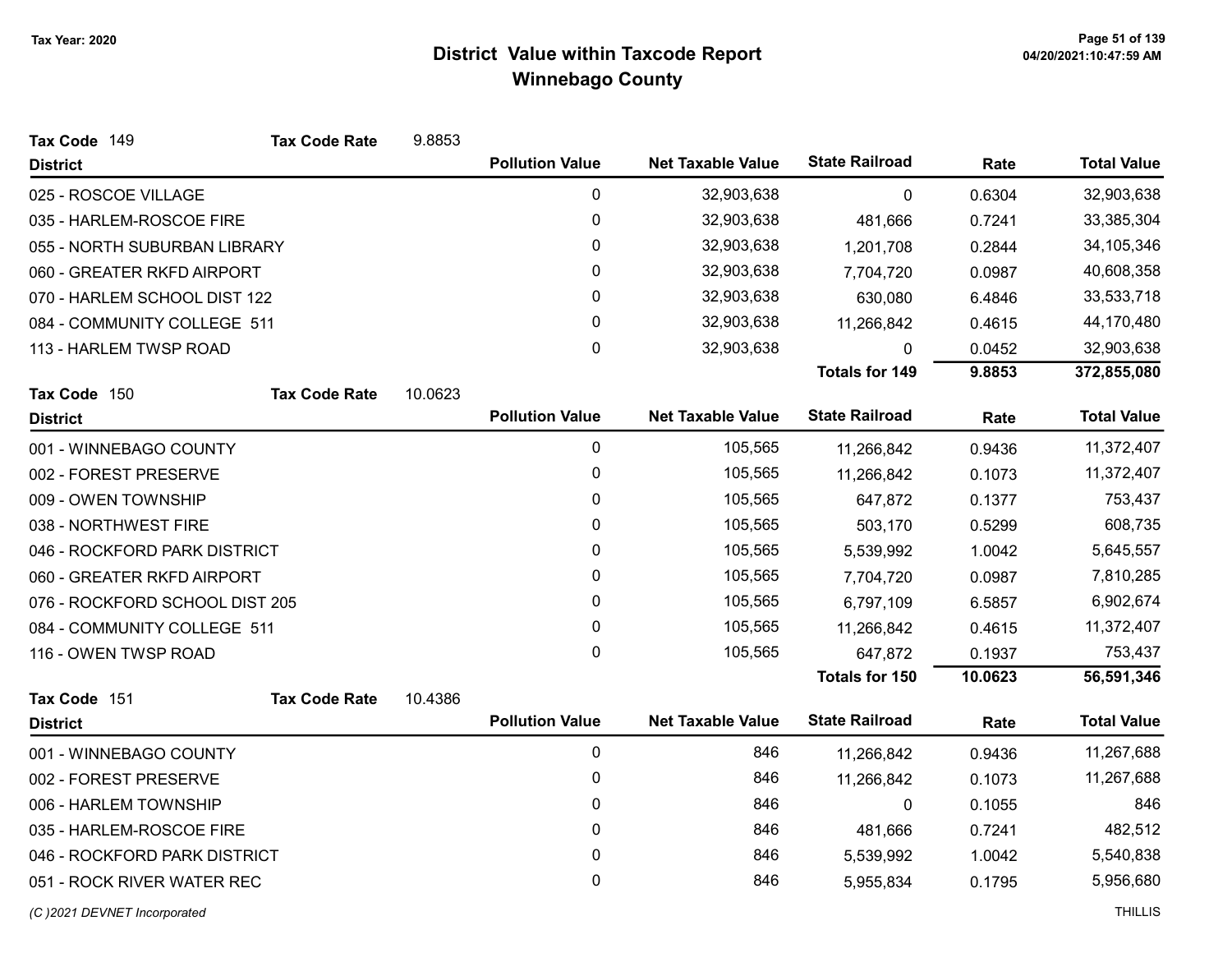| Tax Code 151                 | <b>Tax Code Rate</b> | 10.4386 |                        |                          |                       |         |                    |
|------------------------------|----------------------|---------|------------------------|--------------------------|-----------------------|---------|--------------------|
| <b>District</b>              |                      |         | <b>Pollution Value</b> | <b>Net Taxable Value</b> | <b>State Railroad</b> | Rate    | <b>Total Value</b> |
| 055 - NORTH SUBURBAN LIBRARY |                      |         | $\mathbf 0$            | 846                      | 1,201,708             | 0.2844  | 1,202,554          |
| 060 - GREATER RKFD AIRPORT   |                      |         | 0                      | 846                      | 7,704,720             | 0.0987  | 7,705,566          |
| 070 - HARLEM SCHOOL DIST 122 |                      |         | $\Omega$               | 846                      | 630,080               | 6.4846  | 630,926            |
| 084 - COMMUNITY COLLEGE 511  |                      |         | 0                      | 846                      | 11,266,842            | 0.4615  | 11,267,688         |
| 113 - HARLEM TWSP ROAD       |                      |         | 0                      | 846                      | 0                     | 0.0452  | 846                |
|                              |                      |         |                        |                          | Totals for 151        | 10.4386 | 55,323,832         |
| Tax Code 152                 | <b>Tax Code Rate</b> | 10.4386 |                        |                          |                       |         |                    |
| <b>District</b>              |                      |         | <b>Pollution Value</b> | <b>Net Taxable Value</b> | <b>State Railroad</b> | Rate    | <b>Total Value</b> |
| 001 - WINNEBAGO COUNTY       |                      |         | $\pmb{0}$              | 4,666,230                | 11,266,842            | 0.9436  | 15,933,072         |
| 002 - FOREST PRESERVE        |                      |         | 0                      | 4,666,230                | 11,266,842            | 0.1073  | 15,933,072         |
| 006 - HARLEM TOWNSHIP        |                      |         | 0                      | 4,666,230                | 0                     | 0.1055  | 4,666,230          |
| 020 - MACHESNEY PARK VILLAGE |                      |         | 0                      | 4,666,230                | 0                     | 0.0000  | 4,666,230          |
| 035 - HARLEM-ROSCOE FIRE     |                      |         | 0                      | 4,666,230                | 481,666               | 0.7241  | 5,147,896          |
| 046 - ROCKFORD PARK DISTRICT |                      |         | 0                      | 4,666,230                | 5,539,992             | 1.0042  | 10,206,222         |
| 051 - ROCK RIVER WATER REC   |                      |         | 0                      | 4,666,230                | 5,955,834             | 0.1795  | 10,622,064         |
| 055 - NORTH SUBURBAN LIBRARY |                      |         | 0                      | 4,666,230                | 1,201,708             | 0.2844  | 5,867,938          |
| 060 - GREATER RKFD AIRPORT   |                      |         | 0                      | 4,666,230                | 7,704,720             | 0.0987  | 12,370,950         |
| 070 - HARLEM SCHOOL DIST 122 |                      |         | 0                      | 4,666,230                | 630,080               | 6.4846  | 5,296,310          |
| 084 - COMMUNITY COLLEGE 511  |                      |         | 0                      | 4,666,230                | 11,266,842            | 0.4615  | 15,933,072         |
| 113 - HARLEM TWSP ROAD       |                      |         | 0                      | 4,666,230                |                       | 0.0452  | 4,666,230          |
|                              |                      |         |                        |                          | <b>Totals for 152</b> | 10.4386 | 111,309,286        |
| Tax Code 153                 | <b>Tax Code Rate</b> | 9.4344  |                        |                          |                       |         |                    |
| <b>District</b>              |                      |         | <b>Pollution Value</b> | <b>Net Taxable Value</b> | <b>State Railroad</b> | Rate    | <b>Total Value</b> |
| 001 - WINNEBAGO COUNTY       |                      |         | $\mathbf 0$            | 752,109                  | 11,266,842            | 0.9436  | 12,018,951         |
| 002 - FOREST PRESERVE        |                      |         | 0                      | 752,109                  | 11,266,842            | 0.1073  | 12,018,951         |
| 006 - HARLEM TOWNSHIP        |                      |         | 0                      | 752,109                  | 0                     | 0.1055  | 752,109            |
| 035 - HARLEM-ROSCOE FIRE     |                      |         | 0                      | 752,109                  | 481,666               | 0.7241  | 1,233,775          |
| 051 - ROCK RIVER WATER REC   |                      |         | 0                      | 752,109                  | 5,955,834             | 0.1795  | 6,707,943          |
|                              |                      |         |                        |                          |                       |         |                    |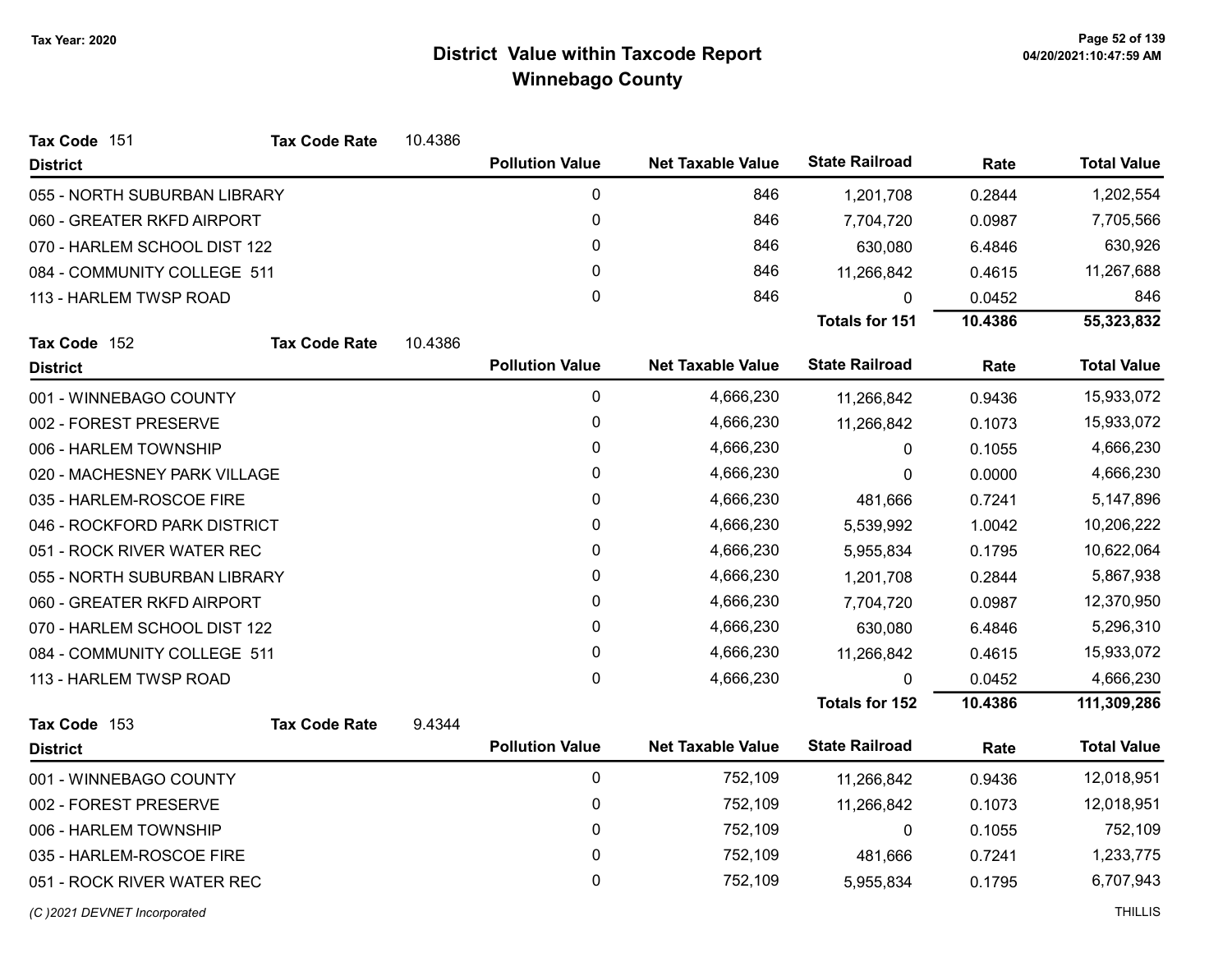| Tax Code 153                   | <b>Tax Code Rate</b> | 9.4344  |                        |                          |                       |         |                    |
|--------------------------------|----------------------|---------|------------------------|--------------------------|-----------------------|---------|--------------------|
| <b>District</b>                |                      |         | <b>Pollution Value</b> | <b>Net Taxable Value</b> | <b>State Railroad</b> | Rate    | <b>Total Value</b> |
| 055 - NORTH SUBURBAN LIBRARY   |                      |         | 0                      | 752,109                  | 1,201,708             | 0.2844  | 1,953,817          |
| 060 - GREATER RKFD AIRPORT     |                      |         | 0                      | 752,109                  | 7,704,720             | 0.0987  | 8,456,829          |
| 070 - HARLEM SCHOOL DIST 122   |                      |         | 0                      | 752,109                  | 630,080               | 6.4846  | 1,382,189          |
| 084 - COMMUNITY COLLEGE 511    |                      |         | 0                      | 752,109                  | 11,266,842            | 0.4615  | 12,018,951         |
| 113 - HARLEM TWSP ROAD         |                      |         | 0                      | 752,109                  | 0                     | 0.0452  | 752,109            |
|                                |                      |         |                        |                          | <b>Totals for 153</b> | 9.4344  | 57,295,624         |
| Tax Code 154                   | <b>Tax Code Rate</b> | 12.7610 |                        |                          |                       |         |                    |
| <b>District</b>                |                      |         | <b>Pollution Value</b> | <b>Net Taxable Value</b> | <b>State Railroad</b> | Rate    | <b>Total Value</b> |
| 001 - WINNEBAGO COUNTY         |                      |         | 0                      | 115,026                  | 11,266,842            | 0.9436  | 11,381,868         |
| 002 - FOREST PRESERVE          |                      |         | 0                      | 115,026                  | 11,266,842            | 0.1073  | 11,381,868         |
| 009 - OWEN TOWNSHIP            |                      |         | 0                      | 115,026                  | 647,872               | 0.1377  | 762,898            |
| 023 - ROCKFORD CITY            |                      |         | 0                      | 115,026                  | 4,458,680             | 2.7943  | 4,573,706          |
| 046 - ROCKFORD PARK DISTRICT   |                      |         | 0                      | 115,026                  | 5,539,992             | 1.0042  | 5,655,018          |
| 059 - ROCKFORD CITY LIBRARY    |                      |         | 0                      | 115,026                  | 4,458,680             | 0.4343  | 4,573,706          |
| 060 - GREATER RKFD AIRPORT     |                      |         | 0                      | 115,026                  | 7,704,720             | 0.0987  | 7,819,746          |
| 076 - ROCKFORD SCHOOL DIST 205 |                      |         | 0                      | 115,026                  | 6,797,109             | 6.5857  | 6,912,135          |
| 084 - COMMUNITY COLLEGE 511    |                      |         | 0                      | 115,026                  | 11,266,842            | 0.4615  | 11,381,868         |
| 116 - OWEN TWSP ROAD           |                      |         | 0                      | 115,026                  | 647,872               | 0.1937  | 762,898            |
|                                |                      |         |                        |                          | <b>Totals for 154</b> | 12.7610 | 65,205,711         |
| Tax Code 155                   | <b>Tax Code Rate</b> | 9.1968  |                        |                          |                       |         |                    |
| <b>District</b>                |                      |         | <b>Pollution Value</b> | <b>Net Taxable Value</b> | <b>State Railroad</b> | Rate    | <b>Total Value</b> |
| 001 - WINNEBAGO COUNTY         |                      |         | $\mathbf 0$            | 8,348,886                | 11,266,842            | 0.9436  | 19,615,728         |
| 002 - FOREST PRESERVE          |                      |         | 0                      | 8,348,886                | 11,266,842            | 0.1073  | 19,615,728         |
| 009 - OWEN TOWNSHIP            |                      |         | 0                      | 8,348,886                | 647,872               | 0.1377  | 8,996,758          |
| 041 - ROCKTON FIRE             |                      |         | $\mathbf{0}$           | 8,348,886                | 752,013               | 0.6686  | 9,100,899          |
| 060 - GREATER RKFD AIRPORT     |                      |         | $\mathbf 0$            | 8,348,886                | 7,704,720             | 0.0987  | 16,053,606         |
| 076 - ROCKFORD SCHOOL DIST 205 |                      |         | 0                      | 8,348,886                | 6,797,109             | 6.5857  | 15,145,995         |
| 084 - COMMUNITY COLLEGE 511    |                      |         | 0                      | 8,348,886                | 11,266,842            | 0.4615  | 19,615,728         |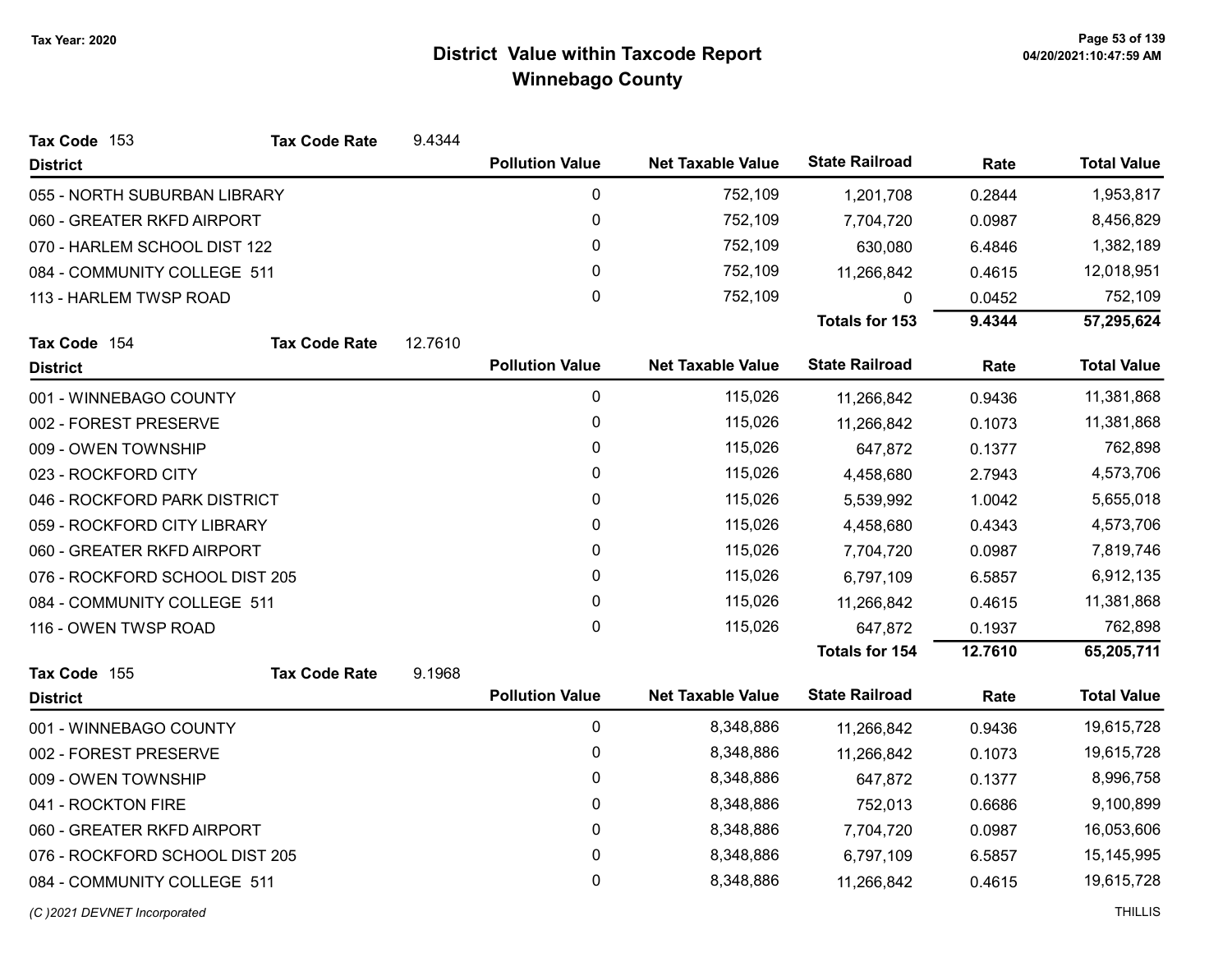| Tax Code 155                   | <b>Tax Code Rate</b> | 9.1968  |                        |                          |                       |         |                    |
|--------------------------------|----------------------|---------|------------------------|--------------------------|-----------------------|---------|--------------------|
| <b>District</b>                |                      |         | <b>Pollution Value</b> | <b>Net Taxable Value</b> | <b>State Railroad</b> | Rate    | <b>Total Value</b> |
| 116 - OWEN TWSP ROAD           |                      |         | $\mathbf 0$            | 8,348,886                | 647,872               | 0.1937  | 8,996,758          |
|                                |                      |         |                        |                          | <b>Totals for 155</b> | 9.1968  | 117,141,200        |
| Tax Code 156                   | <b>Tax Code Rate</b> | 9.0581  |                        |                          |                       |         |                    |
| <b>District</b>                |                      |         | <b>Pollution Value</b> | <b>Net Taxable Value</b> | <b>State Railroad</b> | Rate    | <b>Total Value</b> |
| 001 - WINNEBAGO COUNTY         |                      |         | $\pmb{0}$              | 18,878,157               | 11,266,842            | 0.9436  | 30,144,999         |
| 002 - FOREST PRESERVE          |                      |         | 0                      | 18,878,157               | 11,266,842            | 0.1073  | 30,144,999         |
| 009 - OWEN TOWNSHIP            |                      |         | 0                      | 18,878,157               | 647,872               | 0.1377  | 19,526,029         |
| 038 - NORTHWEST FIRE           |                      |         | 0                      | 18,878,157               | 503,170               | 0.5299  | 19,381,327         |
| 060 - GREATER RKFD AIRPORT     |                      |         | $\pmb{0}$              | 18,878,157               | 7,704,720             | 0.0987  | 26,582,877         |
| 076 - ROCKFORD SCHOOL DIST 205 |                      |         | 0                      | 18,878,157               | 6,797,109             | 6.5857  | 25,675,266         |
| 084 - COMMUNITY COLLEGE 511    |                      |         | 0                      | 18,878,157               | 11,266,842            | 0.4615  | 30,144,999         |
| 116 - OWEN TWSP ROAD           |                      |         | 0                      | 18,878,157               | 647,872               | 0.1937  | 19,526,029         |
|                                |                      |         |                        |                          | <b>Totals for 156</b> | 9.0581  | 201,126,525        |
| Tax Code 157                   | <b>Tax Code Rate</b> | 11.7568 |                        |                          |                       |         |                    |
| <b>District</b>                |                      |         | <b>Pollution Value</b> | <b>Net Taxable Value</b> | <b>State Railroad</b> | Rate    | <b>Total Value</b> |
| 001 - WINNEBAGO COUNTY         |                      |         | $\pmb{0}$              | 85,882                   | 11,266,842            | 0.9436  | 11,352,724         |
| 002 - FOREST PRESERVE          |                      |         | $\mathbf 0$            | 85,882                   | 11,266,842            | 0.1073  | 11,352,724         |
| 009 - OWEN TOWNSHIP            |                      |         | 0                      | 85,882                   | 647,872               | 0.1377  | 733,754            |
| 023 - ROCKFORD CITY            |                      |         | 0                      | 85,882                   | 4,458,680             | 2.7943  | 4,544,562          |
| 059 - ROCKFORD CITY LIBRARY    |                      |         | 0                      | 85,882                   | 4,458,680             | 0.4343  | 4,544,562          |
| 060 - GREATER RKFD AIRPORT     |                      |         | 0                      | 85,882                   | 7,704,720             | 0.0987  | 7,790,602          |
| 076 - ROCKFORD SCHOOL DIST 205 |                      |         | 0                      | 85,882                   | 6,797,109             | 6.5857  | 6,882,991          |
| 084 - COMMUNITY COLLEGE 511    |                      |         | $\pmb{0}$              | 85,882                   | 11,266,842            | 0.4615  | 11,352,724         |
| 116 - OWEN TWSP ROAD           |                      |         | 0                      | 85,882                   | 647,872               | 0.1937  | 733,754            |
|                                |                      |         |                        |                          | Totals for 157        | 11.7568 | 59,288,397         |
| Tax Code 158                   | <b>Tax Code Rate</b> | 10.1478 |                        |                          |                       |         |                    |
| <b>District</b>                |                      |         | <b>Pollution Value</b> | <b>Net Taxable Value</b> | <b>State Railroad</b> | Rate    | <b>Total Value</b> |
| 001 - WINNEBAGO COUNTY         |                      |         | $\mathbf 0$            | 6,541,092                | 11,266,842            | 0.9436  | 17,807,934         |

(C)2021 DEVNET Incorporated THILLIS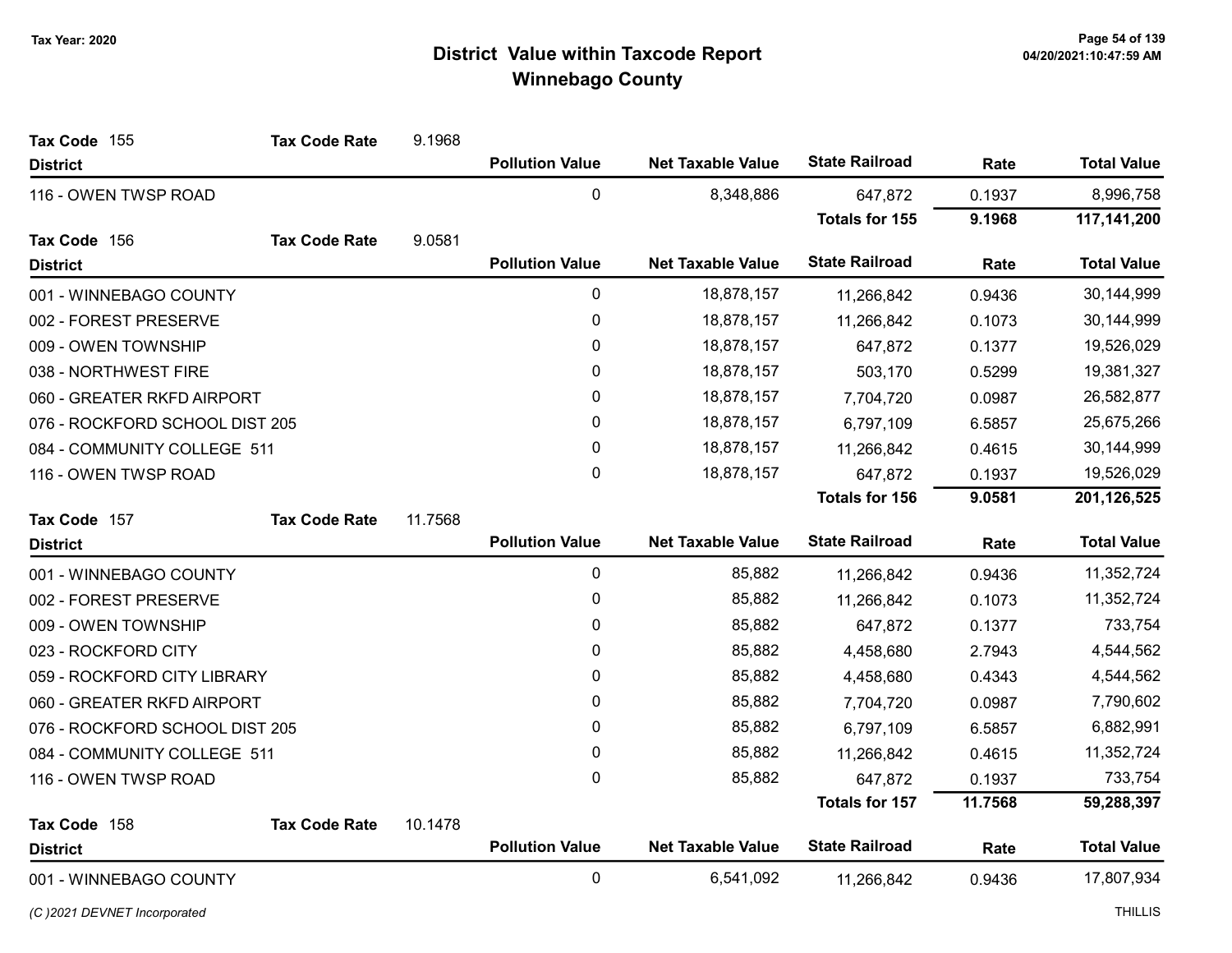| Tax Code 158                   | <b>Tax Code Rate</b> | 10.1478 |                        |                          |                       |         |                    |
|--------------------------------|----------------------|---------|------------------------|--------------------------|-----------------------|---------|--------------------|
| <b>District</b>                |                      |         | <b>Pollution Value</b> | <b>Net Taxable Value</b> | <b>State Railroad</b> | Rate    | <b>Total Value</b> |
| 002 - FOREST PRESERVE          |                      |         | $\pmb{0}$              | 6,541,092                | 11,266,842            | 0.1073  | 17,807,934         |
| 006 - HARLEM TOWNSHIP          |                      |         | 0                      | 6,541,092                | 0                     | 0.1055  | 6,541,092          |
| 020 - MACHESNEY PARK VILLAGE   |                      |         | 0                      | 6,541,092                | 0                     | 0.0000  | 6,541,092          |
| 037 - NORTH PARK FIRE          |                      |         | $\mathbf 0$            | 6,541,092                | 538,616               | 0.4333  | 7,079,708          |
| 046 - ROCKFORD PARK DISTRICT   |                      |         | 0                      | 6,541,092                | 5,539,992             | 1.0042  | 12,081,084         |
| 051 - ROCK RIVER WATER REC     |                      |         | 0                      | 6,541,092                | 5,955,834             | 0.1795  | 12,496,926         |
| 055 - NORTH SUBURBAN LIBRARY   |                      |         | 0                      | 6,541,092                | 1,201,708             | 0.2844  | 7,742,800          |
| 060 - GREATER RKFD AIRPORT     |                      |         | 0                      | 6,541,092                | 7,704,720             | 0.0987  | 14,245,812         |
| 070 - HARLEM SCHOOL DIST 122   |                      |         | 0                      | 6,541,092                | 630,080               | 6.4846  | 7,171,172          |
| 084 - COMMUNITY COLLEGE 511    |                      |         | 0                      | 6,541,092                | 11,266,842            | 0.4615  | 17,807,934         |
| 113 - HARLEM TWSP ROAD         |                      |         | 0                      | 6,541,092                | 0                     | 0.0452  | 6,541,092          |
|                                |                      |         |                        |                          | <b>Totals for 158</b> | 10.1478 | 133,864,580        |
| Tax Code 159                   | <b>Tax Code Rate</b> | 10.0694 |                        |                          |                       |         |                    |
| <b>District</b>                |                      |         | <b>Pollution Value</b> | <b>Net Taxable Value</b> | <b>State Railroad</b> | Rate    | <b>Total Value</b> |
| 001 - WINNEBAGO COUNTY         |                      |         | $\mathbf 0$            | 249,773                  | 11,266,842            | 0.9436  | 11,516,615         |
| 002 - FOREST PRESERVE          |                      |         | 0                      | 249,773                  | 11,266,842            | 0.1073  | 11,516,615         |
| 006 - HARLEM TOWNSHIP          |                      |         | 0                      | 249,773                  | $\mathbf 0$           | 0.1055  | 249,773            |
| 037 - NORTH PARK FIRE          |                      |         | 0                      | 249,773                  | 538,616               | 0.4333  | 788,389            |
| 046 - ROCKFORD PARK DISTRICT   |                      |         | 0                      | 249,773                  | 5,539,992             | 1.0042  | 5,789,765          |
| 055 - NORTH SUBURBAN LIBRARY   |                      |         | 0                      | 249,773                  | 1,201,708             | 0.2844  | 1,451,481          |
| 060 - GREATER RKFD AIRPORT     |                      |         | 0                      | 249,773                  | 7,704,720             | 0.0987  | 7,954,493          |
| 076 - ROCKFORD SCHOOL DIST 205 |                      |         | 0                      | 249,773                  | 6,797,109             | 6.5857  | 7,046,882          |
| 084 - COMMUNITY COLLEGE 511    |                      |         | 0                      | 249,773                  | 11,266,842            | 0.4615  | 11,516,615         |
| 113 - HARLEM TWSP ROAD         |                      |         | 0                      | 249,773                  | 0                     | 0.0452  | 249,773            |
|                                |                      |         |                        |                          | <b>Totals for 159</b> | 10.0694 | 58,080,401         |
| Tax Code 160                   | <b>Tax Code Rate</b> | 9.1436  |                        |                          |                       |         |                    |
| <b>District</b>                |                      |         | <b>Pollution Value</b> | <b>Net Taxable Value</b> | <b>State Railroad</b> | Rate    | <b>Total Value</b> |
| 001 - WINNEBAGO COUNTY         |                      |         | $\mathbf 0$            | 514,899                  | 11,266,842            | 0.9436  | 11,781,741         |

(C)2021 DEVNET Incorporated THILLIS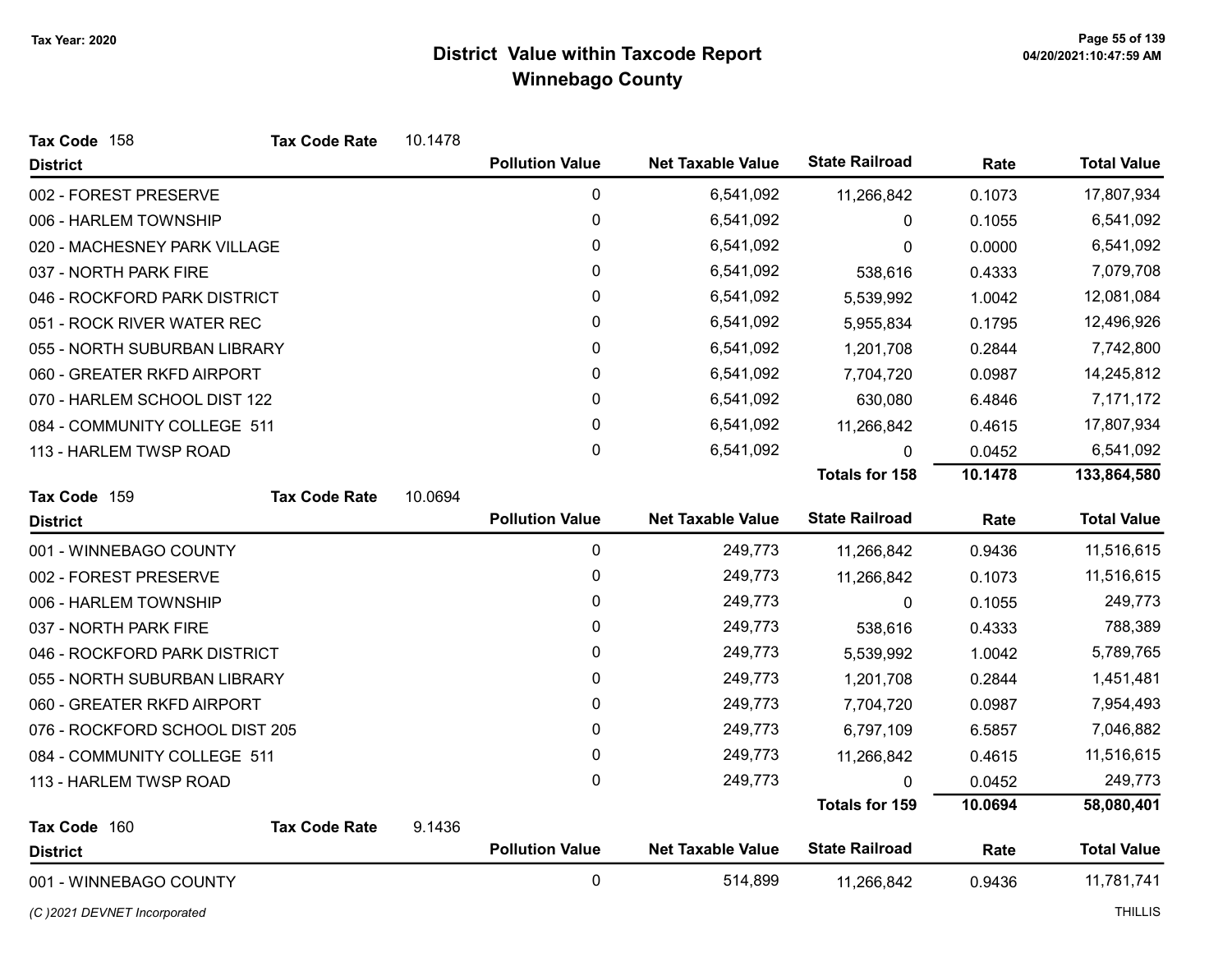| Tax Code 160                  | <b>Tax Code Rate</b> | 9.1436 |                        |                          |                       |        |                    |
|-------------------------------|----------------------|--------|------------------------|--------------------------|-----------------------|--------|--------------------|
| <b>District</b>               |                      |        | <b>Pollution Value</b> | <b>Net Taxable Value</b> | <b>State Railroad</b> | Rate   | <b>Total Value</b> |
| 002 - FOREST PRESERVE         |                      |        | $\pmb{0}$              | 514,899                  | 11,266,842            | 0.1073 | 11,781,741         |
| 006 - HARLEM TOWNSHIP         |                      |        | $\pmb{0}$              | 514,899                  | 0                     | 0.1055 | 514,899            |
| 037 - NORTH PARK FIRE         |                      |        | 0                      | 514,899                  | 538,616               | 0.4333 | 1,053,515          |
| 051 - ROCK RIVER WATER REC    |                      |        | 0                      | 514,899                  | 5,955,834             | 0.1795 | 6,470,733          |
| 055 - NORTH SUBURBAN LIBRARY  |                      |        | 0                      | 514,899                  | 1,201,708             | 0.2844 | 1,716,607          |
| 060 - GREATER RKFD AIRPORT    |                      |        | 0                      | 514,899                  | 7,704,720             | 0.0987 | 8,219,619          |
| 070 - HARLEM SCHOOL DIST 122  |                      |        | 0                      | 514,899                  | 630,080               | 6.4846 | 1,144,979          |
| 084 - COMMUNITY COLLEGE 511   |                      |        | 0                      | 514,899                  | 11,266,842            | 0.4615 | 11,781,741         |
| 113 - HARLEM TWSP ROAD        |                      |        | 0                      | 514,899                  | 0                     | 0.0452 | 514,899            |
|                               |                      |        |                        |                          | <b>Totals for 160</b> | 9.1436 | 54,980,474         |
| Tax Code 161                  | <b>Tax Code Rate</b> | 8.6307 |                        |                          |                       |        |                    |
| <b>District</b>               |                      |        | <b>Pollution Value</b> | <b>Net Taxable Value</b> | <b>State Railroad</b> | Rate   | <b>Total Value</b> |
| 001 - WINNEBAGO COUNTY        |                      |        | 0                      | 133,041                  | 11,266,842            | 0.9436 | 11,399,883         |
| 002 - FOREST PRESERVE         |                      |        | 0                      | 133,041                  | 11,266,842            | 0.1073 | 11,399,883         |
| 009 - OWEN TOWNSHIP           |                      |        | $\pmb{0}$              | 133,041                  | 647,872               | 0.1377 | 780,913            |
| 038 - NORTHWEST FIRE          |                      |        | 0                      | 133,041                  | 503,170               | 0.5299 | 636,211            |
| 060 - GREATER RKFD AIRPORT    |                      |        | 0                      | 133,041                  | 7,704,720             | 0.0987 | 7,837,761          |
| 074 - ROCKTON SCHOOL DIST 140 |                      |        | 0                      | 133,041                  | 699,395               | 3.5662 | 832,436            |
| 077 - HONONEGAH HIGH SD #207  |                      |        | 0                      | 133,041                  | 826,144               | 2.5921 | 959,185            |
| 084 - COMMUNITY COLLEGE 511   |                      |        | $\pmb{0}$              | 133,041                  | 11,266,842            | 0.4615 | 11,399,883         |
| 116 - OWEN TWSP ROAD          |                      |        | $\mathbf{0}$           | 133,041                  | 647,872               | 0.1937 | 780,913            |
|                               |                      |        |                        |                          | <b>Totals for 161</b> | 8.6307 | 46,027,068         |
| Tax Code 162                  | <b>Tax Code Rate</b> | 9.2785 |                        |                          |                       |        |                    |
| <b>District</b>               |                      |        | <b>Pollution Value</b> | <b>Net Taxable Value</b> | <b>State Railroad</b> | Rate   | <b>Total Value</b> |
| 001 - WINNEBAGO COUNTY        |                      |        | $\pmb{0}$              | 542,548                  | 11,266,842            | 0.9436 | 11,809,390         |
| 002 - FOREST PRESERVE         |                      |        | 0                      | 542,548                  | 11,266,842            | 0.1073 | 11,809,390         |
| 009 - OWEN TOWNSHIP           |                      |        | $\mathbf 0$            | 542,548                  | 647,872               | 0.1377 | 1,190,420          |
| 038 - NORTHWEST FIRE          |                      |        | 0                      | 542,548                  | 503,170               | 0.5299 | 1,045,718          |
| (C)2021 DEVNET Incorporated   |                      |        |                        |                          |                       |        | <b>THILLIS</b>     |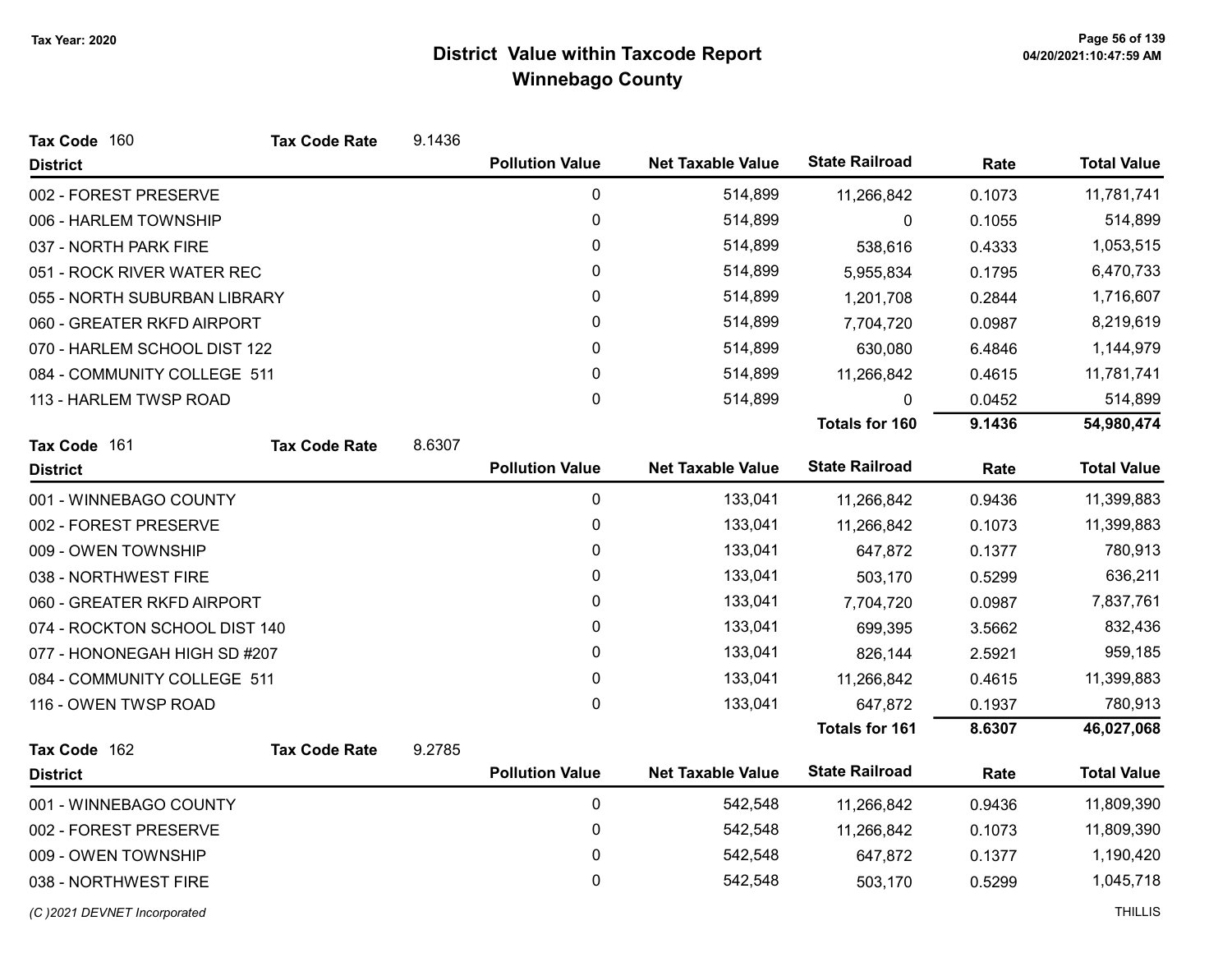| Tax Code 162                 | <b>Tax Code Rate</b> | 9.2785 |                        |                          |                       |           |                    |
|------------------------------|----------------------|--------|------------------------|--------------------------|-----------------------|-----------|--------------------|
| <b>District</b>              |                      |        | <b>Pollution Value</b> | <b>Net Taxable Value</b> | <b>State Railroad</b> | Rate      | <b>Total Value</b> |
| 058 - WINNEBAGO LIBRARY      |                      |        | 0                      | 542,548                  | $\mathbf 0$           | 0.2018    | 542,548            |
| 060 - GREATER RKFD AIRPORT   |                      |        | 0                      | 542,548                  | 7,704,720             | 0.0987    | 8,247,268          |
| 082 - WINNEBAGO UNIT SD #323 |                      |        | 0                      | 542,548                  | 1,436,812             | 6.6043    | 1,979,360          |
| 084 - COMMUNITY COLLEGE 511  |                      |        | 0                      | 542,548                  | 11,266,842            | 0.4615    | 11,809,390         |
| 116 - OWEN TWSP ROAD         |                      |        | 0                      | 542,548                  | 647,872               | 0.1937    | 1,190,420          |
|                              |                      |        |                        |                          | Totals for 162        | 9.2785    | 49,623,904         |
| Tax Code 163                 | <b>Tax Code Rate</b> | 9.2549 |                        |                          |                       |           |                    |
| <b>District</b>              |                      |        | <b>Pollution Value</b> | <b>Net Taxable Value</b> | <b>State Railroad</b> | Rate      | <b>Total Value</b> |
| 001 - WINNEBAGO COUNTY       |                      |        | 0                      | 1,921,996                | 11,266,842            | 0.9436    | 13,188,838         |
| 002 - FOREST PRESERVE        |                      |        | 0                      | 1,921,996                | 11,266,842            | 0.1073    | 13,188,838         |
| 006 - HARLEM TOWNSHIP        |                      |        | 0                      | 1,921,996                | 0                     | 0.1055    | 1,921,996          |
| 035 - HARLEM-ROSCOE FIRE     |                      |        | 0                      | 1,921,996                | 481,666               | 0.7241    | 2,403,662          |
| 055 - NORTH SUBURBAN LIBRARY |                      | 0      | 1,921,996              | 1,201,708                | 0.2844                | 3,123,704 |                    |
| 060 - GREATER RKFD AIRPORT   |                      |        | 0                      | 1,921,996                | 7,704,720             | 0.0987    | 9,626,716          |
| 070 - HARLEM SCHOOL DIST 122 |                      |        | 0                      | 1,921,996                | 630,080               | 6.4846    | 2,552,076          |
| 084 - COMMUNITY COLLEGE 511  |                      |        | 0                      | 1,921,996                | 11,266,842            | 0.4615    | 13,188,838         |
| 113 - HARLEM TWSP ROAD       |                      |        | 0                      | 1,921,996                | $\Omega$              | 0.0452    | 1,921,996          |
|                              |                      |        |                        |                          | <b>Totals for 163</b> | 9.2549    | 61,116,664         |
| Tax Code 164                 | <b>Tax Code Rate</b> | 8.9641 |                        |                          |                       |           |                    |
| <b>District</b>              |                      |        | <b>Pollution Value</b> | <b>Net Taxable Value</b> | <b>State Railroad</b> | Rate      | <b>Total Value</b> |
| 001 - WINNEBAGO COUNTY       |                      |        | $\pmb{0}$              | 93,113                   | 11,266,842            | 0.9436    | 11,359,955         |
| 002 - FOREST PRESERVE        |                      |        | 0                      | 93,113                   | 11,266,842            | 0.1073    | 11,359,955         |
| 006 - HARLEM TOWNSHIP        |                      |        | 0                      | 93,113                   | 0                     | 0.1055    | 93,113             |
| 037 - NORTH PARK FIRE        |                      |        | 0                      | 93,113                   | 538,616               | 0.4333    | 631,729            |
| 055 - NORTH SUBURBAN LIBRARY |                      |        | 0                      | 93,113                   | 1,201,708             | 0.2844    | 1,294,821          |
| 060 - GREATER RKFD AIRPORT   |                      |        | 0                      | 93,113                   | 7,704,720             | 0.0987    | 7,797,833          |
| 070 - HARLEM SCHOOL DIST 122 |                      |        | 0                      | 93,113                   | 630,080               | 6.4846    | 723,193            |
| 084 - COMMUNITY COLLEGE 511  |                      |        | 0                      | 93,113                   | 11,266,842            | 0.4615    | 11,359,955         |
| (C) 2021 DEVNET Incorporated |                      |        |                        |                          |                       |           | <b>THILLIS</b>     |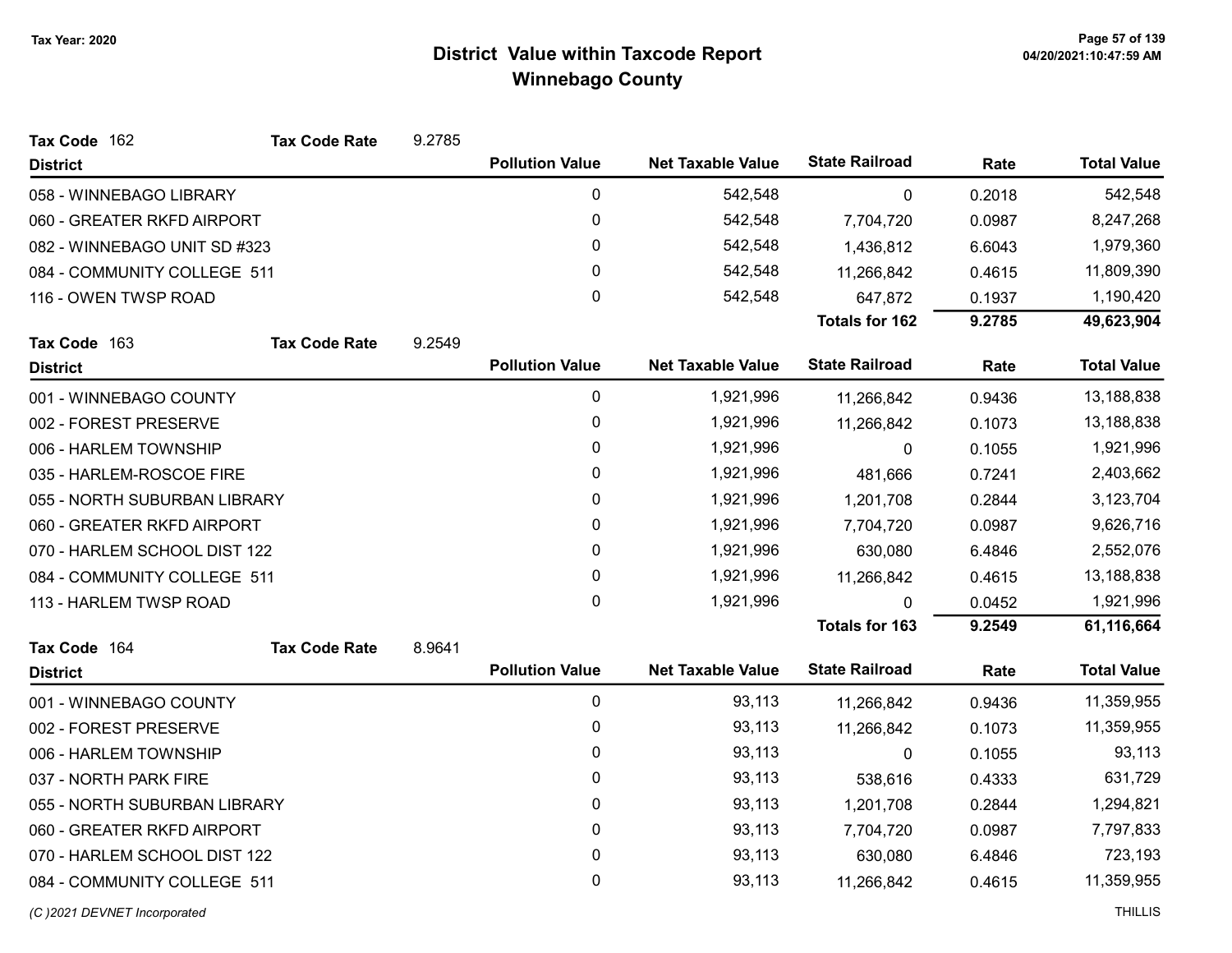| Tax Code 164                   | <b>Tax Code Rate</b> | 8.9641      |                        |                          |                       |            |                    |
|--------------------------------|----------------------|-------------|------------------------|--------------------------|-----------------------|------------|--------------------|
| <b>District</b>                |                      |             | <b>Pollution Value</b> | <b>Net Taxable Value</b> | <b>State Railroad</b> | Rate       | <b>Total Value</b> |
| 113 - HARLEM TWSP ROAD         |                      |             | 0                      | 93,113                   | 0                     | 0.0452     | 93,113             |
|                                |                      |             |                        |                          | <b>Totals for 164</b> | 8.9641     | 44,713,667         |
| Tax Code 165                   | <b>Tax Code Rate</b> | 8.7694      |                        |                          |                       |            |                    |
| <b>District</b>                |                      |             | <b>Pollution Value</b> | <b>Net Taxable Value</b> | <b>State Railroad</b> | Rate       | <b>Total Value</b> |
| 001 - WINNEBAGO COUNTY         |                      |             | 0                      | 15,460,688               | 11,266,842            | 0.9436     | 26,727,530         |
| 002 - FOREST PRESERVE          |                      |             | $\mathbf 0$            | 15,460,688               | 11,266,842            | 0.1073     | 26,727,530         |
| 009 - OWEN TOWNSHIP            |                      |             | 0                      | 15,460,688               | 647,872               | 0.1377     | 16,108,560         |
| 041 - ROCKTON FIRE             |                      | 0           | 15,460,688             | 752,013                  | 0.6686                | 16,212,701 |                    |
| 060 - GREATER RKFD AIRPORT     |                      | 0           | 15,460,688             | 7,704,720                | 0.0987                | 23,165,408 |                    |
| 074 - ROCKTON SCHOOL DIST 140  |                      |             | 0                      | 15,460,688               | 699,395               | 3.5662     | 16,160,083         |
| 077 - HONONEGAH HIGH SD #207   |                      |             | $\mathbf{0}$           | 15,460,688               | 826,144               | 2.5921     | 16,286,832         |
| 084 - COMMUNITY COLLEGE 511    |                      | $\mathbf 0$ | 15,460,688             | 11,266,842               | 0.4615                | 26,727,530 |                    |
| 116 - OWEN TWSP ROAD           |                      |             | $\mathbf 0$            | 15,460,688               | 647,872               | 0.1937     | 16,108,560         |
|                                |                      |             |                        |                          | Totals for 165        | 8.7694     | 184,224,734        |
| Tax Code 167                   | <b>Tax Code Rate</b> | 8.9594      |                        |                          |                       |            |                    |
| <b>District</b>                |                      |             | <b>Pollution Value</b> | <b>Net Taxable Value</b> | <b>State Railroad</b> | Rate       | <b>Total Value</b> |
| 001 - WINNEBAGO COUNTY         |                      |             | $\pmb{0}$              | 5,705,600                | 11,266,842            | 0.9436     | 16,972,442         |
| 002 - FOREST PRESERVE          |                      |             | $\mathbf 0$            | 5,705,600                | 11,266,842            | 0.1073     | 16,972,442         |
| 009 - OWEN TOWNSHIP            |                      |             | 0                      | 5,705,600                | 647,872               | 0.1377     | 6,353,472          |
| 038 - NORTHWEST FIRE           |                      |             | 0                      | 5,705,600                | 503,170               | 0.5299     | 6,208,770          |
| 076 - ROCKFORD SCHOOL DIST 205 |                      |             | 0                      | 5,705,600                | 6,797,109             | 6.5857     | 12,502,709         |
| 084 - COMMUNITY COLLEGE 511    |                      |             | $\mathbf 0$            | 5,705,600                | 11,266,842            | 0.4615     | 16,972,442         |
| 116 - OWEN TWSP ROAD           |                      |             | $\mathbf 0$            | 5,705,600                | 647,872               | 0.1937     | 6,353,472          |
|                                |                      |             |                        |                          | <b>Totals for 167</b> | 8.9594     | 82,335,749         |
| Tax Code 168                   | <b>Tax Code Rate</b> | 8.7694      |                        |                          |                       |            |                    |
| <b>District</b>                |                      |             | <b>Pollution Value</b> | <b>Net Taxable Value</b> | <b>State Railroad</b> | Rate       | <b>Total Value</b> |
| 001 - WINNEBAGO COUNTY         |                      | $\pmb{0}$   | 0                      | 11,266,842               | 0.9436                | 11,266,842 |                    |
| 002 - FOREST PRESERVE          |                      | 0           | 0                      | 11,266,842               | 0.1073                | 11,266,842 |                    |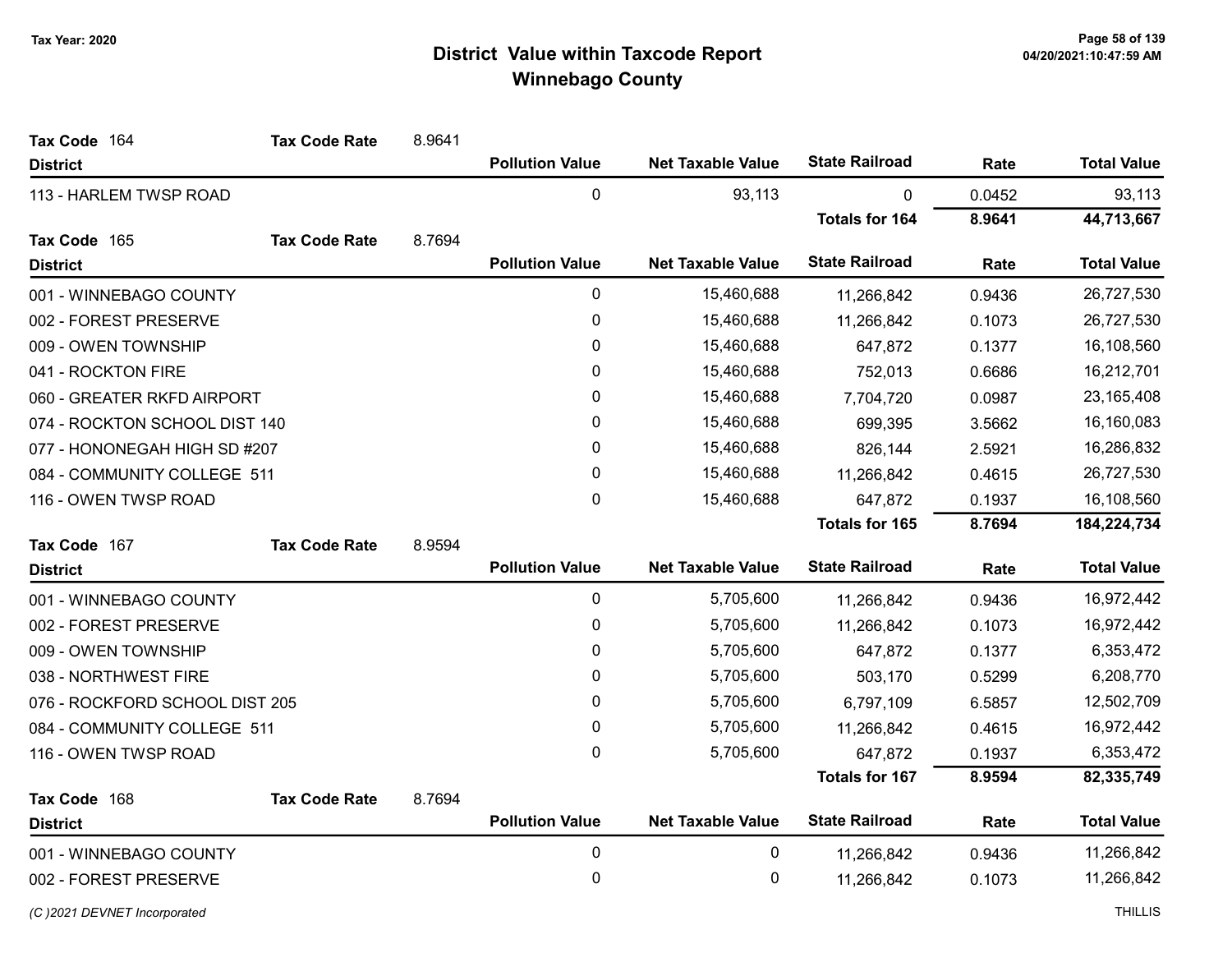| Tax Code 168                   | <b>Tax Code Rate</b> | 8.7694 |                        |                          |                       |        |                    |
|--------------------------------|----------------------|--------|------------------------|--------------------------|-----------------------|--------|--------------------|
| <b>District</b>                |                      |        | <b>Pollution Value</b> | <b>Net Taxable Value</b> | <b>State Railroad</b> | Rate   | <b>Total Value</b> |
| 009 - OWEN TOWNSHIP            |                      |        | 0                      | 0                        | 647,872               | 0.1377 | 647,872            |
| 020 - MACHESNEY PARK VILLAGE   |                      |        | 0                      | 0                        | $\mathbf 0$           | 0.0000 | 0                  |
| 041 - ROCKTON FIRE             |                      |        | 0                      | 0                        | 752,013               | 0.6686 | 752,013            |
| 060 - GREATER RKFD AIRPORT     |                      |        | 0                      | 0                        | 7,704,720             | 0.0987 | 7,704,720          |
| 074 - ROCKTON SCHOOL DIST 140  |                      |        | 0                      | 0                        | 699,395               | 3.5662 | 699,395            |
| 077 - HONONEGAH HIGH SD #207   |                      |        | 0                      | 0                        | 826,144               | 2.5921 | 826,144            |
| 084 - COMMUNITY COLLEGE 511    |                      |        | 0                      | 0                        | 11,266,842            | 0.4615 | 11,266,842         |
| 116 - OWEN TWSP ROAD           |                      |        | 0                      | 0                        | 647,872               | 0.1937 | 647,872            |
|                                |                      |        |                        |                          | <b>Totals for 168</b> | 8.7694 | 45,078,542         |
| Tax Code 169                   | <b>Tax Code Rate</b> | 9.3425 |                        |                          |                       |        |                    |
| <b>District</b>                |                      |        | <b>Pollution Value</b> | <b>Net Taxable Value</b> | <b>State Railroad</b> | Rate   | <b>Total Value</b> |
| 001 - WINNEBAGO COUNTY         |                      |        | 0                      | 8,229,299                | 11,266,842            | 0.9436 | 19,496,141         |
| 002 - FOREST PRESERVE          |                      |        | 0                      | 8,229,299                | 11,266,842            | 0.1073 | 19,496,141         |
| 009 - OWEN TOWNSHIP            |                      |        | 0                      | 8,229,299                | 647,872               | 0.1377 | 8,877,171          |
| 038 - NORTHWEST FIRE           |                      |        | 0                      | 8,229,299                | 503,170               | 0.5299 | 8,732,469          |
| 055 - NORTH SUBURBAN LIBRARY   |                      |        | 0                      | 8,229,299                | 1,201,708             | 0.2844 | 9,431,007          |
| 060 - GREATER RKFD AIRPORT     |                      |        | 0                      | 8,229,299                | 7,704,720             | 0.0987 | 15,934,019         |
| 076 - ROCKFORD SCHOOL DIST 205 |                      |        | 0                      | 8,229,299                | 6,797,109             | 6.5857 | 15,026,408         |
| 084 - COMMUNITY COLLEGE 511    |                      |        | 0                      | 8,229,299                | 11,266,842            | 0.4615 | 19,496,141         |
| 116 - OWEN TWSP ROAD           |                      |        | 0                      | 8,229,299                | 647,872               | 0.1937 | 8,877,171          |
|                                |                      |        |                        |                          | <b>Totals for 169</b> | 9.3425 | 125,366,668        |
| Tax Code 170                   | <b>Tax Code Rate</b> | 9.2376 |                        |                          |                       |        |                    |
| <b>District</b>                |                      |        | <b>Pollution Value</b> | <b>Net Taxable Value</b> | <b>State Railroad</b> | Rate   | <b>Total Value</b> |
| 001 - WINNEBAGO COUNTY         |                      |        | 0                      | 115,132                  | 11,266,842            | 0.9436 | 11,381,974         |
| 002 - FOREST PRESERVE          |                      |        | 0                      | 115,132                  | 11,266,842            | 0.1073 | 11,381,974         |
| 009 - OWEN TOWNSHIP            |                      |        | 0                      | 115,132                  | 647,872               | 0.1377 | 763,004            |
| 038 - NORTHWEST FIRE           |                      |        | 0                      | 115,132                  | 503,170               | 0.5299 | 618,302            |
| 051 - ROCK RIVER WATER REC     |                      |        | 0                      | 115,132                  | 5,955,834             | 0.1795 | 6,070,966          |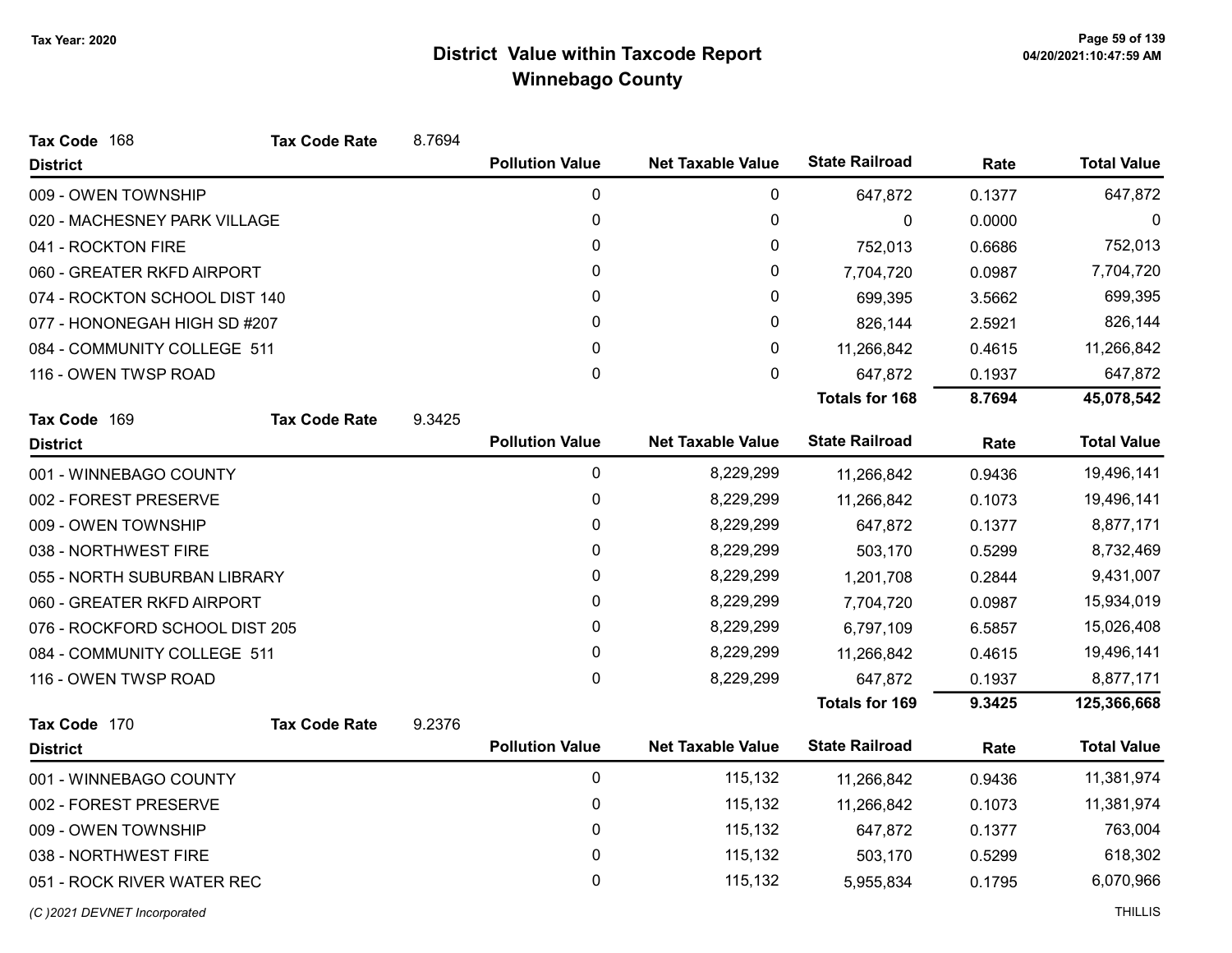| Tax Code 170                   | <b>Tax Code Rate</b> | 9.2376       |                        |                          |                       |           |                    |
|--------------------------------|----------------------|--------------|------------------------|--------------------------|-----------------------|-----------|--------------------|
| <b>District</b>                |                      |              | <b>Pollution Value</b> | <b>Net Taxable Value</b> | <b>State Railroad</b> | Rate      | <b>Total Value</b> |
| 060 - GREATER RKFD AIRPORT     |                      |              | 0                      | 115,132                  | 7,704,720             | 0.0987    | 7,819,852          |
| 076 - ROCKFORD SCHOOL DIST 205 |                      |              | 0                      | 115,132                  | 6,797,109             | 6.5857    | 6,912,241          |
| 084 - COMMUNITY COLLEGE 511    |                      |              | 0                      | 115,132                  | 11,266,842            | 0.4615    | 11,381,974         |
| 116 - OWEN TWSP ROAD           |                      |              | 0                      | 115,132                  | 647,872               | 0.1937    | 763,004            |
|                                |                      |              |                        |                          | Totals for 170        | 9.2376    | 57,093,291         |
| Tax Code 171                   | <b>Tax Code Rate</b> | 10.2418      |                        |                          |                       |           |                    |
| <b>District</b>                |                      |              | <b>Pollution Value</b> | <b>Net Taxable Value</b> | <b>State Railroad</b> | Rate      | <b>Total Value</b> |
| 001 - WINNEBAGO COUNTY         |                      |              | 0                      | 146,381                  | 11,266,842            | 0.9436    | 11,413,223         |
| 002 - FOREST PRESERVE          |                      |              | 0                      | 146,381                  | 11,266,842            | 0.1073    | 11,413,223         |
| 009 - OWEN TOWNSHIP            |                      |              | 0                      | 146,381                  | 647,872               | 0.1377    | 794,253            |
| 038 - NORTHWEST FIRE           |                      |              | 0                      | 146,381                  | 503,170               | 0.5299    | 649,551            |
| 046 - ROCKFORD PARK DISTRICT   |                      | 0            | 146,381                | 5,539,992                | 1.0042                | 5,686,373 |                    |
| 051 - ROCK RIVER WATER REC     |                      | 0            | 146,381                | 5,955,834                | 0.1795                | 6,102,215 |                    |
| 060 - GREATER RKFD AIRPORT     |                      | $\mathbf{0}$ | 146,381                | 7,704,720                | 0.0987                | 7,851,101 |                    |
| 076 - ROCKFORD SCHOOL DIST 205 |                      |              | 0                      | 146,381                  | 6,797,109             | 6.5857    | 6,943,490          |
| 084 - COMMUNITY COLLEGE 511    |                      |              | 0                      | 146,381                  | 11,266,842            | 0.4615    | 11,413,223         |
| 116 - OWEN TWSP ROAD           |                      |              | $\mathbf{0}$           | 146,381                  | 647,872               | 0.1937    | 794,253            |
|                                |                      |              |                        |                          | <b>Totals for 171</b> | 10.2418   | 63,060,905         |
| Tax Code 172                   | <b>Tax Code Rate</b> | 12.8418      |                        |                          |                       |           |                    |
| <b>District</b>                |                      |              | <b>Pollution Value</b> | <b>Net Taxable Value</b> | <b>State Railroad</b> | Rate      | <b>Total Value</b> |
| 001 - WINNEBAGO COUNTY         |                      |              | 0                      | 239,137                  | 11,266,842            | 0.9436    | 11,505,979         |
| 002 - FOREST PRESERVE          |                      |              | 0                      | 239,137                  | 11,266,842            | 0.1073    | 11,505,979         |
| 009 - OWEN TOWNSHIP            |                      |              | 0                      | 239,137                  | 647,872               | 0.1377    | 887,009            |
| 023 - ROCKFORD CITY            |                      |              | $\mathbf{0}$           | 239,137                  | 4,458,680             | 2.7943    | 4,697,817          |
| 046 - ROCKFORD PARK DISTRICT   |                      |              | 0                      | 239,137                  | 5,539,992             | 1.0042    | 5,779,129          |
| 051 - ROCK RIVER WATER REC     |                      |              | 0                      | 239,137                  | 5,955,834             | 0.1795    | 6,194,971          |
| 059 - ROCKFORD CITY LIBRARY    |                      |              | 0                      | 239,137                  | 4,458,680             | 0.4343    | 4,697,817          |
| 076 - ROCKFORD SCHOOL DIST 205 |                      |              | 0                      | 239,137                  | 6,797,109             | 6.5857    | 7,036,246          |
| (C) 2021 DEVNET Incorporated   |                      |              |                        |                          |                       |           | <b>THILLIS</b>     |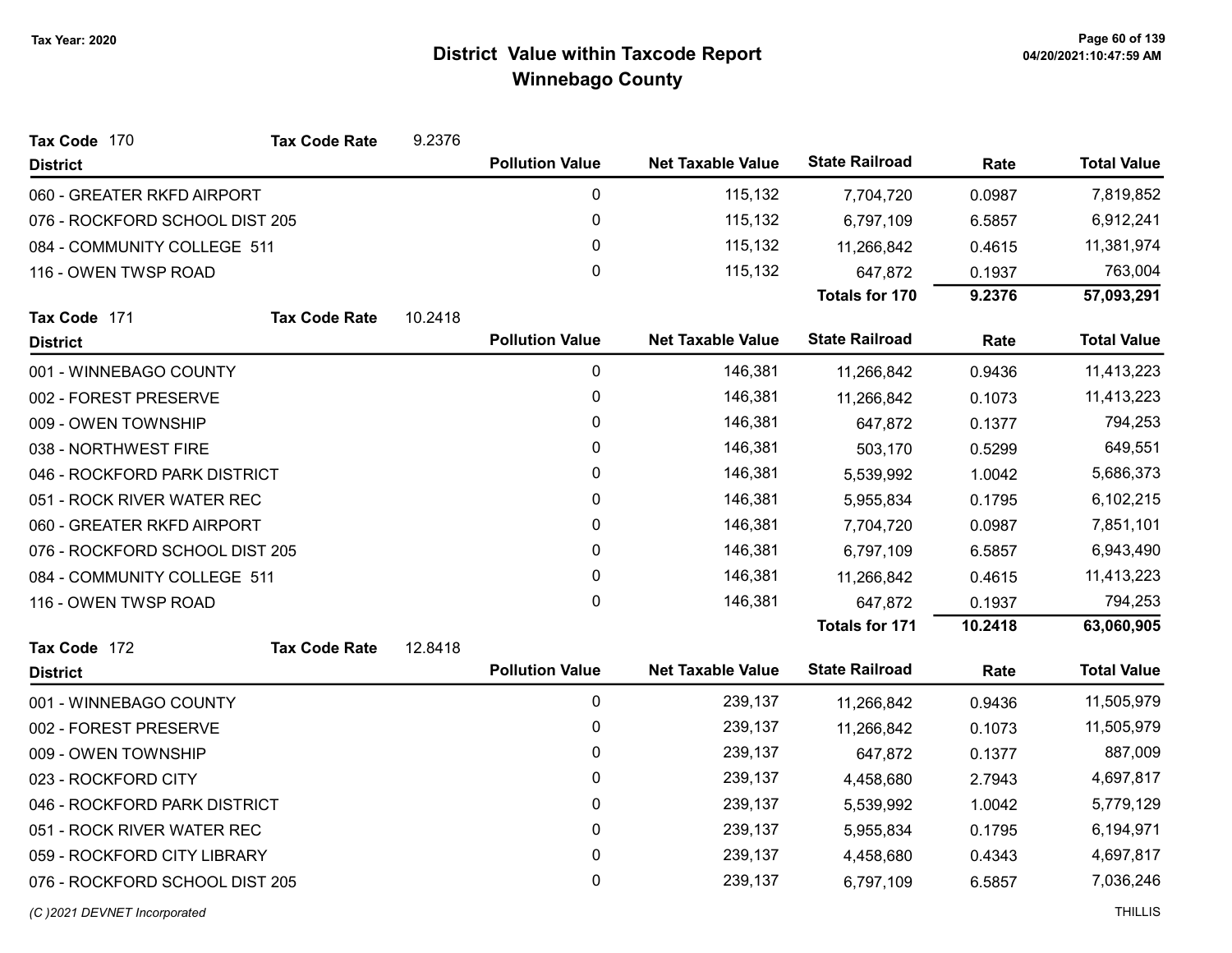| Tax Code 172                       | <b>Tax Code Rate</b> | 12.8418 |                        |                          |                       |            |                    |
|------------------------------------|----------------------|---------|------------------------|--------------------------|-----------------------|------------|--------------------|
| <b>District</b>                    |                      |         | <b>Pollution Value</b> | <b>Net Taxable Value</b> | <b>State Railroad</b> | Rate       | <b>Total Value</b> |
| 084 - COMMUNITY COLLEGE 511        |                      |         | 0                      | 239,137                  | 11,266,842            | 0.4615     | 11,505,979         |
| 116 - OWEN TWSP ROAD               |                      |         | $\pmb{0}$              | 239,137                  | 647,872               | 0.1937     | 887,009            |
|                                    |                      |         |                        |                          | <b>Totals for 172</b> | 12.8418    | 64,697,935         |
| Tax Code 175                       | <b>Tax Code Rate</b> | 9.6345  |                        |                          |                       |            |                    |
| <b>District</b>                    |                      |         | <b>Pollution Value</b> | <b>Net Taxable Value</b> | <b>State Railroad</b> | Rate       | <b>Total Value</b> |
| 001 - WINNEBAGO COUNTY             |                      |         | 0                      | 44,792,963               | 11,266,842            | 0.9436     | 56,059,805         |
| 002 - FOREST PRESERVE              |                      |         | 0                      | 44,792,963               | 11,266,842            | 0.1073     | 56,059,805         |
| 013 - ROSCOE TOWNSHIP              |                      |         | $\mathbf{0}$           | 44,792,963               | 862,983               | 0.1394     | 45,655,946         |
| 026 - SOUTH BELOIT CITY            |                      |         | 0                      | 44,792,963               | 1,393,787             | 1.0349     | 46,186,750         |
| 061 - SOUTH BELOIT CITY LIBRARY    |                      | 0       | 44,792,963             | 1,393,787                | 0.1968                | 46,186,750 |                    |
| 072 - PRAIRIE HILL SCHOOL DIST 133 |                      |         | 0                      | 44,792,963               | 0                     | 3.9970     | 44,792,963         |
| 077 - HONONEGAH HIGH SD #207       |                      | 0       | 44,792,963             | 826,144                  | 2.5921                | 45,619,107 |                    |
| 084 - COMMUNITY COLLEGE 511        |                      |         | 0                      | 44,792,963               | 11,266,842            | 0.4615     | 56,059,805         |
| 120 - ROSCOE TWSP ROAD             |                      |         | 0                      | 44,792,963               | 862,983               | 0.1619     | 45,655,946         |
|                                    |                      |         |                        |                          | <b>Totals for 175</b> | 9.6345     | 442,276,877        |
| Tax Code 176                       | <b>Tax Code Rate</b> | 8.6872  |                        |                          |                       |            |                    |
| <b>District</b>                    |                      |         | <b>Pollution Value</b> | <b>Net Taxable Value</b> | <b>State Railroad</b> | Rate       | <b>Total Value</b> |
| 001 - WINNEBAGO COUNTY             |                      |         | 0                      | 375,886                  | 11,266,842            | 0.9436     | 11,642,728         |
| 002 - FOREST PRESERVE              |                      |         | 0                      | 375,886                  | 11,266,842            | 0.1073     | 11,642,728         |
| 013 - ROSCOE TOWNSHIP              |                      |         | 0                      | 375,886                  | 862,983               | 0.1394     | 1,238,869          |
| 055 - NORTH SUBURBAN LIBRARY       |                      |         | 0                      | 375,886                  | 1,201,708             | 0.2844     | 1,577,594          |
| 072 - PRAIRIE HILL SCHOOL DIST 133 |                      |         | 0                      | 375,886                  | $\Omega$              | 3.9970     | 375,886            |
| 077 - HONONEGAH HIGH SD #207       |                      |         | 0                      | 375,886                  | 826,144               | 2.5921     | 1,202,030          |
| 084 - COMMUNITY COLLEGE 511        |                      |         | 0                      | 375,886                  | 11,266,842            | 0.4615     | 11,642,728         |
| 120 - ROSCOE TWSP ROAD             |                      |         | 0                      | 375,886                  | 862,983               | 0.1619     | 1,238,869          |
|                                    |                      |         |                        |                          | <b>Totals for 176</b> | 8.6872     | 40,561,432         |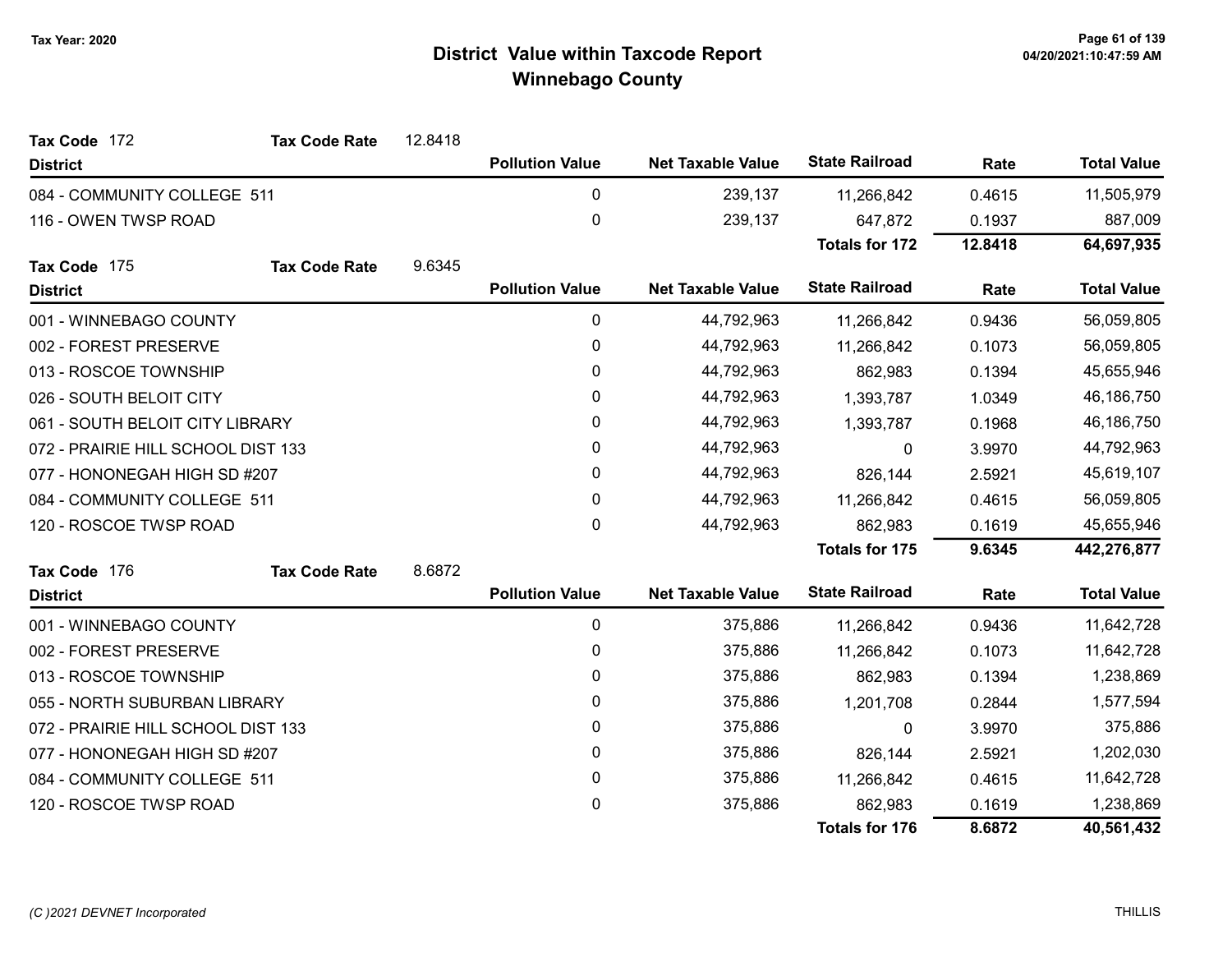| <b>Tax Code Rate</b>            | 9.0103                                       |                        |                                                  |                                                      |                                                |                    |
|---------------------------------|----------------------------------------------|------------------------|--------------------------------------------------|------------------------------------------------------|------------------------------------------------|--------------------|
|                                 |                                              | <b>Pollution Value</b> | <b>Net Taxable Value</b>                         | <b>State Railroad</b>                                | Rate                                           | <b>Total Value</b> |
|                                 |                                              | $\pmb{0}$              | 13,785,885                                       | 11,266,842                                           | 0.9436                                         | 25,052,727         |
|                                 |                                              | 0                      | 13,785,885                                       | 11,266,842                                           | 0.1073                                         | 25,052,727         |
|                                 |                                              | 0                      | 13,785,885                                       | 862,983                                              | 0.1394                                         | 14,648,868         |
|                                 |                                              | 0                      | 13,785,885                                       | 1,393,787                                            | 1.0349                                         | 15,179,672         |
| 061 - SOUTH BELOIT CITY LIBRARY |                                              | 0                      | 13,785,885                                       | 1,393,787                                            | 0.1968                                         | 15,179,672         |
|                                 |                                              | 0                      | 13,785,885                                       | 1,525,221                                            | 5.9649                                         | 15,311,106         |
| 084 - COMMUNITY COLLEGE 511     |                                              | 0                      | 13,785,885                                       | 11,266,842                                           | 0.4615                                         | 25,052,727         |
|                                 |                                              | 0                      | 13,785,885                                       | 862,983                                              | 0.1619                                         | 14,648,868         |
|                                 |                                              |                        |                                                  | <b>Totals for 177</b>                                | 9.0103                                         | 150,126,367        |
|                                 |                                              |                        |                                                  |                                                      |                                                |                    |
|                                 |                                              |                        |                                                  |                                                      |                                                | <b>Total Value</b> |
|                                 |                                              | 0                      | 14,079                                           | 11,266,842                                           | 0.9436                                         | 11,280,921         |
|                                 |                                              | 0                      | 14,079                                           | 11,266,842                                           | 0.1073                                         | 11,280,921         |
|                                 |                                              | 0                      | 14,079                                           | 862,983                                              | 0.1394                                         | 877,062            |
| 055 - NORTH SUBURBAN LIBRARY    |                                              | 0                      | 14,079                                           | 1,201,708                                            | 0.2844                                         | 1,215,787          |
|                                 |                                              | 0                      | 14,079                                           | 1,525,221                                            | 5.9649                                         | 1,539,300          |
| 084 - COMMUNITY COLLEGE 511     |                                              | 0                      | 14,079                                           | 11,266,842                                           | 0.4615                                         | 11,280,921         |
|                                 |                                              | 0                      | 14,079                                           | 862,983                                              | 0.1619                                         | 877,062            |
|                                 |                                              |                        |                                                  | <b>Totals for 178</b>                                | 8.0630                                         | 38,351,974         |
|                                 |                                              |                        |                                                  |                                                      |                                                |                    |
|                                 |                                              |                        |                                                  |                                                      |                                                | <b>Total Value</b> |
|                                 |                                              | $\pmb{0}$              | 9,707,037                                        | 11,266,842                                           | 0.9436                                         | 20,973,879         |
|                                 |                                              | 0                      | 9,707,037                                        | 11,266,842                                           | 0.1073                                         | 20,973,879         |
|                                 |                                              | $\mathbf 0$            | 9,707,037                                        | 862,983                                              | 0.1394                                         | 10,570,020         |
|                                 |                                              | $\mathbf{0}$           | 9,707,037                                        | 481,666                                              | 0.7241                                         | 10,188,703         |
| 055 - NORTH SUBURBAN LIBRARY    |                                              | $\pmb{0}$              | 9,707,037                                        | 1,201,708                                            | 0.2844                                         | 10,908,745         |
|                                 |                                              | 0                      | 9,707,037                                        | 1,525,221                                            | 5.9649                                         | 11,232,258         |
| 084 - COMMUNITY COLLEGE 511     |                                              | 0                      | 9,707,037                                        | 11,266,842                                           | 0.4615                                         | 20,973,879         |
|                                 | <b>Tax Code Rate</b><br><b>Tax Code Rate</b> | 8.0630<br>8.7871       | <b>Pollution Value</b><br><b>Pollution Value</b> | <b>Net Taxable Value</b><br><b>Net Taxable Value</b> | <b>State Railroad</b><br><b>State Railroad</b> | Rate<br>Rate       |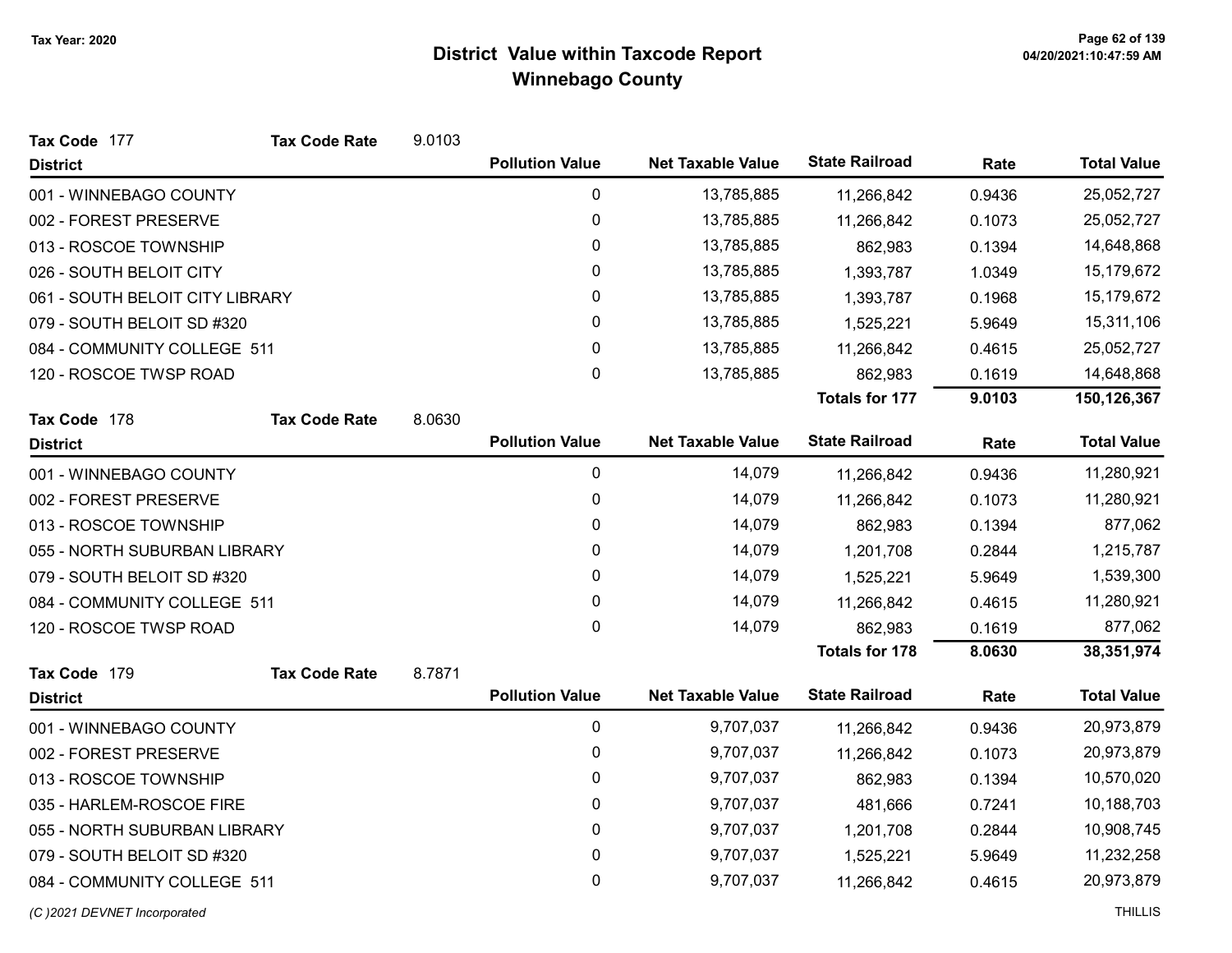| Tax Code 179                       | <b>Tax Code Rate</b> | 8.7871 |                        |                          |                       |            |                    |
|------------------------------------|----------------------|--------|------------------------|--------------------------|-----------------------|------------|--------------------|
| <b>District</b>                    |                      |        | <b>Pollution Value</b> | <b>Net Taxable Value</b> | <b>State Railroad</b> | Rate       | <b>Total Value</b> |
| 120 - ROSCOE TWSP ROAD             |                      |        | 0                      | 9,707,037                | 862,983               | 0.1619     | 10,570,020         |
|                                    |                      |        |                        |                          | <b>Totals for 179</b> | 8.7871     | 116,391,383        |
| Tax Code 180                       | <b>Tax Code Rate</b> | 9.4113 |                        |                          |                       |            |                    |
| <b>District</b>                    |                      |        | <b>Pollution Value</b> | <b>Net Taxable Value</b> | <b>State Railroad</b> | Rate       | <b>Total Value</b> |
| 001 - WINNEBAGO COUNTY             |                      |        | $\pmb{0}$              | 73,777,764               | 11,266,842            | 0.9436     | 85,044,606         |
| 002 - FOREST PRESERVE              |                      |        | $\pmb{0}$              | 73,777,764               | 11,266,842            | 0.1073     | 85,044,606         |
| 013 - ROSCOE TOWNSHIP              |                      |        | $\pmb{0}$              | 73,777,764               | 862,983               | 0.1394     | 74,640,747         |
| 035 - HARLEM-ROSCOE FIRE           |                      | 0      | 73,777,764             | 481,666                  | 0.7241                | 74,259,430 |                    |
| 055 - NORTH SUBURBAN LIBRARY       |                      |        | $\pmb{0}$              | 73,777,764               | 1,201,708             | 0.2844     | 74,979,472         |
| 072 - PRAIRIE HILL SCHOOL DIST 133 |                      |        | 0                      | 73,777,764               | 0                     | 3.9970     | 73,777,764         |
| 077 - HONONEGAH HIGH SD #207       |                      |        | 0                      | 73,777,764               | 826,144               | 2.5921     | 74,603,908         |
| 084 - COMMUNITY COLLEGE 511        |                      |        | $\mathbf 0$            | 73,777,764               | 11,266,842            | 0.4615     | 85,044,606         |
| 120 - ROSCOE TWSP ROAD             |                      |        | 0                      | 73,777,764               | 862,983               | 0.1619     | 74,640,747         |
|                                    |                      |        |                        |                          | <b>Totals for 180</b> | 9.4113     | 702,035,886        |
| Tax Code 181                       | <b>Tax Code Rate</b> | 9.4124 |                        |                          |                       |            |                    |
| <b>District</b>                    |                      |        | <b>Pollution Value</b> | <b>Net Taxable Value</b> | <b>State Railroad</b> | Rate       | <b>Total Value</b> |
| 001 - WINNEBAGO COUNTY             |                      |        | 0                      | 148,787,944              | 11,266,842            | 0.9436     | 160,054,786        |
| 002 - FOREST PRESERVE              |                      |        | $\pmb{0}$              | 148,787,944              | 11,266,842            | 0.1073     | 160,054,786        |
| 013 - ROSCOE TOWNSHIP              |                      |        | 0                      | 148,787,944              | 862,983               | 0.1394     | 149,650,927        |
| 035 - HARLEM-ROSCOE FIRE           |                      |        | $\mathbf{0}$           | 148,787,944              | 481,666               | 0.7241     | 149,269,610        |
| 055 - NORTH SUBURBAN LIBRARY       |                      |        | 0                      | 148,787,944              | 1,201,708             | 0.2844     | 149,989,652        |
| 071 - KINNIKINNICK SD #131         |                      |        | $\pmb{0}$              | 148,787,944              | 126,749               | 3.9981     | 148,914,693        |
| 077 - HONONEGAH HIGH SD #207       |                      |        | 0                      | 148,787,944              | 826,144               | 2.5921     | 149,614,088        |
| 084 - COMMUNITY COLLEGE 511        |                      |        | 0                      | 148,787,944              | 11,266,842            | 0.4615     | 160,054,786        |
| 120 - ROSCOE TWSP ROAD             |                      |        | 0                      | 148,787,944              | 862,983               | 0.1619     | 149,650,927        |
|                                    |                      |        |                        |                          | <b>Totals for 181</b> | 9.4124     | 1,377,254,255      |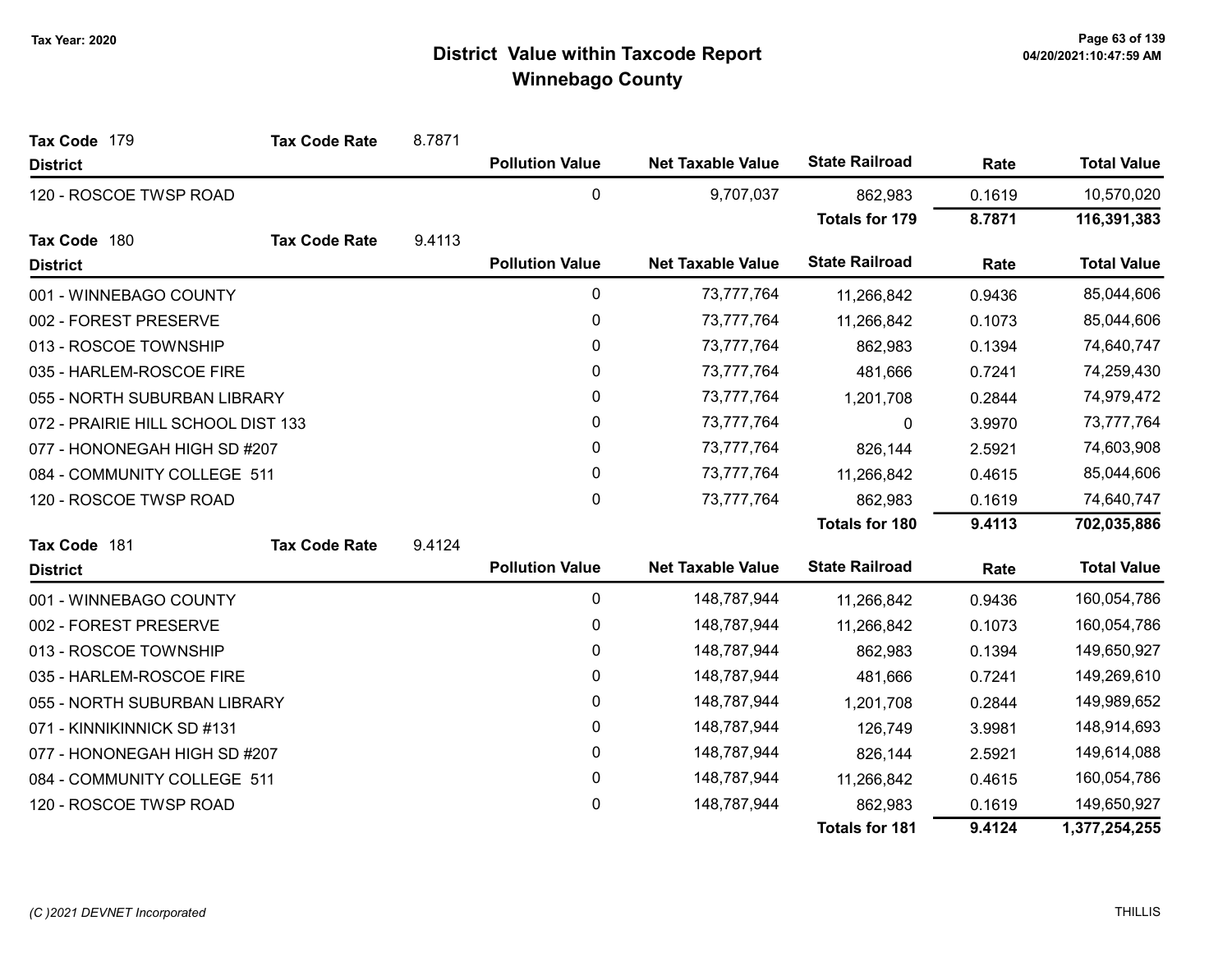| Tax Code 182                  | <b>Tax Code Rate</b> | 8.6961 |                        |                          |                       |        |                    |
|-------------------------------|----------------------|--------|------------------------|--------------------------|-----------------------|--------|--------------------|
| <b>District</b>               |                      |        | <b>Pollution Value</b> | <b>Net Taxable Value</b> | <b>State Railroad</b> | Rate   | <b>Total Value</b> |
| 001 - WINNEBAGO COUNTY        |                      |        | $\mathbf 0$            | 682,344                  | 11,266,842            | 0.9436 | 11,949,186         |
| 002 - FOREST PRESERVE         |                      |        | 0                      | 682,344                  | 11,266,842            | 0.1073 | 11,949,186         |
| 013 - ROSCOE TOWNSHIP         |                      |        | 0                      | 682,344                  | 862,983               | 0.1394 | 1,545,327          |
| 035 - HARLEM-ROSCOE FIRE      |                      |        | 0                      | 682,344                  | 481,666               | 0.7241 | 1,164,010          |
| 074 - ROCKTON SCHOOL DIST 140 |                      |        | 0                      | 682,344                  | 699,395               | 3.5662 | 1,381,739          |
| 077 - HONONEGAH HIGH SD #207  |                      |        | 0                      | 682,344                  | 826,144               | 2.5921 | 1,508,488          |
| 084 - COMMUNITY COLLEGE 511   |                      |        | 0                      | 682,344                  | 11,266,842            | 0.4615 | 11,949,186         |
| 120 - ROSCOE TWSP ROAD        |                      |        | 0                      | 682,344                  | 862,983               | 0.1619 | 1,545,327          |
|                               |                      |        |                        |                          | <b>Totals for 182</b> | 8.6961 | 42,992,449         |
| Tax Code 183                  | <b>Tax Code Rate</b> | 8.6961 |                        |                          |                       |        |                    |
| <b>District</b>               |                      |        | <b>Pollution Value</b> | <b>Net Taxable Value</b> | <b>State Railroad</b> | Rate   | <b>Total Value</b> |
| 001 - WINNEBAGO COUNTY        |                      |        | $\mathbf 0$            | 0                        | 11,266,842            | 0.9436 | 11,266,842         |
| 002 - FOREST PRESERVE         |                      |        | 0                      | 0                        | 11,266,842            | 0.1073 | 11,266,842         |
| 013 - ROSCOE TOWNSHIP         |                      |        | 0                      | 0                        | 862,983               | 0.1394 | 862,983            |
| 020 - MACHESNEY PARK VILLAGE  |                      |        | 0                      | 0                        | 0                     | 0.0000 | 0                  |
| 035 - HARLEM-ROSCOE FIRE      |                      |        | 0                      | 0                        | 481,666               | 0.7241 | 481,666            |
| 074 - ROCKTON SCHOOL DIST 140 |                      |        | 0                      | 0                        | 699,395               | 3.5662 | 699,395            |
| 077 - HONONEGAH HIGH SD #207  |                      |        | 0                      | 0                        | 826,144               | 2.5921 | 826,144            |
| 084 - COMMUNITY COLLEGE 511   |                      |        | 0                      | 0                        | 11,266,842            | 0.4615 | 11,266,842         |
| 120 - ROSCOE TWSP ROAD        |                      |        | $\pmb{0}$              | 0                        | 862,983               | 0.1619 | 862,983            |
|                               |                      |        |                        |                          | <b>Totals for 183</b> | 8.6961 | 37,533,697         |
| Tax Code 184                  | <b>Tax Code Rate</b> | 9.0228 |                        |                          |                       |        |                    |
| <b>District</b>               |                      |        | <b>Pollution Value</b> | <b>Net Taxable Value</b> | <b>State Railroad</b> | Rate   | <b>Total Value</b> |
| 001 - WINNEBAGO COUNTY        |                      |        | 0                      | 1,163,396                | 11,266,842            | 0.9436 | 12,430,238         |
| 002 - FOREST PRESERVE         |                      |        | 0                      | 1,163,396                | 11,266,842            | 0.1073 | 12,430,238         |
| 013 - ROSCOE TOWNSHIP         |                      |        | 0                      | 1,163,396                | 862,983               | 0.1394 | 2,026,379          |
| 035 - HARLEM-ROSCOE FIRE      |                      |        | 0                      | 1,163,396                | 481,666               | 0.7241 | 1,645,062          |
| 055 - NORTH SUBURBAN LIBRARY  |                      |        | 0                      | 1,163,396                | 1,201,708             | 0.2844 | 2,365,104          |
| (C) 2021 DEVNET Incorporated  |                      |        |                        |                          |                       |        | <b>THILLIS</b>     |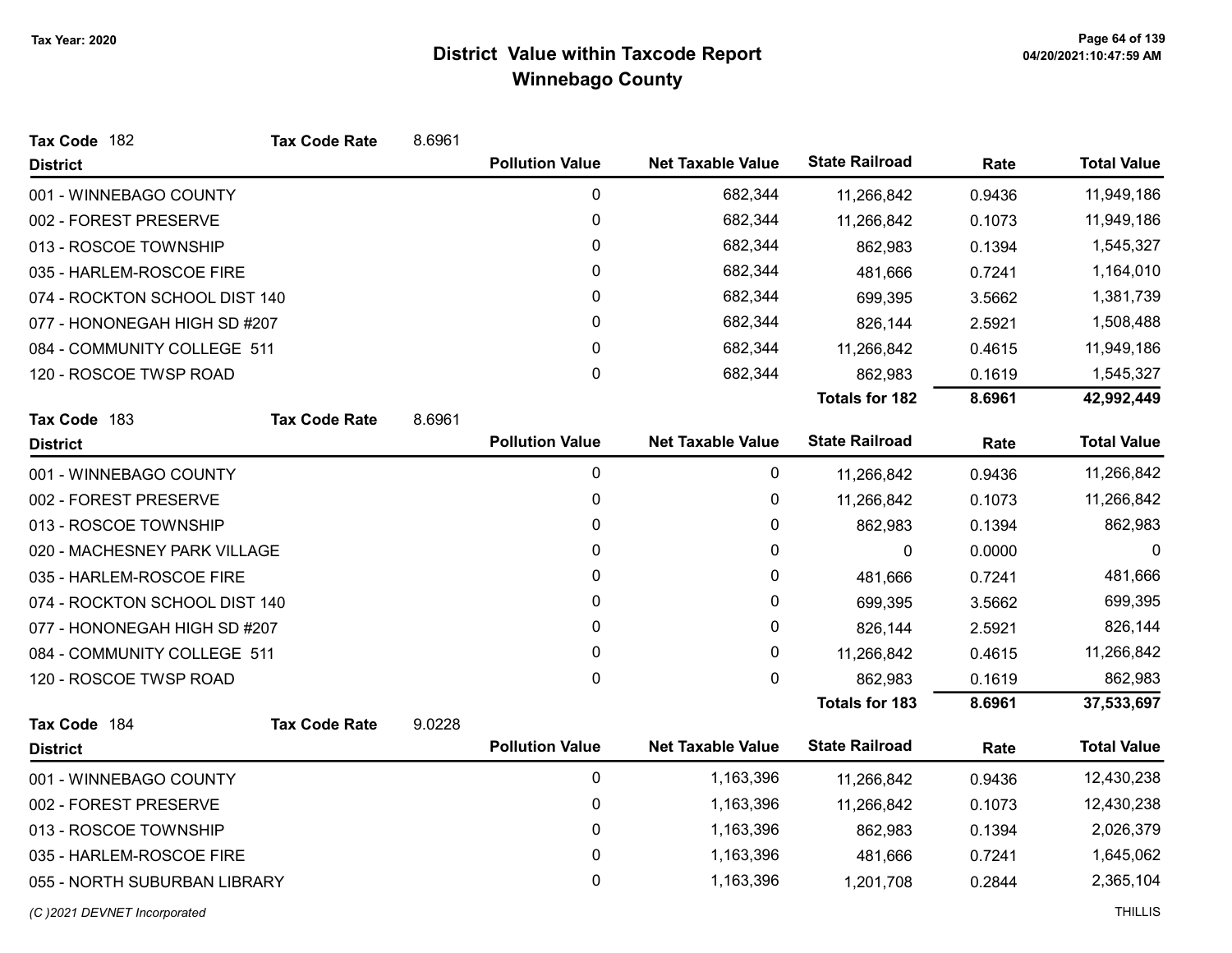| Tax Code 184                 | <b>Tax Code Rate</b> | 9.0228  |                        |                          |                       |         |                    |
|------------------------------|----------------------|---------|------------------------|--------------------------|-----------------------|---------|--------------------|
| <b>District</b>              |                      |         | <b>Pollution Value</b> | <b>Net Taxable Value</b> | <b>State Railroad</b> | Rate    | <b>Total Value</b> |
| 075 - NORTH BOONE SD #200    |                      |         | 0                      | 1,163,396                | $\mathbf 0$           | 6.2006  | 1,163,396          |
| 084 - COMMUNITY COLLEGE 511  |                      |         | 0                      | 1,163,396                | 11,266,842            | 0.4615  | 12,430,238         |
| 120 - ROSCOE TWSP ROAD       |                      |         | $\mathbf 0$            | 1,163,396                | 862,983               | 0.1619  | 2,026,379          |
|                              |                      |         |                        |                          | <b>Totals for 184</b> | 9.0228  | 46,517,034         |
| Tax Code 185                 | <b>Tax Code Rate</b> | 10.0428 |                        |                          |                       |         |                    |
| <b>District</b>              |                      |         | <b>Pollution Value</b> | <b>Net Taxable Value</b> | <b>State Railroad</b> | Rate    | <b>Total Value</b> |
| 001 - WINNEBAGO COUNTY       |                      |         | 0                      | 12,101,995               | 11,266,842            | 0.9436  | 23,368,837         |
| 002 - FOREST PRESERVE        |                      |         | 0                      | 12,101,995               | 11,266,842            | 0.1073  | 23,368,837         |
| 013 - ROSCOE TOWNSHIP        |                      |         | $\pmb{0}$              | 12,101,995               | 862,983               | 0.1394  | 12,964,978         |
| 025 - ROSCOE VILLAGE         |                      |         | 0                      | 12,101,995               | 0                     | 0.6304  | 12,101,995         |
| 035 - HARLEM-ROSCOE FIRE     |                      |         | $\mathbf 0$            | 12,101,995               | 481,666               | 0.7241  | 12,583,661         |
| 055 - NORTH SUBURBAN LIBRARY |                      |         | 0                      | 12,101,995               | 1,201,708             | 0.2844  | 13,303,703         |
| 071 - KINNIKINNICK SD #131   |                      |         | $\mathbf 0$            | 12,101,995               | 126,749               | 3.9981  | 12,228,744         |
| 077 - HONONEGAH HIGH SD #207 |                      |         | 0                      | 12,101,995               | 826,144               | 2.5921  | 12,928,139         |
| 084 - COMMUNITY COLLEGE 511  |                      |         | 0                      | 12,101,995               | 11,266,842            | 0.4615  | 23,368,837         |
| 120 - ROSCOE TWSP ROAD       |                      |         | $\mathbf 0$            | 12,101,995               | 862,983               | 0.1619  | 12,964,978         |
|                              |                      |         |                        |                          | <b>Totals for 185</b> | 10.0428 | 159,182,709        |
| Tax Code 187                 | <b>Tax Code Rate</b> | 9.5919  |                        |                          |                       |         |                    |
| <b>District</b>              |                      |         | <b>Pollution Value</b> | <b>Net Taxable Value</b> | <b>State Railroad</b> | Rate    | <b>Total Value</b> |
| 001 - WINNEBAGO COUNTY       |                      |         | $\mathbf 0$            | 2,860,031                | 11,266,842            | 0.9436  | 14,126,873         |
| 002 - FOREST PRESERVE        |                      |         | $\mathbf 0$            | 2,860,031                | 11,266,842            | 0.1073  | 14,126,873         |
| 013 - ROSCOE TOWNSHIP        |                      |         | $\mathbf 0$            | 2,860,031                | 862,983               | 0.1394  | 3,723,014          |
| 035 - HARLEM-ROSCOE FIRE     |                      |         | 0                      | 2,860,031                | 481,666               | 0.7241  | 3,341,697          |
| 051 - ROCK RIVER WATER REC   |                      |         | 0                      | 2,860,031                | 5,955,834             | 0.1795  | 8,815,865          |
| 055 - NORTH SUBURBAN LIBRARY |                      |         | 0                      | 2,860,031                | 1,201,708             | 0.2844  | 4,061,739          |
| 071 - KINNIKINNICK SD #131   |                      |         | $\mathbf 0$            | 2,860,031                | 126,749               | 3.9981  | 2,986,780          |
| 077 - HONONEGAH HIGH SD #207 |                      |         | $\mathbf 0$            | 2,860,031                | 826,144               | 2.5921  | 3,686,175          |
| 084 - COMMUNITY COLLEGE 511  |                      |         | 0                      | 2,860,031                | 11,266,842            | 0.4615  | 14,126,873         |
|                              |                      |         |                        |                          |                       |         |                    |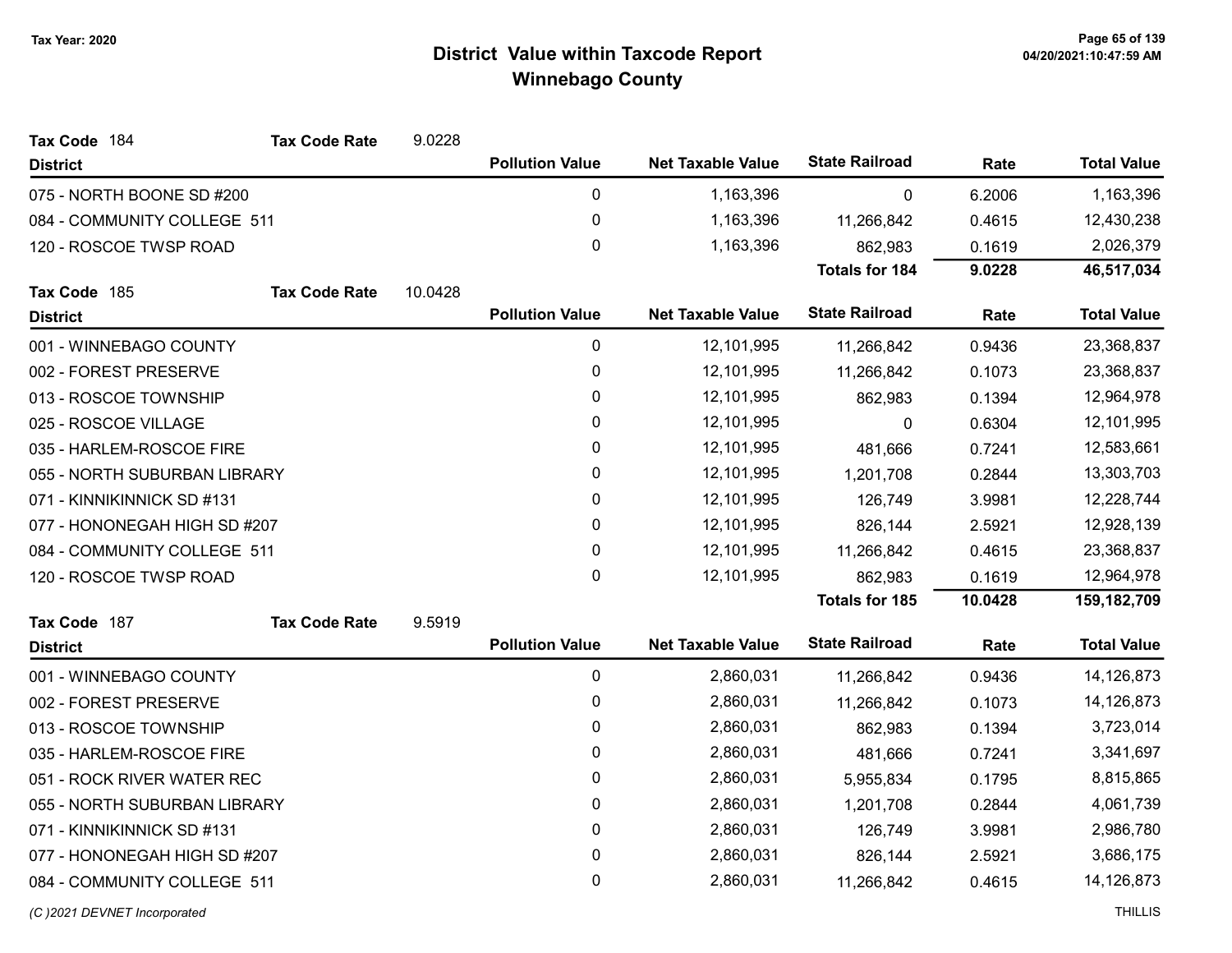| Tax Code 187                       | <b>Tax Code Rate</b> | 9.5919  |                        |                          |                       |           |                    |
|------------------------------------|----------------------|---------|------------------------|--------------------------|-----------------------|-----------|--------------------|
| <b>District</b>                    |                      |         | <b>Pollution Value</b> | <b>Net Taxable Value</b> | <b>State Railroad</b> | Rate      | <b>Total Value</b> |
| 120 - ROSCOE TWSP ROAD             |                      |         | $\mathbf{0}$           | 2,860,031                | 862,983               | 0.1619    | 3,723,014          |
|                                    |                      |         |                        |                          | <b>Totals for 187</b> | 9.5919    | 72,718,903         |
| Tax Code 188                       | <b>Tax Code Rate</b> | 9.5908  |                        |                          |                       |           |                    |
| <b>District</b>                    |                      |         | <b>Pollution Value</b> | <b>Net Taxable Value</b> | <b>State Railroad</b> | Rate      | <b>Total Value</b> |
| 001 - WINNEBAGO COUNTY             |                      |         | 0                      | 630,258                  | 11,266,842            | 0.9436    | 11,897,100         |
| 002 - FOREST PRESERVE              |                      |         | 0                      | 630,258                  | 11,266,842            | 0.1073    | 11,897,100         |
| 013 - ROSCOE TOWNSHIP              |                      |         | 0                      | 630,258                  | 862,983               | 0.1394    | 1,493,241          |
| 035 - HARLEM-ROSCOE FIRE           |                      |         | 0                      | 630,258                  | 481,666               | 0.7241    | 1,111,924          |
| 051 - ROCK RIVER WATER REC         |                      |         | 0                      | 630,258                  | 5,955,834             | 0.1795    | 6,586,092          |
| 055 - NORTH SUBURBAN LIBRARY       |                      | 0       | 630,258                | 1,201,708                | 0.2844                | 1,831,966 |                    |
| 072 - PRAIRIE HILL SCHOOL DIST 133 |                      | 0       | 630,258                | 0                        | 3.9970                | 630,258   |                    |
| 077 - HONONEGAH HIGH SD #207       |                      | 0       | 630,258                | 826,144                  | 2.5921                | 1,456,402 |                    |
| 084 - COMMUNITY COLLEGE 511        |                      |         | 0                      | 630,258                  | 11,266,842            | 0.4615    | 11,897,100         |
| 120 - ROSCOE TWSP ROAD             |                      |         | $\mathbf 0$            | 630,258                  | 862,983               | 0.1619    | 1,493,241          |
|                                    |                      |         |                        |                          | <b>Totals for 188</b> | 9.5908    | 50,294,424         |
| Tax Code 189                       | <b>Tax Code Rate</b> | 10.2223 |                        |                          |                       |           |                    |
| <b>District</b>                    |                      |         | <b>Pollution Value</b> | <b>Net Taxable Value</b> | <b>State Railroad</b> | Rate      | <b>Total Value</b> |
| 001 - WINNEBAGO COUNTY             |                      |         | 0                      | 73,646,488               | 11,266,842            | 0.9436    | 84,913,330         |
| 002 - FOREST PRESERVE              |                      |         | 0                      | 73,646,488               | 11,266,842            | 0.1073    | 84,913,330         |
| 013 - ROSCOE TOWNSHIP              |                      |         | 0                      | 73,646,488               | 862,983               | 0.1394    | 74,509,471         |
| 025 - ROSCOE VILLAGE               |                      |         | 0                      | 73,646,488               | 0                     | 0.6304    | 73,646,488         |
| 035 - HARLEM-ROSCOE FIRE           |                      |         | 0                      | 73,646,488               | 481,666               | 0.7241    | 74,128,154         |
| 051 - ROCK RIVER WATER REC         |                      |         | 0                      | 73,646,488               | 5,955,834             | 0.1795    | 79,602,322         |
| 055 - NORTH SUBURBAN LIBRARY       |                      |         | $\mathbf 0$            | 73,646,488               | 1,201,708             | 0.2844    | 74,848,196         |
| 071 - KINNIKINNICK SD #131         |                      |         | 0                      | 73,646,488               | 126,749               | 3.9981    | 73,773,237         |
| 077 - HONONEGAH HIGH SD #207       |                      |         | 0                      | 73,646,488               | 826,144               | 2.5921    | 74,472,632         |
| 084 - COMMUNITY COLLEGE 511        |                      |         | 0                      | 73,646,488               | 11,266,842            | 0.4615    | 84,913,330         |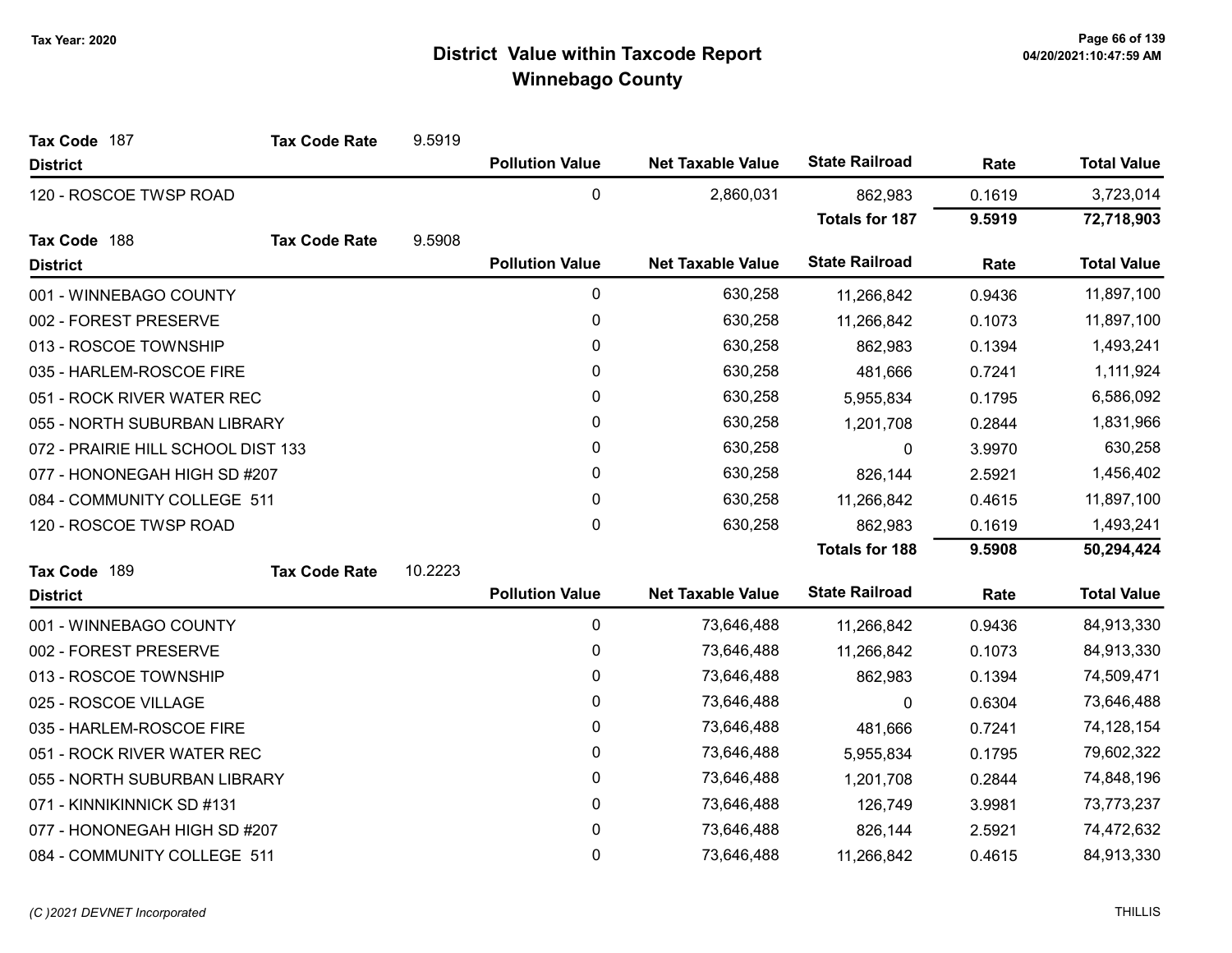| Tax Code 189                    | <b>Tax Code Rate</b> | 10.2223   |                        |                          |                       |            |                    |
|---------------------------------|----------------------|-----------|------------------------|--------------------------|-----------------------|------------|--------------------|
| <b>District</b>                 |                      |           | <b>Pollution Value</b> | <b>Net Taxable Value</b> | <b>State Railroad</b> | Rate       | <b>Total Value</b> |
| 120 - ROSCOE TWSP ROAD          |                      |           | 0                      | 73,646,488               | 862,983               | 0.1619     | 74,509,471         |
|                                 |                      |           |                        |                          | <b>Totals for 189</b> | 10.2223    | 854,229,961        |
| Tax Code 190                    | <b>Tax Code Rate</b> | 9.0445    |                        |                          |                       |            |                    |
| <b>District</b>                 |                      |           | <b>Pollution Value</b> | <b>Net Taxable Value</b> | <b>State Railroad</b> | Rate       | <b>Total Value</b> |
| 001 - WINNEBAGO COUNTY          |                      |           | 0                      | 41,641,752               | 11,266,842            | 0.9436     | 52,908,594         |
| 002 - FOREST PRESERVE           |                      |           | $\pmb{0}$              | 41,641,752               | 11,266,842            | 0.1073     | 52,908,594         |
| 012 - ROCKTON TOWNSHIP          |                      |           | $\pmb{0}$              | 41,641,752               | 1,418,224             | 0.1872     | 43,059,976         |
| 026 - SOUTH BELOIT CITY         |                      |           | $\pmb{0}$              | 41,641,752               | 1,393,787             | 1.0349     | 43,035,539         |
| 061 - SOUTH BELOIT CITY LIBRARY |                      |           | 0                      | 41,641,752               | 1,393,787             | 0.1968     | 43,035,539         |
| 079 - SOUTH BELOIT SD #320      |                      |           | 0                      | 41,641,752               | 1,525,221             | 5.9649     | 43,166,973         |
| 084 - COMMUNITY COLLEGE 511     |                      |           | 0                      | 41,641,752               | 11,266,842            | 0.4615     | 52,908,594         |
| 119 - ROCKTON TWSP ROAD         |                      |           | $\pmb{0}$              | 41,641,752               | 1,418,224             | 0.1483     | 43,059,976         |
|                                 |                      |           |                        |                          | <b>Totals for 190</b> | 9.0445     | 374,083,785        |
| Tax Code 191                    | <b>Tax Code Rate</b> | 8.7646    |                        |                          |                       |            |                    |
| <b>District</b>                 |                      |           | <b>Pollution Value</b> | <b>Net Taxable Value</b> | <b>State Railroad</b> | Rate       | <b>Total Value</b> |
| 001 - WINNEBAGO COUNTY          |                      |           | $\pmb{0}$              | 13,364,729               | 11,266,842            | 0.9436     | 24,631,571         |
| 002 - FOREST PRESERVE           |                      |           | $\pmb{0}$              | 13,364,729               | 11,266,842            | 0.1073     | 24,631,571         |
| 012 - ROCKTON TOWNSHIP          |                      |           | 0                      | 13,364,729               | 1,418,224             | 0.1872     | 14,782,953         |
| 041 - ROCKTON FIRE              |                      |           | 0                      | 13,364,729               | 752,013               | 0.6686     | 14, 116, 742       |
| 057 - TALCOTT FREE LIBRARY      |                      |           | 0                      | 13,364,729               | 528,383               | 0.2832     | 13,893,112         |
| 079 - SOUTH BELOIT SD #320      |                      |           | $\pmb{0}$              | 13,364,729               | 1,525,221             | 5.9649     | 14,889,950         |
| 084 - COMMUNITY COLLEGE 511     |                      |           | 0                      | 13,364,729               | 11,266,842            | 0.4615     | 24,631,571         |
| 119 - ROCKTON TWSP ROAD         |                      |           | 0                      | 13,364,729               | 1,418,224             | 0.1483     | 14,782,953         |
|                                 |                      |           |                        |                          | <b>Totals for 191</b> | 8.7646     | 146,360,423        |
| Tax Code 192                    | <b>Tax Code Rate</b> | 10.0417   |                        |                          |                       |            |                    |
| <b>District</b>                 |                      |           | <b>Pollution Value</b> | <b>Net Taxable Value</b> | <b>State Railroad</b> | Rate       | <b>Total Value</b> |
| 001 - WINNEBAGO COUNTY          |                      |           | $\mathbf 0$            | 18,509,319               | 11,266,842            | 0.9436     | 29,776,161         |
| 002 - FOREST PRESERVE           |                      | $\pmb{0}$ | 18,509,319             | 11,266,842               | 0.1073                | 29,776,161 |                    |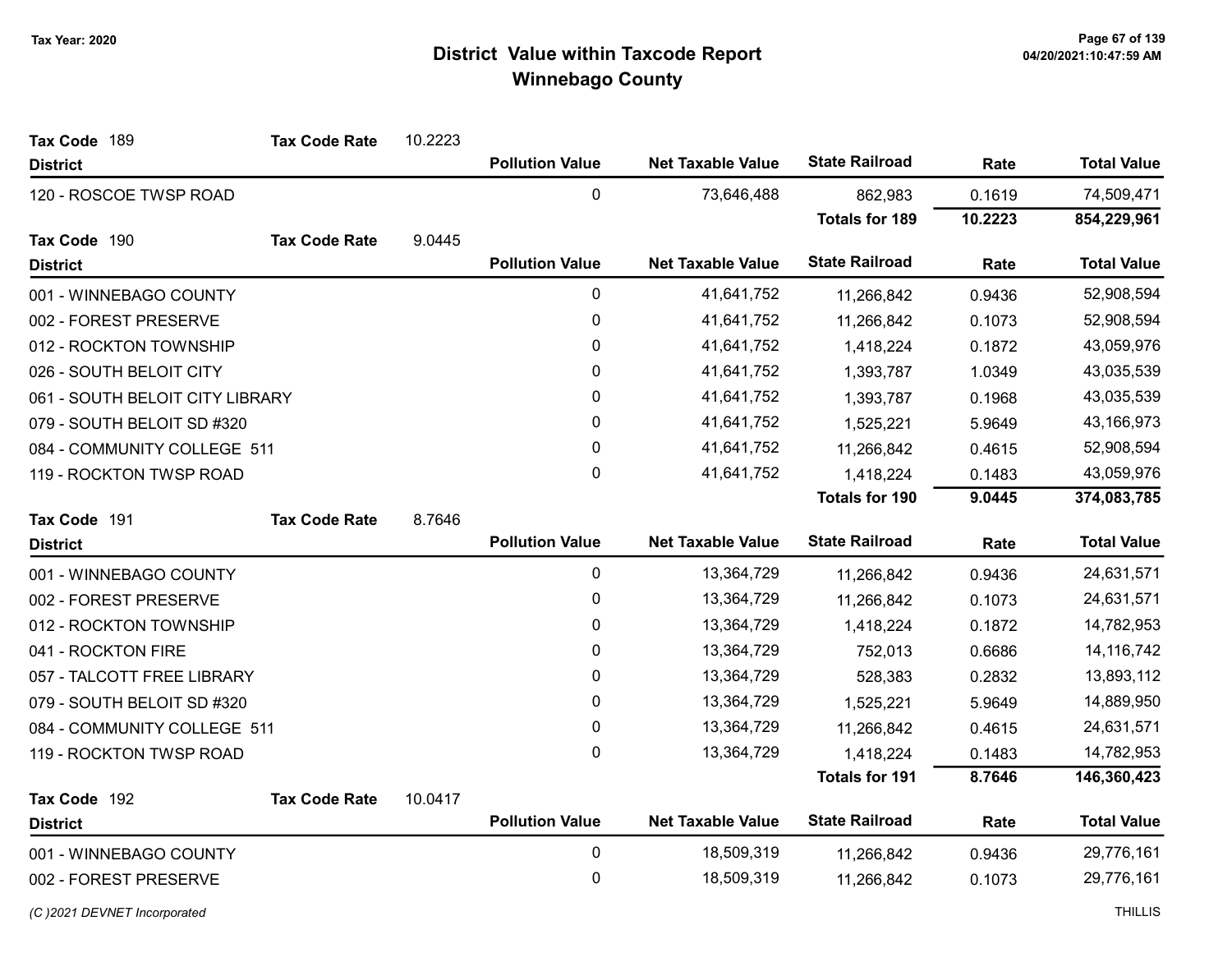| Tax Code 192                       | <b>Tax Code Rate</b> | 10.0417 |                        |                          |                       |         |                    |
|------------------------------------|----------------------|---------|------------------------|--------------------------|-----------------------|---------|--------------------|
| <b>District</b>                    |                      |         | <b>Pollution Value</b> | <b>Net Taxable Value</b> | <b>State Railroad</b> | Rate    | <b>Total Value</b> |
| 013 - ROSCOE TOWNSHIP              |                      |         | $\pmb{0}$              | 18,509,319               | 862,983               | 0.1394  | 19,372,302         |
| 025 - ROSCOE VILLAGE               |                      |         | 0                      | 18,509,319               | 0                     | 0.6304  | 18,509,319         |
| 035 - HARLEM-ROSCOE FIRE           |                      |         | 0                      | 18,509,319               | 481,666               | 0.7241  | 18,990,985         |
| 055 - NORTH SUBURBAN LIBRARY       |                      |         | 0                      | 18,509,319               | 1,201,708             | 0.2844  | 19,711,027         |
| 072 - PRAIRIE HILL SCHOOL DIST 133 |                      |         | 0                      | 18,509,319               | 0                     | 3.9970  | 18,509,319         |
| 077 - HONONEGAH HIGH SD #207       |                      |         | $\pmb{0}$              | 18,509,319               | 826,144               | 2.5921  | 19,335,463         |
| 084 - COMMUNITY COLLEGE 511        |                      |         | 0                      | 18,509,319               | 11,266,842            | 0.4615  | 29,776,161         |
| 120 - ROSCOE TWSP ROAD             |                      |         | 0                      | 18,509,319               | 862,983               | 0.1619  | 19,372,302         |
|                                    |                      |         |                        |                          | <b>Totals for 192</b> | 10.0417 | 223,129,200        |
| Tax Code 193                       | <b>Tax Code Rate</b> | 9.2165  |                        |                          |                       |         |                    |
| <b>District</b>                    |                      |         | <b>Pollution Value</b> | <b>Net Taxable Value</b> | <b>State Railroad</b> | Rate    | <b>Total Value</b> |
| 001 - WINNEBAGO COUNTY             |                      |         | 0                      | 9,017,492                | 11,266,842            | 0.9436  | 20,284,334         |
| 002 - FOREST PRESERVE              |                      |         | 0                      | 9,017,492                | 11,266,842            | 0.1073  | 20,284,334         |
| 012 - ROCKTON TOWNSHIP             |                      |         | $\pmb{0}$              | 9,017,492                | 1,418,224             | 0.1872  | 10,435,716         |
| 041 - ROCKTON FIRE                 |                      |         | 0                      | 9,017,492                | 752,013               | 0.6686  | 9,769,505          |
| 057 - TALCOTT FREE LIBRARY         |                      |         | 0                      | 9,017,492                | 528,383               | 0.2832  | 9,545,875          |
| 073 - SHIRLAND SCHOOL DIST 134     |                      |         | 0                      | 9,017,492                | 0                     | 3.8247  | 9,017,492          |
| 077 - HONONEGAH HIGH SD #207       |                      |         | 0                      | 9,017,492                | 826,144               | 2.5921  | 9,843,636          |
| 084 - COMMUNITY COLLEGE 511        |                      |         | 0                      | 9,017,492                | 11,266,842            | 0.4615  | 20,284,334         |
| 119 - ROCKTON TWSP ROAD            |                      |         | 0                      | 9,017,492                | 1,418,224             | 0.1483  | 10,435,716         |
|                                    |                      |         |                        |                          | <b>Totals for 193</b> | 9.2165  | 119,900,942        |
| Tax Code 194                       | <b>Tax Code Rate</b> | 9.2447  |                        |                          |                       |         |                    |
| <b>District</b>                    |                      |         | <b>Pollution Value</b> | <b>Net Taxable Value</b> | <b>State Railroad</b> | Rate    | <b>Total Value</b> |
| 001 - WINNEBAGO COUNTY             |                      |         | $\mathbf 0$            | 2,538,390                | 11,266,842            | 0.9436  | 13,805,232         |
| 002 - FOREST PRESERVE              |                      |         | $\pmb{0}$              | 2,538,390                | 11,266,842            | 0.1073  | 13,805,232         |
| 006 - HARLEM TOWNSHIP              |                      |         | $\pmb{0}$              | 2,538,390                | 0                     | 0.1055  | 2,538,390          |
| 037 - NORTH PARK FIRE              |                      |         | 0                      | 2,538,390                | 538,616               | 0.4333  | 3,077,006          |
| 051 - ROCK RIVER WATER REC         |                      |         | 0                      | 2,538,390                | 5,955,834             | 0.1795  | 8,494,224          |

(C)2021 DEVNET Incorporated THILLIS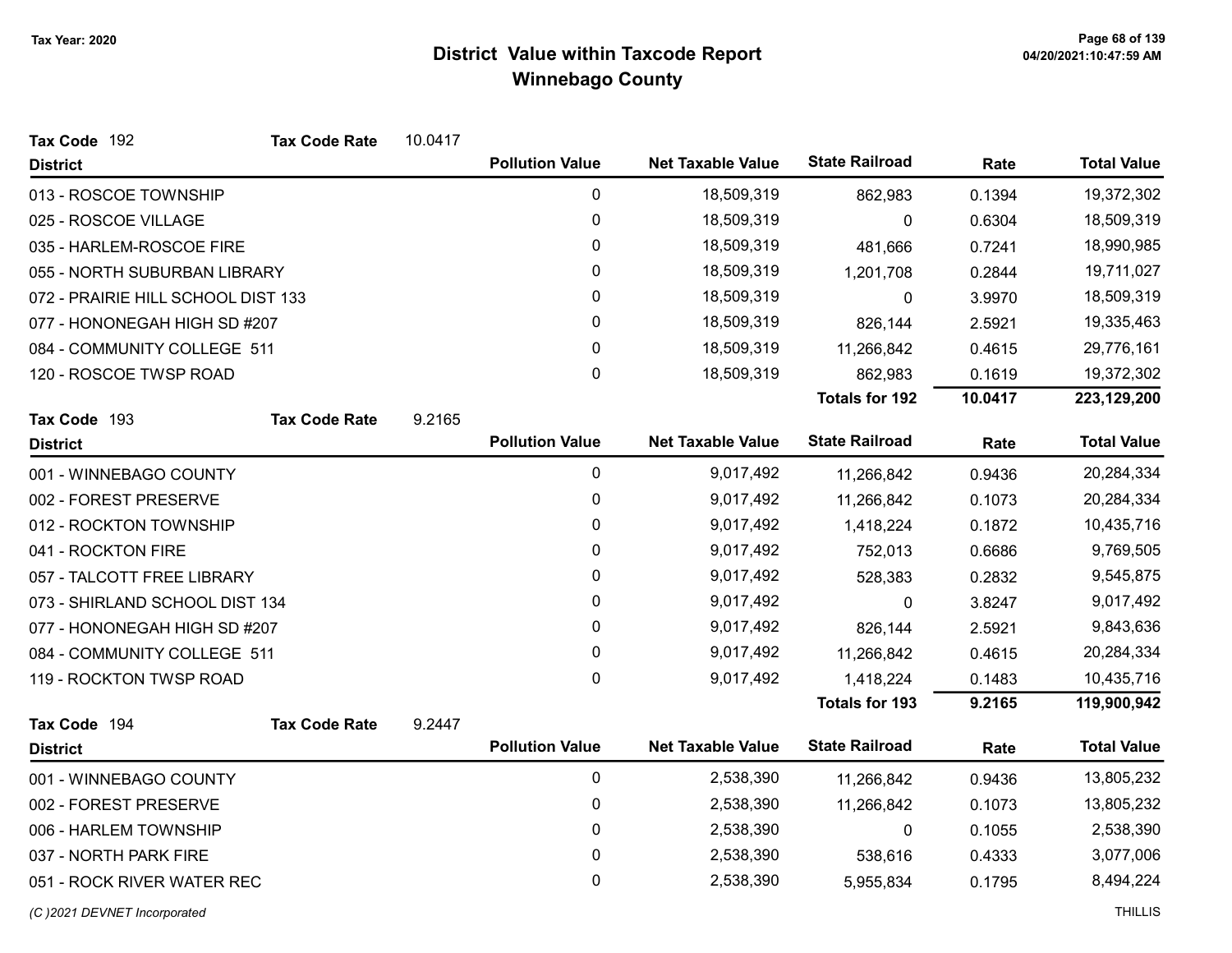| Tax Code 194                   | <b>Tax Code Rate</b> | 9.2447 |                        |                          |                       |           |                    |
|--------------------------------|----------------------|--------|------------------------|--------------------------|-----------------------|-----------|--------------------|
| <b>District</b>                |                      |        | <b>Pollution Value</b> | <b>Net Taxable Value</b> | <b>State Railroad</b> | Rate      | <b>Total Value</b> |
| 055 - NORTH SUBURBAN LIBRARY   |                      |        | $\mathbf 0$            | 2,538,390                | 1,201,708             | 0.2844    | 3,740,098          |
| 060 - GREATER RKFD AIRPORT     |                      |        | 0                      | 2,538,390                | 7,704,720             | 0.0987    | 10,243,110         |
| 076 - ROCKFORD SCHOOL DIST 205 |                      |        | $\mathbf 0$            | 2,538,390                | 6,797,109             | 6.5857    | 9,335,499          |
| 084 - COMMUNITY COLLEGE 511    |                      |        | 0                      | 2,538,390                | 11,266,842            | 0.4615    | 13,805,232         |
| 113 - HARLEM TWSP ROAD         |                      |        | 0                      | 2,538,390                | 0                     | 0.0452    | 2,538,390          |
|                                |                      |        |                        |                          | <b>Totals for 194</b> | 9.2447    | 81,382,413         |
| Tax Code 196                   | <b>Tax Code Rate</b> | 8.8756 |                        |                          |                       |           |                    |
| <b>District</b>                |                      |        | <b>Pollution Value</b> | <b>Net Taxable Value</b> | <b>State Railroad</b> | Rate      | <b>Total Value</b> |
| 001 - WINNEBAGO COUNTY         |                      |        | 0                      | 13,267                   | 11,266,842            | 0.9436    | 11,280,109         |
| 002 - FOREST PRESERVE          |                      |        | 0                      | 13,267                   | 11,266,842            | 0.1073    | 11,280,109         |
| 013 - ROSCOE TOWNSHIP          |                      |        | 0                      | 13,267                   | 862,983               | 0.1394    | 876,250            |
| 035 - HARLEM-ROSCOE FIRE       |                      |        | 0                      | 13,267                   | 481,666               | 0.7241    | 494,933            |
| 051 - ROCK RIVER WATER REC     |                      | 0      | 13,267                 | 5,955,834                | 0.1795                | 5,969,101 |                    |
| 074 - ROCKTON SCHOOL DIST 140  |                      | 0      | 13,267                 | 699,395                  | 3.5662                | 712,662   |                    |
| 077 - HONONEGAH HIGH SD #207   |                      |        | 0                      | 13,267                   | 826,144               | 2.5921    | 839,411            |
| 084 - COMMUNITY COLLEGE 511    |                      |        | 0                      | 13,267                   | 11,266,842            | 0.4615    | 11,280,109         |
| 120 - ROSCOE TWSP ROAD         |                      |        | 0                      | 13,267                   | 862,983               | 0.1619    | 876,250            |
|                                |                      |        |                        |                          | <b>Totals for 196</b> | 8.8756    | 43,608,934         |
| Tax Code 197                   | <b>Tax Code Rate</b> | 9.5891 |                        |                          |                       |           |                    |
| <b>District</b>                |                      |        | <b>Pollution Value</b> | <b>Net Taxable Value</b> | <b>State Railroad</b> | Rate      | <b>Total Value</b> |
| 001 - WINNEBAGO COUNTY         |                      |        | $\pmb{0}$              | 114,056,210              | 11,266,842            | 0.9436    | 125,323,052        |
| 002 - FOREST PRESERVE          |                      |        | $\mathbf{0}$           | 114,056,210              | 11,266,842            | 0.1073    | 125,323,052        |
| 012 - ROCKTON TOWNSHIP         |                      |        | 0                      | 114,056,210              | 1,418,224             | 0.1872    | 115,474,434        |
| 024 - ROCKTON VILLAGE          |                      |        | $\mathbf{0}$           | 114,056,210              | 185,263               | 0.6311    | 114,241,473        |
| 041 - ROCKTON FIRE             |                      |        | 0                      | 114,056,210              | 752,013               | 0.6686    | 114,808,223        |
| 057 - TALCOTT FREE LIBRARY     |                      |        | 0                      | 114,056,210              | 528,383               | 0.2832    | 114,584,593        |
| 074 - ROCKTON SCHOOL DIST 140  |                      |        | $\mathbf 0$            | 114,056,210              | 699,395               | 3.5662    | 114,755,605        |
| 077 - HONONEGAH HIGH SD #207   |                      |        | 0                      | 114,056,210              | 826,144               | 2.5921    | 114,882,354        |
| (C) 2021 DEVNET Incorporated   |                      |        |                        |                          |                       |           | <b>THILLIS</b>     |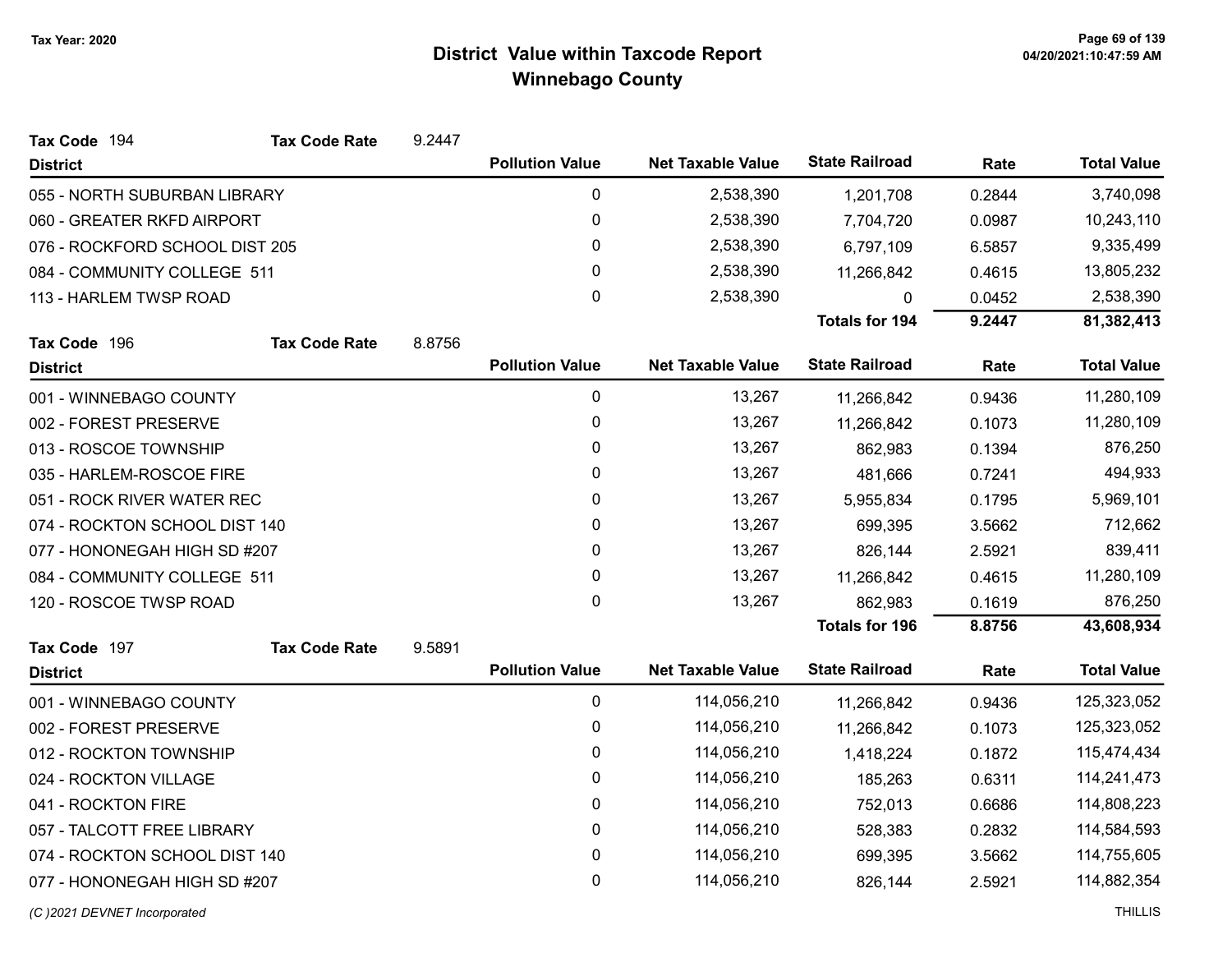| Tax Code 197                 | <b>Tax Code Rate</b> | 9.5891    |                        |                          |                       |           |                    |
|------------------------------|----------------------|-----------|------------------------|--------------------------|-----------------------|-----------|--------------------|
| <b>District</b>              |                      |           | <b>Pollution Value</b> | <b>Net Taxable Value</b> | <b>State Railroad</b> | Rate      | <b>Total Value</b> |
| 084 - COMMUNITY COLLEGE 511  |                      |           | $\mathbf 0$            | 114,056,210              | 11,266,842            | 0.4615    | 125,323,052        |
| 119 - ROCKTON TWSP ROAD      |                      |           | 0                      | 114,056,210              | 1,418,224             | 0.1483    | 115,474,434        |
|                              |                      |           |                        |                          | <b>Totals for 197</b> | 9.5891    | 1,180,190,272      |
| Tax Code 198                 | <b>Tax Code Rate</b> | 10.0435   |                        |                          |                       |           |                    |
| <b>District</b>              |                      |           | <b>Pollution Value</b> | <b>Net Taxable Value</b> | <b>State Railroad</b> | Rate      | <b>Total Value</b> |
| 001 - WINNEBAGO COUNTY       |                      |           | $\pmb{0}$              | 4,705,017                | 11,266,842            | 0.9436    | 15,971,859         |
| 002 - FOREST PRESERVE        |                      |           | $\mathbf 0$            | 4,705,017                | 11,266,842            | 0.1073    | 15,971,859         |
| 013 - ROSCOE TOWNSHIP        |                      |           | 0                      | 4,705,017                | 862,983               | 0.1394    | 5,568,000          |
| 024 - ROCKTON VILLAGE        |                      |           | $\pmb{0}$              | 4,705,017                | 185,263               | 0.6311    | 4,890,280          |
| 035 - HARLEM-ROSCOE FIRE     |                      |           | 0                      | 4,705,017                | 481,666               | 0.7241    | 5,186,683          |
| 055 - NORTH SUBURBAN LIBRARY |                      |           | 0                      | 4,705,017                | 1,201,708             | 0.2844    | 5,906,725          |
| 071 - KINNIKINNICK SD #131   |                      |           | 0                      | 4,705,017                | 126,749               | 3.9981    | 4,831,766          |
| 077 - HONONEGAH HIGH SD #207 |                      | $\pmb{0}$ | 4,705,017              | 826,144                  | 2.5921                | 5,531,161 |                    |
| 084 - COMMUNITY COLLEGE 511  |                      |           | 0                      | 4,705,017                | 11,266,842            | 0.4615    | 15,971,859         |
| 120 - ROSCOE TWSP ROAD       |                      |           | 0                      | 4,705,017                | 862,983               | 0.1619    | 5,568,000          |
|                              |                      |           |                        |                          | <b>Totals for 198</b> | 10.0435   | 85,398,192         |
| Tax Code 199                 | <b>Tax Code Rate</b> | 10.2230   |                        |                          |                       |           |                    |
| <b>District</b>              |                      |           | <b>Pollution Value</b> | <b>Net Taxable Value</b> | <b>State Railroad</b> | Rate      | <b>Total Value</b> |
| 001 - WINNEBAGO COUNTY       |                      |           | 0                      | 44, 182, 808             | 11,266,842            | 0.9436    | 55,449,650         |
| 002 - FOREST PRESERVE        |                      |           | 0                      | 44, 182, 808             | 11,266,842            | 0.1073    | 55,449,650         |
| 013 - ROSCOE TOWNSHIP        |                      |           | 0                      | 44, 182, 808             | 862,983               | 0.1394    | 45,045,791         |
| 024 - ROCKTON VILLAGE        |                      |           | $\pmb{0}$              | 44, 182, 808             | 185,263               | 0.6311    | 44,368,071         |
| 035 - HARLEM-ROSCOE FIRE     |                      |           | 0                      | 44, 182, 808             | 481,666               | 0.7241    | 44,664,474         |
| 051 - ROCK RIVER WATER REC   |                      |           | 0                      | 44, 182, 808             | 5,955,834             | 0.1795    | 50,138,642         |
| 055 - NORTH SUBURBAN LIBRARY |                      |           | 0                      | 44, 182, 808             | 1,201,708             | 0.2844    | 45,384,516         |
| 071 - KINNIKINNICK SD #131   |                      |           | $\mathbf 0$            | 44, 182, 808             | 126,749               | 3.9981    | 44,309,557         |
| 077 - HONONEGAH HIGH SD #207 |                      |           | 0                      | 44, 182, 808             | 826,144               | 2.5921    | 45,008,952         |
| 084 - COMMUNITY COLLEGE 511  |                      |           | 0                      | 44, 182, 808             | 11,266,842            | 0.4615    | 55,449,650         |
|                              |                      |           |                        |                          |                       |           |                    |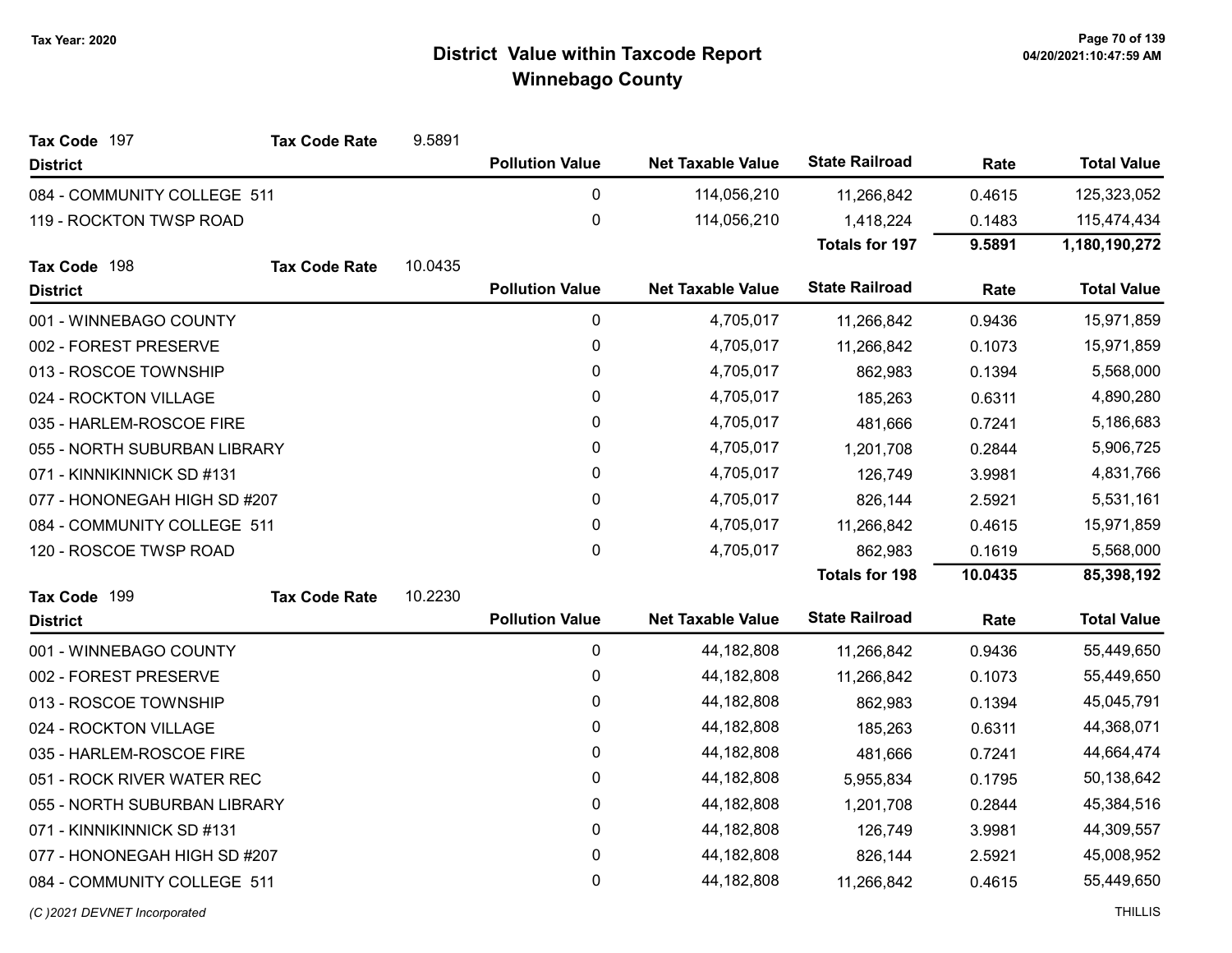| Tax Code 199                    | <b>Tax Code Rate</b> | 10.2230 |                        |                          |                       |         |                    |
|---------------------------------|----------------------|---------|------------------------|--------------------------|-----------------------|---------|--------------------|
| <b>District</b>                 |                      |         | <b>Pollution Value</b> | <b>Net Taxable Value</b> | <b>State Railroad</b> | Rate    | <b>Total Value</b> |
| 120 - ROSCOE TWSP ROAD          |                      |         | $\mathbf 0$            | 44,182,808               | 862,983               | 0.1619  | 45,045,791         |
|                                 |                      |         |                        |                          | <b>Totals for 199</b> | 10.2230 | 530,314,744        |
| Tax Code 200                    | <b>Tax Code Rate</b> | 9.8637  |                        |                          |                       |         |                    |
| <b>District</b>                 |                      |         | <b>Pollution Value</b> | <b>Net Taxable Value</b> | <b>State Railroad</b> | Rate    | <b>Total Value</b> |
| 001 - WINNEBAGO COUNTY          |                      |         | $\pmb{0}$              | 1,887,436                | 11,266,842            | 0.9436  | 13, 154, 278       |
| 002 - FOREST PRESERVE           |                      |         | $\pmb{0}$              | 1,887,436                | 11,266,842            | 0.1073  | 13, 154, 278       |
| 009 - OWEN TOWNSHIP             |                      |         | $\pmb{0}$              | 1,887,436                | 647,872               | 0.1377  | 2,535,308          |
| 025 - ROSCOE VILLAGE            |                      |         | 0                      | 1,887,436                | 0                     | 0.6304  | 1,887,436          |
| 041 - ROCKTON FIRE              |                      |         | 0                      | 1,887,436                | 752,013               | 0.6686  | 2,639,449          |
| 051 - ROCK RIVER WATER REC      |                      |         | 0                      | 1,887,436                | 5,955,834             | 0.1795  | 7,843,270          |
| 055 - NORTH SUBURBAN LIBRARY    |                      |         | 0                      | 1,887,436                | 1,201,708             | 0.2844  | 3,089,144          |
| 060 - GREATER RKFD AIRPORT      |                      |         | $\pmb{0}$              | 1,887,436                | 7,704,720             | 0.0987  | 9,592,156          |
| 074 - ROCKTON SCHOOL DIST 140   |                      |         | 0                      | 1,887,436                | 699,395               | 3.5662  | 2,586,831          |
| 077 - HONONEGAH HIGH SD #207    |                      |         | $\pmb{0}$              | 1,887,436                | 826,144               | 2.5921  | 2,713,580          |
| 084 - COMMUNITY COLLEGE 511     |                      |         | 0                      | 1,887,436                | 11,266,842            | 0.4615  | 13, 154, 278       |
| 116 - OWEN TWSP ROAD            |                      |         | 0                      | 1,887,436                | 647,872               | 0.1937  | 2,535,308          |
|                                 |                      |         |                        |                          | <b>Totals for 200</b> | 9.8637  | 74,885,316         |
| Tax Code 201                    | <b>Tax Code Rate</b> | 9.2379  |                        |                          |                       |         |                    |
| <b>District</b>                 |                      |         | <b>Pollution Value</b> | <b>Net Taxable Value</b> | <b>State Railroad</b> | Rate    | <b>Total Value</b> |
| 001 - WINNEBAGO COUNTY          |                      |         | $\pmb{0}$              | 18,867,004               | 11,266,842            | 0.9436  | 30,133,846         |
| 002 - FOREST PRESERVE           |                      |         | $\pmb{0}$              | 18,867,004               | 11,266,842            | 0.1073  | 30,133,846         |
| 012 - ROCKTON TOWNSHIP          |                      |         | 0                      | 18,867,004               | 1,418,224             | 0.1872  | 20,285,228         |
| 026 - SOUTH BELOIT CITY         |                      |         | 0                      | 18,867,004               | 1,393,787             | 1.0349  | 20,260,791         |
| 061 - SOUTH BELOIT CITY LIBRARY |                      |         | 0                      | 18,867,004               | 1,393,787             | 0.1968  | 20,260,791         |
| 074 - ROCKTON SCHOOL DIST 140   |                      |         | 0                      | 18,867,004               | 699,395               | 3.5662  | 19,566,399         |
| 077 - HONONEGAH HIGH SD #207    |                      |         | 0                      | 18,867,004               | 826,144               | 2.5921  | 19,693,148         |
| 084 - COMMUNITY COLLEGE 511     |                      |         | $\mathbf 0$            | 18,867,004               | 11,266,842            | 0.4615  | 30,133,846         |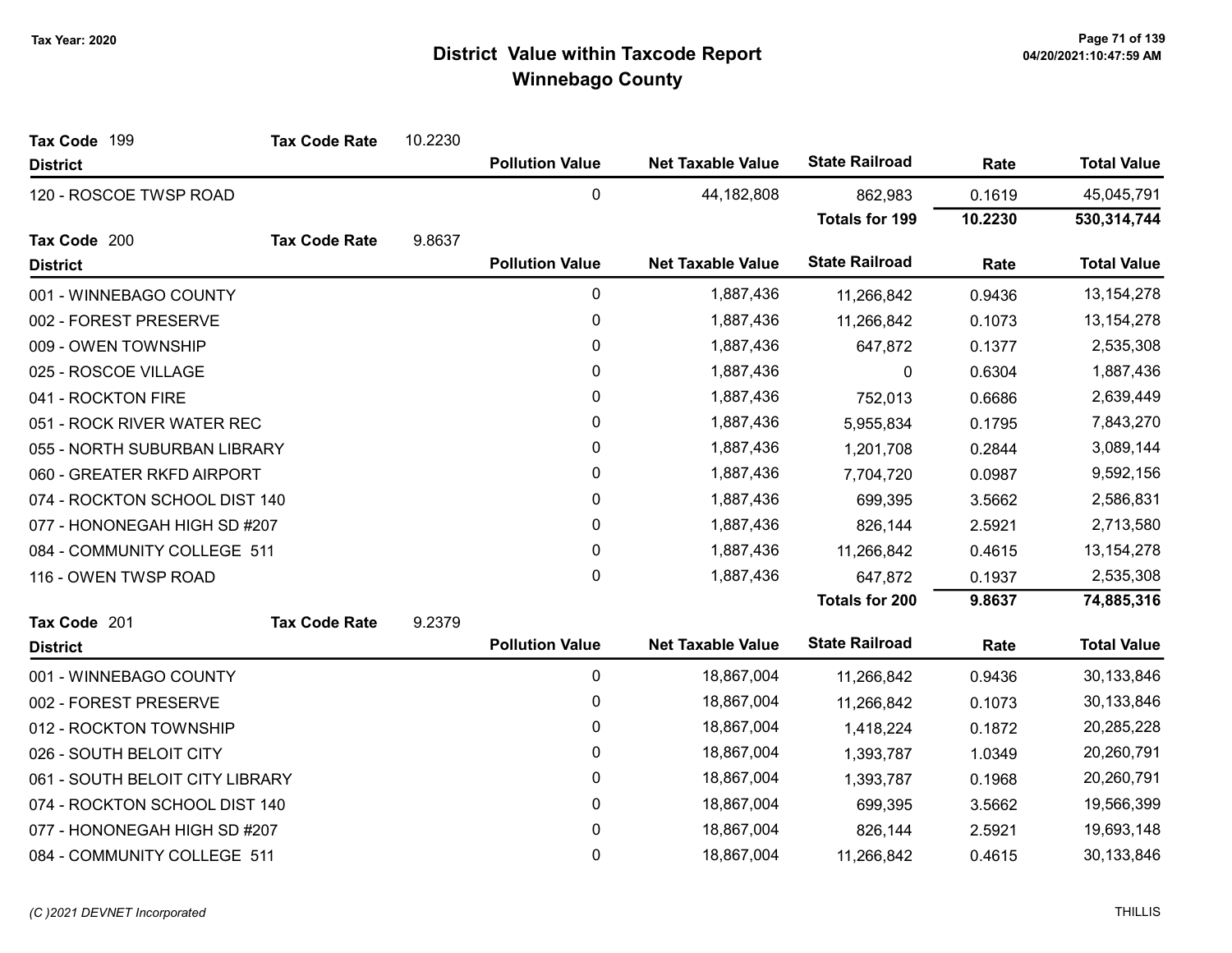| Tax Code 201                  | <b>Tax Code Rate</b> | 9.2379 |                        |                          |                       |        |                    |
|-------------------------------|----------------------|--------|------------------------|--------------------------|-----------------------|--------|--------------------|
| <b>District</b>               |                      |        | <b>Pollution Value</b> | <b>Net Taxable Value</b> | <b>State Railroad</b> | Rate   | <b>Total Value</b> |
| 119 - ROCKTON TWSP ROAD       |                      |        | 0                      | 18,867,004               | 1,418,224             | 0.1483 | 20,285,228         |
|                               |                      |        |                        |                          | <b>Totals for 201</b> | 9.2379 | 210,753,123        |
| Tax Code 202                  | <b>Tax Code Rate</b> | 8.9580 |                        |                          |                       |        |                    |
| <b>District</b>               |                      |        | <b>Pollution Value</b> | <b>Net Taxable Value</b> | <b>State Railroad</b> | Rate   | <b>Total Value</b> |
| 001 - WINNEBAGO COUNTY        |                      |        | 0                      | 47,812,600               | 11,266,842            | 0.9436 | 59,079,442         |
| 002 - FOREST PRESERVE         |                      |        | 0                      | 47,812,600               | 11,266,842            | 0.1073 | 59,079,442         |
| 012 - ROCKTON TOWNSHIP        |                      |        | $\mathbf 0$            | 47,812,600               | 1,418,224             | 0.1872 | 49,230,824         |
| 041 - ROCKTON FIRE            |                      |        | $\mathbf{0}$           | 47,812,600               | 752,013               | 0.6686 | 48,564,613         |
| 057 - TALCOTT FREE LIBRARY    |                      |        | 0                      | 47,812,600               | 528,383               | 0.2832 | 48,340,983         |
| 074 - ROCKTON SCHOOL DIST 140 |                      |        | 0                      | 47,812,600               | 699,395               | 3.5662 | 48,511,995         |
| 077 - HONONEGAH HIGH SD #207  |                      |        | $\mathbf{0}$           | 47,812,600               | 826,144               | 2.5921 | 48,638,744         |
| 084 - COMMUNITY COLLEGE 511   |                      |        | 0                      | 47,812,600               | 11,266,842            | 0.4615 | 59,079,442         |
| 119 - ROCKTON TWSP ROAD       |                      |        | 0                      | 47,812,600               | 1,418,224             | 0.1483 | 49,230,824         |
|                               |                      |        |                        |                          | <b>Totals for 202</b> | 8.9580 | 469,756,309        |
| Tax Code 203                  | <b>Tax Code Rate</b> | 9.3899 |                        |                          |                       |        |                    |
| <b>District</b>               |                      |        | <b>Pollution Value</b> | <b>Net Taxable Value</b> | <b>State Railroad</b> | Rate   | <b>Total Value</b> |
| 001 - WINNEBAGO COUNTY        |                      |        | 0                      | 5,086,316                | 11,266,842            | 0.9436 | 16,353,158         |
| 002 - FOREST PRESERVE         |                      |        | 0                      | 5,086,316                | 11,266,842            | 0.1073 | 16,353,158         |
| 012 - ROCKTON TOWNSHIP        |                      |        | 0                      | 5,086,316                | 1,418,224             | 0.1872 | 6,504,540          |
| 041 - ROCKTON FIRE            |                      |        | 0                      | 5,086,316                | 752,013               | 0.6686 | 5,838,329          |
| 057 - TALCOTT FREE LIBRARY    |                      |        | 0                      | 5,086,316                | 528,383               | 0.2832 | 5,614,699          |
| 071 - KINNIKINNICK SD #131    |                      |        | 0                      | 5,086,316                | 126,749               | 3.9981 | 5,213,065          |
| 077 - HONONEGAH HIGH SD #207  |                      |        | 0                      | 5,086,316                | 826,144               | 2.5921 | 5,912,460          |
| 084 - COMMUNITY COLLEGE 511   |                      |        | 0                      | 5,086,316                | 11,266,842            | 0.4615 | 16,353,158         |
| 119 - ROCKTON TWSP ROAD       |                      |        | 0                      | 5,086,316                | 1,418,224             | 0.1483 | 6,504,540          |
|                               |                      |        |                        |                          | <b>Totals for 203</b> | 9.3899 | 84,647,107         |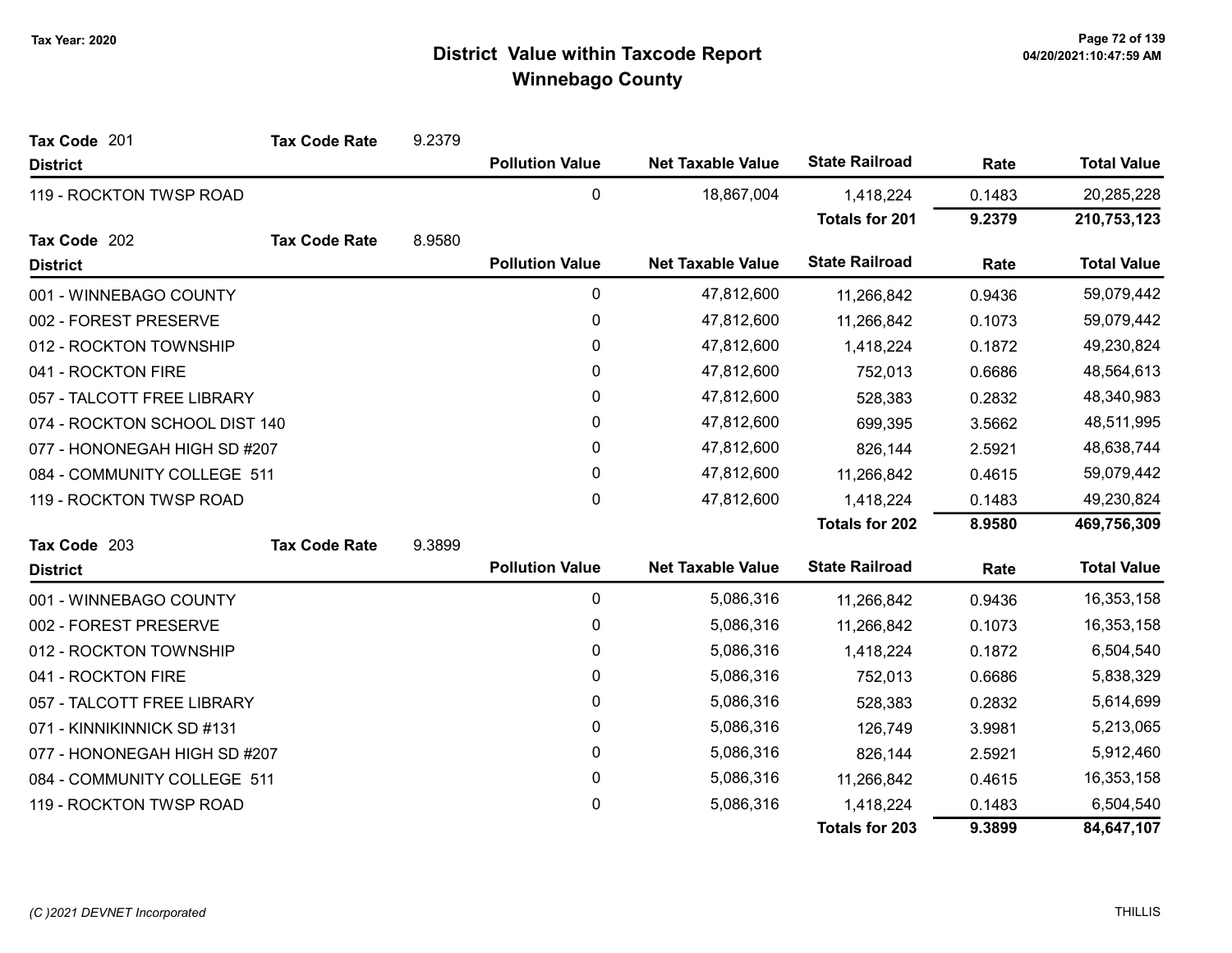| Tax Code 204                 | <b>Tax Code Rate</b> | 10.0210 |                        |                          |                       |         |                    |
|------------------------------|----------------------|---------|------------------------|--------------------------|-----------------------|---------|--------------------|
| <b>District</b>              |                      |         | <b>Pollution Value</b> | <b>Net Taxable Value</b> | <b>State Railroad</b> | Rate    | <b>Total Value</b> |
| 001 - WINNEBAGO COUNTY       |                      |         | $\mathbf 0$            | 32,496                   | 11,266,842            | 0.9436  | 11,299,338         |
| 002 - FOREST PRESERVE        |                      |         | 0                      | 32,496                   | 11,266,842            | 0.1073  | 11,299,338         |
| 012 - ROCKTON TOWNSHIP       |                      |         | 0                      | 32,496                   | 1,418,224             | 0.1872  | 1,450,720          |
| 024 - ROCKTON VILLAGE        |                      |         | $\mathbf{0}$           | 32,496                   | 185,263               | 0.6311  | 217,759            |
| 041 - ROCKTON FIRE           |                      |         | 0                      | 32,496                   | 752,013               | 0.6686  | 784,509            |
| 057 - TALCOTT FREE LIBRARY   |                      |         | 0                      | 32,496                   | 528,383               | 0.2832  | 560,879            |
| 071 - KINNIKINNICK SD #131   |                      |         | 0                      | 32,496                   | 126,749               | 3.9981  | 159,245            |
| 077 - HONONEGAH HIGH SD #207 |                      |         | 0                      | 32,496                   | 826,144               | 2.5921  | 858,640            |
| 084 - COMMUNITY COLLEGE 511  |                      |         | $\mathbf{0}$           | 32,496                   | 11,266,842            | 0.4615  | 11,299,338         |
| 119 - ROCKTON TWSP ROAD      |                      |         | $\pmb{0}$              | 32,496                   | 1,418,224             | 0.1483  | 1,450,720          |
|                              |                      |         |                        |                          | <b>Totals for 204</b> | 10.0210 | 39,380,486         |
| Tax Code 205                 | <b>Tax Code Rate</b> | 10.0203 |                        |                          |                       |         |                    |
| <b>District</b>              |                      |         | <b>Pollution Value</b> | <b>Net Taxable Value</b> | <b>State Railroad</b> | Rate    | <b>Total Value</b> |
| 001 - WINNEBAGO COUNTY       |                      |         | 0                      | 144,698                  | 11,266,842            | 0.9436  | 11,411,540         |
| 002 - FOREST PRESERVE        |                      |         | 0                      | 144,698                  | 11,266,842            | 0.1073  | 11,411,540         |
| 012 - ROCKTON TOWNSHIP       |                      |         | 0                      | 144,698                  | 1,418,224             | 0.1872  | 1,562,922          |
| 025 - ROSCOE VILLAGE         |                      |         | 0                      | 144,698                  | 0                     | 0.6304  | 144,698            |
| 041 - ROCKTON FIRE           |                      |         | 0                      | 144,698                  | 752,013               | 0.6686  | 896,711            |
| 057 - TALCOTT FREE LIBRARY   |                      |         | 0                      | 144,698                  | 528,383               | 0.2832  | 673,081            |
| 071 - KINNIKINNICK SD #131   |                      |         | 0                      | 144,698                  | 126,749               | 3.9981  | 271,447            |
| 077 - HONONEGAH HIGH SD #207 |                      |         | 0                      | 144,698                  | 826,144               | 2.5921  | 970,842            |
| 084 - COMMUNITY COLLEGE 511  |                      |         | 0                      | 144,698                  | 11,266,842            | 0.4615  | 11,411,540         |
| 119 - ROCKTON TWSP ROAD      |                      |         | 0                      | 144,698                  | 1,418,224             | 0.1483  | 1,562,922          |
|                              |                      |         |                        |                          | <b>Totals for 205</b> | 10.0203 | 40,317,243         |
| Tax Code 206                 | <b>Tax Code Rate</b> | 10.1998 |                        |                          |                       |         |                    |
| <b>District</b>              |                      |         | <b>Pollution Value</b> | <b>Net Taxable Value</b> | <b>State Railroad</b> | Rate    | <b>Total Value</b> |
| 001 - WINNEBAGO COUNTY       |                      |         | $\mathbf 0$            | 21,813,669               | 11,266,842            | 0.9436  | 33,080,511         |
| 002 - FOREST PRESERVE        |                      |         | 0                      | 21,813,669               | 11,266,842            | 0.1073  | 33,080,511         |
| (C) 2021 DEVNET Incorporated |                      |         |                        |                          |                       |         | <b>THILLIS</b>     |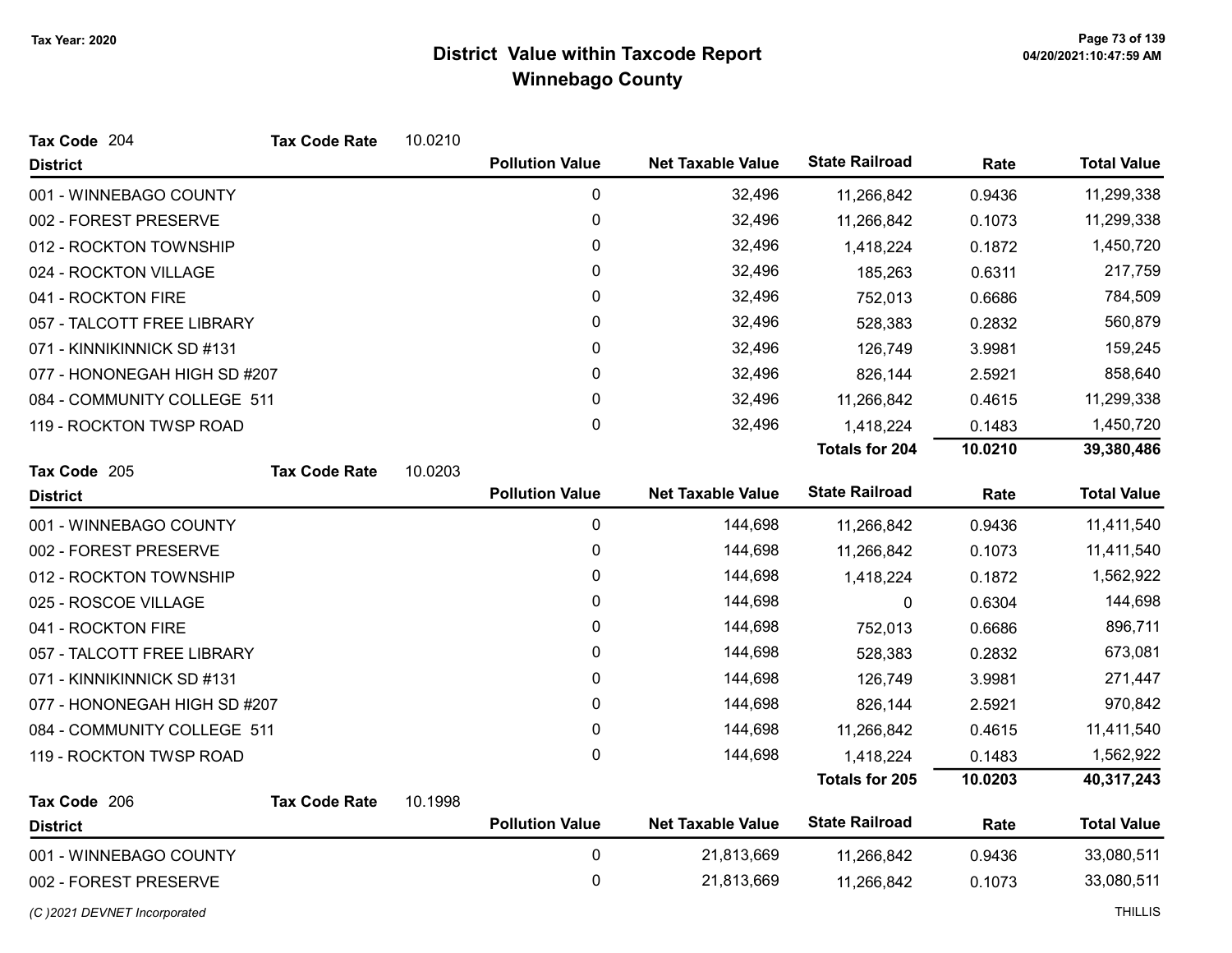| Tax Code 206                  | <b>Tax Code Rate</b> | 10.1998 |                        |                          |                       |         |                    |
|-------------------------------|----------------------|---------|------------------------|--------------------------|-----------------------|---------|--------------------|
| <b>District</b>               |                      |         | <b>Pollution Value</b> | <b>Net Taxable Value</b> | <b>State Railroad</b> | Rate    | <b>Total Value</b> |
| 012 - ROCKTON TOWNSHIP        |                      |         | 0                      | 21,813,669               | 1,418,224             | 0.1872  | 23,231,893         |
| 025 - ROSCOE VILLAGE          |                      |         | $\pmb{0}$              | 21,813,669               | 0                     | 0.6304  | 21,813,669         |
| 041 - ROCKTON FIRE            |                      |         | 0                      | 21,813,669               | 752,013               | 0.6686  | 22,565,682         |
| 051 - ROCK RIVER WATER REC    |                      |         | 0                      | 21,813,669               | 5,955,834             | 0.1795  | 27,769,503         |
| 057 - TALCOTT FREE LIBRARY    |                      |         | 0                      | 21,813,669               | 528,383               | 0.2832  | 22,342,052         |
| 071 - KINNIKINNICK SD #131    |                      |         | 0                      | 21,813,669               | 126,749               | 3.9981  | 21,940,418         |
| 077 - HONONEGAH HIGH SD #207  |                      |         | 0                      | 21,813,669               | 826,144               | 2.5921  | 22,639,813         |
| 084 - COMMUNITY COLLEGE 511   |                      |         | 0                      | 21,813,669               | 11,266,842            | 0.4615  | 33,080,511         |
| 119 - ROCKTON TWSP ROAD       |                      |         | $\mathbf 0$            | 21,813,669               | 1,418,224             | 0.1483  | 23,231,893         |
|                               |                      |         |                        |                          | <b>Totals for 206</b> | 10.1998 | 284,776,456        |
| Tax Code 207                  | <b>Tax Code Rate</b> | 9.5060  |                        |                          |                       |         |                    |
| <b>District</b>               |                      |         | <b>Pollution Value</b> | <b>Net Taxable Value</b> | <b>State Railroad</b> | Rate    | <b>Total Value</b> |
| 001 - WINNEBAGO COUNTY        |                      |         | 0                      | 0                        | 11,266,842            | 0.9436  | 11,266,842         |
| 002 - FOREST PRESERVE         |                      |         | 0                      | 0                        | 11,266,842            | 0.1073  | 11,266,842         |
| 013 - ROSCOE TOWNSHIP         |                      |         | 0                      | 0                        | 862,983               | 0.1394  | 862,983            |
| 025 - ROSCOE VILLAGE          |                      |         | 0                      | 0                        | 0                     | 0.6304  | $\Omega$           |
| 035 - HARLEM-ROSCOE FIRE      |                      |         | 0                      | 0                        | 481,666               | 0.7241  | 481,666            |
| 051 - ROCK RIVER WATER REC    |                      |         | 0                      | 0                        | 5,955,834             | 0.1795  | 5,955,834          |
| 074 - ROCKTON SCHOOL DIST 140 |                      |         | 0                      | 0                        | 699,395               | 3.5662  | 699,395            |
| 077 - HONONEGAH HIGH SD #207  |                      |         | 0                      | 0                        | 826,144               | 2.5921  | 826,144            |
| 084 - COMMUNITY COLLEGE 511   |                      |         | 0                      | 0                        | 11,266,842            | 0.4615  | 11,266,842         |
| 120 - ROSCOE TWSP ROAD        |                      |         | 0                      | 0                        | 862,983               | 0.1619  | 862,983            |
|                               |                      |         |                        |                          | <b>Totals for 207</b> | 9.5060  | 43,489,531         |
| Tax Code 208                  | <b>Tax Code Rate</b> | 9.5355  |                        |                          |                       |         |                    |
| <b>District</b>               |                      |         | <b>Pollution Value</b> | <b>Net Taxable Value</b> | <b>State Railroad</b> | Rate    | <b>Total Value</b> |
| 001 - WINNEBAGO COUNTY        |                      |         | 0                      | 48,344                   | 11,266,842            | 0.9436  | 11,315,186         |
| 002 - FOREST PRESERVE         |                      |         | 0                      | 48,344                   | 11,266,842            | 0.1073  | 11,315,186         |
| 006 - HARLEM TOWNSHIP         |                      |         | 0                      | 48,344                   | 0                     | 0.1055  | 48,344             |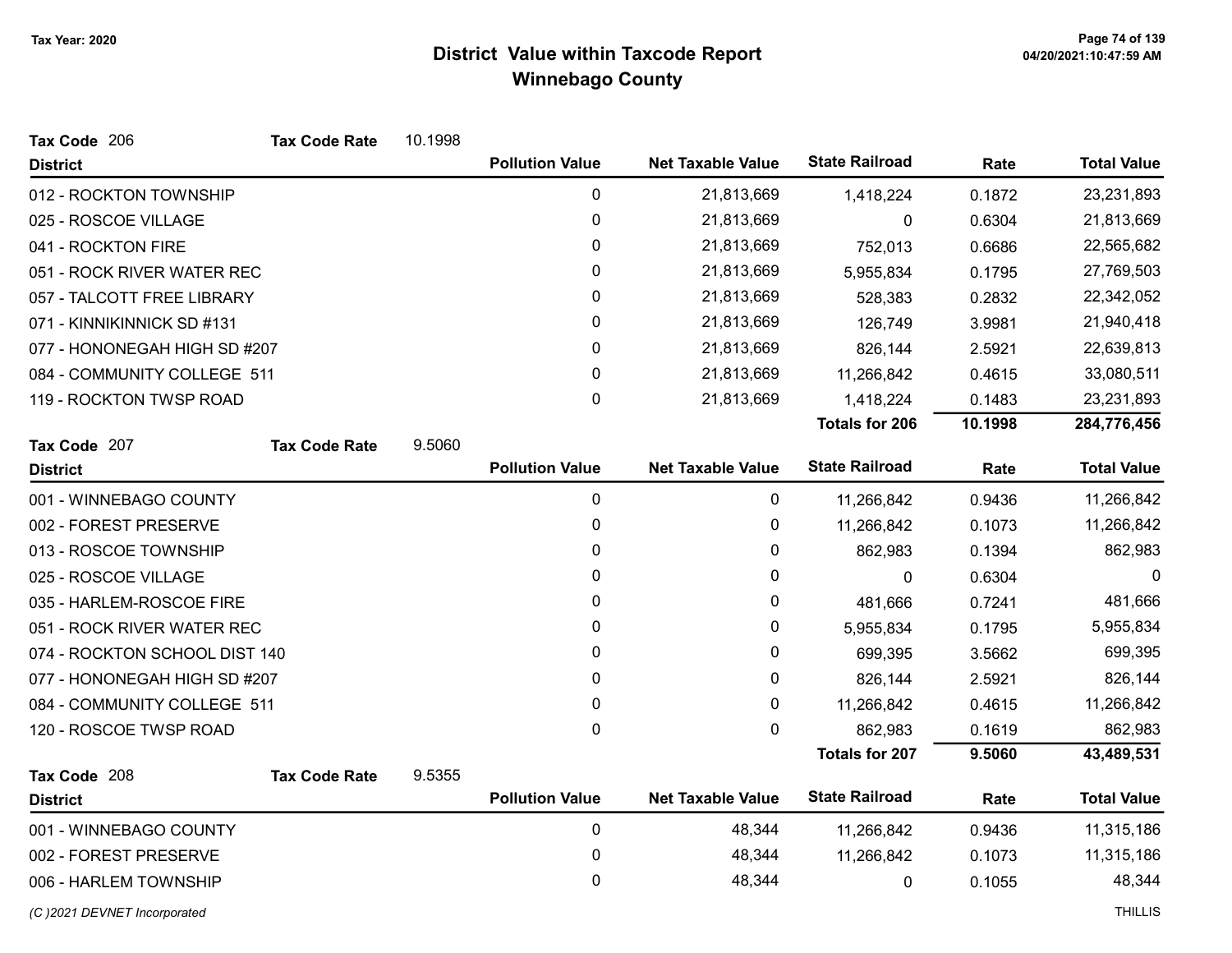| Tax Code 208                   | <b>Tax Code Rate</b> | 9.5355 |                        |                          |                       |        |                    |
|--------------------------------|----------------------|--------|------------------------|--------------------------|-----------------------|--------|--------------------|
| <b>District</b>                |                      |        | <b>Pollution Value</b> | <b>Net Taxable Value</b> | <b>State Railroad</b> | Rate   | <b>Total Value</b> |
| 035 - HARLEM-ROSCOE FIRE       |                      |        | $\pmb{0}$              | 48,344                   | 481,666               | 0.7241 | 530,010            |
| 051 - ROCK RIVER WATER REC     |                      |        | 0                      | 48,344                   | 5,955,834             | 0.1795 | 6,004,178          |
| 055 - NORTH SUBURBAN LIBRARY   |                      |        | 0                      | 48,344                   | 1,201,708             | 0.2844 | 1,250,052          |
| 060 - GREATER RKFD AIRPORT     |                      |        | $\pmb{0}$              | 48,344                   | 7,704,720             | 0.0987 | 7,753,064          |
| 076 - ROCKFORD SCHOOL DIST 205 |                      |        | $\mathbf{0}$           | 48,344                   | 6,797,109             | 6.5857 | 6,845,453          |
| 084 - COMMUNITY COLLEGE 511    |                      |        | 0                      | 48,344                   | 11,266,842            | 0.4615 | 11,315,186         |
| 113 - HARLEM TWSP ROAD         |                      |        | 0                      | 48,344                   | $\mathbf{0}$          | 0.0452 | 48,344             |
|                                |                      |        |                        |                          | <b>Totals for 208</b> | 9.5355 | 56,425,003         |
| Tax Code 209                   | <b>Tax Code Rate</b> | 9.7904 |                        |                          |                       |        |                    |
| <b>District</b>                |                      |        | <b>Pollution Value</b> | <b>Net Taxable Value</b> | <b>State Railroad</b> | Rate   | <b>Total Value</b> |
| 001 - WINNEBAGO COUNTY         |                      |        | $\pmb{0}$              | 44,440,264               | 11,266,842            | 0.9436 | 55,707,106         |
| 002 - FOREST PRESERVE          |                      |        | 0                      | 44,440,264               | 11,266,842            | 0.1073 | 55,707,106         |
| 013 - ROSCOE TOWNSHIP          |                      |        | $\pmb{0}$              | 44,440,264               | 862,983               | 0.1394 | 45,303,247         |
| 025 - ROSCOE VILLAGE           |                      |        | 0                      | 44,440,264               | $\Omega$              | 0.6304 | 44,440,264         |
| 035 - HARLEM-ROSCOE FIRE       |                      |        | 0                      | 44,440,264               | 481,666               | 0.7241 | 44,921,930         |
| 051 - ROCK RIVER WATER REC     |                      |        | $\pmb{0}$              | 44,440,264               | 5,955,834             | 0.1795 | 50,396,098         |
| 055 - NORTH SUBURBAN LIBRARY   |                      |        | 0                      | 44,440,264               | 1,201,708             | 0.2844 | 45,641,972         |
| 074 - ROCKTON SCHOOL DIST 140  |                      |        | $\pmb{0}$              | 44,440,264               | 699,395               | 3.5662 | 45,139,659         |
| 077 - HONONEGAH HIGH SD #207   |                      |        | $\mathbf{0}$           | 44,440,264               | 826,144               | 2.5921 | 45,266,408         |
| 084 - COMMUNITY COLLEGE 511    |                      |        | $\mathbf 0$            | 44,440,264               | 11,266,842            | 0.4615 | 55,707,106         |
| 120 - ROSCOE TWSP ROAD         |                      |        | 0                      | 44,440,264               | 862,983               | 0.1619 | 45,303,247         |
|                                |                      |        |                        |                          | <b>Totals for 209</b> | 9.7904 | 533,534,143        |
| Tax Code 210                   | <b>Tax Code Rate</b> | 8.9008 |                        |                          |                       |        |                    |
| <b>District</b>                |                      |        | <b>Pollution Value</b> | <b>Net Taxable Value</b> | <b>State Railroad</b> | Rate   | <b>Total Value</b> |
| 001 - WINNEBAGO COUNTY         |                      |        | $\pmb{0}$              | 0                        | 11,266,842            | 0.9436 | 11,266,842         |
| 002 - FOREST PRESERVE          |                      |        | $\pmb{0}$              | 0                        | 11,266,842            | 0.1073 | 11,266,842         |
| 015 - SHIRLAND TOWNSHIP        |                      |        | $\pmb{0}$              | 0                        | $\pmb{0}$             | 0.1880 | $\Omega$           |
| 041 - ROCKTON FIRE             |                      |        | 0                      | 0                        | 752,013               | 0.6686 | 752,013            |
| (C) 2021 DEVNET Incorporated   |                      |        |                        |                          |                       |        | <b>THILLIS</b>     |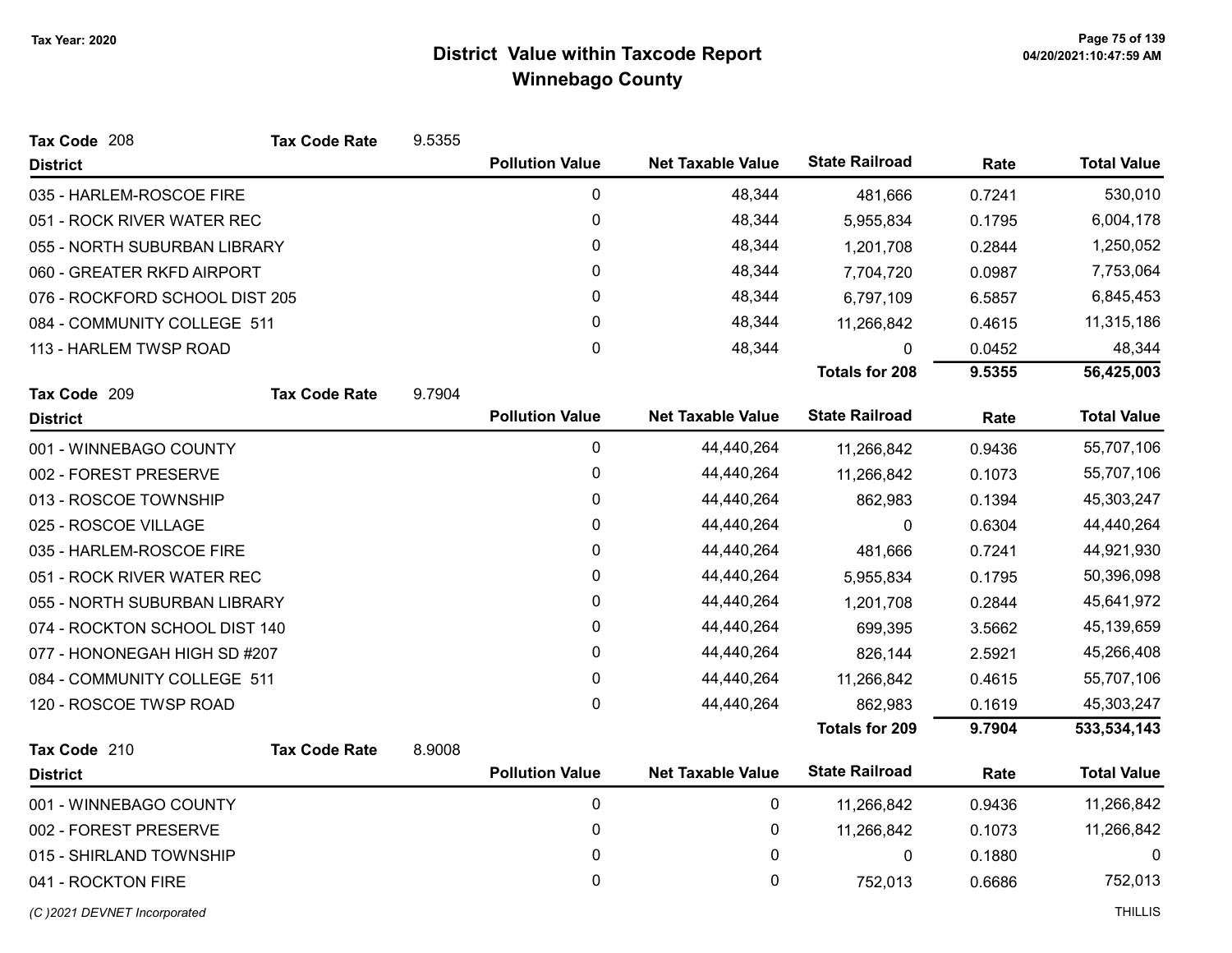| Tax Code 210                   | <b>Tax Code Rate</b> | 8.9008 |                        |                          |                       |        |                    |
|--------------------------------|----------------------|--------|------------------------|--------------------------|-----------------------|--------|--------------------|
| <b>District</b>                |                      |        | <b>Pollution Value</b> | <b>Net Taxable Value</b> | <b>State Railroad</b> | Rate   | <b>Total Value</b> |
| 073 - SHIRLAND SCHOOL DIST 134 |                      |        | 0                      | 0                        | $\mathbf 0$           | 3.8247 | $\mathbf{0}$       |
| 077 - HONONEGAH HIGH SD #207   |                      |        | $\mathbf{0}$           | 0                        | 826,144               | 2.5921 | 826,144            |
| 084 - COMMUNITY COLLEGE 511    |                      |        | 0                      | 0                        | 11,266,842            | 0.4615 | 11,266,842         |
| 122 - SHIRLAND TWSP ROAD       |                      |        | 0                      | 0                        | $\mathbf{0}$          | 0.1150 | 0                  |
|                                |                      |        |                        |                          | <b>Totals for 210</b> | 8.9008 | 35,378,683         |
| Tax Code 211                   | <b>Tax Code Rate</b> | 8.9639 |                        |                          |                       |        |                    |
| <b>District</b>                |                      |        | <b>Pollution Value</b> | <b>Net Taxable Value</b> | <b>State Railroad</b> | Rate   | <b>Total Value</b> |
| 001 - WINNEBAGO COUNTY         |                      |        | 0                      | 0                        | 11,266,842            | 0.9436 | 11,266,842         |
| 002 - FOREST PRESERVE          |                      |        | 0                      | 0                        | 11,266,842            | 0.1073 | 11,266,842         |
| 015 - SHIRLAND TOWNSHIP        |                      |        | 0                      | 0                        | 0                     | 0.1880 | 0                  |
| 033 - FIRE 1                   |                      |        | 0                      | 0                        | 0                     | 0.7317 | $\Omega$           |
| 073 - SHIRLAND SCHOOL DIST 134 |                      |        | 0                      | 0                        | $\Omega$              | 3.8247 | $\Omega$           |
| 077 - HONONEGAH HIGH SD #207   |                      |        | $\mathbf{0}$           | 0                        | 826,144               | 2.5921 | 826,144            |
| 084 - COMMUNITY COLLEGE 511    |                      |        | 0                      | 0                        | 11,266,842            | 0.4615 | 11,266,842         |
| 122 - SHIRLAND TWSP ROAD       |                      |        | $\mathbf{0}$           | 0                        | $\Omega$              | 0.1150 | 0                  |
|                                |                      |        |                        |                          | <b>Totals for 211</b> | 8.9639 | 34,626,670         |
| Tax Code 212                   | <b>Tax Code Rate</b> | 8.9690 |                        |                          |                       |        |                    |
| <b>District</b>                |                      |        | <b>Pollution Value</b> | <b>Net Taxable Value</b> | <b>State Railroad</b> | Rate   | <b>Total Value</b> |
| 001 - WINNEBAGO COUNTY         |                      |        | 0                      | 0                        | 11,266,842            | 0.9436 | 11,266,842         |
| 002 - FOREST PRESERVE          |                      |        | 0                      | 0                        | 11,266,842            | 0.1073 | 11,266,842         |
| 008 - LAONA TOWNSHIP           |                      |        | 0                      | 0                        | $\mathbf{0}$          | 0.1181 | $\Omega$           |
| 033 - FIRE 1                   |                      |        | 0                      | 0                        | 0                     | 0.7317 | 0                  |
| 073 - SHIRLAND SCHOOL DIST 134 |                      |        | $\mathbf{0}$           | 0                        | 0                     | 3.8247 | $\Omega$           |
| 077 - HONONEGAH HIGH SD #207   |                      |        | 0                      | 0                        | 826,144               | 2.5921 | 826,144            |
| 084 - COMMUNITY COLLEGE 511    |                      |        | 0                      | 0                        | 11,266,842            | 0.4615 | 11,266,842         |
| 115 - LAONA TWSP ROAD          |                      |        | 0                      | 0                        | $\Omega$              | 0.1900 | $\Omega$           |
|                                |                      |        |                        |                          | <b>Totals for 212</b> | 8.9690 | 34,626,670         |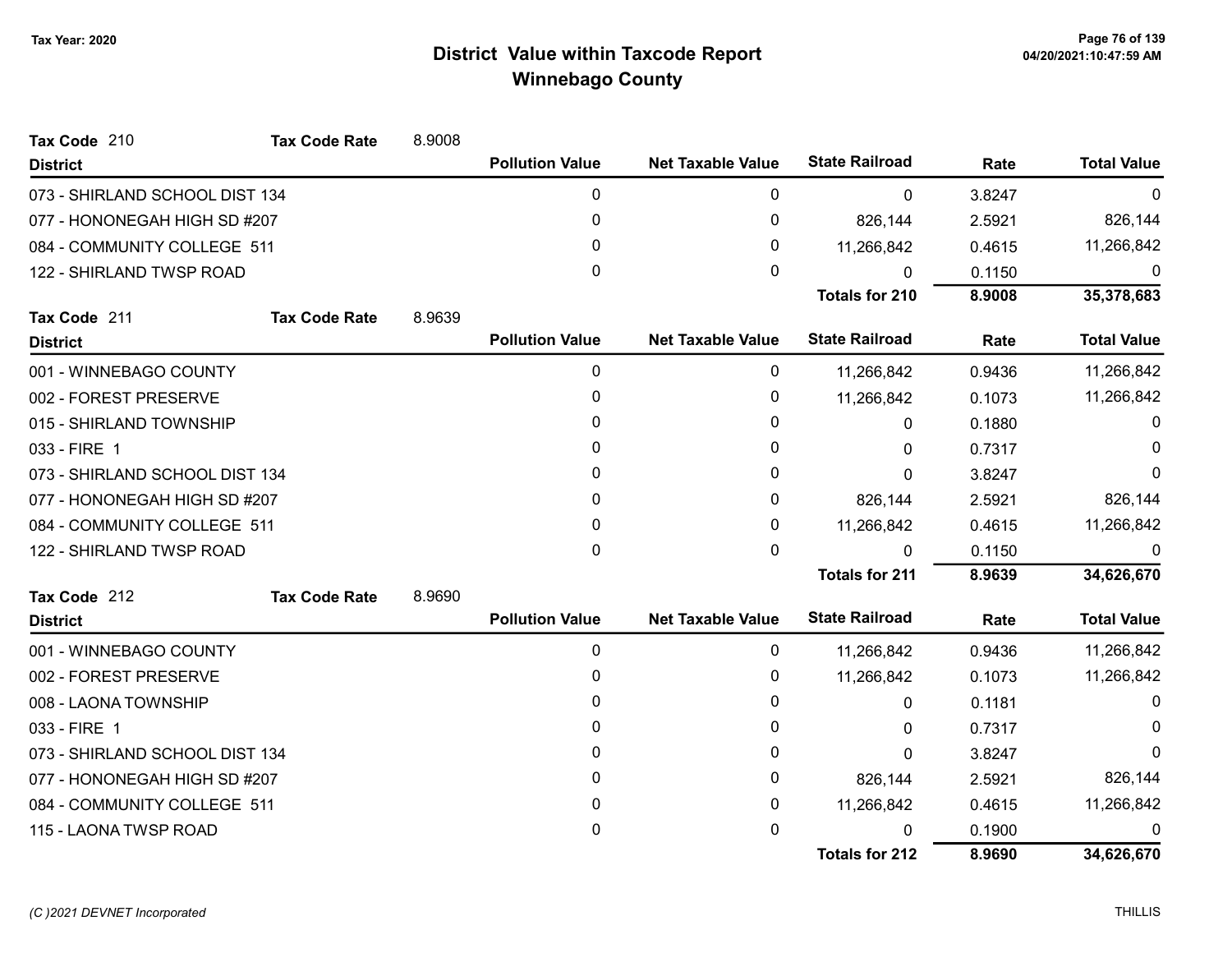| Tax Code 213                   | <b>Tax Code Rate</b> | 8.9424 |                        |                          |                       |        |                    |
|--------------------------------|----------------------|--------|------------------------|--------------------------|-----------------------|--------|--------------------|
| <b>District</b>                |                      |        | <b>Pollution Value</b> | <b>Net Taxable Value</b> | <b>State Railroad</b> | Rate   | <b>Total Value</b> |
| 001 - WINNEBAGO COUNTY         |                      |        | 0                      | 7,376,768                | 11,266,842            | 0.9436 | 18,643,610         |
| 002 - FOREST PRESERVE          |                      |        | 0                      | 7,376,768                | 11,266,842            | 0.1073 | 18,643,610         |
| 015 - SHIRLAND TOWNSHIP        |                      |        | 0                      | 7,376,768                | $\mathbf{0}$          | 0.1880 | 7,376,768          |
| 041 - ROCKTON FIRE             |                      |        | 0                      | 7,376,768                | 752,013               | 0.6686 | 8,128,781          |
| 073 - SHIRLAND SCHOOL DIST 134 |                      |        | 0                      | 7,376,768                | 0                     | 3.8247 | 7,376,768          |
| 077 - HONONEGAH HIGH SD #207   |                      |        | 0                      | 7,376,768                | 826,144               | 2.5921 | 8,202,912          |
| 084 - COMMUNITY COLLEGE 511    |                      |        | 0                      | 7,376,768                | 11,266,842            | 0.4615 | 18,643,610         |
| 101 - BU/HA/SH MULTI TOWNSHIP  |                      |        | 0                      | 7,376,768                | 0                     | 0.0416 | 7,376,768          |
| 122 - SHIRLAND TWSP ROAD       |                      |        | $\pmb{0}$              | 7,376,768                | 0                     | 0.1150 | 7,376,768          |
|                                |                      |        |                        |                          | <b>Totals for 213</b> | 8.9424 | 101,769,595        |
| Tax Code 214                   | <b>Tax Code Rate</b> | 9.0055 |                        |                          |                       |        |                    |
| <b>District</b>                |                      |        | <b>Pollution Value</b> | <b>Net Taxable Value</b> | <b>State Railroad</b> | Rate   | <b>Total Value</b> |
| 001 - WINNEBAGO COUNTY         |                      |        | $\mathbf 0$            | 17,562,154               | 11,266,842            | 0.9436 | 28,828,996         |
| 002 - FOREST PRESERVE          |                      |        | 0                      | 17,562,154               | 11,266,842            | 0.1073 | 28,828,996         |
| 015 - SHIRLAND TOWNSHIP        |                      |        | 0                      | 17,562,154               | 0                     | 0.1880 | 17,562,154         |
| 033 - FIRE 1                   |                      |        | 0                      | 17,562,154               | 0                     | 0.7317 | 17,562,154         |
| 073 - SHIRLAND SCHOOL DIST 134 |                      |        | 0                      | 17,562,154               | 0                     | 3.8247 | 17,562,154         |
| 077 - HONONEGAH HIGH SD #207   |                      |        | $\pmb{0}$              | 17,562,154               | 826,144               | 2.5921 | 18,388,298         |
| 084 - COMMUNITY COLLEGE 511    |                      |        | 0                      | 17,562,154               | 11,266,842            | 0.4615 | 28,828,996         |
| 101 - BU/HA/SH MULTI TOWNSHIP  |                      |        | $\mathbf 0$            | 17,562,154               | $\mathbf 0$           | 0.0416 | 17,562,154         |
| 122 - SHIRLAND TWSP ROAD       |                      |        | $\mathbf 0$            | 17,562,154               | 0                     | 0.1150 | 17,562,154         |
|                                |                      |        |                        |                          | <b>Totals for 214</b> | 9.0055 | 192,686,056        |
| Tax Code 220                   | <b>Tax Code Rate</b> | 9.5221 |                        |                          |                       |        |                    |
| <b>District</b>                |                      |        | <b>Pollution Value</b> | <b>Net Taxable Value</b> | <b>State Railroad</b> | Rate   | <b>Total Value</b> |
| 001 - WINNEBAGO COUNTY         |                      |        | 0                      | 36,845,693               | 11,266,842            | 0.9436 | 48, 112, 535       |
| 002 - FOREST PRESERVE          |                      |        | 0                      | 36,845,693               | 11,266,842            | 0.1073 | 48, 112, 535       |
| 008 - LAONA TOWNSHIP           |                      |        | $\pmb{0}$              | 36,845,693               | 0                     | 0.1181 | 36,845,693         |
| 033 - FIRE 1                   |                      |        | 0                      | 36,845,693               | 0                     | 0.7317 | 36,845,693         |

(C)2021 DEVNET Incorporated THILLIS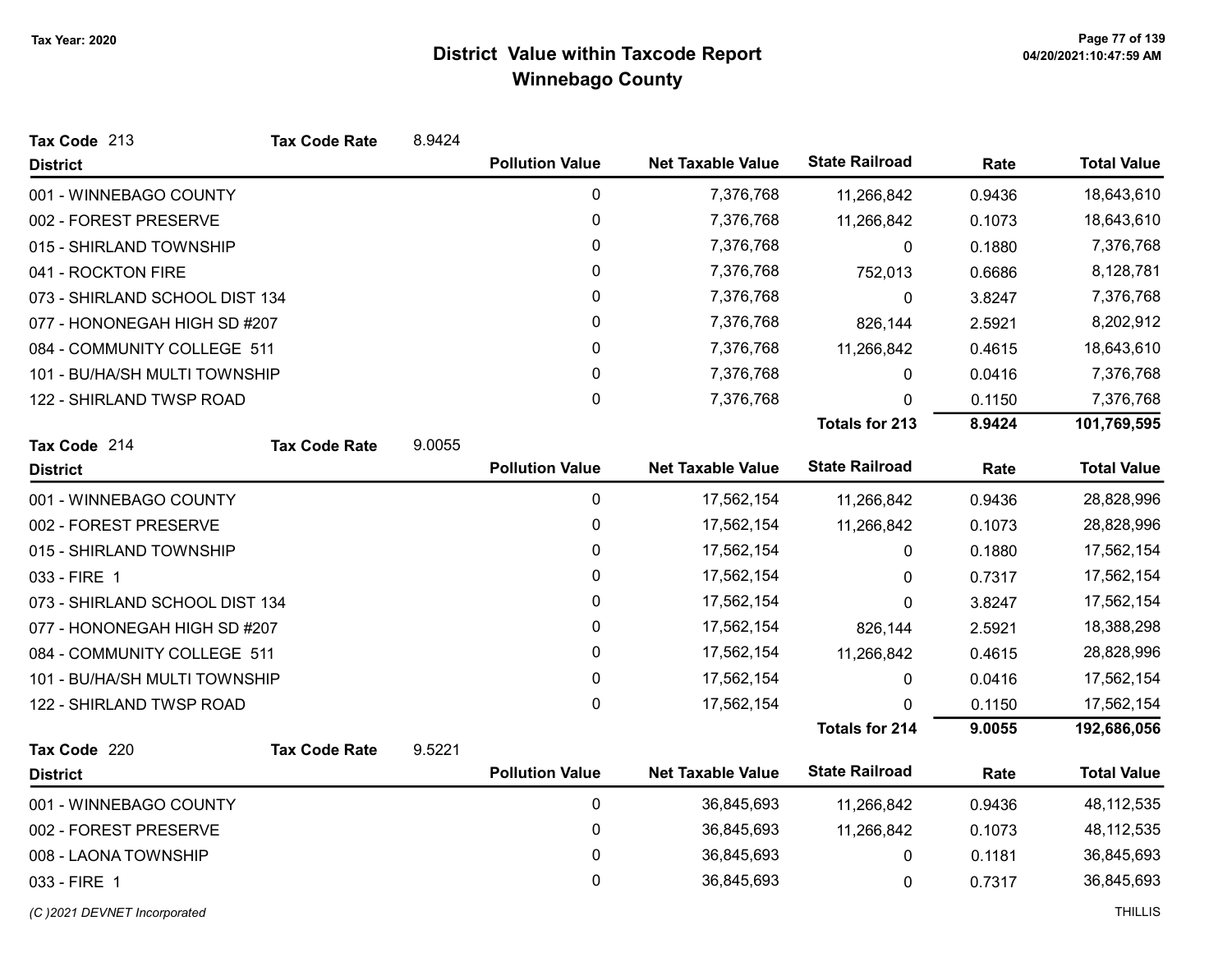| Tax Code 220<br><b>Tax Code Rate</b> | 9.5221  |                        |                          |                       |         |                    |
|--------------------------------------|---------|------------------------|--------------------------|-----------------------|---------|--------------------|
| <b>District</b>                      |         | <b>Pollution Value</b> | <b>Net Taxable Value</b> | <b>State Railroad</b> | Rate    | <b>Total Value</b> |
| 081 - DURAND UNIT SD #322            |         | 0                      | 36,845,693               | $\mathbf 0$           | 6.9304  | 36,845,693         |
| 084 - COMMUNITY COLLEGE 511          |         | $\mathbf 0$            | 36,845,693               | 11,266,842            | 0.4615  | 48, 112, 535       |
| 102 - DU/LA MULTI TOWNSHIP           |         | 0                      | 36,845,693               | 0                     | 0.0395  | 36,845,693         |
| 115 - LAONA TWSP ROAD                |         | $\mathbf 0$            | 36,845,693               | 0                     | 0.1900  | 36,845,693         |
|                                      |         |                        |                          | <b>Totals for 220</b> | 9.5221  | 328,566,070        |
| Tax Code 223<br><b>Tax Code Rate</b> | 12.8584 |                        |                          |                       |         |                    |
| <b>District</b>                      |         | <b>Pollution Value</b> | <b>Net Taxable Value</b> | <b>State Railroad</b> | Rate    | <b>Total Value</b> |
| 001 - WINNEBAGO COUNTY               |         | 0                      | 7,071,811                | 11,266,842            | 0.9436  | 18,338,653         |
| 002 - FOREST PRESERVE                |         | 0                      | 7,071,811                | 11,266,842            | 0.1073  | 18,338,653         |
| 011 - ROCKFORD TOWNSHIP              |         | 0                      | 7,071,811                | 5,406,588             | 0.1233  | 12,478,399         |
| 023 - ROCKFORD CITY                  |         | 0                      | 7,071,811                | 4,458,680             | 2.7943  | 11,530,491         |
| 046 - ROCKFORD PARK DISTRICT         |         | 0                      | 7,071,811                | 5,539,992             | 1.0042  | 12,611,803         |
| 051 - ROCK RIVER WATER REC           |         | $\mathbf 0$            | 7,071,811                | 5,955,834             | 0.1795  | 13,027,645         |
| 059 - ROCKFORD CITY LIBRARY          |         | 0                      | 7,071,811                | 4,458,680             | 0.4343  | 11,530,491         |
| 060 - GREATER RKFD AIRPORT           |         | $\mathbf 0$            | 7,071,811                | 7,704,720             | 0.0987  | 14,776,531         |
| 076 - ROCKFORD SCHOOL DIST 205       |         | 0                      | 7,071,811                | 6,797,109             | 6.5857  | 13,868,920         |
| 084 - COMMUNITY COLLEGE 511          |         | 0                      | 7,071,811                | 11,266,842            | 0.4615  | 18,338,653         |
| 089 - JACKSON SCHOOL TIF             |         | $\mathbf 0$            | 314,395                  | 0                     | 0.0000  | 314,395            |
| 118 - ROCKFORD TWSP ROAD             |         | $\mathbf 0$            | 7,071,811                | 5,406,588             | 0.1260  | 12,478,399         |
|                                      |         |                        |                          | <b>Totals for 223</b> | 12.8584 | 157,633,033        |
| Tax Code 226<br><b>Tax Code Rate</b> | 12.8584 |                        |                          |                       |         |                    |
| <b>District</b>                      |         | <b>Pollution Value</b> | <b>Net Taxable Value</b> | <b>State Railroad</b> | Rate    | <b>Total Value</b> |
| 001 - WINNEBAGO COUNTY               |         | 0                      | 773,567                  | 11,266,842            | 0.9436  | 12,040,409         |
| 002 - FOREST PRESERVE                |         | 0                      | 773,567                  | 11,266,842            | 0.1073  | 12,040,409         |
| 011 - ROCKFORD TOWNSHIP              |         | 0                      | 773,567                  | 5,406,588             | 0.1233  | 6,180,155          |
| 023 - ROCKFORD CITY                  |         | 0                      | 773,567                  | 4,458,680             | 2.7943  | 5,232,247          |
| 046 - ROCKFORD PARK DISTRICT         |         | 0                      | 773,567                  | 5,539,992             | 1.0042  | 6,313,559          |
| 051 - ROCK RIVER WATER REC           |         | 0                      | 773,567                  | 5,955,834             | 0.1795  | 6,729,401          |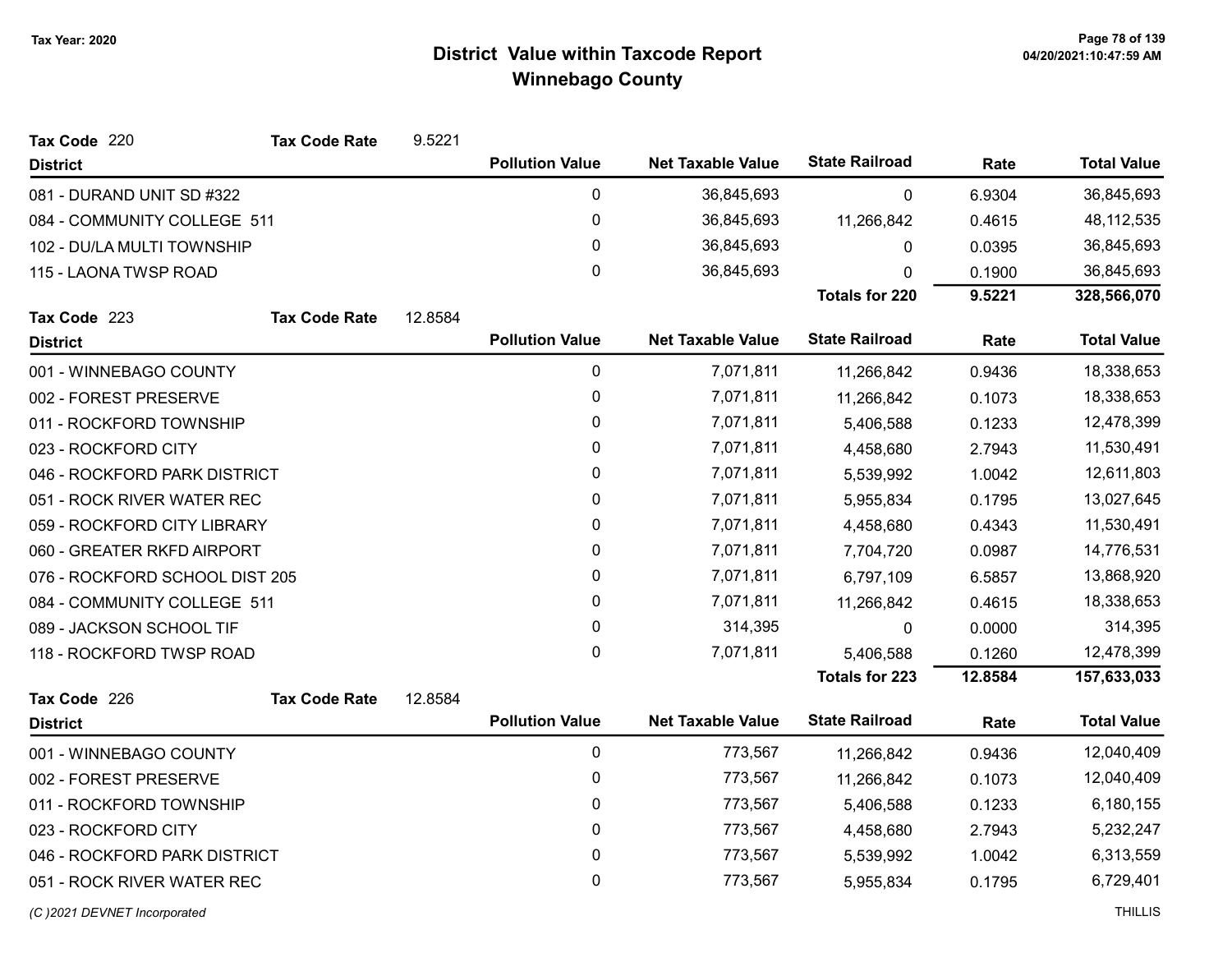| Tax Code 226                   | <b>Tax Code Rate</b> | 12.8584 |                        |                          |                       |         |                    |
|--------------------------------|----------------------|---------|------------------------|--------------------------|-----------------------|---------|--------------------|
| <b>District</b>                |                      |         | <b>Pollution Value</b> | <b>Net Taxable Value</b> | <b>State Railroad</b> | Rate    | <b>Total Value</b> |
| 059 - ROCKFORD CITY LIBRARY    |                      |         | $\pmb{0}$              | 773,567                  | 4,458,680             | 0.4343  | 5,232,247          |
| 060 - GREATER RKFD AIRPORT     |                      |         | $\pmb{0}$              | 773,567                  | 7,704,720             | 0.0987  | 8,478,287          |
| 068 - WEST STATE & KILBURN TIF |                      |         | 0                      | 316,517                  | 0                     | 0.0000  | 316,517            |
| 076 - ROCKFORD SCHOOL DIST 205 |                      |         | $\pmb{0}$              | 773,567                  | 6,797,109             | 6.5857  | 7,570,676          |
| 084 - COMMUNITY COLLEGE 511    |                      |         | 0                      | 773,567                  | 11,266,842            | 0.4615  | 12,040,409         |
| 118 - ROCKFORD TWSP ROAD       |                      |         | $\mathbf 0$            | 773,567                  | 5,406,588             | 0.1260  | 6,180,155          |
|                                |                      |         |                        |                          | <b>Totals for 226</b> | 12.8584 | 88,354,471         |
| Tax Code 228                   | <b>Tax Code Rate</b> | 10.0063 |                        |                          |                       |         |                    |
| <b>District</b>                |                      |         | <b>Pollution Value</b> | <b>Net Taxable Value</b> | <b>State Railroad</b> | Rate    | <b>Total Value</b> |
| 001 - WINNEBAGO COUNTY         |                      |         | 0                      | 1,271,220                | 11,266,842            | 0.9436  | 12,538,062         |
| 002 - FOREST PRESERVE          |                      |         | $\pmb{0}$              | 1,271,220                | 11,266,842            | 0.1073  | 12,538,062         |
| 005 - DURAND TOWNSHIP          |                      |         | 0                      | 1,271,220                | 0                     | 0.1738  | 1,271,220          |
| 018 - DURAND VILLAGE           |                      |         | $\pmb{0}$              | 1,271,220                | 0                     | 0.3005  | 1,271,220          |
| 033 - FIRE 1                   |                      |         | 0                      | 1,271,220                | 0                     | 0.7317  | 1,271,220          |
| 050 - DURAND SANITARY          |                      |         | $\mathbf 0$            | 1,271,220                | 0                     | 0.0403  | 1,271,220          |
| 081 - DURAND UNIT SD #322      |                      |         | 0                      | 1,271,220                | 0                     | 6.9304  | 1,271,220          |
| 084 - COMMUNITY COLLEGE 511    |                      |         | $\pmb{0}$              | 1,271,220                | 11,266,842            | 0.4615  | 12,538,062         |
| 102 - DU/LA MULTI TOWNSHIP     |                      |         | 0                      | 1,271,220                | $\mathbf{0}$          | 0.0395  | 1,271,220          |
| 106 - DURAND VILLAGE TIF       |                      |         | $\mathbf 0$            | 417,557                  | 0                     | 0.0000  | 417,557            |
| 112 - DURAND TWSP ROAD         |                      |         | 0                      | 1,271,220                | ŋ                     | 0.2777  | 1,271,220          |
|                                |                      |         |                        |                          | <b>Totals for 228</b> | 10.0063 | 46,930,283         |
| Tax Code 229                   | <b>Tax Code Rate</b> | 9.9660  |                        |                          |                       |         |                    |
| <b>District</b>                |                      |         | <b>Pollution Value</b> | <b>Net Taxable Value</b> | <b>State Railroad</b> | Rate    | <b>Total Value</b> |
| 001 - WINNEBAGO COUNTY         |                      |         | $\pmb{0}$              | 2,001,693                | 11,266,842            | 0.9436  | 13,268,535         |
| 002 - FOREST PRESERVE          |                      |         | $\pmb{0}$              | 2,001,693                | 11,266,842            | 0.1073  | 13,268,535         |
| 005 - DURAND TOWNSHIP          |                      |         | $\pmb{0}$              | 2,001,693                | 0                     | 0.1738  | 2,001,693          |
| 018 - DURAND VILLAGE           |                      |         | 0                      | 2,001,693                | 0                     | 0.3005  | 2,001,693          |
| 033 - FIRE 1                   |                      |         | 0                      | 2,001,693                | 0                     | 0.7317  | 2,001,693          |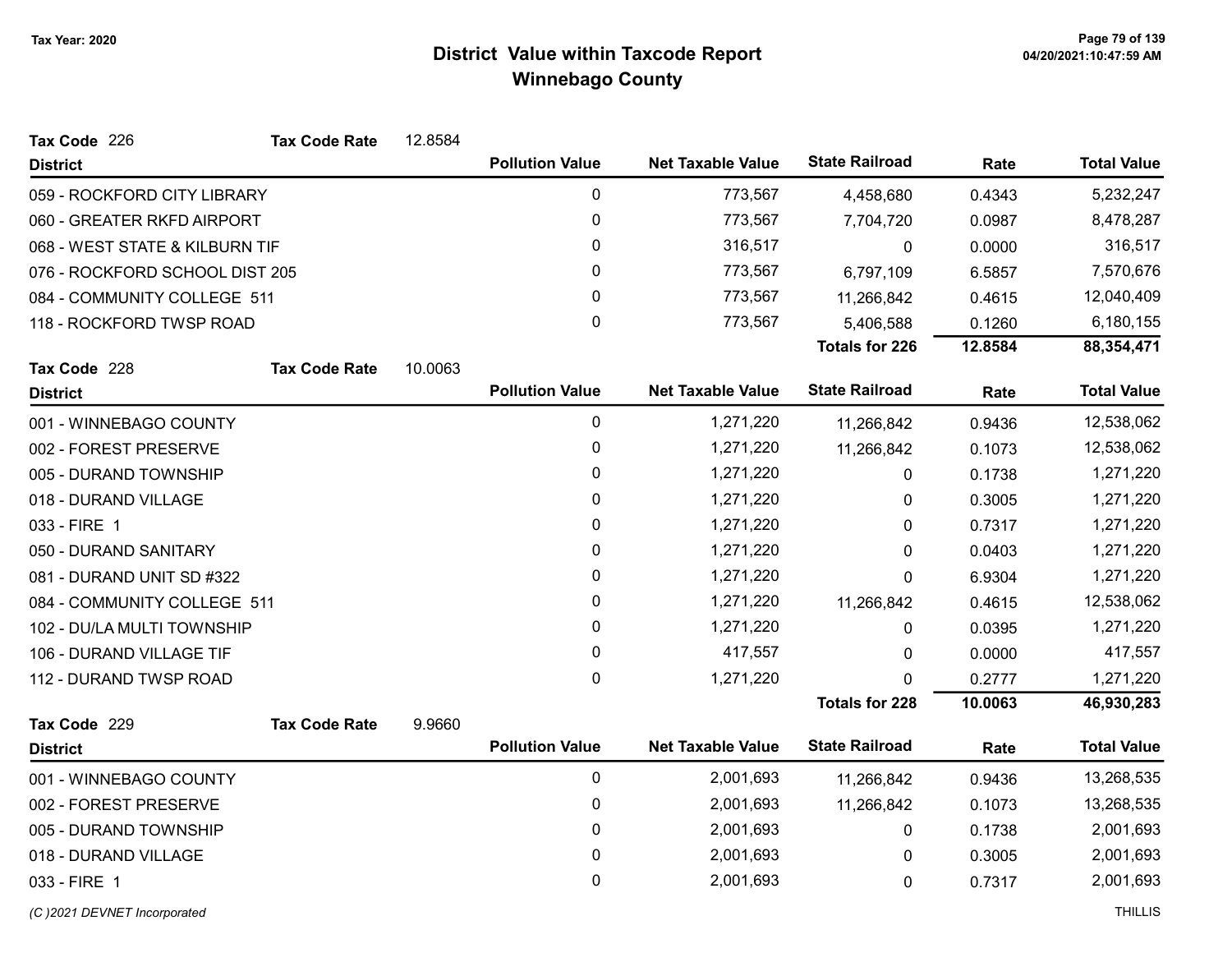| Tax Code 229                | <b>Tax Code Rate</b> | 9.9660 |                        |                          |                       |        |                    |
|-----------------------------|----------------------|--------|------------------------|--------------------------|-----------------------|--------|--------------------|
| <b>District</b>             |                      |        | <b>Pollution Value</b> | <b>Net Taxable Value</b> | <b>State Railroad</b> | Rate   | <b>Total Value</b> |
| 081 - DURAND UNIT SD #322   |                      |        | 0                      | 2,001,693                | 0                     | 6.9304 | 2,001,693          |
| 084 - COMMUNITY COLLEGE 511 |                      |        | 0                      | 2,001,693                | 11,266,842            | 0.4615 | 13,268,535         |
| 102 - DU/LA MULTI TOWNSHIP  |                      |        | 0                      | 2,001,693                | 0                     | 0.0395 | 2,001,693          |
| 112 - DURAND TWSP ROAD      |                      |        | 0                      | 2,001,693                | $\mathbf{0}$          | 0.2777 | 2,001,693          |
|                             |                      |        |                        |                          | <b>Totals for 229</b> | 9.9660 | 51,815,763         |
| Tax Code 230                | <b>Tax Code Rate</b> | 9.6655 |                        |                          |                       |        |                    |
| <b>District</b>             |                      |        | <b>Pollution Value</b> | <b>Net Taxable Value</b> | <b>State Railroad</b> | Rate   | <b>Total Value</b> |
| 001 - WINNEBAGO COUNTY      |                      |        | 0                      | 22,103,932               | 11,266,842            | 0.9436 | 33,370,774         |
| 002 - FOREST PRESERVE       |                      |        | 0                      | 22,103,932               | 11,266,842            | 0.1073 | 33,370,774         |
| 005 - DURAND TOWNSHIP       |                      |        | 0                      | 22,103,932               | 0                     | 0.1738 | 22,103,932         |
| 033 - FIRE 1                |                      |        | 0                      | 22,103,932               | 0                     | 0.7317 | 22,103,932         |
| 081 - DURAND UNIT SD #322   |                      |        | 0                      | 22,103,932               | 0                     | 6.9304 | 22,103,932         |
| 084 - COMMUNITY COLLEGE 511 |                      |        | 0                      | 22,103,932               | 11,266,842            | 0.4615 | 33,370,774         |
| 102 - DU/LA MULTI TOWNSHIP  |                      |        | 0                      | 22,103,932               | 0                     | 0.0395 | 22,103,932         |
| 112 - DURAND TWSP ROAD      |                      |        | 0                      | 22,103,932               | $\Omega$              | 0.2777 | 22,103,932         |
|                             |                      |        |                        |                          | <b>Totals for 230</b> | 9.6655 | 210,631,982        |
| Tax Code 231                | <b>Tax Code Rate</b> | 9.8511 |                        |                          |                       |        |                    |
| <b>District</b>             |                      |        | <b>Pollution Value</b> | <b>Net Taxable Value</b> | <b>State Railroad</b> | Rate   | <b>Total Value</b> |
| 001 - WINNEBAGO COUNTY      |                      |        | 0                      | 130,550                  | 11,266,842            | 0.9436 | 11,397,392         |
| 002 - FOREST PRESERVE       |                      |        | 0                      | 130,550                  | 11,266,842            | 0.1073 | 11,397,392         |
| 005 - DURAND TOWNSHIP       |                      |        | 0                      | 130,550                  | 0                     | 0.1738 | 130,550            |
| 033 - FIRE 1                |                      |        | 0                      | 130,550                  | 0                     | 0.7317 | 130,550            |
| 056 - PECATONICA LIBRARY    |                      |        | 0                      | 130,550                  | 0                     | 0.1856 | 130,550            |
| 081 - DURAND UNIT SD #322   |                      |        | 0                      | 130,550                  | 0                     | 6.9304 | 130,550            |
| 084 - COMMUNITY COLLEGE 511 |                      |        | 0                      | 130,550                  | 11,266,842            | 0.4615 | 11,397,392         |
| 102 - DU/LA MULTI TOWNSHIP  |                      |        | 0                      | 130,550                  | 0                     | 0.0395 | 130,550            |
| 112 - DURAND TWSP ROAD      |                      |        | 0                      | 130,550                  | $\Omega$              | 0.2777 | 130,550            |
|                             |                      |        |                        |                          | <b>Totals for 231</b> | 9.8511 | 34,975,476         |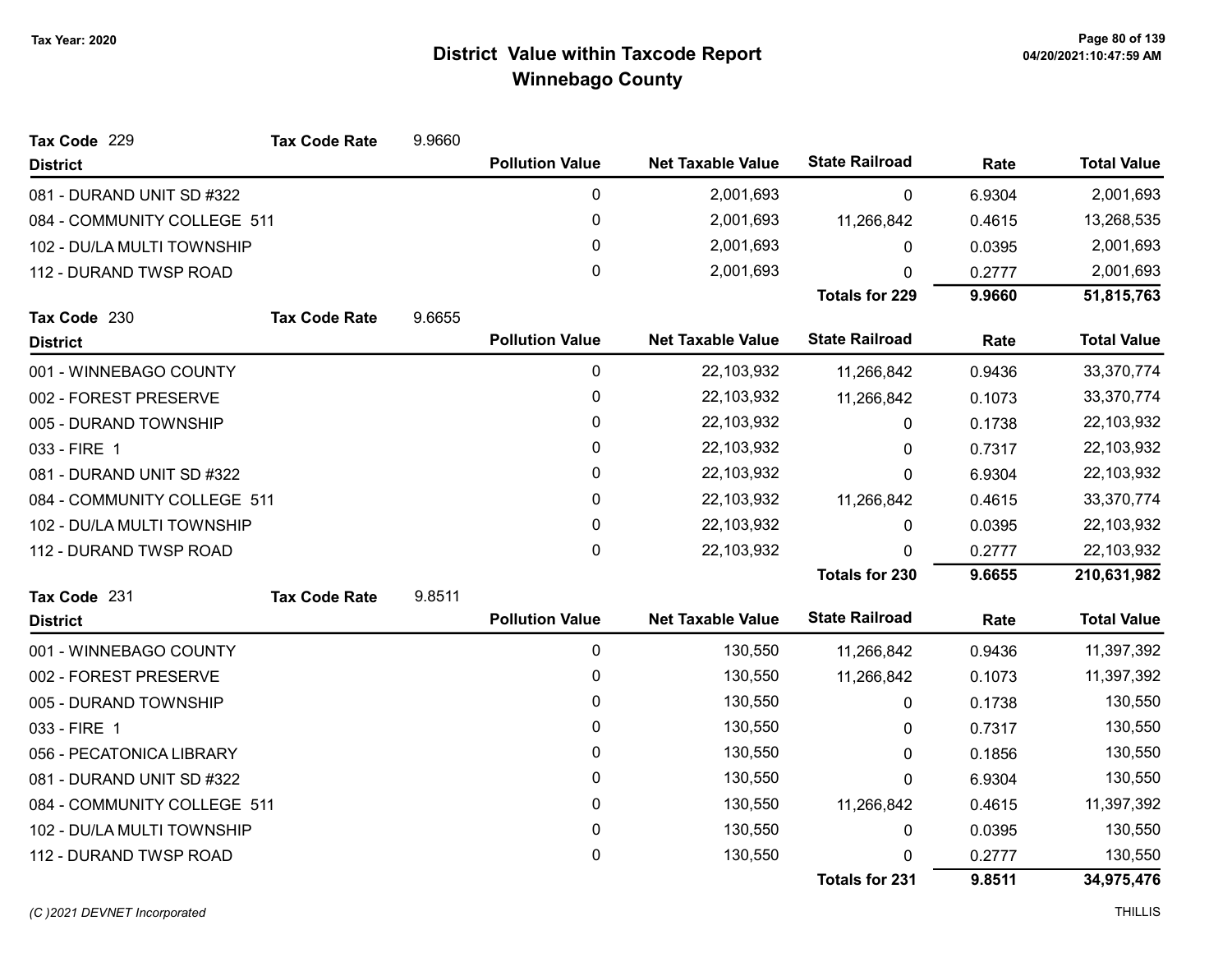| Tax Code 232                  | <b>Tax Code Rate</b> | 8.6661  |                        |                          |                       |         |                    |
|-------------------------------|----------------------|---------|------------------------|--------------------------|-----------------------|---------|--------------------|
| <b>District</b>               |                      |         | <b>Pollution Value</b> | <b>Net Taxable Value</b> | <b>State Railroad</b> | Rate    | <b>Total Value</b> |
| 001 - WINNEBAGO COUNTY        |                      |         | 0                      | 970,119                  | 11,266,842            | 0.9436  | 12,236,961         |
| 002 - FOREST PRESERVE         |                      |         | 0                      | 970,119                  | 11,266,842            | 0.1073  | 12,236,961         |
| 005 - DURAND TOWNSHIP         |                      |         | 0                      | 970,119                  | 0                     | 0.1738  | 970,119            |
| 033 - FIRE 1                  |                      |         | 0                      | 970,119                  | 0                     | 0.7317  | 970,119            |
| 056 - PECATONICA LIBRARY      |                      |         | 0                      | 970,119                  | 0                     | 0.1856  | 970,119            |
| 080 - PECATONICA UNIT SD #321 |                      |         | 0                      | 970,119                  | 0                     | 5.7454  | 970,119            |
| 084 - COMMUNITY COLLEGE 511   |                      |         | $\mathbf{0}$           | 970,119                  | 11,266,842            | 0.4615  | 12,236,961         |
| 102 - DU/LA MULTI TOWNSHIP    |                      |         | 0                      | 970,119                  | 0                     | 0.0395  | 970,119            |
| 112 - DURAND TWSP ROAD        |                      |         | $\mathbf 0$            | 970,119                  | 0                     | 0.2777  | 970,119            |
|                               |                      |         |                        |                          | <b>Totals for 232</b> | 8.6661  | 42,531,597         |
| Tax Code 233                  | <b>Tax Code Rate</b> | 10.0063 |                        |                          |                       |         |                    |
| <b>District</b>               |                      |         | <b>Pollution Value</b> | <b>Net Taxable Value</b> | <b>State Railroad</b> | Rate    | <b>Total Value</b> |
| 001 - WINNEBAGO COUNTY        |                      |         | 0                      | 14,473,425               | 11,266,842            | 0.9436  | 25,740,267         |
| 002 - FOREST PRESERVE         |                      |         | 0                      | 14,473,425               | 11,266,842            | 0.1073  | 25,740,267         |
| 005 - DURAND TOWNSHIP         |                      |         | 0                      | 14,473,425               | 0                     | 0.1738  | 14,473,425         |
| 018 - DURAND VILLAGE          |                      |         | 0                      | 14,473,425               | 0                     | 0.3005  | 14,473,425         |
| 033 - FIRE 1                  |                      |         | 0                      | 14,473,425               | 0                     | 0.7317  | 14,473,425         |
| 050 - DURAND SANITARY         |                      |         | 0                      | 14,473,425               | 0                     | 0.0403  | 14,473,425         |
| 081 - DURAND UNIT SD #322     |                      |         | 0                      | 14,473,425               | 0                     | 6.9304  | 14,473,425         |
| 084 - COMMUNITY COLLEGE 511   |                      |         | 0                      | 14,473,425               | 11,266,842            | 0.4615  | 25,740,267         |
| 102 - DU/LA MULTI TOWNSHIP    |                      |         | 0                      | 14,473,425               | 0                     | 0.0395  | 14,473,425         |
| 112 - DURAND TWSP ROAD        |                      |         | $\mathbf 0$            | 14,473,425               | 0                     | 0.2777  | 14,473,425         |
|                               |                      |         |                        |                          | <b>Totals for 233</b> | 10.0063 | 178,534,776        |
| Tax Code 234                  | <b>Tax Code Rate</b> | 9.7058  |                        |                          |                       |         |                    |
| <b>District</b>               |                      |         | <b>Pollution Value</b> | <b>Net Taxable Value</b> | <b>State Railroad</b> | Rate    | <b>Total Value</b> |
| 001 - WINNEBAGO COUNTY        |                      |         | 0                      | 273,465                  | 11,266,842            | 0.9436  | 11,540,307         |
| 002 - FOREST PRESERVE         |                      |         | $\pmb{0}$              | 273,465                  | 11,266,842            | 0.1073  | 11,540,307         |
| 005 - DURAND TOWNSHIP         |                      |         | 0                      | 273,465                  | 0                     | 0.1738  | 273,465            |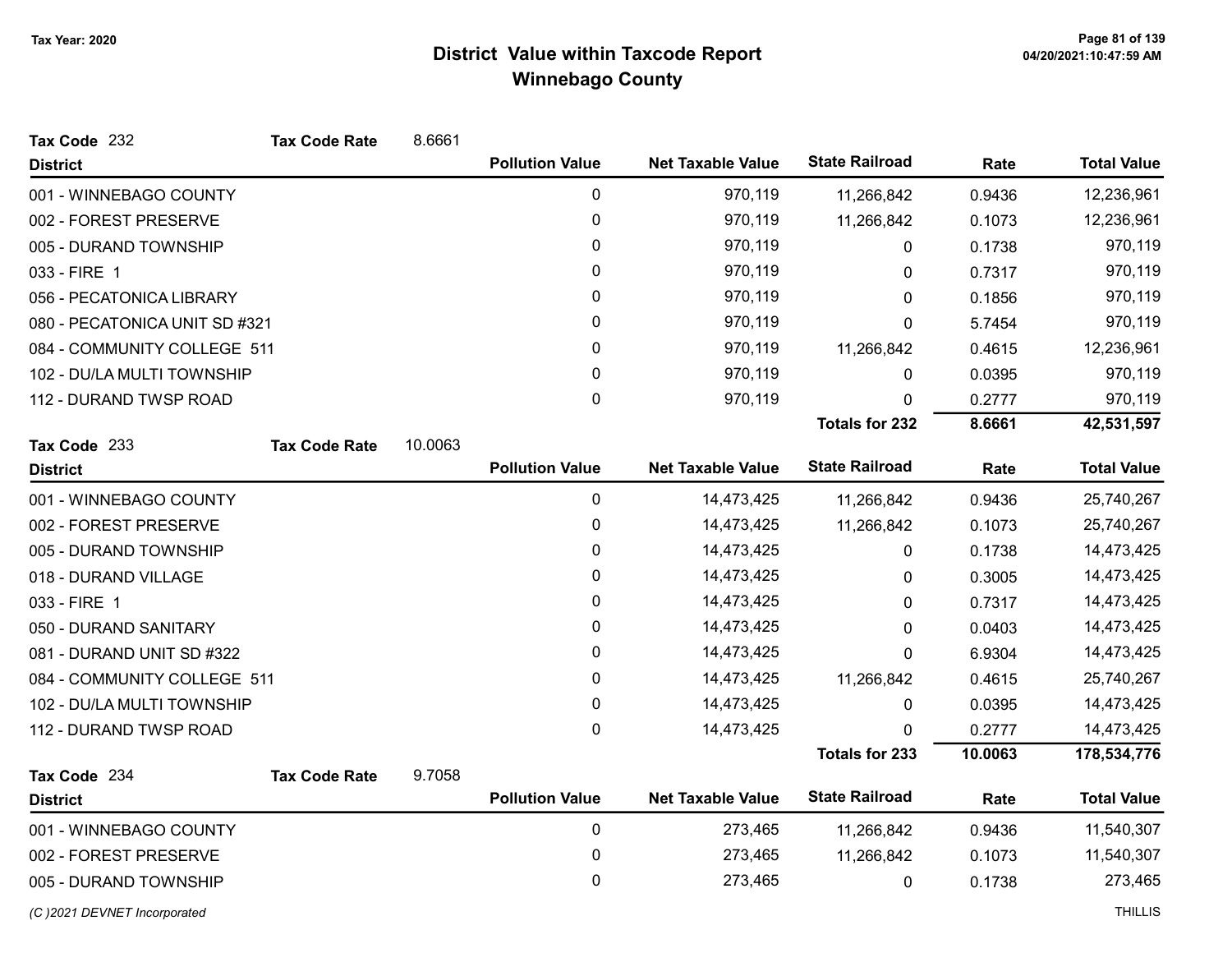| Tax Code 234                  | <b>Tax Code Rate</b> | 9.7058 |                        |                          |                       |        |                    |
|-------------------------------|----------------------|--------|------------------------|--------------------------|-----------------------|--------|--------------------|
| <b>District</b>               |                      |        | <b>Pollution Value</b> | <b>Net Taxable Value</b> | <b>State Railroad</b> | Rate   | <b>Total Value</b> |
| 033 - FIRE 1                  |                      |        | $\pmb{0}$              | 273,465                  | 0                     | 0.7317 | 273,465            |
| 050 - DURAND SANITARY         |                      |        | $\mathbf 0$            | 273,465                  | 0                     | 0.0403 | 273,465            |
| 081 - DURAND UNIT SD #322     |                      |        | 0                      | 273,465                  | 0                     | 6.9304 | 273,465            |
| 084 - COMMUNITY COLLEGE 511   |                      |        | 0                      | 273,465                  | 11,266,842            | 0.4615 | 11,540,307         |
| 102 - DU/LA MULTI TOWNSHIP    |                      |        | 0                      | 273,465                  | 0                     | 0.0395 | 273,465            |
| 112 - DURAND TWSP ROAD        |                      |        | 0                      | 273,465                  | 0                     | 0.2777 | 273,465            |
|                               |                      |        |                        |                          | <b>Totals for 234</b> | 9.7058 | 36,261,711         |
| Tax Code 246                  | <b>Tax Code Rate</b> | 9.5351 |                        |                          |                       |        |                    |
| <b>District</b>               |                      |        | <b>Pollution Value</b> | <b>Net Taxable Value</b> | <b>State Railroad</b> | Rate   | <b>Total Value</b> |
| 001 - WINNEBAGO COUNTY        |                      |        | 0                      | 8,997,229                | 11,266,842            | 0.9436 | 20,264,071         |
| 002 - FOREST PRESERVE         |                      |        | 0                      | 8,997,229                | 11,266,842            | 0.1073 | 20,264,071         |
| 007 - HARRISON TOWNSHIP       |                      |        | 0                      | 8,997,229                | 0                     | 0.1205 | 8,997,229          |
| 033 - FIRE 1                  |                      |        | 0                      | 8,997,229                | 0                     | 0.7317 | 8,997,229          |
| 081 - DURAND UNIT SD #322     |                      |        | 0                      | 8,997,229                | 0                     | 6.9304 | 8,997,229          |
| 084 - COMMUNITY COLLEGE 511   |                      |        | 0                      | 8,997,229                | 11,266,842            | 0.4615 | 20,264,071         |
| 101 - BU/HA/SH MULTI TOWNSHIP |                      |        | 0                      | 8,997,229                | $\Omega$              | 0.0416 | 8,997,229          |
| 114 - HARRISON TWSP ROAD      |                      |        | 0                      | 8,997,229                | 0                     | 0.1985 | 8,997,229          |
|                               |                      |        |                        |                          | <b>Totals for 246</b> | 9.5351 | 105,778,358        |
| Tax Code 247                  | <b>Tax Code Rate</b> | 8.7630 |                        |                          |                       |        |                    |
| <b>District</b>               |                      |        | <b>Pollution Value</b> | <b>Net Taxable Value</b> | <b>State Railroad</b> | Rate   | <b>Total Value</b> |
| 001 - WINNEBAGO COUNTY        |                      |        | $\pmb{0}$              | 7,161,542                | 11,266,842            | 0.9436 | 18,428,384         |
| 002 - FOREST PRESERVE         |                      |        | 0                      | 7,161,542                | 11,266,842            | 0.1073 | 18,428,384         |
| 007 - HARRISON TOWNSHIP       |                      |        | 0                      | 7,161,542                | 0                     | 0.1205 | 7,161,542          |
| 033 - FIRE 1                  |                      |        | 0                      | 7,161,542                | 0                     | 0.7317 | 7,161,542          |
| 074 - ROCKTON SCHOOL DIST 140 |                      |        | 0                      | 7,161,542                | 699,395               | 3.5662 | 7,860,937          |
| 077 - HONONEGAH HIGH SD #207  |                      |        | 0                      | 7,161,542                | 826,144               | 2.5921 | 7,987,686          |
| 084 - COMMUNITY COLLEGE 511   |                      |        | 0                      | 7,161,542                | 11,266,842            | 0.4615 | 18,428,384         |
| 101 - BU/HA/SH MULTI TOWNSHIP |                      |        | 0                      | 7,161,542                | 0                     | 0.0416 | 7,161,542          |

(C)2021 DEVNET Incorporated THILLIS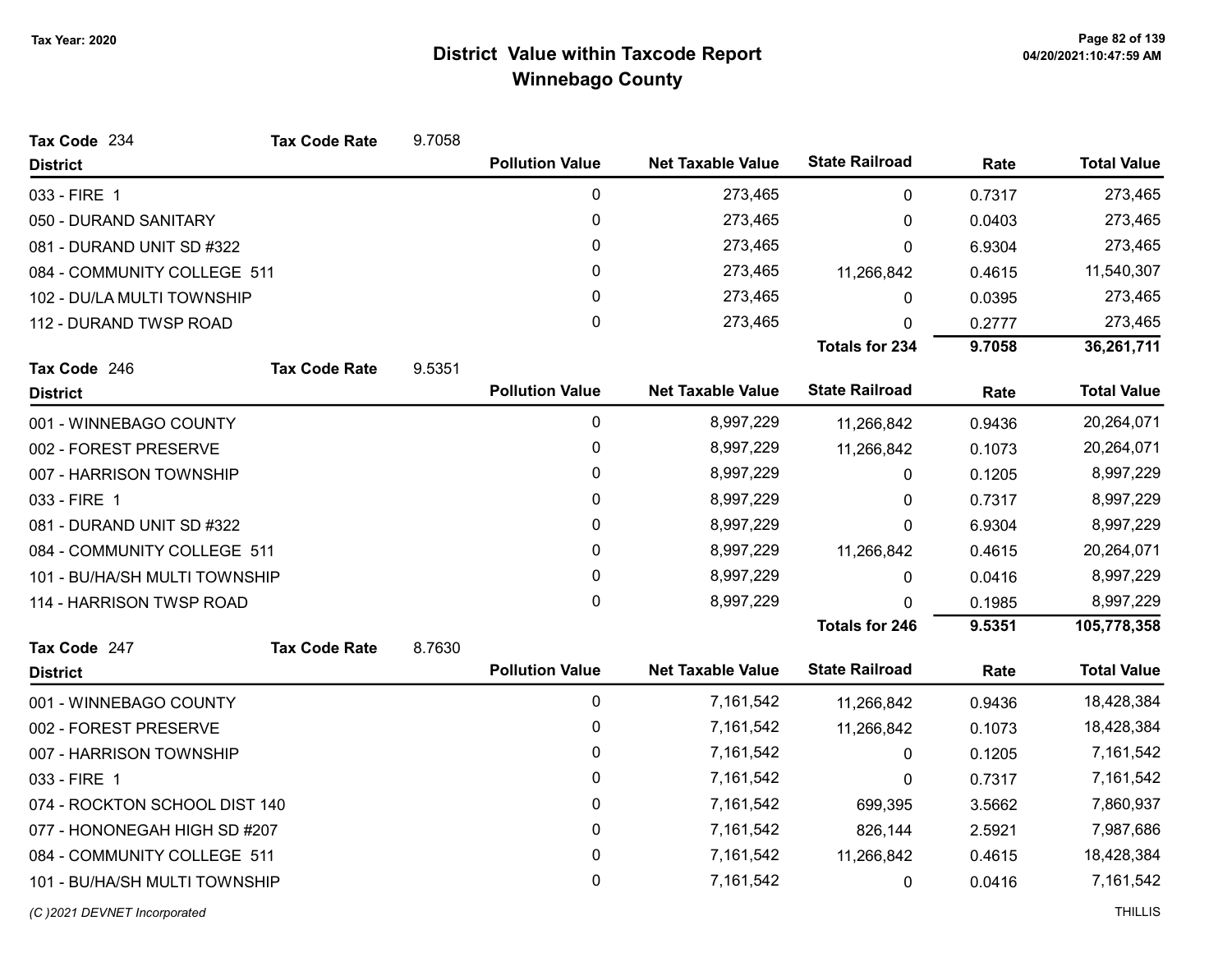| Tax Code 247                  | <b>Tax Code Rate</b> | 8.7630 |                        |                          |                       |        |                    |
|-------------------------------|----------------------|--------|------------------------|--------------------------|-----------------------|--------|--------------------|
| <b>District</b>               |                      |        | <b>Pollution Value</b> | <b>Net Taxable Value</b> | <b>State Railroad</b> | Rate   | <b>Total Value</b> |
| 114 - HARRISON TWSP ROAD      |                      |        | 0                      | 7,161,542                | 0                     | 0.1985 | 7,161,542          |
|                               |                      |        |                        |                          | <b>Totals for 247</b> | 8.7630 | 99,779,943         |
| Tax Code 248                  | <b>Tax Code Rate</b> | 9.4108 |                        |                          |                       |        |                    |
| <b>District</b>               |                      |        | <b>Pollution Value</b> | <b>Net Taxable Value</b> | <b>State Railroad</b> | Rate   | <b>Total Value</b> |
| 001 - WINNEBAGO COUNTY        |                      |        | $\pmb{0}$              | 71,092                   | 11,266,842            | 0.9436 | 11,337,934         |
| 002 - FOREST PRESERVE         |                      |        | $\pmb{0}$              | 71,092                   | 11,266,842            | 0.1073 | 11,337,934         |
| 007 - HARRISON TOWNSHIP       |                      |        | 0                      | 71,092                   | 0                     | 0.1205 | 71,092             |
| 033 - FIRE 1                  |                      |        | $\mathbf{0}$           | 71,092                   | 0                     | 0.7317 | 71,092             |
| 058 - WINNEBAGO LIBRARY       |                      |        | 0                      | 71,092                   | 0                     | 0.2018 | 71,092             |
| 082 - WINNEBAGO UNIT SD #323  |                      |        | 0                      | 71,092                   | 1,436,812             | 6.6043 | 1,507,904          |
| 084 - COMMUNITY COLLEGE 511   |                      |        | 0                      | 71,092                   | 11,266,842            | 0.4615 | 11,337,934         |
| 101 - BU/HA/SH MULTI TOWNSHIP |                      |        | 0                      | 71,092                   | 0                     | 0.0416 | 71,092             |
| 114 - HARRISON TWSP ROAD      |                      |        | $\mathbf{0}$           | 71,092                   | 0                     | 0.1985 | 71,092             |
|                               |                      |        |                        |                          | <b>Totals for 248</b> | 9.4108 | 35,877,166         |
| Tax Code 254                  | <b>Tax Code Rate</b> | 9.6830 |                        |                          |                       |        |                    |
| <b>District</b>               |                      |        | <b>Pollution Value</b> | <b>Net Taxable Value</b> | <b>State Railroad</b> | Rate   | <b>Total Value</b> |
| 001 - WINNEBAGO COUNTY        |                      |        | $\pmb{0}$              | 258,661                  | 11,266,842            | 0.9436 | 11,525,503         |
| 002 - FOREST PRESERVE         |                      |        | 0                      | 258,661                  | 11,266,842            | 0.1073 | 11,525,503         |
| 003 - BURRITT TOWNSHIP        |                      |        | 0                      | 258,661                  | $\Omega$              | 0.1698 | 258,661            |
| 044 - W B S FIRE              |                      |        | $\mathbf{0}$           | 258,661                  | 687,021               | 0.9200 | 945,682            |
| 058 - WINNEBAGO LIBRARY       |                      |        | 0                      | 258,661                  | 0                     | 0.2018 | 258,661            |
| 062 - RKFD - WINN DRAINAGE    |                      |        | 0                      | 258,661                  | $\mathbf{0}$          | 0.0392 | 258,661            |
| 082 - WINNEBAGO UNIT SD #323  |                      |        | 0                      | 258,661                  | 1,436,812             | 6.6043 | 1,695,473          |
| 084 - COMMUNITY COLLEGE 511   |                      |        | 0                      | 258,661                  | 11,266,842            | 0.4615 | 11,525,503         |
| 101 - BU/HA/SH MULTI TOWNSHIP |                      |        | 0                      | 258,661                  | 0                     | 0.0416 | 258,661            |
| 110 - BURRITT TWSP ROAD       |                      |        | 0                      | 258,661                  | 0                     | 0.1939 | 258,661            |
|                               |                      |        |                        |                          | <b>Totals for 254</b> | 9.6830 | 38,510,969         |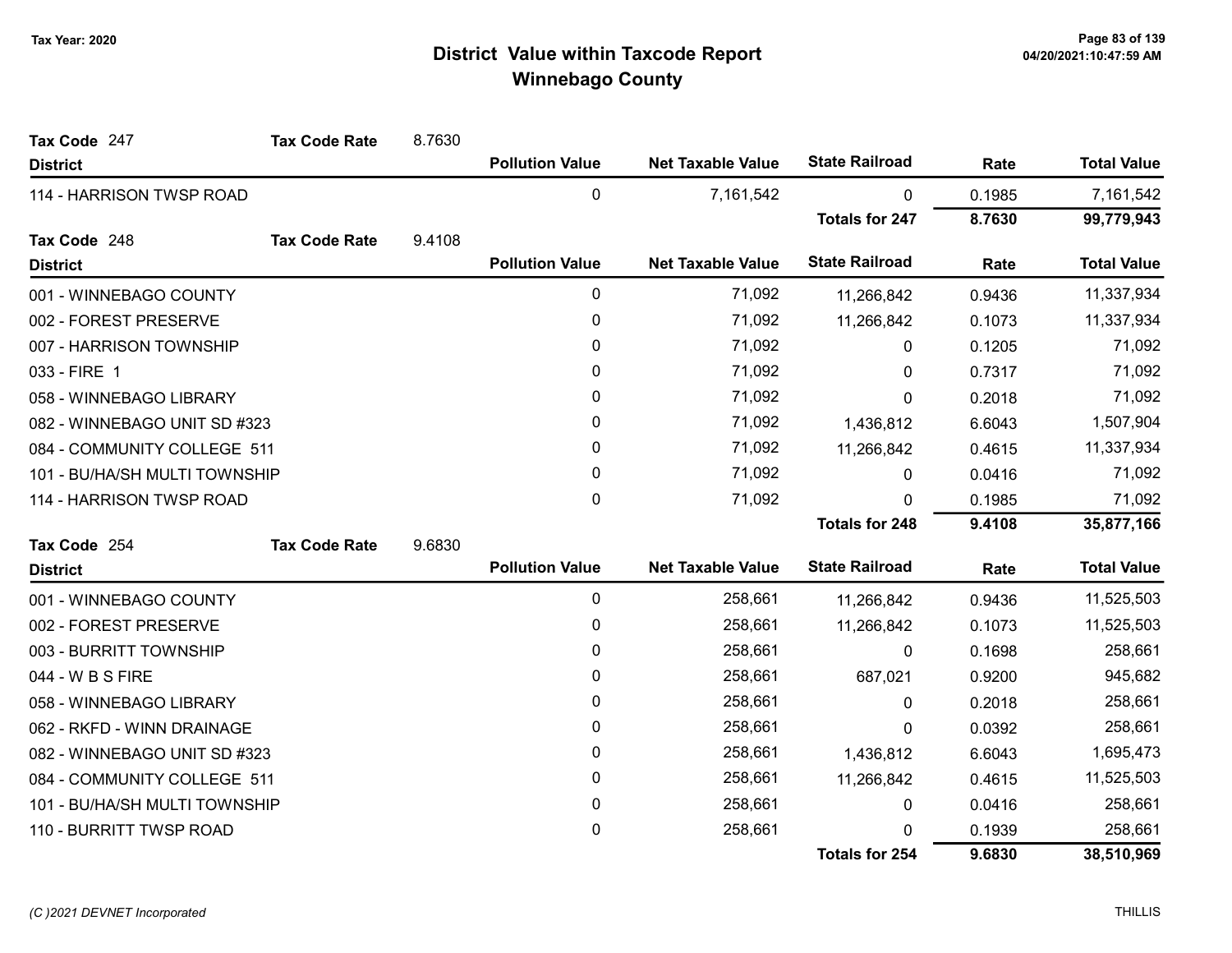| Tax Code 258                  | <b>Tax Code Rate</b> | 11.7506 |                        |                          |                       |         |                    |
|-------------------------------|----------------------|---------|------------------------|--------------------------|-----------------------|---------|--------------------|
| <b>District</b>               |                      |         | <b>Pollution Value</b> | <b>Net Taxable Value</b> | <b>State Railroad</b> | Rate    | <b>Total Value</b> |
| 001 - WINNEBAGO COUNTY        |                      |         | 0                      | 0                        | 11,266,842            | 0.9436  | 11,266,842         |
| 002 - FOREST PRESERVE         |                      |         | 0                      | 0                        | 11,266,842            | 0.1073  | 11,266,842         |
| 003 - BURRITT TOWNSHIP        |                      |         | 0                      | 0                        | $\Omega$              | 0.1698  | $\Omega$           |
| 023 - ROCKFORD CITY           |                      |         | 0                      | 0                        | 4,458,680             | 2.7943  | 4,458,680          |
| 059 - ROCKFORD CITY LIBRARY   |                      |         | 0                      | 0                        | 4,458,680             | 0.4343  | 4,458,680          |
| 082 - WINNEBAGO UNIT SD #323  |                      |         | 0                      | 0                        | 1,436,812             | 6.6043  | 1,436,812          |
| 084 - COMMUNITY COLLEGE 511   |                      |         | 0                      | 0                        | 11,266,842            | 0.4615  | 11,266,842         |
| 101 - BU/HA/SH MULTI TOWNSHIP |                      |         | 0                      | 0                        | 0                     | 0.0416  | 0                  |
| 110 - BURRITT TWSP ROAD       |                      |         | 0                      | 0                        | 0                     | 0.1939  | $\Omega$           |
|                               |                      |         |                        |                          | <b>Totals for 258</b> | 11.7506 | 44,154,698         |
| Tax Code 259                  | <b>Tax Code Rate</b> | 10.8917 |                        |                          |                       |         |                    |
| <b>District</b>               |                      |         | <b>Pollution Value</b> | <b>Net Taxable Value</b> | <b>State Railroad</b> | Rate    | <b>Total Value</b> |
| 001 - WINNEBAGO COUNTY        |                      |         | 0                      | $\mathbf 0$              | 11,266,842            | 0.9436  | 11,266,842         |
| 002 - FOREST PRESERVE         |                      |         | 0                      | 0                        | 11,266,842            | 0.1073  | 11,266,842         |
| 003 - BURRITT TOWNSHIP        |                      |         | 0                      | 0                        | 0                     | 0.1698  | 0                  |
| 023 - ROCKFORD CITY           |                      |         | 0                      | 0                        | 4,458,680             | 2.7943  | 4,458,680          |
| 059 - ROCKFORD CITY LIBRARY   |                      |         | 0                      | 0                        | 4,458,680             | 0.4343  | 4,458,680          |
| 080 - PECATONICA UNIT SD #321 |                      |         | 0                      | 0                        | 0                     | 5.7454  | 0                  |
| 084 - COMMUNITY COLLEGE 511   |                      |         | 0                      | 0                        | 11,266,842            | 0.4615  | 11,266,842         |
| 101 - BU/HA/SH MULTI TOWNSHIP |                      |         | 0                      | 0                        | 0                     | 0.0416  | 0                  |
| 110 - BURRITT TWSP ROAD       |                      |         | 0                      | 0                        | n                     | 0.1939  | <sup>0</sup>       |
|                               |                      |         |                        |                          | <b>Totals for 259</b> | 10.8917 | 42,717,886         |
| Tax Code 260                  | <b>Tax Code Rate</b> | 9.6438  |                        |                          |                       |         |                    |
| <b>District</b>               |                      |         | <b>Pollution Value</b> | <b>Net Taxable Value</b> | <b>State Railroad</b> | Rate    | <b>Total Value</b> |
| 001 - WINNEBAGO COUNTY        |                      |         | 0                      | 15,291,249               | 11,266,842            | 0.9436  | 26,558,091         |
| 002 - FOREST PRESERVE         |                      |         | 0                      | 15,291,249               | 11,266,842            | 0.1073  | 26,558,091         |
| 003 - BURRITT TOWNSHIP        |                      |         | 0                      | 15,291,249               | $\mathbf{0}$          | 0.1698  | 15,291,249         |
| 044 - W B S FIRE              |                      |         | 0                      | 15,291,249               | 687,021               | 0.9200  | 15,978,270         |
|                               |                      |         |                        |                          |                       |         |                    |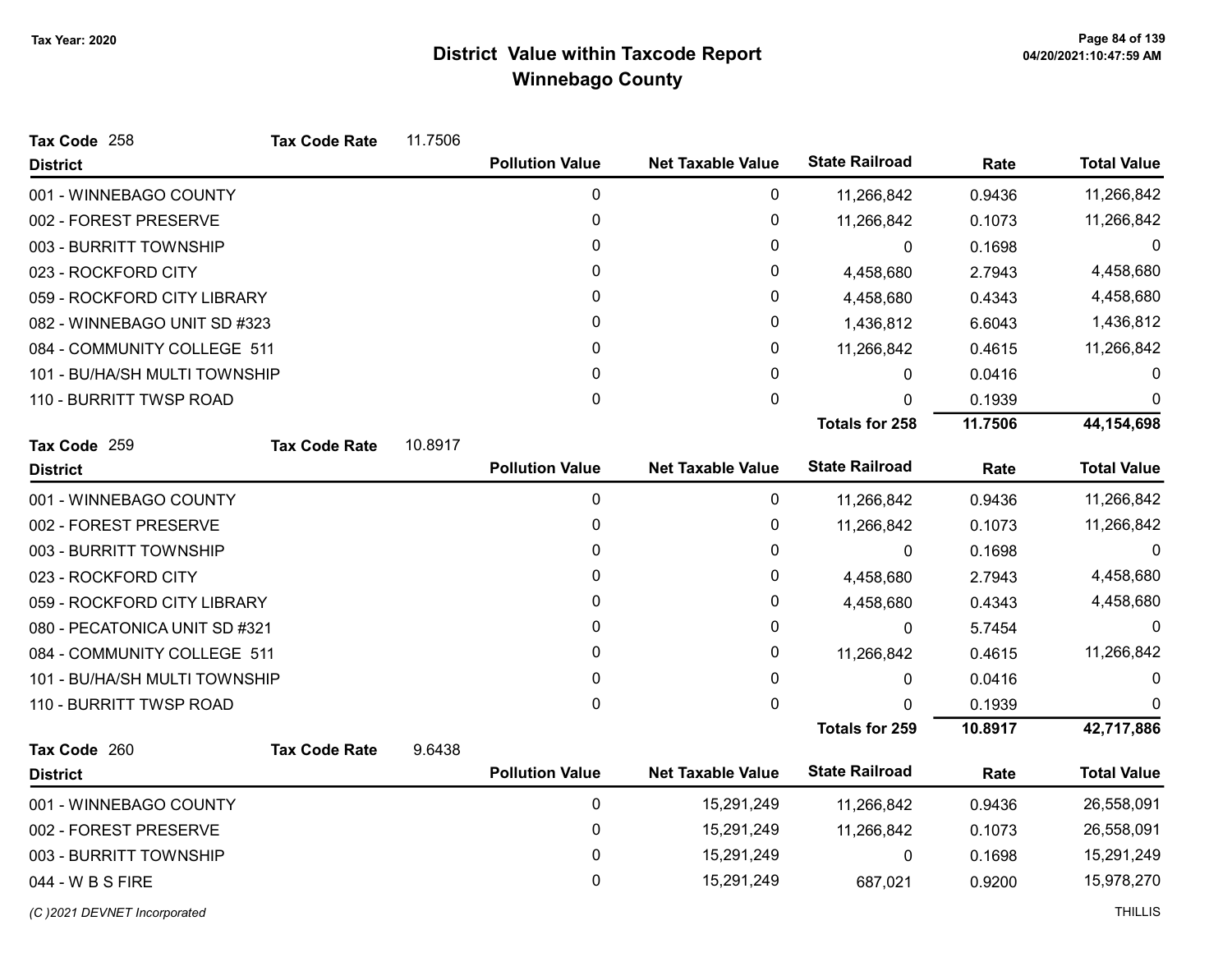| Tax Code 260                  | <b>Tax Code Rate</b> | 9.6438 |                        |                          |                       |        |                    |
|-------------------------------|----------------------|--------|------------------------|--------------------------|-----------------------|--------|--------------------|
| <b>District</b>               |                      |        | <b>Pollution Value</b> | <b>Net Taxable Value</b> | <b>State Railroad</b> | Rate   | <b>Total Value</b> |
| 058 - WINNEBAGO LIBRARY       |                      |        | 0                      | 15,291,249               | 0                     | 0.2018 | 15,291,249         |
| 082 - WINNEBAGO UNIT SD #323  |                      |        | 0                      | 15,291,249               | 1,436,812             | 6.6043 | 16,728,061         |
| 084 - COMMUNITY COLLEGE 511   |                      |        | 0                      | 15,291,249               | 11,266,842            | 0.4615 | 26,558,091         |
| 101 - BU/HA/SH MULTI TOWNSHIP |                      |        | 0                      | 15,291,249               | 0                     | 0.0416 | 15,291,249         |
| 110 - BURRITT TWSP ROAD       |                      |        | 0                      | 15,291,249               | 0                     | 0.1939 | 15,291,249         |
|                               |                      |        |                        |                          | <b>Totals for 260</b> | 9.6438 | 173,545,600        |
| Tax Code 262                  | <b>Tax Code Rate</b> | 9.4420 |                        |                          |                       |        |                    |
| <b>District</b>               |                      |        | <b>Pollution Value</b> | <b>Net Taxable Value</b> | <b>State Railroad</b> | Rate   | <b>Total Value</b> |
| 001 - WINNEBAGO COUNTY        |                      |        | $\mathbf 0$            | 191,736                  | 11,266,842            | 0.9436 | 11,458,578         |
| 002 - FOREST PRESERVE         |                      |        | 0                      | 191,736                  | 11,266,842            | 0.1073 | 11,458,578         |
| 003 - BURRITT TOWNSHIP        |                      |        | 0                      | 191,736                  | $\mathbf{0}$          | 0.1698 | 191,736            |
| 044 - W B S FIRE              |                      |        | 0                      | 191,736                  | 687,021               | 0.9200 | 878,757            |
| 082 - WINNEBAGO UNIT SD #323  |                      |        | 0                      | 191,736                  | 1,436,812             | 6.6043 | 1,628,548          |
| 084 - COMMUNITY COLLEGE 511   |                      |        | 0                      | 191,736                  | 11,266,842            | 0.4615 | 11,458,578         |
| 101 - BU/HA/SH MULTI TOWNSHIP |                      |        | 0                      | 191,736                  | 0                     | 0.0416 | 191,736            |
| 110 - BURRITT TWSP ROAD       |                      |        | 0                      | 191,736                  | <sup>n</sup>          | 0.1939 | 191,736            |
|                               |                      |        |                        |                          | <b>Totals for 262</b> | 9.4420 | 37,458,247         |
| Tax Code 263                  | <b>Tax Code Rate</b> | 9.0995 |                        |                          |                       |        |                    |
| <b>District</b>               |                      |        | <b>Pollution Value</b> | <b>Net Taxable Value</b> | <b>State Railroad</b> | Rate   | <b>Total Value</b> |
| 001 - WINNEBAGO COUNTY        |                      |        | $\pmb{0}$              | 200,372                  | 11,266,842            | 0.9436 | 11,467,214         |
| 002 - FOREST PRESERVE         |                      |        | 0                      | 200,372                  | 11,266,842            | 0.1073 | 11,467,214         |
| 003 - BURRITT TOWNSHIP        |                      |        | 0                      | 200,372                  | $\mathbf{0}$          | 0.1698 | 200,372            |
| 039 - PECATONICA FIRE         |                      |        | 0                      | 200,372                  | 593,894               | 0.3757 | 794,266            |
| 058 - WINNEBAGO LIBRARY       |                      |        | 0                      | 200,372                  | 0                     | 0.2018 | 200,372            |
| 082 - WINNEBAGO UNIT SD #323  |                      |        | 0                      | 200,372                  | 1,436,812             | 6.6043 | 1,637,184          |
| 084 - COMMUNITY COLLEGE 511   |                      |        | 0                      | 200,372                  | 11,266,842            | 0.4615 | 11,467,214         |
| 101 - BU/HA/SH MULTI TOWNSHIP |                      |        | 0                      | 200,372                  | 0                     | 0.0416 | 200,372            |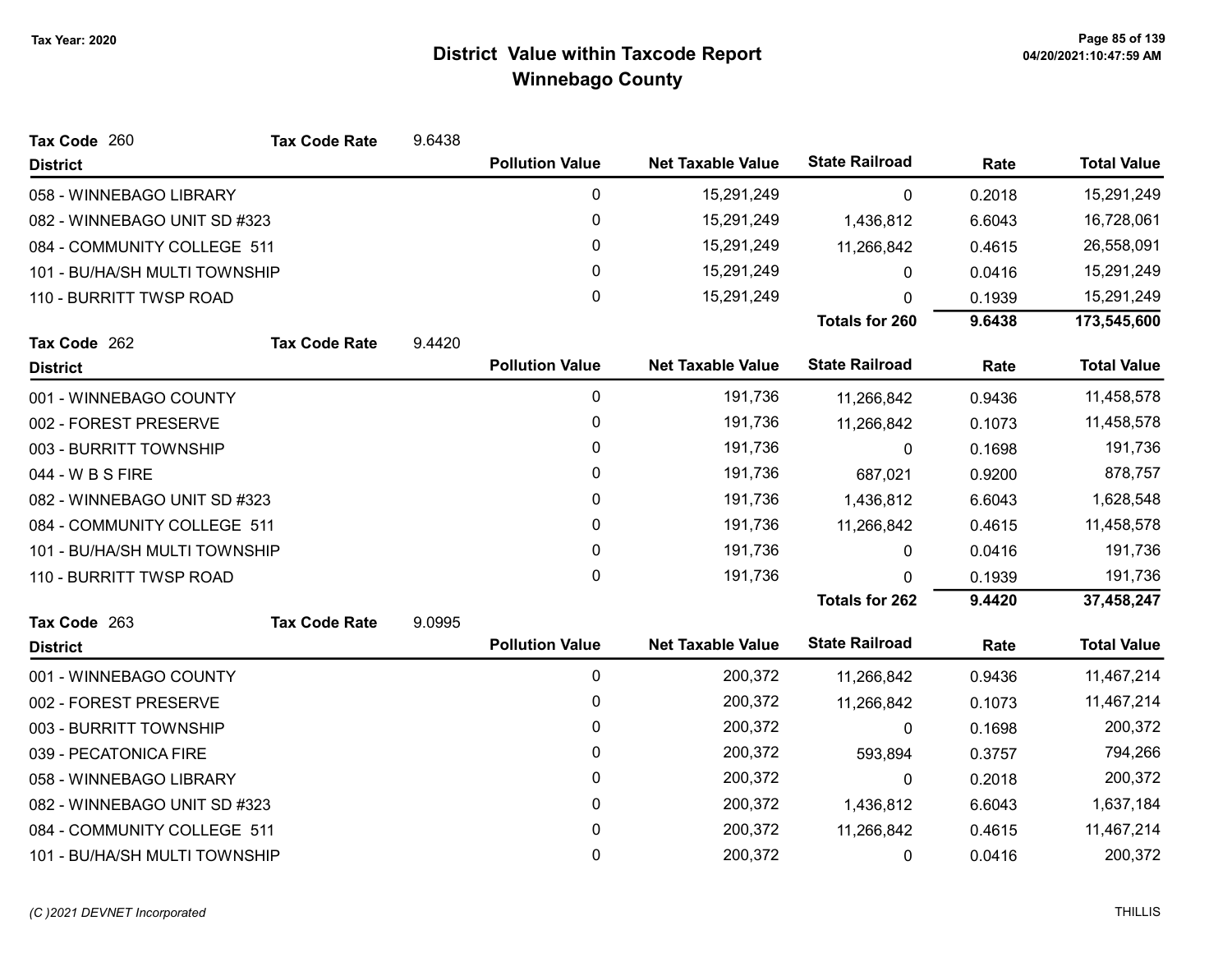| Tax Code 263                  | <b>Tax Code Rate</b> | 9.0995 |                        |                          |                       |        |                    |
|-------------------------------|----------------------|--------|------------------------|--------------------------|-----------------------|--------|--------------------|
| <b>District</b>               |                      |        | <b>Pollution Value</b> | <b>Net Taxable Value</b> | <b>State Railroad</b> | Rate   | <b>Total Value</b> |
| 110 - BURRITT TWSP ROAD       |                      |        | $\pmb{0}$              | 200,372                  | 0                     | 0.1939 | 200,372            |
|                               |                      |        |                        |                          | <b>Totals for 263</b> | 9.0995 | 37,634,580         |
| Tax Code 265                  | <b>Tax Code Rate</b> | 9.6276 |                        |                          |                       |        |                    |
| <b>District</b>               |                      |        | <b>Pollution Value</b> | <b>Net Taxable Value</b> | <b>State Railroad</b> | Rate   | <b>Total Value</b> |
| 001 - WINNEBAGO COUNTY        |                      |        | 0                      | 975,547                  | 11,266,842            | 0.9436 | 12,242,389         |
| 002 - FOREST PRESERVE         |                      |        | $\pmb{0}$              | 975,547                  | 11,266,842            | 0.1073 | 12,242,389         |
| 003 - BURRITT TOWNSHIP        |                      |        | $\mathbf{0}$           | 975,547                  | $\mathbf{0}$          | 0.1698 | 975,547            |
| 044 - W B S FIRE              |                      |        | 0                      | 975,547                  | 687,021               | 0.9200 | 1,662,568          |
| 056 - PECATONICA LIBRARY      |                      |        | $\pmb{0}$              | 975,547                  | 0                     | 0.1856 | 975,547            |
| 082 - WINNEBAGO UNIT SD #323  |                      |        | 0                      | 975,547                  | 1,436,812             | 6.6043 | 2,412,359          |
| 084 - COMMUNITY COLLEGE 511   |                      |        | 0                      | 975,547                  | 11,266,842            | 0.4615 | 12,242,389         |
| 101 - BU/HA/SH MULTI TOWNSHIP |                      |        | 0                      | 975,547                  | $\mathbf{0}$          | 0.0416 | 975,547            |
| 110 - BURRITT TWSP ROAD       |                      |        | 0                      | 975,547                  | 0                     | 0.1939 | 975,547            |
|                               |                      |        |                        |                          | Totals for 265        | 9.6276 | 44,704,282         |
| Tax Code 266                  | <b>Tax Code Rate</b> | 8.7687 |                        |                          |                       |        |                    |
| <b>District</b>               |                      |        | <b>Pollution Value</b> | <b>Net Taxable Value</b> | <b>State Railroad</b> | Rate   | <b>Total Value</b> |
| 001 - WINNEBAGO COUNTY        |                      |        | $\pmb{0}$              | 6,582,045                | 11,266,842            | 0.9436 | 17,848,887         |
| 002 - FOREST PRESERVE         |                      |        | 0                      | 6,582,045                | 11,266,842            | 0.1073 | 17,848,887         |
| 003 - BURRITT TOWNSHIP        |                      |        | 0                      | 6,582,045                | $\mathbf{0}$          | 0.1698 | 6,582,045          |
| 044 - W B S FIRE              |                      |        | 0                      | 6,582,045                | 687,021               | 0.9200 | 7,269,066          |
| 056 - PECATONICA LIBRARY      |                      |        | $\mathbf{0}$           | 6,582,045                | $\mathbf{0}$          | 0.1856 | 6,582,045          |
| 080 - PECATONICA UNIT SD #321 |                      |        | 0                      | 6,582,045                | 0                     | 5.7454 | 6,582,045          |
| 084 - COMMUNITY COLLEGE 511   |                      |        | 0                      | 6,582,045                | 11,266,842            | 0.4615 | 17,848,887         |
| 101 - BU/HA/SH MULTI TOWNSHIP |                      |        | $\pmb{0}$              | 6,582,045                | 0                     | 0.0416 | 6,582,045          |
| 110 - BURRITT TWSP ROAD       |                      |        | 0                      | 6,582,045                | U                     | 0.1939 | 6,582,045          |
|                               |                      |        |                        |                          | <b>Totals for 266</b> | 8.7687 | 93,725,952         |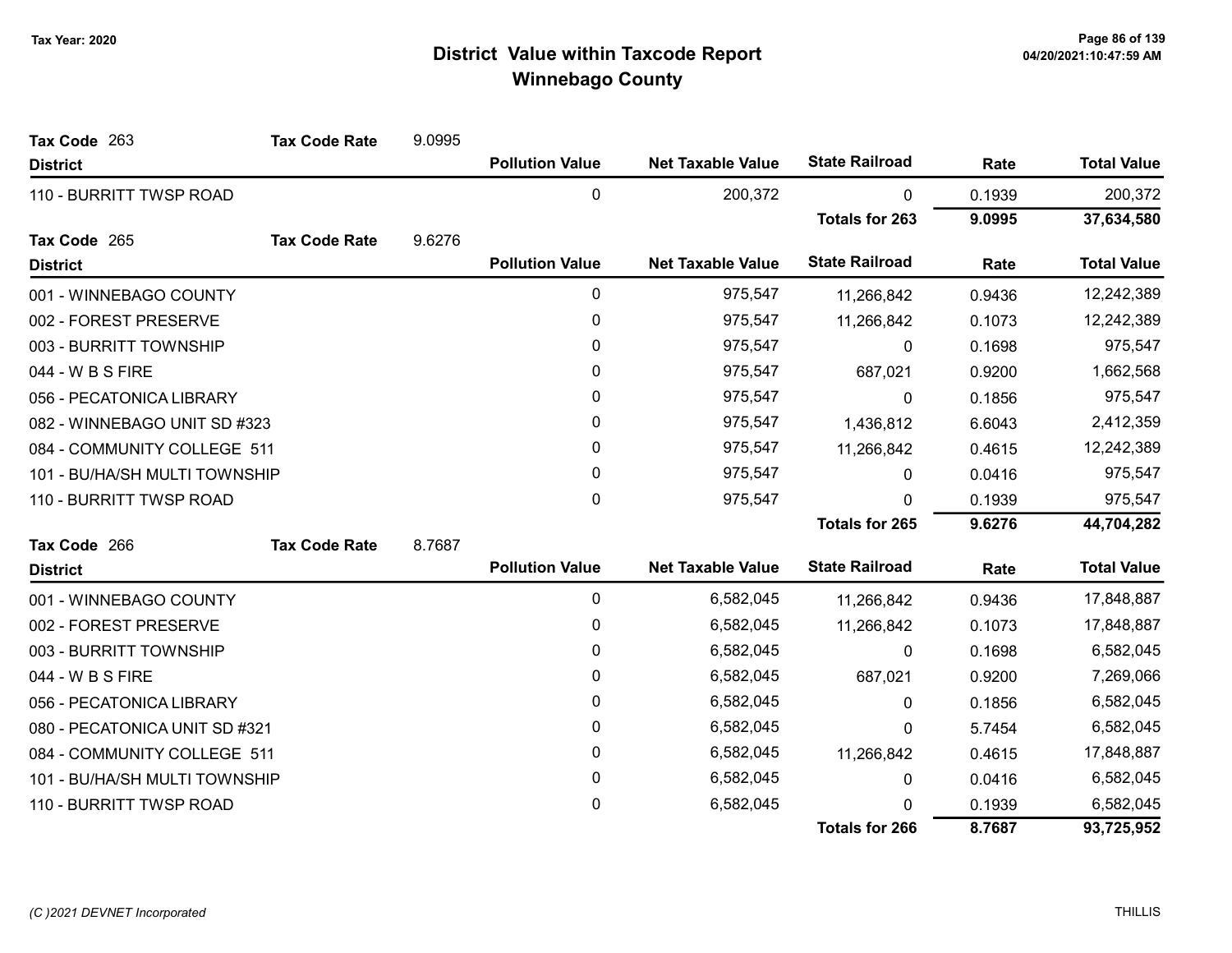| Tax Code 267                  | <b>Tax Code Rate</b> | 9.0833 |                        |                          |                       |        |                    |
|-------------------------------|----------------------|--------|------------------------|--------------------------|-----------------------|--------|--------------------|
| <b>District</b>               |                      |        | <b>Pollution Value</b> | <b>Net Taxable Value</b> | <b>State Railroad</b> | Rate   | <b>Total Value</b> |
| 001 - WINNEBAGO COUNTY        |                      |        | $\mathbf 0$            | 1,495,127                | 11,266,842            | 0.9436 | 12,761,969         |
| 002 - FOREST PRESERVE         |                      |        | 0                      | 1,495,127                | 11,266,842            | 0.1073 | 12,761,969         |
| 003 - BURRITT TOWNSHIP        |                      |        | 0                      | 1,495,127                | 0                     | 0.1698 | 1,495,127          |
| 039 - PECATONICA FIRE         |                      |        | 0                      | 1,495,127                | 593,894               | 0.3757 | 2,089,021          |
| 056 - PECATONICA LIBRARY      |                      |        | 0                      | 1,495,127                | 0                     | 0.1856 | 1,495,127          |
| 082 - WINNEBAGO UNIT SD #323  |                      |        | 0                      | 1,495,127                | 1,436,812             | 6.6043 | 2,931,939          |
| 084 - COMMUNITY COLLEGE 511   |                      |        | 0                      | 1,495,127                | 11,266,842            | 0.4615 | 12,761,969         |
| 101 - BU/HA/SH MULTI TOWNSHIP |                      |        | 0                      | 1,495,127                | 0                     | 0.0416 | 1,495,127          |
| 110 - BURRITT TWSP ROAD       |                      |        | 0                      | 1,495,127                | 0                     | 0.1939 | 1,495,127          |
|                               |                      |        |                        |                          | Totals for 267        | 9.0833 | 49,287,375         |
| Tax Code 268                  | <b>Tax Code Rate</b> | 8.2244 |                        |                          |                       |        |                    |
| <b>District</b>               |                      |        | <b>Pollution Value</b> | <b>Net Taxable Value</b> | <b>State Railroad</b> | Rate   | <b>Total Value</b> |
| 001 - WINNEBAGO COUNTY        |                      |        | 0                      | 3,917,988                | 11,266,842            | 0.9436 | 15,184,830         |
| 002 - FOREST PRESERVE         |                      |        | 0                      | 3,917,988                | 11,266,842            | 0.1073 | 15,184,830         |
| 003 - BURRITT TOWNSHIP        |                      |        | 0                      | 3,917,988                | 0                     | 0.1698 | 3,917,988          |
| 039 - PECATONICA FIRE         |                      |        | 0                      | 3,917,988                | 593,894               | 0.3757 | 4,511,882          |
| 056 - PECATONICA LIBRARY      |                      |        | 0                      | 3,917,988                | 0                     | 0.1856 | 3,917,988          |
| 080 - PECATONICA UNIT SD #321 |                      |        | 0                      | 3,917,988                | $\mathbf{0}$          | 5.7454 | 3,917,988          |
| 084 - COMMUNITY COLLEGE 511   |                      |        | 0                      | 3,917,988                | 11,266,842            | 0.4615 | 15,184,830         |
| 101 - BU/HA/SH MULTI TOWNSHIP |                      |        | 0                      | 3,917,988                | 0                     | 0.0416 | 3,917,988          |
| 110 - BURRITT TWSP ROAD       |                      |        | 0                      | 3,917,988                | 0                     | 0.1939 | 3,917,988          |
|                               |                      |        |                        |                          | <b>Totals for 268</b> | 8.2244 | 69,656,312         |
| Tax Code 281                  | <b>Tax Code Rate</b> | 8.3636 |                        |                          |                       |        |                    |
| <b>District</b>               |                      |        | <b>Pollution Value</b> | <b>Net Taxable Value</b> | <b>State Railroad</b> | Rate   | <b>Total Value</b> |
| 001 - WINNEBAGO COUNTY        |                      |        | $\pmb{0}$              | 47, 137, 340             | 11,266,842            | 0.9436 | 58,404,182         |
| 002 - FOREST PRESERVE         |                      |        | 0                      | 47, 137, 340             | 11,266,842            | 0.1073 | 58,404,182         |
| 010 - PECATONICA TOWNSHIP     |                      |        | $\pmb{0}$              | 47, 137, 340             | 0                     | 0.1752 | 47, 137, 340       |
| 039 - PECATONICA FIRE         |                      |        | 0                      | 47, 137, 340             | 593,894               | 0.3757 | 47,731,234         |
| (C) 2021 DEVNET Incorporated  |                      |        |                        |                          |                       |        | <b>THILLIS</b>     |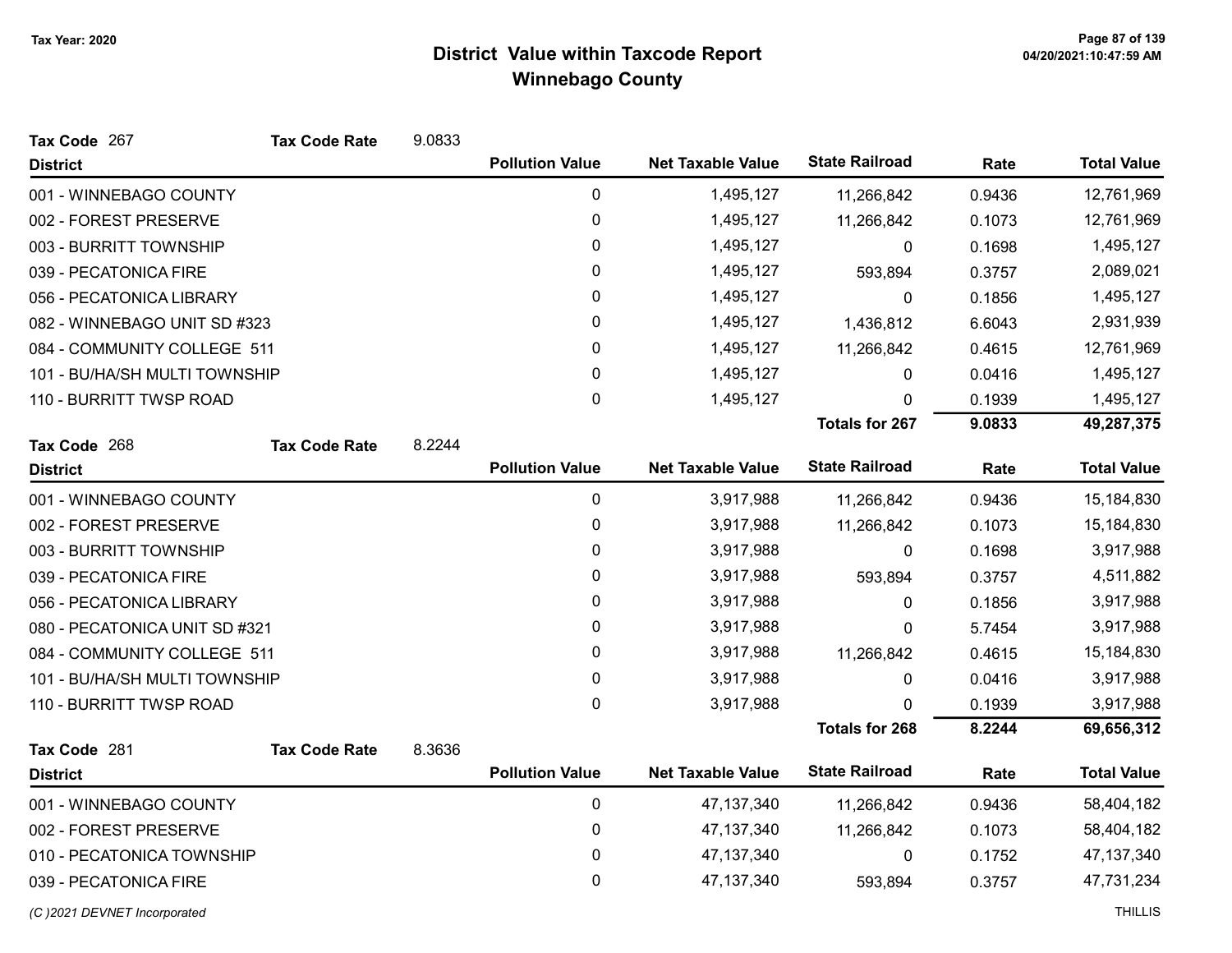| Tax Code 281                  | <b>Tax Code Rate</b> | 8.3636 |                        |                          |                       |        |                    |
|-------------------------------|----------------------|--------|------------------------|--------------------------|-----------------------|--------|--------------------|
| <b>District</b>               |                      |        | <b>Pollution Value</b> | <b>Net Taxable Value</b> | <b>State Railroad</b> | Rate   | <b>Total Value</b> |
| 047 - SUMNER PARK             |                      |        | $\mathbf 0$            | 47, 137, 340             | 0                     | 0.1382 | 47, 137, 340       |
| 056 - PECATONICA LIBRARY      |                      |        | $\pmb{0}$              | 47, 137, 340             | $\Omega$              | 0.1856 | 47, 137, 340       |
| 080 - PECATONICA UNIT SD #321 |                      |        | 0                      | 47, 137, 340             | 0                     | 5.7454 | 47, 137, 340       |
| 084 - COMMUNITY COLLEGE 511   |                      |        | 0                      | 47, 137, 340             | 11,266,842            | 0.4615 | 58,404,182         |
| 117 - PECATONICA TWSP ROAD    |                      |        | 0                      | 47, 137, 340             | 0                     | 0.1794 | 47, 137, 340       |
| 124 - PE/SE MULTI TOWNSHIP    |                      |        | 0                      | 47, 137, 340             | $\Omega$              | 0.0517 | 47, 137, 340       |
|                               |                      |        |                        |                          | <b>Totals for 281</b> | 8.3636 | 505,767,820        |
| Tax Code 282                  | <b>Tax Code Rate</b> | 9.2225 |                        |                          |                       |        |                    |
| <b>District</b>               |                      |        | <b>Pollution Value</b> | <b>Net Taxable Value</b> | <b>State Railroad</b> | Rate   | <b>Total Value</b> |
| 001 - WINNEBAGO COUNTY        |                      |        | $\mathbf 0$            | 180,679                  | 11,266,842            | 0.9436 | 11,447,521         |
| 002 - FOREST PRESERVE         |                      |        | 0                      | 180,679                  | 11,266,842            | 0.1073 | 11,447,521         |
| 010 - PECATONICA TOWNSHIP     |                      |        | 0                      | 180,679                  | 0                     | 0.1752 | 180,679            |
| 039 - PECATONICA FIRE         |                      |        | 0                      | 180,679                  | 593,894               | 0.3757 | 774,573            |
| 047 - SUMNER PARK             |                      |        | 0                      | 180,679                  | 0                     | 0.1382 | 180,679            |
| 056 - PECATONICA LIBRARY      |                      |        | 0                      | 180,679                  | 0                     | 0.1856 | 180,679            |
| 082 - WINNEBAGO UNIT SD #323  |                      |        | 0                      | 180,679                  | 1,436,812             | 6.6043 | 1,617,491          |
| 084 - COMMUNITY COLLEGE 511   |                      |        | 0                      | 180,679                  | 11,266,842            | 0.4615 | 11,447,521         |
| 117 - PECATONICA TWSP ROAD    |                      |        | 0                      | 180,679                  | 0                     | 0.1794 | 180,679            |
| 124 - PE/SE MULTI TOWNSHIP    |                      |        | 0                      | 180,679                  | $\Omega$              | 0.0517 | 180,679            |
|                               |                      |        |                        |                          | <b>Totals for 282</b> | 9.2225 | 37,638,022         |
| Tax Code 283                  | <b>Tax Code Rate</b> | 9.7668 |                        |                          |                       |        |                    |
| <b>District</b>               |                      |        | <b>Pollution Value</b> | <b>Net Taxable Value</b> | <b>State Railroad</b> | Rate   | <b>Total Value</b> |
| 001 - WINNEBAGO COUNTY        |                      |        | $\mathbf 0$            | 154,831                  | 11,266,842            | 0.9436 | 11,421,673         |
| 002 - FOREST PRESERVE         |                      |        | 0                      | 154,831                  | 11,266,842            | 0.1073 | 11,421,673         |
| 010 - PECATONICA TOWNSHIP     |                      |        | 0                      | 154,831                  | $\pmb{0}$             | 0.1752 | 154,831            |
| 044 - W B S FIRE              |                      |        | 0                      | 154,831                  | 687,021               | 0.9200 | 841,852            |
| 047 - SUMNER PARK             |                      |        | 0                      | 154,831                  | 0                     | 0.1382 | 154,831            |
| 056 - PECATONICA LIBRARY      |                      |        | 0                      | 154,831                  | 0                     | 0.1856 | 154,831            |
| (C) 2021 DEVNET Incorporated  |                      |        |                        |                          |                       |        | <b>THILLIS</b>     |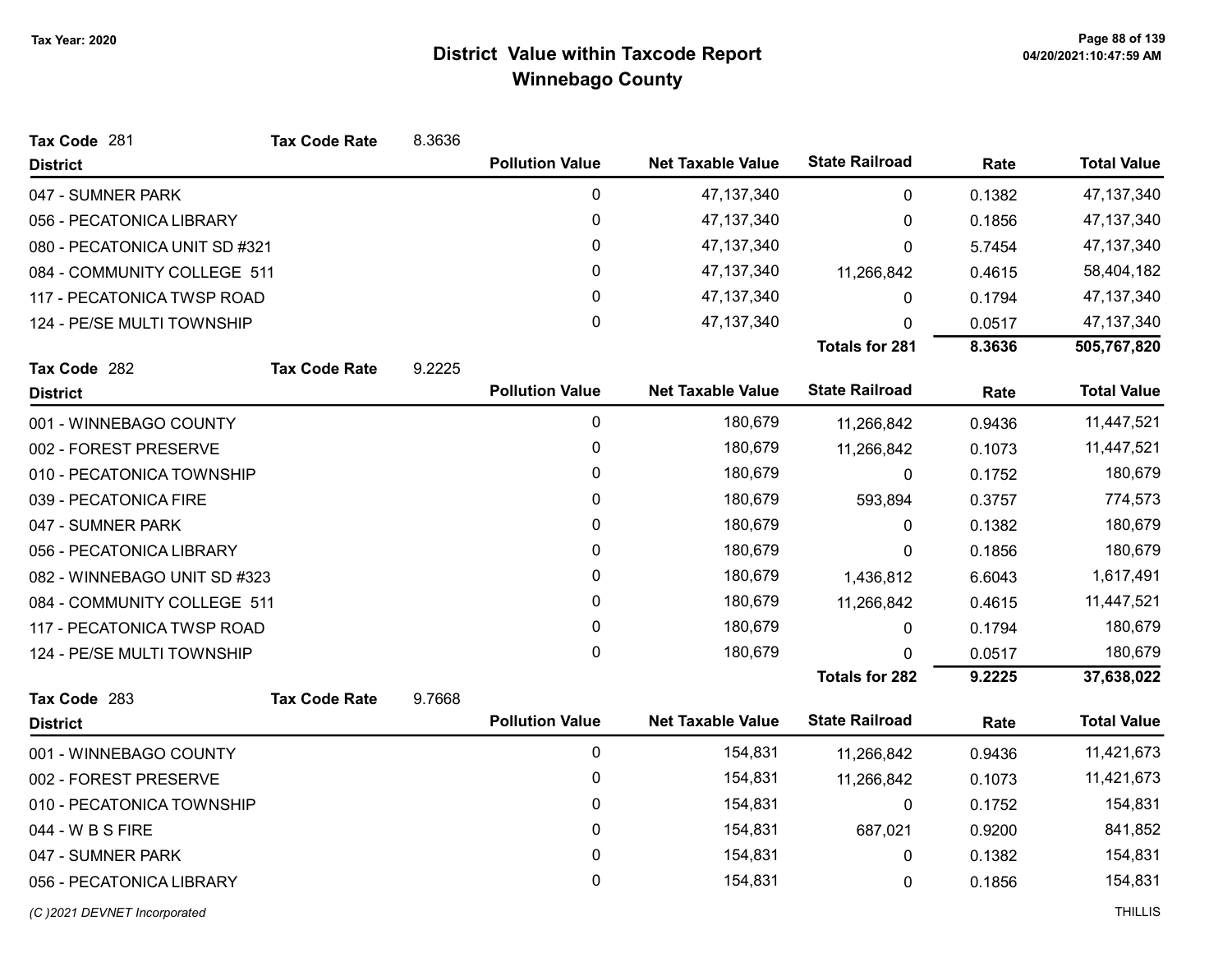| Tax Code 283                  | <b>Tax Code Rate</b> | 9.7668 |                        |                          |                       |        |                    |
|-------------------------------|----------------------|--------|------------------------|--------------------------|-----------------------|--------|--------------------|
| <b>District</b>               |                      |        | <b>Pollution Value</b> | <b>Net Taxable Value</b> | <b>State Railroad</b> | Rate   | <b>Total Value</b> |
| 082 - WINNEBAGO UNIT SD #323  |                      |        | 0                      | 154,831                  | 1,436,812             | 6.6043 | 1,591,643          |
| 084 - COMMUNITY COLLEGE 511   |                      |        | 0                      | 154,831                  | 11,266,842            | 0.4615 | 11,421,673         |
| 117 - PECATONICA TWSP ROAD    |                      |        | 0                      | 154,831                  | 0                     | 0.1794 | 154,831            |
| 124 - PE/SE MULTI TOWNSHIP    |                      |        | 0                      | 154,831                  | $\Omega$              | 0.0517 | 154,831            |
|                               |                      |        |                        |                          | <b>Totals for 283</b> | 9.7668 | 37,472,669         |
| Tax Code 284                  | <b>Tax Code Rate</b> | 8.9079 |                        |                          |                       |        |                    |
| <b>District</b>               |                      |        | <b>Pollution Value</b> | <b>Net Taxable Value</b> | <b>State Railroad</b> | Rate   | <b>Total Value</b> |
| 001 - WINNEBAGO COUNTY        |                      |        | 0                      | 36,354                   | 11,266,842            | 0.9436 | 11,303,196         |
| 002 - FOREST PRESERVE         |                      |        | 0                      | 36,354                   | 11,266,842            | 0.1073 | 11,303,196         |
| 010 - PECATONICA TOWNSHIP     |                      |        | 0                      | 36,354                   | 0                     | 0.1752 | 36,354             |
| 044 - W B S FIRE              |                      |        | 0                      | 36,354                   | 687,021               | 0.9200 | 723,375            |
| 047 - SUMNER PARK             |                      |        | 0                      | 36,354                   | 0                     | 0.1382 | 36,354             |
| 056 - PECATONICA LIBRARY      |                      |        | 0                      | 36,354                   | 0                     | 0.1856 | 36,354             |
| 080 - PECATONICA UNIT SD #321 |                      |        | 0                      | 36,354                   | 0                     | 5.7454 | 36,354             |
| 084 - COMMUNITY COLLEGE 511   |                      |        | 0                      | 36,354                   | 11,266,842            | 0.4615 | 11,303,196         |
| 117 - PECATONICA TWSP ROAD    |                      |        | 0                      | 36,354                   | 0                     | 0.1794 | 36,354             |
| 124 - PE/SE MULTI TOWNSHIP    |                      |        | 0                      | 36,354                   | 0                     | 0.0517 | 36,354             |
|                               |                      |        |                        |                          | <b>Totals for 284</b> | 8.9079 | 34,851,087         |
| Tax Code 286                  | <b>Tax Code Rate</b> | 9.1386 |                        |                          |                       |        |                    |
| <b>District</b>               |                      |        | <b>Pollution Value</b> | <b>Net Taxable Value</b> | <b>State Railroad</b> | Rate   | <b>Total Value</b> |
| 001 - WINNEBAGO COUNTY        |                      |        | 0                      | 29,287,528               | 11,266,842            | 0.9436 | 40,554,370         |
| 002 - FOREST PRESERVE         |                      |        | 0                      | 29,287,528               | 11,266,842            | 0.1073 | 40,554,370         |
| 010 - PECATONICA TOWNSHIP     |                      |        | 0                      | 29,287,528               | 0                     | 0.1752 | 29,287,528         |
| 022 - PECATONICA VILLAGE      |                      |        | 0                      | 29,287,528               | 0                     | 0.7750 | 29,287,528         |
| 039 - PECATONICA FIRE         |                      |        | 0                      | 29,287,528               | 593,894               | 0.3757 | 29,881,422         |
| 047 - SUMNER PARK             |                      |        | 0                      | 29,287,528               | $\pmb{0}$             | 0.1382 | 29,287,528         |
| 056 - PECATONICA LIBRARY      |                      |        | 0                      | 29,287,528               | 0                     | 0.1856 | 29,287,528         |
| 080 - PECATONICA UNIT SD #321 |                      |        | 0                      | 29,287,528               | 0                     | 5.7454 | 29,287,528         |
| (C) 2021 DEVNET Incorporated  |                      |        |                        |                          |                       |        | <b>THILLIS</b>     |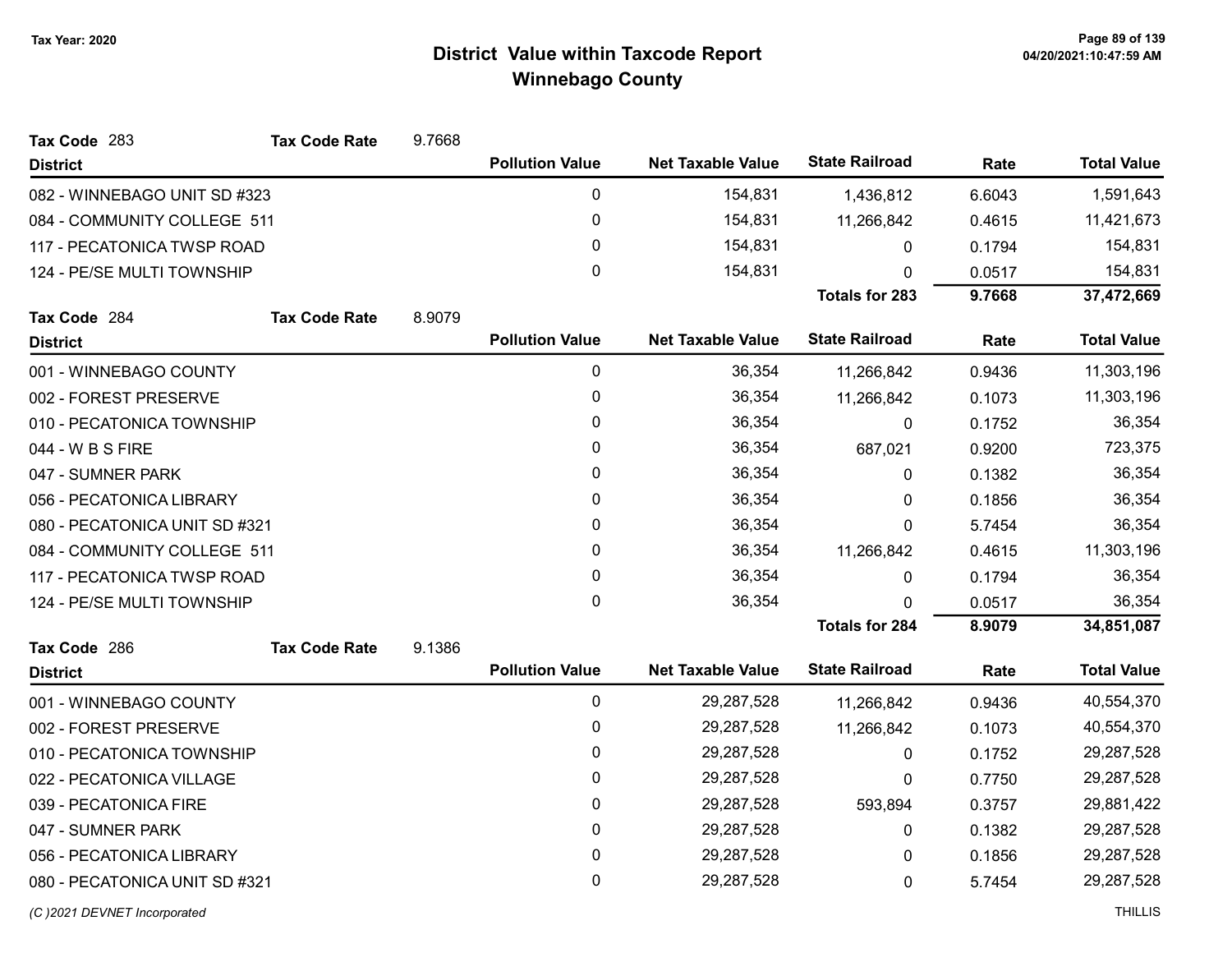| Tax Code 286                    | <b>Tax Code Rate</b> | 9.1386 |                        |                          |                       |        |                    |
|---------------------------------|----------------------|--------|------------------------|--------------------------|-----------------------|--------|--------------------|
| <b>District</b>                 |                      |        | <b>Pollution Value</b> | <b>Net Taxable Value</b> | <b>State Railroad</b> | Rate   | <b>Total Value</b> |
| 084 - COMMUNITY COLLEGE 511     |                      |        | 0                      | 29,287,528               | 11,266,842            | 0.4615 | 40,554,370         |
| 117 - PECATONICA TWSP ROAD      |                      |        | 0                      | 29,287,528               | 0                     | 0.1794 | 29,287,528         |
| 124 - PE/SE MULTI TOWNSHIP      |                      |        | 0                      | 29,287,528               | 0                     | 0.0517 | 29,287,528         |
|                                 |                      |        |                        |                          | <b>Totals for 286</b> | 9.1386 | 356,557,228        |
| Tax Code 290                    | <b>Tax Code Rate</b> | 9.0445 |                        |                          |                       |        |                    |
| <b>District</b>                 |                      |        | <b>Pollution Value</b> | <b>Net Taxable Value</b> | <b>State Railroad</b> | Rate   | <b>Total Value</b> |
| 001 - WINNEBAGO COUNTY          |                      |        | $\pmb{0}$              | 0                        | 11,266,842            | 0.9436 | 11,266,842         |
| 002 - FOREST PRESERVE           |                      |        | 0                      | $\pmb{0}$                | 11,266,842            | 0.1073 | 11,266,842         |
| 012 - ROCKTON TOWNSHIP          |                      |        | 0                      | 0                        | 1,418,224             | 0.1872 | 1,418,224          |
| 026 - SOUTH BELOIT CITY         |                      |        | 0                      | $\pmb{0}$                | 1,393,787             | 1.0349 | 1,393,787          |
| 061 - SOUTH BELOIT CITY LIBRARY |                      |        | 0                      | 0                        | 1,393,787             | 0.1968 | 1,393,787          |
| 079 - SOUTH BELOIT SD #320      |                      |        | $\mathbf{0}$           | $\pmb{0}$                | 1,525,221             | 5.9649 | 1,525,221          |
| 084 - COMMUNITY COLLEGE 511     |                      |        | 0                      | 0                        | 11,266,842            | 0.4615 | 11,266,842         |
| 119 - ROCKTON TWSP ROAD         |                      |        | 0                      | 0                        | 1,418,224             | 0.1483 | 1,418,224          |
|                                 |                      |        |                        |                          | <b>Totals for 290</b> | 9.0445 | 40,949,769         |
| Tax Code 305                    | <b>Tax Code Rate</b> | 8.8218 |                        |                          |                       |        |                    |
| <b>District</b>                 |                      |        | <b>Pollution Value</b> | <b>Net Taxable Value</b> | <b>State Railroad</b> | Rate   | <b>Total Value</b> |
| 001 - WINNEBAGO COUNTY          |                      |        | 0                      | 292,481                  | 11,266,842            | 0.9436 | 11,559,323         |
| 002 - FOREST PRESERVE           |                      |        | 0                      | 292,481                  | 11,266,842            | 0.1073 | 11,559,323         |
| 014 - SEWARD TOWNSHIP           |                      |        | 0                      | 292,481                  | 688,877               | 0.3951 | 981,358            |
| 039 - PECATONICA FIRE           |                      |        | $\mathbf{0}$           | 292,481                  | 593,894               | 0.3757 | 886,375            |
| 049 - SEWARD PARK DISTRICT      |                      |        | 0                      | 292,481                  | 688,877               | 0.1451 | 981,358            |
| 056 - PECATONICA LIBRARY        |                      |        | $\mathbf{0}$           | 292,481                  | $\mathbf{0}$          | 0.1856 | 292,481            |
| 080 - PECATONICA UNIT SD #321   |                      |        | 0                      | 292,481                  | $\pmb{0}$             | 5.7454 | 292,481            |
| 084 - COMMUNITY COLLEGE 511     |                      |        | 0                      | 292,481                  | 11,266,842            | 0.4615 | 11,559,323         |
| 121 - SEWARD TWSP ROAD          |                      |        | 0                      | 292,481                  | 688,877               | 0.4108 | 981,358            |
| 124 - PE/SE MULTI TOWNSHIP      |                      |        | 0                      | 292,481                  | 0                     | 0.0517 | 292,481            |
|                                 |                      |        |                        |                          | Totals for 305        | 8.8218 | 39,385,861         |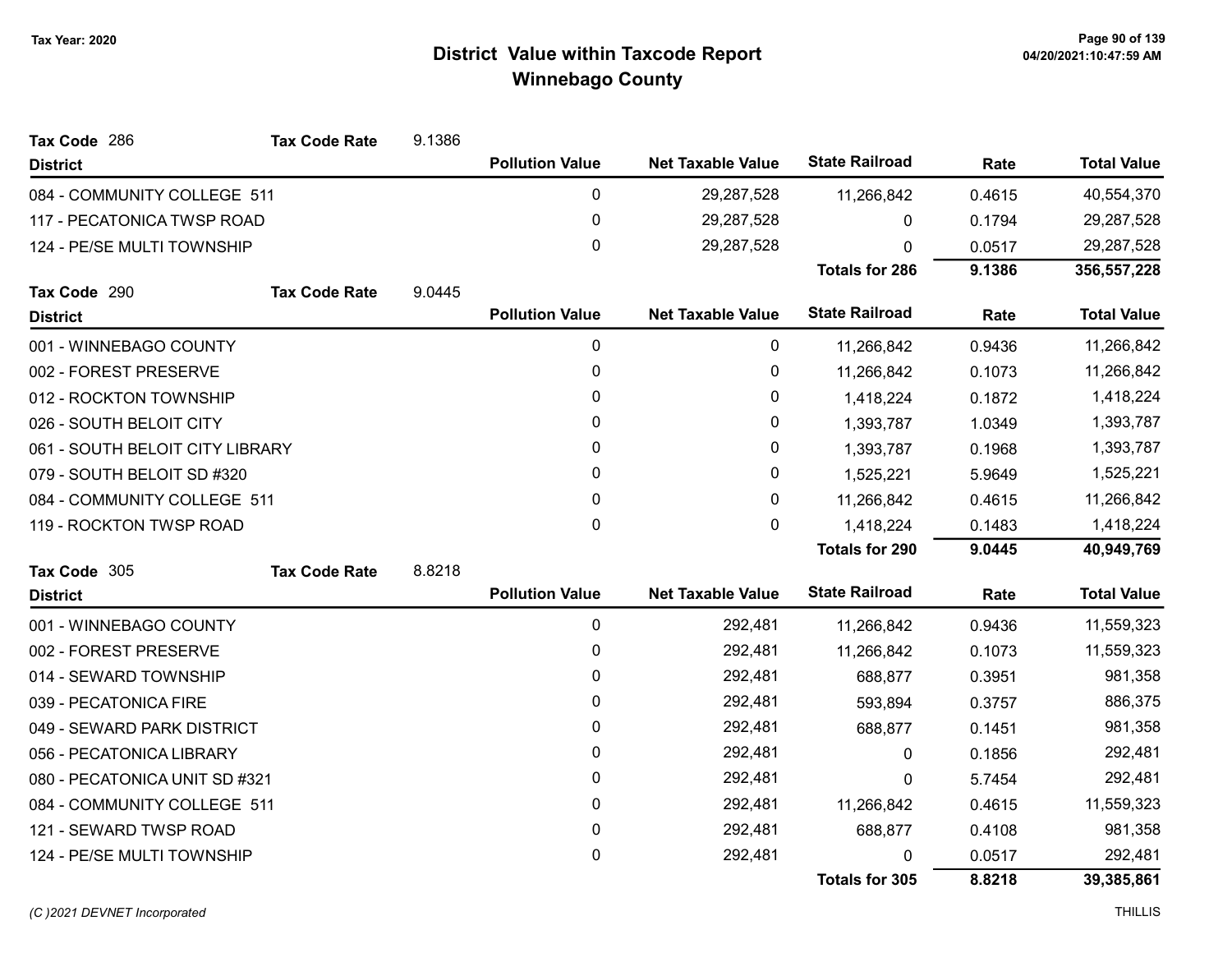| Tax Code 306                 | <b>Tax Code Rate</b> | 10.2343 |                        |                          |                       |         |                    |
|------------------------------|----------------------|---------|------------------------|--------------------------|-----------------------|---------|--------------------|
| <b>District</b>              |                      |         | <b>Pollution Value</b> | <b>Net Taxable Value</b> | <b>State Railroad</b> | Rate    | <b>Total Value</b> |
| 001 - WINNEBAGO COUNTY       |                      |         | $\mathbf 0$            | 419,447                  | 11,266,842            | 0.9436  | 11,686,289         |
| 002 - FOREST PRESERVE        |                      |         | $\pmb{0}$              | 419,447                  | 11,266,842            | 0.1073  | 11,686,289         |
| 014 - SEWARD TOWNSHIP        |                      |         | 0                      | 419,447                  | 688,877               | 0.3951  | 1,108,324          |
| 044 - W B S FIRE             |                      |         | 0                      | 419,447                  | 687,021               | 0.9200  | 1,106,468          |
| 047 - SUMNER PARK            |                      |         | 0                      | 419,447                  | 0                     | 0.1382  | 419,447            |
| 058 - WINNEBAGO LIBRARY      |                      |         | 0                      | 419,447                  | 0                     | 0.2018  | 419,447            |
| 082 - WINNEBAGO UNIT SD #323 |                      |         | 0                      | 419,447                  | 1,436,812             | 6.6043  | 1,856,259          |
| 084 - COMMUNITY COLLEGE 511  |                      |         | 0                      | 419,447                  | 11,266,842            | 0.4615  | 11,686,289         |
| 121 - SEWARD TWSP ROAD       |                      |         | $\mathbf 0$            | 419,447                  | 688,877               | 0.4108  | 1,108,324          |
| 124 - PE/SE MULTI TOWNSHIP   |                      |         | $\mathbf 0$            | 419,447                  | 0                     | 0.0517  | 419,447            |
|                              |                      |         |                        |                          | <b>Totals for 306</b> | 10.2343 | 41,496,583         |
| Tax Code 308                 | <b>Tax Code Rate</b> | 9.6900  |                        |                          |                       |         |                    |
| <b>District</b>              |                      |         | <b>Pollution Value</b> | <b>Net Taxable Value</b> | <b>State Railroad</b> | Rate    | <b>Total Value</b> |
| 001 - WINNEBAGO COUNTY       |                      |         | $\mathbf 0$            | 797,753                  | 11,266,842            | 0.9436  | 12,064,595         |
| 002 - FOREST PRESERVE        |                      |         | 0                      | 797,753                  | 11,266,842            | 0.1073  | 12,064,595         |
| 014 - SEWARD TOWNSHIP        |                      |         | 0                      | 797,753                  | 688,877               | 0.3951  | 1,486,630          |
| 039 - PECATONICA FIRE        |                      |         | 0                      | 797,753                  | 593,894               | 0.3757  | 1,391,647          |
| 047 - SUMNER PARK            |                      |         | 0                      | 797,753                  | 0                     | 0.1382  | 797,753            |
| 058 - WINNEBAGO LIBRARY      |                      |         | $\mathbf{0}$           | 797,753                  | $\mathbf{0}$          | 0.2018  | 797,753            |
| 082 - WINNEBAGO UNIT SD #323 |                      |         | 0                      | 797,753                  | 1,436,812             | 6.6043  | 2,234,565          |
| 084 - COMMUNITY COLLEGE 511  |                      |         | 0                      | 797,753                  | 11,266,842            | 0.4615  | 12,064,595         |
| 121 - SEWARD TWSP ROAD       |                      |         | 0                      | 797,753                  | 688,877               | 0.4108  | 1,486,630          |
| 124 - PE/SE MULTI TOWNSHIP   |                      |         | 0                      | 797,753                  | 0                     | 0.0517  | 797,753            |
|                              |                      |         |                        |                          | <b>Totals for 308</b> | 9.6900  | 45,186,516         |
| Tax Code 309                 | <b>Tax Code Rate</b> | 8.8149  |                        |                          |                       |         |                    |
| <b>District</b>              |                      |         | <b>Pollution Value</b> | <b>Net Taxable Value</b> | <b>State Railroad</b> | Rate    | <b>Total Value</b> |
| 001 - WINNEBAGO COUNTY       |                      |         | $\mathbf 0$            | 5,831,759                | 11,266,842            | 0.9436  | 17,098,601         |
| 002 - FOREST PRESERVE        |                      |         | 0                      | 5,831,759                | 11,266,842            | 0.1073  | 17,098,601         |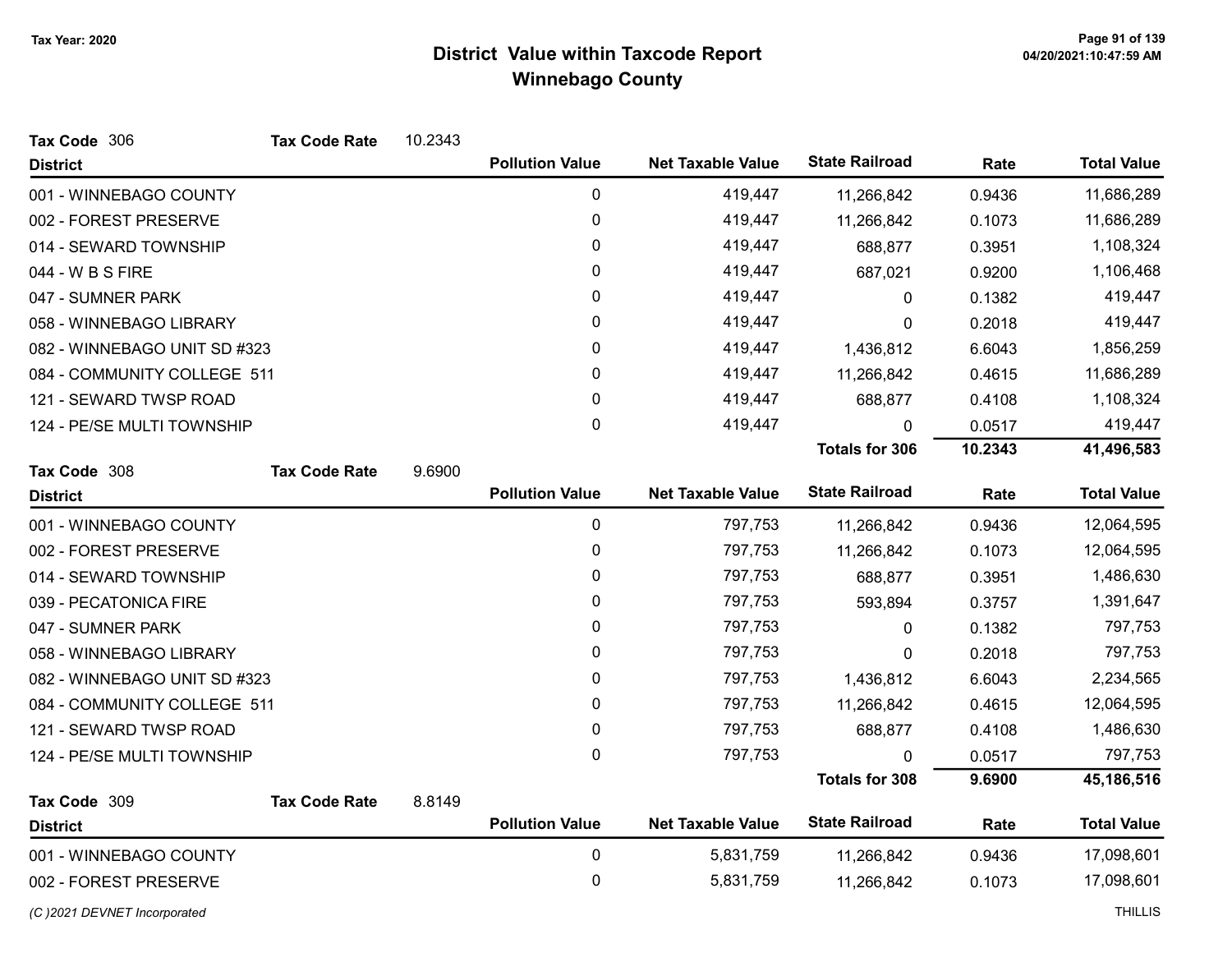| Tax Code 309                  | <b>Tax Code Rate</b> | 8.8149  |                        |                          |                       |        |                    |
|-------------------------------|----------------------|---------|------------------------|--------------------------|-----------------------|--------|--------------------|
| <b>District</b>               |                      |         | <b>Pollution Value</b> | <b>Net Taxable Value</b> | <b>State Railroad</b> | Rate   | <b>Total Value</b> |
| 014 - SEWARD TOWNSHIP         |                      |         | 0                      | 5,831,759                | 688,877               | 0.3951 | 6,520,636          |
| 039 - PECATONICA FIRE         |                      |         | 0                      | 5,831,759                | 593,894               | 0.3757 | 6,425,653          |
| 047 - SUMNER PARK             |                      |         | $\mathbf 0$            | 5,831,759                | 0                     | 0.1382 | 5,831,759          |
| 056 - PECATONICA LIBRARY      |                      |         | 0                      | 5,831,759                | 0                     | 0.1856 | 5,831,759          |
| 080 - PECATONICA UNIT SD #321 |                      |         | 0                      | 5,831,759                | 0                     | 5.7454 | 5,831,759          |
| 084 - COMMUNITY COLLEGE 511   |                      |         | 0                      | 5,831,759                | 11,266,842            | 0.4615 | 17,098,601         |
| 121 - SEWARD TWSP ROAD        |                      |         | 0                      | 5,831,759                | 688,877               | 0.4108 | 6,520,636          |
| 124 - PE/SE MULTI TOWNSHIP    |                      |         | 0                      | 5,831,759                | $\Omega$              | 0.0517 | 5,831,759          |
|                               |                      |         |                        |                          | <b>Totals for 309</b> | 8.8149 | 94,089,764         |
| Tax Code 310                  | <b>Tax Code Rate</b> | 9.6969  |                        |                          |                       |        |                    |
| <b>District</b>               |                      |         | <b>Pollution Value</b> | <b>Net Taxable Value</b> | <b>State Railroad</b> | Rate   | <b>Total Value</b> |
| 001 - WINNEBAGO COUNTY        |                      |         | $\mathbf 0$            | 7,890,966                | 11,266,842            | 0.9436 | 19,157,808         |
| 002 - FOREST PRESERVE         |                      |         | $\pmb{0}$              | 7,890,966                | 11,266,842            | 0.1073 | 19,157,808         |
| 014 - SEWARD TOWNSHIP         |                      |         | 0                      | 7,890,966                | 688,877               | 0.3951 | 8,579,843          |
| 039 - PECATONICA FIRE         |                      |         | 0                      | 7,890,966                | 593,894               | 0.3757 | 8,484,860          |
| 049 - SEWARD PARK DISTRICT    |                      |         | 0                      | 7,890,966                | 688,877               | 0.1451 | 8,579,843          |
| 058 - WINNEBAGO LIBRARY       |                      |         | 0                      | 7,890,966                | 0                     | 0.2018 | 7,890,966          |
| 082 - WINNEBAGO UNIT SD #323  |                      |         | 0                      | 7,890,966                | 1,436,812             | 6.6043 | 9,327,778          |
| 084 - COMMUNITY COLLEGE 511   |                      |         | 0                      | 7,890,966                | 11,266,842            | 0.4615 | 19,157,808         |
| 121 - SEWARD TWSP ROAD        |                      |         | $\pmb{0}$              | 7,890,966                | 688,877               | 0.4108 | 8,579,843          |
| 124 - PE/SE MULTI TOWNSHIP    |                      |         | $\mathbf{0}$           | 7,890,966                | 0                     | 0.0517 | 7,890,966          |
|                               |                      |         |                        |                          | <b>Totals for 310</b> | 9.6969 | 116,807,523        |
| Tax Code 311                  | <b>Tax Code Rate</b> | 10.2412 |                        |                          |                       |        |                    |
| <b>District</b>               |                      |         | <b>Pollution Value</b> | <b>Net Taxable Value</b> | <b>State Railroad</b> | Rate   | <b>Total Value</b> |
| 001 - WINNEBAGO COUNTY        |                      |         | $\mathbf 0$            | 4,107,593                | 11,266,842            | 0.9436 | 15,374,435         |
| 002 - FOREST PRESERVE         |                      |         | 0                      | 4,107,593                | 11,266,842            | 0.1073 | 15,374,435         |
| 014 - SEWARD TOWNSHIP         |                      |         | 0                      | 4,107,593                | 688,877               | 0.3951 | 4,796,470          |
| 044 - W B S FIRE              |                      |         | 0                      | 4,107,593                | 687,021               | 0.9200 | 4,794,614          |
| (C) 2021 DEVNET Incorporated  |                      |         |                        |                          |                       |        | <b>THILLIS</b>     |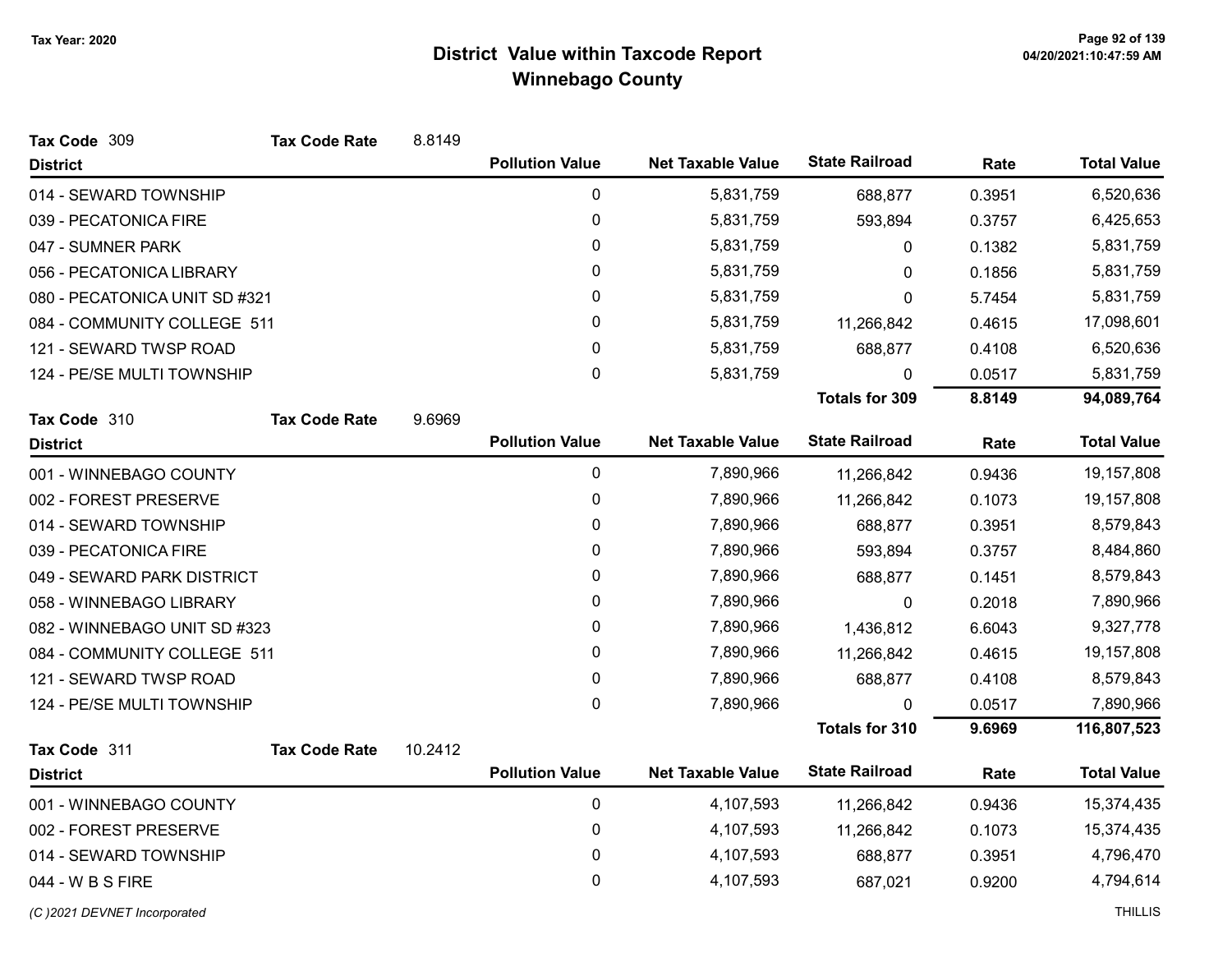| Tax Code 311                 | <b>Tax Code Rate</b> | 10.2412 |                        |                          |                       |         |                    |
|------------------------------|----------------------|---------|------------------------|--------------------------|-----------------------|---------|--------------------|
| <b>District</b>              |                      |         | <b>Pollution Value</b> | <b>Net Taxable Value</b> | <b>State Railroad</b> | Rate    | <b>Total Value</b> |
| 049 - SEWARD PARK DISTRICT   |                      |         | 0                      | 4,107,593                | 688,877               | 0.1451  | 4,796,470          |
| 058 - WINNEBAGO LIBRARY      |                      |         | 0                      | 4,107,593                | 0                     | 0.2018  | 4,107,593          |
| 082 - WINNEBAGO UNIT SD #323 |                      |         | 0                      | 4,107,593                | 1,436,812             | 6.6043  | 5,544,405          |
| 084 - COMMUNITY COLLEGE 511  |                      |         | 0                      | 4,107,593                | 11,266,842            | 0.4615  | 15,374,435         |
| 121 - SEWARD TWSP ROAD       |                      |         | 0                      | 4,107,593                | 688,877               | 0.4108  | 4,796,470          |
| 124 - PE/SE MULTI TOWNSHIP   |                      |         | 0                      | 4,107,593                | 0                     | 0.0517  | 4,107,593          |
|                              |                      |         |                        |                          | <b>Totals for 311</b> | 10.2412 | 79,066,920         |
| Tax Code 312                 | <b>Tax Code Rate</b> | 9.6738  |                        |                          |                       |         |                    |
| <b>District</b>              |                      |         | <b>Pollution Value</b> | <b>Net Taxable Value</b> | <b>State Railroad</b> | Rate    | <b>Total Value</b> |
| 001 - WINNEBAGO COUNTY       |                      |         | 0                      | 1,613,628                | 11,266,842            | 0.9436  | 12,880,470         |
| 002 - FOREST PRESERVE        |                      |         | $\pmb{0}$              | 1,613,628                | 11,266,842            | 0.1073  | 12,880,470         |
| 014 - SEWARD TOWNSHIP        |                      |         | 0                      | 1,613,628                | 688,877               | 0.3951  | 2,302,505          |
| 039 - PECATONICA FIRE        |                      |         | 0                      | 1,613,628                | 593,894               | 0.3757  | 2,207,522          |
| 047 - SUMNER PARK            |                      |         | 0                      | 1,613,628                | 0                     | 0.1382  | 1,613,628          |
| 056 - PECATONICA LIBRARY     |                      |         | 0                      | 1,613,628                | $\Omega$              | 0.1856  | 1,613,628          |
| 082 - WINNEBAGO UNIT SD #323 |                      |         | 0                      | 1,613,628                | 1,436,812             | 6.6043  | 3,050,440          |
| 084 - COMMUNITY COLLEGE 511  |                      |         | 0                      | 1,613,628                | 11,266,842            | 0.4615  | 12,880,470         |
| 121 - SEWARD TWSP ROAD       |                      |         | 0                      | 1,613,628                | 688,877               | 0.4108  | 2,302,505          |
| 124 - PE/SE MULTI TOWNSHIP   |                      |         | 0                      | 1,613,628                | $\Omega$              | 0.0517  | 1,613,628          |
|                              |                      |         |                        |                          | <b>Totals for 312</b> | 9.6738  | 53,345,266         |
| Tax Code 313                 | <b>Tax Code Rate</b> | 10.1089 |                        |                          |                       |         |                    |
| <b>District</b>              |                      |         | <b>Pollution Value</b> | <b>Net Taxable Value</b> | <b>State Railroad</b> | Rate    | <b>Total Value</b> |
| 001 - WINNEBAGO COUNTY       |                      |         | 0                      | 1,857,330                | 11,266,842            | 0.9436  | 13, 124, 172       |
| 002 - FOREST PRESERVE        |                      |         | 0                      | 1,857,330                | 11,266,842            | 0.1073  | 13,124,172         |
| 014 - SEWARD TOWNSHIP        |                      |         | 0                      | 1,857,330                | 688,877               | 0.3951  | 2,546,207          |
| 034 - GERMAN VALLEY FIRE     |                      |         | $\mathbf 0$            | 1,857,330                | 0                     | 0.7877  | 1,857,330          |
| 049 - SEWARD PARK DISTRICT   |                      |         | 0                      | 1,857,330                | 688,877               | 0.1451  | 2,546,207          |
| 058 - WINNEBAGO LIBRARY      |                      |         | 0                      | 1,857,330                | 0                     | 0.2018  | 1,857,330          |
|                              |                      |         |                        |                          |                       |         |                    |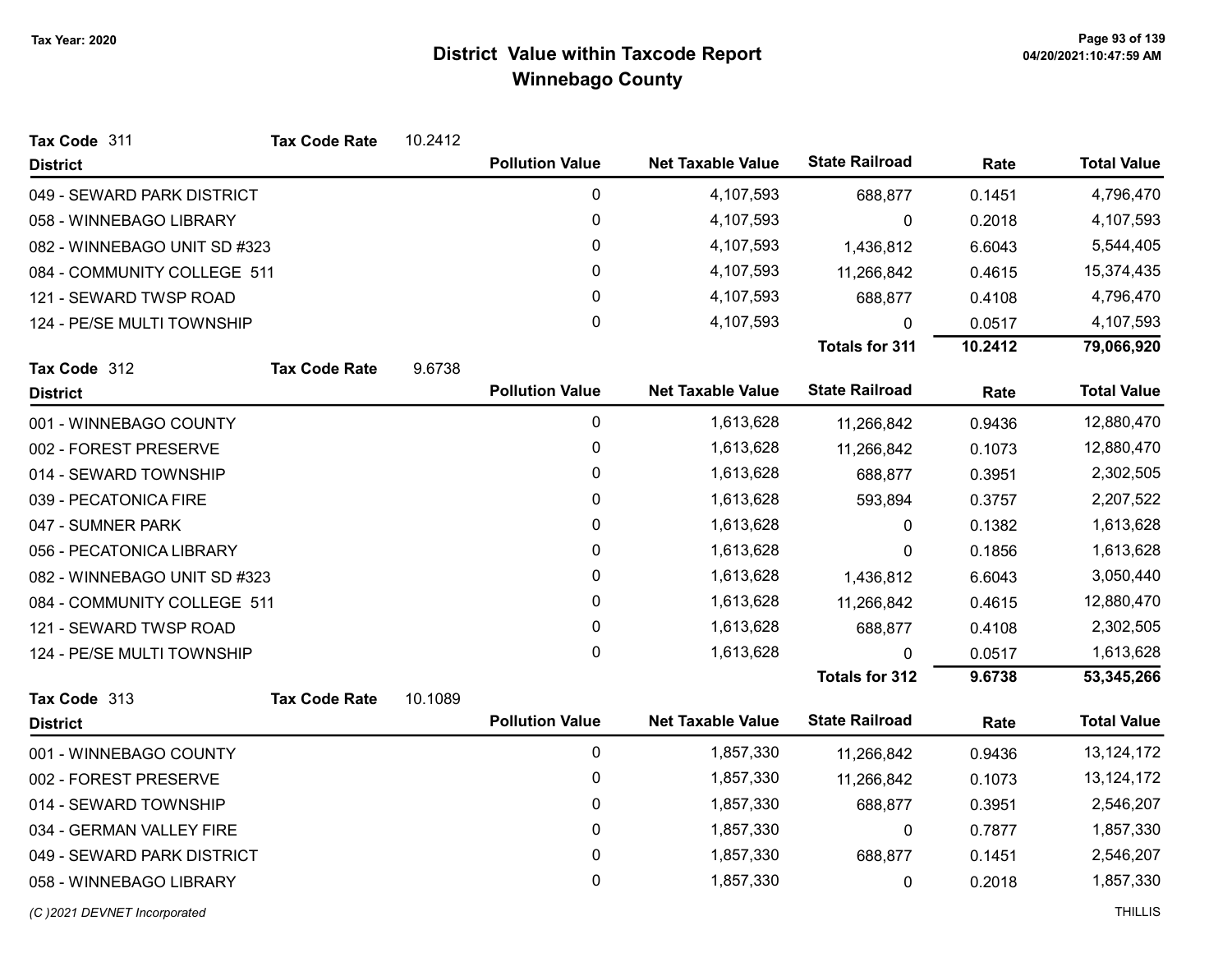| Tax Code 313<br><b>Tax Code Rate</b> | 10.1089 |                        |                          |                       |         |                    |
|--------------------------------------|---------|------------------------|--------------------------|-----------------------|---------|--------------------|
| <b>District</b>                      |         | <b>Pollution Value</b> | <b>Net Taxable Value</b> | <b>State Railroad</b> | Rate    | <b>Total Value</b> |
| 082 - WINNEBAGO UNIT SD #323         |         | 0                      | 1,857,330                | 1,436,812             | 6.6043  | 3,294,142          |
| 084 - COMMUNITY COLLEGE 511          |         | 0                      | 1,857,330                | 11,266,842            | 0.4615  | 13, 124, 172       |
| 121 - SEWARD TWSP ROAD               |         | 0                      | 1,857,330                | 688,877               | 0.4108  | 2,546,207          |
| 124 - PE/SE MULTI TOWNSHIP           |         | 0                      | 1,857,330                | 0                     | 0.0517  | 1,857,330          |
|                                      |         |                        |                          | <b>Totals for 313</b> | 10.1089 | 55,877,269         |
| <b>Tax Code Rate</b><br>Tax Code 314 | 9.7798  |                        |                          |                       |         |                    |
| <b>District</b>                      |         | <b>Pollution Value</b> | <b>Net Taxable Value</b> | <b>State Railroad</b> | Rate    | <b>Total Value</b> |
| 001 - WINNEBAGO COUNTY               |         | 0                      | 4,646,153                | 11,266,842            | 0.9436  | 15,912,995         |
| 002 - FOREST PRESERVE                |         | 0                      | 4,646,153                | 11,266,842            | 0.1073  | 15,912,995         |
| 014 - SEWARD TOWNSHIP                |         | 0                      | 4,646,153                | 688,877               | 0.3951  | 5,335,030          |
| 039 - PECATONICA FIRE                |         | 0                      | 4,646,153                | 593,894               | 0.3757  | 5,240,047          |
| 049 - SEWARD PARK DISTRICT           |         | 0                      | 4,646,153                | 688,877               | 0.1451  | 5,335,030          |
| 053 - SEWARD SANITARY                |         | 0                      | 4,646,153                | 61,245                | 0.0829  | 4,707,398          |
| 058 - WINNEBAGO LIBRARY              |         | 0                      | 4,646,153                | 0                     | 0.2018  | 4,646,153          |
| 082 - WINNEBAGO UNIT SD #323         |         | 0                      | 4,646,153                | 1,436,812             | 6.6043  | 6,082,965          |
| 084 - COMMUNITY COLLEGE 511          |         | 0                      | 4,646,153                | 11,266,842            | 0.4615  | 15,912,995         |
| 121 - SEWARD TWSP ROAD               |         | 0                      | 4,646,153                | 688,877               | 0.4108  | 5,335,030          |
| 124 - PE/SE MULTI TOWNSHIP           |         | $\mathbf 0$            | 4,646,153                | $\Omega$              | 0.0517  | 4,646,153          |
|                                      |         |                        |                          | <b>Totals for 314</b> | 9.7798  | 89,066,791         |
| <b>Tax Code Rate</b><br>Tax Code 315 | 11.8547 |                        |                          |                       |         |                    |
| <b>District</b>                      |         | <b>Pollution Value</b> | <b>Net Taxable Value</b> | <b>State Railroad</b> | Rate    | <b>Total Value</b> |
| 001 - WINNEBAGO COUNTY               |         | 0                      | 73,514                   | 11,266,842            | 0.9436  | 11,340,356         |
| 002 - FOREST PRESERVE                |         | 0                      | 73,514                   | 11,266,842            | 0.1073  | 11,340,356         |
| 016 - WINNEBAGO TOWNSHIP             |         | 0                      | 73,514                   | 592,038               | 0.1595  | 665,552            |
| 023 - ROCKFORD CITY                  |         | 0                      | 73,514                   | 4,458,680             | 2.7943  | 4,532,194          |
| 048 - WINNEBAGO PARK DISTRICT        |         | 0                      | 73,514                   | 592,038               | 0.1239  | 665,552            |
| 059 - ROCKFORD CITY LIBRARY          |         | 0                      | 73,514                   | 4,458,680             | 0.4343  | 4,532,194          |
| 062 - RKFD - WINN DRAINAGE           |         | 0                      | 73,514                   | 0                     | 0.0392  | 73,514             |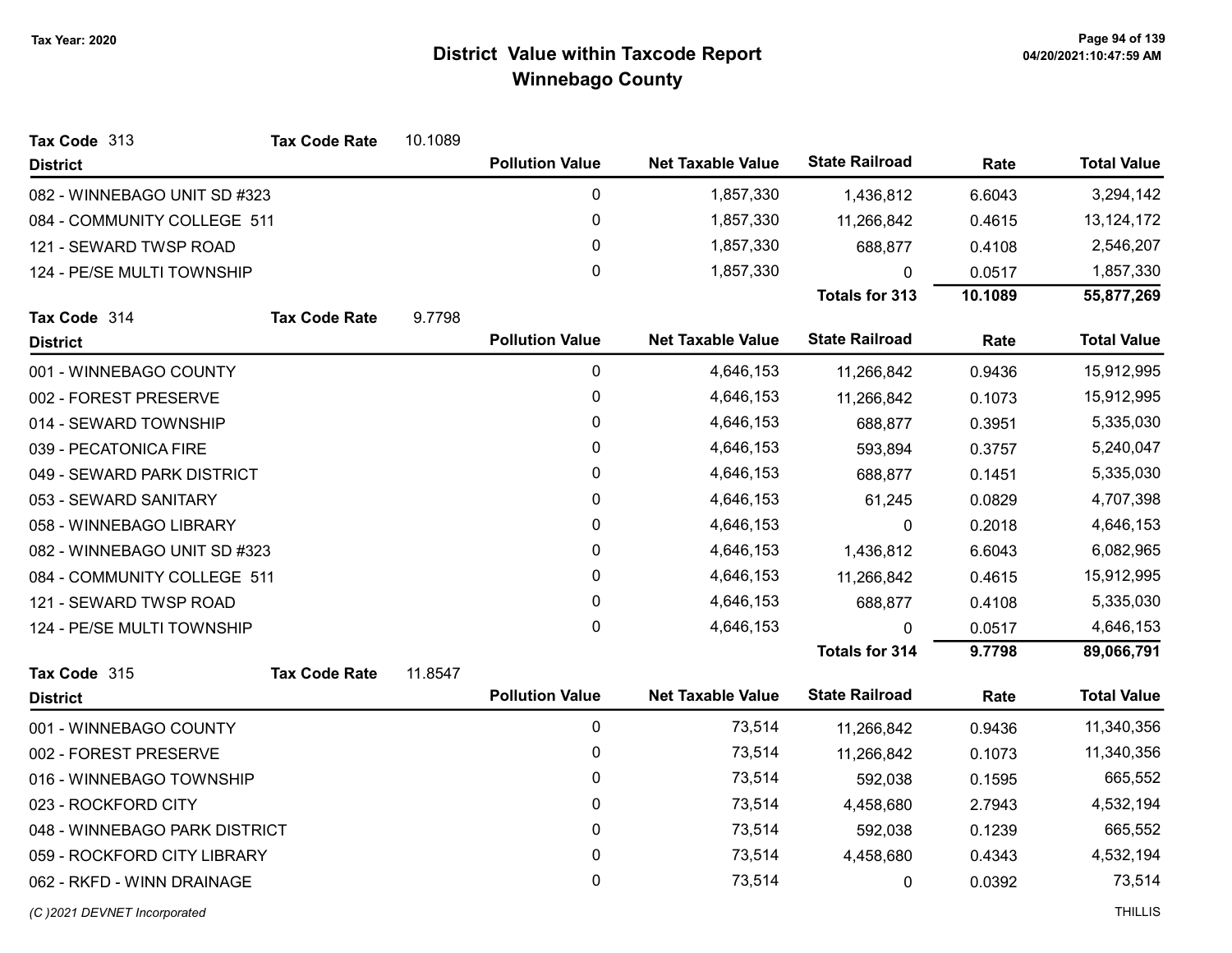| Tax Code 315                  | <b>Tax Code Rate</b> | 11.8547 |                        |                          |                       |         |                    |
|-------------------------------|----------------------|---------|------------------------|--------------------------|-----------------------|---------|--------------------|
| <b>District</b>               |                      |         | <b>Pollution Value</b> | <b>Net Taxable Value</b> | <b>State Railroad</b> | Rate    | <b>Total Value</b> |
| 082 - WINNEBAGO UNIT SD #323  |                      |         | $\pmb{0}$              | 73,514                   | 1,436,812             | 6.6043  | 1,510,326          |
| 084 - COMMUNITY COLLEGE 511   |                      |         | $\pmb{0}$              | 73,514                   | 11,266,842            | 0.4615  | 11,340,356         |
| 123 - WINNEBAGO TWSP ROAD     |                      |         | $\mathbf 0$            | 73,514                   | 592,038               | 0.1868  | 665,552            |
|                               |                      |         |                        |                          | Totals for 315        | 11.8547 | 46,665,952         |
| Tax Code 324                  | <b>Tax Code Rate</b> | 9.7479  |                        |                          |                       |         |                    |
| <b>District</b>               |                      |         | <b>Pollution Value</b> | <b>Net Taxable Value</b> | <b>State Railroad</b> | Rate    | <b>Total Value</b> |
| 001 - WINNEBAGO COUNTY        |                      |         | $\pmb{0}$              | 1,854,021                | 11,266,842            | 0.9436  | 13,120,863         |
| 002 - FOREST PRESERVE         |                      |         | $\pmb{0}$              | 1,854,021                | 11,266,842            | 0.1073  | 13,120,863         |
| 016 - WINNEBAGO TOWNSHIP      |                      |         | $\pmb{0}$              | 1,854,021                | 592,038               | 0.1595  | 2,446,059          |
| 044 - W B S FIRE              |                      |         | 0                      | 1,854,021                | 687,021               | 0.9200  | 2,541,042          |
| 048 - WINNEBAGO PARK DISTRICT |                      |         | $\pmb{0}$              | 1,854,021                | 592,038               | 0.1239  | 2,446,059          |
| 058 - WINNEBAGO LIBRARY       |                      |         | $\pmb{0}$              | 1,854,021                | 0                     | 0.2018  | 1,854,021          |
| 062 - RKFD - WINN DRAINAGE    |                      |         | $\pmb{0}$              | 1,854,021                | 0                     | 0.0392  | 1,854,021          |
| 082 - WINNEBAGO UNIT SD #323  |                      |         | $\mathbf 0$            | 1,854,021                | 1,436,812             | 6.6043  | 3,290,833          |
| 084 - COMMUNITY COLLEGE 511   |                      |         | $\pmb{0}$              | 1,854,021                | 11,266,842            | 0.4615  | 13,120,863         |
| 123 - WINNEBAGO TWSP ROAD     |                      |         | $\mathbf 0$            | 1,854,021                | 592,038               | 0.1868  | 2,446,059          |
|                               |                      |         |                        |                          | <b>Totals for 324</b> | 9.7479  | 56,240,683         |
| Tax Code 325                  | <b>Tax Code Rate</b> | 10.5757 |                        |                          |                       |         |                    |
| <b>District</b>               |                      |         | <b>Pollution Value</b> | <b>Net Taxable Value</b> | <b>State Railroad</b> | Rate    | <b>Total Value</b> |
| 001 - WINNEBAGO COUNTY        |                      |         | $\pmb{0}$              | 319,927                  | 11,266,842            | 0.9436  | 11,586,769         |
| 002 - FOREST PRESERVE         |                      |         | $\pmb{0}$              | 319,927                  | 11,266,842            | 0.1073  | 11,586,769         |
| 016 - WINNEBAGO TOWNSHIP      |                      |         | $\pmb{0}$              | 319,927                  | 592,038               | 0.1595  | 911,965            |
| 027 - WINNEBAGO VILLAGE       |                      |         | 0                      | 319,927                  | 0                     | 0.8670  | 319,927            |
| 044 - W B S FIRE              |                      |         | $\pmb{0}$              | 319,927                  | 687,021               | 0.9200  | 1,006,948          |
| 048 - WINNEBAGO PARK DISTRICT |                      |         | $\pmb{0}$              | 319,927                  | 592,038               | 0.1239  | 911,965            |
| 058 - WINNEBAGO LIBRARY       |                      |         | $\pmb{0}$              | 319,927                  | 0                     | 0.2018  | 319,927            |
| 082 - WINNEBAGO UNIT SD #323  |                      |         | 0                      | 319,927                  | 1,436,812             | 6.6043  | 1,756,739          |
| 084 - COMMUNITY COLLEGE 511   |                      |         | $\pmb{0}$              | 319,927                  | 11,266,842            | 0.4615  | 11,586,769         |
|                               |                      |         |                        |                          |                       |         |                    |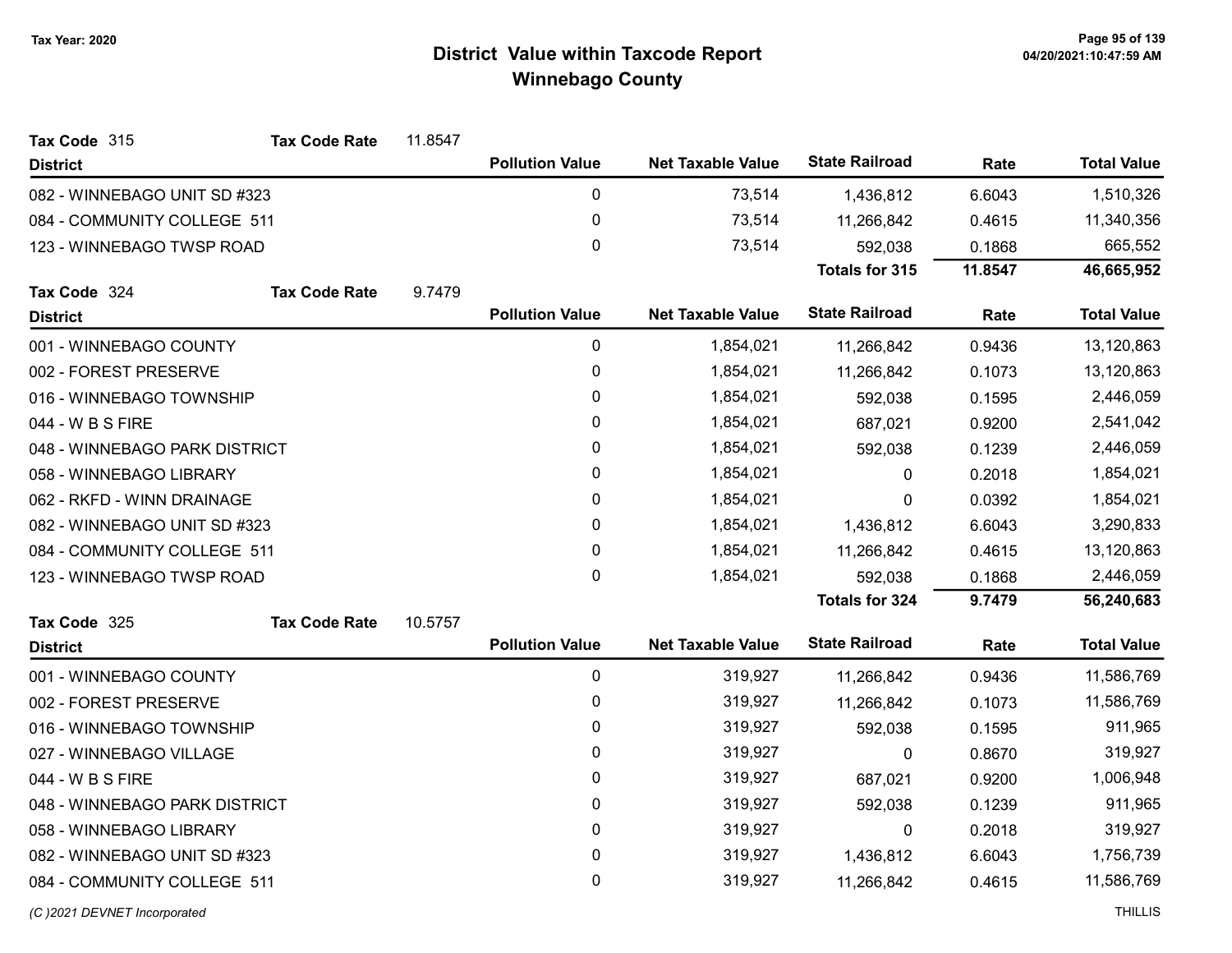| Tax Code 325                  | <b>Tax Code Rate</b> | 10.5757 |                        |                          |                       |            |                    |
|-------------------------------|----------------------|---------|------------------------|--------------------------|-----------------------|------------|--------------------|
| <b>District</b>               |                      |         | <b>Pollution Value</b> | <b>Net Taxable Value</b> | <b>State Railroad</b> | Rate       | <b>Total Value</b> |
| 123 - WINNEBAGO TWSP ROAD     |                      |         | $\mathbf 0$            | 319,927                  | 592,038               | 0.1868     | 911,965            |
|                               |                      |         |                        |                          | <b>Totals for 325</b> | 10.5757    | 40,899,743         |
| Tax Code 326                  | <b>Tax Code Rate</b> | 9.7087  |                        |                          |                       |            |                    |
| <b>District</b>               |                      |         | <b>Pollution Value</b> | <b>Net Taxable Value</b> | <b>State Railroad</b> | Rate       | <b>Total Value</b> |
| 001 - WINNEBAGO COUNTY        |                      |         | 0                      | 49,164,959               | 11,266,842            | 0.9436     | 60,431,801         |
| 002 - FOREST PRESERVE         |                      |         | 0                      | 49,164,959               | 11,266,842            | 0.1073     | 60,431,801         |
| 016 - WINNEBAGO TOWNSHIP      |                      |         | 0                      | 49,164,959               | 592,038               | 0.1595     | 49,756,997         |
| 044 - W B S FIRE              |                      |         | 0                      | 49,164,959               | 687,021               | 0.9200     | 49,851,980         |
| 048 - WINNEBAGO PARK DISTRICT |                      |         | 0                      | 49,164,959               | 592,038               | 0.1239     | 49,756,997         |
| 058 - WINNEBAGO LIBRARY       |                      | 0       | 49,164,959             | 0                        | 0.2018                | 49,164,959 |                    |
| 082 - WINNEBAGO UNIT SD #323  |                      | 0       | 49,164,959             | 1,436,812                | 6.6043                | 50,601,771 |                    |
| 084 - COMMUNITY COLLEGE 511   |                      |         | 0                      | 49,164,959               | 11,266,842            | 0.4615     | 60,431,801         |
| 123 - WINNEBAGO TWSP ROAD     |                      |         | 0                      | 49,164,959               | 592,038               | 0.1868     | 49,756,997         |
|                               |                      |         |                        |                          | <b>Totals for 326</b> | 9.7087     | 480,185,104        |
| Tax Code 327                  | <b>Tax Code Rate</b> | 11.8155 |                        |                          |                       |            |                    |
| <b>District</b>               |                      |         | <b>Pollution Value</b> | <b>Net Taxable Value</b> | <b>State Railroad</b> | Rate       | <b>Total Value</b> |
| 001 - WINNEBAGO COUNTY        |                      |         | $\pmb{0}$              | 51,339                   | 11,266,842            | 0.9436     | 11,318,181         |
| 002 - FOREST PRESERVE         |                      |         | 0                      | 51,339                   | 11,266,842            | 0.1073     | 11,318,181         |
| 016 - WINNEBAGO TOWNSHIP      |                      |         | 0                      | 51,339                   | 592,038               | 0.1595     | 643,377            |
| 023 - ROCKFORD CITY           |                      |         | 0                      | 51,339                   | 4,458,680             | 2.7943     | 4,510,019          |
| 048 - WINNEBAGO PARK DISTRICT |                      |         | 0                      | 51,339                   | 592,038               | 0.1239     | 643,377            |
| 059 - ROCKFORD CITY LIBRARY   |                      |         | 0                      | 51,339                   | 4,458,680             | 0.4343     | 4,510,019          |
| 082 - WINNEBAGO UNIT SD #323  |                      |         | 0                      | 51,339                   | 1,436,812             | 6.6043     | 1,488,151          |
| 084 - COMMUNITY COLLEGE 511   |                      |         | 0                      | 51,339                   | 11,266,842            | 0.4615     | 11,318,181         |
| 123 - WINNEBAGO TWSP ROAD     |                      |         | 0                      | 51,339                   | 592,038               | 0.1868     | 643,377            |
|                               |                      |         |                        |                          | <b>Totals for 327</b> | 11.8155    | 46,392,863         |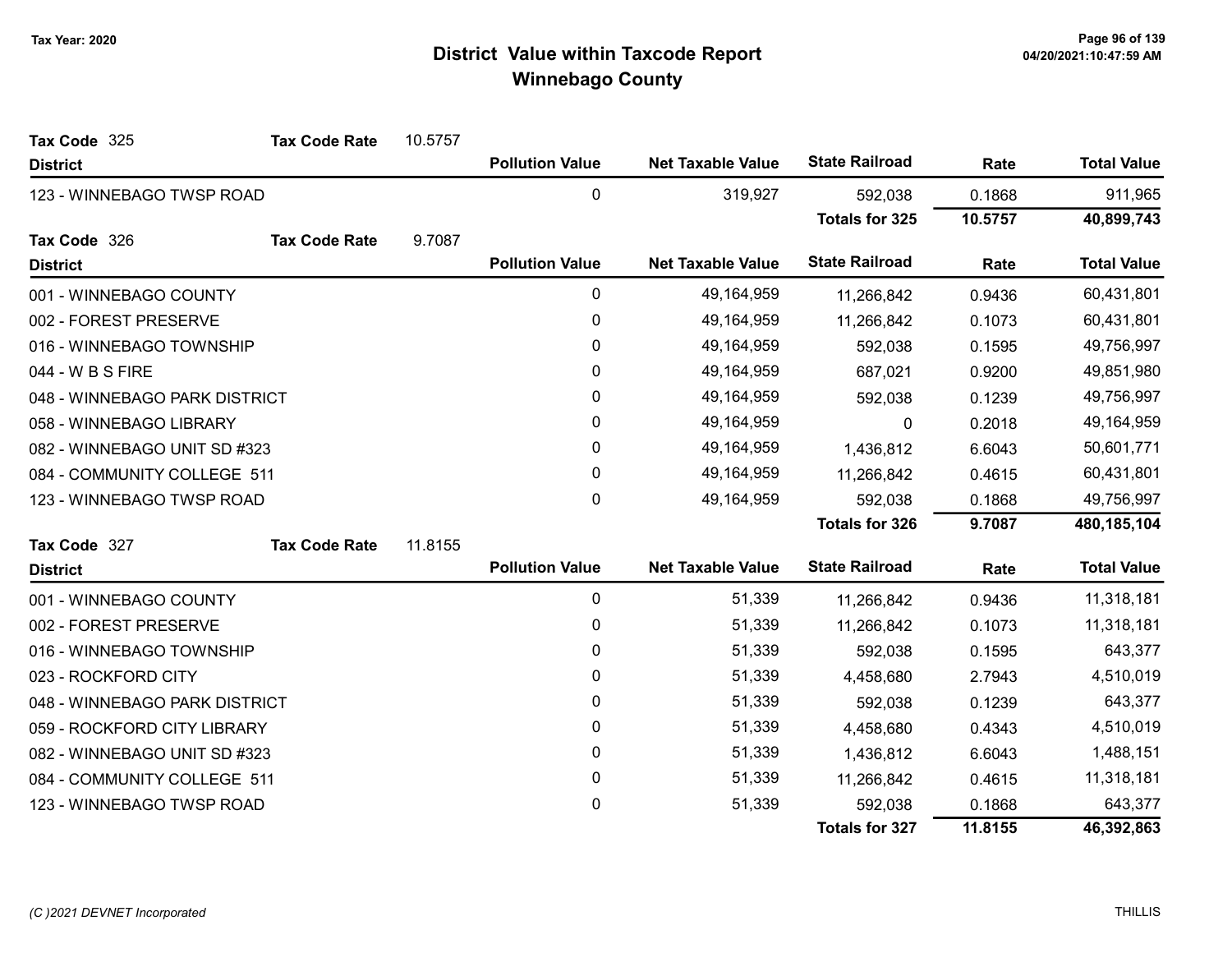| Tax Code 328<br><b>Tax Code Rate</b> | 10.7552 |                        |                          |                       |         |                    |
|--------------------------------------|---------|------------------------|--------------------------|-----------------------|---------|--------------------|
| <b>District</b>                      |         | <b>Pollution Value</b> | <b>Net Taxable Value</b> | <b>State Railroad</b> | Rate    | <b>Total Value</b> |
| 001 - WINNEBAGO COUNTY               |         | 0                      | 51,846,031               | 11,266,842            | 0.9436  | 63,112,873         |
| 002 - FOREST PRESERVE                |         | 0                      | 51,846,031               | 11,266,842            | 0.1073  | 63,112,873         |
| 016 - WINNEBAGO TOWNSHIP             |         | 0                      | 51,846,031               | 592,038               | 0.1595  | 52,438,069         |
| 027 - WINNEBAGO VILLAGE              |         | 0                      | 51,846,031               | 0                     | 0.8670  | 51,846,031         |
| 044 - W B S FIRE                     |         | 0                      | 51,846,031               | 687,021               | 0.9200  | 52,533,052         |
| 048 - WINNEBAGO PARK DISTRICT        |         | 0                      | 51,846,031               | 592,038               | 0.1239  | 52,438,069         |
| 051 - ROCK RIVER WATER REC           |         | 0                      | 51,846,031               | 5,955,834             | 0.1795  | 57,801,865         |
| 058 - WINNEBAGO LIBRARY              |         | 0                      | 51,846,031               | 0                     | 0.2018  | 51,846,031         |
| 082 - WINNEBAGO UNIT SD #323         |         | 0                      | 51,846,031               | 1,436,812             | 6.6043  | 53,282,843         |
| 084 - COMMUNITY COLLEGE 511          |         | 0                      | 51,846,031               | 11,266,842            | 0.4615  | 63,112,873         |
| 123 - WINNEBAGO TWSP ROAD            |         | 0                      | 51,846,031               | 592,038               | 0.1868  | 52,438,069         |
|                                      |         |                        |                          | <b>Totals for 328</b> | 10.7552 | 613,962,648        |
| Tax Code 329<br><b>Tax Code Rate</b> | 9.8882  |                        |                          |                       |         |                    |
| <b>District</b>                      |         | <b>Pollution Value</b> | <b>Net Taxable Value</b> | <b>State Railroad</b> | Rate    | <b>Total Value</b> |
| 001 - WINNEBAGO COUNTY               |         | 0                      | 1,867,541                | 11,266,842            | 0.9436  | 13,134,383         |
| 002 - FOREST PRESERVE                |         | 0                      | 1,867,541                | 11,266,842            | 0.1073  | 13,134,383         |
| 016 - WINNEBAGO TOWNSHIP             |         | 0                      | 1,867,541                | 592,038               | 0.1595  | 2,459,579          |
| 044 - W B S FIRE                     |         | 0                      | 1,867,541                | 687,021               | 0.9200  | 2,554,562          |
| 048 - WINNEBAGO PARK DISTRICT        |         | 0                      | 1,867,541                | 592,038               | 0.1239  | 2,459,579          |
| 051 - ROCK RIVER WATER REC           |         | 0                      | 1,867,541                | 5,955,834             | 0.1795  | 7,823,375          |
| 058 - WINNEBAGO LIBRARY              |         | 0                      | 1,867,541                | 0                     | 0.2018  | 1,867,541          |
| 082 - WINNEBAGO UNIT SD #323         |         | 0                      | 1,867,541                | 1,436,812             | 6.6043  | 3,304,353          |
| 084 - COMMUNITY COLLEGE 511          |         | 0                      | 1,867,541                | 11,266,842            | 0.4615  | 13,134,383         |
| 123 - WINNEBAGO TWSP ROAD            |         | 0                      | 1,867,541                | 592,038               | 0.1868  | 2,459,579          |
|                                      |         |                        |                          | <b>Totals for 329</b> | 9.8882  | 62,331,717         |
| Tax Code 343<br><b>Tax Code Rate</b> | 10.7917 |                        |                          |                       |         |                    |
| <b>District</b>                      |         | <b>Pollution Value</b> | <b>Net Taxable Value</b> | <b>State Railroad</b> | Rate    | <b>Total Value</b> |
| 001 - WINNEBAGO COUNTY               |         | 0                      | 577,773                  | 11,266,842            | 0.9436  | 11,844,615         |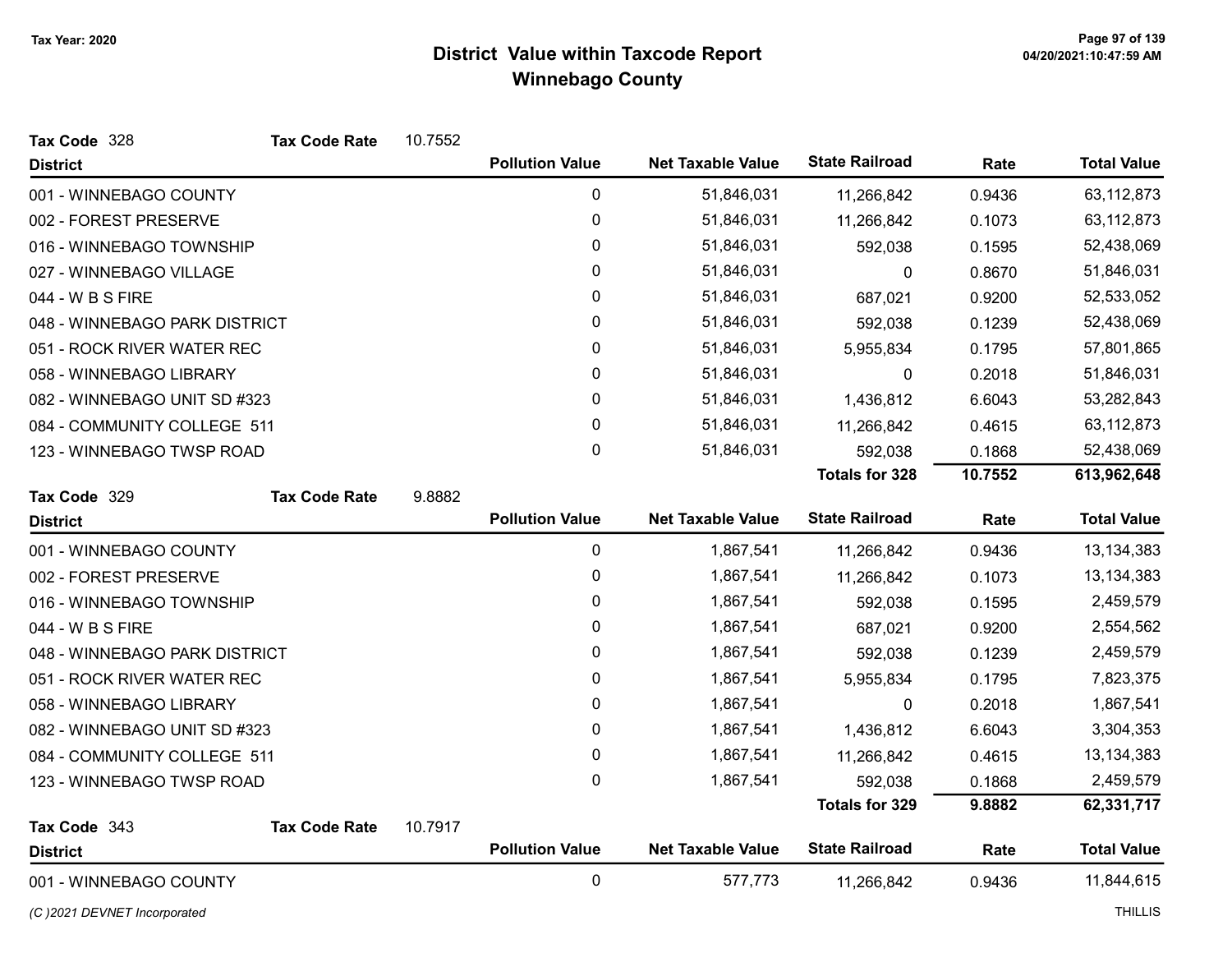| Tax Code 343                    | <b>Tax Code Rate</b> | 10.7917 |                        |                          |                       |         |                    |
|---------------------------------|----------------------|---------|------------------------|--------------------------|-----------------------|---------|--------------------|
| <b>District</b>                 |                      |         | <b>Pollution Value</b> | <b>Net Taxable Value</b> | <b>State Railroad</b> | Rate    | <b>Total Value</b> |
| 002 - FOREST PRESERVE           |                      |         | $\pmb{0}$              | 577,773                  | 11,266,842            | 0.1073  | 11,844,615         |
| 004 - CHERRY VALLEY TOWNSHIP    |                      |         | 0                      | 577,773                  | 1,650,260             | 0.1302  | 2,228,033          |
| 031 - CHERRY VALLEY FIRE        |                      |         | 0                      | 577,773                  | 820,317               | 1.0265  | 1,398,090          |
| 046 - ROCKFORD PARK DISTRICT    |                      |         | 0                      | 577,773                  | 5,539,992             | 1.0042  | 6,117,765          |
| 051 - ROCK RIVER WATER REC      |                      |         | 0                      | 577,773                  | 5,955,834             | 0.1795  | 6,533,607          |
| 060 - GREATER RKFD AIRPORT      |                      |         | 0                      | 577,773                  | 7,704,720             | 0.0987  | 8,282,493          |
| 076 - ROCKFORD SCHOOL DIST 205  |                      |         | 0                      | 577,773                  | 6,797,109             | 6.5857  | 7,374,882          |
| 084 - COMMUNITY COLLEGE 511     |                      |         | 0                      | 577,773                  | 11,266,842            | 0.4615  | 11,844,615         |
| 111 - CHERRY VALLEY TWSP ROAD   |                      |         | 0                      | 577,773                  | 1,650,260             | 0.2545  | 2,228,033          |
|                                 |                      |         |                        |                          | Totals for 343        | 10.7917 | 69,696,748         |
| Tax Code 347                    | <b>Tax Code Rate</b> | 9.0103  |                        |                          |                       |         |                    |
| <b>District</b>                 |                      |         | <b>Pollution Value</b> | <b>Net Taxable Value</b> | <b>State Railroad</b> | Rate    | <b>Total Value</b> |
| 001 - WINNEBAGO COUNTY          |                      |         | $\pmb{0}$              | 304,604                  | 11,266,842            | 0.9436  | 11,571,446         |
| 002 - FOREST PRESERVE           |                      |         | $\pmb{0}$              | 304,604                  | 11,266,842            | 0.1073  | 11,571,446         |
| 013 - ROSCOE TOWNSHIP           |                      |         | 0                      | 304,604                  | 862,983               | 0.1394  | 1,167,587          |
| 026 - SOUTH BELOIT CITY         |                      |         | 0                      | 304,604                  | 1,393,787             | 1.0349  | 1,698,391          |
| 061 - SOUTH BELOIT CITY LIBRARY |                      |         | 0                      | 304,604                  | 1,393,787             | 0.1968  | 1,698,391          |
| 079 - SOUTH BELOIT SD #320      |                      |         | 0                      | 304,604                  | 1,525,221             | 5.9649  | 1,829,825          |
| 084 - COMMUNITY COLLEGE 511     |                      |         | 0                      | 304,604                  | 11,266,842            | 0.4615  | 11,571,446         |
| 120 - ROSCOE TWSP ROAD          |                      |         | 0                      | 304,604                  | 862,983               | 0.1619  | 1,167,587          |
| 166 - GARDNER / BLACKHAWK TIF   |                      |         | 0                      | 169,346                  | 0                     | 0.0000  | 169,346            |
| 174 - SOUTH BELOIT SSA 10       |                      |         | 0                      | 304,604                  | 0                     | 0.0000  | 304,604            |
|                                 |                      |         |                        |                          | <b>Totals for 347</b> | 9.0103  | 42,750,069         |
| Tax Code 348                    | <b>Tax Code Rate</b> | 9.0445  |                        |                          |                       |         |                    |
| <b>District</b>                 |                      |         | <b>Pollution Value</b> | <b>Net Taxable Value</b> | <b>State Railroad</b> | Rate    | <b>Total Value</b> |
| 001 - WINNEBAGO COUNTY          |                      |         | $\pmb{0}$              | 60,862                   | 11,266,842            | 0.9436  | 11,327,704         |
| 002 - FOREST PRESERVE           |                      |         | $\pmb{0}$              | 60,862                   | 11,266,842            | 0.1073  | 11,327,704         |
| 012 - ROCKTON TOWNSHIP          |                      |         | 0                      | 60,862                   | 1,418,224             | 0.1872  | 1,479,086          |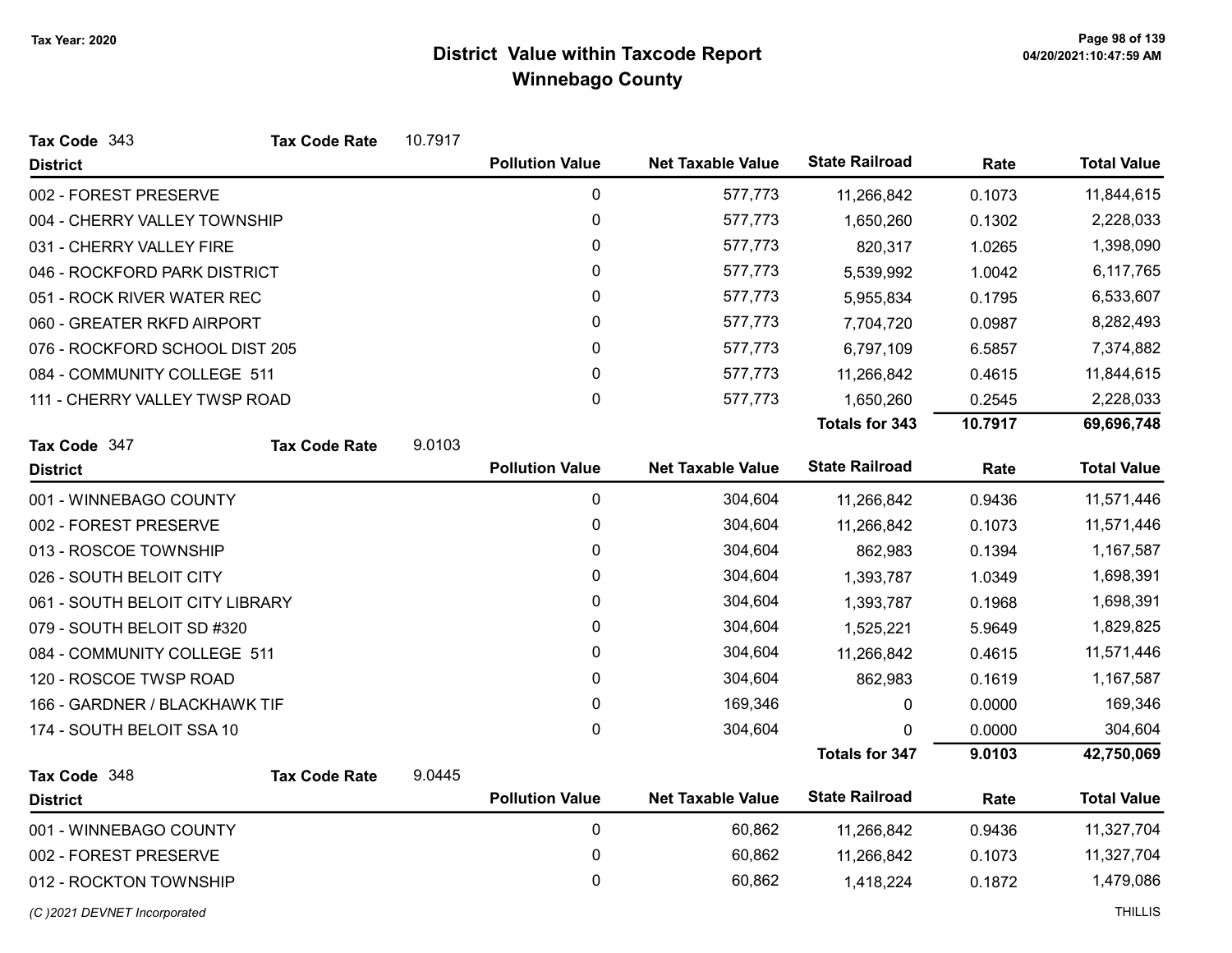| Tax Code 348                    | <b>Tax Code Rate</b>         | 9.0445 |                        |                          |                       |        |                    |
|---------------------------------|------------------------------|--------|------------------------|--------------------------|-----------------------|--------|--------------------|
| <b>District</b>                 |                              |        | <b>Pollution Value</b> | <b>Net Taxable Value</b> | <b>State Railroad</b> | Rate   | <b>Total Value</b> |
| 026 - SOUTH BELOIT CITY         |                              |        | $\pmb{0}$              | 60,862                   | 1,393,787             | 1.0349 | 1,454,649          |
| 061 - SOUTH BELOIT CITY LIBRARY |                              |        | 0                      | 60,862                   | 1,393,787             | 0.1968 | 1,454,649          |
| 079 - SOUTH BELOIT SD #320      |                              |        | 0                      | 60,862                   | 1,525,221             | 5.9649 | 1,586,083          |
| 084 - COMMUNITY COLLEGE 511     |                              |        | 0                      | 60,862                   | 11,266,842            | 0.4615 | 11,327,704         |
| 119 - ROCKTON TWSP ROAD         |                              |        | 0                      | 60,862                   | 1,418,224             | 0.1483 | 1,479,086          |
| 166 - GARDNER / BLACKHAWK TIF   |                              |        | $\pmb{0}$              | 157,973                  | 0                     | 0.0000 | 157,973            |
| 169 - SOUTH BELOIT SSA 5        |                              |        | $\mathbf 0$            | 60,862                   | 0                     | 0.0000 | 60,862             |
|                                 |                              |        |                        |                          | <b>Totals for 348</b> | 9.0445 | 41,655,500         |
| Tax Code 351                    | <b>Tax Code Rate</b>         | 8.3936 |                        |                          |                       |        |                    |
| <b>District</b>                 |                              |        | <b>Pollution Value</b> | <b>Net Taxable Value</b> | <b>State Railroad</b> | Rate   | <b>Total Value</b> |
| 001 - WINNEBAGO COUNTY          |                              |        | $\pmb{0}$              | 780,669                  | 11,266,842            | 0.9436 | 12,047,511         |
| 002 - FOREST PRESERVE           |                              |        | 0                      | 780,669                  | 11,266,842            | 0.1073 | 12,047,511         |
| 011 - ROCKFORD TOWNSHIP         |                              |        | 0                      | 780,669                  | 5,406,588             | 0.1233 | 6,187,257          |
| 036 - NEW MILFORD FIRE          |                              |        | 0                      | 780,669                  | 190,324               | 0.8200 | 970,993            |
| 060 - GREATER RKFD AIRPORT      |                              |        | 0                      | 780,669                  | 7,704,720             | 0.0987 | 8,485,389          |
| 078 - MERIDIAN SCHOOL DIST 223  |                              |        | 0                      | 780,669                  | 51,476                | 5.7132 | 832,145            |
| 084 - COMMUNITY COLLEGE 511     |                              |        | 0                      | 780,669                  | 11,266,842            | 0.4615 | 12,047,511         |
| 118 - ROCKFORD TWSP ROAD        |                              |        | $\mathbf 0$            | 780,669                  | 5,406,588             | 0.1260 | 6,187,257          |
|                                 |                              |        |                        |                          | Totals for 351        | 8.3936 | 58,805,574         |
| Tax Code 358                    | <b>Tax Code Rate</b>         | 9.3425 |                        |                          |                       |        |                    |
| <b>District</b>                 |                              |        | <b>Pollution Value</b> | <b>Net Taxable Value</b> | <b>State Railroad</b> | Rate   | <b>Total Value</b> |
| 001 - WINNEBAGO COUNTY          |                              |        | 0                      | 0                        | 11,266,842            | 0.9436 | 11,266,842         |
| 002 - FOREST PRESERVE           |                              |        | 0                      | 0                        | 11,266,842            | 0.1073 | 11,266,842         |
| 009 - OWEN TOWNSHIP             |                              |        | 0                      | 0                        | 647,872               | 0.1377 | 647,872            |
|                                 | 020 - MACHESNEY PARK VILLAGE |        | 0                      | 0                        | $\mathbf 0$           | 0.0000 | 0                  |
| 038 - NORTHWEST FIRE            |                              |        | $\mathbf{0}$           | 0                        | 503,170               | 0.5299 | 503,170            |
| 055 - NORTH SUBURBAN LIBRARY    |                              |        | $\mathbf 0$            | 0                        | 1,201,708             | 0.2844 | 1,201,708          |
| 060 - GREATER RKFD AIRPORT      |                              |        | 0                      | 0                        | 7,704,720             | 0.0987 | 7,704,720          |
| (C) 2021 DEVNET Incorporated    |                              |        |                        |                          |                       |        | <b>THILLIS</b>     |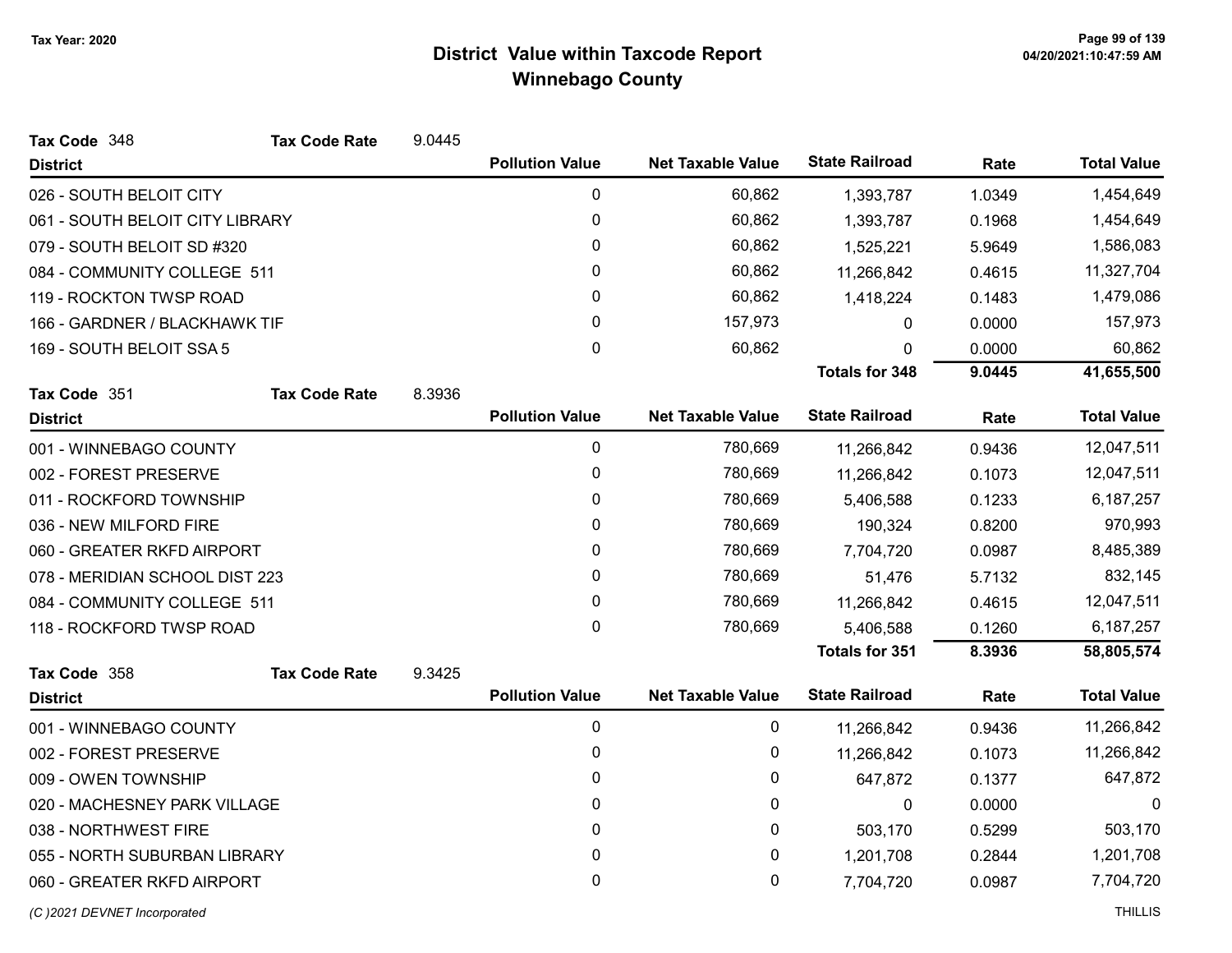| Tax Code 358                      | <b>Tax Code Rate</b> | 9.3425 |                        |                          |                       |        |                    |
|-----------------------------------|----------------------|--------|------------------------|--------------------------|-----------------------|--------|--------------------|
| <b>District</b>                   |                      |        | <b>Pollution Value</b> | <b>Net Taxable Value</b> | <b>State Railroad</b> | Rate   | <b>Total Value</b> |
| 076 - ROCKFORD SCHOOL DIST 205    |                      |        | 0                      | 0                        | 6,797,109             | 6.5857 | 6,797,109          |
| 084 - COMMUNITY COLLEGE 511       |                      |        | 0                      | 0                        | 11,266,842            | 0.4615 | 11,266,842         |
| 116 - OWEN TWSP ROAD              |                      |        | $\Omega$               | 0                        | 647,872               | 0.1937 | 647,872            |
| 156 - OLDE RIVER RIDGE PLAT 6 SSA |                      |        | 0                      | 0                        | 0                     | 0.0000 | 0                  |
|                                   |                      |        |                        |                          | <b>Totals for 358</b> | 9.3425 | 51,302,977         |
| Tax Code 359                      | <b>Tax Code Rate</b> | 9.3425 |                        |                          |                       |        |                    |
| <b>District</b>                   |                      |        | <b>Pollution Value</b> | <b>Net Taxable Value</b> | <b>State Railroad</b> | Rate   | <b>Total Value</b> |
| 001 - WINNEBAGO COUNTY            |                      |        | 0                      | 3,886                    | 11,266,842            | 0.9436 | 11,270,728         |
| 002 - FOREST PRESERVE             |                      |        | 0                      | 3,886                    | 11,266,842            | 0.1073 | 11,270,728         |
| 009 - OWEN TOWNSHIP               |                      |        | 0                      | 3,886                    | 647,872               | 0.1377 | 651,758            |
| 020 - MACHESNEY PARK VILLAGE      |                      |        | 0                      | 3,886                    | $\mathbf{0}$          | 0.0000 | 3,886              |
| 038 - NORTHWEST FIRE              |                      |        | 0                      | 3,886                    | 503,170               | 0.5299 | 507,056            |
| 055 - NORTH SUBURBAN LIBRARY      |                      |        | 0                      | 3,886                    | 1,201,708             | 0.2844 | 1,205,594          |
| 060 - GREATER RKFD AIRPORT        |                      |        | 0                      | 3,886                    | 7,704,720             | 0.0987 | 7,708,606          |
| 076 - ROCKFORD SCHOOL DIST 205    |                      |        | 0                      | 3,886                    | 6,797,109             | 6.5857 | 6,800,995          |
| 084 - COMMUNITY COLLEGE 511       |                      |        | 0                      | 3,886                    | 11,266,842            | 0.4615 | 11,270,728         |
| 116 - OWEN TWSP ROAD              |                      |        | 0                      | 3,886                    | 647,872               | 0.1937 | 651,758            |
| 156 - OLDE RIVER RIDGE PLAT 6 SSA |                      |        | 0                      | 3,886                    | 0                     | 0.0000 | 3,886              |
|                                   |                      |        |                        |                          | <b>Totals for 359</b> | 9.3425 | 51,345,723         |
| Tax Code 360                      | <b>Tax Code Rate</b> | 8.9594 |                        |                          |                       |        |                    |
| <b>District</b>                   |                      |        | <b>Pollution Value</b> | <b>Net Taxable Value</b> | <b>State Railroad</b> | Rate   | <b>Total Value</b> |
| 001 - WINNEBAGO COUNTY            |                      |        | 0                      | $\pmb{0}$                | 11,266,842            | 0.9436 | 11,266,842         |
| 002 - FOREST PRESERVE             |                      |        | 0                      | 0                        | 11,266,842            | 0.1073 | 11,266,842         |
| 009 - OWEN TOWNSHIP               |                      |        | 0                      | 0                        | 647,872               | 0.1377 | 647,872            |
| 038 - NORTHWEST FIRE              |                      |        | 0                      | 0                        | 503,170               | 0.5299 | 503,170            |
| 076 - ROCKFORD SCHOOL DIST 205    |                      |        | 0                      | 0                        | 6,797,109             | 6.5857 | 6,797,109          |
| 084 - COMMUNITY COLLEGE 511       |                      |        | 0                      | 0                        | 11,266,842            | 0.4615 | 11,266,842         |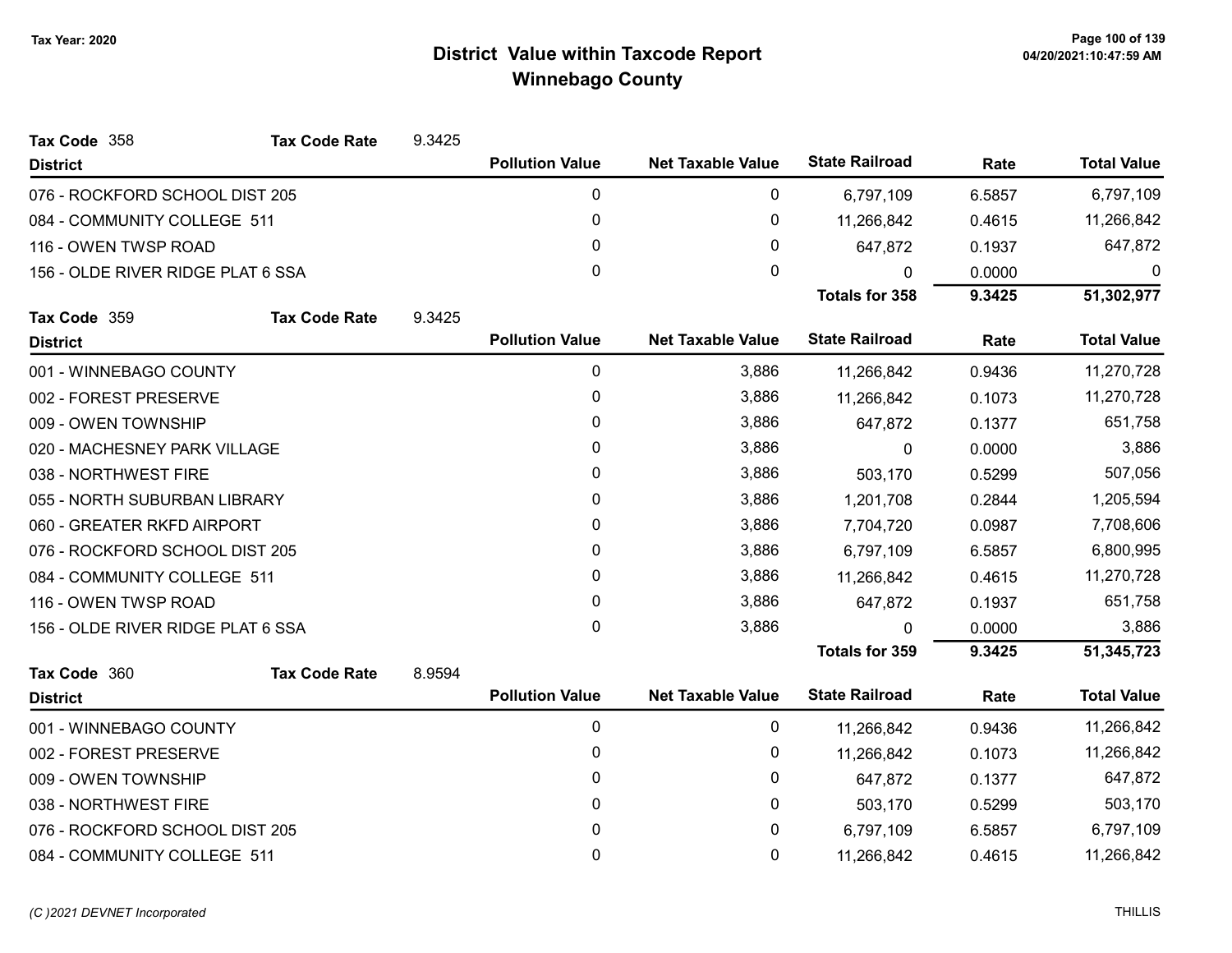| Tax Code 360                   | <b>Tax Code Rate</b> | 8.9594  |                        |                          |                       |           |                    |
|--------------------------------|----------------------|---------|------------------------|--------------------------|-----------------------|-----------|--------------------|
| <b>District</b>                |                      |         | <b>Pollution Value</b> | <b>Net Taxable Value</b> | <b>State Railroad</b> | Rate      | <b>Total Value</b> |
| 116 - OWEN TWSP ROAD           |                      |         | 0                      | 0                        | 647,872               | 0.1937    | 647,872            |
|                                |                      |         |                        |                          | <b>Totals for 360</b> | 8.9594    | 42,396,549         |
| Tax Code 361                   | <b>Tax Code Rate</b> | 11.9363 |                        |                          |                       |           |                    |
| <b>District</b>                |                      |         | <b>Pollution Value</b> | <b>Net Taxable Value</b> | <b>State Railroad</b> | Rate      | <b>Total Value</b> |
| 001 - WINNEBAGO COUNTY         |                      |         | $\pmb{0}$              | 4,184                    | 11,266,842            | 0.9436    | 11,271,026         |
| 002 - FOREST PRESERVE          |                      |         | $\pmb{0}$              | 4,184                    | 11,266,842            | 0.1073    | 11,271,026         |
| 009 - OWEN TOWNSHIP            |                      |         | $\mathbf{0}$           | 4,184                    | 647,872               | 0.1377    | 652,056            |
| 023 - ROCKFORD CITY            |                      |         | 0                      | 4,184                    | 4,458,680             | 2.7943    | 4,462,864          |
| 051 - ROCK RIVER WATER REC     |                      |         | $\pmb{0}$              | 4,184                    | 5,955,834             | 0.1795    | 5,960,018          |
| 059 - ROCKFORD CITY LIBRARY    |                      |         | 0                      | 4,184                    | 4,458,680             | 0.4343    | 4,462,864          |
| 060 - GREATER RKFD AIRPORT     |                      | 0       | 4,184                  | 7,704,720                | 0.0987                | 7,708,904 |                    |
| 076 - ROCKFORD SCHOOL DIST 205 |                      |         | 0                      | 4,184                    | 6,797,109             | 6.5857    | 6,801,293          |
| 084 - COMMUNITY COLLEGE 511    |                      |         | 0                      | 4,184                    | 11,266,842<br>0.4615  |           | 11,271,026         |
| 116 - OWEN TWSP ROAD           |                      |         | $\pmb{0}$              | 4,184                    | 647,872               | 0.1937    | 652,056            |
|                                |                      |         |                        |                          | <b>Totals for 361</b> | 11.9363   | 64,513,133         |
| Tax Code 362                   | <b>Tax Code Rate</b> | 8.5320  |                        |                          |                       |           |                    |
| <b>District</b>                |                      |         | <b>Pollution Value</b> | <b>Net Taxable Value</b> | <b>State Railroad</b> | Rate      | <b>Total Value</b> |
| 001 - WINNEBAGO COUNTY         |                      |         | 0                      | 1,069,660                | 11,266,842            | 0.9436    | 12,336,502         |
| 002 - FOREST PRESERVE          |                      |         | $\pmb{0}$              | 1,069,660                | 11,266,842            | 0.1073    | 12,336,502         |
| 009 - OWEN TOWNSHIP            |                      |         | $\pmb{0}$              | 1,069,660                | 647,872               | 0.1377    | 1,717,532          |
| 038 - NORTHWEST FIRE           |                      |         | 0                      | 1,069,660                | 503,170               | 0.5299    | 1,572,830          |
| 074 - ROCKTON SCHOOL DIST 140  |                      |         | 0                      | 1,069,660                | 699,395               | 3.5662    | 1,769,055          |
| 077 - HONONEGAH HIGH SD #207   |                      |         | 0                      | 1,069,660                | 826,144               | 2.5921    | 1,895,804          |
| 084 - COMMUNITY COLLEGE 511    |                      |         | 0                      | 1,069,660                | 11,266,842            | 0.4615    | 12,336,502         |
| 116 - OWEN TWSP ROAD           |                      |         | 0                      | 1,069,660                | 647,872               | 0.1937    | 1,717,532          |
|                                |                      |         |                        |                          | <b>Totals for 362</b> | 8.5320    | 45,682,259         |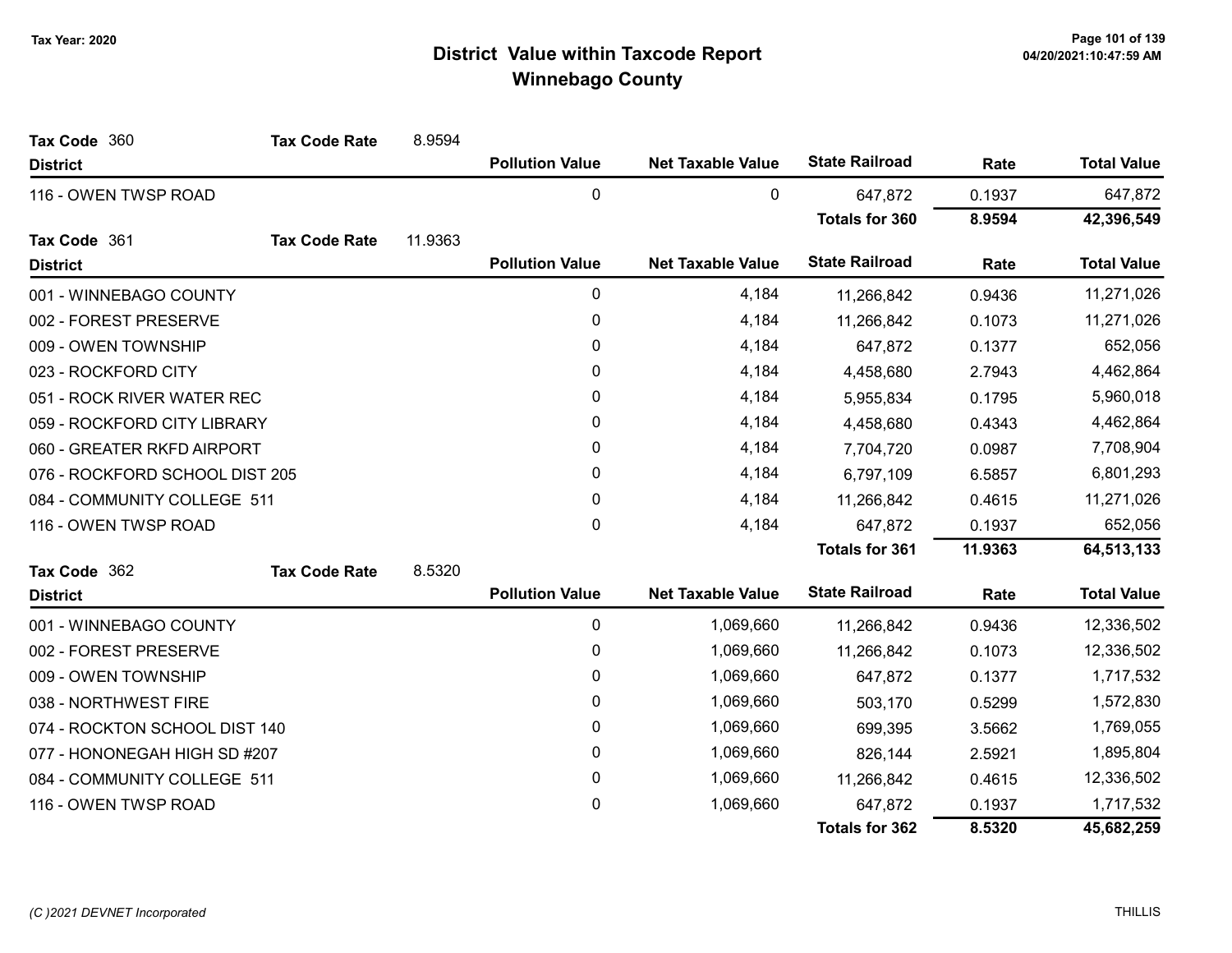| Tax Code 363                  | <b>Tax Code Rate</b> | 9.1798 |                        |                          |                       |        |                    |
|-------------------------------|----------------------|--------|------------------------|--------------------------|-----------------------|--------|--------------------|
| <b>District</b>               |                      |        | <b>Pollution Value</b> | <b>Net Taxable Value</b> | <b>State Railroad</b> | Rate   | <b>Total Value</b> |
| 001 - WINNEBAGO COUNTY        |                      |        | 0                      | 53,158                   | 11,266,842            | 0.9436 | 11,320,000         |
| 002 - FOREST PRESERVE         |                      |        | 0                      | 53,158                   | 11,266,842            | 0.1073 | 11,320,000         |
| 009 - OWEN TOWNSHIP           |                      |        | 0                      | 53,158                   | 647,872               | 0.1377 | 701,030            |
| 038 - NORTHWEST FIRE          |                      |        | $\mathbf{0}$           | 53,158                   | 503,170               | 0.5299 | 556,328            |
| 058 - WINNEBAGO LIBRARY       |                      |        | 0                      | 53,158                   | 0                     | 0.2018 | 53,158             |
| 082 - WINNEBAGO UNIT SD #323  |                      |        | 0                      | 53,158                   | 1,436,812             | 6.6043 | 1,489,970          |
| 084 - COMMUNITY COLLEGE 511   |                      |        | $\pmb{0}$              | 53,158                   | 11,266,842            | 0.4615 | 11,320,000         |
| 116 - OWEN TWSP ROAD          |                      |        | 0                      | 53,158                   | 647,872               | 0.1937 | 701,030            |
|                               |                      |        |                        |                          | <b>Totals for 363</b> | 9.1798 | 37,461,516         |
| Tax Code 364                  | <b>Tax Code Rate</b> | 8.6707 |                        |                          |                       |        |                    |
| <b>District</b>               |                      |        | <b>Pollution Value</b> | <b>Net Taxable Value</b> | <b>State Railroad</b> | Rate   | <b>Total Value</b> |
| 001 - WINNEBAGO COUNTY        |                      |        | $\pmb{0}$              | 258,540                  | 11,266,842            | 0.9436 | 11,525,382         |
| 002 - FOREST PRESERVE         |                      |        | 0                      | 258,540                  | 11,266,842            | 0.1073 | 11,525,382         |
| 009 - OWEN TOWNSHIP           |                      |        | 0                      | 258,540                  | 647,872               | 0.1377 | 906,412            |
| 041 - ROCKTON FIRE            |                      |        | 0                      | 258,540                  | 752,013               | 0.6686 | 1,010,553          |
| 074 - ROCKTON SCHOOL DIST 140 |                      |        | 0                      | 258,540                  | 699,395               | 3.5662 | 957,935            |
| 077 - HONONEGAH HIGH SD #207  |                      |        | 0                      | 258,540                  | 826,144               | 2.5921 | 1,084,684          |
| 084 - COMMUNITY COLLEGE 511   |                      |        | 0                      | 258,540                  | 11,266,842            | 0.4615 | 11,525,382         |
| 116 - OWEN TWSP ROAD          |                      |        | 0                      | 258,540                  | 647,872               | 0.1937 | 906,412            |
|                               |                      |        |                        |                          | <b>Totals for 364</b> | 8.6707 | 39,442,142         |
| Tax Code 365                  | <b>Tax Code Rate</b> | 9.5220 |                        |                          |                       |        |                    |
| <b>District</b>               |                      |        | <b>Pollution Value</b> | <b>Net Taxable Value</b> | <b>State Railroad</b> | Rate   | <b>Total Value</b> |
| 001 - WINNEBAGO COUNTY        |                      |        | 0                      | 11,674,899               | 11,266,842            | 0.9436 | 22,941,741         |
| 002 - FOREST PRESERVE         |                      |        | $\pmb{0}$              | 11,674,899               | 11,266,842            | 0.1073 | 22,941,741         |
| 009 - OWEN TOWNSHIP           |                      |        | $\pmb{0}$              | 11,674,899               | 647,872               | 0.1377 | 12,322,771         |
| 020 - MACHESNEY PARK VILLAGE  |                      |        | 0                      | 11,674,899               | 0                     | 0.0000 | 11,674,899         |
| 038 - NORTHWEST FIRE          |                      |        | 0                      | 11,674,899               | 503,170               | 0.5299 | 12,178,069         |
| 051 - ROCK RIVER WATER REC    |                      |        | 0                      | 11,674,899               | 5,955,834             | 0.1795 | 17,630,733         |
| (C) 2021 DEVNET Incorporated  |                      |        |                        |                          |                       |        | <b>THILLIS</b>     |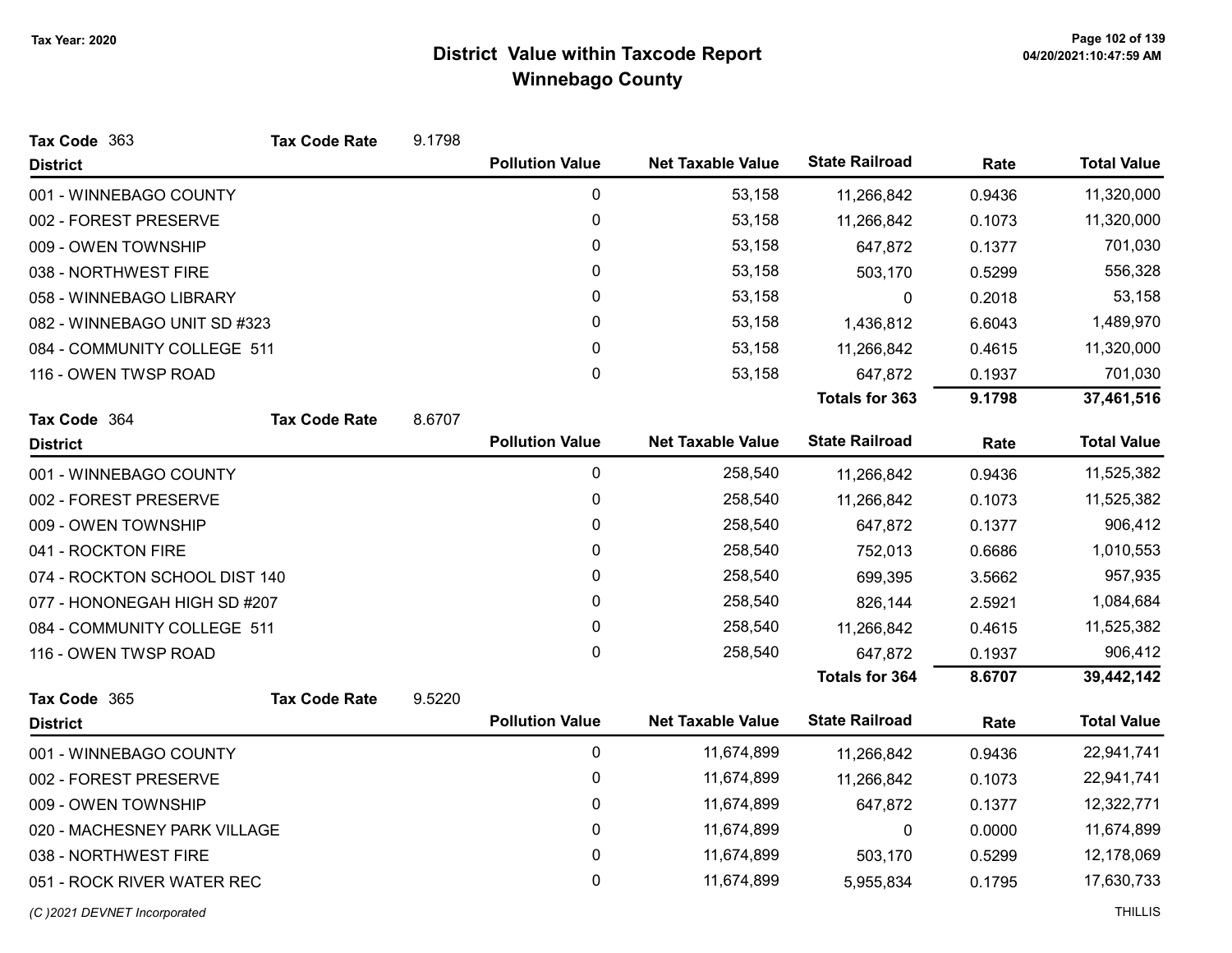| Tax Code 365                   | <b>Tax Code Rate</b> | 9.5220 |                        |                          |                       |        |                    |
|--------------------------------|----------------------|--------|------------------------|--------------------------|-----------------------|--------|--------------------|
| <b>District</b>                |                      |        | <b>Pollution Value</b> | <b>Net Taxable Value</b> | <b>State Railroad</b> | Rate   | <b>Total Value</b> |
| 055 - NORTH SUBURBAN LIBRARY   |                      |        | 0                      | 11,674,899               | 1,201,708             | 0.2844 | 12,876,607         |
| 060 - GREATER RKFD AIRPORT     |                      |        | 0                      | 11,674,899               | 7,704,720             | 0.0987 | 19,379,619         |
| 076 - ROCKFORD SCHOOL DIST 205 |                      |        | 0                      | 11,674,899               | 6,797,109             | 6.5857 | 18,472,008         |
| 084 - COMMUNITY COLLEGE 511    |                      |        | $\mathbf{0}$           | 11,674,899               | 11,266,842            | 0.4615 | 22,941,741         |
| 116 - OWEN TWSP ROAD           |                      |        | 0                      | 11,674,899               | 647,872               | 0.1937 | 12,322,771         |
|                                |                      |        |                        |                          | Totals for 365        | 9.5220 | 185,682,700        |
| Tax Code 366                   | <b>Tax Code Rate</b> | 9.8709 |                        |                          |                       |        |                    |
| <b>District</b>                |                      |        | <b>Pollution Value</b> | <b>Net Taxable Value</b> | <b>State Railroad</b> | Rate   | <b>Total Value</b> |
| 001 - WINNEBAGO COUNTY         |                      |        | $\mathbf 0$            | 762,812                  | 11,266,842            | 0.9436 | 12,029,654         |
| 002 - FOREST PRESERVE          |                      |        | 0                      | 762,812                  | 11,266,842            | 0.1073 | 12,029,654         |
| 004 - CHERRY VALLEY TOWNSHIP   |                      |        | 0                      | 762,812                  | 1,650,260             | 0.1302 | 2,413,072          |
| 031 - CHERRY VALLEY FIRE       |                      |        | $\mathbf 0$            | 762,812                  | 820,317               | 1.0265 | 1,583,129          |
| 054 - CHERRY VALLEY LIBRARY    |                      |        | $\mathbf{0}$           | 762,812                  | 1,041,372             | 0.3616 | 1,804,184          |
| 076 - ROCKFORD SCHOOL DIST 205 |                      |        | 0                      | 762,812                  | 6,797,109             | 6.5857 | 7,559,921          |
| 084 - COMMUNITY COLLEGE 511    |                      |        | 0                      | 762,812                  | 11,266,842            | 0.4615 | 12,029,654         |
| 111 - CHERRY VALLEY TWSP ROAD  |                      |        | 0                      | 762,812                  | 1,650,260             | 0.2545 | 2,413,072          |
|                                |                      |        |                        |                          | <b>Totals for 366</b> | 9.8709 | 51,862,340         |
| Tax Code 367                   | <b>Tax Code Rate</b> | 9.6243 |                        |                          |                       |        |                    |
| <b>District</b>                |                      |        | <b>Pollution Value</b> | <b>Net Taxable Value</b> | <b>State Railroad</b> | Rate   | <b>Total Value</b> |
| 001 - WINNEBAGO COUNTY         |                      |        | $\mathbf 0$            | 118,924                  | 11,266,842            | 0.9436 | 11,385,766         |
| 002 - FOREST PRESERVE          |                      |        | 0                      | 118,924                  | 11,266,842            | 0.1073 | 11,385,766         |
| 004 - CHERRY VALLEY TOWNSHIP   |                      |        | 0                      | 118,924                  | 1,650,260             | 0.1302 | 1,769,184          |
| 031 - CHERRY VALLEY FIRE       |                      |        | $\mathbf{0}$           | 118,924                  | 820,317               | 1.0265 | 939,241            |
| 054 - CHERRY VALLEY LIBRARY    |                      |        | $\pmb{0}$              | 118,924                  | 1,041,372             | 0.3616 | 1,160,296          |
| 083 - HIAWATHA SCHOOL DIST 426 |                      |        | 0                      | 118,924                  | 0                     | 6.1508 | 118,924            |
| 085 - COMMUNITY COLLEGE 523    |                      |        | 0                      | 118,924                  | 0                     | 0.6498 | 118,924            |
| 111 - CHERRY VALLEY TWSP ROAD  |                      |        | 0                      | 118,924                  | 1,650,260             | 0.2545 | 1,769,184          |
|                                |                      |        |                        |                          | <b>Totals for 367</b> | 9.6243 | 28,647,285         |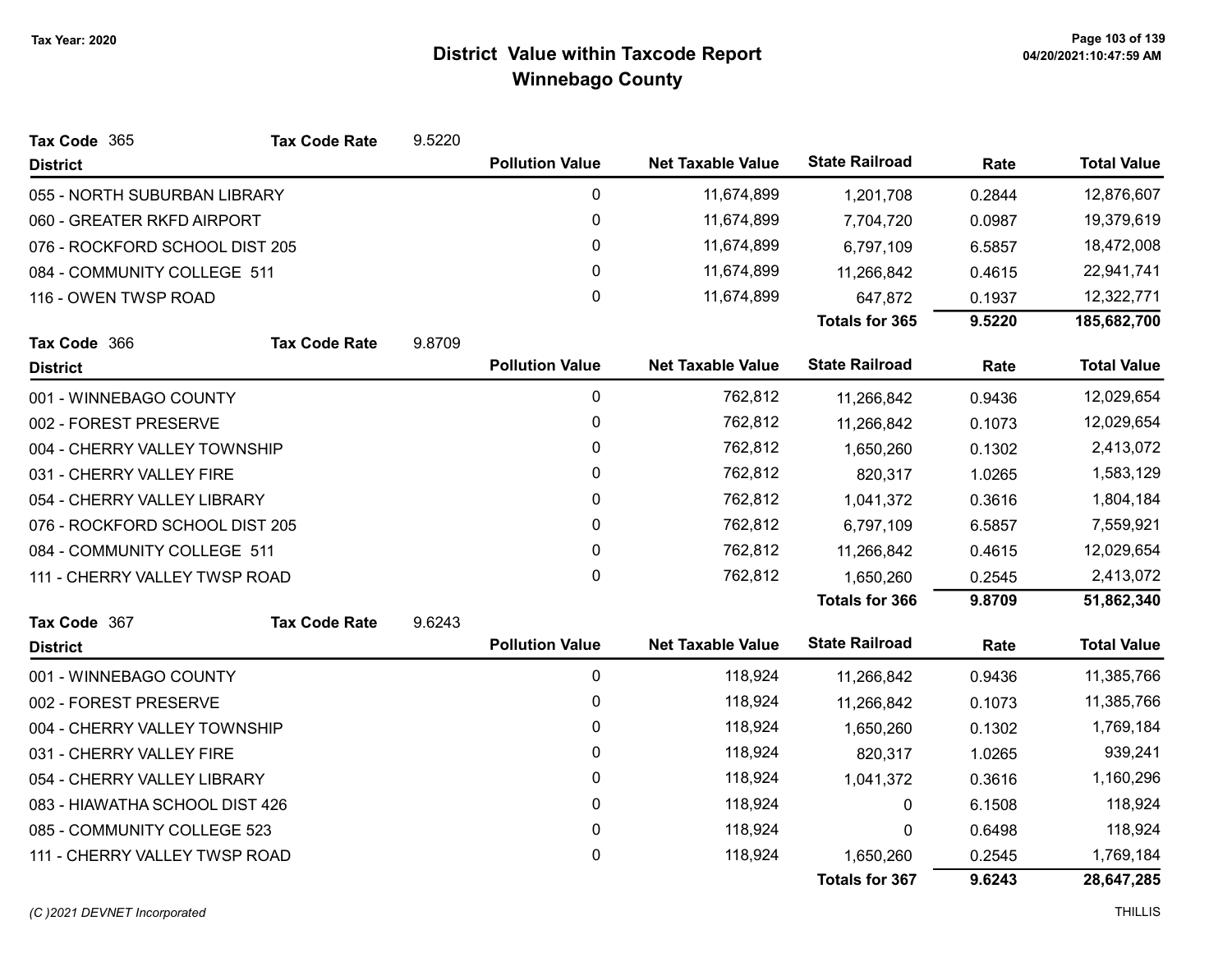| Tax Code 368                   | <b>Tax Code Rate</b> | 9.3425  |                        |                          |                       |        |                    |
|--------------------------------|----------------------|---------|------------------------|--------------------------|-----------------------|--------|--------------------|
| <b>District</b>                |                      |         | <b>Pollution Value</b> | <b>Net Taxable Value</b> | <b>State Railroad</b> | Rate   | <b>Total Value</b> |
| 001 - WINNEBAGO COUNTY         |                      |         | 0                      | 0                        | 11,266,842            | 0.9436 | 11,266,842         |
| 002 - FOREST PRESERVE          |                      |         | 0                      | 0                        | 11,266,842            | 0.1073 | 11,266,842         |
| 009 - OWEN TOWNSHIP            |                      |         | 0                      | 0                        | 647,872               | 0.1377 | 647,872            |
| 020 - MACHESNEY PARK VILLAGE   |                      |         | $\mathbf{0}$           | 0                        | 0                     | 0.0000 | $\Omega$           |
| 038 - NORTHWEST FIRE           |                      |         | 0                      | 0                        | 503,170               | 0.5299 | 503,170            |
| 055 - NORTH SUBURBAN LIBRARY   |                      |         | 0                      | 0                        | 1,201,708             | 0.2844 | 1,201,708          |
| 060 - GREATER RKFD AIRPORT     |                      |         | 0                      | 0                        | 7,704,720             | 0.0987 | 7,704,720          |
| 076 - ROCKFORD SCHOOL DIST 205 |                      |         | 0                      | 0                        | 6,797,109             | 6.5857 | 6,797,109          |
| 084 - COMMUNITY COLLEGE 511    |                      |         | $\mathbf{0}$           | 0                        | 11,266,842            | 0.4615 | 11,266,842         |
| 116 - OWEN TWSP ROAD           |                      |         | 0                      | 0                        | 647,872               | 0.1937 | 647,872            |
|                                |                      |         |                        |                          | <b>Totals for 368</b> | 9.3425 | 51,302,977         |
| Tax Code 369                   | <b>Tax Code Rate</b> | 9.5220  |                        |                          |                       |        |                    |
| <b>District</b>                |                      |         | <b>Pollution Value</b> | <b>Net Taxable Value</b> | <b>State Railroad</b> | Rate   | <b>Total Value</b> |
| 001 - WINNEBAGO COUNTY         |                      |         | 0                      | 117,390                  | 11,266,842            | 0.9436 | 11,384,232         |
| 002 - FOREST PRESERVE          |                      |         | 0                      | 117,390                  | 11,266,842            | 0.1073 | 11,384,232         |
| 009 - OWEN TOWNSHIP            |                      |         | 0                      | 117,390                  | 647,872               | 0.1377 | 765,262            |
| 038 - NORTHWEST FIRE           |                      |         | 0                      | 117,390                  | 503,170               | 0.5299 | 620,560            |
| 051 - ROCK RIVER WATER REC     |                      |         | 0                      | 117,390                  | 5,955,834             | 0.1795 | 6,073,224          |
| 055 - NORTH SUBURBAN LIBRARY   |                      |         | 0                      | 117,390                  | 1,201,708             | 0.2844 | 1,319,098          |
| 060 - GREATER RKFD AIRPORT     |                      |         | 0                      | 117,390                  | 7,704,720             | 0.0987 | 7,822,110          |
| 076 - ROCKFORD SCHOOL DIST 205 |                      |         | 0                      | 117,390                  | 6,797,109             | 6.5857 | 6,914,499          |
| 084 - COMMUNITY COLLEGE 511    |                      |         | 0                      | 117,390                  | 11,266,842            | 0.4615 | 11,384,232         |
| 116 - OWEN TWSP ROAD           |                      |         | $\Omega$               | 117,390                  | 647,872               | 0.1937 | 765,262            |
|                                |                      |         |                        |                          | <b>Totals for 369</b> | 9.5220 | 58,432,711         |
| Tax Code 370                   | <b>Tax Code Rate</b> | 10.6319 |                        |                          |                       |        |                    |
| <b>District</b>                |                      |         | <b>Pollution Value</b> | <b>Net Taxable Value</b> | <b>State Railroad</b> | Rate   | <b>Total Value</b> |
| 001 - WINNEBAGO COUNTY         |                      |         | 0                      | 0                        | 11,266,842            | 0.9436 | 11,266,842         |
| 002 - FOREST PRESERVE          |                      |         | 0                      | 0                        | 11,266,842            | 0.1073 | 11,266,842         |
| (C) 2021 DEVNET Incorporated   |                      |         |                        |                          |                       |        | <b>THILLIS</b>     |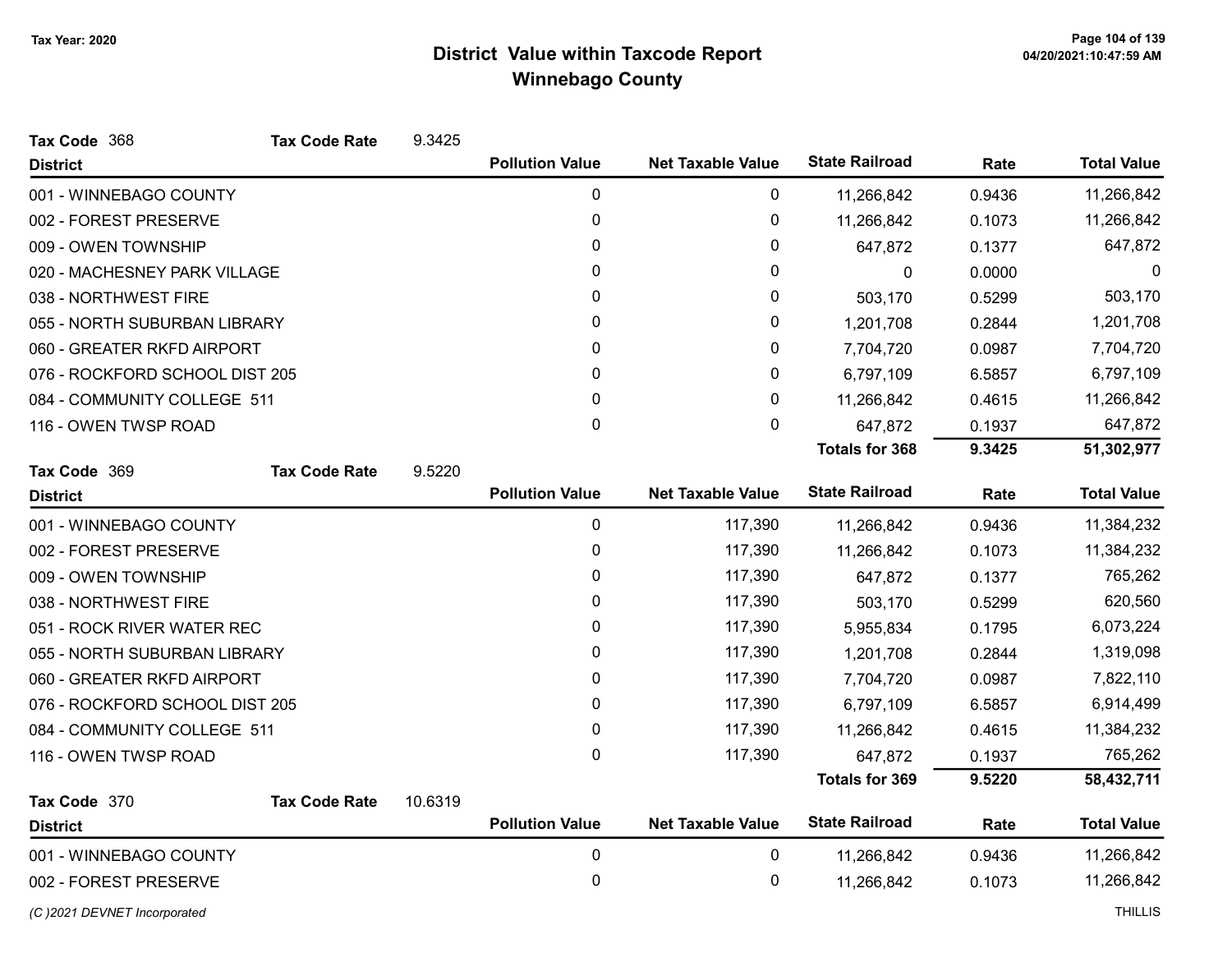| Tax Code 370                   | <b>Tax Code Rate</b> | 10.6319 |                        |                          |                       |         |                    |
|--------------------------------|----------------------|---------|------------------------|--------------------------|-----------------------|---------|--------------------|
| <b>District</b>                |                      |         | <b>Pollution Value</b> | <b>Net Taxable Value</b> | <b>State Railroad</b> | Rate    | <b>Total Value</b> |
| 011 - ROCKFORD TOWNSHIP        |                      |         | 0                      | 0                        | 5,406,588             | 0.1233  | 5,406,588          |
| 021 - NEW MILFORD VILLAGE      |                      |         | 0                      | $\pmb{0}$                | $\mathbf{0}$          | 0.0000  | 0                  |
| 036 - NEW MILFORD FIRE         |                      |         | 0                      | 0                        | 190,324               | 0.8200  | 190,324            |
| 046 - ROCKFORD PARK DISTRICT   |                      |         | $\mathbf{0}$           | 0                        | 5,539,992             | 1.0042  | 5,539,992          |
| 054 - CHERRY VALLEY LIBRARY    |                      |         | 0                      | 0                        | 1,041,372             | 0.3616  | 1,041,372          |
| 060 - GREATER RKFD AIRPORT     |                      |         | 0                      | 0                        | 7,704,720             | 0.0987  | 7,704,720          |
| 076 - ROCKFORD SCHOOL DIST 205 |                      |         | 0                      | 0                        | 6,797,109             | 6.5857  | 6,797,109          |
| 084 - COMMUNITY COLLEGE 511    |                      |         | $\mathbf{0}$           | 0                        | 11,266,842            | 0.4615  | 11,266,842         |
| 118 - ROCKFORD TWSP ROAD       |                      |         | $\pmb{0}$              | $\mathbf 0$              | 5,406,588             | 0.1260  | 5,406,588          |
|                                |                      |         |                        |                          | <b>Totals for 370</b> | 10.6319 | 65,887,219         |
| Tax Code 372                   | <b>Tax Code Rate</b> | 10.8114 |                        |                          |                       |         |                    |
| <b>District</b>                |                      |         | <b>Pollution Value</b> | <b>Net Taxable Value</b> | <b>State Railroad</b> | Rate    | <b>Total Value</b> |
| 001 - WINNEBAGO COUNTY         |                      |         | 0                      | 4,110,177                | 11,266,842            | 0.9436  | 15,377,019         |
| 002 - FOREST PRESERVE          |                      |         | 0                      | 4,110,177                | 11,266,842            | 0.1073  | 15,377,019         |
| 011 - ROCKFORD TOWNSHIP        |                      |         | 0                      | 4,110,177                | 5,406,588             | 0.1233  | 9,516,765          |
| 021 - NEW MILFORD VILLAGE      |                      |         | 0                      | 4,110,177                | 0                     | 0.0000  | 4,110,177          |
| 036 - NEW MILFORD FIRE         |                      |         | 0                      | 4,110,177                | 190,324               | 0.8200  | 4,300,501          |
| 046 - ROCKFORD PARK DISTRICT   |                      |         | 0                      | 4,110,177                | 5,539,992             | 1.0042  | 9,650,169          |
| 051 - ROCK RIVER WATER REC     |                      |         | 0                      | 4,110,177                | 5,955,834             | 0.1795  | 10,066,011         |
| 054 - CHERRY VALLEY LIBRARY    |                      |         | 0                      | 4,110,177                | 1,041,372             | 0.3616  | 5,151,549          |
| 060 - GREATER RKFD AIRPORT     |                      |         | 0                      | 4,110,177                | 7,704,720             | 0.0987  | 11,814,897         |
| 076 - ROCKFORD SCHOOL DIST 205 |                      |         | 0                      | 4,110,177                | 6,797,109             | 6.5857  | 10,907,286         |
| 084 - COMMUNITY COLLEGE 511    |                      |         | 0                      | 4,110,177                | 11,266,842            | 0.4615  | 15,377,019         |
| 118 - ROCKFORD TWSP ROAD       |                      |         | $\mathbf 0$            | 4,110,177                | 5,406,588             | 0.1260  | 9,516,765          |
|                                |                      |         |                        |                          | <b>Totals for 372</b> | 10.8114 | 121, 165, 177      |
| Tax Code 373                   | <b>Tax Code Rate</b> | 9.4456  |                        |                          |                       |         |                    |
| <b>District</b>                |                      |         | <b>Pollution Value</b> | <b>Net Taxable Value</b> | <b>State Railroad</b> | Rate    | <b>Total Value</b> |
| 001 - WINNEBAGO COUNTY         |                      |         | 0                      | 2,038,689                | 11,266,842            | 0.9436  | 13,305,531         |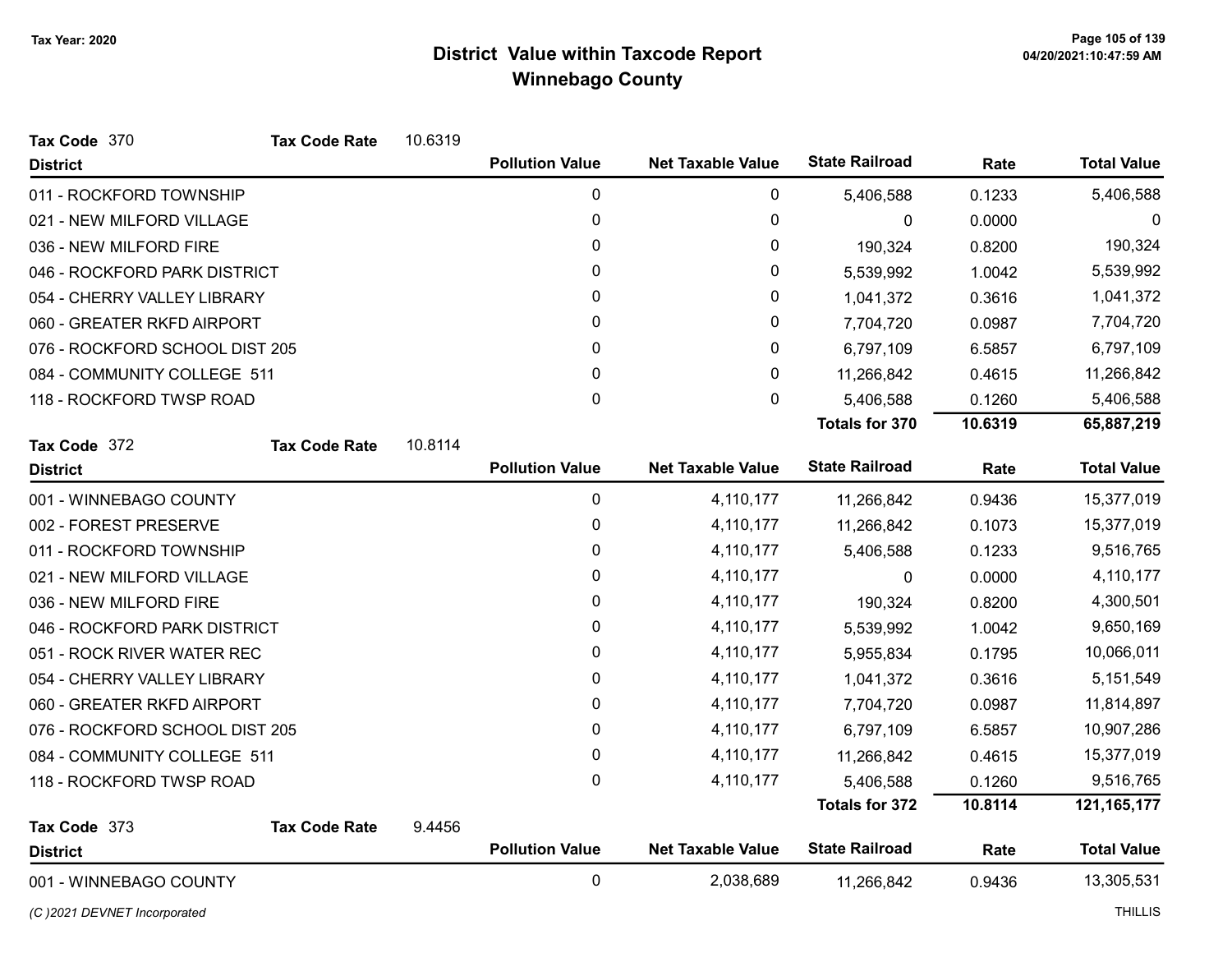| Tax Code 373                   | <b>Tax Code Rate</b> | 9.4456  |                        |                          |                       |         |                    |
|--------------------------------|----------------------|---------|------------------------|--------------------------|-----------------------|---------|--------------------|
| <b>District</b>                |                      |         | <b>Pollution Value</b> | <b>Net Taxable Value</b> | <b>State Railroad</b> | Rate    | <b>Total Value</b> |
| 002 - FOREST PRESERVE          |                      |         | 0                      | 2,038,689                | 11,266,842            | 0.1073  | 13,305,531         |
| 011 - ROCKFORD TOWNSHIP        |                      |         | $\mathbf 0$            | 2,038,689                | 5,406,588             | 0.1233  | 7,445,277          |
| 021 - NEW MILFORD VILLAGE      |                      |         | $\pmb{0}$              | 2,038,689                | 0                     | 0.0000  | 2,038,689          |
| 036 - NEW MILFORD FIRE         |                      |         | 0                      | 2,038,689                | 190,324               | 0.8200  | 2,229,013          |
| 051 - ROCK RIVER WATER REC     |                      |         | $\mathbf 0$            | 2,038,689                | 5,955,834             | 0.1795  | 7,994,523          |
| 060 - GREATER RKFD AIRPORT     |                      |         | 0                      | 2,038,689                | 7,704,720             | 0.0987  | 9,743,409          |
| 076 - ROCKFORD SCHOOL DIST 205 |                      |         | 0                      | 2,038,689                | 6,797,109             | 6.5857  | 8,835,798          |
| 084 - COMMUNITY COLLEGE 511    |                      |         | 0                      | 2,038,689                | 11,266,842            | 0.4615  | 13,305,531         |
| 118 - ROCKFORD TWSP ROAD       |                      |         | $\mathbf 0$            | 2,038,689                | 5,406,588             | 0.1260  | 7,445,277          |
|                                |                      |         |                        |                          | <b>Totals for 373</b> | 9.4456  | 85,648,579         |
| Tax Code 374                   | <b>Tax Code Rate</b> | 10.8384 |                        |                          |                       |         |                    |
| <b>District</b>                |                      |         | <b>Pollution Value</b> | <b>Net Taxable Value</b> | <b>State Railroad</b> | Rate    | <b>Total Value</b> |
| 001 - WINNEBAGO COUNTY         |                      |         | 0                      | 1,588,000                | 11,266,842            | 0.9436  | 12,854,842         |
| 002 - FOREST PRESERVE          |                      |         | 0                      | 1,588,000                | 11,266,842            | 0.1073  | 12,854,842         |
| 011 - ROCKFORD TOWNSHIP        |                      |         | 0                      | 1,588,000                | 5,406,588             | 0.1233  | 6,994,588          |
| 017 - CHERRY VALLEY VILLAGE    |                      |         | 0                      | 1,588,000                | 204,152               | 0.0000  | 1,792,152          |
| 031 - CHERRY VALLEY FIRE       |                      |         | 0                      | 1,588,000                | 820,317               | 1.0265  | 2,408,317          |
| 046 - ROCKFORD PARK DISTRICT   |                      |         | 0                      | 1,588,000                | 5,539,992             | 1.0042  | 7,127,992          |
| 054 - CHERRY VALLEY LIBRARY    |                      |         | 0                      | 1,588,000                | 1,041,372             | 0.3616  | 2,629,372          |
| 060 - GREATER RKFD AIRPORT     |                      |         | 0                      | 1,588,000                | 7,704,720             | 0.0987  | 9,292,720          |
| 076 - ROCKFORD SCHOOL DIST 205 |                      |         | 0                      | 1,588,000                | 6,797,109             | 6.5857  | 8,385,109          |
| 084 - COMMUNITY COLLEGE 511    |                      |         | 0                      | 1,588,000                | 11,266,842            | 0.4615  | 12,854,842         |
| 118 - ROCKFORD TWSP ROAD       |                      |         | $\mathbf 0$            | 1,588,000                | 5,406,588             | 0.1260  | 6,994,588          |
|                                |                      |         |                        |                          | <b>Totals for 374</b> | 10.8384 | 84,189,364         |
| Tax Code 378                   | <b>Tax Code Rate</b> | 11.0179 |                        |                          |                       |         |                    |
| <b>District</b>                |                      |         | <b>Pollution Value</b> | <b>Net Taxable Value</b> | <b>State Railroad</b> | Rate    | <b>Total Value</b> |
| 001 - WINNEBAGO COUNTY         |                      |         | $\mathbf 0$            | 51,522,934               | 11,266,842            | 0.9436  | 62,789,776         |
| 002 - FOREST PRESERVE          |                      |         | 0                      | 51,522,934               | 11,266,842            | 0.1073  | 62,789,776         |
| (C) 2021 DEVNET Incorporated   |                      |         |                        |                          |                       |         | <b>THILLIS</b>     |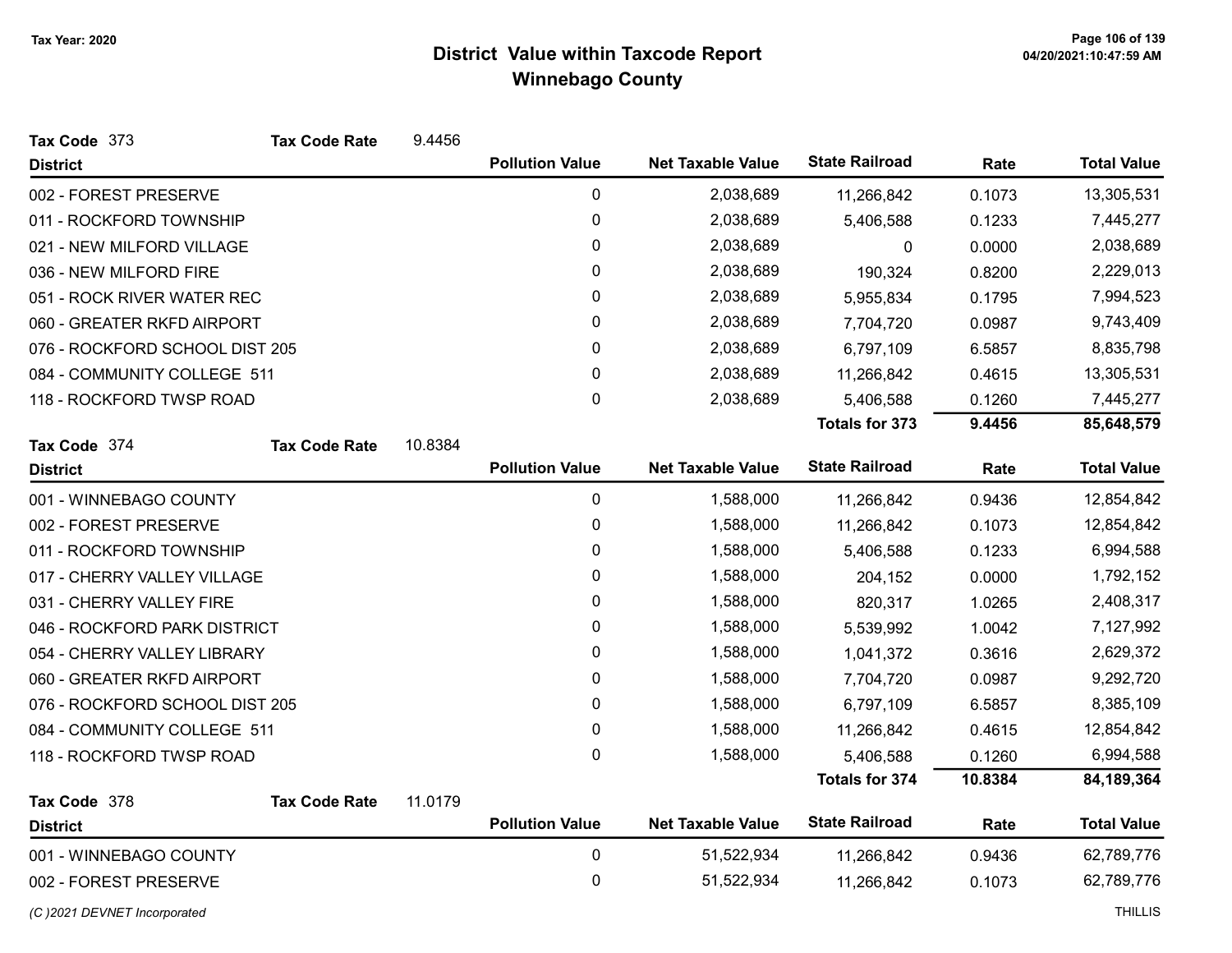| Tax Code 378                   | <b>Tax Code Rate</b> | 11.0179 |                        |                          |                       |         |                    |
|--------------------------------|----------------------|---------|------------------------|--------------------------|-----------------------|---------|--------------------|
| <b>District</b>                |                      |         | <b>Pollution Value</b> | <b>Net Taxable Value</b> | <b>State Railroad</b> | Rate    | <b>Total Value</b> |
| 011 - ROCKFORD TOWNSHIP        |                      |         | 0                      | 51,522,934               | 5,406,588             | 0.1233  | 56,929,522         |
| 017 - CHERRY VALLEY VILLAGE    |                      |         | $\pmb{0}$              | 51,522,934               | 204,152               | 0.0000  | 51,727,086         |
| 031 - CHERRY VALLEY FIRE       |                      |         | 0                      | 51,522,934               | 820,317               | 1.0265  | 52,343,251         |
| 046 - ROCKFORD PARK DISTRICT   |                      |         | 0                      | 51,522,934               | 5,539,992             | 1.0042  | 57,062,926         |
| 051 - ROCK RIVER WATER REC     |                      |         | 0                      | 51,522,934               | 5,955,834             | 0.1795  | 57,478,768         |
| 054 - CHERRY VALLEY LIBRARY    |                      |         | 0                      | 51,522,934               | 1,041,372             | 0.3616  | 52,564,306         |
| 060 - GREATER RKFD AIRPORT     |                      |         | 0                      | 51,522,934               | 7,704,720             | 0.0987  | 59,227,654         |
| 076 - ROCKFORD SCHOOL DIST 205 |                      |         | 0                      | 51,522,934               | 6,797,109             | 6.5857  | 58,320,043         |
| 084 - COMMUNITY COLLEGE 511    |                      |         | 0                      | 51,522,934               | 11,266,842            | 0.4615  | 62,789,776         |
| 118 - ROCKFORD TWSP ROAD       |                      |         | 0                      | 51,522,934               | 5,406,588             | 0.1260  | 56,929,522         |
|                                |                      |         |                        |                          | <b>Totals for 378</b> | 11.0179 | 690,952,406        |
| Tax Code 379                   | <b>Tax Code Rate</b> | 9.2661  |                        |                          |                       |         |                    |
| <b>District</b>                |                      |         | <b>Pollution Value</b> | <b>Net Taxable Value</b> | <b>State Railroad</b> | Rate    | <b>Total Value</b> |
| 001 - WINNEBAGO COUNTY         |                      |         | $\mathbf 0$            | 941,550                  | 11,266,842            | 0.9436  | 12,208,392         |
| 002 - FOREST PRESERVE          |                      |         | 0                      | 941,550                  | 11,266,842            | 0.1073  | 12,208,392         |
| 011 - ROCKFORD TOWNSHIP        |                      |         | 0                      | 941,550                  | 5,406,588             | 0.1233  | 6,348,138          |
| 021 - NEW MILFORD VILLAGE      |                      |         | 0                      | 941,550                  | 0                     | 0.0000  | 941,550            |
| 036 - NEW MILFORD FIRE         |                      |         | 0                      | 941,550                  | 190,324               | 0.8200  | 1,131,874          |
| 060 - GREATER RKFD AIRPORT     |                      |         | 0                      | 941,550                  | 7,704,720             | 0.0987  | 8,646,270          |
| 076 - ROCKFORD SCHOOL DIST 205 |                      |         | 0                      | 941,550                  | 6,797,109             | 6.5857  | 7,738,659          |
| 084 - COMMUNITY COLLEGE 511    |                      |         | $\mathbf 0$            | 941,550                  | 11,266,842            | 0.4615  | 12,208,392         |
| 118 - ROCKFORD TWSP ROAD       |                      |         | 0                      | 941,550                  | 5,406,588             | 0.1260  | 6,348,138          |
|                                |                      |         |                        |                          | <b>Totals for 379</b> | 9.2661  | 67,779,805         |
| Tax Code 380                   | <b>Tax Code Rate</b> | 10.2703 |                        |                          |                       |         |                    |
| <b>District</b>                |                      |         | <b>Pollution Value</b> | <b>Net Taxable Value</b> | <b>State Railroad</b> | Rate    | <b>Total Value</b> |
| 001 - WINNEBAGO COUNTY         |                      |         | 0                      | 984,204                  | 11,266,842            | 0.9436  | 12,251,046         |
| 002 - FOREST PRESERVE          |                      |         | $\mathbf 0$            | 984,204                  | 11,266,842            | 0.1073  | 12,251,046         |
| 011 - ROCKFORD TOWNSHIP        |                      |         | 0                      | 984,204                  | 5,406,588             | 0.1233  | 6,390,792          |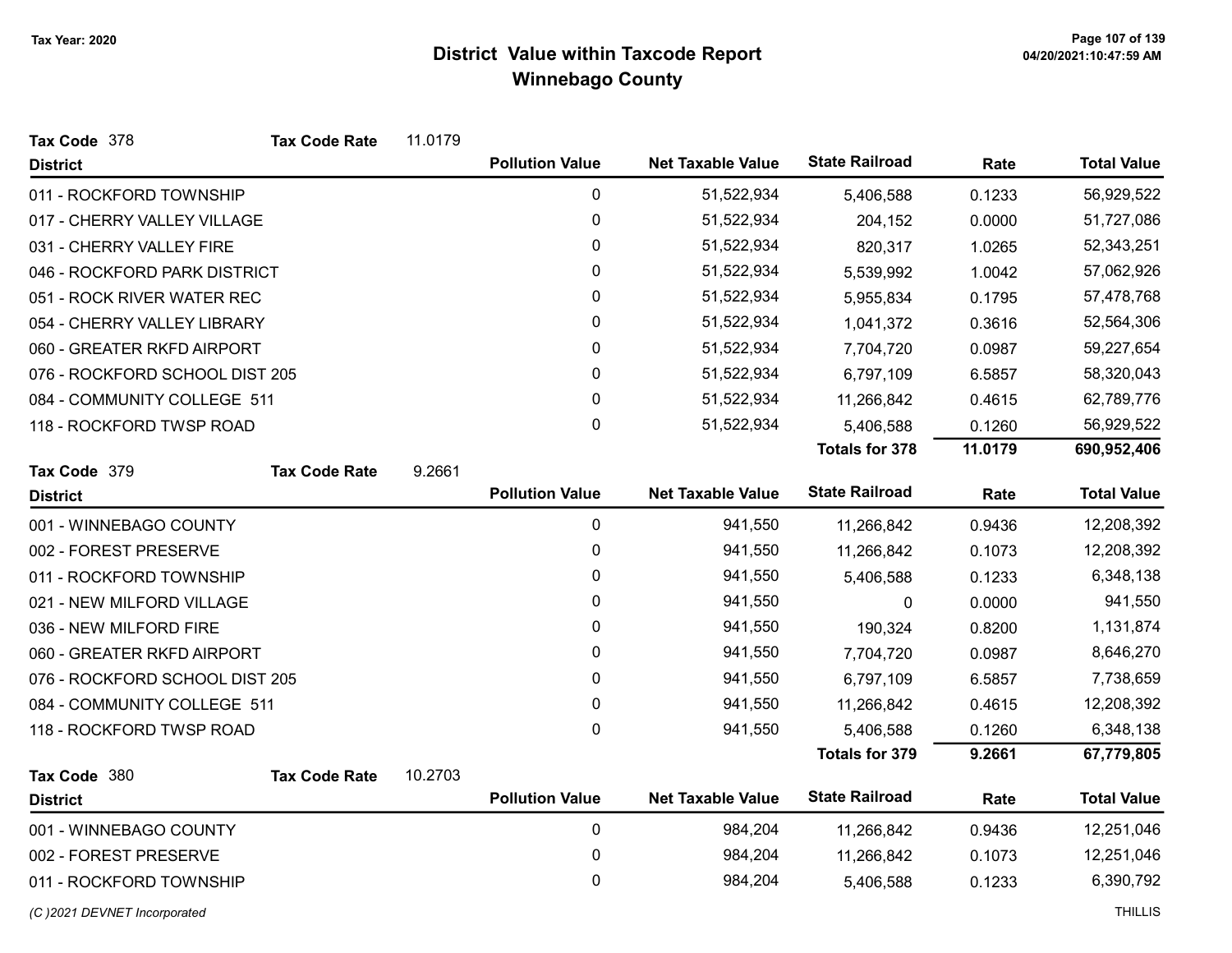| Tax Code 380                   | <b>Tax Code Rate</b> | 10.2703 |                        |                          |                       |         |                    |
|--------------------------------|----------------------|---------|------------------------|--------------------------|-----------------------|---------|--------------------|
| <b>District</b>                |                      |         | <b>Pollution Value</b> | <b>Net Taxable Value</b> | <b>State Railroad</b> | Rate    | <b>Total Value</b> |
| 021 - NEW MILFORD VILLAGE      |                      |         | $\pmb{0}$              | 984,204                  | $\pmb{0}$             | 0.0000  | 984,204            |
| 036 - NEW MILFORD FIRE         |                      |         | 0                      | 984,204                  | 190,324               | 0.8200  | 1,174,528          |
| 046 - ROCKFORD PARK DISTRICT   |                      |         | 0                      | 984,204                  | 5,539,992             | 1.0042  | 6,524,196          |
| 060 - GREATER RKFD AIRPORT     |                      |         | $\mathbf{0}$           | 984,204                  | 7,704,720             | 0.0987  | 8,688,924          |
| 076 - ROCKFORD SCHOOL DIST 205 |                      |         | 0                      | 984,204                  | 6,797,109             | 6.5857  | 7,781,313          |
| 084 - COMMUNITY COLLEGE 511    |                      |         | 0                      | 984,204                  | 11,266,842            | 0.4615  | 12,251,046         |
| 118 - ROCKFORD TWSP ROAD       |                      |         | 0                      | 984,204                  | 5,406,588             | 0.1260  | 6,390,792          |
|                                |                      |         |                        |                          | <b>Totals for 380</b> | 10.2703 | 74,687,887         |
| Tax Code 381                   | <b>Tax Code Rate</b> | 12.8770 |                        |                          |                       |         |                    |
| <b>District</b>                |                      |         | <b>Pollution Value</b> | <b>Net Taxable Value</b> | <b>State Railroad</b> | Rate    | <b>Total Value</b> |
| 001 - WINNEBAGO COUNTY         |                      |         | $\pmb{0}$              | 7,380,837                | 11,266,842            | 0.9436  | 18,647,679         |
| 002 - FOREST PRESERVE          |                      |         | $\pmb{0}$              | 7,380,837                | 11,266,842            | 0.1073  | 18,647,679         |
| 011 - ROCKFORD TOWNSHIP        |                      |         | 0                      | 7,380,837                | 5,406,588             | 0.1233  | 12,787,425         |
| 023 - ROCKFORD CITY            |                      |         | 0                      | 7,380,837                | 4,458,680             | 2.7943  | 11,839,517         |
| 046 - ROCKFORD PARK DISTRICT   |                      |         | $\pmb{0}$              | 7,380,837                | 5,539,992             | 1.0042  | 12,920,829         |
| 051 - ROCK RIVER WATER REC     |                      |         | $\pmb{0}$              | 7,380,837                | 5,955,834             | 0.1795  | 13,336,671         |
| 059 - ROCKFORD CITY LIBRARY    |                      |         | $\pmb{0}$              | 7,380,837                | 4,458,680             | 0.4343  | 11,839,517         |
| 060 - GREATER RKFD AIRPORT     |                      |         | 0                      | 7,380,837                | 7,704,720             | 0.0987  | 15,085,557         |
| 082 - WINNEBAGO UNIT SD #323   |                      |         | $\pmb{0}$              | 7,380,837                | 1,436,812             | 6.6043  | 8,817,649          |
| 084 - COMMUNITY COLLEGE 511    |                      |         | $\pmb{0}$              | 7,380,837                | 11,266,842            | 0.4615  | 18,647,679         |
| 118 - ROCKFORD TWSP ROAD       |                      |         | $\mathbf 0$            | 7,380,837                | 5,406,588             | 0.1260  | 12,787,425         |
|                                |                      |         |                        |                          | <b>Totals for 381</b> | 12.8770 | 155,357,627        |
| Tax Code 382                   | <b>Tax Code Rate</b> | 12.6975 |                        |                          |                       |         |                    |
| <b>District</b>                |                      |         | <b>Pollution Value</b> | <b>Net Taxable Value</b> | <b>State Railroad</b> | Rate    | <b>Total Value</b> |
| 001 - WINNEBAGO COUNTY         |                      |         | $\pmb{0}$              | 171,839                  | 11,266,842            | 0.9436  | 11,438,681         |
| 002 - FOREST PRESERVE          |                      |         | 0                      | 171,839                  | 11,266,842            | 0.1073  | 11,438,681         |
| 011 - ROCKFORD TOWNSHIP        |                      |         | $\boldsymbol{0}$       | 171,839                  | 5,406,588             | 0.1233  | 5,578,427          |
| 023 - ROCKFORD CITY            |                      |         | 0                      | 171,839                  | 4,458,680             | 2.7943  | 4,630,519          |
| (C) 2021 DEVNET Incorporated   |                      |         |                        |                          |                       |         | <b>THILLIS</b>     |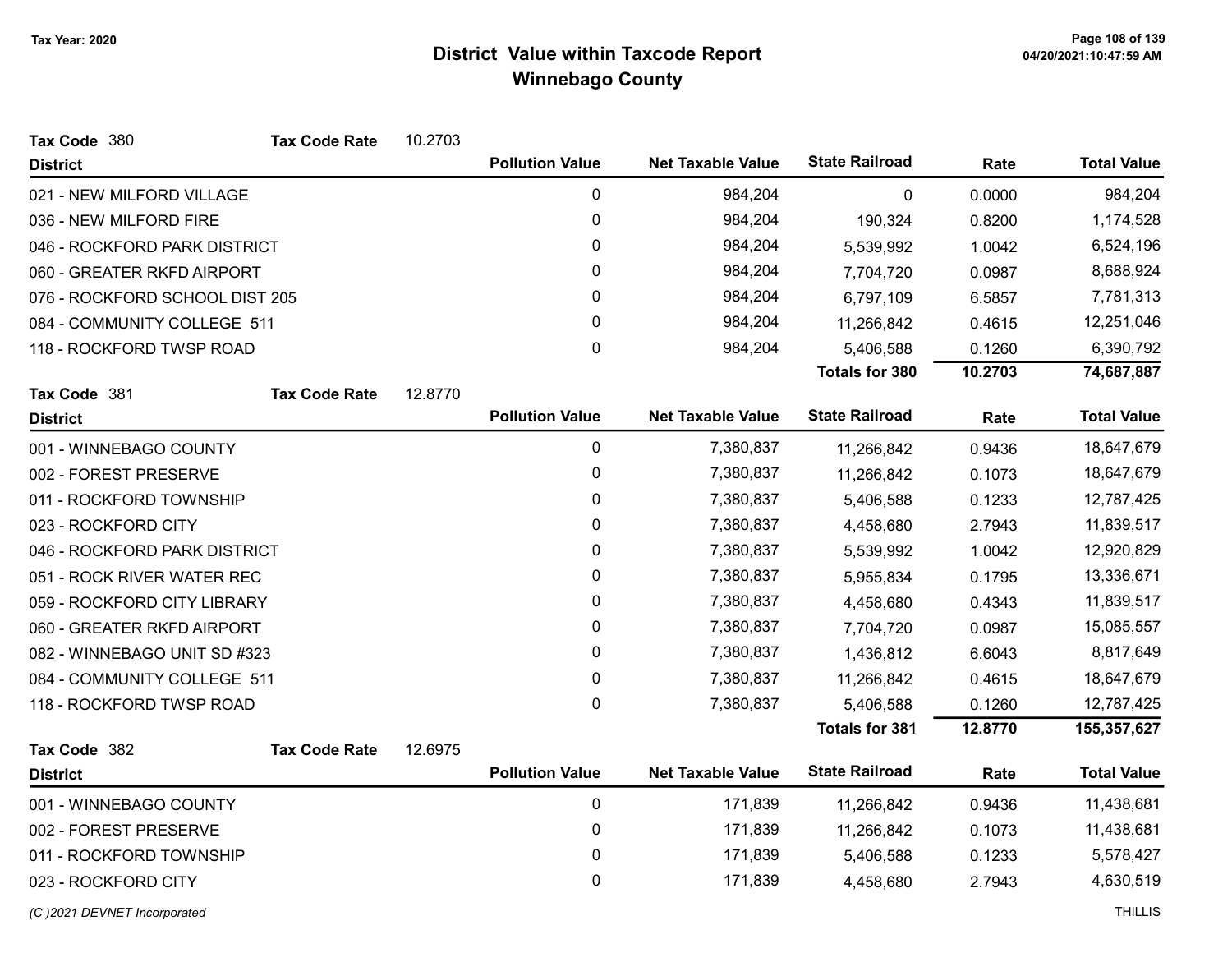| Tax Code 382                   | <b>Tax Code Rate</b> | 12.6975 |                        |                          |                       |         |                    |
|--------------------------------|----------------------|---------|------------------------|--------------------------|-----------------------|---------|--------------------|
| <b>District</b>                |                      |         | <b>Pollution Value</b> | <b>Net Taxable Value</b> | <b>State Railroad</b> | Rate    | <b>Total Value</b> |
| 046 - ROCKFORD PARK DISTRICT   |                      |         | 0                      | 171,839                  | 5,539,992             | 1.0042  | 5,711,831          |
| 059 - ROCKFORD CITY LIBRARY    |                      |         | 0                      | 171,839                  | 4,458,680             | 0.4343  | 4,630,519          |
| 060 - GREATER RKFD AIRPORT     |                      |         | $\mathbf 0$            | 171,839                  | 7,704,720             | 0.0987  | 7,876,559          |
| 082 - WINNEBAGO UNIT SD #323   |                      |         | $\mathbf{0}$           | 171,839                  | 1,436,812             | 6.6043  | 1,608,651          |
| 084 - COMMUNITY COLLEGE 511    |                      |         | 0                      | 171,839                  | 11,266,842            | 0.4615  | 11,438,681         |
| 118 - ROCKFORD TWSP ROAD       |                      |         | $\mathbf 0$            | 171,839                  | 5,406,588             | 0.1260  | 5,578,427          |
|                                |                      |         |                        |                          | <b>Totals for 382</b> | 12.6975 | 69,930,976         |
| Tax Code 383                   | <b>Tax Code Rate</b> | 12.8143 |                        |                          |                       |         |                    |
| <b>District</b>                |                      |         | <b>Pollution Value</b> | <b>Net Taxable Value</b> | <b>State Railroad</b> | Rate    | <b>Total Value</b> |
| 001 - WINNEBAGO COUNTY         |                      |         | $\mathbf 0$            | 1,482,942                | 11,266,842            | 0.9436  | 12,749,784         |
| 002 - FOREST PRESERVE          |                      |         | 0                      | 1,482,942                | 11,266,842            | 0.1073  | 12,749,784         |
| 004 - CHERRY VALLEY TOWNSHIP   |                      |         | 0                      | 1,482,942                | 1,650,260             | 0.1302  | 3,133,202          |
| 023 - ROCKFORD CITY            |                      |         | $\mathbf 0$            | 1,482,942                | 4,458,680             | 2.7943  | 5,941,622          |
| 046 - ROCKFORD PARK DISTRICT   |                      |         | 0                      | 1,482,942                | 5,539,992             | 1.0042  | 7,022,934          |
| 059 - ROCKFORD CITY LIBRARY    |                      |         | 0                      | 1,482,942                | 4,458,680             | 0.4343  | 5,941,622          |
| 060 - GREATER RKFD AIRPORT     |                      |         | 0                      | 1,482,942                | 7,704,720             | 0.0987  | 9,187,662          |
| 076 - ROCKFORD SCHOOL DIST 205 |                      |         | 0                      | 1,482,942                | 6,797,109             | 6.5857  | 8,280,051          |
| 084 - COMMUNITY COLLEGE 511    |                      |         | 0                      | 1,482,942                | 11,266,842            | 0.4615  | 12,749,784         |
| 111 - CHERRY VALLEY TWSP ROAD  |                      |         | 0                      | 1,482,942                | 1,650,260             | 0.2545  | 3,133,202          |
|                                |                      |         |                        |                          | Totals for 383        | 12.8143 | 80,889,647         |
| Tax Code 385                   | <b>Tax Code Rate</b> | 10.4498 |                        |                          |                       |         |                    |
| <b>District</b>                |                      |         | <b>Pollution Value</b> | <b>Net Taxable Value</b> | <b>State Railroad</b> | Rate    | <b>Total Value</b> |
| 001 - WINNEBAGO COUNTY         |                      |         | 0                      | 938,713                  | 11,266,842            | 0.9436  | 12,205,555         |
| 002 - FOREST PRESERVE          |                      |         | 0                      | 938,713                  | 11,266,842            | 0.1073  | 12,205,555         |
| 011 - ROCKFORD TOWNSHIP        |                      |         | 0                      | 938,713                  | 5,406,588             | 0.1233  | 6,345,301          |
| 021 - NEW MILFORD VILLAGE      |                      |         | 0                      | 938,713                  | 0                     | 0.0000  | 938,713            |
| 036 - NEW MILFORD FIRE         |                      |         | 0                      | 938,713                  | 190,324               | 0.8200  | 1,129,037          |
| 046 - ROCKFORD PARK DISTRICT   |                      |         | 0                      | 938,713                  | 5,539,992             | 1.0042  | 6,478,705          |
| (C) 2021 DEVNET Incorporated   |                      |         |                        |                          |                       |         | <b>THILLIS</b>     |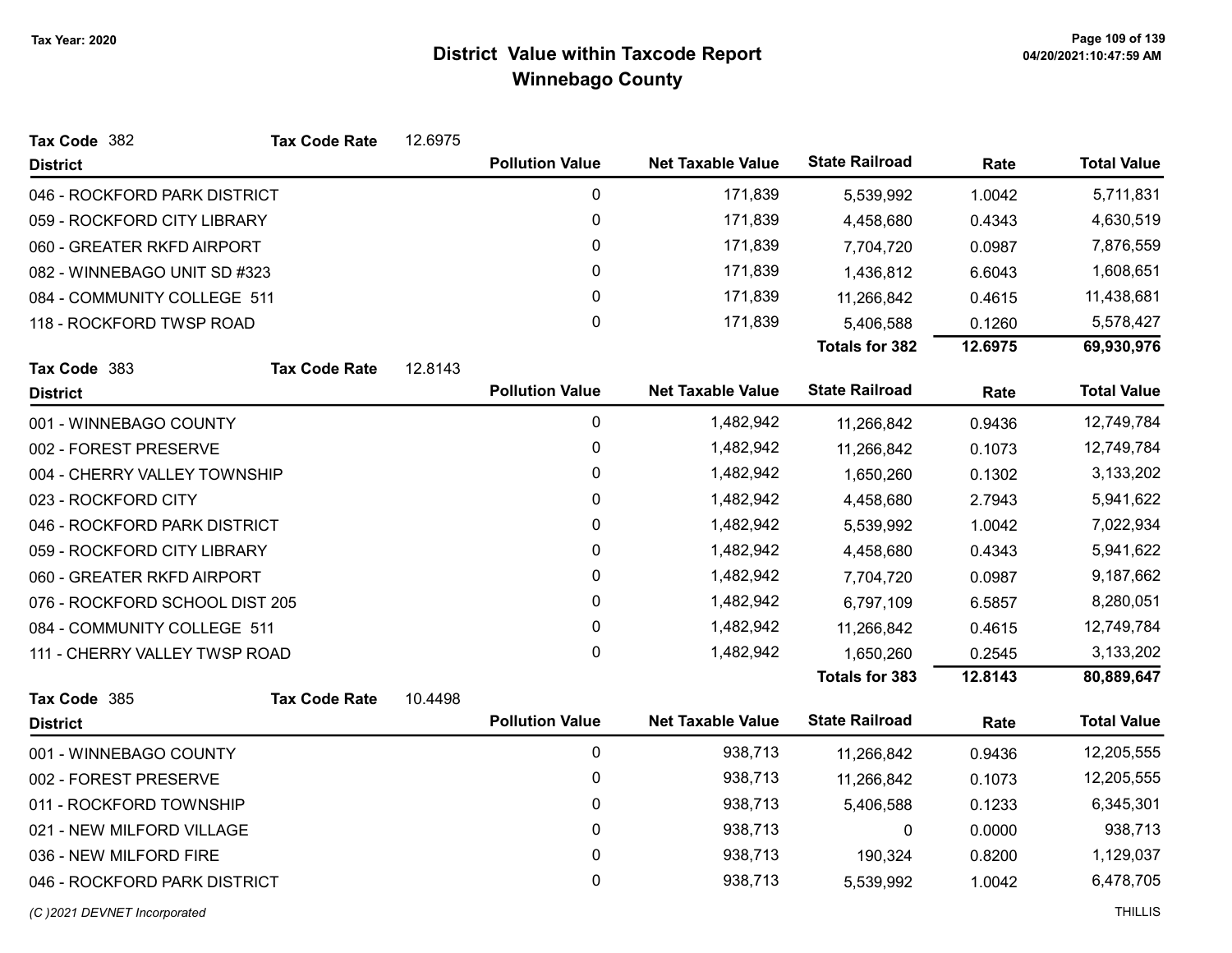| <b>State Railroad</b><br><b>Pollution Value</b><br><b>Net Taxable Value</b><br>Rate<br><b>District</b><br>$\mathbf 0$<br>938,713<br>051 - ROCK RIVER WATER REC<br>0.1795<br>5,955,834 | <b>Total Value</b> |
|---------------------------------------------------------------------------------------------------------------------------------------------------------------------------------------|--------------------|
|                                                                                                                                                                                       |                    |
|                                                                                                                                                                                       | 6,894,547          |
| 0<br>938,713<br>060 - GREATER RKFD AIRPORT<br>7,704,720<br>0.0987                                                                                                                     | 8,643,433          |
| 0<br>938,713<br>076 - ROCKFORD SCHOOL DIST 205<br>6,797,109<br>6.5857                                                                                                                 | 7,735,822          |
| 0<br>938,713<br>0.4615<br>084 - COMMUNITY COLLEGE 511<br>11,266,842                                                                                                                   | 12,205,555         |
| $\mathbf 0$<br>938,713<br>118 - ROCKFORD TWSP ROAD<br>5,406,588<br>0.1260                                                                                                             | 6,345,301          |
| <b>Totals for 385</b><br>10.4498                                                                                                                                                      | 81,127,524         |
| 10.9738<br>Tax Code 386<br><b>Tax Code Rate</b>                                                                                                                                       |                    |
| <b>State Railroad</b><br><b>Pollution Value</b><br><b>Net Taxable Value</b><br>Rate<br><b>District</b>                                                                                | <b>Total Value</b> |
| $\mathbf 0$<br>0<br>001 - WINNEBAGO COUNTY<br>0.9436<br>11,266,842                                                                                                                    | 11,266,842         |
| 0<br>002 - FOREST PRESERVE<br>0<br>11,266,842<br>0.1073                                                                                                                               | 11,266,842         |
| 0<br>004 - CHERRY VALLEY TOWNSHIP<br>0<br>0.1302<br>1,650,260                                                                                                                         | 1,650,260          |
| 0<br>0<br>0.0000<br>021 - NEW MILFORD VILLAGE<br>$\mathbf 0$                                                                                                                          | $\Omega$           |
| 0<br>031 - CHERRY VALLEY FIRE<br>0<br>1.0265<br>820,317                                                                                                                               | 820,317            |
| 0<br>0<br>046 - ROCKFORD PARK DISTRICT<br>1.0042<br>5,539,992                                                                                                                         | 5,539,992          |
| 0<br>0<br>054 - CHERRY VALLEY LIBRARY<br>0.3616<br>1,041,372                                                                                                                          | 1,041,372          |
| 0<br>0<br>060 - GREATER RKFD AIRPORT<br>7,704,720<br>0.0987                                                                                                                           | 7,704,720          |
| 0<br>076 - ROCKFORD SCHOOL DIST 205<br>0<br>6,797,109<br>6.5857                                                                                                                       | 6,797,109          |
| 0<br>0<br>084 - COMMUNITY COLLEGE 511<br>11,266,842<br>0.4615                                                                                                                         | 11,266,842         |
| 0<br>$\mathbf{0}$<br>111 - CHERRY VALLEY TWSP ROAD<br>0.2545<br>1,650,260                                                                                                             | 1,650,260          |
| <b>Totals for 386</b><br>10.9738                                                                                                                                                      | 59,004,556         |
| 12.8584<br>Tax Code 391<br><b>Tax Code Rate</b>                                                                                                                                       |                    |
| <b>State Railroad</b><br><b>Pollution Value</b><br><b>Net Taxable Value</b><br>Rate<br><b>District</b>                                                                                | <b>Total Value</b> |
| $\mathbf 0$<br>890,850<br>001 - WINNEBAGO COUNTY<br>11,266,842<br>0.9436                                                                                                              | 12, 157, 692       |
| 0<br>890,850<br>002 - FOREST PRESERVE<br>11,266,842<br>0.1073                                                                                                                         | 12,157,692         |
| 0<br>890,850<br>011 - ROCKFORD TOWNSHIP<br>5,406,588<br>0.1233                                                                                                                        | 6,297,438          |
| 0<br>890,850<br>023 - ROCKFORD CITY<br>4,458,680<br>2.7943                                                                                                                            | 5,349,530          |
| 0<br>046 - ROCKFORD PARK DISTRICT<br>890,850<br>1.0042<br>5,539,992                                                                                                                   | 6,430,842          |
| 0<br>890,850<br>051 - ROCK RIVER WATER REC<br>0.1795<br>5,955,834                                                                                                                     | 6,846,684          |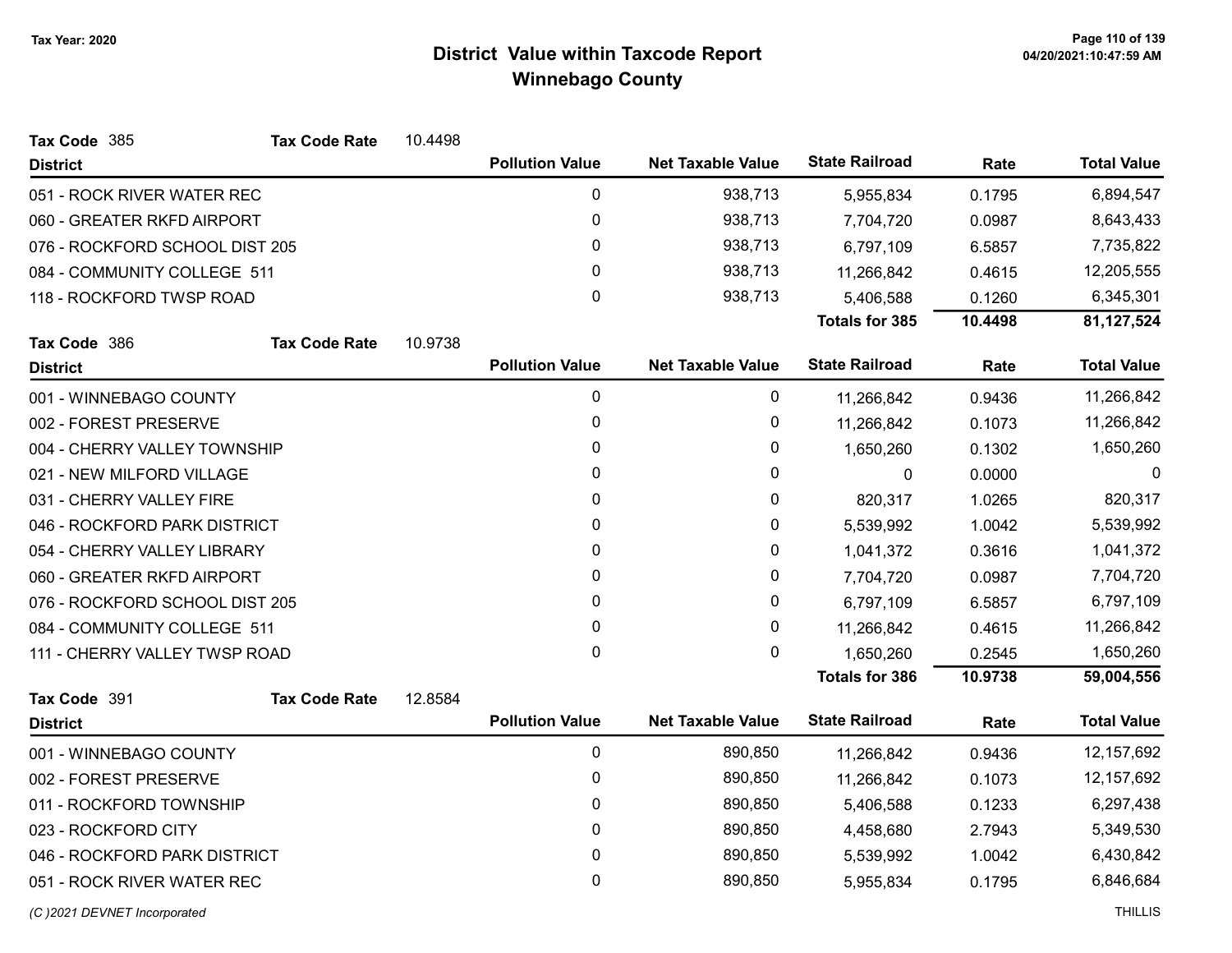| Tax Code 391                   | <b>Tax Code Rate</b> | 12.8584 |                        |                          |                       |         |                    |
|--------------------------------|----------------------|---------|------------------------|--------------------------|-----------------------|---------|--------------------|
| <b>District</b>                |                      |         | <b>Pollution Value</b> | <b>Net Taxable Value</b> | <b>State Railroad</b> | Rate    | <b>Total Value</b> |
| 059 - ROCKFORD CITY LIBRARY    |                      |         | 0                      | 890,850                  | 4,458,680             | 0.4343  | 5,349,530          |
| 060 - GREATER RKFD AIRPORT     |                      |         | $\pmb{0}$              | 890,850                  | 7,704,720             | 0.0987  | 8,595,570          |
| 076 - ROCKFORD SCHOOL DIST 205 |                      |         | 0                      | 890,850                  | 6,797,109             | 6.5857  | 7,687,959          |
| 084 - COMMUNITY COLLEGE 511    |                      |         | 0                      | 890,850                  | 11,266,842            | 0.4615  | 12, 157, 692       |
| 093 - NORTH MAIN TIF           |                      |         | 0                      | 406,848                  | 0                     | 0.0000  | 406,848            |
| 118 - ROCKFORD TWSP ROAD       |                      |         | 0                      | 890,850                  | 5,406,588             | 0.1260  | 6,297,438          |
|                                |                      |         |                        |                          | <b>Totals for 391</b> | 12.8584 | 89,734,915         |
| Tax Code 392                   | <b>Tax Code Rate</b> | 12.8584 |                        |                          |                       |         |                    |
| <b>District</b>                |                      |         | <b>Pollution Value</b> | <b>Net Taxable Value</b> | <b>State Railroad</b> | Rate    | <b>Total Value</b> |
| 001 - WINNEBAGO COUNTY         |                      |         | 0                      | 23,869,124               | 11,266,842            | 0.9436  | 35,135,966         |
| 002 - FOREST PRESERVE          |                      |         | $\pmb{0}$              | 23,869,124               | 11,266,842            | 0.1073  | 35,135,966         |
| 011 - ROCKFORD TOWNSHIP        |                      |         | 0                      | 23,869,124               | 5,406,588             | 0.1233  | 29,275,712         |
| 023 - ROCKFORD CITY            |                      |         | $\pmb{0}$              | 23,869,124               | 4,458,680             | 2.7943  | 28,327,804         |
| 046 - ROCKFORD PARK DISTRICT   |                      |         | $\pmb{0}$              | 23,869,124               | 5,539,992             | 1.0042  | 29,409,116         |
| 051 - ROCK RIVER WATER REC     |                      |         | 0                      | 23,869,124               | 5,955,834             | 0.1795  | 29,824,958         |
| 059 - ROCKFORD CITY LIBRARY    |                      |         | 0                      | 23,869,124               | 4,458,680             | 0.4343  | 28,327,804         |
| 060 - GREATER RKFD AIRPORT     |                      |         | 0                      | 23,869,124               | 7,704,720             | 0.0987  | 31,573,844         |
| 076 - ROCKFORD SCHOOL DIST 205 |                      |         | 0                      | 23,869,124               | 6,797,109             | 6.5857  | 30,666,233         |
| 084 - COMMUNITY COLLEGE 511    |                      |         | 0                      | 23,869,124               | 11,266,842            | 0.4615  | 35,135,966         |
| 094 - GLOBAL TRADE TIF #1      |                      |         | 0                      | 10,808,128               | $\mathbf{0}$          | 0.0000  | 10,808,128         |
| 118 - ROCKFORD TWSP ROAD       |                      |         | 0                      | 23,869,124               | 5,406,588             | 0.1260  | 29,275,712         |
|                                |                      |         |                        |                          | <b>Totals for 392</b> | 12.8584 | 352,897,209        |
| Tax Code 393                   | <b>Tax Code Rate</b> | 9.6277  |                        |                          |                       |         |                    |
| <b>District</b>                |                      |         | <b>Pollution Value</b> | <b>Net Taxable Value</b> | <b>State Railroad</b> | Rate    | <b>Total Value</b> |
| 001 - WINNEBAGO COUNTY         |                      |         | $\pmb{0}$              | 431,475                  | 11,266,842            | 0.9436  | 11,698,317         |
| 002 - FOREST PRESERVE          |                      |         | 0                      | 431,475                  | 11,266,842            | 0.1073  | 11,698,317         |
| 011 - ROCKFORD TOWNSHIP        |                      |         | 0                      | 431,475                  | 5,406,588             | 0.1233  | 5,838,063          |
| 021 - NEW MILFORD VILLAGE      |                      |         | 0                      | 431,475                  | 0                     | 0.0000  | 431,475            |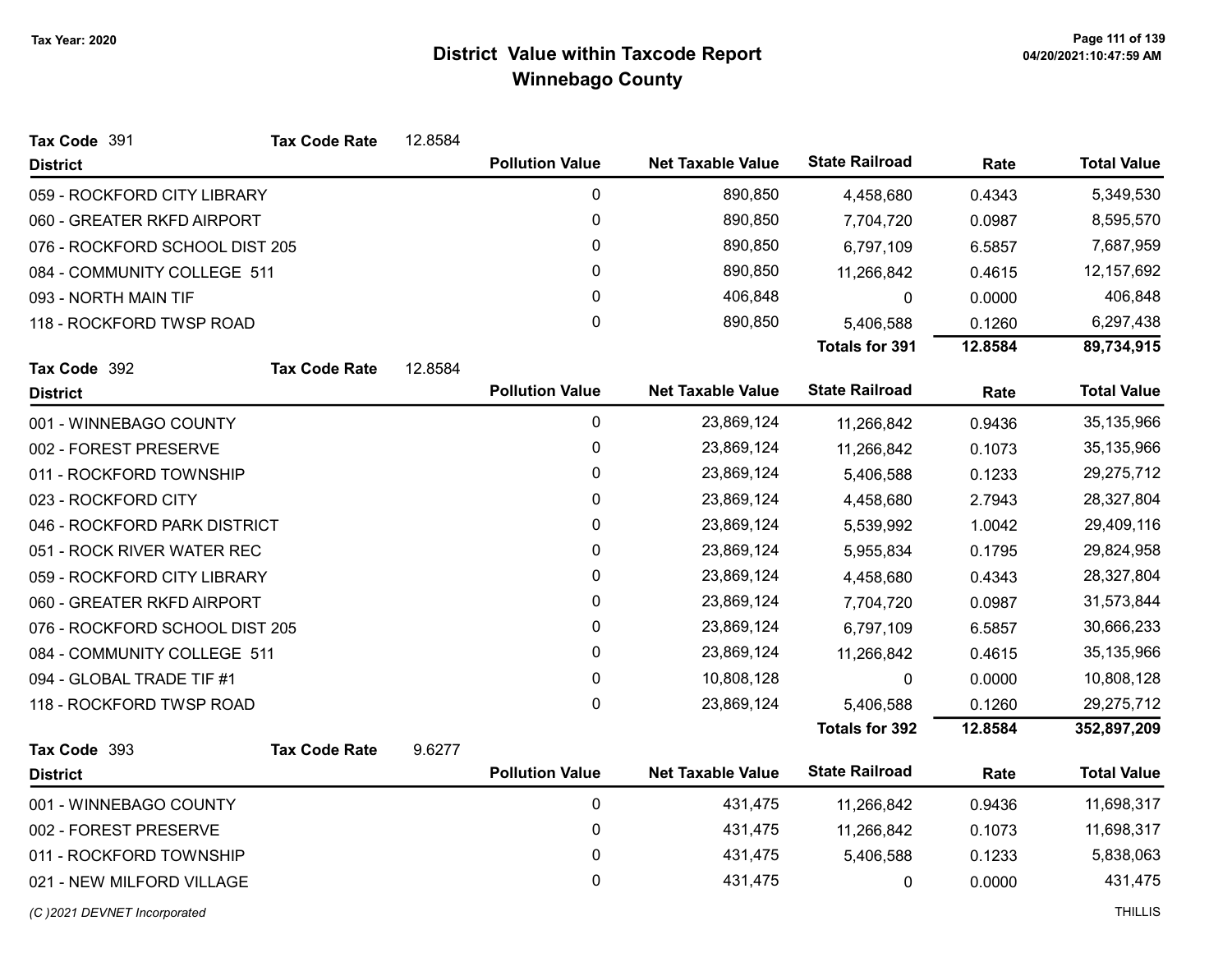| Tax Code 393                   | <b>Tax Code Rate</b> | 9.6277 |                        |                          |                       |        |                    |
|--------------------------------|----------------------|--------|------------------------|--------------------------|-----------------------|--------|--------------------|
| <b>District</b>                |                      |        | <b>Pollution Value</b> | <b>Net Taxable Value</b> | <b>State Railroad</b> | Rate   | <b>Total Value</b> |
| 036 - NEW MILFORD FIRE         |                      |        | $\mathbf 0$            | 431,475                  | 190,324               | 0.8200 | 621,799            |
| 054 - CHERRY VALLEY LIBRARY    |                      |        | 0                      | 431,475                  | 1,041,372             | 0.3616 | 1,472,847          |
| 060 - GREATER RKFD AIRPORT     |                      |        | 0                      | 431,475                  | 7,704,720             | 0.0987 | 8,136,195          |
| 076 - ROCKFORD SCHOOL DIST 205 |                      |        | $\mathbf{0}$           | 431,475                  | 6,797,109             | 6.5857 | 7,228,584          |
| 084 - COMMUNITY COLLEGE 511    |                      |        | 0                      | 431,475                  | 11,266,842            | 0.4615 | 11,698,317         |
| 118 - ROCKFORD TWSP ROAD       |                      |        | 0                      | 431,475                  | 5,406,588             | 0.1260 | 5,838,063          |
|                                |                      |        |                        |                          | <b>Totals for 393</b> | 9.6277 | 64,661,977         |
| Tax Code 394                   | <b>Tax Code Rate</b> | 9.6277 |                        |                          |                       |        |                    |
| <b>District</b>                |                      |        | <b>Pollution Value</b> | <b>Net Taxable Value</b> | <b>State Railroad</b> | Rate   | <b>Total Value</b> |
| 001 - WINNEBAGO COUNTY         |                      |        | $\pmb{0}$              | 0                        | 11,266,842            | 0.9436 | 11,266,842         |
| 002 - FOREST PRESERVE          |                      |        | $\pmb{0}$              | 0                        | 11,266,842            | 0.1073 | 11,266,842         |
| 011 - ROCKFORD TOWNSHIP        |                      |        | 0                      | 0                        | 5,406,588             | 0.1233 | 5,406,588          |
| 017 - CHERRY VALLEY VILLAGE    |                      |        | 0                      | 0                        | 204,152               | 0.0000 | 204,152            |
| 036 - NEW MILFORD FIRE         |                      |        | 0                      | 0                        | 190,324               | 0.8200 | 190,324            |
| 054 - CHERRY VALLEY LIBRARY    |                      |        | $\pmb{0}$              | 0                        | 1,041,372             | 0.3616 | 1,041,372          |
| 060 - GREATER RKFD AIRPORT     |                      |        | 0                      | 0                        | 7,704,720             | 0.0987 | 7,704,720          |
| 076 - ROCKFORD SCHOOL DIST 205 |                      |        | 0                      | 0                        | 6,797,109             | 6.5857 | 6,797,109          |
| 084 - COMMUNITY COLLEGE 511    |                      |        | 0                      | 0                        | 11,266,842            | 0.4615 | 11,266,842         |
| 118 - ROCKFORD TWSP ROAD       |                      |        | 0                      | 0                        | 5,406,588             | 0.1260 | 5,406,588          |
|                                |                      |        |                        |                          | <b>Totals for 394</b> | 9.6277 | 60,551,379         |
| Tax Code 396                   | <b>Tax Code Rate</b> | 9.8709 |                        |                          |                       |        |                    |
| <b>District</b>                |                      |        | <b>Pollution Value</b> | <b>Net Taxable Value</b> | <b>State Railroad</b> | Rate   | <b>Total Value</b> |
| 001 - WINNEBAGO COUNTY         |                      |        | 0                      | 0                        | 11,266,842            | 0.9436 | 11,266,842         |
| 002 - FOREST PRESERVE          |                      |        | 0                      | 0                        | 11,266,842            | 0.1073 | 11,266,842         |
| 004 - CHERRY VALLEY TOWNSHIP   |                      |        | 0                      | 0                        | 1,650,260             | 0.1302 | 1,650,260          |
| 017 - CHERRY VALLEY VILLAGE    |                      |        | 0                      | 0                        | 204,152               | 0.0000 | 204,152            |
| 031 - CHERRY VALLEY FIRE       |                      |        | $\pmb{0}$              | 0                        | 820,317               | 1.0265 | 820,317            |
| 054 - CHERRY VALLEY LIBRARY    |                      |        | 0                      | 0                        | 1,041,372             | 0.3616 | 1,041,372          |
| (C)2021 DEVNET Incorporated    |                      |        |                        |                          |                       |        | <b>THILLIS</b>     |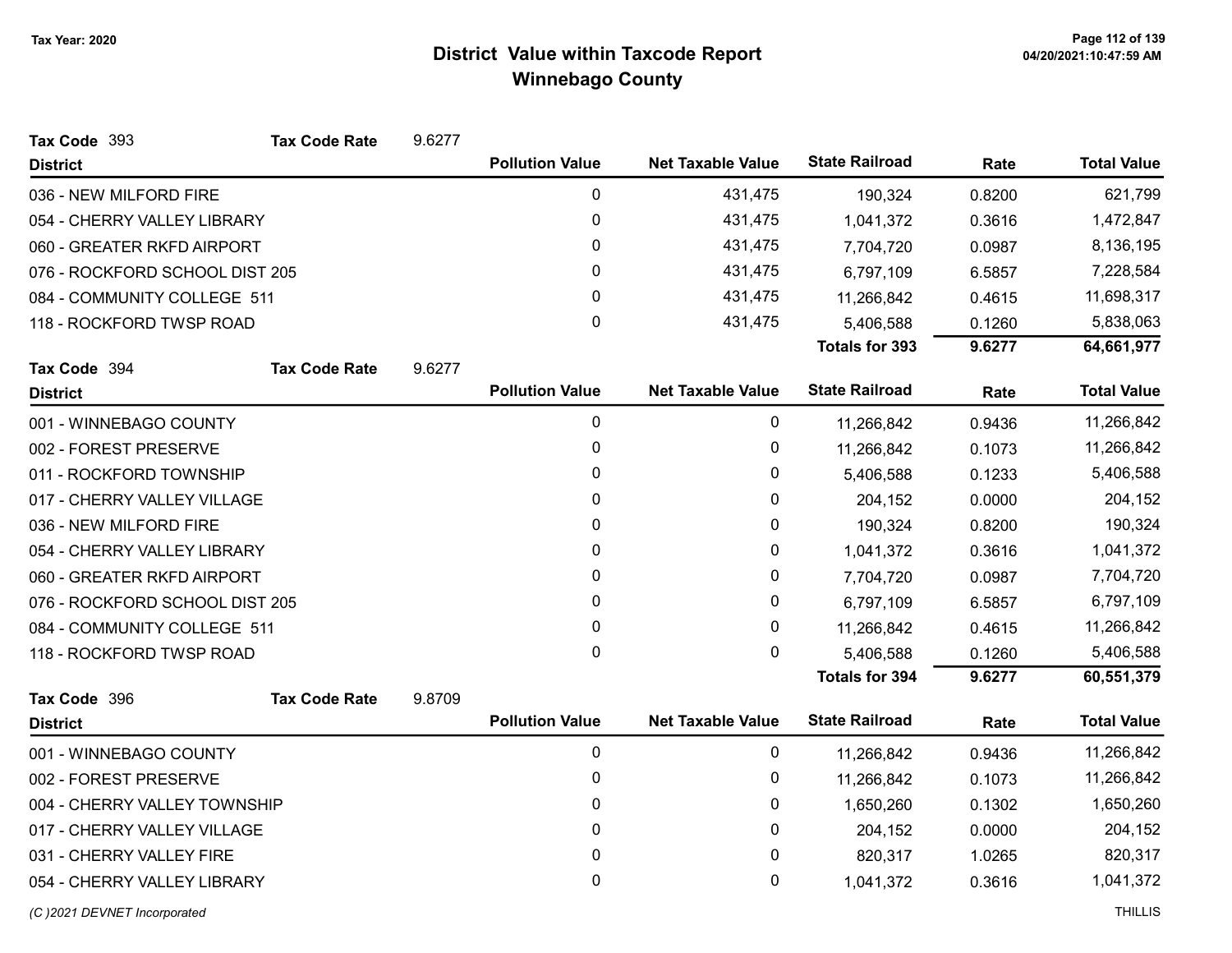| Tax Code 396                   | <b>Tax Code Rate</b> | 9.8709  |                        |                          |                       |        |                    |
|--------------------------------|----------------------|---------|------------------------|--------------------------|-----------------------|--------|--------------------|
| <b>District</b>                |                      |         | <b>Pollution Value</b> | <b>Net Taxable Value</b> | <b>State Railroad</b> | Rate   | <b>Total Value</b> |
| 076 - ROCKFORD SCHOOL DIST 205 |                      |         | $\pmb{0}$              | 0                        | 6,797,109             | 6.5857 | 6,797,109          |
| 084 - COMMUNITY COLLEGE 511    |                      |         | $\pmb{0}$              | $\pmb{0}$                | 11,266,842            | 0.4615 | 11,266,842         |
| 111 - CHERRY VALLEY TWSP ROAD  |                      |         | 0                      | 0                        | 1,650,260             | 0.2545 | 1,650,260          |
|                                |                      |         |                        |                          | <b>Totals for 396</b> | 9.8709 | 45,963,996         |
| Tax Code 397                   | <b>Tax Code Rate</b> | 9.4726  |                        |                          |                       |        |                    |
| <b>District</b>                |                      |         | <b>Pollution Value</b> | <b>Net Taxable Value</b> | <b>State Railroad</b> | Rate   | <b>Total Value</b> |
| 001 - WINNEBAGO COUNTY         |                      |         | $\mathbf 0$            | 0                        | 11,266,842            | 0.9436 | 11,266,842         |
| 002 - FOREST PRESERVE          |                      |         | 0                      | 0                        | 11,266,842            | 0.1073 | 11,266,842         |
| 011 - ROCKFORD TOWNSHIP        |                      |         | 0                      | $\pmb{0}$                | 5,406,588             | 0.1233 | 5,406,588          |
| 017 - CHERRY VALLEY VILLAGE    |                      |         | 0                      | 0                        | 204,152               | 0.0000 | 204,152            |
| 031 - CHERRY VALLEY FIRE       |                      |         | 0                      | 0                        | 820,317               | 1.0265 | 820,317            |
| 060 - GREATER RKFD AIRPORT     |                      |         | 0                      | 0                        | 7,704,720             | 0.0987 | 7,704,720          |
| 076 - ROCKFORD SCHOOL DIST 205 |                      |         | 0                      | $\pmb{0}$                | 6,797,109             | 6.5857 | 6,797,109          |
| 084 - COMMUNITY COLLEGE 511    |                      |         | 0                      | 0                        | 11,266,842            | 0.4615 | 11,266,842         |
| 118 - ROCKFORD TWSP ROAD       |                      |         | 0                      | $\pmb{0}$                | 5,406,588             | 0.1260 | 5,406,588          |
|                                |                      |         |                        |                          | <b>Totals for 397</b> | 9.4726 | 60,140,000         |
| Tax Code 400                   | <b>Tax Code Rate</b> | 12.8584 |                        |                          |                       |        |                    |
| <b>District</b>                |                      |         | <b>Pollution Value</b> | <b>Net Taxable Value</b> | <b>State Railroad</b> | Rate   | <b>Total Value</b> |
| 001 - WINNEBAGO COUNTY         |                      |         | $\pmb{0}$              | 48,014                   | 11,266,842            | 0.9436 | 11,314,856         |
| 002 - FOREST PRESERVE          |                      |         | 0                      | 48,014                   | 11,266,842            | 0.1073 | 11,314,856         |
| 011 - ROCKFORD TOWNSHIP        |                      |         | 0                      | 48,014                   | 5,406,588             | 0.1233 | 5,454,602          |
| 023 - ROCKFORD CITY            |                      |         | $\pmb{0}$              | 48,014                   | 4,458,680             | 2.7943 | 4,506,694          |
| 046 - ROCKFORD PARK DISTRICT   |                      |         | 0                      | 48,014                   | 5,539,992             | 1.0042 | 5,588,006          |
| 051 - ROCK RIVER WATER REC     |                      |         | 0                      | 48,014                   | 5,955,834             | 0.1795 | 6,003,848          |
| 059 - ROCKFORD CITY LIBRARY    |                      |         | 0                      | 48,014                   | 4,458,680             | 0.4343 | 4,506,694          |
| 060 - GREATER RKFD AIRPORT     |                      |         | $\pmb{0}$              | 48,014                   | 7,704,720             | 0.0987 | 7,752,734          |
| 076 - ROCKFORD SCHOOL DIST 205 |                      |         | 0                      | 48,014                   | 6,797,109             | 6.5857 | 6,845,123          |
| 084 - COMMUNITY COLLEGE 511    |                      |         | 0                      | 48,014                   | 11,266,842            | 0.4615 | 11,314,856         |
|                                |                      |         |                        |                          |                       |        |                    |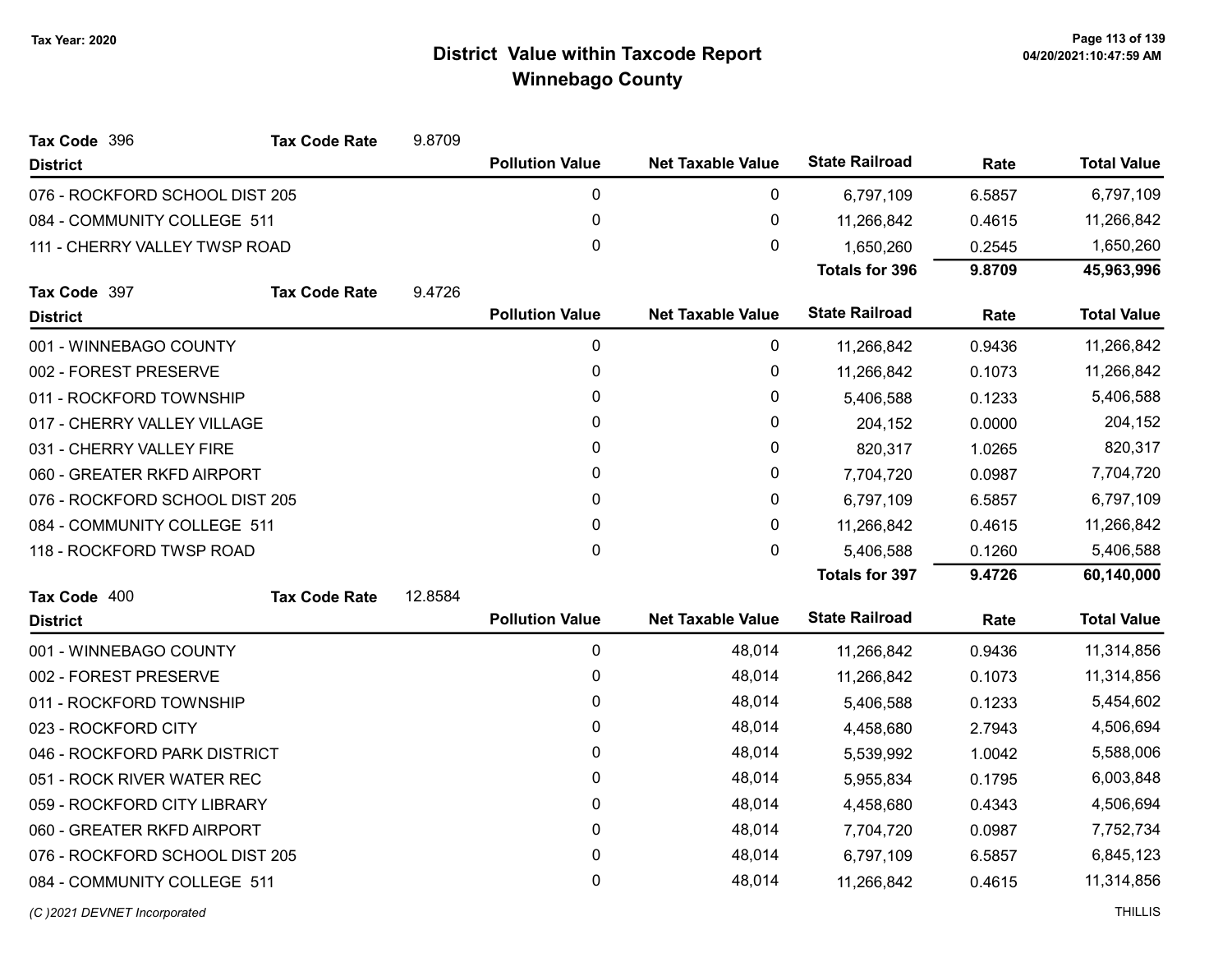| Tax Code 400                          | <b>Tax Code Rate</b> | 12.8584      |                        |                          |                       |           |                    |
|---------------------------------------|----------------------|--------------|------------------------|--------------------------|-----------------------|-----------|--------------------|
| <b>District</b>                       |                      |              | <b>Pollution Value</b> | <b>Net Taxable Value</b> | <b>State Railroad</b> | Rate      | <b>Total Value</b> |
| 118 - ROCKFORD TWSP ROAD              |                      |              | $\pmb{0}$              | 48,014                   | 5,406,588             | 0.1260    | 5,454,602          |
|                                       |                      |              |                        |                          | <b>Totals for 400</b> | 12.8584   | 80,056,871         |
| Tax Code 401                          | <b>Tax Code Rate</b> | 9.5891       |                        |                          |                       |           |                    |
| <b>District</b>                       |                      |              | <b>Pollution Value</b> | <b>Net Taxable Value</b> | <b>State Railroad</b> | Rate      | <b>Total Value</b> |
| 001 - WINNEBAGO COUNTY                |                      |              | 0                      | 3,979,992                | 11,266,842            | 0.9436    | 15,246,834         |
| 002 - FOREST PRESERVE                 |                      |              | 0                      | 3,979,992                | 11,266,842            | 0.1073    | 15,246,834         |
| 012 - ROCKTON TOWNSHIP                |                      |              | 0                      | 3,979,992                | 1,418,224             | 0.1872    | 5,398,216          |
| 024 - ROCKTON VILLAGE                 |                      |              | $\mathbf{0}$           | 3,979,992                | 185,263               | 0.6311    | 4,165,255          |
| 041 - ROCKTON FIRE                    |                      |              | 0                      | 3,979,992                | 752,013               | 0.6686    | 4,732,005          |
| 057 - TALCOTT FREE LIBRARY            |                      |              | 0                      | 3,979,992                | 528,383               | 0.2832    | 4,508,375          |
| 074 - ROCKTON SCHOOL DIST 140         |                      |              | 0                      | 3,979,992                | 699,395               | 3.5662    | 4,679,387          |
| 077 - HONONEGAH HIGH SD #207          |                      | $\mathbf{0}$ | 3,979,992              | 826,144                  | 2.5921                | 4,806,136 |                    |
| 084 - COMMUNITY COLLEGE 511           |                      |              | $\pmb{0}$              | 3,979,992                | 11,266,842            | 0.4615    | 15,246,834         |
| 119 - ROCKTON TWSP ROAD               |                      |              | $\mathbf{0}$           | 3,979,992                | 1,418,224             | 0.1483    | 5,398,216          |
| 167 - VILLAGE OF ROCKTON DOWNTOWN TIF |                      |              | 0                      | 731,296                  | 0                     | 0.0000    | 731,296            |
|                                       |                      |              |                        |                          | <b>Totals for 401</b> | 9.5891    | 80,159,388         |
| Tax Code 402                          | <b>Tax Code Rate</b> | 9.5891       |                        |                          |                       |           |                    |
| <b>District</b>                       |                      |              | <b>Pollution Value</b> | <b>Net Taxable Value</b> | <b>State Railroad</b> | Rate      | <b>Total Value</b> |
| 001 - WINNEBAGO COUNTY                |                      |              | $\mathbf 0$            | 534,264                  | 11,266,842            | 0.9436    | 11,801,106         |
| 002 - FOREST PRESERVE                 |                      |              | 0                      | 534,264                  | 11,266,842            | 0.1073    | 11,801,106         |
| 012 - ROCKTON TOWNSHIP                |                      |              | 0                      | 534,264                  | 1,418,224             | 0.1872    | 1,952,488          |
| 024 - ROCKTON VILLAGE                 |                      |              | 0                      | 534,264                  | 185,263               | 0.6311    | 719,527            |
| 041 - ROCKTON FIRE                    |                      |              | 0                      | 534,264                  | 752,013               | 0.6686    | 1,286,277          |
| 057 - TALCOTT FREE LIBRARY            |                      |              | 0                      | 534,264                  | 528,383               | 0.2832    | 1,062,647          |
| 074 - ROCKTON SCHOOL DIST 140         |                      |              | 0                      | 534,264                  | 699,395               | 3.5662    | 1,233,659          |
| 077 - HONONEGAH HIGH SD #207          |                      |              | 0                      | 534,264                  | 826,144               | 2.5921    | 1,360,408          |
| 084 - COMMUNITY COLLEGE 511           |                      |              | 0                      | 534,264                  | 11,266,842            | 0.4615    | 11,801,106         |
| 119 - ROCKTON TWSP ROAD               |                      |              | 0                      | 534,264                  | 1,418,224             | 0.1483    | 1,952,488          |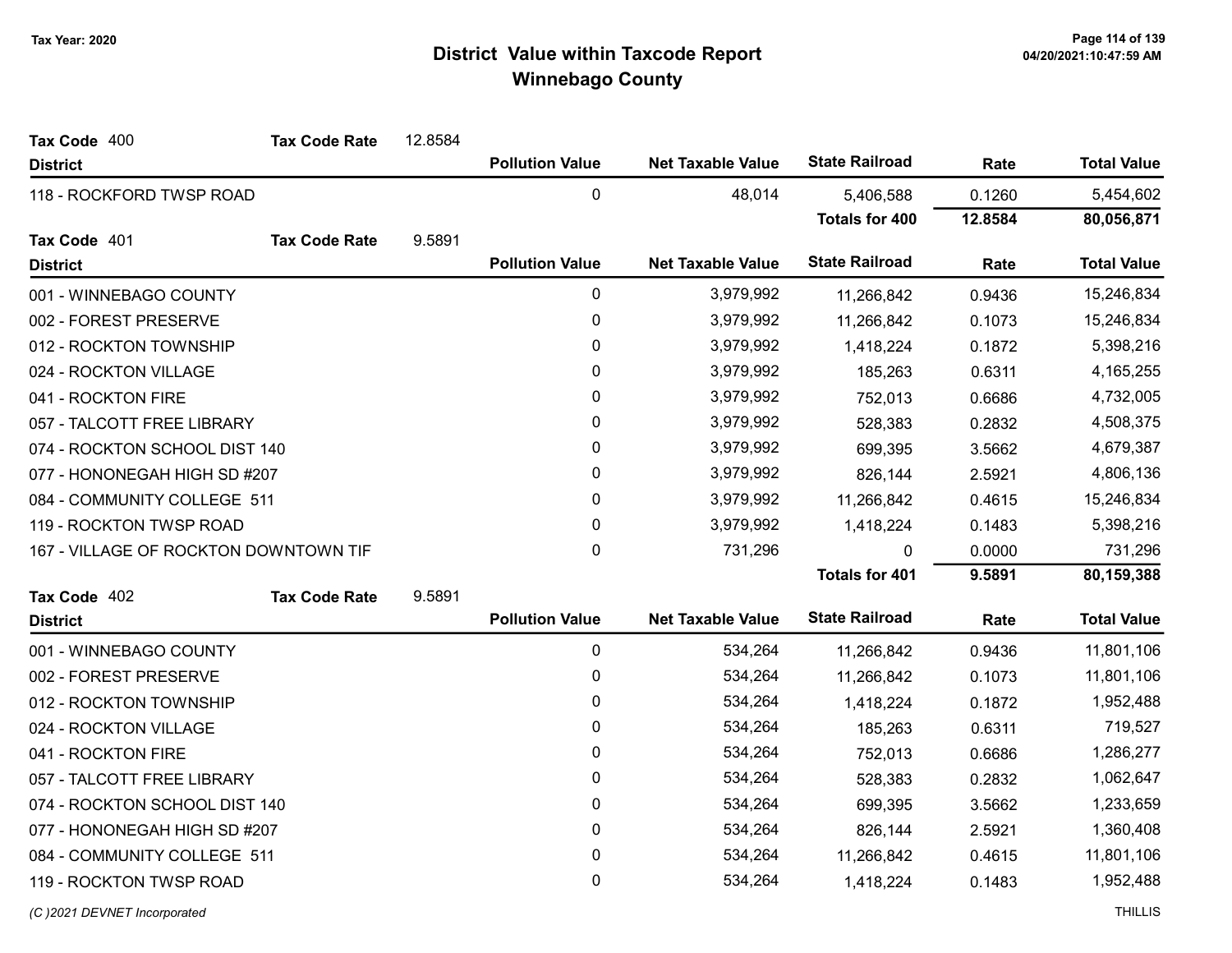| Tax Code 402                   | <b>Tax Code Rate</b> | 9.5891  |                        |                          |                       |           |                    |
|--------------------------------|----------------------|---------|------------------------|--------------------------|-----------------------|-----------|--------------------|
| <b>District</b>                |                      |         | <b>Pollution Value</b> | <b>Net Taxable Value</b> | <b>State Railroad</b> | Rate      | <b>Total Value</b> |
| 125 - WAGON WHEEL TIF          |                      |         | $\mathbf 0$            | 1,136,150                | 0                     | 0.0000    | 1,136,150          |
|                                |                      |         |                        |                          | <b>Totals for 402</b> | 9.5891    | 46,106,962         |
| Tax Code 403                   | <b>Tax Code Rate</b> | 12.8584 |                        |                          |                       |           |                    |
| <b>District</b>                |                      |         | <b>Pollution Value</b> | <b>Net Taxable Value</b> | <b>State Railroad</b> | Rate      | <b>Total Value</b> |
| 001 - WINNEBAGO COUNTY         |                      |         | 0                      | 69,898                   | 11,266,842            | 0.9436    | 11,336,740         |
| 002 - FOREST PRESERVE          |                      |         | 0                      | 69,898                   | 11,266,842            | 0.1073    | 11,336,740         |
| 011 - ROCKFORD TOWNSHIP        |                      |         | 0                      | 69,898                   | 5,406,588             | 0.1233    | 5,476,486          |
| 023 - ROCKFORD CITY            |                      |         | 0                      | 69,898                   | 4,458,680             | 2.7943    | 4,528,578          |
| 046 - ROCKFORD PARK DISTRICT   |                      | 0       | 69,898                 | 5,539,992                | 1.0042                | 5,609,890 |                    |
| 051 - ROCK RIVER WATER REC     |                      |         | 0                      | 69,898                   | 5,955,834             | 0.1795    | 6,025,732          |
| 059 - ROCKFORD CITY LIBRARY    |                      |         | 0                      | 69,898                   | 4,458,680             | 0.4343    | 4,528,578          |
| 060 - GREATER RKFD AIRPORT     |                      |         | 0                      | 69,898                   | 7,704,720             | 0.0987    | 7,774,618          |
| 076 - ROCKFORD SCHOOL DIST 205 |                      |         | 0                      | 69,898                   | 6,797,109             | 6.5857    | 6,867,007          |
| 084 - COMMUNITY COLLEGE 511    |                      |         | 0                      | 69,898                   | 11,266,842            | 0.4615    | 11,336,740         |
| 118 - ROCKFORD TWSP ROAD       |                      |         | $\mathbf 0$            | 69,898                   | 5,406,588             | 0.1260    | 5,476,486          |
| 126 - RIVER OAKS TIF           |                      |         | $\mathbf 0$            | 231,057                  | <sup>0</sup>          | 0.0000    | 231,057            |
|                                |                      |         |                        |                          | <b>Totals for 403</b> | 12.8584   | 80,528,652         |
| Tax Code 404                   | <b>Tax Code Rate</b> | 12.8584 |                        |                          |                       |           |                    |
| <b>District</b>                |                      |         | <b>Pollution Value</b> | <b>Net Taxable Value</b> | <b>State Railroad</b> | Rate      | <b>Total Value</b> |
| 001 - WINNEBAGO COUNTY         |                      |         | 0                      | 1,085,673                | 11,266,842            | 0.9436    | 12,352,515         |
| 002 - FOREST PRESERVE          |                      |         | 0                      | 1,085,673                | 11,266,842            | 0.1073    | 12,352,515         |
| 011 - ROCKFORD TOWNSHIP        |                      |         | 0                      | 1,085,673                | 5,406,588             | 0.1233    | 6,492,261          |
| 023 - ROCKFORD CITY            |                      |         | 0                      | 1,085,673                | 4,458,680             | 2.7943    | 5,544,353          |
| 046 - ROCKFORD PARK DISTRICT   |                      |         | 0                      | 1,085,673                | 5,539,992             | 1.0042    | 6,625,665          |
| 051 - ROCK RIVER WATER REC     |                      |         | 0                      | 1,085,673                | 5,955,834             | 0.1795    | 7,041,507          |
| 059 - ROCKFORD CITY LIBRARY    |                      |         | $\mathbf 0$            | 1,085,673                | 4,458,680             | 0.4343    | 5,544,353          |
| 060 - GREATER RKFD AIRPORT     |                      |         | 0                      | 1,085,673                | 7,704,720             | 0.0987    | 8,790,393          |
| 076 - ROCKFORD SCHOOL DIST 205 |                      |         | 0                      | 1,085,673                | 6,797,109             | 6.5857    | 7,882,782          |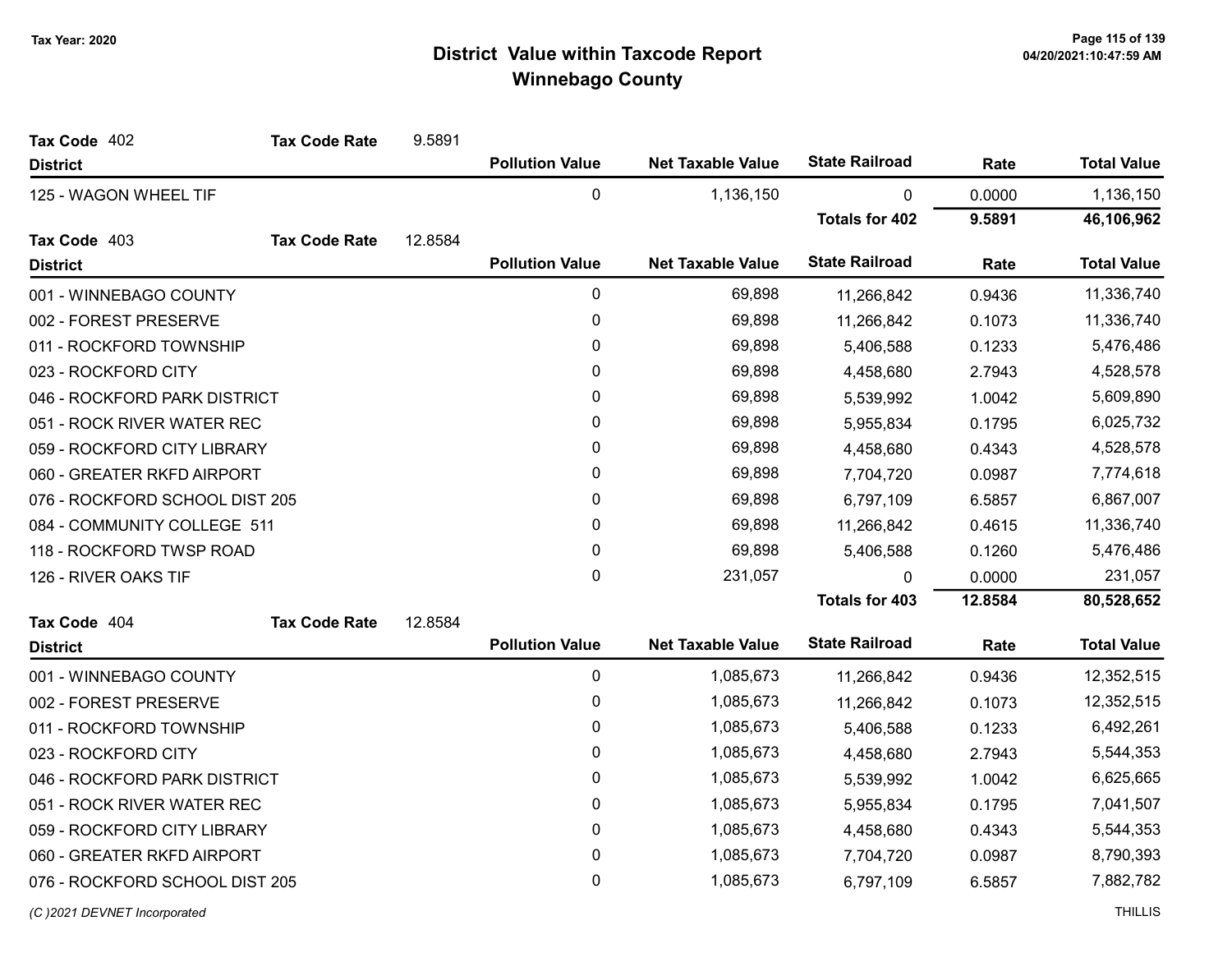| Tax Code 404                    | <b>Tax Code Rate</b> | 12.8584   |                        |                          |                       |           |                    |
|---------------------------------|----------------------|-----------|------------------------|--------------------------|-----------------------|-----------|--------------------|
| <b>District</b>                 |                      |           | <b>Pollution Value</b> | <b>Net Taxable Value</b> | <b>State Railroad</b> | Rate      | <b>Total Value</b> |
| 084 - COMMUNITY COLLEGE 511     |                      |           | $\pmb{0}$              | 1,085,673                | 11,266,842            | 0.4615    | 12,352,515         |
| 118 - ROCKFORD TWSP ROAD        |                      |           | $\pmb{0}$              | 1,085,673                | 5,406,588             | 0.1260    | 6,492,261          |
| 127 - GARRISON SCHOOL TIF       |                      |           | $\mathbf 0$            | 994,480                  | 0                     | 0.0000    | 994,480            |
|                                 |                      |           |                        |                          | <b>Totals for 404</b> | 12.8584   | 92,465,600         |
| Tax Code 405                    | <b>Tax Code Rate</b> | 12.8584   |                        |                          |                       |           |                    |
| <b>District</b>                 |                      |           | <b>Pollution Value</b> | <b>Net Taxable Value</b> | <b>State Railroad</b> | Rate      | <b>Total Value</b> |
| 001 - WINNEBAGO COUNTY          |                      |           | 0                      | 1,545,217                | 11,266,842            | 0.9436    | 12,812,059         |
| 002 - FOREST PRESERVE           |                      |           | 0                      | 1,545,217                | 11,266,842            | 0.1073    | 12,812,059         |
| 011 - ROCKFORD TOWNSHIP         |                      | $\pmb{0}$ | 1,545,217              | 5,406,588                | 0.1233                | 6,951,805 |                    |
| 023 - ROCKFORD CITY             |                      |           | 0                      | 1,545,217                | 4,458,680             | 2.7943    | 6,003,897          |
| 046 - ROCKFORD PARK DISTRICT    |                      |           | $\pmb{0}$              | 1,545,217                | 5,539,992             | 1.0042    | 7,085,209          |
| 051 - ROCK RIVER WATER REC      |                      |           | 0                      | 1,545,217                | 5,955,834             | 0.1795    | 7,501,051          |
| 059 - ROCKFORD CITY LIBRARY     |                      |           | $\pmb{0}$              | 1,545,217                | 4,458,680             | 0.4343    | 6,003,897          |
| 060 - GREATER RKFD AIRPORT      |                      |           | 0                      | 1,545,217                | 7,704,720             | 0.0987    | 9,249,937          |
| 076 - ROCKFORD SCHOOL DIST 205  |                      |           | $\pmb{0}$              | 1,545,217                | 6,797,109             | 6.5857    | 8,342,326          |
| 084 - COMMUNITY COLLEGE 511     |                      |           | 0                      | 1,545,217                | 11,266,842            | 0.4615    | 12,812,059         |
| 118 - ROCKFORD TWSP ROAD        |                      |           | 0                      | 1,545,217                | 5,406,588             | 0.1260    | 6,951,805          |
| 128 - KISHWAUKEE & HARRISON TIF |                      |           | $\pmb{0}$              | 413,096                  | 0                     | 0.0000    | 413,096            |
|                                 |                      |           |                        |                          | <b>Totals for 405</b> | 12.8584   | 96,939,200         |
| Tax Code 406                    | <b>Tax Code Rate</b> | 12.8584   |                        |                          |                       |           |                    |
| <b>District</b>                 |                      |           | <b>Pollution Value</b> | <b>Net Taxable Value</b> | <b>State Railroad</b> | Rate      | <b>Total Value</b> |
| 001 - WINNEBAGO COUNTY          |                      |           | $\pmb{0}$              | 10,548                   | 11,266,842            | 0.9436    | 11,277,390         |
| 002 - FOREST PRESERVE           |                      |           | 0                      | 10,548                   | 11,266,842            | 0.1073    | 11,277,390         |
| 011 - ROCKFORD TOWNSHIP         |                      |           | $\pmb{0}$              | 10,548                   | 5,406,588             | 0.1233    | 5,417,136          |
| 023 - ROCKFORD CITY             |                      |           | 0                      | 10,548                   | 4,458,680             | 2.7943    | 4,469,228          |
| 046 - ROCKFORD PARK DISTRICT    |                      |           | $\pmb{0}$              | 10,548                   | 5,539,992             | 1.0042    | 5,550,540          |
| 051 - ROCK RIVER WATER REC      |                      |           | 0                      | 10,548                   | 5,955,834             | 0.1795    | 5,966,382          |
| 059 - ROCKFORD CITY LIBRARY     |                      |           | 0                      | 10,548                   | 4,458,680             | 0.4343    | 4,469,228          |
|                                 |                      |           |                        |                          |                       |           |                    |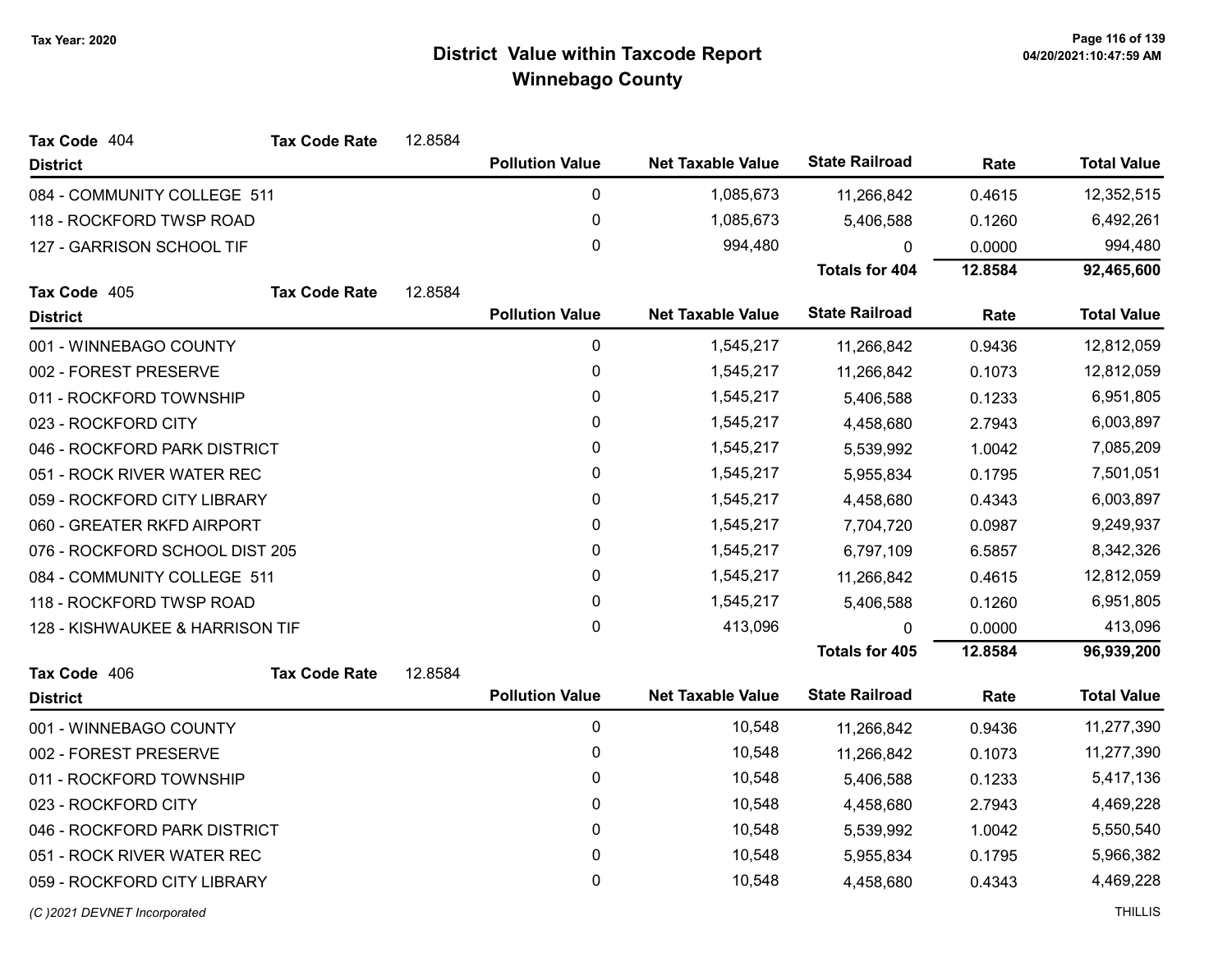| Tax Code 406                   | <b>Tax Code Rate</b> | 12.8584 |                        |                          |                       |         |                    |
|--------------------------------|----------------------|---------|------------------------|--------------------------|-----------------------|---------|--------------------|
| <b>District</b>                |                      |         | <b>Pollution Value</b> | <b>Net Taxable Value</b> | <b>State Railroad</b> | Rate    | <b>Total Value</b> |
| 060 - GREATER RKFD AIRPORT     |                      |         | 0                      | 10,548                   | 7,704,720             | 0.0987  | 7,715,268          |
| 076 - ROCKFORD SCHOOL DIST 205 |                      |         | $\pmb{0}$              | 10,548                   | 6,797,109             | 6.5857  | 6,807,657          |
| 084 - COMMUNITY COLLEGE 511    |                      |         | $\mathbf{0}$           | 10,548                   | 11,266,842            | 0.4615  | 11,277,390         |
| 118 - ROCKFORD TWSP ROAD       |                      |         | 0                      | 10,548                   | 5,406,588             | 0.1260  | 5,417,136          |
| 129 - LINCOLNWOOD TIF #2       |                      |         | $\mathbf 0$            | 328,156                  | $\Omega$              | 0.0000  | 328,156            |
|                                |                      |         |                        |                          | <b>Totals for 406</b> | 12.8584 | 79,972,901         |
| Tax Code 407                   | <b>Tax Code Rate</b> | 12.8584 |                        |                          |                       |         |                    |
| <b>District</b>                |                      |         | <b>Pollution Value</b> | <b>Net Taxable Value</b> | <b>State Railroad</b> | Rate    | <b>Total Value</b> |
| 001 - WINNEBAGO COUNTY         |                      |         | $\mathbf 0$            | 703,876                  | 11,266,842            | 0.9436  | 11,970,718         |
| 002 - FOREST PRESERVE          |                      |         | 0                      | 703,876                  | 11,266,842            | 0.1073  | 11,970,718         |
| 011 - ROCKFORD TOWNSHIP        |                      |         | 0                      | 703,876                  | 5,406,588             | 0.1233  | 6,110,464          |
| 023 - ROCKFORD CITY            |                      |         | $\mathbf{0}$           | 703,876                  | 4,458,680             | 2.7943  | 5,162,556          |
| 046 - ROCKFORD PARK DISTRICT   |                      |         | 0                      | 703,876                  | 5,539,992             | 1.0042  | 6,243,868          |
| 051 - ROCK RIVER WATER REC     |                      |         | 0                      | 703,876                  | 5,955,834             | 0.1795  | 6,659,710          |
| 059 - ROCKFORD CITY LIBRARY    |                      |         | 0                      | 703,876                  | 4,458,680             | 0.4343  | 5,162,556          |
| 060 - GREATER RKFD AIRPORT     |                      |         | 0                      | 703,876                  | 7,704,720             | 0.0987  | 8,408,596          |
| 076 - ROCKFORD SCHOOL DIST 205 |                      |         | 0                      | 703,876                  | 6,797,109             | 6.5857  | 7,500,985          |
| 084 - COMMUNITY COLLEGE 511    |                      |         | 0                      | 703,876                  | 11,266,842            | 0.4615  | 11,970,718         |
| 118 - ROCKFORD TWSP ROAD       |                      |         | $\mathbf 0$            | 703,876                  | 5,406,588             | 0.1260  | 6,110,464          |
| 130 - HOPE VI TIF              |                      |         | 0                      | 1,061,759                | 0                     | 0.0000  | 1,061,759          |
|                                |                      |         |                        |                          | <b>Totals for 407</b> | 12.8584 | 88,333,112         |
| Tax Code 408                   | <b>Tax Code Rate</b> | 12.8584 |                        |                          |                       |         |                    |
| <b>District</b>                |                      |         | <b>Pollution Value</b> | <b>Net Taxable Value</b> | <b>State Railroad</b> | Rate    | <b>Total Value</b> |
| 001 - WINNEBAGO COUNTY         |                      |         | $\pmb{0}$              | 281,186                  | 11,266,842            | 0.9436  | 11,548,028         |
| 002 - FOREST PRESERVE          |                      |         | 0                      | 281,186                  | 11,266,842            | 0.1073  | 11,548,028         |
| 011 - ROCKFORD TOWNSHIP        |                      |         | $\pmb{0}$              | 281,186                  | 5,406,588             | 0.1233  | 5,687,774          |
| 023 - ROCKFORD CITY            |                      |         | 0                      | 281,186                  | 4,458,680             | 2.7943  | 4,739,866          |
| 046 - ROCKFORD PARK DISTRICT   |                      |         | 0                      | 281,186                  | 5,539,992             | 1.0042  | 5,821,178          |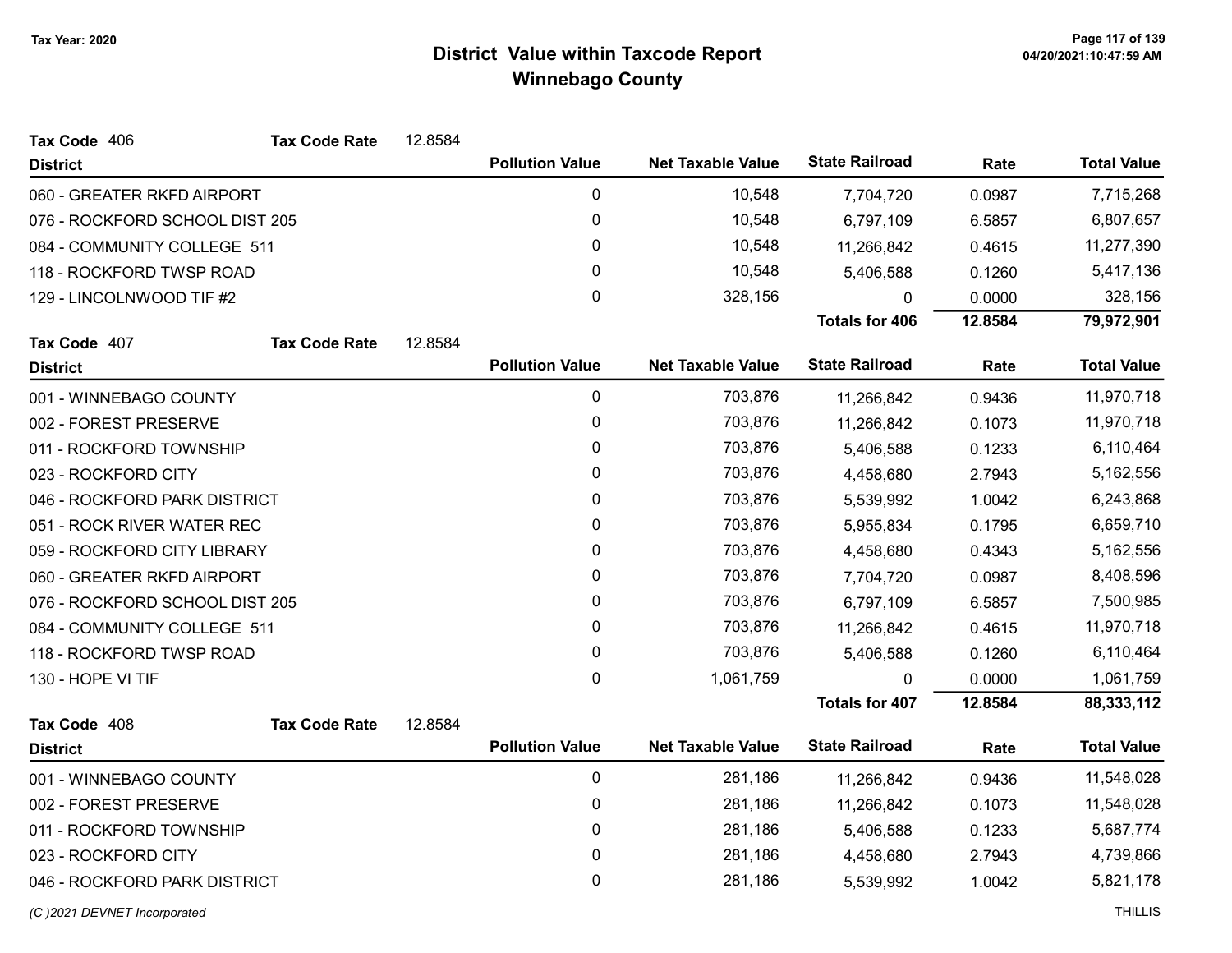| Tax Code 408                   | <b>Tax Code Rate</b> | 12.8584 |                        |                          |                       |         |                    |
|--------------------------------|----------------------|---------|------------------------|--------------------------|-----------------------|---------|--------------------|
| <b>District</b>                |                      |         | <b>Pollution Value</b> | <b>Net Taxable Value</b> | <b>State Railroad</b> | Rate    | <b>Total Value</b> |
| 051 - ROCK RIVER WATER REC     |                      |         | $\pmb{0}$              | 281,186                  | 5,955,834             | 0.1795  | 6,237,020          |
| 059 - ROCKFORD CITY LIBRARY    |                      |         | 0                      | 281,186                  | 4,458,680             | 0.4343  | 4,739,866          |
| 060 - GREATER RKFD AIRPORT     |                      |         | 0                      | 281,186                  | 7,704,720             | 0.0987  | 7,985,906          |
| 076 - ROCKFORD SCHOOL DIST 205 |                      |         | 0                      | 281,186                  | 6,797,109             | 6.5857  | 7,078,295          |
| 084 - COMMUNITY COLLEGE 511    |                      |         | $\pmb{0}$              | 281,186                  | 11,266,842            | 0.4615  | 11,548,028         |
| 118 - ROCKFORD TWSP ROAD       |                      |         | 0                      | 281,186                  | 5,406,588             | 0.1260  | 5,687,774          |
| 177 - SOUTH MAIN-ROCK ST TIF   |                      |         | $\mathbf 0$            | 78,101                   | 0                     | 0.0000  | 78,101             |
|                                |                      |         |                        |                          | <b>Totals for 408</b> | 12.8584 | 82,699,864         |
| Tax Code 409                   | <b>Tax Code Rate</b> | 9.8131  |                        |                          |                       |         |                    |
| <b>District</b>                |                      |         | <b>Pollution Value</b> | <b>Net Taxable Value</b> | <b>State Railroad</b> | Rate    | <b>Total Value</b> |
| 001 - WINNEBAGO COUNTY         |                      |         | $\mathbf 0$            | 11,368,388               | 11,266,842            | 0.9436  | 22,635,230         |
| 002 - FOREST PRESERVE          |                      |         | 0                      | 11,368,388               | 11,266,842            | 0.1073  | 22,635,230         |
| 011 - ROCKFORD TOWNSHIP        |                      |         | 0                      | 11,368,388               | 5,406,588             | 0.1233  | 16,774,976         |
| 019 - LOVES PARK CITY          |                      |         | 0                      | 11,368,388               | 0                     | 0.0000  | 11,368,388         |
| 046 - ROCKFORD PARK DISTRICT   |                      |         | 0                      | 11,368,388               | 5,539,992             | 1.0042  | 16,908,380         |
| 051 - ROCK RIVER WATER REC     |                      |         | 0                      | 11,368,388               | 5,955,834             | 0.1795  | 17,324,222         |
| 055 - NORTH SUBURBAN LIBRARY   |                      |         | 0                      | 11,368,388               | 1,201,708             | 0.2844  | 12,570,096         |
| 060 - GREATER RKFD AIRPORT     |                      |         | 0                      | 11,368,388               | 7,704,720             | 0.0987  | 19,073,108         |
| 070 - HARLEM SCHOOL DIST 122   |                      |         | 0                      | 11,368,388               | 630,080               | 6.4846  | 11,998,468         |
| 084 - COMMUNITY COLLEGE 511    |                      |         | 0                      | 11,368,388               | 11,266,842            | 0.4615  | 22,635,230         |
| 118 - ROCKFORD TWSP ROAD       |                      |         | 0                      | 11,368,388               | 5,406,588             | 0.1260  | 16,774,976         |
| 132 - NORTH 2ND TIF LOVES PARK |                      |         | 0                      | 1,481,201                | 0                     | 0.0000  | 1,481,201          |
|                                |                      |         |                        |                          | <b>Totals for 409</b> | 9.8131  | 192,179,505        |
| Tax Code 410                   | <b>Tax Code Rate</b> | 12.8584 |                        |                          |                       |         |                    |
| <b>District</b>                |                      |         | <b>Pollution Value</b> | <b>Net Taxable Value</b> | <b>State Railroad</b> | Rate    | <b>Total Value</b> |
| 001 - WINNEBAGO COUNTY         |                      |         | $\mathbf 0$            | 7,595,498                | 11,266,842            | 0.9436  | 18,862,340         |
| 002 - FOREST PRESERVE          |                      |         | 0                      | 7,595,498                | 11,266,842            | 0.1073  | 18,862,340         |
| 011 - ROCKFORD TOWNSHIP        |                      |         | $\mathbf 0$            | 7,595,498                | 5,406,588             | 0.1233  | 13,002,086         |
|                                |                      |         |                        |                          |                       |         |                    |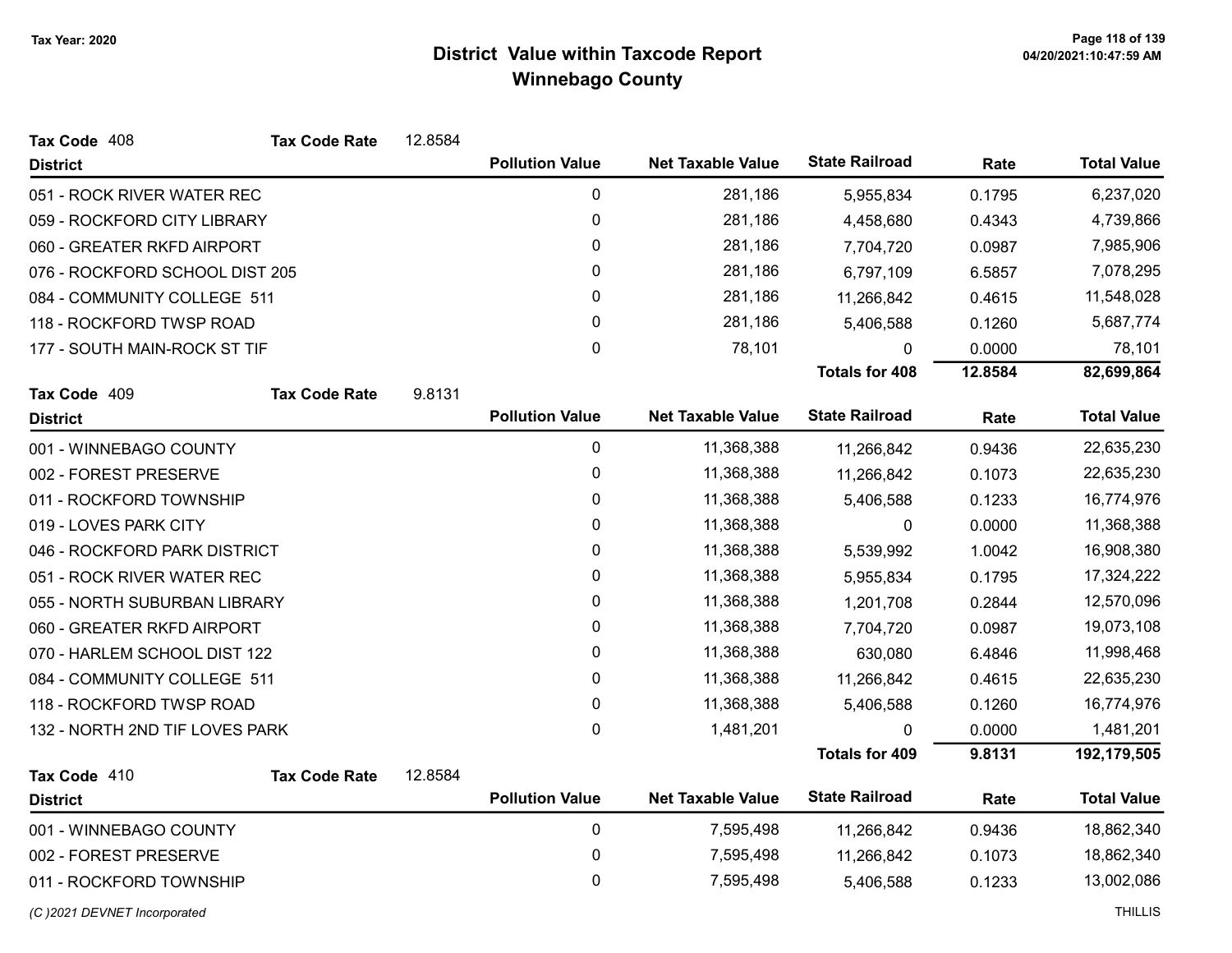| Tax Code 410                   | <b>Tax Code Rate</b> | 12.8584 |                        |                          |                       |         |                    |
|--------------------------------|----------------------|---------|------------------------|--------------------------|-----------------------|---------|--------------------|
| <b>District</b>                |                      |         | <b>Pollution Value</b> | <b>Net Taxable Value</b> | <b>State Railroad</b> | Rate    | <b>Total Value</b> |
| 023 - ROCKFORD CITY            |                      |         | $\mathbf 0$            | 7,595,498                | 4,458,680             | 2.7943  | 12,054,178         |
| 046 - ROCKFORD PARK DISTRICT   |                      |         | $\pmb{0}$              | 7,595,498                | 5,539,992             | 1.0042  | 13,135,490         |
| 051 - ROCK RIVER WATER REC     |                      |         | 0                      | 7,595,498                | 5,955,834             | 0.1795  | 13,551,332         |
| 059 - ROCKFORD CITY LIBRARY    |                      |         | 0                      | 7,595,498                | 4,458,680             | 0.4343  | 12,054,178         |
| 060 - GREATER RKFD AIRPORT     |                      |         | $\pmb{0}$              | 7,595,498                | 7,704,720             | 0.0987  | 15,300,218         |
| 076 - ROCKFORD SCHOOL DIST 205 |                      |         | 0                      | 7,595,498                | 6,797,109             | 6.5857  | 14,392,607         |
| 084 - COMMUNITY COLLEGE 511    |                      |         | 0                      | 7,595,498                | 11,266,842            | 0.4615  | 18,862,340         |
| 118 - ROCKFORD TWSP ROAD       |                      |         | $\mathbf{0}$           | 7,595,498                | 5,406,588             | 0.1260  | 13,002,086         |
| 133 - GLOBAL TRADE TIF #2      |                      |         | $\pmb{0}$              | 2,508,229                | 0                     | 0.0000  | 2,508,229          |
|                                |                      |         |                        |                          | <b>Totals for 410</b> | 12.8584 | 165,587,424        |
| Tax Code 411                   | <b>Tax Code Rate</b> | 12.6789 |                        |                          |                       |         |                    |
| <b>District</b>                |                      |         | <b>Pollution Value</b> | <b>Net Taxable Value</b> | <b>State Railroad</b> | Rate    | <b>Total Value</b> |
| 001 - WINNEBAGO COUNTY         |                      |         | $\pmb{0}$              | 479                      | 11,266,842            | 0.9436  | 11,267,321         |
| 002 - FOREST PRESERVE          |                      |         | $\pmb{0}$              | 479                      | 11,266,842            | 0.1073  | 11,267,321         |
| 011 - ROCKFORD TOWNSHIP        |                      |         | 0                      | 479                      | 5,406,588             | 0.1233  | 5,407,067          |
| 023 - ROCKFORD CITY            |                      |         | 0                      | 479                      | 4,458,680             | 2.7943  | 4,459,159          |
| 046 - ROCKFORD PARK DISTRICT   |                      |         | 0                      | 479                      | 5,539,992             | 1.0042  | 5,540,471          |
| 059 - ROCKFORD CITY LIBRARY    |                      |         | $\pmb{0}$              | 479                      | 4,458,680             | 0.4343  | 4,459,159          |
| 060 - GREATER RKFD AIRPORT     |                      |         | 0                      | 479                      | 7,704,720             | 0.0987  | 7,705,199          |
| 076 - ROCKFORD SCHOOL DIST 205 |                      |         | 0                      | 479                      | 6,797,109             | 6.5857  | 6,797,588          |
| 084 - COMMUNITY COLLEGE 511    |                      |         | 0                      | 479                      | 11,266,842            | 0.4615  | 11,267,321         |
| 118 - ROCKFORD TWSP ROAD       |                      |         | 0                      | 479                      | 5,406,588             | 0.1260  | 5,407,067          |
| 133 - GLOBAL TRADE TIF #2      |                      |         | $\mathbf{0}$           | 0                        | $\Omega$              | 0.0000  | 0                  |
|                                |                      |         |                        |                          | <b>Totals for 411</b> | 12.6789 | 73,577,673         |
| Tax Code 412                   | <b>Tax Code Rate</b> | 12.8584 |                        |                          |                       |         |                    |
| <b>District</b>                |                      |         | <b>Pollution Value</b> | <b>Net Taxable Value</b> | <b>State Railroad</b> | Rate    | <b>Total Value</b> |
| 001 - WINNEBAGO COUNTY         |                      |         | 0                      | 96,815                   | 11,266,842            | 0.9436  | 11,363,657         |
| 002 - FOREST PRESERVE          |                      |         | 0                      | 96,815                   | 11,266,842            | 0.1073  | 11,363,657         |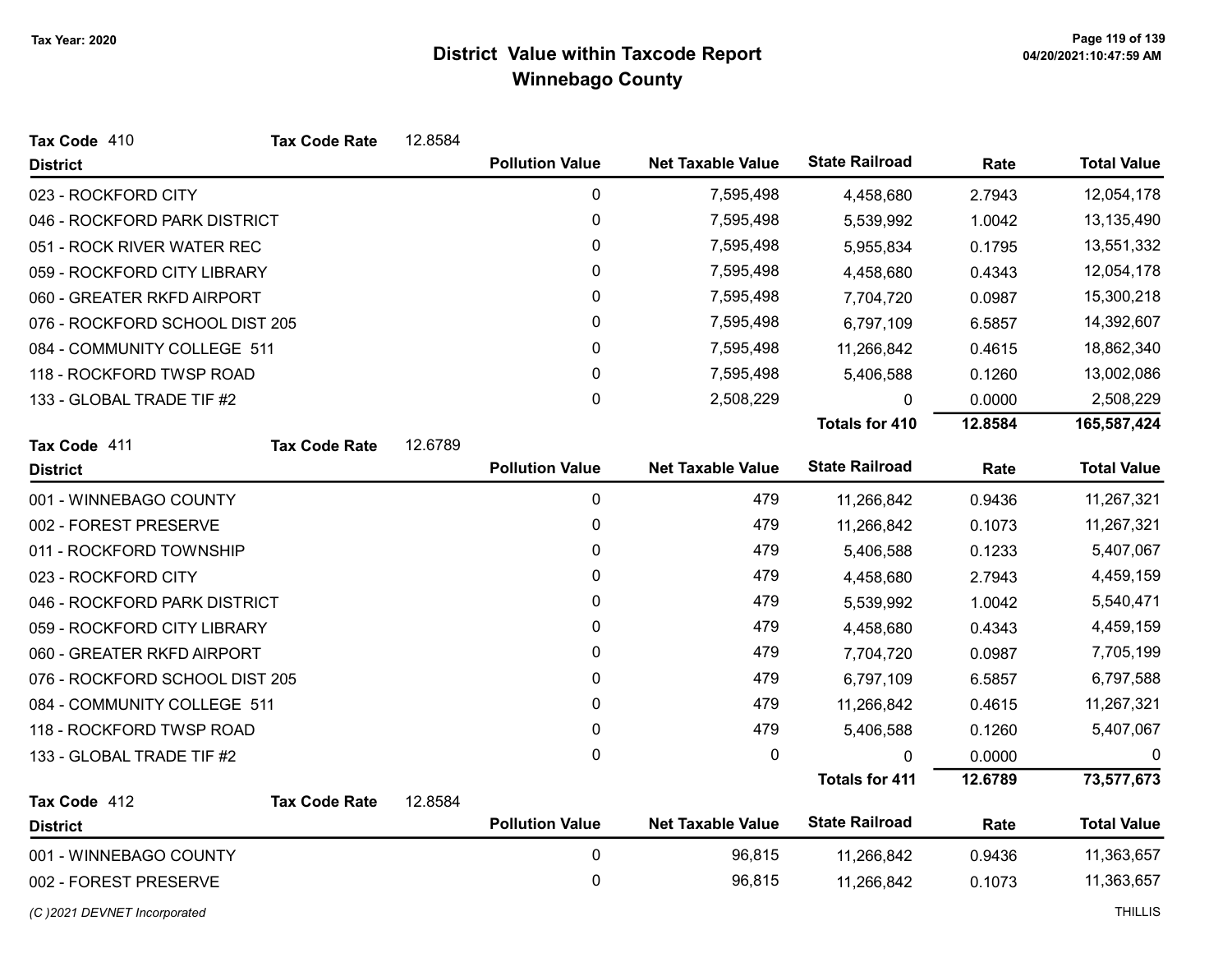| Tax Code 412                             | <b>Tax Code Rate</b> | 12.8584 |                        |                          |                       |         |                    |
|------------------------------------------|----------------------|---------|------------------------|--------------------------|-----------------------|---------|--------------------|
| <b>District</b>                          |                      |         | <b>Pollution Value</b> | <b>Net Taxable Value</b> | <b>State Railroad</b> | Rate    | <b>Total Value</b> |
| 011 - ROCKFORD TOWNSHIP                  |                      |         | 0                      | 96,815                   | 5,406,588             | 0.1233  | 5,503,403          |
| 023 - ROCKFORD CITY                      |                      |         | 0                      | 96,815                   | 4,458,680             | 2.7943  | 4,555,495          |
| 046 - ROCKFORD PARK DISTRICT             |                      |         | 0                      | 96,815                   | 5,539,992             | 1.0042  | 5,636,807          |
| 051 - ROCK RIVER WATER REC               |                      |         | 0                      | 96,815                   | 5,955,834             | 0.1795  | 6,052,649          |
| 059 - ROCKFORD CITY LIBRARY              |                      |         | 0                      | 96,815                   | 4,458,680             | 0.4343  | 4,555,495          |
| 060 - GREATER RKFD AIRPORT               |                      |         | $\mathbf{0}$           | 96,815                   | 7,704,720             | 0.0987  | 7,801,535          |
| 076 - ROCKFORD SCHOOL DIST 205           |                      |         | 0                      | 96,815                   | 6,797,109             | 6.5857  | 6,893,924          |
| 084 - COMMUNITY COLLEGE 511              |                      |         | 0                      | 96,815                   | 11,266,842            | 0.4615  | 11,363,657         |
| 118 - ROCKFORD TWSP ROAD                 |                      |         | $\mathbf 0$            | 96,815                   | 5,406,588             | 0.1260  | 5,503,403          |
| 134 - ASSISTED LIVING/ RIVER HOUSING TIF |                      |         | $\mathbf 0$            | 69                       | 0                     | 0.0000  | 69                 |
|                                          |                      |         |                        |                          | <b>Totals for 412</b> | 12.8584 | 80,593,751         |
| Tax Code 413                             | <b>Tax Code Rate</b> | 9.2549  |                        |                          |                       |         |                    |
| <b>District</b>                          |                      |         | <b>Pollution Value</b> | <b>Net Taxable Value</b> | <b>State Railroad</b> | Rate    | <b>Total Value</b> |
| 001 - WINNEBAGO COUNTY                   |                      |         | 0                      | 508,825                  | 11,266,842            | 0.9436  | 11,775,667         |
| 002 - FOREST PRESERVE                    |                      |         | 0                      | 508,825                  | 11,266,842            | 0.1073  | 11,775,667         |
| 006 - HARLEM TOWNSHIP                    |                      |         | 0                      | 508,825                  | 0                     | 0.1055  | 508,825            |
| 020 - MACHESNEY PARK VILLAGE             |                      |         | $\mathbf{0}$           | 508,825                  | $\mathbf{0}$          | 0.0000  | 508,825            |
| 035 - HARLEM-ROSCOE FIRE                 |                      |         | 0                      | 508,825                  | 481,666               | 0.7241  | 990,491            |
| 055 - NORTH SUBURBAN LIBRARY             |                      |         | 0                      | 508,825                  | 1,201,708             | 0.2844  | 1,710,533          |
| 060 - GREATER RKFD AIRPORT               |                      |         | $\mathbf 0$            | 508,825                  | 7,704,720             | 0.0987  | 8,213,545          |
| 070 - HARLEM SCHOOL DIST 122             |                      |         | $\mathbf{0}$           | 508,825                  | 630,080               | 6.4846  | 1,138,905          |
| 084 - COMMUNITY COLLEGE 511              |                      |         | 0                      | 508,825                  | 11,266,842            | 0.4615  | 11,775,667         |
| 113 - HARLEM TWSP ROAD                   |                      |         | 0                      | 508,825                  | 0                     | 0.0452  | 508,825            |
| 135 - NORTH 2ND TIF MACHESNEY PARK       |                      |         | 0                      | 206,738                  | 0                     | 0.0000  | 206,738            |
|                                          |                      |         |                        |                          | <b>Totals for 413</b> | 9.2549  | 49,113,688         |
| Tax Code 414                             | <b>Tax Code Rate</b> | 9.4344  |                        |                          |                       |         |                    |
| <b>District</b>                          |                      |         | <b>Pollution Value</b> | <b>Net Taxable Value</b> | <b>State Railroad</b> | Rate    | <b>Total Value</b> |
| 001 - WINNEBAGO COUNTY                   |                      |         | $\mathbf 0$            | 1,115,680                | 11,266,842            | 0.9436  | 12,382,522         |

(C)2021 DEVNET Incorporated THILLIS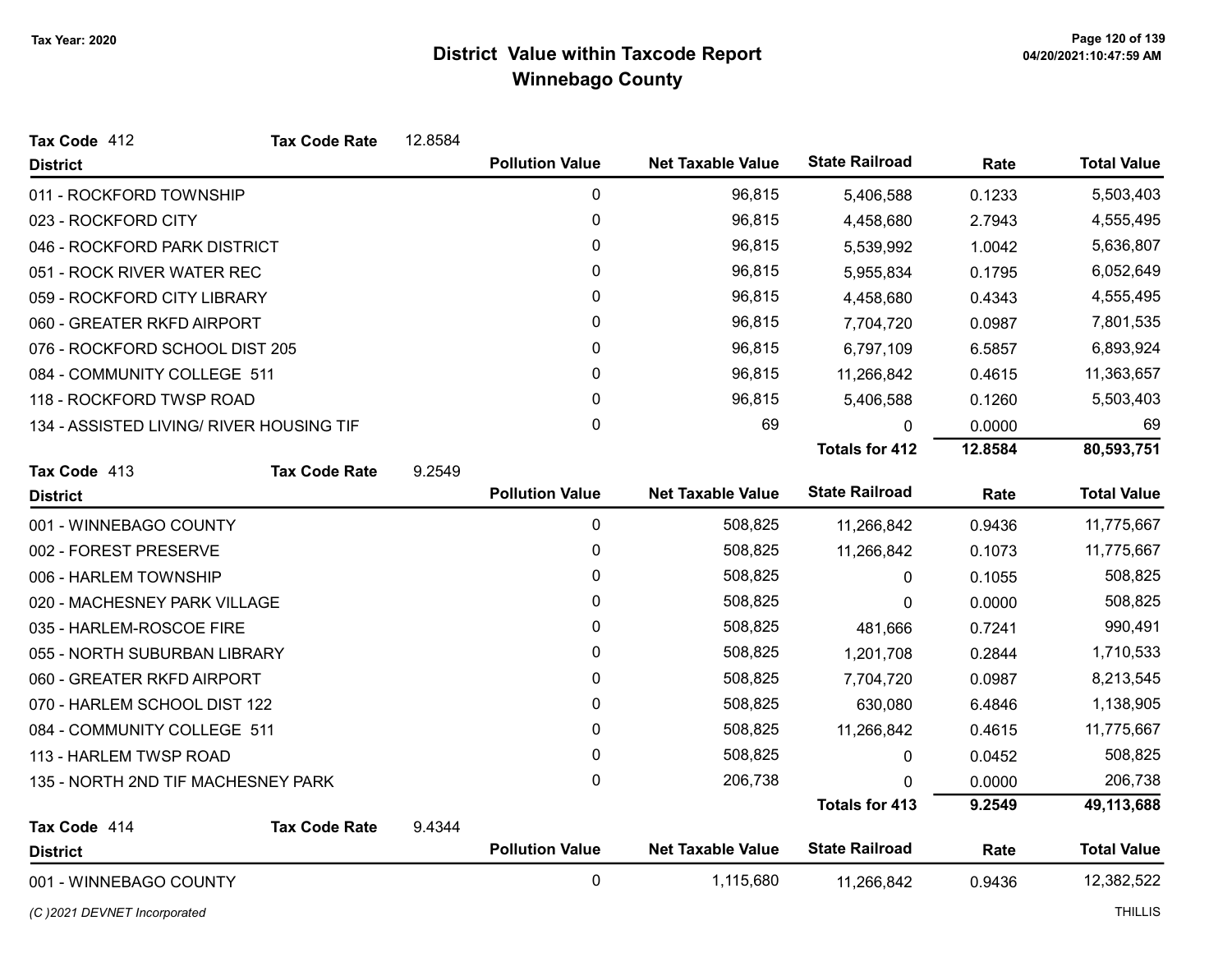| Tax Code 414                       | <b>Tax Code Rate</b> | 9.4344 |                        |                          |                       |        |                    |
|------------------------------------|----------------------|--------|------------------------|--------------------------|-----------------------|--------|--------------------|
| <b>District</b>                    |                      |        | <b>Pollution Value</b> | <b>Net Taxable Value</b> | <b>State Railroad</b> | Rate   | <b>Total Value</b> |
| 002 - FOREST PRESERVE              |                      |        | 0                      | 1,115,680                | 11,266,842            | 0.1073 | 12,382,522         |
| 006 - HARLEM TOWNSHIP              |                      |        | 0                      | 1,115,680                | 0                     | 0.1055 | 1,115,680          |
| 020 - MACHESNEY PARK VILLAGE       |                      |        | 0                      | 1,115,680                | 0                     | 0.0000 | 1,115,680          |
| 035 - HARLEM-ROSCOE FIRE           |                      |        | 0                      | 1,115,680                | 481,666               | 0.7241 | 1,597,346          |
| 051 - ROCK RIVER WATER REC         |                      |        | 0                      | 1,115,680                | 5,955,834             | 0.1795 | 7,071,514          |
| 055 - NORTH SUBURBAN LIBRARY       |                      |        | 0                      | 1,115,680                | 1,201,708             | 0.2844 | 2,317,388          |
| 060 - GREATER RKFD AIRPORT         |                      |        | 0                      | 1,115,680                | 7,704,720             | 0.0987 | 8,820,400          |
| 070 - HARLEM SCHOOL DIST 122       |                      |        | 0                      | 1,115,680                | 630,080               | 6.4846 | 1,745,760          |
| 084 - COMMUNITY COLLEGE 511        |                      |        | 0                      | 1,115,680                | 11,266,842            | 0.4615 | 12,382,522         |
| 113 - HARLEM TWSP ROAD             |                      |        | $\mathbf{0}$           | 1,115,680                | 0                     | 0.0452 | 1,115,680          |
| 135 - NORTH 2ND TIF MACHESNEY PARK |                      |        | 0                      | 115,805                  | 0                     | 0.0000 | 115,805            |
|                                    |                      |        |                        |                          | <b>Totals for 414</b> | 9.4344 | 62,162,819         |
| Tax Code 416                       | <b>Tax Code Rate</b> | 9.1436 |                        |                          |                       |        |                    |
| <b>District</b>                    |                      |        | <b>Pollution Value</b> | <b>Net Taxable Value</b> | <b>State Railroad</b> | Rate   | <b>Total Value</b> |
| 001 - WINNEBAGO COUNTY             |                      |        | $\pmb{0}$              | 6,213,391                | 11,266,842            | 0.9436 | 17,480,233         |
| 002 - FOREST PRESERVE              |                      |        | 0                      | 6,213,391                | 11,266,842            | 0.1073 | 17,480,233         |
| 006 - HARLEM TOWNSHIP              |                      |        | 0                      | 6,213,391                | 0                     | 0.1055 | 6,213,391          |
| 020 - MACHESNEY PARK VILLAGE       |                      |        | 0                      | 6,213,391                | 0                     | 0.0000 | 6,213,391          |
| 037 - NORTH PARK FIRE              |                      |        | 0                      | 6,213,391                | 538,616               | 0.4333 | 6,752,007          |
| 051 - ROCK RIVER WATER REC         |                      |        | 0                      | 6,213,391                | 5,955,834             | 0.1795 | 12,169,225         |
| 055 - NORTH SUBURBAN LIBRARY       |                      |        | 0                      | 6,213,391                | 1,201,708             | 0.2844 | 7,415,099          |
| 060 - GREATER RKFD AIRPORT         |                      |        | 0                      | 6,213,391                | 7,704,720             | 0.0987 | 13,918,111         |
| 070 - HARLEM SCHOOL DIST 122       |                      |        | 0                      | 6,213,391                | 630,080               | 6.4846 | 6,843,471          |
| 084 - COMMUNITY COLLEGE 511        |                      |        | 0                      | 6,213,391                | 11,266,842            | 0.4615 | 17,480,233         |
| 113 - HARLEM TWSP ROAD             |                      |        | 0                      | 6,213,391                | 0                     | 0.0452 | 6,213,391          |
| 135 - NORTH 2ND TIF MACHESNEY PARK |                      |        | 0                      | 5,947,061                |                       | 0.0000 | 5,947,061          |
|                                    |                      |        |                        |                          | <b>Totals for 416</b> | 9.1436 | 124,125,846        |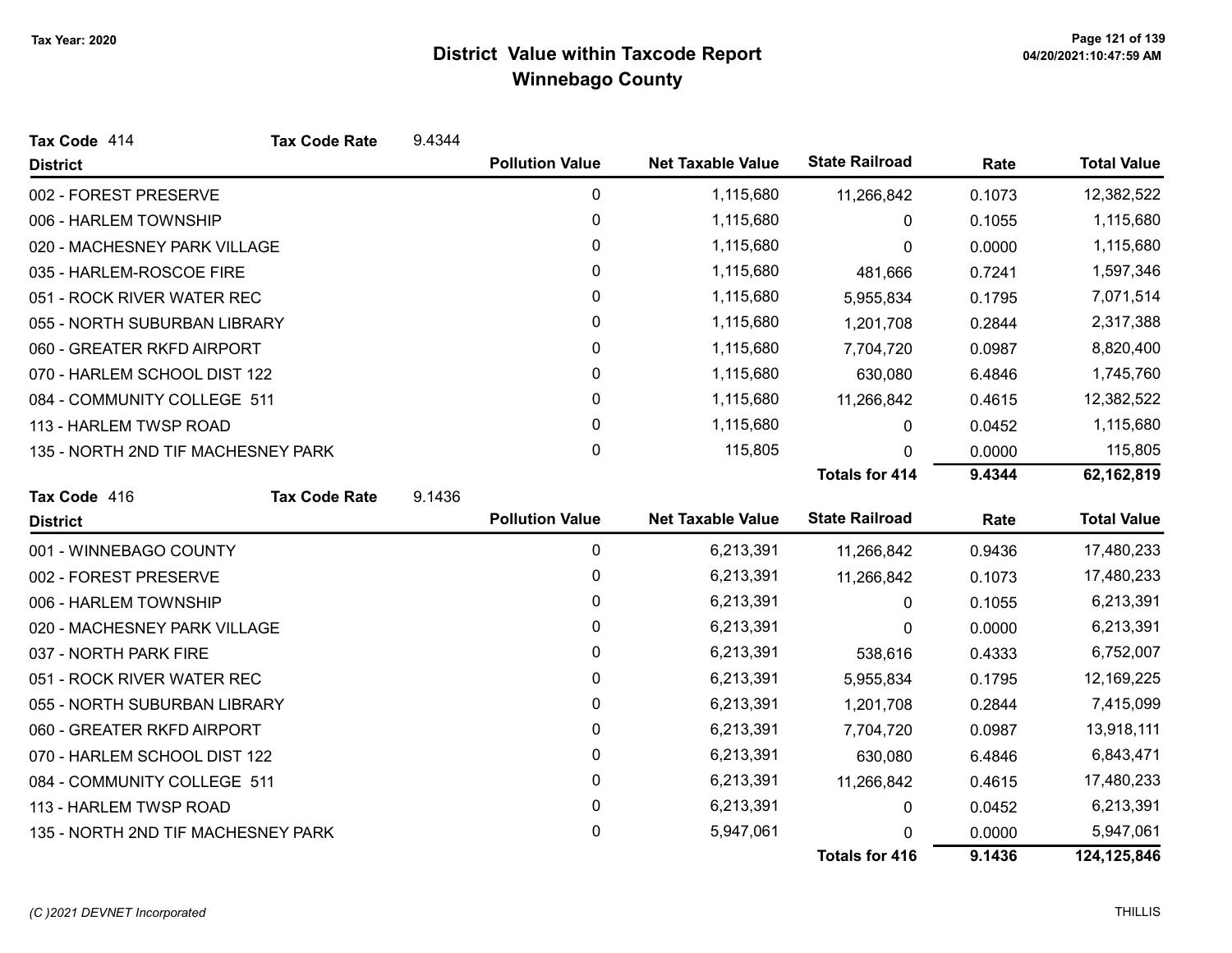| Tax Code 417                   | <b>Tax Code Rate</b> | 12.8584 |                        |                          |                       |         |                    |
|--------------------------------|----------------------|---------|------------------------|--------------------------|-----------------------|---------|--------------------|
| <b>District</b>                |                      |         | <b>Pollution Value</b> | <b>Net Taxable Value</b> | <b>State Railroad</b> | Rate    | <b>Total Value</b> |
| 001 - WINNEBAGO COUNTY         |                      |         | $\mathbf 0$            | 860,378                  | 11,266,842            | 0.9436  | 12,127,220         |
| 002 - FOREST PRESERVE          |                      |         | 0                      | 860,378                  | 11,266,842            | 0.1073  | 12,127,220         |
| 011 - ROCKFORD TOWNSHIP        |                      |         | 0                      | 860,378                  | 5,406,588             | 0.1233  | 6,266,966          |
| 023 - ROCKFORD CITY            |                      |         | 0                      | 860,378                  | 4,458,680             | 2.7943  | 5,319,058          |
| 046 - ROCKFORD PARK DISTRICT   |                      |         | 0                      | 860,378                  | 5,539,992             | 1.0042  | 6,400,370          |
| 051 - ROCK RIVER WATER REC     |                      |         | 0                      | 860,378                  | 5,955,834             | 0.1795  | 6,816,212          |
| 059 - ROCKFORD CITY LIBRARY    |                      |         | 0                      | 860,378                  | 4,458,680             | 0.4343  | 5,319,058          |
| 060 - GREATER RKFD AIRPORT     |                      |         | 0                      | 860,378                  | 7,704,720             | 0.0987  | 8,565,098          |
| 076 - ROCKFORD SCHOOL DIST 205 |                      |         | 0                      | 860,378                  | 6,797,109             | 6.5857  | 7,657,487          |
| 084 - COMMUNITY COLLEGE 511    |                      |         | 0                      | 860,378                  | 11,266,842            | 0.4615  | 12,127,220         |
| 118 - ROCKFORD TWSP ROAD       |                      |         | 0                      | 860,378                  | 5,406,588             | 0.1260  | 6,266,966          |
| 137 - MAIN & WHITMAN TIF       |                      |         | 0                      | 1,073,580                | 0                     | 0.0000  | 1,073,580          |
|                                |                      |         |                        |                          | <b>Totals for 417</b> | 12.8584 | 90,066,455         |
| Tax Code 418                   | <b>Tax Code Rate</b> | 12.8584 |                        |                          |                       |         |                    |
|                                |                      |         |                        |                          |                       |         |                    |
| <b>District</b>                |                      |         | <b>Pollution Value</b> | <b>Net Taxable Value</b> | <b>State Railroad</b> | Rate    | <b>Total Value</b> |
| 001 - WINNEBAGO COUNTY         |                      |         | 0                      | 5,758,779                | 11,266,842            | 0.9436  | 17,025,621         |
| 002 - FOREST PRESERVE          |                      |         | 0                      | 5,758,779                | 11,266,842            | 0.1073  | 17,025,621         |
| 011 - ROCKFORD TOWNSHIP        |                      |         | 0                      | 5,758,779                | 5,406,588             | 0.1233  | 11,165,367         |
| 023 - ROCKFORD CITY            |                      |         | 0                      | 5,758,779                | 4,458,680             | 2.7943  | 10,217,459         |
| 046 - ROCKFORD PARK DISTRICT   |                      |         | 0                      | 5,758,779                | 5,539,992             | 1.0042  | 11,298,771         |
| 051 - ROCK RIVER WATER REC     |                      |         | 0                      | 5,758,779                | 5,955,834             | 0.1795  | 11,714,613         |
| 059 - ROCKFORD CITY LIBRARY    |                      |         | 0                      | 5,758,779                | 4,458,680             | 0.4343  | 10,217,459         |
| 060 - GREATER RKFD AIRPORT     |                      |         | 0                      | 5,758,779                | 7,704,720             | 0.0987  | 13,463,499         |
| 076 - ROCKFORD SCHOOL DIST 205 |                      |         | $\pmb{0}$              | 5,758,779                | 6,797,109             | 6.5857  | 12,555,888         |
| 084 - COMMUNITY COLLEGE 511    |                      |         | 0                      | 5,758,779                | 11,266,842            | 0.4615  | 17,025,621         |
| 118 - ROCKFORD TWSP ROAD       |                      |         | 0                      | 5,758,779                | 5,406,588             | 0.1260  | 11,165,367         |
| 138 - MIDTOWN TIF              |                      |         | 0                      | 428,836                  |                       | 0.0000  | 428,836            |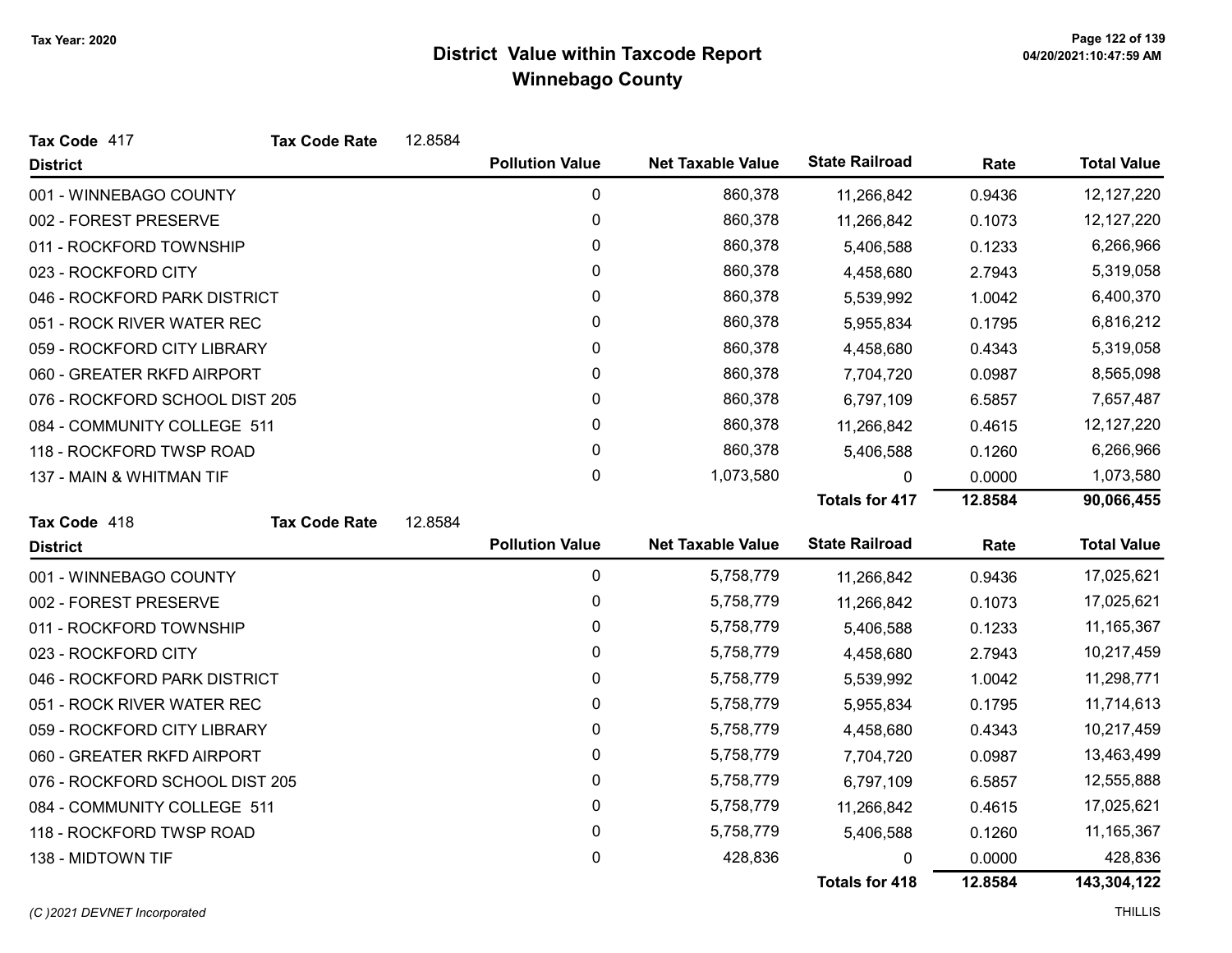| Tax Code 419                       | <b>Tax Code Rate</b> | 12.8584 |                        |                          |                       |         |                    |
|------------------------------------|----------------------|---------|------------------------|--------------------------|-----------------------|---------|--------------------|
| <b>District</b>                    |                      |         | <b>Pollution Value</b> | <b>Net Taxable Value</b> | <b>State Railroad</b> | Rate    | <b>Total Value</b> |
| 001 - WINNEBAGO COUNTY             |                      |         | 0                      | 457,568                  | 11,266,842            | 0.9436  | 11,724,410         |
| 002 - FOREST PRESERVE              |                      |         | $\mathbf 0$            | 457,568                  | 11,266,842            | 0.1073  | 11,724,410         |
| 011 - ROCKFORD TOWNSHIP            |                      |         | 0                      | 457,568                  | 5,406,588             | 0.1233  | 5,864,156          |
| 023 - ROCKFORD CITY                |                      |         | 0                      | 457,568                  | 4,458,680             | 2.7943  | 4,916,248          |
| 046 - ROCKFORD PARK DISTRICT       |                      |         | 0                      | 457,568                  | 5,539,992             | 1.0042  | 5,997,560          |
| 051 - ROCK RIVER WATER REC         |                      |         | 0                      | 457,568                  | 5,955,834             | 0.1795  | 6,413,402          |
| 059 - ROCKFORD CITY LIBRARY        |                      |         | $\pmb{0}$              | 457,568                  | 4,458,680             | 0.4343  | 4,916,248          |
| 060 - GREATER RKFD AIRPORT         |                      |         | 0                      | 457,568                  | 7,704,720             | 0.0987  | 8,162,288          |
| 076 - ROCKFORD SCHOOL DIST 205     |                      |         | 0                      | 457,568                  | 6,797,109             | 6.5857  | 7,254,677          |
| 084 - COMMUNITY COLLEGE 511        |                      |         | 0                      | 457,568                  | 11,266,842            | 0.4615  | 11,724,410         |
| 118 - ROCKFORD TWSP ROAD           |                      |         | 0                      | 457,568                  | 5,406,588             | 0.1260  | 5,864,156          |
| 139 - KISHWAUKEE & HARRISON TIF #2 |                      |         | 0                      | 296                      | $\Omega$              | 0.0000  | 296                |
|                                    |                      |         |                        |                          | <b>Totals for 419</b> | 12.8584 | 84,562,261         |
| Tax Code 420                       | <b>Tax Code Rate</b> | 9.5891  |                        |                          |                       |         |                    |
| <b>District</b>                    |                      |         | <b>Pollution Value</b> | <b>Net Taxable Value</b> | <b>State Railroad</b> | Rate    | <b>Total Value</b> |
| 001 - WINNEBAGO COUNTY             |                      |         | 0                      | 1,718,942                | 11,266,842            | 0.9436  | 12,985,784         |
| 002 - FOREST PRESERVE              |                      |         | $\mathbf 0$            | 1,718,942                | 11,266,842            | 0.1073  | 12,985,784         |
| 012 - ROCKTON TOWNSHIP             |                      |         | 0                      | 1,718,942                | 1,418,224             | 0.1872  | 3,137,166          |
| 024 - ROCKTON VILLAGE              |                      |         | 0                      | 1,718,942                | 185,263               | 0.6311  | 1,904,205          |
| 041 - ROCKTON FIRE                 |                      |         | $\pmb{0}$              | 1,718,942                | 752,013               | 0.6686  | 2,470,955          |
| 057 - TALCOTT FREE LIBRARY         |                      |         | 0                      | 1,718,942                | 528,383               | 0.2832  | 2,247,325          |
| 074 - ROCKTON SCHOOL DIST 140      |                      |         | $\pmb{0}$              | 1,718,942                | 699,395               | 3.5662  | 2,418,337          |
| 077 - HONONEGAH HIGH SD #207       |                      |         | 0                      | 1,718,942                | 826,144               | 2.5921  | 2,545,086          |
| 084 - COMMUNITY COLLEGE 511        |                      |         | 0                      | 1,718,942                | 11,266,842            | 0.4615  | 12,985,784         |
| 119 - ROCKTON TWSP ROAD            |                      |         | $\pmb{0}$              | 1,718,942                | 1,418,224             | 0.1483  | 3,137,166          |
| 140 - FORMER BELOIT CORP TIF       |                      |         | 0                      | 2,854,141                | $\Omega$              | 0.0000  | 2,854,141          |
|                                    |                      |         |                        |                          | <b>Totals for 420</b> | 9.5891  | 59,671,733         |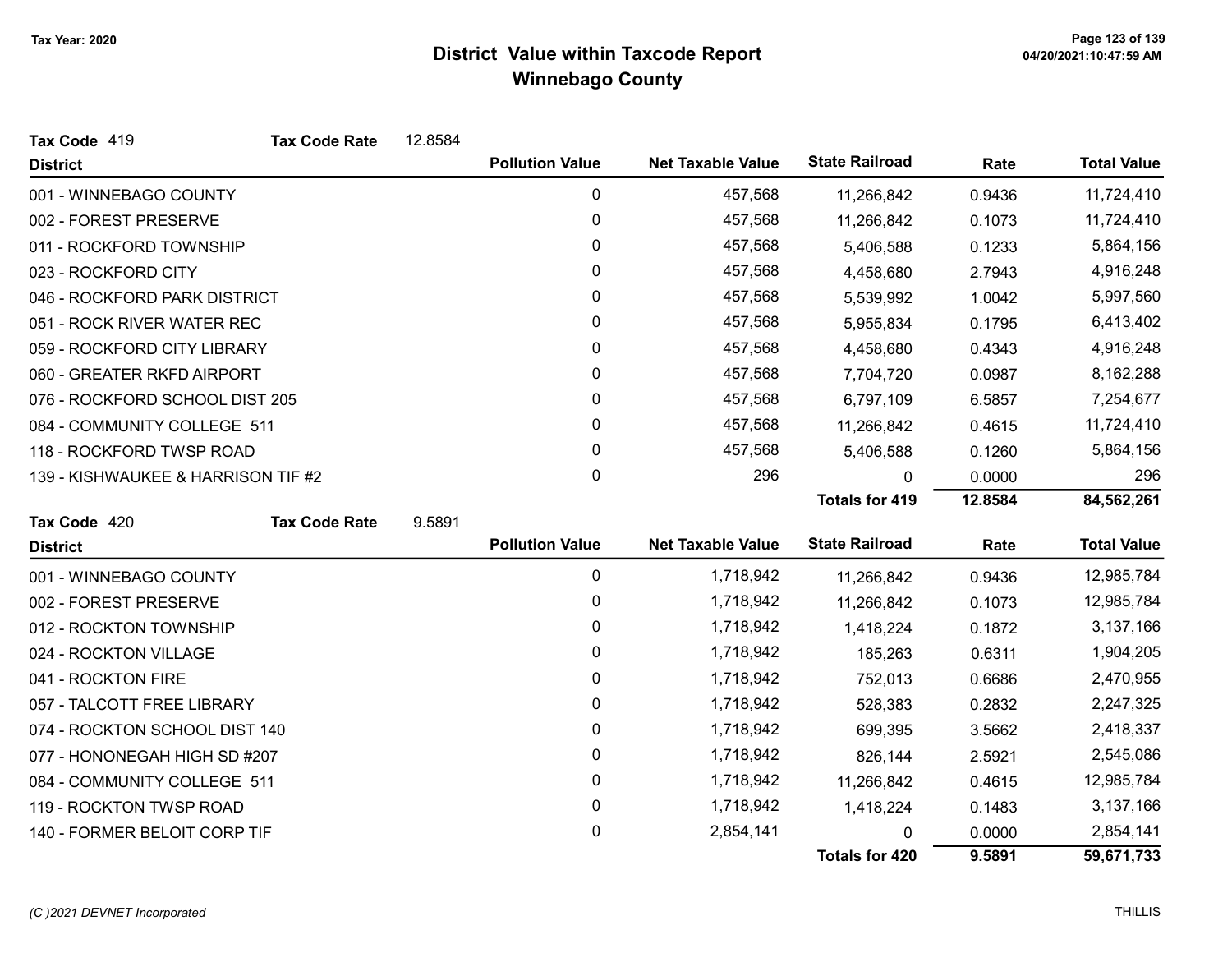| Tax Code 421                   | <b>Tax Code Rate</b> | 12.8584 |                        |                          |                       |         |                    |
|--------------------------------|----------------------|---------|------------------------|--------------------------|-----------------------|---------|--------------------|
| <b>District</b>                |                      |         | <b>Pollution Value</b> | <b>Net Taxable Value</b> | <b>State Railroad</b> | Rate    | <b>Total Value</b> |
| 001 - WINNEBAGO COUNTY         |                      |         | $\mathbf 0$            | 14,472,925               | 11,266,842            | 0.9436  | 25,739,767         |
| 002 - FOREST PRESERVE          |                      |         | 0                      | 14,472,925               | 11,266,842            | 0.1073  | 25,739,767         |
| 011 - ROCKFORD TOWNSHIP        |                      |         | 0                      | 14,472,925               | 5,406,588             | 0.1233  | 19,879,513         |
| 023 - ROCKFORD CITY            |                      |         | 0                      | 14,472,925               | 4,458,680             | 2.7943  | 18,931,605         |
| 046 - ROCKFORD PARK DISTRICT   |                      |         | 0                      | 14,472,925               | 5,539,992             | 1.0042  | 20,012,917         |
| 051 - ROCK RIVER WATER REC     |                      |         | $\mathbf 0$            | 14,472,925               | 5,955,834             | 0.1795  | 20,428,759         |
| 059 - ROCKFORD CITY LIBRARY    |                      |         | 0                      | 14,472,925               | 4,458,680             | 0.4343  | 18,931,605         |
| 060 - GREATER RKFD AIRPORT     |                      |         | 0                      | 14,472,925               | 7,704,720             | 0.0987  | 22, 177, 645       |
| 076 - ROCKFORD SCHOOL DIST 205 |                      |         | 0                      | 14,472,925               | 6,797,109             | 6.5857  | 21,270,034         |
| 084 - COMMUNITY COLLEGE 511    |                      |         | $\pmb{0}$              | 14,472,925               | 11,266,842            | 0.4615  | 25,739,767         |
| 118 - ROCKFORD TWSP ROAD       |                      |         | 0                      | 14,472,925               | 5,406,588             | 0.1260  | 19,879,513         |
| 141 - GLOBAL TRADE TIF #3      |                      |         | $\pmb{0}$              | 584,722                  | 0                     | 0.0000  | 584,722            |
|                                |                      |         |                        |                          | <b>Totals for 421</b> | 12.8584 | 239,315,614        |
| Tax Code 422                   | <b>Tax Code Rate</b> | 12.8584 |                        |                          |                       |         |                    |
| <b>District</b>                |                      |         | <b>Pollution Value</b> | <b>Net Taxable Value</b> | <b>State Railroad</b> | Rate    | <b>Total Value</b> |
| 001 - WINNEBAGO COUNTY         |                      |         | $\mathbf 0$            | 9,483,317                | 11,266,842            | 0.9436  | 20,750,159         |
| 002 - FOREST PRESERVE          |                      |         | 0                      | 9,483,317                | 11,266,842            | 0.1073  | 20,750,159         |
| 011 - ROCKFORD TOWNSHIP        |                      |         | $\pmb{0}$              | 9,483,317                | 5,406,588             | 0.1233  | 14,889,905         |
| 023 - ROCKFORD CITY            |                      |         | 0                      | 9,483,317                | 4,458,680             | 2.7943  | 13,941,997         |
| 046 - ROCKFORD PARK DISTRICT   |                      |         | $\pmb{0}$              | 9,483,317                | 5,539,992             | 1.0042  | 15,023,309         |
| 051 - ROCK RIVER WATER REC     |                      |         | 0                      | 9,483,317                | 5,955,834             | 0.1795  | 15,439,151         |
| 059 - ROCKFORD CITY LIBRARY    |                      |         | 0                      | 9,483,317                | 4,458,680             | 0.4343  | 13,941,997         |
| 060 - GREATER RKFD AIRPORT     |                      |         | 0                      | 9,483,317                | 7,704,720             | 0.0987  | 17,188,037         |
| 076 - ROCKFORD SCHOOL DIST 205 |                      |         | 0                      | 9,483,317                | 6,797,109             | 6.5857  | 16,280,426         |
| 084 - COMMUNITY COLLEGE 511    |                      |         | 0                      | 9,483,317                | 11,266,842            | 0.4615  | 20,750,159         |
| 118 - ROCKFORD TWSP ROAD       |                      |         | 0                      | 9,483,317                | 5,406,588             | 0.1260  | 14,889,905         |
| 142 - RIVER DISTRICT NORTH TIF |                      |         | 0                      | 2,968,026                | 0                     | 0.0000  | 2,968,026          |
|                                |                      |         |                        |                          | Totals for 422        | 12.8584 | 186,813,230        |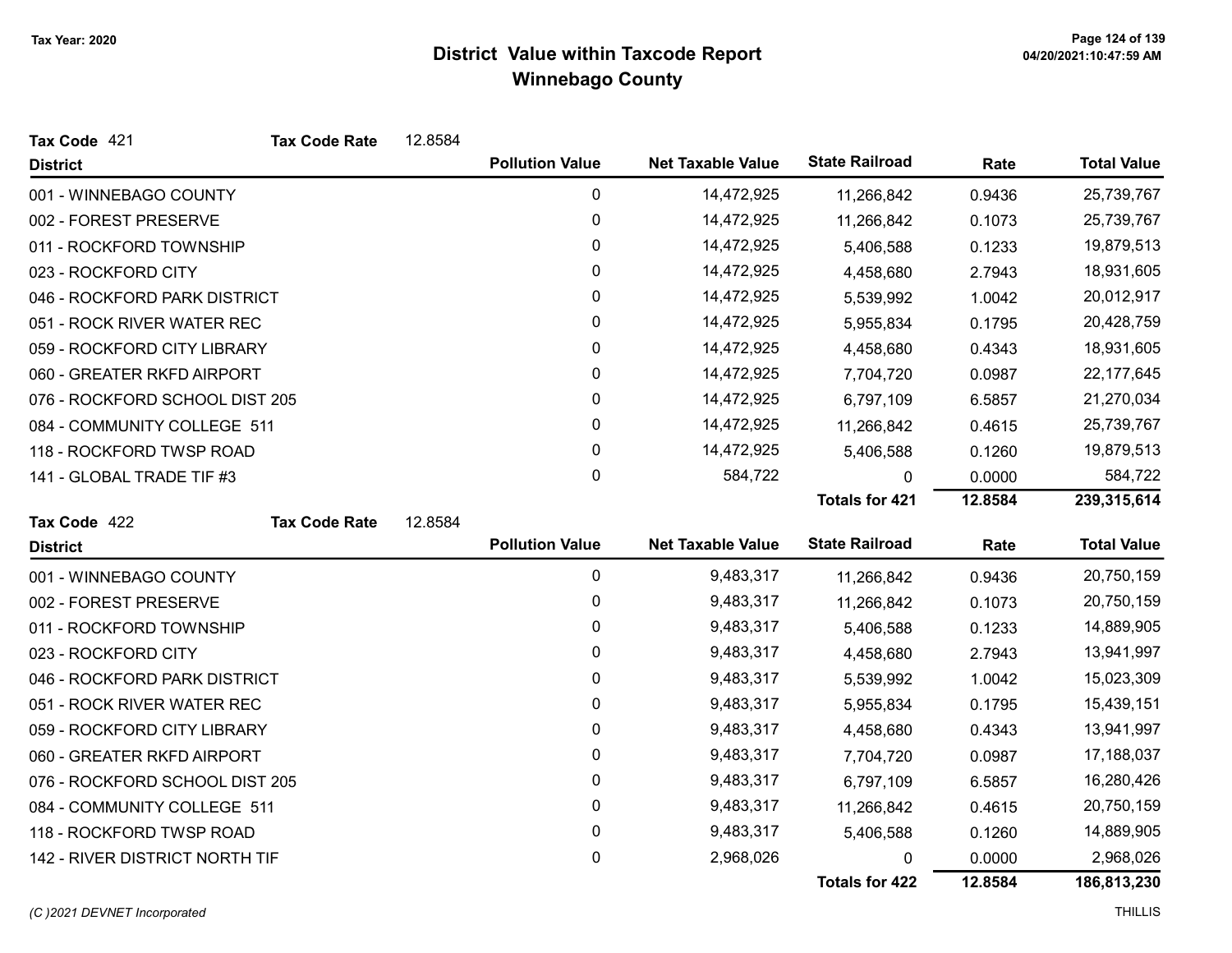| Tax Code 423                   | <b>Tax Code Rate</b> | 12.8584 |                        |                          |                       |         |                    |
|--------------------------------|----------------------|---------|------------------------|--------------------------|-----------------------|---------|--------------------|
| <b>District</b>                |                      |         | <b>Pollution Value</b> | <b>Net Taxable Value</b> | <b>State Railroad</b> | Rate    | <b>Total Value</b> |
| 001 - WINNEBAGO COUNTY         |                      |         | 0                      | 12,207,909               | 11,266,842            | 0.9436  | 23,474,751         |
| 002 - FOREST PRESERVE          |                      |         | 0                      | 12,207,909               | 11,266,842            | 0.1073  | 23,474,751         |
| 011 - ROCKFORD TOWNSHIP        |                      |         | 0                      | 12,207,909               | 5,406,588             | 0.1233  | 17,614,497         |
| 023 - ROCKFORD CITY            |                      |         | 0                      | 12,207,909               | 4,458,680             | 2.7943  | 16,666,589         |
| 046 - ROCKFORD PARK DISTRICT   |                      |         | 0                      | 12,207,909               | 5,539,992             | 1.0042  | 17,747,901         |
| 051 - ROCK RIVER WATER REC     |                      |         | 0                      | 12,207,909               | 5,955,834             | 0.1795  | 18, 163, 743       |
| 059 - ROCKFORD CITY LIBRARY    |                      |         | 0                      | 12,207,909               | 4,458,680             | 0.4343  | 16,666,589         |
| 060 - GREATER RKFD AIRPORT     |                      |         | 0                      | 12,207,909               | 7,704,720             | 0.0987  | 19,912,629         |
| 076 - ROCKFORD SCHOOL DIST 205 |                      |         | 0                      | 12,207,909               | 6,797,109             | 6.5857  | 19,005,018         |
| 084 - COMMUNITY COLLEGE 511    |                      |         | 0                      | 12,207,909               | 11,266,842            | 0.4615  | 23,474,751         |
| 118 - ROCKFORD TWSP ROAD       |                      |         | 0                      | 12,207,909               | 5,406,588             | 0.1260  | 17,614,497         |
| 143 - BROADWAY TIF             |                      |         | $\mathbf 0$            | 677,550                  | 0                     | 0.0000  | 677,550            |
|                                |                      |         |                        |                          | <b>Totals for 423</b> | 12.8584 | 214,493,266        |
| Tax Code 424                   | <b>Tax Code Rate</b> | 12.8584 |                        |                          |                       |         |                    |
| <b>District</b>                |                      |         | <b>Pollution Value</b> | <b>Net Taxable Value</b> | <b>State Railroad</b> | Rate    | <b>Total Value</b> |
| 001 - WINNEBAGO COUNTY         |                      |         | $\pmb{0}$              | 8,615,975                | 11,266,842            | 0.9436  | 19,882,817         |
| 002 - FOREST PRESERVE          |                      |         | 0                      | 8,615,975                | 11,266,842            | 0.1073  | 19,882,817         |
| 011 - ROCKFORD TOWNSHIP        |                      |         | 0                      | 8,615,975                | 5,406,588             | 0.1233  | 14,022,563         |
| 023 - ROCKFORD CITY            |                      |         | 0                      | 8,615,975                | 4,458,680             | 2.7943  | 13,074,655         |
| 046 - ROCKFORD PARK DISTRICT   |                      |         | $\pmb{0}$              | 8,615,975                | 5,539,992             | 1.0042  | 14, 155, 967       |
| 051 - ROCK RIVER WATER REC     |                      |         | 0                      | 8,615,975                | 5,955,834             | 0.1795  | 14,571,809         |
| 059 - ROCKFORD CITY LIBRARY    |                      |         | 0                      | 8,615,975                | 4,458,680             | 0.4343  | 13,074,655         |
| 060 - GREATER RKFD AIRPORT     |                      |         | 0                      | 8,615,975                | 7,704,720             | 0.0987  | 16,320,695         |
| 076 - ROCKFORD SCHOOL DIST 205 |                      |         | 0                      | 8,615,975                | 6,797,109             | 6.5857  | 15,413,084         |
| 084 - COMMUNITY COLLEGE 511    |                      |         | 0                      | 8,615,975                | 11,266,842            | 0.4615  | 19,882,817         |
|                                |                      |         |                        |                          |                       |         |                    |
| 118 - ROCKFORD TWSP ROAD       |                      |         | 0                      | 8,615,975                | 5,406,588             | 0.1260  | 14,022,563         |
| 144 - EAST RIVER TIF           |                      |         | 0                      | 3,641,505                | 0                     | 0.0000  | 3,641,505          |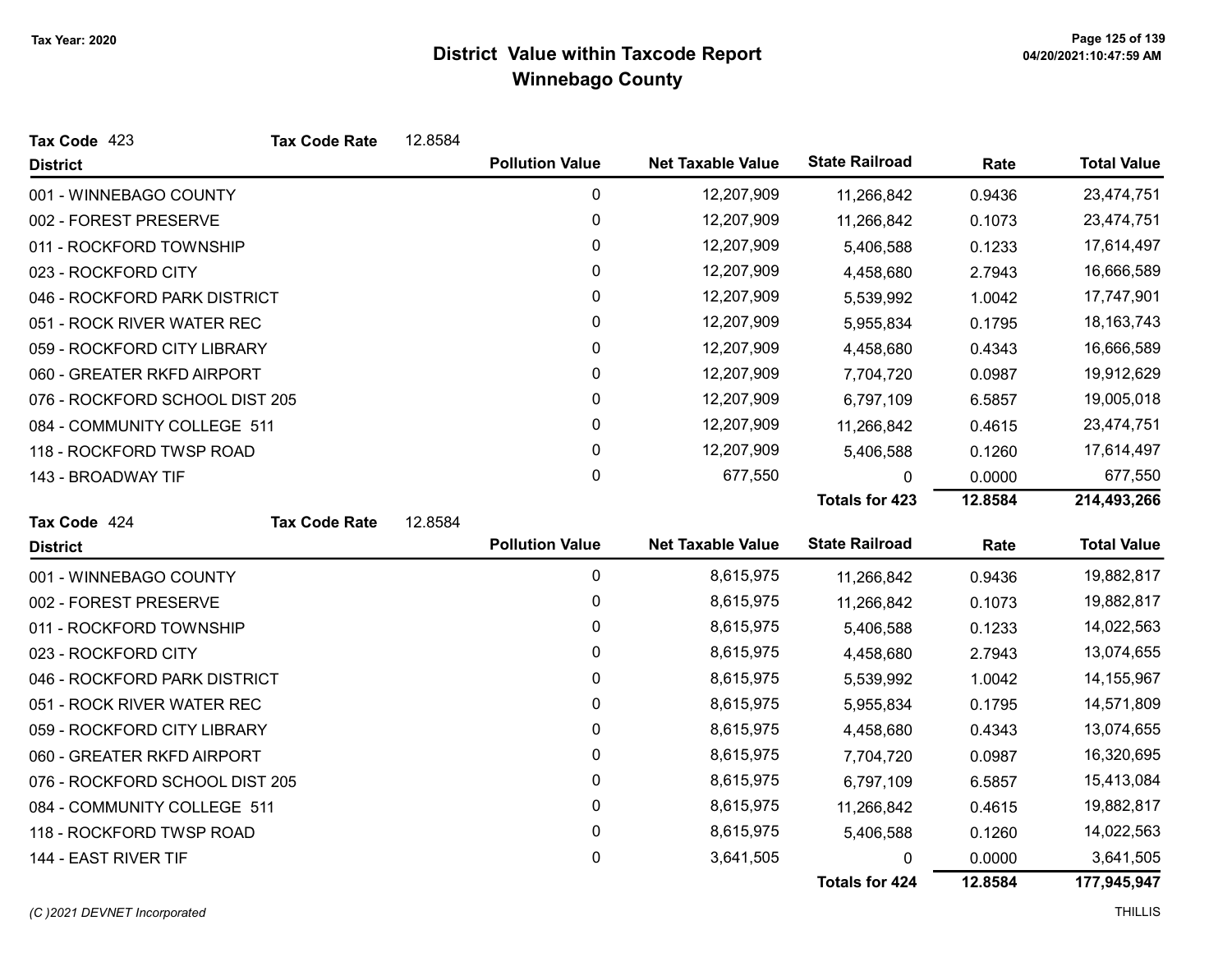| Tax Code 425                     | <b>Tax Code Rate</b> | 9.1386 |                        |                          |                       |        |                    |
|----------------------------------|----------------------|--------|------------------------|--------------------------|-----------------------|--------|--------------------|
| <b>District</b>                  |                      |        | <b>Pollution Value</b> | <b>Net Taxable Value</b> | <b>State Railroad</b> | Rate   | <b>Total Value</b> |
| 001 - WINNEBAGO COUNTY           |                      |        | 0                      | 64,580                   | 11,266,842            | 0.9436 | 11,331,422         |
| 002 - FOREST PRESERVE            |                      |        | 0                      | 64,580                   | 11,266,842            | 0.1073 | 11,331,422         |
| 010 - PECATONICA TOWNSHIP        |                      |        | 0                      | 64,580                   | 0                     | 0.1752 | 64,580             |
| 022 - PECATONICA VILLAGE         |                      |        | 0                      | 64,580                   | 0                     | 0.7750 | 64,580             |
| 039 - PECATONICA FIRE            |                      |        | 0                      | 64,580                   | 593,894               | 0.3757 | 658,474            |
| 047 - SUMNER PARK                |                      |        | 0                      | 64,580                   | 0                     | 0.1382 | 64,580             |
| 056 - PECATONICA LIBRARY         |                      |        | 0                      | 64,580                   | 0                     | 0.1856 | 64,580             |
| 080 - PECATONICA UNIT SD #321    |                      |        | 0                      | 64,580                   | 0                     | 5.7454 | 64,580             |
| 084 - COMMUNITY COLLEGE 511      |                      |        | 0                      | 64,580                   | 11,266,842            | 0.4615 | 11,331,422         |
| 117 - PECATONICA TWSP ROAD       |                      |        | 0                      | 64,580                   | 0                     | 0.1794 | 64,580             |
| 124 - PE/SE MULTI TOWNSHIP       |                      |        | 0                      | 64,580                   | 0                     | 0.0517 | 64,580             |
| 145 - SUMNER ROAD / GROVE ST TIF |                      |        | $\pmb{0}$              | 0                        | $\mathbf{0}$          | 0.0000 | 0                  |
|                                  |                      |        |                        |                          | <b>Totals for 425</b> | 9.1386 | 35,104,800         |
| Tax Code 426                     | <b>Tax Code Rate</b> | 9.9142 |                        |                          |                       |        |                    |
| <b>District</b>                  |                      |        | <b>Pollution Value</b> | <b>Net Taxable Value</b> | <b>State Railroad</b> | Rate   | <b>Total Value</b> |
| 001 - WINNEBAGO COUNTY           |                      |        | 0                      | 2,326,192                | 11,266,842            | 0.9436 | 13,593,034         |
| 002 - FOREST PRESERVE            |                      |        | 0                      | 2,326,192                | 11,266,842            | 0.1073 | 13,593,034         |
| 011 - ROCKFORD TOWNSHIP          |                      |        | 0                      | 2,326,192                | 5,406,588             | 0.1233 | 7,732,780          |
| 019 - LOVES PARK CITY            |                      |        | 0                      | 2,326,192                | $\mathbf{0}$          | 0.0000 | 2,326,192          |
| 046 - ROCKFORD PARK DISTRICT     |                      |        | $\pmb{0}$              | 2,326,192                | 5,539,992             | 1.0042 | 7,866,184          |
| 051 - ROCK RIVER WATER REC       |                      |        | 0                      | 2,326,192                | 5,955,834             | 0.1795 | 8,282,026          |
| 055 - NORTH SUBURBAN LIBRARY     |                      |        | 0                      | 2,326,192                | 1,201,708             | 0.2844 | 3,527,900          |
| 060 - GREATER RKFD AIRPORT       |                      |        | 0                      | 2,326,192                | 7,704,720             | 0.0987 | 10,030,912         |
| 076 - ROCKFORD SCHOOL DIST 205   |                      |        | $\pmb{0}$              | 2,326,192                | 6,797,109             | 6.5857 | 9,123,301          |
| 084 - COMMUNITY COLLEGE 511      |                      |        | 0                      | 2,326,192                | 11,266,842            | 0.4615 | 13,593,034         |
| 118 - ROCKFORD TWSP ROAD         |                      |        | 0                      | 2,326,192                | 5,406,588             | 0.1260 | 7,732,780          |
| 146 - LOVES PARK CORP CENTER TIF |                      |        | 0                      | 1,574,947                | 0                     | 0.0000 | 1,574,947          |
|                                  |                      |        |                        |                          | <b>Totals for 426</b> | 9.9142 | 98,976,124         |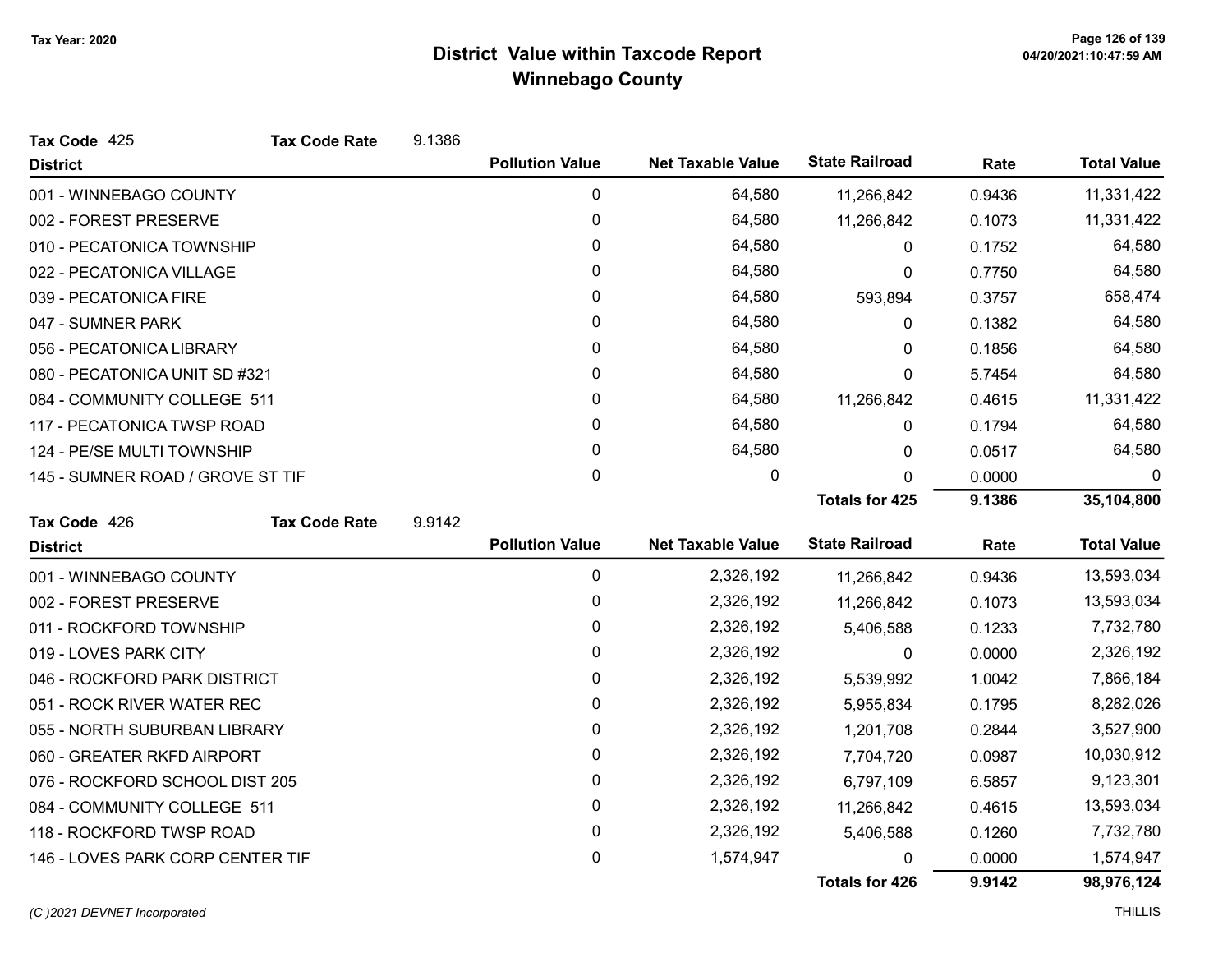| Tax Code 427                     | <b>Tax Code Rate</b> | 9.6361 |                        |                          |                       |        |                    |
|----------------------------------|----------------------|--------|------------------------|--------------------------|-----------------------|--------|--------------------|
| <b>District</b>                  |                      |        | <b>Pollution Value</b> | <b>Net Taxable Value</b> | <b>State Railroad</b> | Rate   | <b>Total Value</b> |
| 001 - WINNEBAGO COUNTY           |                      |        | 0                      | 10,516                   | 11,266,842            | 0.9436 | 11,277,358         |
| 002 - FOREST PRESERVE            |                      |        | $\pmb{0}$              | 10,516                   | 11,266,842            | 0.1073 | 11,277,358         |
| 006 - HARLEM TOWNSHIP            |                      |        | 0                      | 10,516                   | 0                     | 0.1055 | 10,516             |
| 019 - LOVES PARK CITY            |                      |        | 0                      | 10,516                   | 0                     | 0.0000 | 10,516             |
| 046 - ROCKFORD PARK DISTRICT     |                      |        | 0                      | 10,516                   | 5,539,992             | 1.0042 | 5,550,508          |
| 055 - NORTH SUBURBAN LIBRARY     |                      |        | 0                      | 10,516                   | 1,201,708             | 0.2844 | 1,212,224          |
| 060 - GREATER RKFD AIRPORT       |                      |        | $\pmb{0}$              | 10,516                   | 7,704,720             | 0.0987 | 7,715,236          |
| 076 - ROCKFORD SCHOOL DIST 205   |                      |        | 0                      | 10,516                   | 6,797,109             | 6.5857 | 6,807,625          |
| 084 - COMMUNITY COLLEGE 511      |                      |        | 0                      | 10,516                   | 11,266,842            | 0.4615 | 11,277,358         |
| 113 - HARLEM TWSP ROAD           |                      |        | 0                      | 10,516                   | 0                     | 0.0452 | 10,516             |
| 146 - LOVES PARK CORP CENTER TIF |                      |        | $\mathbf 0$            | 6,065                    | 0                     | 0.0000 | 6,065              |
|                                  |                      |        |                        |                          | <b>Totals for 427</b> | 9.6361 | 55,155,280         |
| Tax Code 428                     | <b>Tax Code Rate</b> | 9.8156 |                        |                          |                       |        |                    |
| <b>District</b>                  |                      |        | <b>Pollution Value</b> | <b>Net Taxable Value</b> | <b>State Railroad</b> | Rate   | <b>Total Value</b> |
| 001 - WINNEBAGO COUNTY           |                      |        | 0                      | 1,800,234                | 11,266,842            | 0.9436 | 13,067,076         |
| 002 - FOREST PRESERVE            |                      |        | 0                      | 1,800,234                | 11,266,842            | 0.1073 | 13,067,076         |
| 006 - HARLEM TOWNSHIP            |                      |        | $\pmb{0}$              | 1,800,234                | 0                     | 0.1055 | 1,800,234          |
| 019 - LOVES PARK CITY            |                      |        | $\mathbf{0}$           | 1,800,234                | 0                     | 0.0000 | 1,800,234          |
| 046 - ROCKFORD PARK DISTRICT     |                      |        | 0                      | 1,800,234                | 5,539,992             | 1.0042 | 7,340,226          |
| 051 - ROCK RIVER WATER REC       |                      |        | 0                      | 1,800,234                | 5,955,834             | 0.1795 | 7,756,068          |
| 055 - NORTH SUBURBAN LIBRARY     |                      |        | 0                      | 1,800,234                | 1,201,708             | 0.2844 | 3,001,942          |
| 060 - GREATER RKFD AIRPORT       |                      |        | 0                      | 1,800,234                | 7,704,720             | 0.0987 | 9,504,954          |
| 076 - ROCKFORD SCHOOL DIST 205   |                      |        | 0                      | 1,800,234                | 6,797,109             | 6.5857 | 8,597,343          |
| 084 - COMMUNITY COLLEGE 511      |                      |        | 0                      | 1,800,234                | 11,266,842            | 0.4615 | 13,067,076         |
| 113 - HARLEM TWSP ROAD           |                      |        | $\pmb{0}$              | 1,800,234                | $\mathbf{0}$          | 0.0452 | 1,800,234          |
| 146 - LOVES PARK CORP CENTER TIF |                      |        | 0                      | 3,788,602                |                       | 0.0000 | 3,788,602          |
|                                  |                      |        |                        |                          | <b>Totals for 428</b> | 9.8156 | 84,591,065         |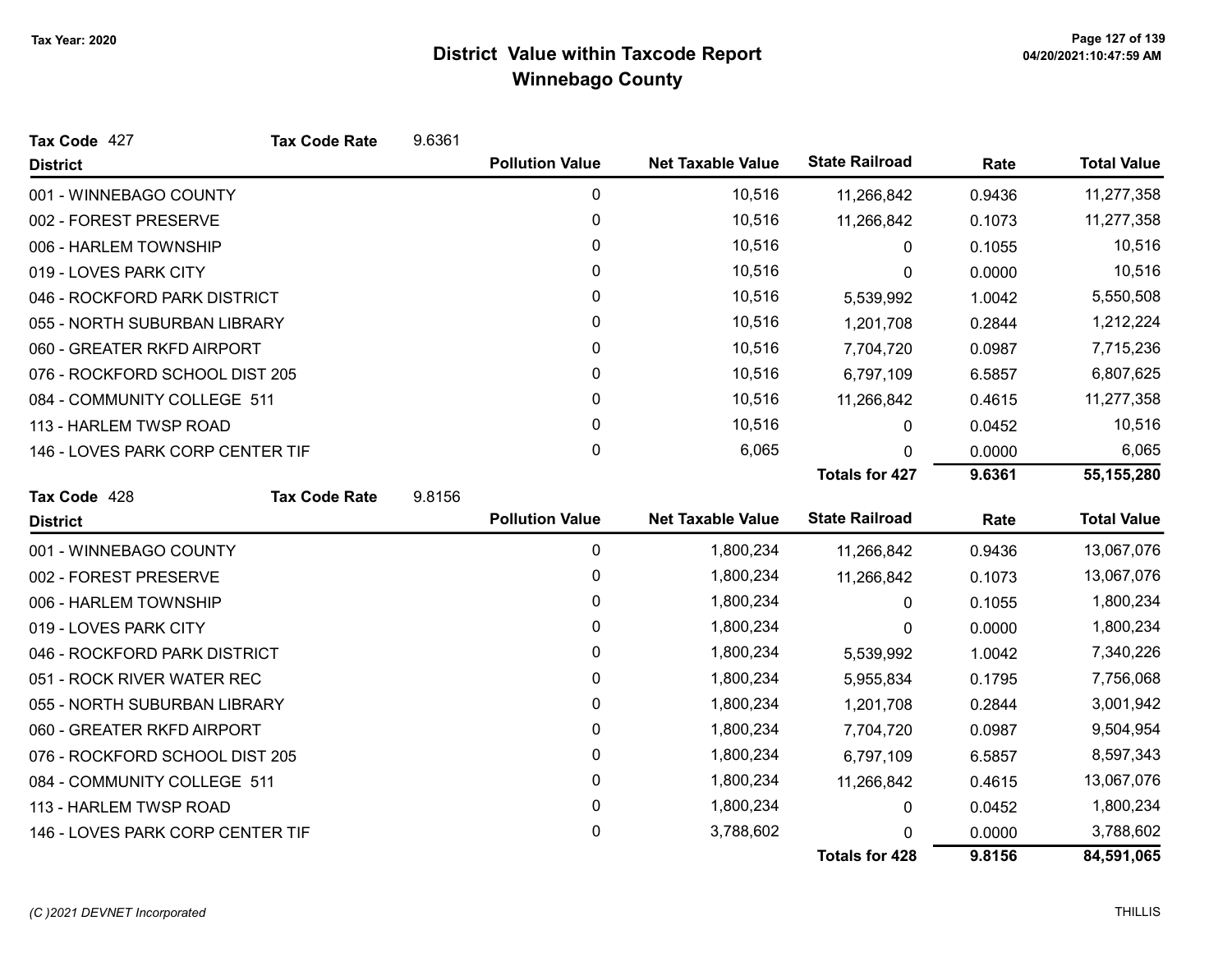| Tax Code 429                   | <b>Tax Code Rate</b> | 9.3560 |                        |                          |                       |        |                    |
|--------------------------------|----------------------|--------|------------------------|--------------------------|-----------------------|--------|--------------------|
| <b>District</b>                |                      |        | <b>Pollution Value</b> | <b>Net Taxable Value</b> | <b>State Railroad</b> | Rate   | <b>Total Value</b> |
| 001 - WINNEBAGO COUNTY         |                      |        | 0                      | 4,613                    | 11,266,842            | 0.9436 | 11,271,455         |
| 002 - FOREST PRESERVE          |                      |        | 0                      | 4,613                    | 11,266,842            | 0.1073 | 11,271,455         |
| 006 - HARLEM TOWNSHIP          |                      |        | 0                      | 4,613                    | 0                     | 0.1055 | 4,613              |
| 020 - MACHESNEY PARK VILLAGE   |                      |        | 0                      | 4,613                    | 0                     | 0.0000 | 4,613              |
| 035 - HARLEM-ROSCOE FIRE       |                      |        | 0                      | 4,613                    | 481,666               | 0.7241 | 486,279            |
| 055 - NORTH SUBURBAN LIBRARY   |                      |        | 0                      | 4,613                    | 1,201,708             | 0.2844 | 1,206,321          |
| 060 - GREATER RKFD AIRPORT     |                      |        | 0                      | 4,613                    | 7,704,720             | 0.0987 | 7,709,333          |
| 076 - ROCKFORD SCHOOL DIST 205 |                      |        | 0                      | 4,613                    | 6,797,109             | 6.5857 | 6,801,722          |
| 084 - COMMUNITY COLLEGE 511    |                      |        | 0                      | 4,613                    | 11,266,842            | 0.4615 | 11,271,455         |
| 113 - HARLEM TWSP ROAD         |                      |        | 0                      | 4,613                    | 0                     | 0.0452 | 4,613              |
| 147 - WESTSTONE TIF            |                      |        | $\mathbf{0}$           | 16,802                   | $\Omega$              | 0.0000 | 16,802             |
|                                |                      |        |                        |                          | <b>Totals for 429</b> | 9.3560 | 50,048,661         |
| Tax Code 430                   | <b>Tax Code Rate</b> | 9.5355 |                        |                          |                       |        |                    |
| <b>District</b>                |                      |        | <b>Pollution Value</b> | <b>Net Taxable Value</b> | <b>State Railroad</b> | Rate   | <b>Total Value</b> |
| 001 - WINNEBAGO COUNTY         |                      |        | 0                      | 147,019                  | 11,266,842            | 0.9436 | 11,413,861         |
| 002 - FOREST PRESERVE          |                      |        | 0                      | 147,019                  | 11,266,842            | 0.1073 | 11,413,861         |
| 006 - HARLEM TOWNSHIP          |                      |        | 0                      | 147,019                  | 0                     | 0.1055 | 147,019            |
| 020 - MACHESNEY PARK VILLAGE   |                      |        | $\mathbf{0}$           | 147,019                  | 0                     | 0.0000 | 147,019            |
| 035 - HARLEM-ROSCOE FIRE       |                      |        | 0                      | 147,019                  | 481,666               | 0.7241 | 628,685            |
| 051 - ROCK RIVER WATER REC     |                      |        | 0                      | 147,019                  | 5,955,834             | 0.1795 | 6,102,853          |
| 055 - NORTH SUBURBAN LIBRARY   |                      |        | $\mathbf{0}$           | 147,019                  | 1,201,708             | 0.2844 | 1,348,727          |
| 060 - GREATER RKFD AIRPORT     |                      |        | 0                      | 147,019                  | 7,704,720             | 0.0987 | 7,851,739          |
| 076 - ROCKFORD SCHOOL DIST 205 |                      |        | 0                      | 147,019                  | 6,797,109             | 6.5857 | 6,944,128          |
| 084 - COMMUNITY COLLEGE 511    |                      |        | 0                      | 147,019                  | 11,266,842            | 0.4615 | 11,413,861         |
| 113 - HARLEM TWSP ROAD         |                      |        | 0                      | 147,019                  | 0                     | 0.0452 | 147,019            |
| 147 - WESTSTONE TIF            |                      |        | 0                      | 7,197,684                | n                     | 0.0000 | 7,197,684          |
|                                |                      |        |                        |                          | <b>Totals for 430</b> | 9.5355 | 64,756,456         |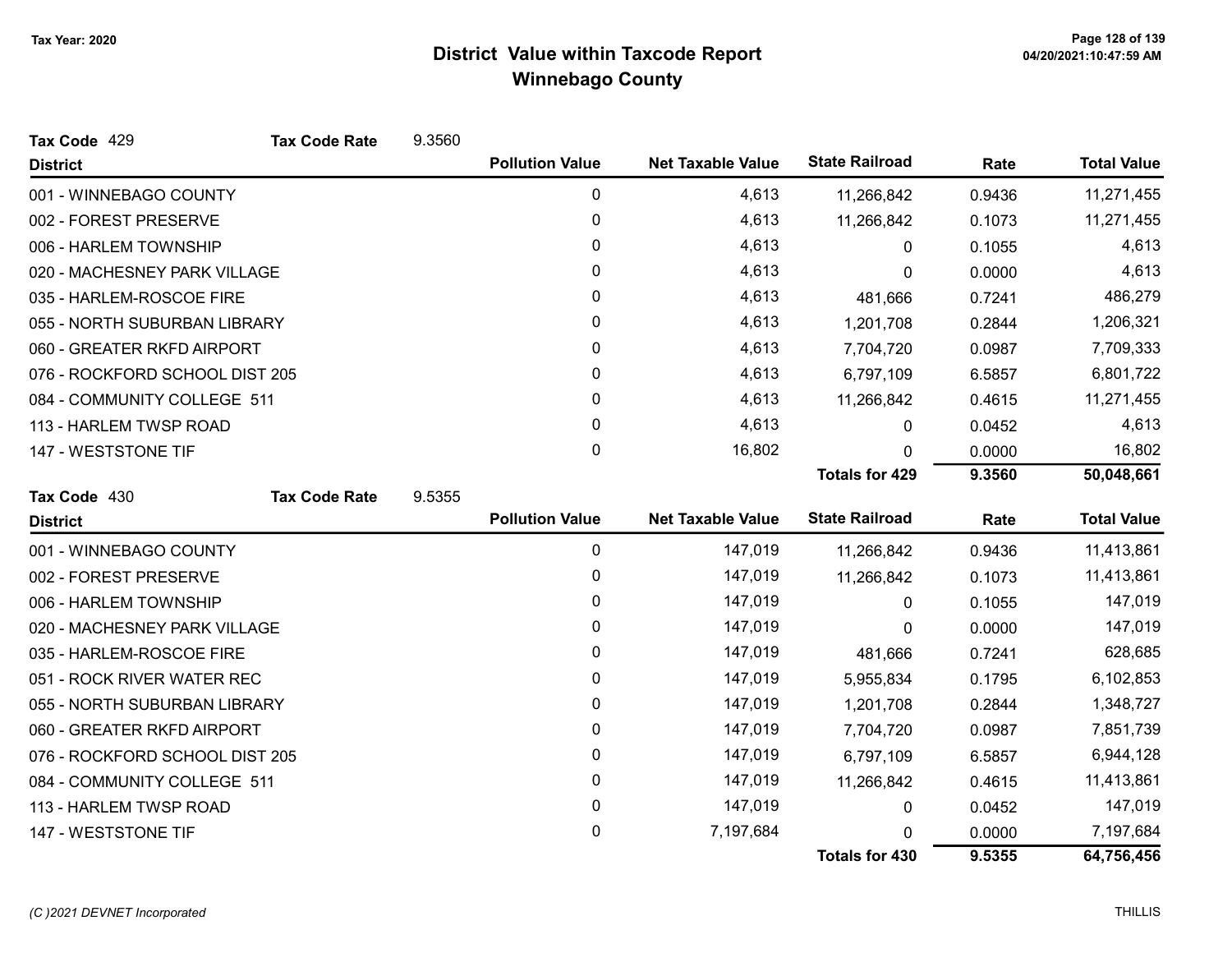| Tax Code 433                 | <b>Tax Code Rate</b> | 9.4344 |                        |                          |                       |        |                    |
|------------------------------|----------------------|--------|------------------------|--------------------------|-----------------------|--------|--------------------|
| <b>District</b>              |                      |        | <b>Pollution Value</b> | <b>Net Taxable Value</b> | <b>State Railroad</b> | Rate   | <b>Total Value</b> |
| 001 - WINNEBAGO COUNTY       |                      |        | 0                      | 1,441,194                | 11,266,842            | 0.9436 | 12,708,036         |
| 002 - FOREST PRESERVE        |                      |        | 0                      | 1,441,194                | 11,266,842            | 0.1073 | 12,708,036         |
| 006 - HARLEM TOWNSHIP        |                      |        | 0                      | 1,441,194                | 0                     | 0.1055 | 1,441,194          |
| 020 - MACHESNEY PARK VILLAGE |                      |        | 0                      | 1,441,194                | 0                     | 0.0000 | 1,441,194          |
| 035 - HARLEM-ROSCOE FIRE     |                      |        | 0                      | 1,441,194                | 481,666               | 0.7241 | 1,922,860          |
| 051 - ROCK RIVER WATER REC   |                      |        | 0                      | 1,441,194                | 5,955,834             | 0.1795 | 7,397,028          |
| 055 - NORTH SUBURBAN LIBRARY |                      |        | 0                      | 1,441,194                | 1,201,708             | 0.2844 | 2,642,902          |
| 060 - GREATER RKFD AIRPORT   |                      |        | 0                      | 1,441,194                | 7,704,720             | 0.0987 | 9,145,914          |
| 070 - HARLEM SCHOOL DIST 122 |                      |        | 0                      | 1,441,194                | 630,080               | 6.4846 | 2,071,274          |
| 084 - COMMUNITY COLLEGE 511  |                      |        | 0                      | 1,441,194                | 11,266,842            | 0.4615 | 12,708,036         |
| 113 - HARLEM TWSP ROAD       |                      |        | 0                      | 1,441,194                | 0                     | 0.0452 | 1,441,194          |
| 148 - NORTH WILLOW CREEK TIF |                      |        | 0                      | 204,194                  | 0                     | 0.0000 | 204,194            |
|                              |                      |        |                        |                          | <b>Totals for 433</b> | 9.4344 | 65,831,862         |
| Tax Code 434                 | <b>Tax Code Rate</b> | 9.4344 |                        |                          |                       |        |                    |
| <b>District</b>              |                      |        | <b>Pollution Value</b> | <b>Net Taxable Value</b> | <b>State Railroad</b> | Rate   | <b>Total Value</b> |
| 001 - WINNEBAGO COUNTY       |                      |        | $\pmb{0}$              | 215,802                  | 11,266,842            | 0.9436 | 11,482,644         |
| 002 - FOREST PRESERVE        |                      |        | 0                      | 215,802                  | 11,266,842            | 0.1073 | 11,482,644         |
| 006 - HARLEM TOWNSHIP        |                      |        | 0                      | 215,802                  | $\Omega$              | 0.1055 | 215,802            |
| 035 - HARLEM-ROSCOE FIRE     |                      |        | 0                      | 215,802                  | 481,666               | 0.7241 | 697,468            |
| 051 - ROCK RIVER WATER REC   |                      |        | 0                      | 215,802                  | 5,955,834             | 0.1795 | 6,171,636          |
| 055 - NORTH SUBURBAN LIBRARY |                      |        | 0                      | 215,802                  | 1,201,708             | 0.2844 | 1,417,510          |
| 060 - GREATER RKFD AIRPORT   |                      |        | 0                      | 215,802                  | 7,704,720             | 0.0987 | 7,920,522          |
| 070 - HARLEM SCHOOL DIST 122 |                      |        | 0                      | 215,802                  | 630,080               | 6.4846 | 845,882            |
| 084 - COMMUNITY COLLEGE 511  |                      |        | $\pmb{0}$              | 215,802                  | 11,266,842            | 0.4615 | 11,482,644         |
| 113 - HARLEM TWSP ROAD       |                      |        |                        |                          |                       |        |                    |
|                              |                      |        | 0                      | 215,802                  | 0                     | 0.0452 | 215,802            |
| 149 - SOUTH WILLOW CREEK TIF |                      |        | 0                      | 0                        | $\Omega$              | 0.0000 | 0                  |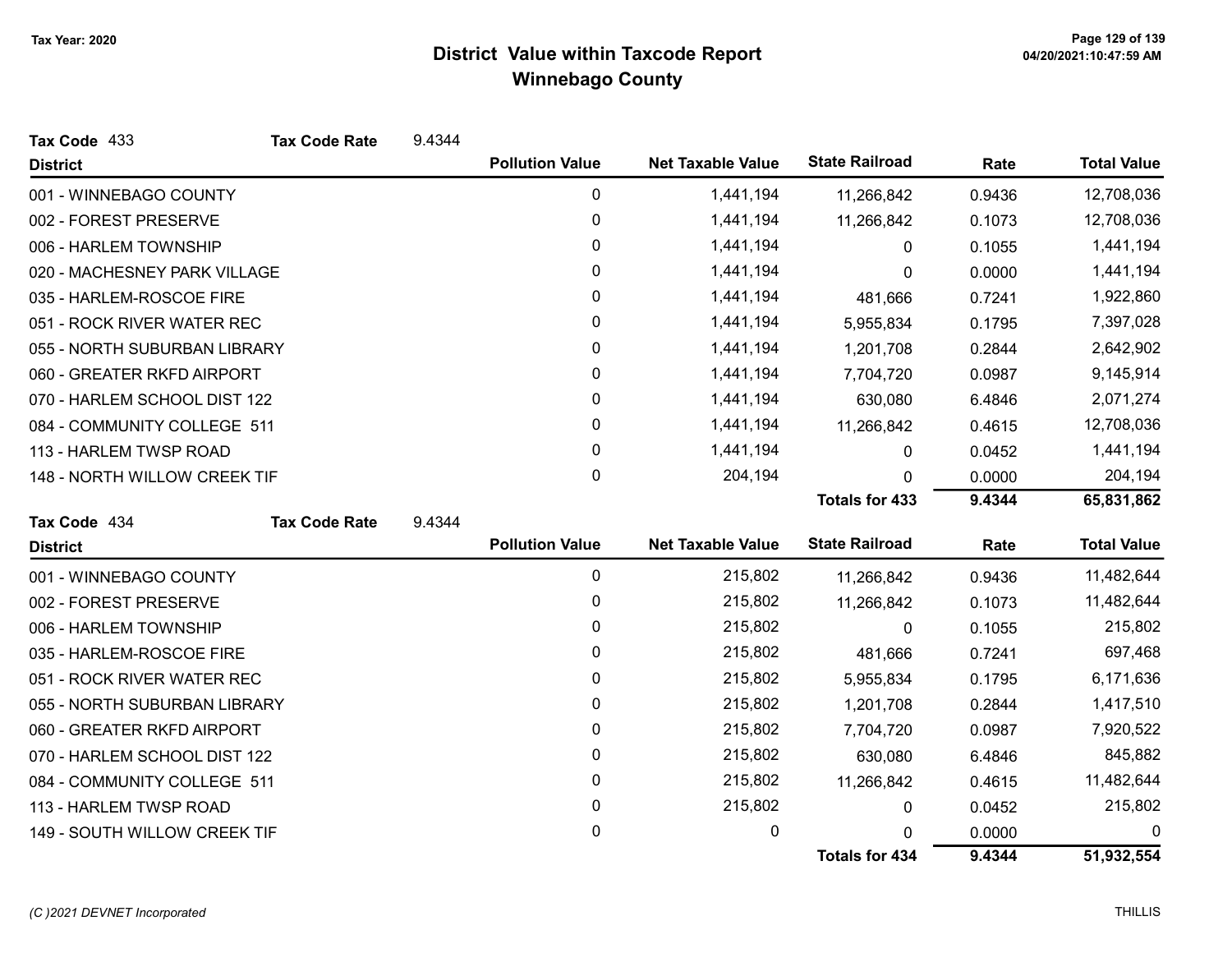| Tax Code 435                   | <b>Tax Code Rate</b> | 9.4344 |                        |                          |                       |        |                    |
|--------------------------------|----------------------|--------|------------------------|--------------------------|-----------------------|--------|--------------------|
| <b>District</b>                |                      |        | <b>Pollution Value</b> | <b>Net Taxable Value</b> | <b>State Railroad</b> | Rate   | <b>Total Value</b> |
| 001 - WINNEBAGO COUNTY         |                      |        | 0                      | 6,398,846                | 11,266,842            | 0.9436 | 17,665,688         |
| 002 - FOREST PRESERVE          |                      |        | $\mathbf 0$            | 6,398,846                | 11,266,842            | 0.1073 | 17,665,688         |
| 006 - HARLEM TOWNSHIP          |                      |        | 0                      | 6,398,846                | 0                     | 0.1055 | 6,398,846          |
| 020 - MACHESNEY PARK VILLAGE   |                      |        | 0                      | 6,398,846                | 0                     | 0.0000 | 6,398,846          |
| 035 - HARLEM-ROSCOE FIRE       |                      |        | 0                      | 6,398,846                | 481,666               | 0.7241 | 6,880,512          |
| 051 - ROCK RIVER WATER REC     |                      |        | 0                      | 6,398,846                | 5,955,834             | 0.1795 | 12,354,680         |
| 055 - NORTH SUBURBAN LIBRARY   |                      |        | 0                      | 6,398,846                | 1,201,708             | 0.2844 | 7,600,554          |
| 060 - GREATER RKFD AIRPORT     |                      |        | 0                      | 6,398,846                | 7,704,720             | 0.0987 | 14,103,566         |
| 070 - HARLEM SCHOOL DIST 122   |                      |        | 0                      | 6,398,846                | 630,080               | 6.4846 | 7,028,926          |
| 084 - COMMUNITY COLLEGE 511    |                      |        | $\mathbf 0$            | 6,398,846                | 11,266,842            | 0.4615 | 17,665,688         |
| 113 - HARLEM TWSP ROAD         |                      |        | $\mathbf{0}$           | 6,398,846                | 0                     | 0.0452 | 6,398,846          |
| 149 - SOUTH WILLOW CREEK TIF   |                      |        | 0                      | 5,303,971                | 0                     | 0.0000 | 5,303,971          |
|                                |                      |        |                        |                          | <b>Totals for 435</b> | 9.4344 | 125,465,811        |
| Tax Code 438                   | <b>Tax Code Rate</b> | 9.6277 |                        |                          |                       |        |                    |
| <b>District</b>                |                      |        | <b>Pollution Value</b> | <b>Net Taxable Value</b> | <b>State Railroad</b> | Rate   | <b>Total Value</b> |
| 001 - WINNEBAGO COUNTY         |                      |        | 0                      | 568,259                  | 11,266,842            | 0.9436 | 11,835,101         |
| 002 - FOREST PRESERVE          |                      |        | 0                      | 568,259                  | 11,266,842            | 0.1073 | 11,835,101         |
| 011 - ROCKFORD TOWNSHIP        |                      |        | 0                      | 568,259                  | 5,406,588             | 0.1233 | 5,974,847          |
| 036 - NEW MILFORD FIRE         |                      |        | 0                      | 568,259                  | 190,324               | 0.8200 | 758,583            |
| 054 - CHERRY VALLEY LIBRARY    |                      |        | 0                      | 568,259                  | 1,041,372             | 0.3616 | 1,609,631          |
| 060 - GREATER RKFD AIRPORT     |                      |        | 0                      | 568,259                  | 7,704,720             | 0.0987 | 8,272,979          |
| 076 - ROCKFORD SCHOOL DIST 205 |                      |        | 0                      | 568,259                  | 6,797,109             | 6.5857 | 7,365,368          |
| 084 - COMMUNITY COLLEGE 511    |                      |        | $\pmb{0}$              | 568,259                  | 11,266,842            | 0.4615 | 11,835,101         |
| 118 - ROCKFORD TWSP ROAD       |                      |        | 0                      | 568,259                  | 5,406,588             | 0.1260 | 5,974,847          |
| 151 - I-39 / BAXTER ROAD TIF   |                      |        | 0                      | 85,178                   |                       | 0.0000 | 85,178             |
|                                |                      |        |                        |                          | <b>Totals for 438</b> | 9.6277 | 65,546,736         |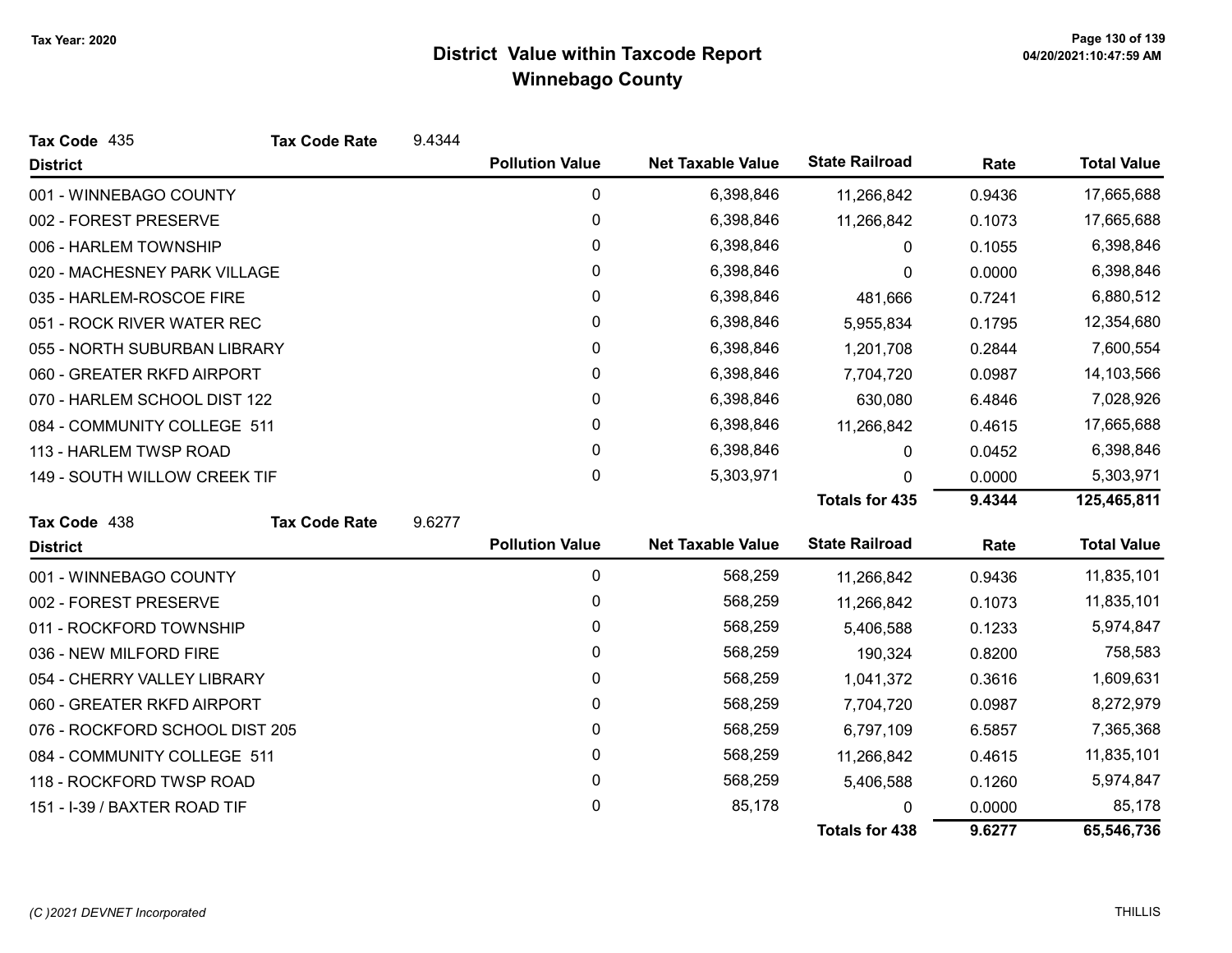| Tax Code 439                   | <b>Tax Code Rate</b> | 9.8342 |                        |                          |                       |        |                    |
|--------------------------------|----------------------|--------|------------------------|--------------------------|-----------------------|--------|--------------------|
| <b>District</b>                |                      |        | <b>Pollution Value</b> | <b>Net Taxable Value</b> | <b>State Railroad</b> | Rate   | <b>Total Value</b> |
| 001 - WINNEBAGO COUNTY         |                      |        | 0                      | 485,239                  | 11,266,842            | 0.9436 | 11,752,081         |
| 002 - FOREST PRESERVE          |                      |        | 0                      | 485,239                  | 11,266,842            | 0.1073 | 11,752,081         |
| 011 - ROCKFORD TOWNSHIP        |                      |        | 0                      | 485,239                  | 5,406,588             | 0.1233 | 5,891,827          |
| 017 - CHERRY VALLEY VILLAGE    |                      |        | 0                      | 485,239                  | 204,152               | 0.0000 | 689,391            |
| 031 - CHERRY VALLEY FIRE       |                      |        | 0                      | 485,239                  | 820,317               | 1.0265 | 1,305,556          |
| 054 - CHERRY VALLEY LIBRARY    |                      |        | 0                      | 485,239                  | 1,041,372             | 0.3616 | 1,526,611          |
| 060 - GREATER RKFD AIRPORT     |                      |        | 0                      | 485,239                  | 7,704,720             | 0.0987 | 8,189,959          |
| 076 - ROCKFORD SCHOOL DIST 205 |                      |        | 0                      | 485,239                  | 6,797,109             | 6.5857 | 7,282,348          |
| 084 - COMMUNITY COLLEGE 511    |                      |        | 0                      | 485,239                  | 11,266,842            | 0.4615 | 11,752,081         |
| 118 - ROCKFORD TWSP ROAD       |                      |        | 0                      | 485,239                  | 5,406,588             | 0.1260 | 5,891,827          |
| 151 - I-39 / BAXTER ROAD TIF   |                      |        | 0                      | 47,158                   | 0                     | 0.0000 | 47,158             |
|                                |                      |        |                        |                          | <b>Totals for 439</b> | 9.8342 | 66,080,920         |
| Tax Code 440                   | <b>Tax Code Rate</b> | 9.9696 |                        |                          |                       |        |                    |
| <b>District</b>                |                      |        | <b>Pollution Value</b> | <b>Net Taxable Value</b> | <b>State Railroad</b> | Rate   | <b>Total Value</b> |
| 001 - WINNEBAGO COUNTY         |                      |        | 0                      | 26,485                   | 11,266,842            | 0.9436 | 11,293,327         |
| 002 - FOREST PRESERVE          |                      |        | $\mathbf 0$            | 26,485                   | 11,266,842            | 0.1073 | 11,293,327         |
| 004 - CHERRY VALLEY TOWNSHIP   |                      |        | 0                      | 26,485                   | 1,650,260             | 0.1302 | 1,676,745          |
| 017 - CHERRY VALLEY VILLAGE    |                      |        | 0                      | 26,485                   | 204,152               | 0.0000 | 230,637            |
| 031 - CHERRY VALLEY FIRE       |                      |        | 0                      | 26,485                   | 820,317               | 1.0265 | 846,802            |
| 054 - CHERRY VALLEY LIBRARY    |                      |        | 0                      | 26,485                   | 1,041,372             | 0.3616 | 1,067,857          |
| 060 - GREATER RKFD AIRPORT     |                      |        | 0                      | 26,485                   | 7,704,720             | 0.0987 | 7,731,205          |
| 076 - ROCKFORD SCHOOL DIST 205 |                      |        | 0                      | 26,485                   | 6,797,109             | 6.5857 | 6,823,594          |
| 084 - COMMUNITY COLLEGE 511    |                      |        | $\pmb{0}$              | 26,485                   | 11,266,842            | 0.4615 | 11,293,327         |
| 111 - CHERRY VALLEY TWSP ROAD  |                      |        | 0                      | 26,485                   | 1,650,260             | 0.2545 | 1,676,745          |
| 151 - I-39 / BAXTER ROAD TIF   |                      |        | 0                      | 11,343,527               | 0                     | 0.0000 | 11,343,527         |
|                                |                      |        |                        |                          | <b>Totals for 440</b> | 9.9696 | 65,277,093         |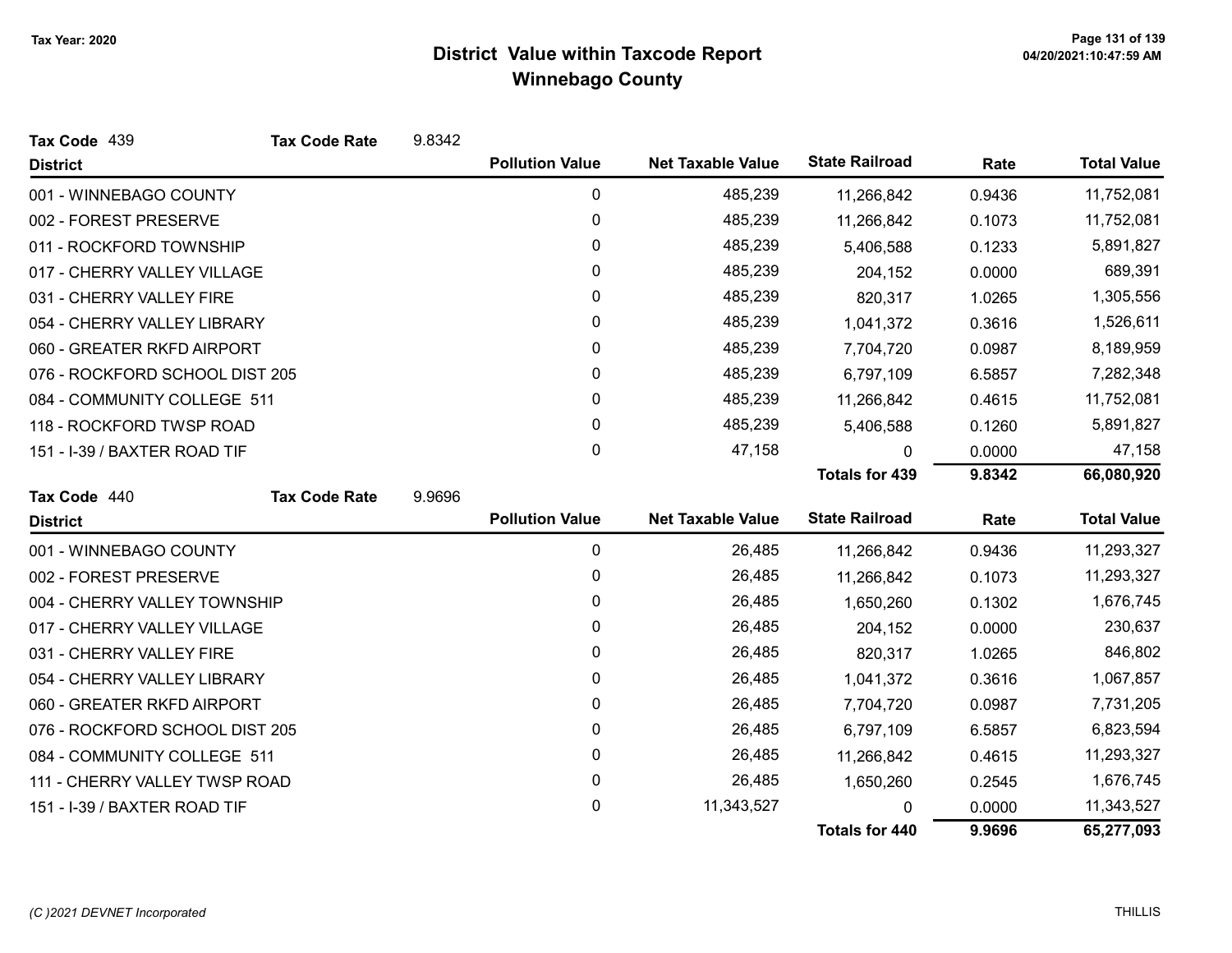| Tax Code 441                   | <b>Tax Code Rate</b> | 9.6277 |                        |                          |                       |        |                    |
|--------------------------------|----------------------|--------|------------------------|--------------------------|-----------------------|--------|--------------------|
| <b>District</b>                |                      |        | <b>Pollution Value</b> | <b>Net Taxable Value</b> | <b>State Railroad</b> | Rate   | <b>Total Value</b> |
| 001 - WINNEBAGO COUNTY         |                      |        | 0                      | 448,020                  | 11,266,842            | 0.9436 | 11,714,862         |
| 002 - FOREST PRESERVE          |                      |        | 0                      | 448,020                  | 11,266,842            | 0.1073 | 11,714,862         |
| 011 - ROCKFORD TOWNSHIP        |                      |        | 0                      | 448,020                  | 5,406,588             | 0.1233 | 5,854,608          |
| 021 - NEW MILFORD VILLAGE      |                      |        | 0                      | 448,020                  | 0                     | 0.0000 | 448,020            |
| 036 - NEW MILFORD FIRE         |                      |        | 0                      | 448,020                  | 190,324               | 0.8200 | 638,344            |
| 054 - CHERRY VALLEY LIBRARY    |                      |        | 0                      | 448,020                  | 1,041,372             | 0.3616 | 1,489,392          |
| 060 - GREATER RKFD AIRPORT     |                      |        | 0                      | 448,020                  | 7,704,720             | 0.0987 | 8,152,740          |
| 076 - ROCKFORD SCHOOL DIST 205 |                      |        | 0                      | 448,020                  | 6,797,109             | 6.5857 | 7,245,129          |
| 084 - COMMUNITY COLLEGE 511    |                      |        | 0                      | 448,020                  | 11,266,842            | 0.4615 | 11,714,862         |
| 118 - ROCKFORD TWSP ROAD       |                      |        | 0                      | 448,020                  | 5,406,588             | 0.1260 | 5,854,608          |
| 151 - I-39 / BAXTER ROAD TIF   |                      |        | 0                      | 63,921                   | 0                     | 0.0000 | 63,921             |
|                                |                      |        |                        |                          | <b>Totals for 441</b> | 9.6277 | 64,891,348         |
| Tax Code 442                   | <b>Tax Code Rate</b> | 9.7145 |                        |                          |                       |        |                    |
| <b>District</b>                |                      |        | <b>Pollution Value</b> | <b>Net Taxable Value</b> | <b>State Railroad</b> | Rate   | <b>Total Value</b> |
| 001 - WINNEBAGO COUNTY         |                      |        | 0                      | 1,018,079                | 11,266,842            | 0.9436 | 12,284,921         |
| 002 - FOREST PRESERVE          |                      |        | 0                      | 1,018,079                | 11,266,842            | 0.1073 | 12,284,921         |
| 006 - HARLEM TOWNSHIP          |                      |        | 0                      | 1,018,079                | 0                     | 0.1055 | 1,018,079          |
| 019 - LOVES PARK CITY          |                      |        | 0                      | 1,018,079                | 0                     | 0.0000 | 1,018,079          |
| 046 - ROCKFORD PARK DISTRICT   |                      |        | 0                      | 1,018,079                | 5,539,992             | 1.0042 | 6,558,071          |
| 051 - ROCK RIVER WATER REC     |                      |        | 0                      | 1,018,079                | 5,955,834             | 0.1795 | 6,973,913          |
| 055 - NORTH SUBURBAN LIBRARY   |                      |        | 0                      | 1,018,079                | 1,201,708             | 0.2844 | 2,219,787          |
| 060 - GREATER RKFD AIRPORT     |                      |        | 0                      | 1,018,079                | 7,704,720             | 0.0987 | 8,722,799          |
| 070 - HARLEM SCHOOL DIST 122   |                      |        | 0                      | 1,018,079                | 630,080               | 6.4846 | 1,648,159          |
| 084 - COMMUNITY COLLEGE 511    |                      |        | 0                      | 1,018,079                | 11,266,842            | 0.4615 | 12,284,921         |
| 113 - HARLEM TWSP ROAD         |                      |        | 0                      | 1,018,079                | 0                     | 0.0452 | 1,018,079          |
| 152 - ZENITH CUTTER TIF        |                      |        | 0                      | 10,988,606               |                       | 0.0000 | 10,988,606         |
|                                |                      |        |                        |                          | <b>Totals for 442</b> | 9.7145 | 77,020,335         |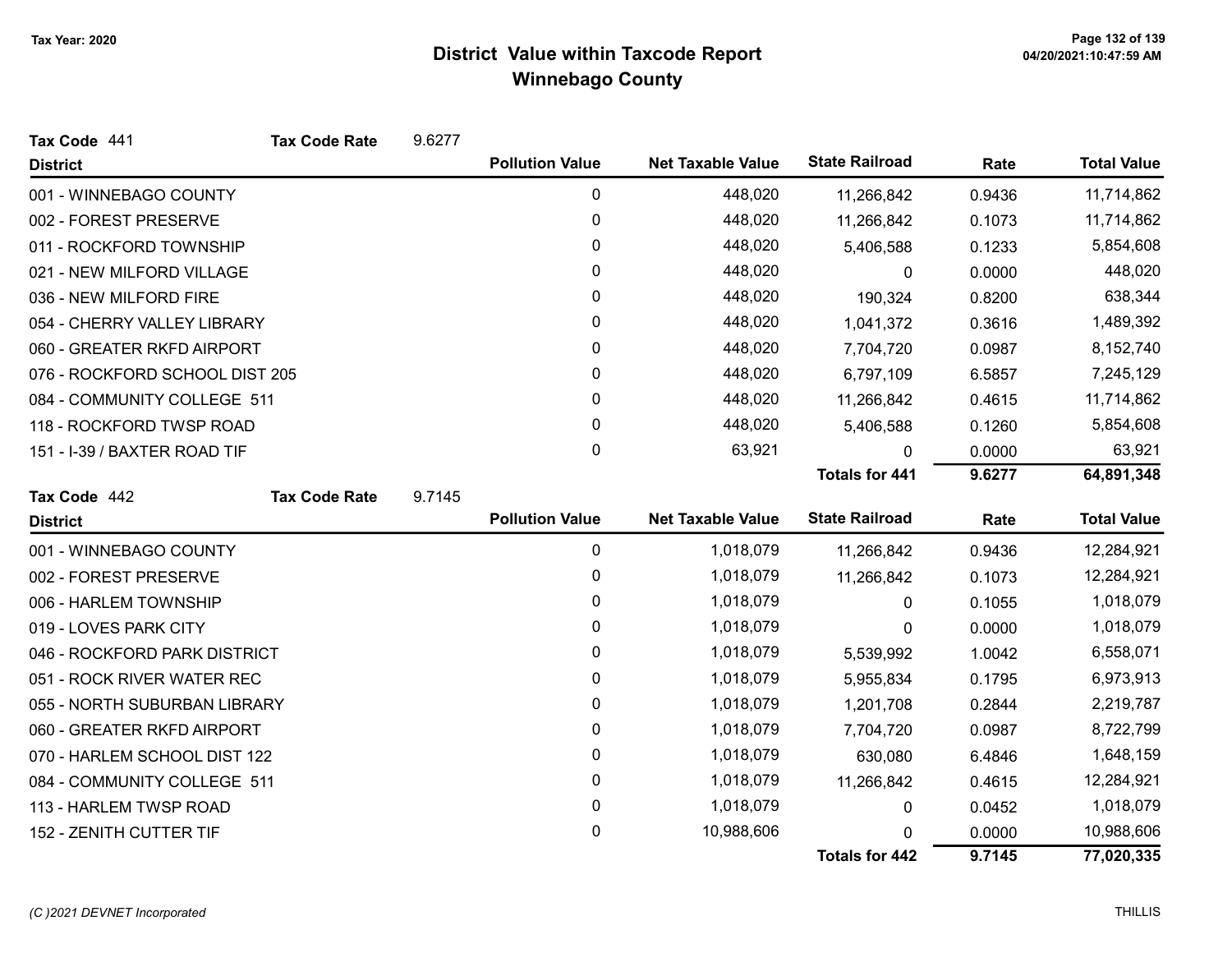| Tax Code 443                   | <b>Tax Code Rate</b> | 8.6319 |                        |                          |                       |           |                    |
|--------------------------------|----------------------|--------|------------------------|--------------------------|-----------------------|-----------|--------------------|
| <b>District</b>                |                      |        | <b>Pollution Value</b> | <b>Net Taxable Value</b> | <b>State Railroad</b> | Rate      | <b>Total Value</b> |
| 001 - WINNEBAGO COUNTY         |                      |        | 0                      | 53,848                   | 11,266,842            | 0.9436    | 11,320,690         |
| 002 - FOREST PRESERVE          |                      |        | 0                      | 53,848                   | 11,266,842            | 0.1073    | 11,320,690         |
| 006 - HARLEM TOWNSHIP          |                      |        | 0                      | 53,848                   | 0                     | 0.1055    | 53,848             |
| 019 - LOVES PARK CITY          |                      |        | 0                      | 53,848                   | 0                     | 0.0000    | 53,848             |
| 055 - NORTH SUBURBAN LIBRARY   |                      |        | $\mathbf{0}$           | 53,848                   | 1,201,708             | 0.2844    | 1,255,556          |
| 060 - GREATER RKFD AIRPORT     |                      |        | 0                      | 53,848                   | 7,704,720             | 0.0987    | 7,758,568          |
| 076 - ROCKFORD SCHOOL DIST 205 |                      |        | 0                      | 53,848                   | 6,797,109             | 6.5857    | 6,850,957          |
| 084 - COMMUNITY COLLEGE 511    |                      |        | 0                      | 53,848                   | 11,266,842            | 0.4615    | 11,320,690         |
| 113 - HARLEM TWSP ROAD         |                      |        | 0                      | 53,848                   | 0                     | 0.0452    | 53,848             |
| 153 - SPRING CREEK LAKES TIF   |                      |        | 0                      | 60,924                   | $\Omega$              | 0.0000    | 60,924             |
|                                |                      |        |                        |                          | <b>Totals for 443</b> | 8.6319    | 50,049,619         |
| Tax Code 444                   | <b>Tax Code Rate</b> | 9.8156 |                        |                          |                       |           |                    |
| <b>District</b>                |                      |        | <b>Pollution Value</b> | <b>Net Taxable Value</b> | <b>State Railroad</b> | Rate      | <b>Total Value</b> |
| 001 - WINNEBAGO COUNTY         |                      |        | $\pmb{0}$              | 14,124                   | 11,266,842            | 0.9436    | 11,280,966         |
| 002 - FOREST PRESERVE          |                      |        | 0                      | 14,124                   | 11,266,842            | 0.1073    | 11,280,966         |
| 006 - HARLEM TOWNSHIP          |                      |        | 0                      | 14,124                   | 0                     | 0.1055    | 14,124             |
| 019 - LOVES PARK CITY          |                      |        | 0                      | 14,124                   | 0                     | 0.0000    | 14,124             |
| 046 - ROCKFORD PARK DISTRICT   |                      |        | 0                      | 14,124                   | 5,539,992             | 1.0042    | 5,554,116          |
| 051 - ROCK RIVER WATER REC     |                      |        | 0                      | 14,124                   | 5,955,834             | 0.1795    | 5,969,958          |
| 055 - NORTH SUBURBAN LIBRARY   |                      |        | 0                      | 14,124                   | 1,201,708             | 0.2844    | 1,215,832          |
| 060 - GREATER RKFD AIRPORT     |                      |        | 0                      | 14,124                   | 7,704,720             | 0.0987    | 7,718,844          |
| 076 - ROCKFORD SCHOOL DIST 205 |                      | 0      | 14,124                 | 6,797,109                | 6.5857                | 6,811,233 |                    |
| 084 - COMMUNITY COLLEGE 511    |                      |        | $\pmb{0}$              | 14,124                   | 11,266,842            | 0.4615    | 11,280,966         |
| 113 - HARLEM TWSP ROAD         |                      |        | 0                      | 14,124                   | 0                     | 0.0452    | 14,124             |
| 153 - SPRING CREEK LAKES TIF   |                      |        | 0                      | 2,236,574                | <sup>0</sup>          | 0.0000    | 2,236,574          |
|                                |                      |        |                        |                          | <b>Totals for 444</b> | 9.8156    | 63,391,827         |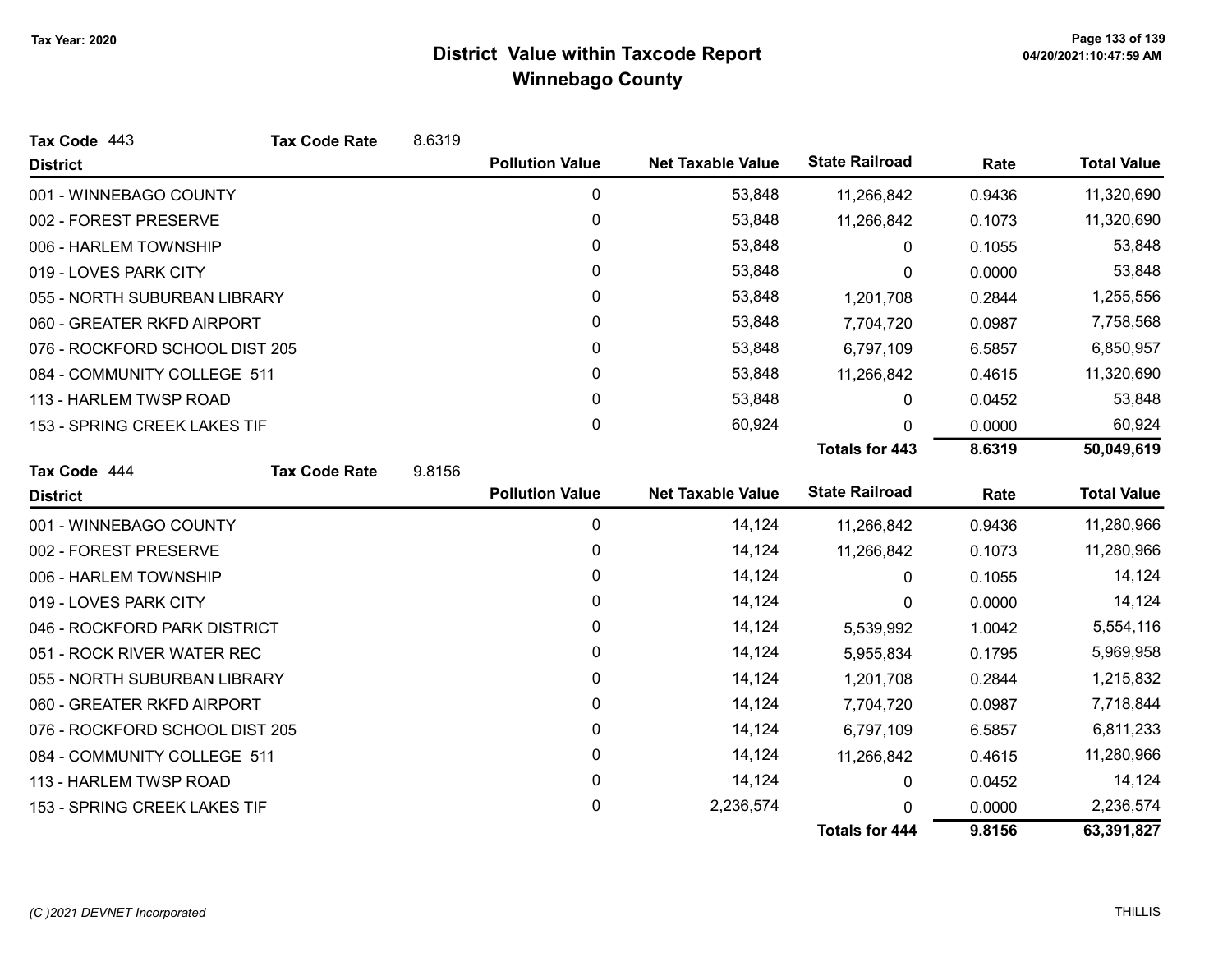| Tax Code 447                     | <b>Tax Code Rate</b> | 10.0428 |                        |                          |                       |         |                    |
|----------------------------------|----------------------|---------|------------------------|--------------------------|-----------------------|---------|--------------------|
| <b>District</b>                  |                      |         | <b>Pollution Value</b> | <b>Net Taxable Value</b> | <b>State Railroad</b> | Rate    | <b>Total Value</b> |
| 001 - WINNEBAGO COUNTY           |                      |         | 0                      | 390,181                  | 11,266,842            | 0.9436  | 11,657,023         |
| 002 - FOREST PRESERVE            |                      |         | 0                      | 390,181                  | 11,266,842            | 0.1073  | 11,657,023         |
| 013 - ROSCOE TOWNSHIP            |                      |         | 0                      | 390,181                  | 862,983               | 0.1394  | 1,253,164          |
| 025 - ROSCOE VILLAGE             |                      |         | 0                      | 390,181                  | 0                     | 0.6304  | 390,181            |
| 035 - HARLEM-ROSCOE FIRE         |                      |         | 0                      | 390,181                  | 481,666               | 0.7241  | 871,847            |
| 055 - NORTH SUBURBAN LIBRARY     |                      |         | $\mathbf{0}$           | 390,181                  | 1,201,708             | 0.2844  | 1,591,889          |
| 071 - KINNIKINNICK SD #131       |                      |         | 0                      | 390,181                  | 126,749               | 3.9981  | 516,930            |
| 077 - HONONEGAH HIGH SD #207     |                      |         | 0                      | 390,181                  | 826,144               | 2.5921  | 1,216,325          |
| 084 - COMMUNITY COLLEGE 511      |                      |         | 0                      | 390,181                  | 11,266,842            | 0.4615  | 11,657,023         |
| 120 - ROSCOE TWSP ROAD           |                      |         | 0                      | 390,181                  | 862,983               | 0.1619  | 1,253,164          |
| 154 - FORMER WARNER ELECTRIC TIF |                      |         | $\mathbf{0}$           | 138,298                  | $\Omega$              | 0.0000  | 138,298            |
|                                  |                      |         |                        |                          | <b>Totals for 447</b> | 10.0428 | 42,202,867         |
| Tax Code 448                     | <b>Tax Code Rate</b> | 9.9142  |                        |                          |                       |         |                    |
| <b>District</b>                  |                      |         | <b>Pollution Value</b> | <b>Net Taxable Value</b> | <b>State Railroad</b> | Rate    | <b>Total Value</b> |
| 001 - WINNEBAGO COUNTY           |                      |         | 0                      | 11,686                   | 11,266,842            | 0.9436  | 11,278,528         |
| 002 - FOREST PRESERVE            |                      |         | 0                      | 11,686                   | 11,266,842            | 0.1073  | 11,278,528         |
| 011 - ROCKFORD TOWNSHIP          |                      |         | 0                      | 11,686                   | 5,406,588             | 0.1233  | 5,418,274          |
| 019 - LOVES PARK CITY            |                      |         | 0                      | 11,686                   | 0                     | 0.0000  | 11,686             |
| 046 - ROCKFORD PARK DISTRICT     |                      |         | 0                      | 11,686                   | 5,539,992             | 1.0042  | 5,551,678          |
| 051 - ROCK RIVER WATER REC       |                      |         | 0                      | 11,686                   | 5,955,834             | 0.1795  | 5,967,520          |
| 055 - NORTH SUBURBAN LIBRARY     |                      |         |                        |                          |                       |         |                    |
|                                  |                      |         | 0                      | 11,686                   | 1,201,708             | 0.2844  | 1,213,394          |
| 060 - GREATER RKFD AIRPORT       |                      |         | 0                      | 11,686                   | 7,704,720             | 0.0987  | 7,716,406          |
| 076 - ROCKFORD SCHOOL DIST 205   |                      |         | $\mathbf 0$            | 11,686                   | 6,797,109             | 6.5857  | 6,808,795          |
| 084 - COMMUNITY COLLEGE 511      |                      |         | 0                      | 11,686                   | 11,266,842            | 0.4615  | 11,278,528         |
| 118 - ROCKFORD TWSP ROAD         |                      |         | 0                      | 11,686                   | 5,406,588             | 0.1260  | 5,418,274          |
| 153 - SPRING CREEK LAKES TIF     |                      |         | 0                      | 163,611                  |                       | 0.0000  | 163,611            |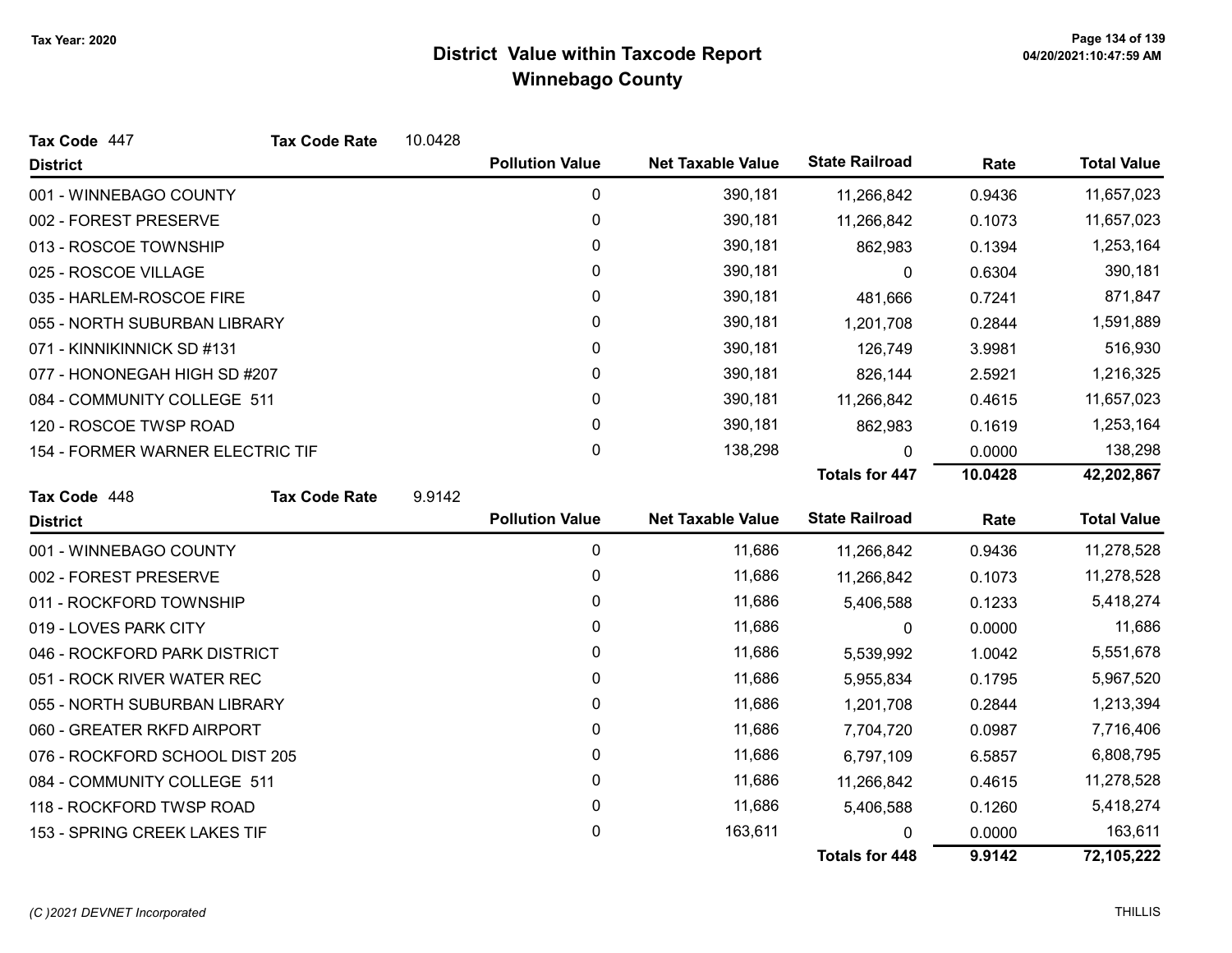| Tax Code 450                          | <b>Tax Code Rate</b> | 12.8584 |                        |                          |                       |         |                    |
|---------------------------------------|----------------------|---------|------------------------|--------------------------|-----------------------|---------|--------------------|
| <b>District</b>                       |                      |         | <b>Pollution Value</b> | <b>Net Taxable Value</b> | <b>State Railroad</b> | Rate    | <b>Total Value</b> |
| 001 - WINNEBAGO COUNTY                |                      |         | 0                      | 216,031                  | 11,266,842            | 0.9436  | 11,482,873         |
| 002 - FOREST PRESERVE                 |                      |         | 0                      | 216,031                  | 11,266,842            | 0.1073  | 11,482,873         |
| 011 - ROCKFORD TOWNSHIP               |                      |         | 0                      | 216,031                  | 5,406,588             | 0.1233  | 5,622,619          |
| 023 - ROCKFORD CITY                   |                      |         | 0                      | 216,031                  | 4,458,680             | 2.7943  | 4,674,711          |
| 046 - ROCKFORD PARK DISTRICT          |                      |         | 0                      | 216,031                  | 5,539,992             | 1.0042  | 5,756,023          |
| 051 - ROCK RIVER WATER REC            |                      |         | 0                      | 216,031                  | 5,955,834             | 0.1795  | 6,171,865          |
| 059 - ROCKFORD CITY LIBRARY           |                      |         | 0                      | 216,031                  | 4,458,680             | 0.4343  | 4,674,711          |
| 060 - GREATER RKFD AIRPORT            |                      |         | 0                      | 216,031                  | 7,704,720             | 0.0987  | 7,920,751          |
| 076 - ROCKFORD SCHOOL DIST 205        |                      |         | 0                      | 216,031                  | 6,797,109             | 6.5857  | 7,013,140          |
| 084 - COMMUNITY COLLEGE 511           |                      |         | 0                      | 216,031                  | 11,266,842            | 0.4615  | 11,482,873         |
| 118 - ROCKFORD TWSP ROAD              |                      |         | 0                      | 216,031                  | 5,406,588             | 0.1260  | 5,622,619          |
| 157 - JEFFERSON / NORTH 3RD ST TIF    |                      |         | 0                      | 404,025                  | 0                     | 0.0000  | 404,025            |
|                                       |                      |         |                        |                          | <b>Totals for 450</b> | 12.8584 | 82,309,083         |
| Tax Code 451                          | <b>Tax Code Rate</b> | 12.8584 |                        |                          |                       |         |                    |
| <b>District</b>                       |                      |         | <b>Pollution Value</b> | <b>Net Taxable Value</b> | <b>State Railroad</b> | Rate    | <b>Total Value</b> |
| 001 - WINNEBAGO COUNTY                |                      |         | $\pmb{0}$              | 42,223,018               | 11,266,842            | 0.9436  | 53,489,860         |
| 002 - FOREST PRESERVE                 |                      |         | 0                      | 42,223,018               | 11,266,842            | 0.1073  | 53,489,860         |
| 011 - ROCKFORD TOWNSHIP               |                      |         | 0                      | 42,223,018               | 5,406,588             | 0.1233  | 47,629,606         |
| 023 - ROCKFORD CITY                   |                      |         | 0                      | 42,223,018               | 4,458,680             | 2.7943  | 46,681,698         |
| 046 - ROCKFORD PARK DISTRICT          |                      |         | 0                      | 42,223,018               | 5,539,992             | 1.0042  | 47,763,010         |
| 051 - ROCK RIVER WATER REC            |                      |         | 0                      | 42,223,018               | 5,955,834             | 0.1795  | 48,178,852         |
| 059 - ROCKFORD CITY LIBRARY           |                      |         | 0                      | 42,223,018               | 4,458,680             | 0.4343  | 46,681,698         |
| 060 - GREATER RKFD AIRPORT            |                      |         | 0                      | 42,223,018               | 7,704,720             | 0.0987  | 49,927,738         |
| 076 - ROCKFORD SCHOOL DIST 205        |                      |         | 0                      | 42,223,018               | 6,797,109             | 6.5857  | 49,020,127         |
| 084 - COMMUNITY COLLEGE 511           |                      |         | 0                      | 42,223,018               | 11,266,842            | 0.4615  | 53,489,860         |
| 118 - ROCKFORD TWSP ROAD              |                      |         | 0                      | 42,223,018               | 5,406,588             | 0.1260  | 47,629,606         |
| 159 - MULFORD & EAST STATE STREET TIF |                      |         | 0                      | 4,615,233                | 0                     | 0.0000  | 4,615,233          |
|                                       |                      |         |                        |                          | <b>Totals for 451</b> | 12.8584 | 548,597,148        |

(C)2021 DEVNET Incorporated THILLIS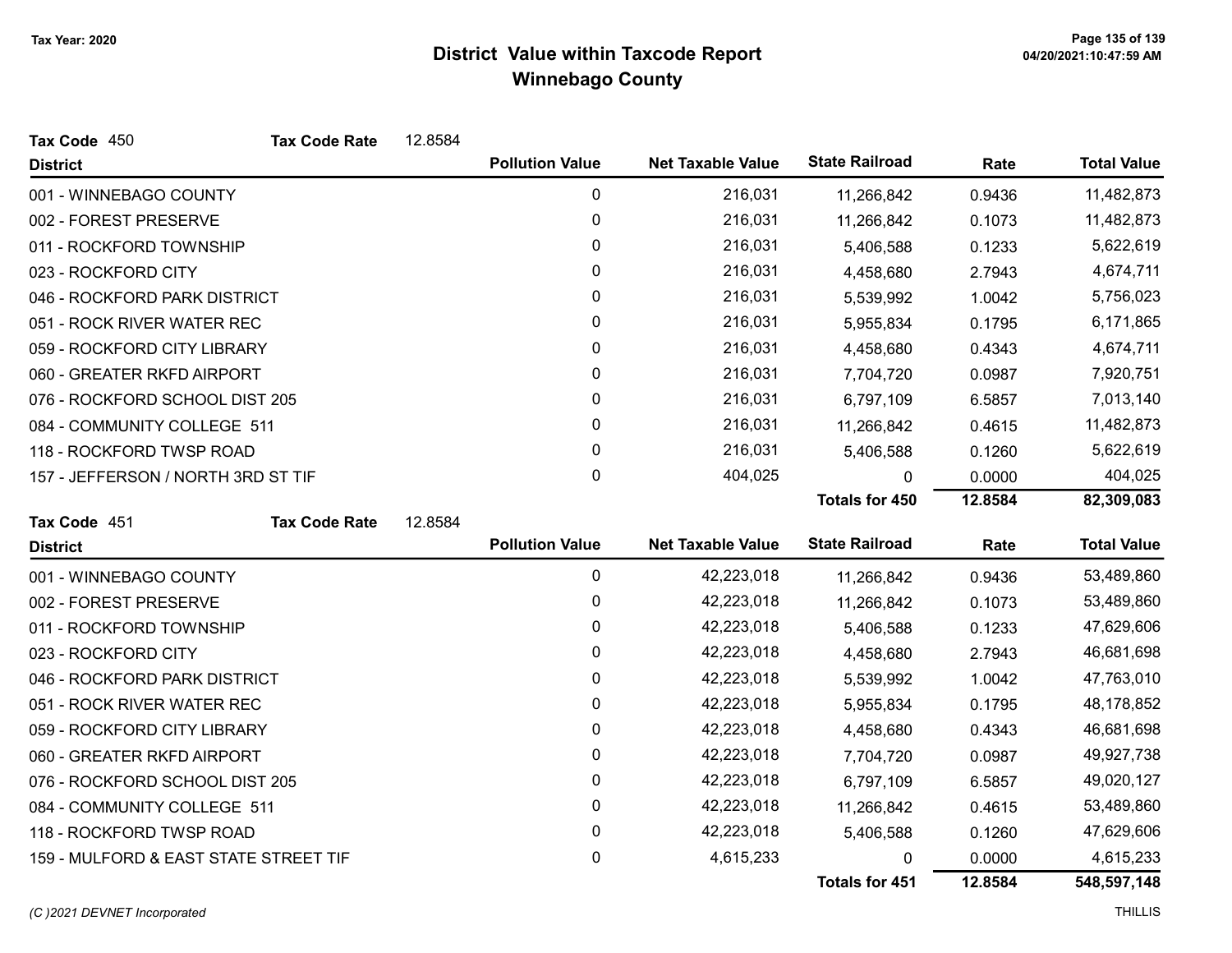| Tax Code 452                     | <b>Tax Code Rate</b> | 9.6277  |                        |                          |                       |           |                    |
|----------------------------------|----------------------|---------|------------------------|--------------------------|-----------------------|-----------|--------------------|
| <b>District</b>                  |                      |         | <b>Pollution Value</b> | <b>Net Taxable Value</b> | <b>State Railroad</b> | Rate      | <b>Total Value</b> |
| 001 - WINNEBAGO COUNTY           |                      |         | 0                      | 29,180                   | 11,266,842            | 0.9436    | 11,296,022         |
| 002 - FOREST PRESERVE            |                      |         | 0                      | 29,180                   | 11,266,842            | 0.1073    | 11,296,022         |
| 011 - ROCKFORD TOWNSHIP          |                      | 0       | 29,180                 | 5,406,588                | 0.1233                | 5,435,768 |                    |
| 017 - CHERRY VALLEY VILLAGE      |                      |         | 0                      | 29,180                   | 204,152               | 0.0000    | 233,332            |
| 036 - NEW MILFORD FIRE           |                      |         | 0                      | 29,180                   | 190,324               | 0.8200    | 219,504            |
| 054 - CHERRY VALLEY LIBRARY      |                      |         | 0                      | 29,180                   | 1,041,372             | 0.3616    | 1,070,552          |
| 060 - GREATER RKFD AIRPORT       |                      |         | 0                      | 29,180                   | 7,704,720             | 0.0987    | 7,733,900          |
| 076 - ROCKFORD SCHOOL DIST 205   |                      |         | 0                      | 29,180                   | 6,797,109             | 6.5857    | 6,826,289          |
| 084 - COMMUNITY COLLEGE 511      |                      |         | 0                      | 29,180                   | 11,266,842            | 0.4615    | 11,296,022         |
| 118 - ROCKFORD TWSP ROAD         |                      |         | 0                      | 29,180                   | 5,406,588             | 0.1260    | 5,435,768          |
| 151 - I-39 / BAXTER ROAD TIF     |                      |         | 0                      | 9,151                    | $\mathbf{0}$          | 0.0000    | 9,151              |
|                                  |                      |         |                        |                          | <b>Totals for 452</b> | 9.6277    | 60,852,330         |
| Tax Code 453                     | <b>Tax Code Rate</b> | 11.8064 |                        |                          |                       |           |                    |
| <b>District</b>                  |                      |         | <b>Pollution Value</b> | <b>Net Taxable Value</b> | <b>State Railroad</b> | Rate      | <b>Total Value</b> |
| 001 - WINNEBAGO COUNTY           |                      |         | 0                      | 175,446                  | 11,266,842            | 0.9436    | 11,442,288         |
| 002 - FOREST PRESERVE            |                      |         | 0                      | 175,446                  | 11,266,842            | 0.1073    | 11,442,288         |
| 011 - ROCKFORD TOWNSHIP          |                      |         | 0                      | 175,446                  | 5,406,588             | 0.1233    | 5,582,034          |
| 023 - ROCKFORD CITY              |                      |         | 0                      | 175,446                  | 4,458,680             | 2.7943    | 4,634,126          |
| 046 - ROCKFORD PARK DISTRICT     |                      |         | 0                      | 175,446                  | 5,539,992             | 1.0042    | 5,715,438          |
| 059 - ROCKFORD CITY LIBRARY      |                      |         | 0                      | 175,446                  | 4,458,680             | 0.4343    | 4,634,126          |
| 060 - GREATER RKFD AIRPORT       |                      | 0       | 175,446                | 7,704,720                | 0.0987                | 7,880,166 |                    |
| 078 - MERIDIAN SCHOOL DIST 223   |                      | 0       | 175,446                | 51,476                   | 5.7132                | 226,922   |                    |
| 084 - COMMUNITY COLLEGE 511      |                      |         | 0                      | 175,446                  | 11,266,842            | 0.4615    | 11,442,288         |
| 118 - ROCKFORD TWSP ROAD         |                      |         | 0                      | 175,446                  | 5,406,588             | 0.1260    | 5,582,034          |
| 150 - GLOBAL TRADEPARK SOUTH TIF |                      |         | 0                      | 254,955                  |                       | 0.0000    | 254,955            |
|                                  |                      |         |                        |                          | <b>Totals for 453</b> | 11.8064   | 68,836,665         |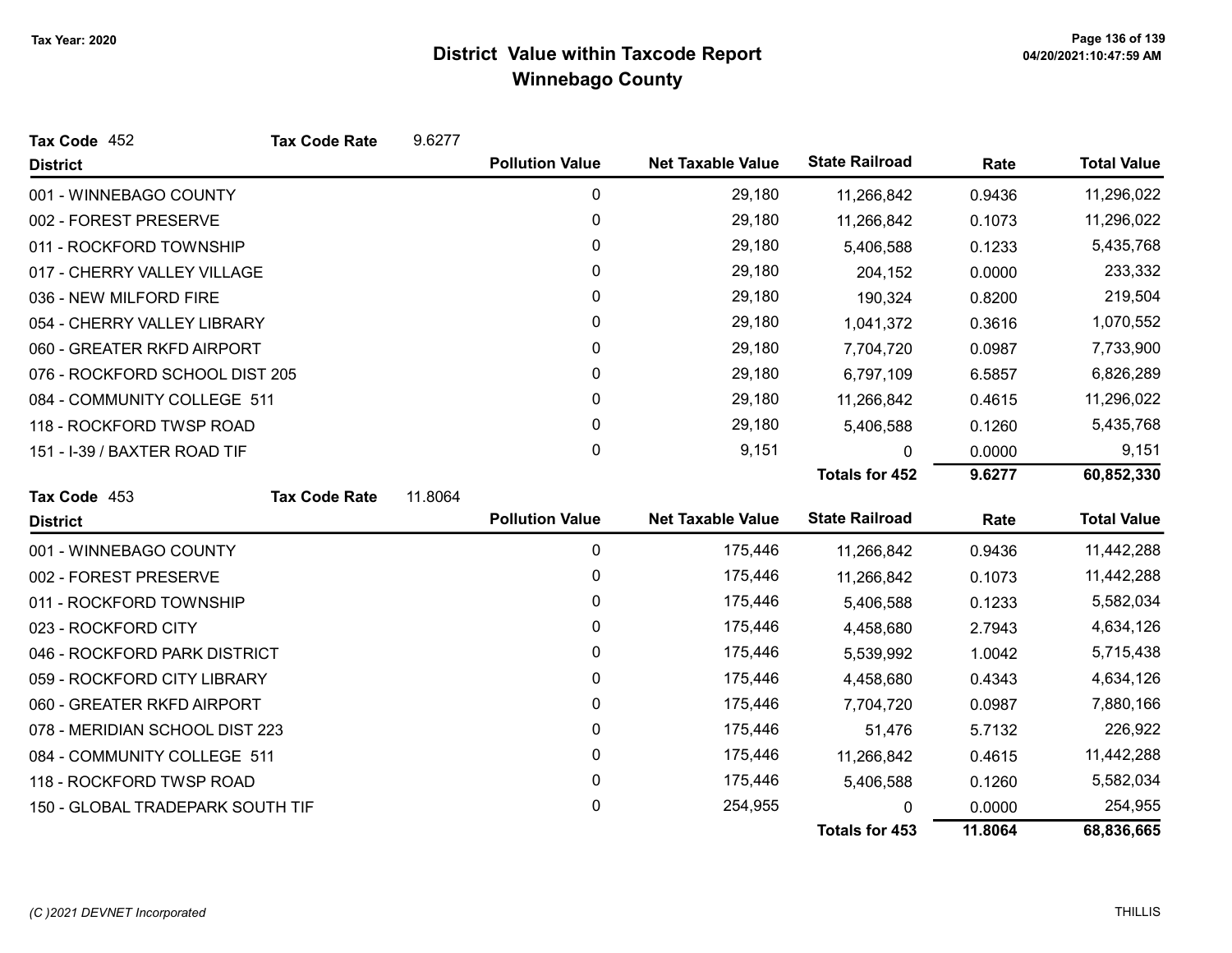| Tax Code 454                   | <b>Tax Code Rate</b> | 9.6361  |                        |                          |                       |         |                    |
|--------------------------------|----------------------|---------|------------------------|--------------------------|-----------------------|---------|--------------------|
| <b>District</b>                |                      |         | <b>Pollution Value</b> | <b>Net Taxable Value</b> | <b>State Railroad</b> | Rate    | <b>Total Value</b> |
| 001 - WINNEBAGO COUNTY         |                      |         | 0                      | 30,306                   | 11,266,842            | 0.9436  | 11,297,148         |
| 002 - FOREST PRESERVE          |                      |         | 0                      | 30,306                   | 11,266,842            | 0.1073  | 11,297,148         |
| 006 - HARLEM TOWNSHIP          |                      |         | 0                      | 30,306                   | 0                     | 0.1055  | 30,306             |
| 019 - LOVES PARK CITY          |                      |         | 0                      | 30,306                   | 0                     | 0.0000  | 30,306             |
| 046 - ROCKFORD PARK DISTRICT   |                      |         | 0                      | 30,306                   | 5,539,992             | 1.0042  | 5,570,298          |
| 055 - NORTH SUBURBAN LIBRARY   |                      |         | 0                      | 30,306                   | 1,201,708             | 0.2844  | 1,232,014          |
| 060 - GREATER RKFD AIRPORT     |                      |         | 0                      | 30,306                   | 7,704,720             | 0.0987  | 7,735,026          |
| 076 - ROCKFORD SCHOOL DIST 205 |                      |         | 0                      | 30,306                   | 6,797,109             | 6.5857  | 6,827,415          |
| 084 - COMMUNITY COLLEGE 511    |                      |         | 0                      | 30,306                   | 11,266,842            | 0.4615  | 11,297,148         |
| 113 - HARLEM TWSP ROAD         |                      |         | $\mathbf{0}$           | 30,306                   | 0                     | 0.0452  | 30,306             |
| 153 - SPRING CREEK LAKES TIF   |                      |         | 0                      | 8,592,412                | 0                     | 0.0000  | 8,592,412          |
|                                |                      |         |                        |                          | <b>Totals for 454</b> | 9.6361  | 63,939,527         |
| Tax Code 455                   | <b>Tax Code Rate</b> | 12.8584 |                        |                          |                       |         |                    |
| <b>District</b>                |                      |         | <b>Pollution Value</b> | <b>Net Taxable Value</b> | <b>State Railroad</b> | Rate    | <b>Total Value</b> |
| 001 - WINNEBAGO COUNTY         |                      |         | 0                      | 6,517,372                | 11,266,842            | 0.9436  | 17,784,214         |
| 002 - FOREST PRESERVE          |                      |         | 0                      | 6,517,372                | 11,266,842            | 0.1073  | 17,784,214         |
| 011 - ROCKFORD TOWNSHIP        |                      |         | 0                      | 6,517,372                | 5,406,588             | 0.1233  | 11,923,960         |
| 023 - ROCKFORD CITY            |                      |         | 0                      | 6,517,372                | 4,458,680             | 2.7943  | 10,976,052         |
| 046 - ROCKFORD PARK DISTRICT   |                      |         | 0                      | 6,517,372                | 5,539,992             | 1.0042  | 12,057,364         |
| 051 - ROCK RIVER WATER REC     |                      |         | 0                      | 6,517,372                | 5,955,834             | 0.1795  | 12,473,206         |
| 059 - ROCKFORD CITY LIBRARY    |                      |         | 0                      | 6,517,372                | 4,458,680             | 0.4343  | 10,976,052         |
| 060 - GREATER RKFD AIRPORT     |                      |         | 0                      | 6,517,372                | 7,704,720             | 0.0987  | 14,222,092         |
| 076 - ROCKFORD SCHOOL DIST 205 |                      |         | 0                      | 6,517,372                | 6,797,109             | 6.5857  | 13,314,481         |
| 084 - COMMUNITY COLLEGE 511    |                      |         | 0                      | 6,517,372                | 11,266,842            | 0.4615  | 17,784,214         |
| 118 - ROCKFORD TWSP ROAD       |                      |         | 0                      | 6,517,372                | 5,406,588             | 0.1260  | 11,923,960         |
| 164 - AUBURN STREET TIF        |                      |         | 0                      | 1,239,986                |                       | 0.0000  | 1,239,986          |
|                                |                      |         |                        |                          | <b>Totals for 455</b> | 12.8584 | 152,459,795        |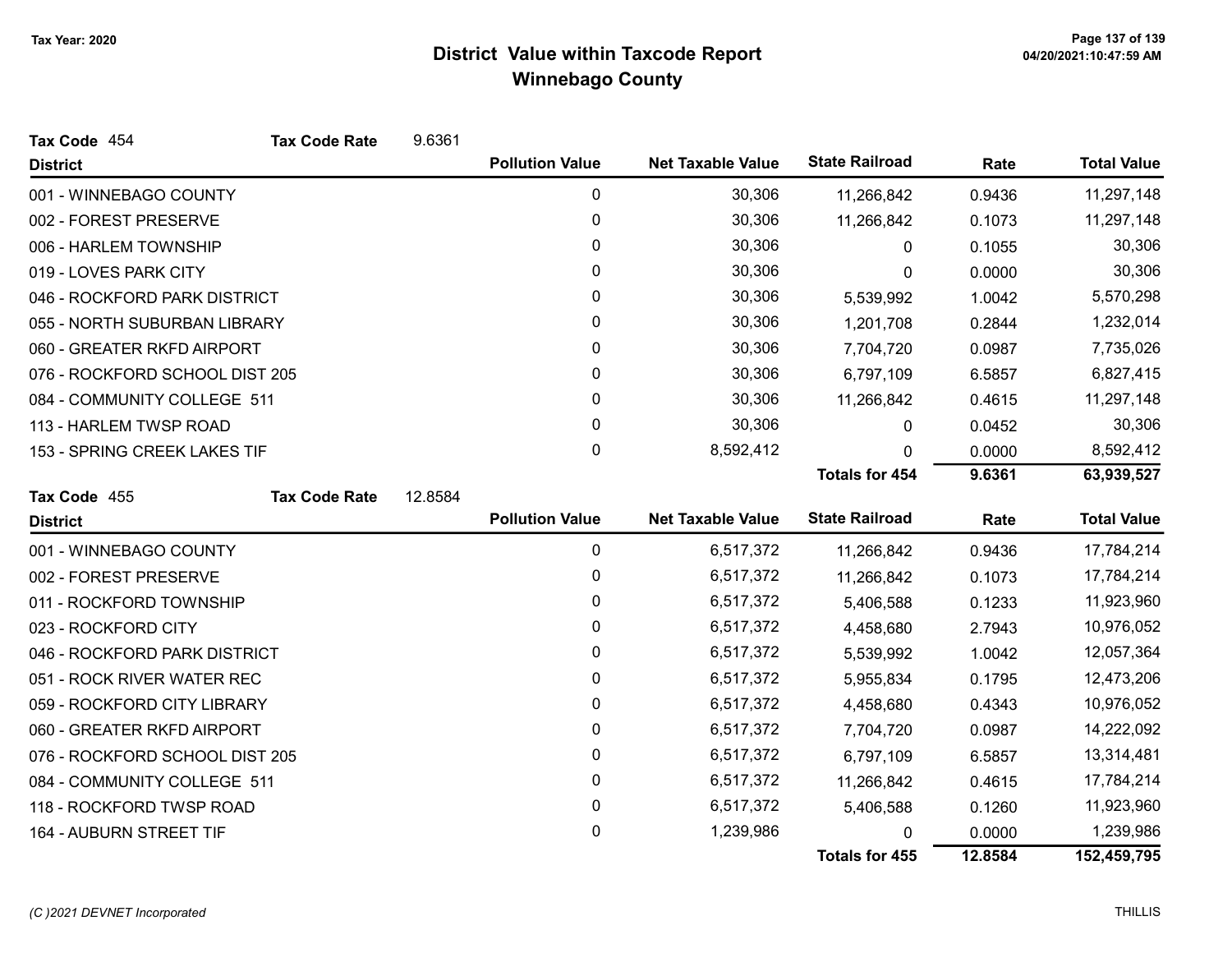| Tax Code 456                    | <b>Tax Code Rate</b> | 9.8131 |                        |                          |                       |        |                    |
|---------------------------------|----------------------|--------|------------------------|--------------------------|-----------------------|--------|--------------------|
| <b>District</b>                 |                      |        | <b>Pollution Value</b> | <b>Net Taxable Value</b> | <b>State Railroad</b> | Rate   | <b>Total Value</b> |
| 001 - WINNEBAGO COUNTY          |                      |        | 0                      | 4,231,422                | 11,266,842            | 0.9436 | 15,498,264         |
| 002 - FOREST PRESERVE           |                      |        | $\pmb{0}$              | 4,231,422                | 11,266,842            | 0.1073 | 15,498,264         |
| 011 - ROCKFORD TOWNSHIP         |                      |        | 0                      | 4,231,422                | 5,406,588             | 0.1233 | 9,638,010          |
| 019 - LOVES PARK CITY           |                      |        | 0                      | 4,231,422                | 0                     | 0.0000 | 4,231,422          |
| 046 - ROCKFORD PARK DISTRICT    |                      |        | 0                      | 4,231,422                | 5,539,992             | 1.0042 | 9,771,414          |
| 051 - ROCK RIVER WATER REC      |                      |        | 0                      | 4,231,422                | 5,955,834             | 0.1795 | 10,187,256         |
| 055 - NORTH SUBURBAN LIBRARY    |                      |        | 0                      | 4,231,422                | 1,201,708             | 0.2844 | 5,433,130          |
| 060 - GREATER RKFD AIRPORT      |                      |        | 0                      | 4,231,422                | 7,704,720             | 0.0987 | 11,936,142         |
| 070 - HARLEM SCHOOL DIST 122    |                      |        | 0                      | 4,231,422                | 630,080               | 6.4846 | 4,861,502          |
| 084 - COMMUNITY COLLEGE 511     |                      |        | 0                      | 4,231,422                | 11,266,842            | 0.4615 | 15,498,264         |
| 118 - ROCKFORD TWSP ROAD        |                      |        | 0                      | 4,231,422                | 5,406,588             | 0.1260 | 9,638,010          |
| 165 - FOREST HILLS ROAD TIF     |                      |        | 0                      | 1,922,807                | 0                     | 0.0000 | 1,922,807          |
|                                 |                      |        |                        |                          | <b>Totals for 456</b> | 9.8131 | 114, 114, 485      |
| Tax Code 457                    | <b>Tax Code Rate</b> | 9.0103 |                        |                          |                       |        |                    |
| <b>District</b>                 |                      |        | <b>Pollution Value</b> | <b>Net Taxable Value</b> | <b>State Railroad</b> | Rate   | <b>Total Value</b> |
| 001 - WINNEBAGO COUNTY          |                      |        | 0                      | 1,644,589                | 11,266,842            | 0.9436 | 12,911,431         |
| 002 - FOREST PRESERVE           |                      |        | 0                      | 1,644,589                | 11,266,842            | 0.1073 | 12,911,431         |
| 013 - ROSCOE TOWNSHIP           |                      |        | 0                      | 1,644,589                | 862,983               | 0.1394 | 2,507,572          |
| 026 - SOUTH BELOIT CITY         |                      |        | 0                      | 1,644,589                | 1,393,787             | 1.0349 | 3,038,376          |
| 061 - SOUTH BELOIT CITY LIBRARY |                      |        | 0                      | 1,644,589                | 1,393,787             | 0.1968 | 3,038,376          |
| 079 - SOUTH BELOIT SD #320      |                      |        | 0                      | 1,644,589                | 1,525,221             | 5.9649 | 3,169,810          |
| 084 - COMMUNITY COLLEGE 511     |                      |        | 0                      | 1,644,589                | 11,266,842            | 0.4615 | 12,911,431         |
| 120 - ROSCOE TWSP ROAD          |                      |        | 0                      | 1,644,589                | 862,983               | 0.1619 | 2,507,572          |
| 166 - GARDNER / BLACKHAWK TIF   |                      |        | 0                      | 298,619                  | 0                     | 0.0000 | 298,619            |
|                                 |                      |        |                        |                          | <b>Totals for 457</b> | 9.0103 | 53,294,618         |
| Tax Code 458                    | <b>Tax Code Rate</b> | 9.0445 |                        |                          |                       |        |                    |
| <b>District</b>                 |                      |        | <b>Pollution Value</b> | <b>Net Taxable Value</b> | <b>State Railroad</b> | Rate   | <b>Total Value</b> |
| 001 - WINNEBAGO COUNTY          |                      |        | $\mathbf 0$            | 5,093,391                | 11,266,842            | 0.9436 | 16,360,233         |